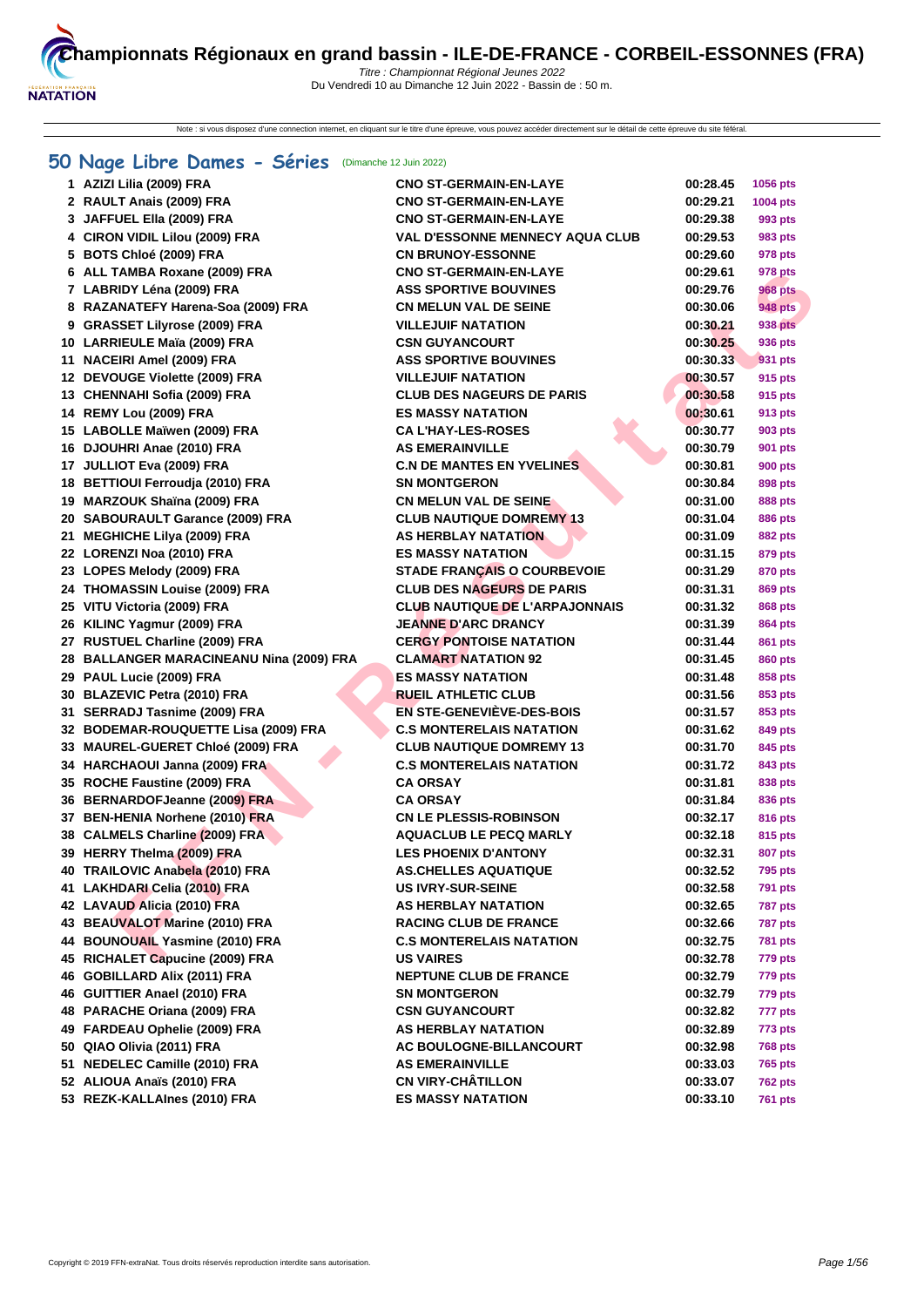

 **ZATOUT Ines (2010) FRA CN ASNIÈRES 00:33.35 746 pts SCHIESSL Louise (2010) FRA RACING CLUB DE FRANCE 00:33.43 742 pts PANCHENKO Sacha (2011) UKR US IVRY-SUR-SEINE 00:33.50 738 pts SANOMariam (2010) FRA SN MONTGERON 00:33.67 728 pts AKROUR Taïce (2010) FRA CN VIRY-CHÂTILLON 00:33.69 727 pts GRAVA PHIBEL Ayana (2010) FRA AS ARGENTEUIL NATATION 00:33.96 711 pts ROSSI COLLINS Madeleine (2009) FRA NEPTUNE CLUB DE FRANCE 00:33.97 711 pts FAKHET Kyra (2010) FRA SCA 2000 EVRY 00:34.04 707 pts NOYER Shaina (2010) FRA AS HERBLAY NATATION 00:34.28 694 pts GLEMET Anna (2011) FRA SN MONTGERON 00:34.29 693 pts MANGIN Eva (2011) FRA AQUACLUB LE PECQ MARLY 00:34.32 691 pts FROMENT Ema (2010) FRA AS EMERAINVILLE 00:34.33 691 pts MEHIGUENI Myriam (2010) FRA ES MASSY NATATION 00:34.43 685 pts PERRIN Nina (2011) FRA ESPADON VÉLIZY-VILLACOUBLAY 00:34.50 681 pts VAGANYAN Diana (2010) FRA AS.CHELLES AQUATIQUE 00:34.52 680 pts DEPRET-BIOUT Zoé (2010) FRA COLOMBES NATATION 00:34.53 680 pts GREMILLET Enola (2010) FRA CSN GUYANCOURT 00:34.55 679 pts RIBAUDEAU Léonie (2010) FRA RED STAR CLUB CHAMPIGNY 00:34.56 678 pts LUNGU Catherine (2011) FRA VILLEJUIF NATATION 00:34.56 678 pts THEVOT Anaé (2010) FRA C.N DE MANTES EN YVELINES 00:34.60 676 pts SNEP Ava-Rebeca (2010) FRA SN VERSAILLES 00:34.74 668 pts GUITTIER Melina (2011) FRA SN MONTGERON 00:34.77 667 pts MASSACESI-PIZARRO Claudia (2010) FRA RED STAR CLUB CHAMPIGNY 00:35.06 651 pts KOLTALO Margaux (2010) FRA CERGY PONTOISE NATATION 00:35.17 645 pts DUFOUR Blanche (2011) FRA C.S MONTERELAIS NATATION 00:35.36 635 pts DAVOUST Alicia (2010) FRA MOISSY SPORT NATATION 00:35.36 635 pts MICHAUD Alicya (2009) FRA C.S MONTERELAIS NATATION 00:35.43 631 pts ROUSSEL Clara (2010) FRA AS HERBLAY NATATION 00:35.49 628 pts MAZURE-PEZIVIN Julie (2010) FRA CLAMART NATATION 92 00:35.51 627 pts 83 CHOPLIN Esther (2010) FRA AC BOULOGNE-BILLANCOURT 00:35.51 627 pts VIDET Laurene (2011) FRA AQUACLUB LE PECQ MARLY 00:35.53 626 pts ELORBANY Khadija (2010) EGY VGA ST-MAUR 00:35.59 623 pts TAN Léandra (2011) FRA A.O. TRAPPES NATATION 00:35.60 622 pts DEMERCASTEL Yna (2011) FRA AQUA CLUB PONTAULT-ROISSY 00:35.61 621 pts CORDOVAL Leonie (2011) FRA CN BRUNOY-ESSONNE 00:35.63 620 pts LAVERGNE Anne (2009) FRA VILLEJUIF NATATION 00:35.65 619 pts AREVALO Laurine (2011) FRA ES MASSY NATATION 00:35.68 618 pts NKALA LIASHCHYNSKAYA Alexandra (2011) FRA CLUB DES NAGEURS DE PARIS 00:35.78 613 pts HOANG Clemence (2011) FRA CN LE PLESSIS-ROBINSON 00:35.78 613 pts SERRADJ Lilia (2011) FRA EN STE-GENEVIÈVE-DES-BOIS 00:35.80 612 pts GAUGRY GUINTRAND Ana (2011) FRA CLAMART NATATION 92 00:35.83 610 pts VAREZ DALODIER Mya (2011) FRA SN FRANCONVILLE 00:35.95 604 pts ISMAILI Nihal (2011) FRA CS MEAUX NATATION 00:35.96 603 pts TROPEANO PUECAmalthée (2011) FRA ES MASSY NATATION 00:36.00 601 pts DURAND Lucile (2011) FRA CN VIRY-CHÂTILLON 00:36.07 597 pts LEPERT Ambrine (2010) FRA ES MASSY NATATION 00:36.32 585 pts SIBA Myriam (2010) FRA CN ASNIÈRES 00:36.47 577 pts LE GRAND Mahaut (2011) FRA RACING CLUB DE FRANCE 00:36.54 573 pts DU GARREAU Louise (2010) FRA CLUB DES NAGEURS DE PARIS 00:36.58 571 pts RAEPSAET Rose (2011) FRA CLAMART NATATION 92 00:36.72 564 pts DUBO Mahé (2011) FRA COLOMBES NATATION 00:37.03 549 pts MAUGIS FERNANDES Lucie (2011) FRA SN MONTGERON 00:37.06 547 pts**

**FOR SIMILATE MANUE COLLEGATION AND AN ABSENT IN A SECURE COLLEGATION AND COLLEGATION AND CONSULTAINED AND CONSULTANTION CONSULTANT CONSULTANT CONSULTANT CONSULTANT CONSULTANT CONSULTANT CONSULTANT CONSULTANT CONSULTANT CO DUBOIS Maëlys (2009) FRA LES PHOENIX D'ANTONY 00:33.13 759 pts KOROLOV Elisa (2011) FRA ES MASSY NATATION 00:37.49 526 pts**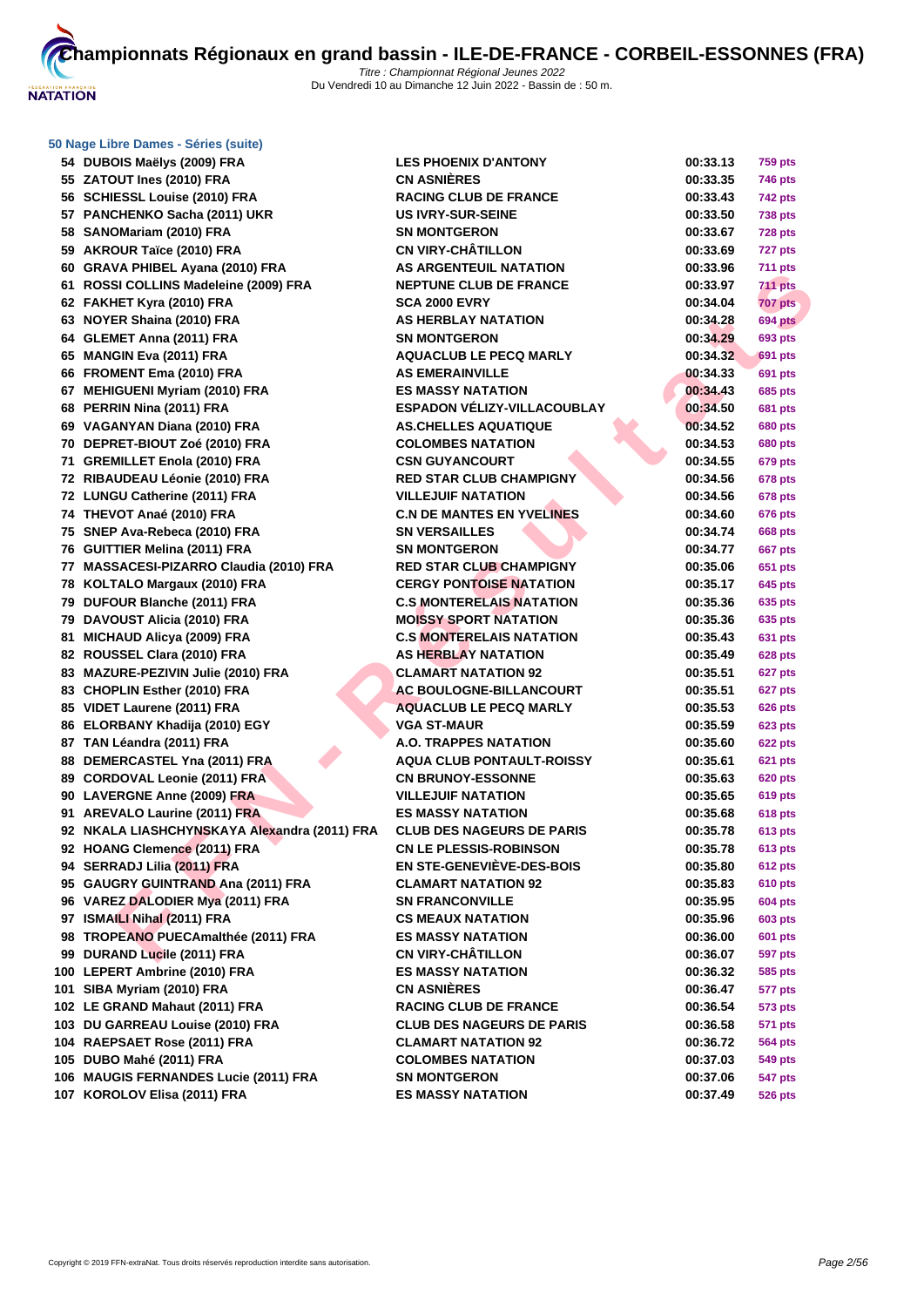

| 108 NEJJAR Malak (2011) FRA           | <b>CN ASNIERES</b>             | 00:37.56       | <b>523 pts</b> |
|---------------------------------------|--------------------------------|----------------|----------------|
| 109 HATRY Mélissandre (2011) FRA      | <b>CA ORSAY</b>                | 00:37.99       | <b>502 pts</b> |
| 110 SMAChiraz (2011) FRA              | <b>CA ORSAY</b>                | 00:38.19       | 493 pts        |
| 111 HADJALI Zeineb (2011) FRA         | <b>US VAIRES</b>               | 00:38.31       | <b>487 pts</b> |
| 112 CHARETTE Chloé (2011) FRA         | <b>CERGY PONTOISE NATATION</b> | 00:38.38       | <b>484 pts</b> |
| 113 WELLARD Anaïs (2011) FRA          | <b>RACING CLUB DE FRANCE</b>   | 00:38.66       | 471 pts        |
| 114 GAGNEUX-BISSON May-ann (2011) FRA | <b>NEPTUNE CLUB DE FRANCE</b>  | 00:38.84       | 463 pts        |
| 115 MAHIEDDINE Lina (2011) FRA        | <b>CN LE PLESSIS-ROBINSON</b>  | 00:38.95       | <b>458 pts</b> |
| 116 RUCHAUD Emie (2011) FRA           | <b>CS MEAUX NATATION</b>       | 00:39.86       | <b>418 pts</b> |
| 117 EL KANFOUD Selma (2011) FRA       | <b>CERGY PONTOISE NATATION</b> | 00:40.77       | <b>379 pts</b> |
| --- GODINHO Lena (2011) FRA           | <b>ES STAINS</b>               | <b>DNS</b> dec |                |
| --- LANDREAT Amandine (2010) FRA      | <b>CN BRUNOY-ESSONNE</b>       | <b>DNS</b> dec |                |
| --- LE GOFAngele (2009) FRA           | <b>VGA ST-MAUR</b>             | <b>DNS</b> dec |                |
| --- ROUSSILLE Clémence (2010) FRA     | <b>ES SUCY-EN-BRIE</b>         | <b>DNS</b>     |                |
| --- TISSIER Teha (2010) FRA           | <b>CNO ST-GERMAIN-EN-LAYE</b>  | <b>DNS</b>     |                |
| --- SANANIKONE Emma (2010) FRA        | AQUA VALLÉE-DE-CHEVREUSE       | <b>DSQ</b>     |                |
|                                       |                                |                |                |

# **100 Nage Libre Dames - Séries** (Samedi 11 Juin 2022)

| <b>19 BAGNEOA-DIJJON MAY-AMILIZUTITINA</b>         | וזכו זטוזב טבטט טב ו ולאוזטב          | 00.00.04       | 400 pis        |
|----------------------------------------------------|---------------------------------------|----------------|----------------|
| 115 MAHIEDDINE Lina (2011) FRA                     | <b>CN LE PLESSIS-ROBINSON</b>         | 00:38.95       | 458 pts        |
| 116 RUCHAUD Emie (2011) FRA                        | <b>CS MEAUX NATATION</b>              | 00:39.86       | <b>418 pts</b> |
| 117 EL KANFOUD Selma (2011) FRA                    | <b>CERGY PONTOISE NATATION</b>        | 00:40.77       | <b>379 pts</b> |
| --- GODINHO Lena (2011) FRA                        | <b>ES STAINS</b>                      | <b>DNS</b> dec |                |
| --- LANDREAT Amandine (2010) FRA                   | <b>CN BRUNOY-ESSONNE</b>              | <b>DNS</b> dec |                |
| --- LE GOFAngele (2009) FRA                        | <b>VGA ST-MAUR</b>                    | <b>DNS dec</b> |                |
| --- ROUSSILLE Clémence (2010) FRA                  | <b>ES SUCY-EN-BRIE</b>                | <b>DNS</b>     |                |
| --- TISSIER Teha (2010) FRA                        | <b>CNO ST-GERMAIN-EN-LAYE</b>         | <b>DNS</b>     |                |
| --- SANANIKONE Emma (2010) FRA                     | AQUA VALLÉE-DE-CHEVREUSE              | <b>DSQ</b>     |                |
|                                                    |                                       |                |                |
| 00 Nage Libre Dames - Séries (Samedi 11 Juin 2022) |                                       |                |                |
| 1 AZIZI Lilia (2009) FRA                           | <b>CNO ST-GERMAIN-EN-LAYE</b>         | 01:00.60       | 1088 pts       |
| 2 JAFFUEL Ella (2009) FRA                          | <b>CNO ST-GERMAIN-EN-LAYE</b>         | 01:03.69       | 985 pts        |
| 3 RAULT Anais (2009) FRA                           | <b>CNO ST-GERMAIN-EN-LAYE</b>         | 01:03.99       | 975 pts        |
| 4 BOTS Chloé (2009) FRA                            | <b>CN BRUNOY-ESSONNE</b>              | 01:04.62       | 955 pts        |
| 5 ALL TAMBA Roxane (2009) FRA                      | <b>CNO ST-GERMAIN-EN-LAYE</b>         | 01:05.38       | 930 pts        |
| 6 LABRIDY Léna (2009) FRA                          | <b>ASS SPORTIVE BOUVINES</b>          | 01:05.63       | 922 pts        |
| 7 DJOUHRI Anae (2010) FRA                          | <b>AS EMERAINVILLE</b>                | 01:06.02       | 910 pts        |
| 8 CHENNAHI Sofia (2009) FRA                        | <b>CLUB DES NAGEURS DE PARIS</b>      | 01:06.05       | 909 pts        |
| 9 BETTIOUI Ferroudja (2010) FRA                    | <b>SN MONTGERON</b>                   | 01:06.09       | 908 pts        |
| 10 MASSOU Alexia (2010) FRA                        | <b>CNO ST-GERMAIN-EN-LAYE</b>         | 01:07.01       | 879 pts        |
| 11 GOUNOT Oriana (2009) FRA                        | <b>US GRIGNY</b>                      | 01:07.27       | 871 pts        |
| 12 REMY Lou (2009) FRA                             | <b>ES MASSY NATATION</b>              | 01:07.37       | 868 pts        |
| 13 LABOLLE Maïwen (2009) FRA                       | <b>CAL'HAY-LES-ROSES</b>              | 01:07.45       | 866 pts        |
| 14 DEVOUGE Violette (2009) FRA                     | <b>VILLEJUIF NATATION</b>             | 01:07.51       | 864 pts        |
| 15 BODEMAR-ROUQUETTE Lisa (2009) FRA               | <b>C.S MONTERELAIS NATATION</b>       | 01:07.60       | 861 pts        |
| 16 SABOURAULT Garance (2009) FRA                   | <b>CLUB NAUTIQUE DOMREMY 13</b>       | 01:07.62       | 860 pts        |
| 17 MEGHICHE Lilya (2009) FRA                       | <b>AS HERBLAY NATATION</b>            | 01:07.69       | 858 pts        |
| 18 JULLIOT Eva (2009) FRA                          | <b>C.N DE MANTES EN YVELINES</b>      | 01:07.80       | 855 pts        |
| 19 HARCHAOUI Janna (2009) FRA                      | <b>C.S MONTERELAIS NATATION</b>       | 01:07.94       | 851 pts        |
| 20 VITU Victoria (2009) FRA                        | <b>CLUB NAUTIQUE DE L'ARPAJONNAIS</b> | 01:07.99       | 849 pts        |
| 21 GRASSET Lilyrose (2009) FRA                     | <b>VILLEJUIF NATATION</b>             | 01:08.09       | 846 pts        |
| 22 NACEIRI Amel (2009) FRA                         | <b>ASS SPORTIVE BOUVINES</b>          | 01:08.19       | 843 pts        |
| 23 SERRADJ Tasnime (2009) FRA                      | EN STE-GENEVIÈVE-DES-BOIS             | 01:08.31       | 840 pts        |
| 24 ROCHE Faustine (2009) FRA                       | <b>CA ORSAY</b>                       | 01:08.36       | 838 pts        |
| 25 RENARD Maëlys (2009) FRA                        | <b>CLAMART NATATION 92</b>            | 01:08.39       | 837 pts        |
| 26 MARZOUK Shaïna (2009) FRA                       | <b>CN MELUN VAL DE SEINE</b>          | 01:08.59       | 831 pts        |
| 27 LARRIEULE Maïa (2009) FRA                       | <b>CSN GUYANCOURT</b>                 | 01:08.66       | 829 pts        |
| 28 XIONG Lola (2009) FRA                           | <b>US GRIGNY</b>                      | 01:08.72       | 827 pts        |
| 29 LETARD Manon (2009) FRA                         | <b>CLUB DES NAGEURS DE PARIS</b>      | 01:08.79       | 825 pts        |
| 30 BEN-HENIA Norhene (2010) FRA                    | <b>CN LE PLESSIS-ROBINSON</b>         | 01:08.87       | 823 pts        |
| 31 HUCHETTE GERARD Siloë (2010) FRA                | <b>ES MASSY NATATION</b>              | 01:09.65       | <b>800 pts</b> |
| 32 GUITTIER Anael (2010) FRA                       | <b>SN MONTGERON</b>                   | 01:09.75       | <b>797 pts</b> |
| 33 BLAZEVIC Petra (2010) FRA                       | <b>RUEIL ATHLETIC CLUB</b>            | 01:10.16       | <b>785 pts</b> |
| 34 LAVAUD Alicia (2010) FRA                        | AS HERBLAY NATATION                   | 01:10.39       | 778 pts        |
| 35 FARDEAU Ophelie (2009) FRA                      | AS HERBLAY NATATION                   | 01:10.71       | <b>769 pts</b> |
| 36 HERRY Thelma (2009) FRA                         | <b>LES PHOENIX D'ANTONY</b>           | 01:10.99       | <b>761 pts</b> |
|                                                    |                                       |                |                |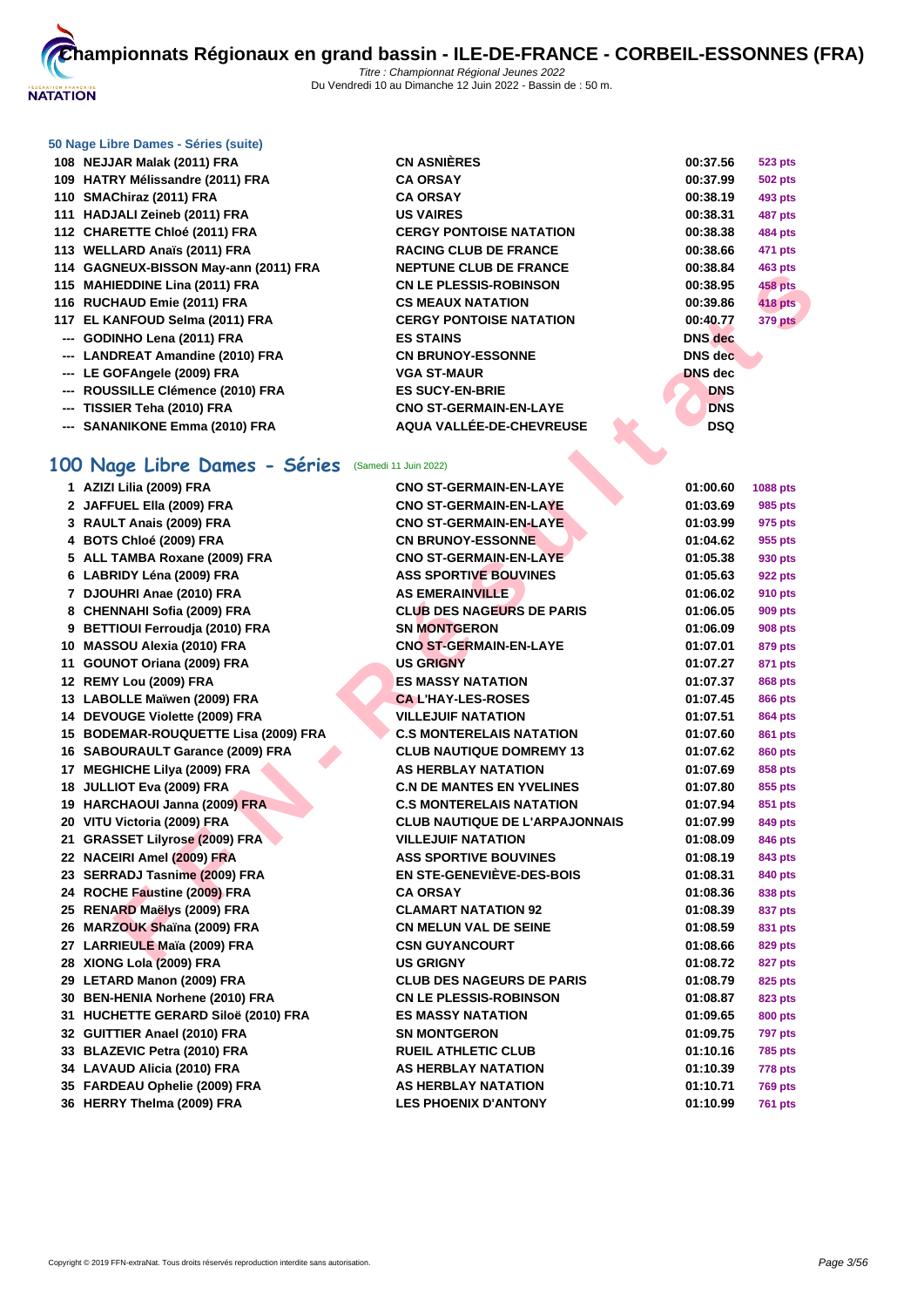

| 37 RICHALET Capucine (2009) FRA              | <b>US VAIRES</b>                          | 01:11.07 | <b>758 pts</b>     |
|----------------------------------------------|-------------------------------------------|----------|--------------------|
| 38 GRAVA PHIBEL Ayana (2010) FRA             | <b>AS ARGENTEUIL NATATION</b>             | 01:11.16 | <b>756 pts</b>     |
| 39 GUERILLOT Léna (2009) FRA                 | <b>NOGENT NATATION 94</b>                 | 01:11.30 | <b>752 pts</b>     |
| 40 BOUNOUAIL Yasmine (2010) FRA              | <b>C.S MONTERELAIS NATATION</b>           | 01:11.48 | 747 pts            |
| 41 BALLANGER MARACINEANU Nina (2009) FRA     | <b>CLAMART NATATION 92</b>                | 01:11.55 | 745 pts            |
| 42 DUBOIS Maëlys (2009) FRA                  | <b>LES PHOENIX D'ANTONY</b>               | 01:11.76 | 739 pts            |
| 43 NEDELEC Camille (2010) FRA                | <b>AS EMERAINVILLE</b>                    | 01:11.89 | 735 pts            |
| 44 ALIOUA Anaïs (2010) FRA                   | <b>CN VIRY-CHÂTILLON</b>                  | 01:11.99 | <b>732 pts</b>     |
| 45 QIAO Olivia (2011) FRA                    | AC BOULOGNE-BILLANCOURT                   | 01:12.02 | <b>731 pts</b>     |
| 46 RUSTUEL Charline (2009) FRA               | <b>CERGY PONTOISE NATATION</b>            | 01:12.11 | 729 pts            |
| 47 LAKHDARI Celia (2010) FRA                 | <b>US IVRY-SUR-SEINE</b>                  | 01:12.18 | 727 pts            |
| 48 BEAUVALOT Marine (2010) FRA               | <b>RACING CLUB DE FRANCE</b>              | 01:12.61 | <b>715 pts</b>     |
| 49 TRAILOVIC Anabela (2010) FRA              | <b>AS.CHELLES AQUATIQUE</b>               | 01:12.62 | 715 pts            |
| 50 THOMASSIN Louise (2009) FRA               | <b>CLUB DES NAGEURS DE PARIS</b>          | 01:12.66 | <b>713 pts</b>     |
| 51 ZATOUT Ines (2010) FRA                    | <b>CN ASNIÈRES</b>                        | 01:12.68 | <b>713 pts</b>     |
| 52 PANCHENKO Sacha (2011) UKR                | <b>US IVRY-SUR-SEINE</b>                  | 01:13.41 | 693 pts            |
| 53 JAILLET PEYREGNE Chloé (2009) FRA         | <b>CSN GUYANCOURT</b>                     | 01:13.84 | <b>681 pts</b>     |
| 54 PERRIN Nina (2011) FRA                    | <b>ESPADON VÉLIZY-VILLACOUBLAY</b>        | 01:14.27 | 669 pts            |
| 55 FREYSZ VONGSAVATLouanne (2010) FRA        | <b>CN EPINETTES PARIS</b>                 | 01:14.64 | 659 pts            |
| 56 GUITTIER Melina (2011) FRA                | <b>SN MONTGERON</b>                       | 01:14.65 | 659 pts            |
| 57 MARCHAIS PAILLET Aline (2010) FRA         | <b>ES MASSY NATATION</b>                  | 01:14.66 | 659 pts            |
| 58 MANGIN Eva (2011) FRA                     | <b>AQUACLUB LE PECQ MARLY</b>             | 01:15.16 | 646 pts            |
| 59 ROUSSILLE Clémence (2010) FRA             | <b>ES SUCY-EN-BRIE</b>                    | 01:15.34 | 641 pts            |
| 60 SCHIESSL Louise (2010) FRA                | <b>RACING CLUB DE FRANCE</b>              | 01:15.47 | 637 pts            |
| 61 DAVOUST Alicia (2010) FRA                 | <b>MOISSY SPORT NATATION</b>              | 01:15.75 | 630 pts            |
| 62 SANOMariam (2010) FRA                     | <b>SN MONTGERON</b>                       | 01:16.09 | <b>621 pts</b>     |
| 63 FAKHET Kyra (2010) FRA                    | <b>SCA 2000 EVRY</b>                      | 01:16.22 | 618 pts            |
| 64 MOUMENE Sanaa (2010) FRA                  | <b>CS MEAUX NATATION</b>                  | 01:16.39 | 613 pts            |
| 65 MAZURE-PEZIVIN Julie (2010) FRA           | <b>CLAMART NATATION 92</b>                | 01:16.91 | <b>600 pts</b>     |
| 66 KOLTALO Margaux (2010) FRA                | <b>CERGY PONTOISE NATATION</b>            | 01:17.00 | 598 pts            |
| 66 THEVOT Anaé (2010) FRA                    | <b>C.N DE MANTES EN YVELINES</b>          | 01:17.00 | 598 pts            |
| 68 MEHIGUENI Myriam (2010) FRA               | <b>ES MASSY NATATION</b>                  | 01:17.19 | 593 pts            |
| 69 ROUSSEL Clara (2010) FRA                  | AS HERBLAY NATATION                       | 01:17.38 | <b>588 pts</b>     |
| 70 GREMILLET Enola (2010) FRA                | <b>CSN GUYANCOURT</b>                     | 01:17.81 | 577 pts            |
| 70 ELORBANY Khadija (2010) EGY               | <b>VGA ST-MAUR</b>                        | 01:17.81 | 577 pts            |
| 72 LONGUET Clarisse (2011) FRA               | <b>SN VERSAILLES</b>                      | 01:17.93 | 574 pts            |
| 73 LUNGU Catherine (2011) FRA                | <b>VILLEJUIF NATATION</b>                 | 01:18.17 | 568 pts            |
| 74 GLEMET Anna (2011) FRA                    | <b>SN MONTGERON</b>                       | 01:18.23 | 567 pts            |
| 75 DUFOUR Blanche (2011) FRA                 | <b>C.S MONTERELAIS NATATION</b>           | 01:18.26 | <b>566 pts</b>     |
| 76 NKALA LIASHCHYNSKAYA Alexandra (2011) FRA | <b>CLUB DES NAGEURS DE PARIS</b>          | 01:18.35 | 564 pts            |
| 77 SIBA Myriam (2010) FRA                    | <b>CN ASNIÈRES</b>                        | 01:18.47 | 561 pts            |
| 78 DEPRET-BIOUT Zoé (2010) FRA               | <b>COLOMBES NATATION</b>                  | 01:18.48 | 561 pts            |
| 79 DURAND Lucile (2011) FRA                  | <b>CN VIRY-CHÂTILLON</b>                  | 01:18.67 | 556 pts            |
| 80 LE COLLETER Maëna (2010) FRA              | <b>CS MEAUX NATATION</b>                  | 01:18.72 | 555 pts            |
| 81 TARENTO Yumi (2011) FRA                   | <b>SN VERSAILLES</b>                      | 01:18.97 | 549 pts            |
| 82 DU GARREAU Louise (2010) FRA              | <b>CLUB DES NAGEURS DE PARIS</b>          | 01:19.23 | 542 pts            |
| 83 HATRY Mélissandre (2011) FRA              |                                           | 01:19.28 |                    |
| 84 BEREAU-GAIGNEUR Capucine (2011) FRA       | CA ORSAY<br><b>CNO ST-GERMAIN-EN-LAYE</b> | 01:19.52 | 541 pts<br>535 pts |
| 85 GAUGRY GUINTRAND Ana (2011) FRA           | <b>CLAMART NATATION 92</b>                | 01:19.64 |                    |
| 86 DEMERCASTEL Yna (2011) FRA                | <b>AQUA CLUB PONTAULT-ROISSY</b>          |          | 532 pts            |
| 87 LE GRAND Mahaut (2011) FRA                | <b>RACING CLUB DE FRANCE</b>              | 01:19.66 | 532 pts            |
|                                              | <b>ES MASSY NATATION</b>                  | 01:19.85 | <b>527 pts</b>     |
| 88 TROPEANO PUECAmalthée (2011) FRA          | <b>EN STE-GENEVIÈVE-DES-BOIS</b>          | 01:20.14 | <b>521 pts</b>     |
| 89 SERRADJ Lilia (2011) FRA                  |                                           | 01:20.38 | 515 pts            |
| 90 BEN YAHIA Farah (2011) FRA                | <b>CN LE PLESSIS-ROBINSON</b>             | 01:20.42 | 514 pts            |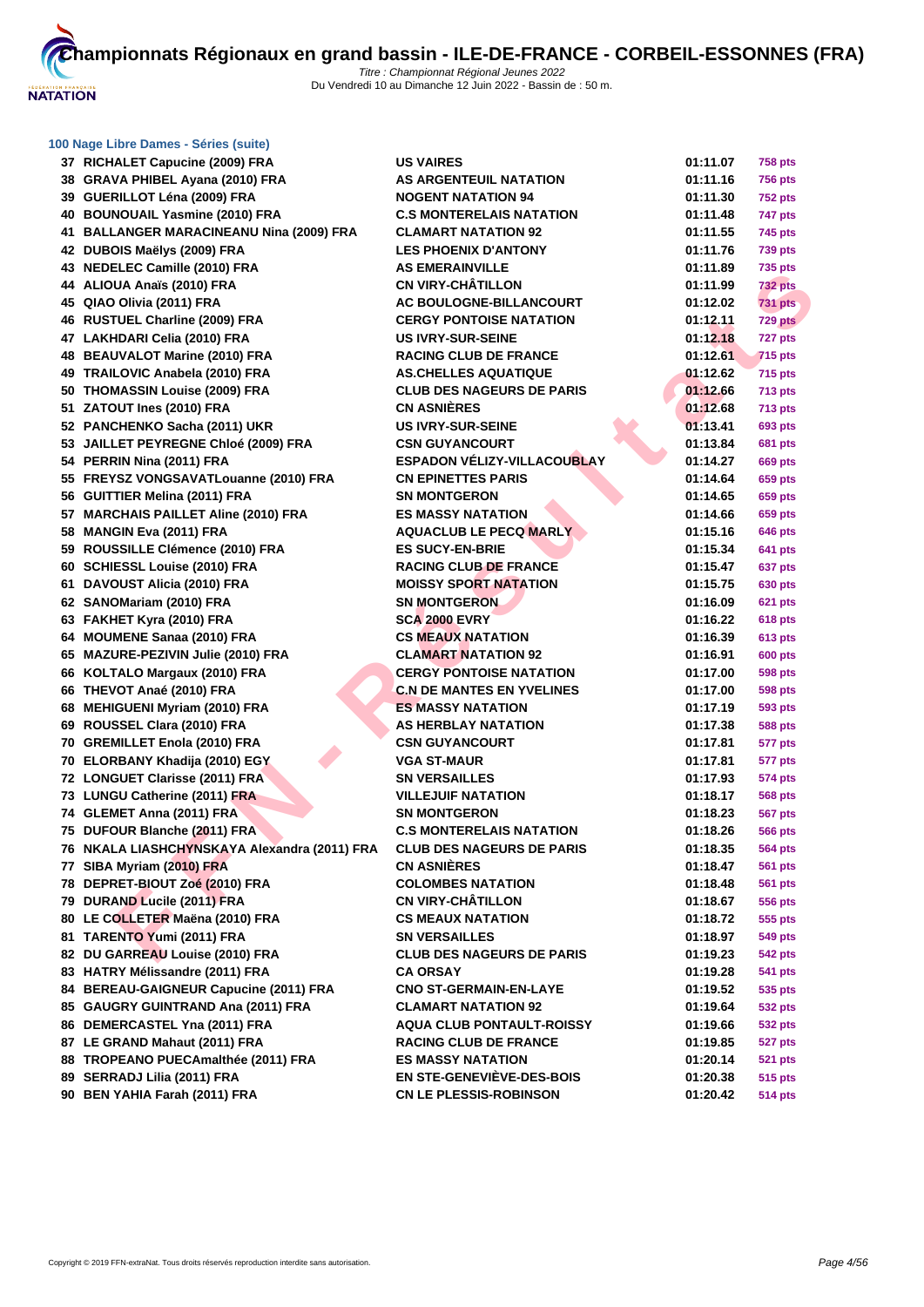

# **200 Nage Libre Dames - Séries** (Vendredi 10 Juin 2022)

- **1 SAUZEAU Lilou (2009) FRA**
- **2 RAZANATEFY Harena-Soa (2009) FRA**
- **3 BODEMAR-ROUQUETTE Lisa (2009) FRA**
- **4 RAULT Anais (2009) FRA CNO ST-GERMAIN-EN-LAYE 02:24.22 920 pts**
- **5 MASSOU Alexia (2010) FRA**
- **6 BOTS Chloé (2009) FRA**
- **7 BARSANTI Juliana (2009) FRA EQUATATION EQUATATION**
- **8 DEVOUGE Violette (2009) FRA**
- **9 ALL TAMBA Roxane (2009) FRA 60m cm**
- **10 BETTIOUI Ferroudja (2010) FRA**
- **11 <b>GOUNOT Oriana (2009) FRA BOWER**
- **12 LARRIEULE Maïa (2009) FRA**
- **13 HUCHETTE GERARD Siloë (2010) FRA**  $\frac{50m}{2}$
- **14 PARACHE Oriana (2009) FRA 60m c**
- **15 HARCHAOUI Janna (2009) FRA**
- **16 MARZOUK Shaïna (2009) FRA**  $\frac{50m}{100}$
- **17 GRASSET Lilyrose (2009) FRA**
- **18 REMY Lou (2009) FRA EXERCISE A ESCIPLE BOOM**
- **19 XAYGNABOUN-MOUNIER Laurine (2009) FRA**

| 31 VAREZ DALODIER MYA (ZUTI) FRA      | <b>JIN FRANCONVILLE</b>              | <b>VI.ZU.02</b> | ວບສ µເວ        |
|---------------------------------------|--------------------------------------|-----------------|----------------|
| 92 GANDRILLE Lise (2011) FRA          | <b>USNSP NEMOURS</b>                 | 01:20.67        | <b>508 pts</b> |
| 93 CORDOVAL Leonie (2011) FRA         | <b>CN BRUNOY-ESSONNE</b>             | 01:20.73        | <b>507 pts</b> |
| 94 SMAChiraz (2011) FRA               | <b>CA ORSAY</b>                      | 01:21.04        | 499 pts        |
| 95 CARVALHO Eva (2011) FRA            | <b>CN MELUN VAL DE SEINE</b>         | 01:21.20        | 496 pts        |
| 96 RAEPSAET Rose (2011) FRA           | <b>CLAMART NATATION 92</b>           | 01:21.83        | <b>481 pts</b> |
| 97 KOROLOV Elisa (2011) FRA           | <b>ES MASSY NATATION</b>             | 01:22.14        | 474 pts        |
| 98 TABIASCO Claire (2011) FRA         | <b>OLYMPIQUE LA GARENNE-COLOMBES</b> | 01:23.05        | 454 pts        |
| 99 CHARETTE Chloé (2011) FRA          | <b>CERGY PONTOISE NATATION</b>       | 01:23.52        | <b>443 pts</b> |
| 100 WHITTAKER Eléonore (2011) FRA     | <b>NEPTUNE CLUB DE FRANCE</b>        | 01:24.37        | 425 pts        |
| 101 GROS Lily (2011) FRA              | AS HERBLAY NATATION                  | 01:24.62        | <b>420 pts</b> |
| 102 DANRE Emilie (2011) FRA           | <b>OLYMPIQUE LA GARENNE-COLOMBES</b> | 01:24.81        | 415 pts        |
| 103 DEBLOCK - DUGUE Gaëlle (2011) FRA | AQUA VALLÉE-DE-CHEVREUSE             | 01:25.07        | 410 pts        |
| 104 GHIO QUEZADA Paola (2011) FRA     | <b>CLAMART NATATION 92</b>           | 01:25.81        | 395 pts        |
| --- LANDREAT Amandine (2010) FRA      | <b>CN BRUNOY-ESSONNE</b>             | <b>DNS</b> dec  |                |
| --- TISSIER Teha (2010) FRA           | <b>CNO ST-GERMAIN-EN-LAYE</b>        | <b>DNS</b> dec  |                |
| --- LE GOFAngele (2009) FRA           | <b>VGA ST-MAUR</b>                   | DNS dec         |                |
| --- GODINHO Lena (2011) FRA           | <b>ES STAINS</b>                     | <b>DNS</b>      |                |
| --- WELLARD Anaïs (2011) FRA          | <b>RACING CLUB DE FRANCE</b>         | <b>DSQ</b>      |                |
|                                       |                                      |                 |                |

| ULU Y LIISA (401 I) I IVA                             | LJ MAJJI NATATIVN                                              | ,,,,,,,,,,,<br>סוען <del>וי</del> ו <del>י</del>  |
|-------------------------------------------------------|----------------------------------------------------------------|---------------------------------------------------|
| ASCO Claire (2011) FRA                                | <b>OLYMPIQUE LA GARENNE-COLOMBES</b>                           | 01:23.05<br><b>454 pts</b>                        |
| RETTE Chloé (2011) FRA                                | <b>CERGY PONTOISE NATATION</b>                                 | 01:23.52<br><b>443 pts</b>                        |
| <b>TAKER Eléonore (2011) FRA</b>                      | <b>NEPTUNE CLUB DE FRANCE</b>                                  | 01:24.37<br><b>425 pts</b>                        |
| S Lily (2011) FRA                                     | AS HERBLAY NATATION                                            | 01:24.62<br><b>420 pts</b>                        |
| RE Emilie (2011) FRA                                  | <b>OLYMPIQUE LA GARENNE-COLOMBES</b>                           | 01:24.81<br>415 pts                               |
| LOCK - DUGUE Gaëlle (2011) FRA                        | AQUA VALLÉE-DE-CHEVREUSE                                       | 01:25.07<br>410 pts                               |
| ) QUEZADA Paola (2011) FRA                            | <b>CLAMART NATATION 92</b>                                     | 01:25.81<br>395 pts                               |
| DREAT Amandine (2010) FRA                             | <b>CN BRUNOY-ESSONNE</b>                                       | <b>DNS</b> dec                                    |
| IER Teha (2010) FRA                                   | <b>CNO ST-GERMAIN-EN-LAYE</b>                                  | <b>DNS</b> dec                                    |
| OFAngele (2009) FRA                                   | <b>VGA ST-MAUR</b>                                             | <b>DNS</b> dec                                    |
|                                                       | <b>ES STAINS</b>                                               | <b>DNS</b>                                        |
| INHO Lena (2011) FRA                                  | <b>RACING CLUB DE FRANCE</b>                                   | <b>DSQ</b>                                        |
| LARD Anaïs (2011) FRA                                 |                                                                |                                                   |
| ige Libre Dames - Séries                              | (Vendredi 10 Juin 2022)                                        |                                                   |
| ZEAU Lilou (2009) FRA<br>$50m: -$                     | <b>SN VERSAILLES</b><br>100m: 01:09(35 : (01:09.35)            | 02:17.31<br>1019 pts<br>200m: 02:17.31 (01:07.96) |
| ANATEFY Harena-Soa (2009) FRA                         | <b>CN MELUN VAL DE SEINE</b>                                   | 02:22.41<br>945 pts                               |
| $50m: -$<br>EMAR-ROUQUETTE Lisa (2009) FRA            | 100m: 01:08.66 : (01:08.66)<br><b>C.S MONTERELAIS NATATION</b> | 200m: 02:22.41 (01:13.75)<br>02:23.84<br>925 pts  |
| $50m: -$                                              | 100m: 01:1024 : (01:10.24)                                     | 200m: 02:23.84 (01:13.60)                         |
| LT Anais (2009) FRA<br>$50m: -$                       | <b>CNO ST-GERMAIN-EN-LAYE</b><br>100m: 01:09(22): (01:09.22)   | 02:24.22<br>920 pts<br>200m: 02:24.22 (01:15.00)  |
| SOU Alexia (2010) FRA<br>$50m: --$                    | <b>CNO ST-GERMAIN-EN-LAYE</b><br>100m: 01:10/50 : (01:10.50)   | 02:24.73<br>913 pts<br>200m: 02:24.73 (01:14.23)  |
| S Chloé (2009) FRA                                    | <b>CN BRUNOY-ESSONNE</b>                                       | 02:25.64<br><b>900 pts</b>                        |
| $50m: -$                                              | 100m: 01:15(39 : (01:11.39)                                    | 200m: 02:25.64 (01:14.25)                         |
| SANTI Juliana (2009) FRA<br>$50m: -$                  | <b>ES MASSY NATATION</b><br>100m: 01:09010 : (01:09.10)        | 02:26.38<br>890 pts<br>200m: 02:26.38 (01:17.28)  |
| <b>OUGE Violette (2009) FRA</b><br>$50m: -$           | <b>VILLEJUIF NATATION</b><br>100m: 01:09/86 : (01:09.86)       | 02:26.87<br>883 pts<br>200m: 02:26.87 (01:17.01)  |
| TAMBA Roxane (2009) FRA                               | <b>CNO ST-GERMAIN-EN-LAYE</b>                                  | 02:27.33<br>877 pts                               |
| $50m: -$<br><b>FIOUI Ferroudja (2010) FRA</b>         | 100m: 01:15090 : (04:11.90)<br><b>SN MONTGERON</b>             | 200m: 02:27.33 (01:15.43)<br>02:27.54<br>874 pts  |
| $50m: -$                                              | 100m: 01:09:35 : (01:09.35)                                    | 200m: 02:27.54 (01:18.19)                         |
| NOT Oriana (2009) FRA<br>$50m: -$                     | <b>US GRIGNY</b><br>100m: 01:10035 : (01:10.35)                | 02:27.69<br>872 pts<br>200m: 02:27.69 (01:17.34)  |
| RIEULE Maïa (2009) FRA                                | <b>CSN GUYANCOURT</b>                                          | 02:28.76<br>858 pts                               |
| $50m: -$                                              | 100m: 01:18002 : (01:12.02)                                    | 200m: 02:28.76 (01:16.74)                         |
| HETTE GERARD Siloë (2010) FRA                         | <b>ES MASSY NATATION</b>                                       | 02:29.20<br>852 pts                               |
| $50m: -$<br><b>ACHE Oriana (2009) FRA</b>             | 100m: 01:15008 : (04:11.03)                                    | 200m: 02:29.20 (01:18.17)                         |
| $50m: -$                                              | <b>CSN GUYANCOURT</b><br>100m: 01:18085 : (04:12.85)           | 02:29.85<br>843 pts<br>200m: 02:29.85 (01:17.00)  |
| CHAOUI Janna (2009) FRA                               | <b>C.S MONTERELAIS NATATION</b>                                | 02:29.87<br>843 pts                               |
| $50m: -$                                              | 100m: 01:15067 : (01:11.67)                                    | 200m: 02:29.87 (01:18.20)                         |
| ZOUK Shaïna (2009) FRA<br>$50m: -$                    | <b>CN MELUN VAL DE SEINE</b><br>100m: 01:18008 : (01:12.08)    | 02:30.97<br>828 pts<br>200m: 02:30.97 (01:18.89)  |
| SSET Lilyrose (2009) FRA                              | <b>VILLEJUIF NATATION</b>                                      | 02:31.15<br>826 pts                               |
| $50m: -$                                              | 100m: 01:18048 : (01:12.43)                                    | 200m: 02:31.15 (01:18.72)                         |
| Y Lou (2009) FRA                                      | <b>ES MASSY NATATION</b>                                       | 02:31.45<br>822 pts                               |
| $50m: -$                                              | 100m: 01:1609m: (04:10.91)                                     | 200m: 02:31.45 (01:20.54)                         |
| <b>GNABOUN-MOUNIER Laurine (2009) FRA</b><br>$50m: -$ | <b>CA ORSAY</b><br>100m: 01:13018 : (01:13.18)                 | 02:31.54<br>820 pts<br>200m: 02:31.54 (01:18.36)  |
|                                                       |                                                                |                                                   |

| 02:17.31 1019 pts<br>200m: 02:17.31 (01:07.96) |  |
|------------------------------------------------|--|
| 02:22.41 945 pts                               |  |
| 200m: 02:22.41 (01:13.75)                      |  |
| 02:23.84 925 pts<br>200m: 02:23.84 (01:13.60)  |  |
| 02:24.22 920 pts                               |  |
| 200m: 02:24.22 (01:15.00)<br>02:24.73 913 pts  |  |
| 200m: 02:24.73 (01:14.23)                      |  |
| 02:25.64 900 pts<br>200m: 02:25.64 (01:14.25)  |  |
| 02:26.38 890 pts                               |  |
| 200m: 02:26.38 (01:17.28)                      |  |
| 02:26.87 883 pts<br>200m: 02:26.87 (01:17.01)  |  |
| 02:27.33 877 pts                               |  |
| 200m: 02:27.33 (01:15.43)                      |  |
| 02:27.54 874 pts<br>200m: 02:27.54 (01:18.19)  |  |
| 02:27.69 872 pts                               |  |
| 200m: 02:27.69 (01:17.34)<br>02:28.76 858 pts  |  |
| 200m: 02:28.76 (01:16.74)                      |  |
| 02:29.20 852 pts<br>200m: 02:29.20 (01:18.17)  |  |
| 02:29.85 843 pts                               |  |
| 200m: 02:29.85 (01:17.00)                      |  |
| 02:29.87 843 pts<br>200m: 02:29.87 (01:18.20)  |  |
| 02:30.97 828 pts                               |  |
| 200m: 02:30.97 (01:18.89)<br>02:31.15 826 pts  |  |
| 200m: 02:31.15 (01:18.72)                      |  |
| 02:31.45 822 pts<br>200m: 02:31.45 (01:20.54)  |  |
| 02:31.54 820 pts                               |  |
| 200m: 02:31.54 (01:18.36)                      |  |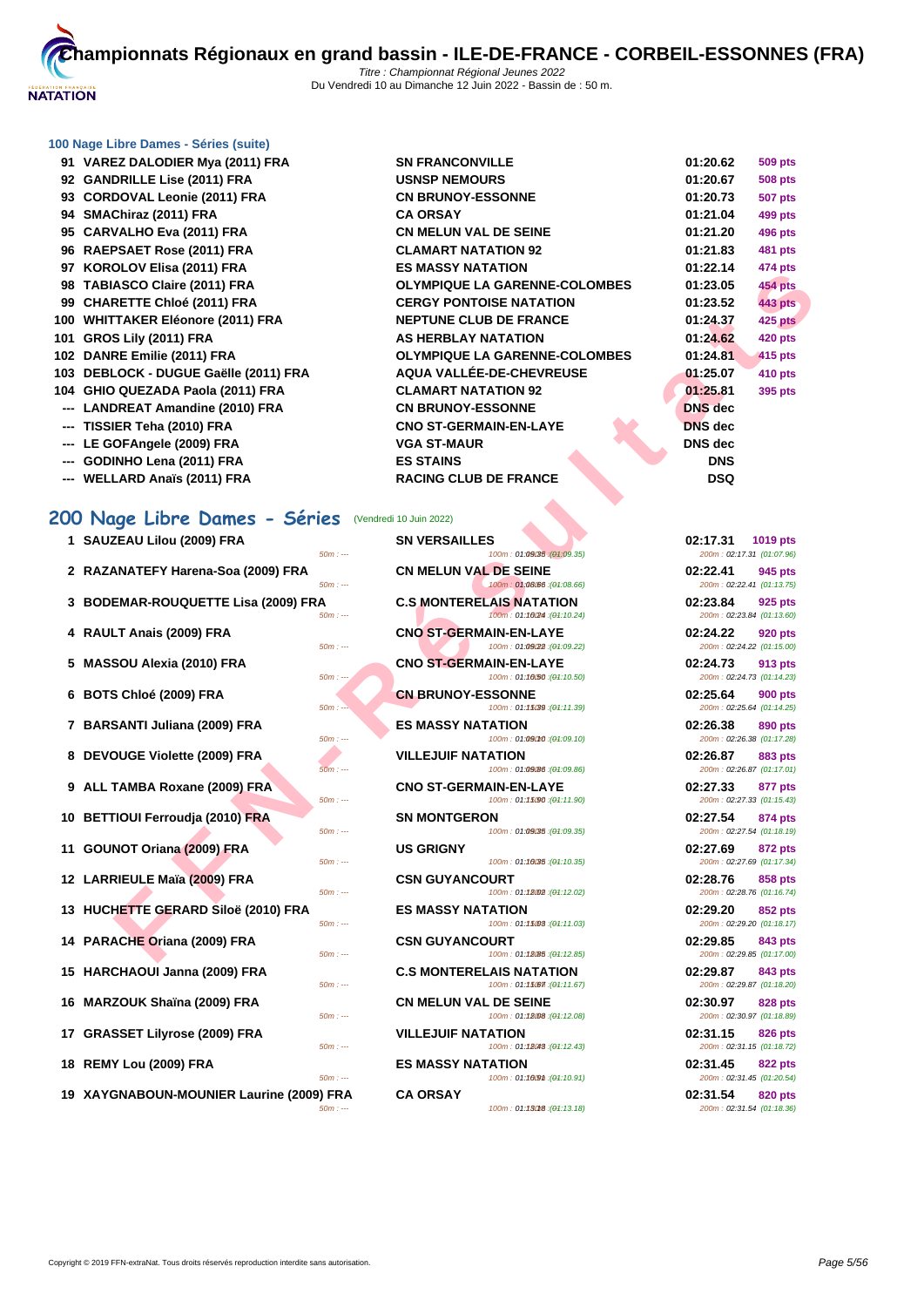

| 200 Nage Libre Dames - Séries (suite) |
|---------------------------------------|
| .                                     |

| 20 PAUL Lucie (2009) FRA<br>$50m: -$                   | <b>ES MASSY NATATION</b><br>100m: 01:18074 : (01:12.74)              | 02:32.85<br>803 pts<br>200m: 02:32.85 (01:20.11)        |
|--------------------------------------------------------|----------------------------------------------------------------------|---------------------------------------------------------|
| 21   LAVAUD Alicia (2010) FRA<br>$50m: -$              | <b>AS HERBLAY NATATION</b><br>100m: 01:14027 : (01:14.27)            | 02:32.96<br>802 pts<br>200m: 02:32.96 (01:18.69)        |
| 22 LABRIDY Léna (2009) FRA<br>$50m: -$                 | <b>ASS SPORTIVE BOUVINES</b><br>100m: 01:14.09 : (01:14.69)          | 02:33.00<br>801 pts<br>200m: 02:33.00 (01:18.31)        |
| 23 LETARD Manon (2009) FRA<br>$50m: -$                 | <b>CLUB DES NAGEURS DE PARIS</b><br>100m: 01:14.66 : (01:14.66)      | 02:33.13<br>800 pts<br>200m: 02:33.13 (01:18.47)        |
| 24 KILINC Yagmur (2009) FRA<br>$50m: -$                | <b>JEANNE D'ARC DRANCY</b><br>100m: 01:18095 : (01:12.95)            | 02:33.23<br>798 pts<br>200m: 02:33.23 (01:20.28)        |
| 25 ROCHE Faustine (2009) FRA                           | <b>CA ORSAY</b>                                                      | 02:33.24<br><b>798 pts</b>                              |
| 26 BOUNOUAIL Yasmine (2010) FRA                        | <b>C.S MONTERELAIS NATATION</b>                                      | 02:33.51<br><b>795 pts</b>                              |
| $50m: -$                                               | 100m: 01:18(94 : (01:14.94)                                          | 200m: 02:33.51 (01:18.57)                               |
| 27   GUERILLOT Léna (2009) FRA<br>$50m: -$             | <b>NOGENT NATATION 94</b><br>100m: 01:16008 : (01:16.08)             | 02:34.95<br><b>776 pts</b><br>200m: 02:34.95 (01:18.87) |
| 28   ALIOUA Anaïs (2010) FRA<br>$50m: -$               | <b>CN VIRY-CHATILLON</b><br>100m: 01:150ml: (01:15.14)               | 02:35.37<br>771 pts<br>200m: 02:35.37 (01:20.23)        |
| 29 DJOUHRI Anae (2010) FRA                             | <b>AS EMERAINVILLE</b>                                               | 02:36.03<br><b>762 pts</b>                              |
| 30 RONDOCIéo (2009) FRA<br>$50m: -$                    | <b>CN 95 EZANVILLE</b><br>100m: 01:15025 : (01:15.25)                | 02:36.18<br><b>760 pts</b><br>200m: 02:36.18 (01:20.93) |
| 31 SEGGIE Annabel Dilara (2009) GBR<br>$50m: -$        | <b>CNO ST-GERMAIN-EN-LAYE</b><br>100m: 01:14.65 : (01:14.65)         | 02:37.11<br>749 pts<br>200m: 02:37.11 (01:22.46)        |
| 32 NACEIRI Amel (2009) FRA<br>$50m: -$                 | <b>ASS SPORTIVE BOUVINES</b><br>100m: 01:1603 ti (04:16.31)          | 02:38.53<br><b>731 pts</b><br>200m: 02:38.53 (01:22.22) |
| 33  MICHAUD Alicya (2009) FRA<br>$50m: -$              | <b>C.S MONTERELAIS NATATION</b><br>100m: 01:13078 : (01:17.78)       | 02:38.56<br><b>731 pts</b><br>200m: 02:38.56 (01:20.78) |
| 34 CHENNAHI Sofia (2009) FRA<br>$50m: -$               | <b>CLUB DES NAGEURS DE PARIS</b><br>100m: 01:16065 : (01:16.65)      | 02:39.17<br><b>723 pts</b><br>200m: 02:39.17 (01:22.52) |
| 35 VITU Victoria (2009) FRA<br>$50m: -$                | <b>CLUB NAUTIQUE DE L'ARPAJONNAIS</b><br>100m: 01:13(20 : (01:17.20) | 02:39.20<br><b>723 pts</b><br>200m: 02:39.20 (01:22.00) |
| 36   HERRY Thelma (2009) FRA<br>$50m: -$               | <b>LES PHOENIX D'ANTONY</b><br>100m: 01:13(20: (01:17.20)            | 02:39.42<br><b>720 pts</b><br>200m: 02:39.42 (01:22.22) |
| 37 DUBOIS Maëlys (2009) FRA<br>$50m: -$                | <b>LES PHOENIX D'ANTONY</b><br>100m: 01:16.97 : (01:16.97)           | 02:39.67<br>717 pts<br>200m: 02:39.67 (01:22.70)        |
| 38 IGABILLE Leonie (2009) FRA<br>$50m: -$              | <b>VILLEJUIF NATATION</b><br>100m: 01:130f9 : (01:17.19)             | 02:40.22<br><b>710 pts</b><br>200m: 02:40.22 (01:23.03) |
| 39 LAVERGNE Anne (2009) FRA<br>$50m: -$                | <b>VILLEJUIF NATATION</b><br>100m: 01:13078 : (01:17.78)             | 02:40.28<br><b>709 pts</b><br>200m: 02:40.28 (01:22.50) |
| 40 BRUNEL Juliette (2009) FRA<br>$50m: -$              | <b>CLAMART NATATION 92</b><br>100m: 01:16078 : (01:16.78)            | 02:40.45<br><b>707 pts</b><br>200m: 02:40.45 (01:23.67) |
| 41 REZK-KALLAInes (2010) FRA<br>$50m: -$               | <b>ES MASSY NATATION</b><br>100m: 01:13(25 : (01:17.25)              | 02:40.55<br><b>706 pts</b><br>200m: 02:40.55 (01:23.30) |
| 42 BEN-HENIA Norhene (2010) FRA<br>$50m: -$            | <b>CN LE PLESSIS-ROBINSON</b><br>100m: 01:1406 ft : (01:14.61)       | 02:40.65<br><b>705 pts</b><br>200m: 02:40.65 (01:26.04) |
| 43 RENARD Maëlys (2009) FRA<br>$50m: -$                | <b>CLAMART NATATION 92</b><br>100m: 01:13078 : (01:17.78)            | 02:41.08<br><b>700 pts</b><br>200m: 02:41.08 (01:23.30) |
| 44 NEDELEC Camille (2010) FRA<br>$50m: -$              | <b>AS EMERAINVILLE</b><br>100m: 01:18047. (01:18.47)                 | 02:41.42<br>695 pts<br>200m: 02:41.42 (01:22.95)        |
| 45 RUSTUEL Charline (2009) FRA<br>$50m: -$             | <b>CERGY PONTOISE NATATION</b><br>100m: 01:15.97 : (01:15.97)        | 02:41.87<br>690 pts<br>200m: 02:41.87 (01:25.90)        |
| 46 MARCHAIS PAILLET Aline (2010) FRA<br>$50m: -$       | <b>ES MASSY NATATION</b><br>100m: 01:13(52): (01:17.52)              | 02:42.41<br><b>683 pts</b><br>200m: 02:42.41 (01:24.89) |
| 47 NOYER Shaina (2010) FRA<br>$50m: -$                 | AS HERBLAY NATATION<br>100m: 01:18.06 : (01:18.66)                   | 02:42.77<br>679 pts<br>200m: 02:42.77 (01:24.11)        |
| 48 GUITTIER Anael (2010) FRA<br>$50m: -$               | <b>SN MONTGERON</b><br>100m: 01:16033: (01:16.33)                    | 02:43.27<br>673 pts<br>200m: 02:43.27 (01:26.94)        |
| 49   BALLANGER MARACINEANU Nina (2009) FRA<br>$50m: -$ | <b>CLAMART NATATION 92</b><br>100m: 01:19.92 : (01:19.92)            | 02:43.67<br><b>668 pts</b><br>200m: 02:43.67 (01:23.75) |
| 50   MANGIN Eva (2011) FRA<br>$50m: -$                 | <b>AQUACLUB LE PECQ MARLY</b><br>100m: 01:20086 : (01:20.86)         | 02:43.97<br>665 pts<br>200m: 02:43.97 (01:23.11)        |
| 51 BOULOUKBACHI Celia (2010) FRA                       | <b>VILLEJUIF NATATION</b>                                            | 02:44.78<br>655 pts                                     |

| 50m : ---           | <b>ES MASSY NATATION</b>         | 100m: 01:180M : (01:12.74)                                           | 02:32.85<br>200m: 02:32.85 (01:20.11) | 803 pts        |
|---------------------|----------------------------------|----------------------------------------------------------------------|---------------------------------------|----------------|
| 50m : ---           | AS HERBLAY NATATION              | 100m: 01:18(27): (01:14.27)                                          | 02:32.96<br>200m: 02:32.96 (01:18.69) | 802 pts        |
| $50m: -$            | <b>ASS SPORTIVE BOUVINES</b>     | 100m: 01:14089 : (01:14.69)                                          | 02:33.00<br>200m: 02:33.00 (01:18.31) | 801 pts        |
| 50m : ---           | <b>CLUB DES NAGEURS DE PARIS</b> | 100m: 01:1406 : (01:14.66)                                           | 02:33.13<br>200m: 02:33.13 (01:18.47) | 800 pts        |
| 50m : ---           | <b>JEANNE D'ARC DRANCY</b>       | 100m: 01:18095 : (01:12.95)                                          | 02:33.23<br>200m: 02:33.23 (01:20.28) | 798 pts        |
|                     | <b>CA ORSAY</b>                  |                                                                      | 02:33.24                              | <b>798 pts</b> |
| 50m : ---           | <b>C.S MONTERELAIS NATATION</b>  | 100m: 01:18094 : (01:14.94)                                          | 02:33.51<br>200m: 02:33.51 (01:18.57) | <b>795 pts</b> |
| 50m : ---           | <b>NOGENT NATATION 94</b>        | 100m: 01:16008 : (01:16.08)                                          | 02:34.95<br>200m: 02:34.95 (01:18.87) | <b>776 pts</b> |
| 50m : ---           | <b>CN VIRY-CHATILLON</b>         | 100m: 01:150M : (01:15.14)                                           | 02:35.37<br>200m: 02:35.37 (01:20.23) | <b>771 pts</b> |
|                     | <b>AS EMERAINVILLE</b>           |                                                                      | 02:36.03                              | <b>762 pts</b> |
| 50m : ---           | <b>CN 95 EZANVILLE</b>           | 100m: 01:15025 : (01:15.25)                                          | 02:36.18<br>200m: 02:36.18 (01:20.93) | <b>760 pts</b> |
|                     | <b>CNO ST-GERMAIN-EN-LAYE</b>    |                                                                      | 02:37.11                              | <b>749 pts</b> |
| 50m : ---           | <b>ASS SPORTIVE BOUVINES</b>     | 100m: 01:14065 : (01:14.65)                                          | 200m: 02:37.11 (01:22.46)<br>02:38.53 | <b>731 pts</b> |
| $50m: -$            | <b>C.S MONTERELAIS NATATION</b>  | 100m: 01:1603m: (01:16.31)                                           | 200m: 02:38.53 (01:22.22)<br>02:38.56 | <b>731 pts</b> |
| 50m : ---           |                                  | 100m: 01:13078 : (01:17.78)                                          | 200m: 02:38.56 (01:20.78)             |                |
| 50m : ---           | <b>CLUB DES NAGEURS DE PARIS</b> | 100m: 01:16:65 : (01:16.65)                                          | 02:39.17<br>200m: 02:39.17 (01:22.52) | <b>723 pts</b> |
| 50m : ---           |                                  | <b>CLUB NAUTIQUE DE L'ARPAJONNAIS</b><br>100m: 01:13020 : (01:17.20) | 02:39.20<br>200m: 02:39.20 (01:22.00) | <b>723 pts</b> |
| 50m : ---           | <b>LES PHOENIX D'ANTONY</b>      | 100m: 01:13020 : (01:17.20)                                          | 02:39.42<br>200m: 02:39.42 (01:22.22) | <b>720 pts</b> |
| 50m : ---           | <b>LES PHOENIX D'ANTONY</b>      | 100m: 01:16097 : (04:16.97)                                          | 02:39.67<br>200m: 02:39.67 (01:22.70) | 717 pts        |
| $50m: -$            | <b>VILLEJUIF NATATION</b>        | 100m: 01:130f9 : (01:17.19)                                          | 02:40.22<br>200m: 02:40.22 (01:23.03) | <b>710 pts</b> |
| 50m : ---           | <b>VILLEJUIF NATATION</b>        | 100m: 01:13078 : (01:17.78)                                          | 02:40.28<br>200m: 02:40.28 (01:22.50) | <b>709 pts</b> |
| $50m: -$            | <b>CLAMART NATATION 92</b>       | 100m: 01:16078 : (01:16.78)                                          | 02:40.45<br>200m: 02:40.45 (01:23.67) | <b>707 pts</b> |
| $50m: -$            | <b>ES MASSY NATATION</b>         | 100m: 01:13(25 : (01:17.25)                                          | 02:40.55<br>200m: 02:40.55 (01:23.30) | <b>706 pts</b> |
| 50m : ---           | <b>CN LE PLESSIS-ROBINSON</b>    | 100m: 01:140m: (01:14.61)                                            | 02:40.65<br>200m: 02:40.65 (01:26.04) | <b>705 pts</b> |
| 50m : ---           | <b>CLAMART NATATION 92</b>       | 100m: 01:13078 : (01:17.78)                                          | 02:41.08<br>200m: 02:41.08 (01:23.30) | <b>700 pts</b> |
| 50m : ---           | <b>AS EMERAINVILLE</b>           | 100m: 01:18047. (01:18.47)                                           | 02:41.42<br>200m: 02:41.42 (01:22.95) | 695 pts        |
|                     | <b>CERGY PONTOISE NATATION</b>   |                                                                      | 02:41.87                              | 690 pts        |
| $50m: -$            | <b>ES MASSY NATATION</b>         | 100m: 01:15.97 : (01:15.97)                                          | 200m: 02:41.87 (01:25.90)<br>02:42.41 | 683 pts        |
| 50m : ---           | <b>AS HERBLAY NATATION</b>       | 100m: 01:13(52): (04:17.52)                                          | 200m: 02:42.41 (01:24.89)<br>02:42.77 | 679 pts        |
| 50m : ---           | <b>SN MONTGERON</b>              | 100m: 01:18.06 : (01:18.66)                                          | 200m: 02:42.77 (01:24.11)<br>02:43.27 | 673 pts        |
| $50m: -$            |                                  | 100m: 01:16033: (01:16.33)                                           | 200m: 02:43.27 (01:26.94)             |                |
| 9) FRA<br>50m : --- | <b>CLAMART NATATION 92</b>       | 100m: 01:19092 : (01:19.92)                                          | 02:43.67<br>200m: 02:43.67 (01:23.75) | 668 pts        |
| 50m : ---           | <b>AQUACLUB LE PECQ MARLY</b>    | 100m: 01:20086 : (01:20.86)                                          | 02:43.97<br>200m: 02:43.97 (01:23.11) | 665 pts        |
| 50m : ---           | <b>VILLEJUIF NATATION</b>        | 100m: 01:28002 : (04:22.02)                                          | 02:44.78<br>200m: 02:44.78 (01:22.76) | 655 pts        |
|                     |                                  |                                                                      |                                       |                |

| 02:32.85<br>200m: 02:32.85 (01:20.11) | 803 pts        |
|---------------------------------------|----------------|
| 02:32.96<br>200m: 02:32.96 (01:18.69) | 802 pts        |
| 02:33.00<br>200m: 02:33.00 (01:18.31) | 801 pts        |
| 02:33.13<br>200m: 02:33.13 (01:18.47) | <b>800 pts</b> |
| 02:33.23<br>200m: 02:33.23 (01:20.28) | 798 pts        |
| 02:33.24                              | <b>798 pts</b> |
| 02:33.51                              | 795 pts        |
| 200m: 02:33.51 (01:18.57)<br>02:34.95 | <b>776 pts</b> |
| 200m: 02:34.95 (01:18.87)             |                |
| 02:35.37<br>200m: 02:35.37 (01:20.23) | 771 pts        |
| 02:36.03                              | <b>762 pts</b> |
| 02:36.18<br>200m: 02:36.18 (01:20.93) | <b>760 pts</b> |
| 02:37.11<br>200m: 02:37.11 (01:22.46) | 749 pts        |
| 02:38.53<br>200m: 02:38.53 (01:22.22) | 731 pts        |
| 02:38.56<br>200m: 02:38.56 (01:20.78) | 731 pts        |
| 02:39.17<br>200m: 02:39.17 (01:22.52) | 723 pts        |
| 02:39.20<br>200m: 02:39.20 (01:22.00) | <b>723 pts</b> |
| 02:39.42<br>200m: 02:39.42 (01:22.22) | 720 pts        |
| 02:39.67<br>200m: 02:39.67 (01:22.70) | 717 pts        |
| 02:40.22<br>200m: 02:40.22 (01:23.03) | <b>710 pts</b> |
| 02:40.28<br>200m: 02:40.28 (01:22.50) | <b>709 pts</b> |
| 02:40.45<br>200m: 02:40.45 (01:23.67) | 707 pts        |
| 02:40.55<br>200m: 02:40.55 (01:23.30) | <b>706 pts</b> |
| 02:40.65<br>200m: 02:40.65 (01:26.04) | <b>705 pts</b> |
| 02:41.08<br>200m: 02:41.08 (01:23.30) | 700 pts        |
| 02:41.42<br>200m: 02:41.42 (01:22.95) | <b>695 pts</b> |
| 02:41.87<br>200m: 02:41.87 (01:25.90) | 690 pts        |
| 02:42.41<br>200m: 02:42.41 (01:24.89) | <b>683 pts</b> |
| 02:42.77<br>200m: 02:42.77 (01:24.11) | 679 pts        |
| 02:43.27<br>200m: 02:43.27 (01:26.94) | <b>673 pts</b> |
| 02:43.67<br>200m: 02:43.67 (01:23.75) | <b>668 pts</b> |
| 02:43.97<br>200m: 02:43.97 (01:23.11) | 665 pts        |
| 02:44.78<br>200m: 02:44.78 (01:22.76) | 655 pts        |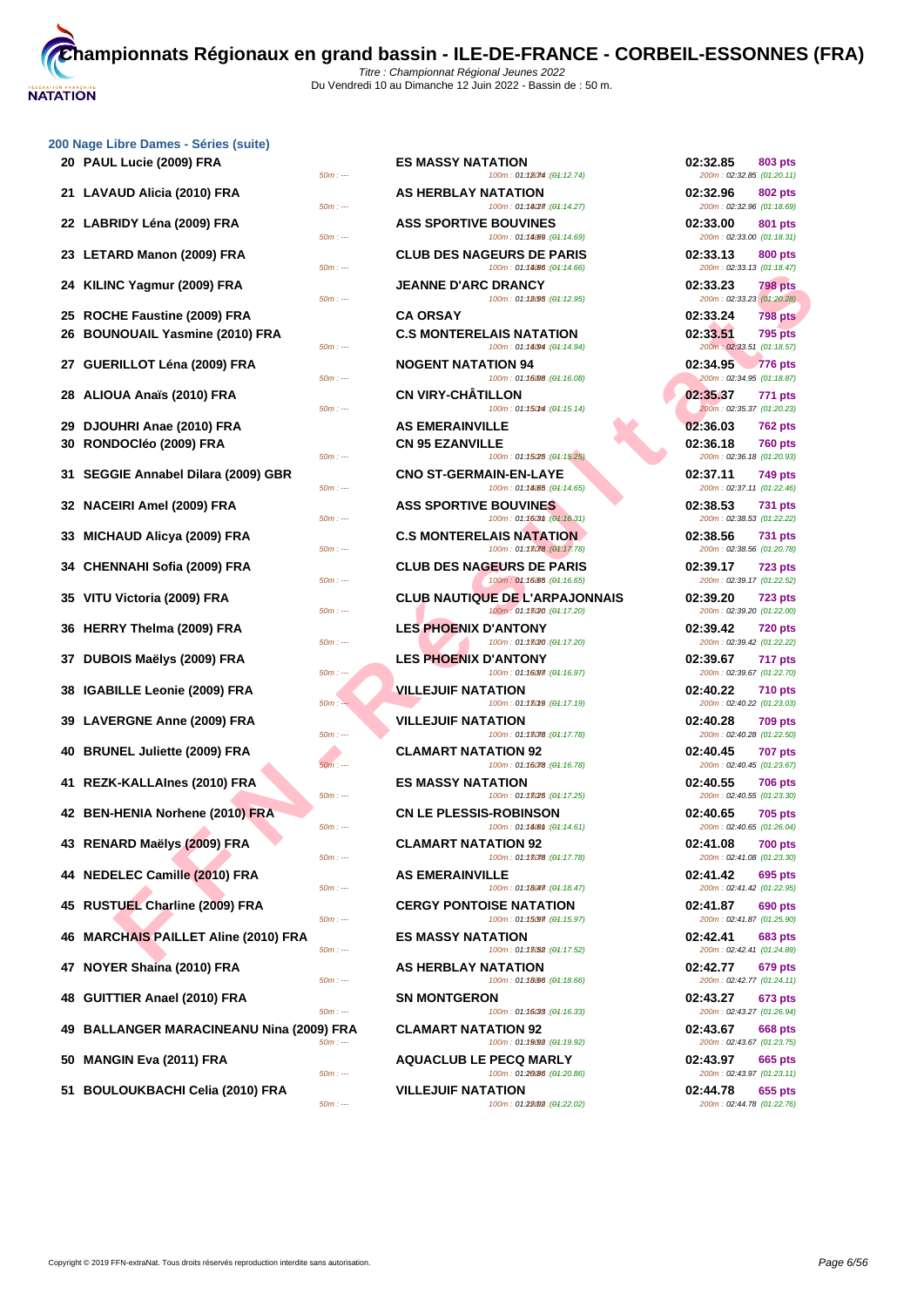| 52 FAKHET Kyra (2010) FRA<br>$50m: -$                      | <b>SCA 2000 EVRY</b><br>100m: 01:200m : (01:20.41)                | 02:46.81<br><b>632 pts</b><br>200m: 02:46.81 (01:26.40) |
|------------------------------------------------------------|-------------------------------------------------------------------|---------------------------------------------------------|
| 53 AKROUR Taïce (2010) FRA<br>$50m: -$                     | <b>CN VIRY-CHÂTILLON</b><br>100m: 01:200m : (01:20.61)            | 02:46.84<br>631 pts<br>200m: 02:46.84 (01:26.23)        |
| 54 GUITTIER Melina (2011) FRA<br>$50m: -$                  | <b>SN MONTGERON</b><br>100m: 01:24012 : (01:24.12)                | 02:46.90<br>630 pts<br>200m: 02:46.90 (01:22.78)        |
| 55 FREYSZ VONGSAVATLouanne (2010) FRA<br>$50m: -$          | <b>CN EPINETTES PARIS</b><br>100m: 01:28/26 : (01:22.26)          | 02:47.51<br><b>623 pts</b><br>200m: 02:47.51 (01:25.25) |
| 56 ROUSSEL Clara (2010) FRA<br>$50m: -$                    | AS HERBLAY NATATION<br>100m: 01:19039 : (01:19.39)                | 02:48.61<br><b>611 pts</b><br>200m: 02:48.61 (01:29.22) |
| 57 GOBILLARD Alix (2011) FRA<br>$50m: -$                   | <b>NEPTUNE CLUB DE FRANCE</b><br>100m: 01:20.57 : (01:20.57)      | 02:49.11<br><b>605 pts</b><br>200m: 02:49.11 (01:28.54) |
| 58 MAZURE-PEZIVIN Julie (2010) FRA<br>$50m: -$             | <b>CLAMART NATATION 92</b><br>100m: 01:28(88 : (04:22.83)         | 02:50.48<br>590 pts<br>200m: 02:50.48 (01:27.65)        |
| 59 LE DIZES Maelys (2010) FRA<br>$50m: -$                  | <b>CN 95 EZANVILLE</b><br>100m: 01:20006 : (01:20.06)             | 02:51.78<br>575 pts<br>200m: 02:51.78 (01:31.72)        |
| 60 ROUSSILLE Clémence (2010) FRA<br>$50m: -$               | <b>ES SUCY-EN-BRIE</b><br>100m: 01:24/27 : (01:24.27)             | 02:52.12<br>572 pts<br>200m: 02:52.12 (01:27.85)        |
| 61 GLEMET Anna (2011) FRA<br>$50m: -$                      | <b>SN MONTGERON</b><br>100m: 01:24/20 : (01:24.20)                | 02:52.13<br>571 pts<br>200m: 02:52.13 (01:27.93)        |
| 62 HOANG Clemence (2011) FRA<br>$50m: -$                   | <b>CN LE PLESSIS-ROBINSON</b><br>100m: 01:23002 : (01:23.02)      | 02:52.69<br>565 pts<br>200m: 02:52.69 (01:29.67)        |
| 63 SANOMariam (2010) FRA<br>$50m: -$                       | <b>SN MONTGERON</b><br>100m: 01:23097 : (01:23.97)                | 02:53.05<br>561 pts<br>200m: 02:53.05 (01:29.08)        |
| 64 GREMILLET Enola (2010) FRA<br>$50m: -$                  | <b>CSN GUYANCOURT</b><br>100m: 01:24018 : (01:24.18)              | 02:53.45<br>557 pts<br>200m: 02:53.45 (01:29.27)        |
| 65 ALBEROLA Maïtena (2011) FRA<br>$50m: -$                 | <b>CSN GUYANCOURT</b><br>100m: 01:250M : (01:25.24)               | 02:54.08<br>550 pts<br>200m: 02:54.08 (01:28.84)        |
| 66 DUFOUR Blanche (2011) FRA<br>$50m: -$                   | <b>C.S MONTERELAIS NATATION</b><br>100m: 01:26038 : (01:26.38)    | 02:54.28<br>548 pts<br>200m: 02:54.28 (01:27.90)        |
| 67 PERRIN Nina (2011) FRA<br>$50m: -$                      | <b>ESPADON VELIZY-VILLACOUBLAY</b><br>100m: 01:25037 : (01:21.37) | 02:54.34<br>547 pts<br>200m: 02:54.34 (01:32.97)        |
| 68 LEPERT Ambrine (2010) FRA                               | <b>ES MASSY NATATION</b>                                          | 02:54.35<br>547 pts                                     |
| 69 MAUGIS FERNANDES Lucie (2011) FRA                       | <b>SN MONTGERON</b>                                               | 02:54.67<br>544 pts                                     |
| $50m: -$                                                   | 100m: 01:25/39 : (01:25.39)                                       | 200m: 02:54.67 (01:29.28)                               |
| 70 DURAND Lucile (2011) FRA<br>$50m: -$                    | <b>CN VIRY-CHÂTILLON</b><br>100m: 01:28033: (01:22.33)            | 02:55.16<br>539 pts<br>200m: 02:55.16 (01:32.83)        |
| 71 TARENTO Yumi (2011) FRA<br>$50m: -$                     | <b>SN VERSAILLES</b><br>100m: 01:28010 : (01:27.10)               | 02:55.60<br>534 pts<br>200m: 02:55.60 (01:28.50)        |
| 72 LUNGU Catherine (2011) FRA<br>$50m: -$                  | <b>VILLEJUIF NATATION</b><br>100m: 01:26038 : (01:20.38)          | 02:55.74<br><b>532 pts</b><br>200m: 02:55.74 (01:35.36) |
| 73 BOUBEKRI Salma (2010) FRA<br>$50m: -$                   | <b>VILLEJUIF NATATION</b><br>100m: 01:25/28 : (01:25.23)          | 02:56.27<br><b>527 pts</b><br>200m: 02:56.27 (01:31.04) |
| 74 GAUGRY GUINTRAND Ana (2011) FRA<br>$50m: -$             | <b>CLAMART NATATION 92</b><br>100m: 01:28047 : (01:27.47)         | 02:56.40<br>525 pts<br>200m: 02:56.40 (01:28.93)        |
| 75   NKALA LIASHCHYNSKAYA Alexandra (2011) FRA<br>$50m: -$ | <b>CLUB DES NAGEURS DE PARIS</b><br>100m: 01:25018 : (01:25.13)   | 02:56.78<br><b>521 pts</b><br>200m: 02:56.78 (01:31.65) |
| 76 DEPRET-BIOUT Zoé (2010) FRA<br>$50m: -$                 | <b>COLOMBES NATATION</b><br>100m: 01:28040 : (01:22.40)           | 02:56.98<br>519 pts<br>200m: 02:56.98 (01:34.58)        |
| 77 TABIASCO Claire (2011) FRA<br>$50m: -$                  | OLYMPIQUE LA GARENNE-COLOMBES<br>100m: 01:23.51 : (01:23.51)      | 02:57.19<br>517 pts<br>200m: 02:57.19 (01:33.68)        |
| 78 BEN YAHIA Farah (2011) FRA<br>$50m: -$                  | <b>CN LE PLESSIS-ROBINSON</b><br>100m: 01:280m : (01:24.17)       | 02:57.72<br><b>512 pts</b><br>200m: 02:57.72 (01:33.55) |
| 79 SCHIESSL Louise (2010) FRA<br>$50m: -$                  | <b>RACING CLUB DE FRANCE</b><br>100m: 01:24.07 : (01:24.07)       | 02:58.03<br><b>508 pts</b><br>200m: 02:58.03 (01:33.96) |
| 80 HATRY Mélissandre (2011) FRA<br>$50m: -$                | CA ORSAY<br>100m: 01:25072 : (01:25.72)                           | 02:59.08<br>498 pts<br>200m: 02:59.08 (01:33.36)        |
| 81 CAMACHO Zoe (2011) FRA<br>$50m: -$                      | <b>US VAIRES</b><br>100m: 01:23038 : (04:27.38)                   | 02:59.46<br>494 pts<br>200m: 02:59.46 (01:32.08)        |
| 82 DUBO Mahé (2011) FRA<br>$50m: -$                        | <b>COLOMBES NATATION</b><br>100m: 01:24 (8th : (01:24.81)         | 03:00.71<br>481 pts<br>200m: 03:00.71 (01:35.90)        |
|                                                            |                                                                   |                                                         |

| 50m : ---             | <b>SCA 2000 EVRY</b>                            | 100m: 01:2004th: (01:20.41)                                          | 02:46.81<br>200m: 02:46.81 (01:26.40)                              | 632 pts            |
|-----------------------|-------------------------------------------------|----------------------------------------------------------------------|--------------------------------------------------------------------|--------------------|
| 50m : ---             | <b>CN VIRY-CHATILLON</b>                        | 100m: 01:200m : (01:20.61)                                           | 02:46.84<br>200m: 02:46.84 (01:26.23)                              | 631 pts            |
| $50m: -$              | <b>SN MONTGERON</b>                             | 100m: 01:24012 : (01:24.12)                                          | 02:46.90<br>200m: 02:46.90 (01:22.78)                              | 630 pts            |
| R۸<br>50m : ---       | <b>CN EPINETTES PARIS</b>                       | 100m: 01:28(26 : (01:22.26)                                          | 02:47.51<br>200m: 02:47.51 (01:25.25)                              | 623 pts            |
| $50m: -$              | <b>AS HERBLAY NATATION</b>                      | 100m: 01:19039 : (01:19.39)                                          | 02:48.61<br>200m: 02:48.61 (01:29.22)                              | 611 pts            |
| $50m: -$              | <b>NEPTUNE CLUB DE FRANCE</b>                   | 100m: 01:20.57 : (01:20.57)                                          | 02:49.11<br>200m: 02:49.11 (01:28.54)                              | 605 pts            |
| 50m : ---             | <b>CLAMART NATATION 92</b>                      | 100m: 01:28(88 : (01:22.83)                                          | 02:50.48<br>200m: 02:50.48 (01:27.65)                              | 590 pts            |
| 50m : ---             | <b>CN 95 EZANVILLE</b>                          | 100m: 01:20006 : (01:20.06)                                          | 02:51.78<br>200m: 02:51.78 (01:31.72)                              | 575 pts            |
| 50m : ---             | <b>ES SUCY-EN-BRIE</b>                          | 100m: 01:24/27 : (01:24.27)                                          | 02:52.12<br>200m: 02:52.12 (01:27.85)                              | 572 pts            |
| 50m : ---             | <b>SN MONTGERON</b>                             | 100m: 01:24/20 : (01:24.20)                                          | 02:52.13<br>200m: 02:52.13 (01:27.93)                              | <b>571 pts</b>     |
| 50m : ---             | <b>CN LE PLESSIS-ROBINSON</b>                   | 100m: 01:23002 : (01:23.02)                                          | 02:52.69<br>200m: 02:52.69 (01:29.67)                              | 565 pts            |
| 50m : ---             | <b>SN MONTGERON</b>                             | 100m: 01:23097 : (01:23.97)                                          | 02:53.05<br>200m: 02:53.05 (01:29.08)                              | <b>561 pts</b>     |
| 50m : ---             | <b>CSN GUYANCOURT</b>                           | 100m: 01:24018 : (01:24.18)                                          | 02:53.45<br>200m: 02:53.45 (01:29.27)                              | 557 pts            |
| 50m : ---             | <b>CSN GUYANCOURT</b>                           | 100m: 01:25/24 : (01:25.24)                                          | 02:54.08<br>200m: 02:54.08 (01:28.84)                              | 550 pts            |
| 50m : ---             |                                                 | <b>C.S MONTERELAIS NATATION</b><br>100m: 01:26038 : (01:26.38)       | 02:54.28<br>200m: 02:54.28 (01:27.90)                              | <b>548 pts</b>     |
| 50m : ---             |                                                 | <b>ESPADON VELIZY-VILLACOUBLAY</b><br>100m: 01:25037 : (01:21.37)    | 02:54.34<br>200m: 02:54.34 (01:32.97)                              | 547 pts            |
|                       | <b>ES MASSY NATATION</b><br><b>SN MONTGERON</b> |                                                                      | 02:54.35<br>02:54.67                                               | 547 pts<br>544 pts |
| 50m : ---             | <b>CN VIRY-CHATILLON</b>                        | 100m: 01:25039 : (01:25.39)                                          | 200m: 02:54.67 (01:29.28)<br>02:55.16                              | 539 pts            |
| 50m : ---             | <b>SN VERSAILLES</b>                            | 100m: 01:28033: (01:22.33)                                           | 200m: 02:55.16 (01:32.83)<br>02:55.60<br>200m: 02:55.60 (01:28.50) | 534 pts            |
| $50m: -$<br>50m : --- | <b>VILLEJUIF NATATION</b>                       | 100m: 01:28010 : (01:27.10)<br>100m: 01:20038 : (01:20.38)           | 02:55.74<br>200m: 02:55.74 (01:35.36)                              | 532 pts            |
| 50m : ---             | <b>VILLEJUIF NATATION</b>                       | 100m: 01:25/28 : (01:25.23)                                          | 02:56.27<br>200m: 02:56.27 (01:31.04)                              | 527 pts            |
| 50m : ---             | <b>CLAMART NATATION 92</b>                      | 100m: 01:28047. (01:27.47)                                           | 02:56.40<br>200m: 02:56.40 (01:28.93)                              | 525 pts            |
| 2011) FRA<br>$50m: -$ |                                                 | <b>CLUB DES NAGEURS DE PARIS</b><br>100m: 01:25018 : (01:25.13)      | 02:56.78<br>200m: 02:56.78 (01:31.65)                              | <b>521 pts</b>     |
| $50m: -$              | <b>COLOMBES NATATION</b>                        | 100m: 01:28040 : (01:22.40)                                          | 02:56.98<br>200m: 02:56.98 (01:34.58)                              | 519 pts            |
| 50m : ---             |                                                 | <b>OLYMPIQUE LA GARENNE-COLOMBES</b><br>100m: 01:23/5th : (01:23.51) | 02:57.19<br>200m: 02:57.19 (01:33.68)                              | 517 pts            |
| 50m : ---             | <b>CN LE PLESSIS-ROBINSON</b>                   | 100m: 01:24017 : (01:24.17)                                          | 02:57.72<br>200m: 02:57.72 (01:33.55)                              | 512 pts            |
| 50m : ---             | <b>RACING CLUB DE FRANCE</b>                    | 100m: 01:24.07 : (01:24.07)                                          | 02:58.03<br>200m: 02:58.03 (01:33.96)                              | 508 pts            |
| 50m : ---             | <b>CA ORSAY</b>                                 | 100m: 01:25072 : (01:25.72)                                          | 02:59.08<br>200m: 02:59.08 (01:33.36)                              | <b>498 pts</b>     |
| 50m : ---             | <b>US VAIRES</b>                                | 100m: 01:23038 : (01:27.38)                                          | 02:59.46<br>200m: 02:59.46 (01:32.08)                              | 494 pts            |
| 50m : ---             | <b>COLOMBES NATATION</b>                        | 100m: 01:2408 ft : (01:24.81)                                        | 03:00.71<br>200m: 03:00.71 (01:35.90)                              | 481 pts            |

**83 LE GRAND Mahaut (2011) FRA** *SOm***: .... <b>RACING CLUB DE FRANCE 03:01.01 07:35.18 03:01.01** *278 pts 800m*: **01:35.18 FACING CLUB DE FRANCE**<br>100m : 01:25.83 (01:25.83)

| 02:46.81                              | <b>632 pts</b>                                                           |
|---------------------------------------|--------------------------------------------------------------------------|
| 02:46.84<br>200m: 02:46.84 (01:26.23) | 200m: 02:46.81 (01:26.40)<br>631 pts                                     |
| 02:46.90                              | 630 pts<br>200m: 02:46.90 (01:22.78)                                     |
| 02:47.51                              | 623 pts<br>200m: 02:47.51 (01:25.25)                                     |
| 02:48.61<br>200m: 02:48.61 (01:29.22) | 611 pts                                                                  |
| 02:49.11                              | <b>605 pts</b>                                                           |
| 02:50.48                              | 200m: 02:49.11 (01:28.54)<br><b>590 pts</b><br>200m: 02:50.48 (01:27.65) |
| 02:51.78                              | 575 pts                                                                  |
| 200m: 02:51.78 (01:31.72)<br>02:52.12 | 572 pts<br>200m: 02:52.12 (01:27.85)                                     |
| 02:52.13                              | <b>571 pts</b>                                                           |
| 02:52.69<br>200m: 02:52.69 (01:29.67) | 200m: 02:52.13 (01:27.93)<br>565 pts                                     |
| 02:53.05<br>200m: 02:53.05 (01:29.08) | 561 pts                                                                  |
| 02:53.45<br>200m: 02:53.45 (01:29.27) | 557 pts                                                                  |
| 02:54.08<br>200m: 02:54.08 (01:28.84) | 550 pts                                                                  |
| 02:54.28<br>200m: 02:54.28 (01:27.90) | 548 pts                                                                  |
| 02:54.34                              | 547 pts<br>200m: 02:54.34 (01:32.97)                                     |
| 02:54.35                              | 547 pts                                                                  |
| 02:54.67                              | 544 pts<br>200m: 02:54.67 (01:29.28)                                     |
| 02:55.16                              | 539 pts<br>200m: 02:55.16 (01:32.83)                                     |
| 02:55.60<br>200m: 02:55.60 (01:28.50) | 534 pts                                                                  |
| 02:55.74                              | <b>532 pts</b><br>200m: 02:55.74 (01:35.36)                              |
| 02:56.27<br>200m: 02:56.27 (01:31.04) | 527 pts                                                                  |
| 02:56.40<br>200m: 02:56.40 (01:28.93) | $525$ pts                                                                |
| 02:56.78<br>200m: 02:56.78 (01:31.65) | 521 pts                                                                  |
| 02:56.98<br>200m: 02:56.98 (01:34.58) | <b>519 pts</b>                                                           |
| 02:57.19                              | 517 pts<br>200m: 02:57.19 (01:33.68)                                     |
| 02:57.72                              | 512 pts<br>200m: 02:57.72 (01:33.55)                                     |
| 02:58.03                              | 508 pts<br>200m: 02:58.03 (01:33.96)                                     |
| 02:59.08<br>200m: 02:59.08 (01:33.36) | 498 pts                                                                  |
| 02:59.46<br>200m: 02:59.46 (01:32.08) | <b>494 pts</b>                                                           |
| 03:00.71<br>200m: 03:00.71 (01:35.90) | 481 pts                                                                  |
| 03:01.01                              | 478 pts                                                                  |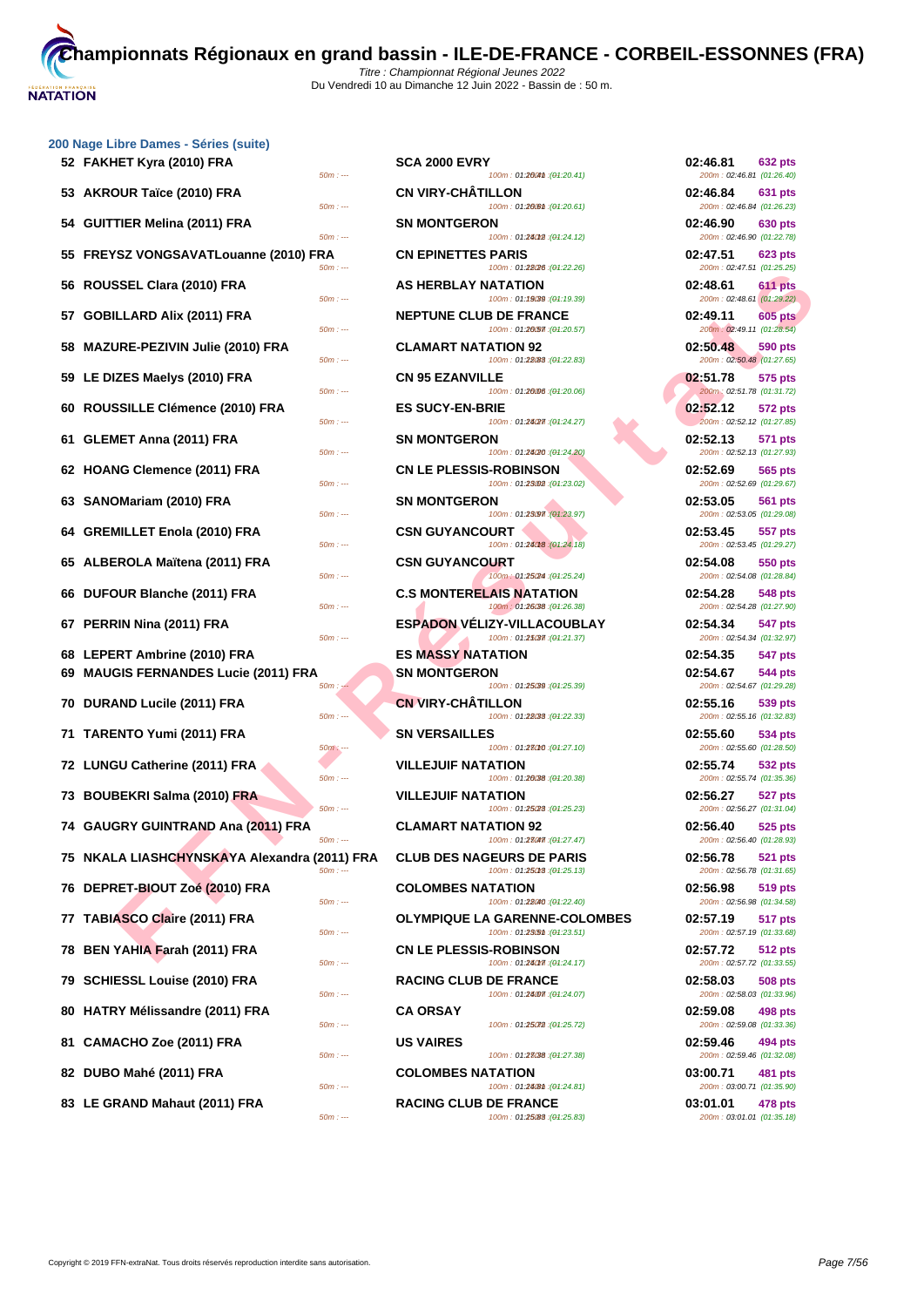| 200 Nage Libre Dames - Series (suite)                 |                                                                                                                        |                                                                                       |
|-------------------------------------------------------|------------------------------------------------------------------------------------------------------------------------|---------------------------------------------------------------------------------------|
| 84 DU GARREAU Louise (2010) FRA                       | <b>CLUB DES NAGEURS DE PARIS</b><br>100m: 01:28(5th: (01:28.51)<br>$50m: -$                                            | 03:01.19<br>476 pts<br>200m: 03:01.19 (01:32.68)                                      |
| <b>GANDRILLE Lise (2011) FRA</b><br>85                | <b>USNSP NEMOURS</b>                                                                                                   | 03:03.22<br>456 pts                                                                   |
|                                                       | 100m: 01:26/26 : (01:26.26)<br>$50m: -$                                                                                | 200m: 03:03.22 (01:36.96)                                                             |
| SMAChiraz (2011) FRA<br>86                            | <b>CA ORSAY</b><br>$50m: -$<br>100m: 01:26(22): (01:26.22)                                                             | 03:03.50<br>453 pts<br>200m: 03:03.50 (01:37.28)                                      |
| <b>CARVALHO Eva (2011) FRA</b><br>87                  | <b>CN MELUN VAL DE SEINE</b><br>100m: 01:23082 : (01:27.82)<br>$50m: -$                                                | 03:03.59<br>452 pts<br>200m: 03:03.59 (01:35.77)                                      |
| RAEPSAET Rose (2011) FRA<br>88                        | <b>CLAMART NATATION 92</b><br>100m: 01:28.53 : (01:28.53)<br>$50m: -$                                                  | 03:03.71<br>451 pts<br>200m: 03:03.71 (01:35.18)                                      |
| VAREZ DALODIER Mya (2011) FRA<br>89                   | <b>SN FRANCONVILLE</b><br>100m: 01:23095 : (01:27.95)<br>$50m: -$                                                      | 03:03.95<br>449 pts<br>200m: 03:03.95 (01:36.00)                                      |
| <b>SERRADJ Lilia (2011) FRA</b><br>90                 | <b>EN STE-GENEVIEVE-DES-BOIS</b><br>100m: 01:26006 : (01:26.06)<br>$50m: -$                                            | 03:04.06<br>448 pts<br>200m: 03:04.06 (01:38.00)                                      |
| <b>CORDOVAL Leonie (2011) FRA</b><br>91               | <b>CN BRUNOY-ESSONNE</b><br>100m: 01:36008 : (01:30.08)<br>$50m: -$                                                    | 03:05.12<br>437 pts<br>200m: 03:05.12 (01:35.04)                                      |
| ARAB Safia (2011) FRA<br>92                           | <b>CN EPINETTES PARIS</b>                                                                                              | 03:06.13<br>428 pts                                                                   |
| VIARD Calliste (2011) FRA<br>93                       | $50m: -$<br>100m: 01:36/29 : (01:30.29)<br><b>CLAMART NATATION 92</b>                                                  | 200m: 03:06.13 (01:35.84)<br>03:06.41<br>425 pts                                      |
| DANRE Emilie (2011) FRA<br>94                         | 100m: 01:36/59 : (04:30.59)<br>$50m: -$<br><b>OLYMPIQUE LA GARENNE-COLOMBES</b>                                        | 200m: 03:06.41 (01:35.82)<br>03:07.35<br>416 pts                                      |
| GAOUI Anissa (2011) FRA<br>95                         | 100m: 01:35092 : (04:31.92)<br>$50m: -$<br><b>CA ORSAY</b>                                                             | 200m: 03:07.35 (01:35.43)<br>03:08.94<br>401 pts                                      |
| GHIO QUEZADA Paola (2011) FRA<br>96                   | 100m: 01:36037 : (01:30.37)<br>$50m: -$<br><b>CLAMART NATATION 92</b>                                                  | 200m: 03:08.94 (01:38.57)<br>03:10.75<br>385 pts                                      |
| <b>MAHIEDDINE Lina (2011) FRA</b><br>97               | 100m: 01:36045 : (01:30.45)<br>$50m: -$<br><b>CN LE PLESSIS-ROBINSON</b>                                               | 200m: 03:10.75 (01:40.30)<br>03:11.77<br>376 pts                                      |
|                                                       | 100m: 01:30076 : (01:30.76)<br>$50m: -$                                                                                | 200m: 03:11.77 (01:41.01)                                                             |
| GROS Lily (2011) FRA<br>98                            | <b>AS HERBLAY NATATION</b><br>100m: 01:33010 : (01:33.10)<br>$50m: -$                                                  | 03:14.36<br>353 pts<br>200m: 03:14.36 (01:41.26)                                      |
| GODINHO Lena (2011) FRA                               | <b>ES STAINS</b>                                                                                                       | <b>DNS</b> dec                                                                        |
| MARTI Kira (2009) UKR                                 | <b>US IVRY-SUR-SEINE</b>                                                                                               | <b>DNS</b> dec                                                                        |
| <b>RICHALET Capucine (2009) FRA</b><br>---            | <b>US VAIRES</b>                                                                                                       | <b>DSQ</b>                                                                            |
|                                                       |                                                                                                                        |                                                                                       |
| 400 Nage Libre Dames - Séries (Dimanche 12 Juin 2022) |                                                                                                                        |                                                                                       |
| 1 SAUZEAU Lilou (2009) FRA                            | <b>SN VERSAILLES</b><br>$50m: -$<br>100m: 01:06016 : (01:06.16)<br>300m: 03:29:68 : (04:12.00)<br>$250m: -$            | 04:39.88<br><b>1076 pts</b><br>200m: 02:17.63 (01:11.47)<br>400m: 04:39.88 (01:10.25) |
| 2 BODEMAR-ROUQUETTE Lisa (2009) FRA                   | <b>C.S MONTERELAIS NATATION</b><br>100m: 01:10044 : (01:10.44)<br>$50m: -$<br>300m: 03:46004 : (04:14.75)<br>$250m: -$ | 04:52.81<br>982 pts<br>200m: 02:25.29 (01:14.85)<br>400m: 04:52.81 (01:12.77)         |
| 3 MASSOU Alexia (2010) FRA                            | <b>CNO ST-GERMAIN-EN-LAYE</b><br>100m: 01:18018 : (01:12.13)<br>$50m: -$                                               | 04:57.63<br>948 pts<br>200m: 02:28.28 (01:16.15)                                      |
| RAZANATEFY Harena-Soa (2009) FRA                      | 300m: 03:44/28 : (04:15.95)<br>$250m: -$<br><b>CN MELUN VAL DE SEINE</b><br>100m: 01:10078: (01:10.78)                 | 400m: 04:57.63 (01:13.40)<br>04:58.86<br>939 pts                                      |
|                                                       | $50m: -$<br>300m: 03:42088 : (04:16.72)<br>$250m: -$                                                                   | 200m: 02:25.96 (01:15.18)<br>400m: 04:58.86 (01:16.18)                                |
| 5 PARACHE Oriana (2009) FRA                           | <b>CSN GUYANCOURT</b><br>$50m: -$<br>100m: 01:18005 : (01:12.05)<br>300m: 03:46077 : (04:17.94)<br>$250m: -$           | 05:03.66<br><b>906 pts</b><br>200m: 02:28.83 (01:16.78)<br>400m: 05:03.66 (01:16.89)  |
| 6 BOTS Chloé (2009) FRA                               | <b>CN BRUNOY-ESSONNE</b>                                                                                               | 05:06.62<br>886 pts                                                                   |
|                                                       | $50m: -$<br>100m: 01:14089 : (01:14.69)<br>300m: 03:52084 : (04:18.15)<br>$250m: -$                                    | 200m: 02:34.69 (01:20.00)<br>400m: 05:06.62 (01:13.78)                                |
| 7 HUCHETTE GERARD Siloë (2010) FRA                    | <b>ES MASSY NATATION</b>                                                                                               | 05:09.37<br>867 pts                                                                   |

| 4 RAZANA IEFT Harena-S0a (2009) FRA |  |  |  |
|-------------------------------------|--|--|--|
|                                     |  |  |  |
|                                     |  |  |  |

- **6 BOTS Chloé (2009) FRA CN BRUNOY-ESSONNE 05:06.62 886 pts**
- 
- 
- **9 HARCHAOUI Janna (2009) FRA C.S MONTERELAIS NATATION 05:10.69 858 pts**

| 50m : --- | <b>CLUB DES NAGEURS DE PARIS</b><br>100m: 01:28(5th: (01:28.51)     | 03:01.19<br><b>476 pts</b><br>200m: 03:01.19 (01:32.68) |
|-----------|---------------------------------------------------------------------|---------------------------------------------------------|
| $50m: -$  | <b>USNSP NEMOURS</b><br>100m: 01:26/26 : (01:26.26)                 | 03:03.22<br>456 pts<br>200m: 03:03.22 (01:36.96)        |
| $50m: -$  | <b>CA ORSAY</b><br>100m: 01:26(22): (01:26.22)                      | 03:03.50<br>453 pts<br>200m: 03:03.50 (01:37.28)        |
| 50m : --- | <b>CN MELUN VAL DE SEINE</b><br>100m: 01:23082 : (04:27.82)         | 03:03.59<br><b>452 pts</b><br>200m: 03:03.59 (01:35.77) |
| 50m : --- | <b>CLAMART NATATION 92</b><br>100m: 01:28.53 : (04:28.53)           | 03:03.71<br>451 pts<br>200m: 03:03.71 (01:35.18)        |
| $50m: -$  | <b>SN FRANCONVILLE</b><br>100m: 01:28095 : (04:27.95)               | 03:03.95<br><b>449 pts</b><br>200m: 03:03.95 (01:36.00) |
| 50m : --- | EN STE-GENEVIÈVE-DES-BOIS<br>100m: 01:26006 : (01:26.06)            | 03:04.06<br>448 pts<br>200m: 03:04.06 (01:38.00)        |
| 50m : --- | <b>CN BRUNOY-ESSONNE</b><br>100m: 01:36008 : (01:30.08)             | 03:05.12<br>437 pts<br>200m: 03:05.12 (01:35.04)        |
| 50m : --- | <b>CN EPINETTES PARIS</b><br>100m: 01:36(29:(04:30.29)              | 03:06.13<br><b>428 pts</b><br>200m: 03:06.13 (01:35.84) |
| $50m: -$  | <b>CLAMART NATATION 92</b><br>100m: 01:30.59 : (01:30.59)           | 03:06.41<br>425 pts<br>200m: 03:06.41 (01:35.82)        |
| $50m: -$  | <b>OLYMPIQUE LA GARENNE-COLOMBES</b><br>100m: 01:35092 : (01:31.92) | 03:07.35<br>416 pts<br>200m: 03:07.35 (01:35.43)        |
| 50m : --- | <b>CA ORSAY</b><br>100m: 01:36037 : (01:30.37)                      | 03:08.94<br>401 pts<br>200m: 03:08.94 (01:38.57)        |
| 50m : --- | <b>CLAMART NATATION 92</b><br>100m: 01:36045 : (01:30.45)           | 03:10.75<br>385 pts<br>200m: 03:10.75 (01:40.30)        |
| $50m: -$  | <b>CN LE PLESSIS-ROBINSON</b><br>100m: 01:36076 : (01:30.76)        | 03:11.77<br><b>376 pts</b><br>200m: 03:11.77 (01:41.01) |
| 50m : --- | <b>AS HERBLAY NATATION</b><br>100m: 01:33010 : (01:33.10)           | 03:14.36<br>353 pts<br>200m: 03:14.36 (01:41.26)        |
|           | <b>ES STAINS</b><br><b>US IVRY-SUR-SEINE</b><br><b>US VAIRES</b>    | <b>DNS</b> dec<br><b>DNS</b> dec<br><b>DSQ</b>          |

| <b>I</b> SAUZEAU LIIUU (2003) FRA                  |                         | ON VEROAILLES                                             | V4.JJ.OO<br><b>TUTU PLS</b>                            |
|----------------------------------------------------|-------------------------|-----------------------------------------------------------|--------------------------------------------------------|
|                                                    | $50m: --$<br>$250m: -$  | 100m: 01:060M6:(04:06.16)<br>300m : 03.29663 : (04:12.00) | 200m: 02:17.63 (01:11.47)<br>400m: 04:39.88 (01:10.25) |
| 2 BODEMAR-ROUQUETTE Lisa (2009) FRA                |                         | <b>C.S MONTERELAIS NATATION</b>                           | 04:52.81<br>982 pts                                    |
|                                                    | $50m: --$<br>$250m: --$ | 100m: 01:16044:(04:10.44)<br>300m : 03.46094 : (04.14.75) | 200m: 02:25.29 (01:14.85)<br>400m: 04:52.81 (01:12.77) |
| 3 MASSOU Alexia (2010) FRA                         |                         | <b>CNO ST-GERMAIN-EN-LAYE</b>                             | 04:57.63<br>948 pts                                    |
|                                                    | $50m: -$<br>$250m: --$  | 100m: 01:12013:(04:12.13)<br>300m : 03.4423 : (04:15.95)  | 200m: 02:28.28 (01:16.15)<br>400m: 04:57.63 (01:13.40) |
| 4 RAZANATEFY Harena-Soa (2009) FRA                 |                         | <b>CN MELUN VAL DE SEINE</b>                              | 04:58.86<br>939 pts                                    |
|                                                    | $50m: --$<br>$250m: --$ | 100m: 01:16078:(04:10.78)<br>300m : 03.42668 : (04:16.72) | 200m: 02:25.96 (01:15.18)<br>400m: 04:58.86 (01:16.18) |
| 5 PARACHE Oriana (2009) FRA                        |                         | <b>CSN GUYANCOURT</b>                                     | 05:03.66<br><b>906 pts</b>                             |
|                                                    | $50m: -$<br>$250m: --$  | 100m: 01:12005:(04:12.05)<br>300m: 03.460m/(04.17.94)     | 200m: 02:28.83 (01:16.78)<br>400m: 05:03.66 (01:16.89) |
| $P^{\text{max}}$ $P^{\text{max}}$ $P^{\text{max}}$ |                         |                                                           | <br>$\sim$ $\sim$ $\sim$                               |

**7 HUCHETTE GERARD Siloë (2010) FRA ES MASSY NATATION 100m**: 01:12.61) **100m**: 01:12.61) **05:09.37 06:09.37 06:09.37 06:09.37 10:12.81 10:12.61 10:12.61 10:12.61 10:12.61 10:12.61 10:12.61 10:12** 50m : --- 100m : 01:12.6150m : --- (01:12.61) 200m : 02:31.93 (01:19.32) 250m : --- 300m : 03:51.54 350m : --- (01:19.61) 400m : 05:09.37 (01:17.83)

**8 BOUNOUAIL Yasmine (2010) FRA C.S MONTERELAIS NATATION 05:09.98 05:09.98 863 pts**<br> **8 07:15.82) 05:09.98 01:15.82) 10:09.18 <b>01:18.92) 10:09.18** <br> **8 01:17.25) 01:09.38 01:09.38 01:09.38 01:**  $\begin{array}{l} 50m: \cdots \\ 50m: \cdots \end{array} \qquad \qquad \begin{array}{l} 100m: \ \ 01:1\textbf{3.080} \ \textcolor{red}{:} (94:13.88) \ \textcolor{red}{:} (94:19.93) \ \textcolor{red}{:} (94:19.93) \ \textcolor{red}{:} (94:19.93) \ \textcolor{red}{:} (94:19.93) \ \textcolor{red}{:} (94:19.93) \ \textcolor{red}{:} (94:19.93) \ \textcolor{red}{:} (94:19.19.1) \ \$ 

50m : --- 100m : 01:14.1350m : --- (01:14.13) 200m : 02:33.87 (01:19.74) 250m : --- 300m : 03:53.16 350m : --- (01:19.29) 400m : 05:10.69 (01:17.53)

**10 GRASSET Lilyrose (2009) FRA VILLEJUIF NATATION 100m: 01:13.69 05:12.02 05:12.02 05:12.02 05:12.02 05:12.02 05:12.02 05:12.02 01:19.93)**<br> **250m: --- 250m: --- 250m: --- 250m: --- 250m: ---**50m : --- 100m : 01:13.6950m : --- (01:13.69) 200m : 02:33.62 (01:19.93) 250m : --- 300m : 03:53.72 350m : --- (01:20.10) 400m : 05:12.02 (01:18.30)

| 03.01.19 4/0 pts<br>200m: 03:01.19 (01:32.68) |         |
|-----------------------------------------------|---------|
| 03:03.22 456 pts<br>200m: 03:03.22 (01:36.96) |         |
| 03:03.50 453 pts<br>200m: 03:03.50 (01:37.28) |         |
| 03:03.59 452 pts<br>200m: 03:03.59 (01:35.77) |         |
| 03:03.71<br>200m: 03:03.71 (01:35.18)         | 451 pts |
| 03:03.95 449 pts<br>200m: 03:03.95 (01:36.00) |         |
| 03:04.06 448 pts<br>200m: 03:04.06 (01:38.00) |         |
| 03:05.12 437 pts<br>200m: 03:05.12 (01:35.04) |         |
| 03:06.13 428 pts<br>200m: 03:06.13 (01:35.84) |         |
| 03:06.41 425 pts<br>200m: 03:06.41 (01:35.82) |         |
| 03:07.35 416 pts<br>200m: 03:07.35 (01:35.43) |         |
| 03:08.94 401 pts<br>200m: 03:08.94 (01:38.57) |         |
| 03:10.75 385 pts<br>200m: 03:10.75 (01:40.30) |         |
| 03:11.77 376 pts<br>200m: 03:11.77 (01:41.01) |         |
| 03:14.36 353 pts<br>200m: 03:14.36 (01:41.26) |         |
| <b>DNS</b> dec<br>DNS dec                     |         |
| DSQ                                           |         |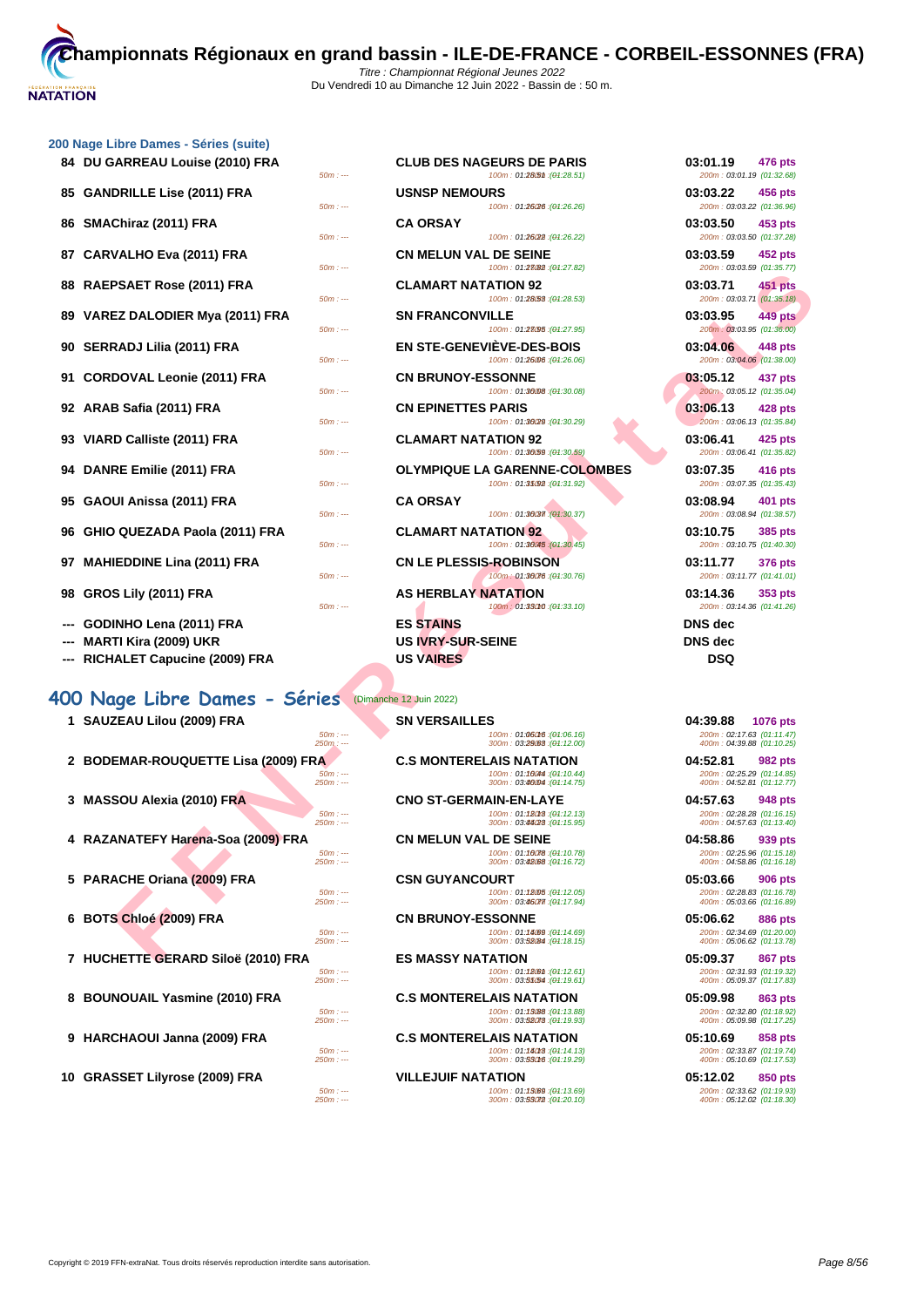|    | 400 Nage Libre Dames - Séries (suite)<br>11 DEVOUGE Violette (2009) FRA |                          | <b>VILLEJUIF NATATION</b>    |                                                                                                     | 05:14.12                                                           | 836 pts        |
|----|-------------------------------------------------------------------------|--------------------------|------------------------------|-----------------------------------------------------------------------------------------------------|--------------------------------------------------------------------|----------------|
|    |                                                                         | $50m: -$<br>$250m: -$    |                              | 100m: 01:13042 : (01:13.42)<br>300m: 03:55/20 : (04:21.09)                                          | 200m: 02:34.11 (01:20.69)<br>400m: 05:14.12 (01:18.92)             |                |
|    | 12 BARSANTI Juliana (2009) FRA                                          | $50m: -$<br>$250m: -$    | <b>ES MASSY NATATION</b>     | 100m: 01:18075 : (01:14.75)<br>300m: 03:56000 : (04:20.75)                                          | 05:17.25<br>200m: 02:35.25 (01:20.50)<br>400m: 05:17.25 (01:21.25) | 815 pts        |
|    | 13 DELSART Ambre (2010) FRA                                             | $50m: -$                 | <b>ES MASSY NATATION</b>     | 100m: 01:15002: (04:15.02)                                                                          | 05:17.31<br>200m: 02:35.94 (01:20.92)                              | 815 pts        |
|    | 14 REMY Lou (2009) FRA                                                  | $250m: -$<br>$50m: -$    | <b>ES MASSY NATATION</b>     | 300m: 03:53038 : (04:21.44)                                                                         | 400m: 05:17.31 (01:19.93)<br>05:17.67                              | 812 pts        |
|    | 15 GUERILLOT Léna (2009) FRA                                            | $250m: -$                | <b>NOGENT NATATION 94</b>    | 100m: 01:13006 : (01:13.06)<br>300m: 03:56077. (04:22.67)                                           | 200m: 02:34.10 (01:21.04)<br>400m: 05:17.67 (01:20.90)<br>05:19.30 | <b>802 pts</b> |
|    |                                                                         | $50m: -$<br>$250m: -$    |                              | 100m: 01:18087 : (01:12.87)<br>300m: 03:58006 : (04:23.35)                                          | 200m: 02:34.71 (01:21.84)<br>400m: 05:19.30 (01:21.24)             |                |
|    | 16 LETARD Manon (2009) FRA                                              | $50m: -$<br>$250m: -$    |                              | <b>CLUB DES NAGEURS DE PARIS</b><br>100m: 01:13.50 : (01:13.50)<br>300m: 03:58040 : (04:23.25)      | 05:20.11<br>200m: 02:35.15 (01:21.65)<br>400m: 05:20.11 (01:21.71) | 797 pts        |
|    | 17 LAVAUD Alicia (2010) FRA                                             | $50m: -$                 | AS HERBLAY NATATION          | 100m: 01:15094 : (01:15.94)                                                                         | 05:20.55<br>200m: 02:38.47 (01:22.53)                              | 794 pts        |
| 18 | <b>GUITTIER Anael (2010) FRA</b>                                        | $250m: -$<br>$50m: -$    | <b>SN MONTGERON</b>          | 300m: 04:05079 : (04:23.32)<br>100m: 01:180mm: (01:14.71)                                           | 400m: 05:20.55 (01:18.76)<br>05:21.61<br>200m: 02:37.00 (01:22.29) | 787 pts        |
|    |                                                                         | $250m: -$                |                              | 300m: 03:59078 : (01:22.78)                                                                         | 400m: 05:21.61 (01:21.83)                                          |                |
|    | 19 ROCHE Faustine (2009) FRA                                            | $50m: -$<br>$250m: -$    | <b>CA ORSAY</b>              | 100m: 01:150m7: (01:15.17)<br>300m: 04:02035 : (01:22.93)                                           | 05:22.10<br>200m: 02:39.42 (01:24.25)<br>400m: 05:22.10 (01:19.75) | 784 pts        |
| 20 | <b>MICHAUD Alicya (2009) FRA</b>                                        | $50m: -$                 |                              | <b>C.S MONTERELAIS NATATION</b><br>100m: 01:18040: (01:18.40)                                       | 05:22.22<br>200m: 02:40.00 (01:21.60)                              | 783 pts        |
| 21 | DRAGAN Barbara (2009) FRA                                               | $250m: -$                |                              | 300m: 04:03/28 : (01:23.28)<br><b>NEPTUNE CLUB DE FRANCE</b>                                        | 400m: 05:22.22 (01:18.94)<br>05:24.70                              | 767 pts        |
|    |                                                                         | $50m: -$<br>$250m: -$    |                              | 100m: 01:16:06 : (01:16.66)<br>300m: 04:06:03 : (01:25.00)                                          | 200m: 02:41.63 (01:24.97)<br>400m: 05:24.70 (01:18.07)             |                |
| 22 | SNEP Ava-Rebeca (2010) FRA                                              | $50m: -$<br>$250m: -$    | <b>SN VERSAILLES</b>         | 100m: 01:15094 : (01:15.94)<br>300m: 04:04:04:01: (04:23.37)                                        | 05:24.93<br>200m: 02:40.64 (01:24.70)<br>400m: 05:24.93 (01:20.92) | 766 pts        |
|    | 23 HERRY Thelma (2009) FRA                                              | $50m: -$                 | LES PHOENIX D'ANTONY         | 100m: 01:16079 : (01:16.79)                                                                         | 05:24.97<br>200m: 02:39.90 (01:23.11)                              | 766 pts        |
|    | 24 KILINC Yagmur (2009) FRA                                             | $250m: -$                | JEANNE D'ARC DRANCY          | 300m: 04:03.05 : (04:23.75)                                                                         | 400m: 05:24.97 (01:21.32)<br>05:25.12                              | 765 pts        |
|    |                                                                         | $50m$ : ---<br>$250m: -$ |                              | 100m: 01:18019 : (01:14.19)<br>300m: 04:04/97 : (04:24.38)                                          | 200m: 02:40.59 (01:26.40)<br>400m: 05:25.12 (01:20.15)             |                |
|    | 25 IGABILLE Leonie (2009) FRA                                           | $50m: -$<br>$250m: -$    | <b>VILLEJUIF NATATION</b>    | 100m: 01:180m: (01:18.81)<br>300m: 04:08006 : (04:23.63)                                            | 05:28.78<br>200m: 02:43.43 (01:24.62)<br>400m: 05:28.78 (01:21.72) | 742 pts        |
| 26 | VITU Victoria (2009) FRA                                                | $50m: -$<br>$250m: -$    |                              | <b>CLUB NAUTIQUE DE L'ARPAJONNAIS</b><br>100m: 01:15097 : (01:15.97)<br>300m: 04:04:88 : (04:25.36) | 05:29.08<br>200m: 02:39.47 (01:23.50)                              | 740 pts        |
|    | 27 NACEIRI Amel (2009) FRA                                              | $50m: -$                 | <b>ASS SPORTIVE BOUVINES</b> | 100m: 01:16008 : (04:16.03)                                                                         | 400m: 05:29.08 (01:24.25)<br>05:30.10<br>200m: 02:41.74 (01:25.71) | 734 pts        |
|    | 28 LAVERGNE Anne (2009) FRA                                             | 250m : ---               | <b>VILLEJUIF NATATION</b>    | 300m : 04:08010 :(04:26.36)                                                                         | 400m: 05:30.10 (01:22.00)<br>05:30.58                              | 731 pts        |
|    |                                                                         | $50m: -$<br>$250m: -$    |                              | 100m: 01:13096 : (01:17.96)<br>300m: 04:0809 : (04:23.86)                                           | 200m: 02:43.23 (01:25.27)<br>400m: 05:30.58 (01:23.49)             |                |
| 29 | DUBOIS Maëlys (2009) FRA                                                | $50m: -$<br>$250m: -$    | <b>LES PHOENIX D'ANTONY</b>  | 100m: 01:18(56 : (01:18.56)<br>300m: 04:09/84 : (01:25.97)                                          | 05:33.73<br>200m: 02:43.87 (01:25.31)<br>400m: 05:33.73 (01:23.89) | <b>712 pts</b> |
| 30 | <b>MASSACESI-PIZARRO Claudia (2010) FRA</b>                             | 50m : ---                |                              | <b>RED STAR CLUB CHAMPIGNY</b><br>100m: 01:28/56 : (01:22.56)                                       | 05:36.61<br>200m: 02:49.18 (01:26.62)                              | 694 pts        |
|    | 31 NEDELEC Camille (2010) FRA                                           | $250m: -$                | <b>AS EMERAINVILLE</b>       | 300m: 04:350mm : (04:25.93)                                                                         | 400m: 05:36.61 (01:21.50)<br>05:37.61                              | 688 pts        |
|    |                                                                         | $50m: -$<br>$250m: -$    |                              | 100m: 01:180f5 : (01:18.15)<br>300m: 04:33075 : (04:27.82)                                          | 200m: 02:45.93 (01:27.78)<br>400m: 05:37.61 (01:23.86)             |                |
| 32 | QIAO Olivia (2011) FRA                                                  | $50m: -$<br>$250m: -$    |                              | <b>AC BOULOGNE-BILLANCOURT</b><br>100m: 01:28074 : (01:22.74)                                       | 05:38.42<br>200m: 02:51.10 (01:28.36)                              | 683 pts        |
| 33 | <b>GUITTIER Melina (2011) FRA</b>                                       | $50m: -$                 | <b>SN MONTGERON</b>          | 300m: 04:39013 : (01:28.03)<br>100m: 01:26/50 : (01:20.50)                                          | 400m: 05:38.42 (01:19.29)<br>05:38.49<br>200m: 02:47.05 (01:26.55) | 683 pts        |
|    | 34 GOBILLARD Alix (2011) FRA                                            | $250m: -$                |                              | 300m: 04:34/27 : (04:27.22)<br><b>NEPTUNE CLUB DE FRANCE</b>                                        | 400m: 05:38.49 (01:24.22)<br>05:41.92                              | 663 pts        |
|    |                                                                         |                          |                              |                                                                                                     |                                                                    |                |

| ibre Dames - Séries (suite).      |                        |                                                                                 |                                                         |
|-----------------------------------|------------------------|---------------------------------------------------------------------------------|---------------------------------------------------------|
| <b>OUGE Violette (2009) FRA</b>   |                        | <b>VILLEJUIF NATATION</b>                                                       | 05:14.12<br>836 pts                                     |
|                                   | $50m: -$<br>$250m: -$  | (04:13.42): 100m: 01:13.000<br>300m: 03:55/20 : (04:21.09)                      | 200m: 02:34.11 (01:20.69)<br>400m: 05:14.12 (01:18.92)  |
|                                   |                        |                                                                                 |                                                         |
| SANTI Juliana (2009) FRA          | $50m: -$               | <b>ES MASSY NATATION</b><br>100m: 01:18075 : (01:14.75)                         | 05:17.25<br>815 pts<br>200m: 02:35.25 (01:20.50)        |
|                                   | $250m: -$              | 300m: 03:56000 : (04:20.75)                                                     | 400m: 05:17.25 (01:21.25)                               |
| SART Ambre (2010) FRA             |                        | <b>ES MASSY NATATION</b>                                                        | 05:17.31<br>815 pts                                     |
|                                   | $50m: -$<br>$250m: -$  | 100m: 01:15002 : (01:15.02)<br>300m: 03:58038 : (01:21.44)                      | 200m: 02:35.94 (01:20.92)<br>400m: 05:17.31 (01:19.93)  |
| Y Lou (2009) FRA                  |                        | <b>ES MASSY NATATION</b>                                                        | 05:17.67<br><b>812 pts</b>                              |
|                                   | $50m: -$               | 100m: 01:13006 : (01:13.06)                                                     | 200m: 02:34.10 (01:21.04)                               |
|                                   | $250m: -$              | 300m: 03:56077 : (04:22.67)                                                     | 400m: 05:17.67 (01:20.90)                               |
| RILLOT Léna (2009) FRA            |                        | <b>NOGENT NATATION 94</b>                                                       | 05:19.30<br><b>802 pts</b>                              |
|                                   | $50m: -$<br>$250m: -$  | 100m: 01:18087 : (01:12.87)<br>300m: 03:58006 : (04:23.35)                      | 200m: 02:34.71 (01:21.84)<br>400m: 05:19.30 (01:21.24)  |
| <b>ARD Manon (2009) FRA</b>       |                        | <b>CLUB DES NAGEURS DE PARIS</b>                                                | 05:20.11<br><b>797 pts</b>                              |
|                                   | $50m: -$               | 100m: 01:13.50 : (01:13.50)                                                     | 200m: 02:35.15 (01:21.65)                               |
|                                   | $250m: -$              | 300m: 03:58040 : (04:23.25)                                                     | 400m: 05:20.11 (01:21.71)                               |
| AUD Alicia (2010) FRA             | $50m: -$               | <b>AS HERBLAY NATATION</b><br>100m: 01:15094 : (01:15.94)                       | 05:20.55<br>794 pts<br>200m: 02:38.47 (01:22.53)        |
|                                   | $250m: -$              | 300m: 04:05079 : (01:23.32)                                                     | 400m: 05:20.55 (01:18.76)                               |
| TIER Anael (2010) FRA             |                        | <b>SN MONTGERON</b>                                                             | 05:21.61<br><b>787 pts</b>                              |
|                                   | $50m: -$<br>$250m: -$  | 100m: 01:180mm: (01:14.71)<br>300m: 03:59078 : (01:22.78)                       | 200m: 02:37.00 (01:22.29)<br>400m: 05:21.61 (01:21.83)  |
| HE Faustine (2009) FRA            | <b>CA ORSAY</b>        |                                                                                 | 05:22.10                                                |
|                                   | $50m: -$               | 100m: 01:150m7: (01:15.17)                                                      | <b>784 pts</b><br>200m: 02:39.42 (01:24.25)             |
|                                   | $250m: --$             | 300m: 04:02035;(01:22.93)                                                       | 400m: 05:22.10 (01:19.75)                               |
| IAUD Alicya (2009) FRA            |                        | <b>C.S MONTERELAIS NATATION</b>                                                 | 05:22.22<br><b>783 pts</b>                              |
|                                   | $50m: -$<br>$250m: -$  | 100m: 01:18040 : (01:18.40)<br>300m: 04:03/28 : (01:23.28)                      | 200m: 02:40.00 (01:21.60)<br>400m: 05:22.22 (01:18.94)  |
| GAN Barbara (2009) FRA            |                        | <b>NEPTUNE CLUB DE FRANCE</b>                                                   | 05:24.70<br><b>767 pts</b>                              |
|                                   | $50m: -$               | 100m: 01:16.66 : (01:16.66)                                                     | 200m: 02:41.63 (01:24.97)                               |
|                                   | $250m: -$              | 300m: 04:06/63 : (01:25.00)                                                     | 400m: 05:24.70 (01:18.07)                               |
| P Ava-Rebeca (2010) FRA           |                        | <b>SN VERSAILLES</b>                                                            | 05:24.93<br><b>766 pts</b>                              |
|                                   | $50m: -$<br>$250m: -$  | 100m: 01:15094 : (01:15.94)<br>300m: 04:040m : (04:23.37)                       | 200m: 02:40.64 (01:24.70)<br>400m: 05:24.93 (01:20.92)  |
| RY Thelma (2009) FRA              |                        | <b>LES PHOENIX D'ANTONY</b>                                                     | 05:24.97<br><b>766 pts</b>                              |
|                                   | $50m: -$<br>$250m: --$ | 100m: 01: <b>16079</b> : ( <del>0</del> 1:16.79)<br>300m: 04:03.05 : (04:23.75) | 200m: 02:39.90 (01:23.11)<br>400m: 05:24.97 (01:21.32)  |
|                                   |                        | <b>JEANNE D'ARC DRANCY</b>                                                      | 05:25.12                                                |
| IC Yagmur (2009) FRA              | $50m$ : ---            | 100m: 01:14019 : (01:14.19)                                                     | 765 pts<br>200m: 02:40.59 (01:26.40)                    |
|                                   | $250m: --$             | 300m: 04:04/977 : (01:24.38)                                                    | 400m: 05:25.12 (01:20.15)                               |
| <b>IILLE Leonie (2009) FRA</b>    |                        | <b>VILLEJUIF NATATION</b>                                                       | 05:28.78<br>742 pts                                     |
|                                   | $50m: -$<br>$250m: -$  | 100m: 01:1808m: (01:18.81)<br>300m: 04:08006 : (01:23.63)                       | 200m: 02:43.43 (01:24.62)<br>400m: 05:28.78 (01:21.72)  |
| Victoria (2009) FRA               |                        | <b>CLUB NAUTIQUE DE L'ARPAJONNAIS</b>                                           | 05:29.08<br>740 pts                                     |
|                                   | $50m: -$               | 100m: 01:15097 : (01:15.97)                                                     | 200m: 02:39.47 (01:23.50)                               |
|                                   | $250m: -$              | 300m: 04:04/88 : (01:25.36)                                                     | 400m: 05:29.08 (01:24.25)                               |
| EIRI Amel (2009) FRA              |                        | <b>ASS SPORTIVE BOUVINES</b>                                                    | 05:30.10<br>734 pts                                     |
|                                   | $50m: -$<br>$250m: --$ | 100m: 01:16008 : (01:16.03)<br>300m: 04:08010 : (01:26.36)                      | 200m: 02:41.74 (01:25.71)<br>400m: 05:30.10 (01:22.00)  |
| ERGNE Anne (2009) FRA             |                        | <b>VILLEJUIF NATATION</b>                                                       | 05:30.58<br><b>731 pts</b>                              |
|                                   | $50m: -$               | 100m: 01:13096 : (01:17.96)<br>300m: 04:0709 : (01:23.86)                       | 200m: 02:43.23 (01:25.27)                               |
|                                   | $250m: -$              |                                                                                 | 400m: 05:30.58 (01:23.49)                               |
| OIS Maëlys (2009) FRA             | $50m: -$               | <b>LES PHOENIX D'ANTONY</b><br>100m: 01:18/56 : (01:18.56)                      | 05:33.73<br><b>712 pts</b><br>200m: 02:43.87 (01:25.31) |
|                                   | $250m: -$              | 300m: 04:09084 : (01:25.97)                                                     | 400m: 05:33.73 (01:23.89)                               |
| SACESI-PIZARRO Claudia (2010) FRA |                        | <b>RED STAR CLUB CHAMPIGNY</b>                                                  | 05:36.61<br>694 pts                                     |
|                                   | $50m: -$<br>$250m: --$ | 100m: 01:28/56 : (01:22.56)<br>300m: 04:350mm : (01:25.93)                      | 200m: 02:49.18 (01:26.62)<br>400m: 05:36.61 (01:21.50)  |
| ELEC Camille (2010) FRA           |                        | <b>AS EMERAINVILLE</b>                                                          | 05:37.61<br><b>688 pts</b>                              |
|                                   | $50m: -$               | 100m: 01:180f5 : (01:18.15)                                                     | 200m: 02:45.93 (01:27.78)                               |
|                                   | $250m: --$             | 300m: 04:33075 : (01:27.82)                                                     | 400m: 05:37.61 (01:23.86)                               |
| <b>Olivia (2011) FRA</b>          |                        | <b>AC BOULOGNE-BILLANCOURT</b>                                                  | 05:38.42<br>683 pts                                     |
|                                   | $50m: -$<br>$250m: -$  | 100m: 01:28074 : (01:22.74)<br>300m: 04:39013 : (04:28.03)                      | 200m: 02:51.10 (01:28.36)<br>400m: 05:38.42 (01:19.29)  |
| 'TIER Melina (2011) FRA           |                        | <b>SN MONTGERON</b>                                                             | 05:38.49<br><b>683 pts</b>                              |
|                                   | $50m: -$               | 100m: 01: <b>26/50</b> : ( <del>0</del> 1:20.50)                                | 200m: 02:47.05 (01:26.55)                               |
|                                   | $250m: -$              | 300m: 04:34027.(04:27.22)                                                       | 400m: 05:38.49 (01:24.22)                               |

**30m : 341.92 Som : 30m : IODILAR CLUB DE FRANCE 100m : 01:2500 : 101:250 pts**<br>**300m : 04:3800 : (91:22.107) 101:250** <br>**300m : 04:3800 : (91:29.76) 101:250 400m : 05:41.92** (01:23.85) 50m : --- 100m : 01:21.07 150m : --- (01:21.07) 200m : 02:48.31 (01:27.24) 250m : --- 300m : 04:18.07 350m : --- (01:29.76) 400m : 05:41.92 (01:23.85)

 **BARSANTI Juliana (2009) FRA ES MASSY NATATION 05:17.25 815 pts DELSART Ambre (2010) FRA ES MASSY NATATION 05:17.31 815 pts REMY Lou (2009) FRA ES MASSY NATATION 05:17.67 812 pts 15 15 802 pts LETARD Manon (2009) FRA CLUB DES NAGEURS DE PARIS 05:20.11 797 pts 1794 pts GUITTIER Anael (2010) FRA SN MONTGERON 05:21.61 787 pts ROCHE Faustine (2009) FRA CA ORSAY 05:22.10 784 pts DRAGAN Barbara (2009) FRA NEPTUNE CLUB DE FRANCE 05:24.70 767 pts SNEP Ava-Rebeca (2010) FRA SN VERSAILLES 05:24.93 766 pts HERRY Thelma (2009) FRA LES PHOENIX D'ANTONY 05:24.97 766 pts KILINC Yagmur (2009) FRA JEANNE D'ARC DRANCY 05:25.12 765 pts IGABILLE Leonie (2009) FRA VILLEJUIF NATATION 05:28.78 742 pts NACEIRI Amel (2009) FRA ASS SPORTIVE BOUVINES 05:30.10 734 pts NEDELEC Camille (2010) FRA AS EMERAINVILLE 05:37.61 688 pts GUITTIER Melina (2011) FRA SN MONTGERON 05:38.49 683 pts**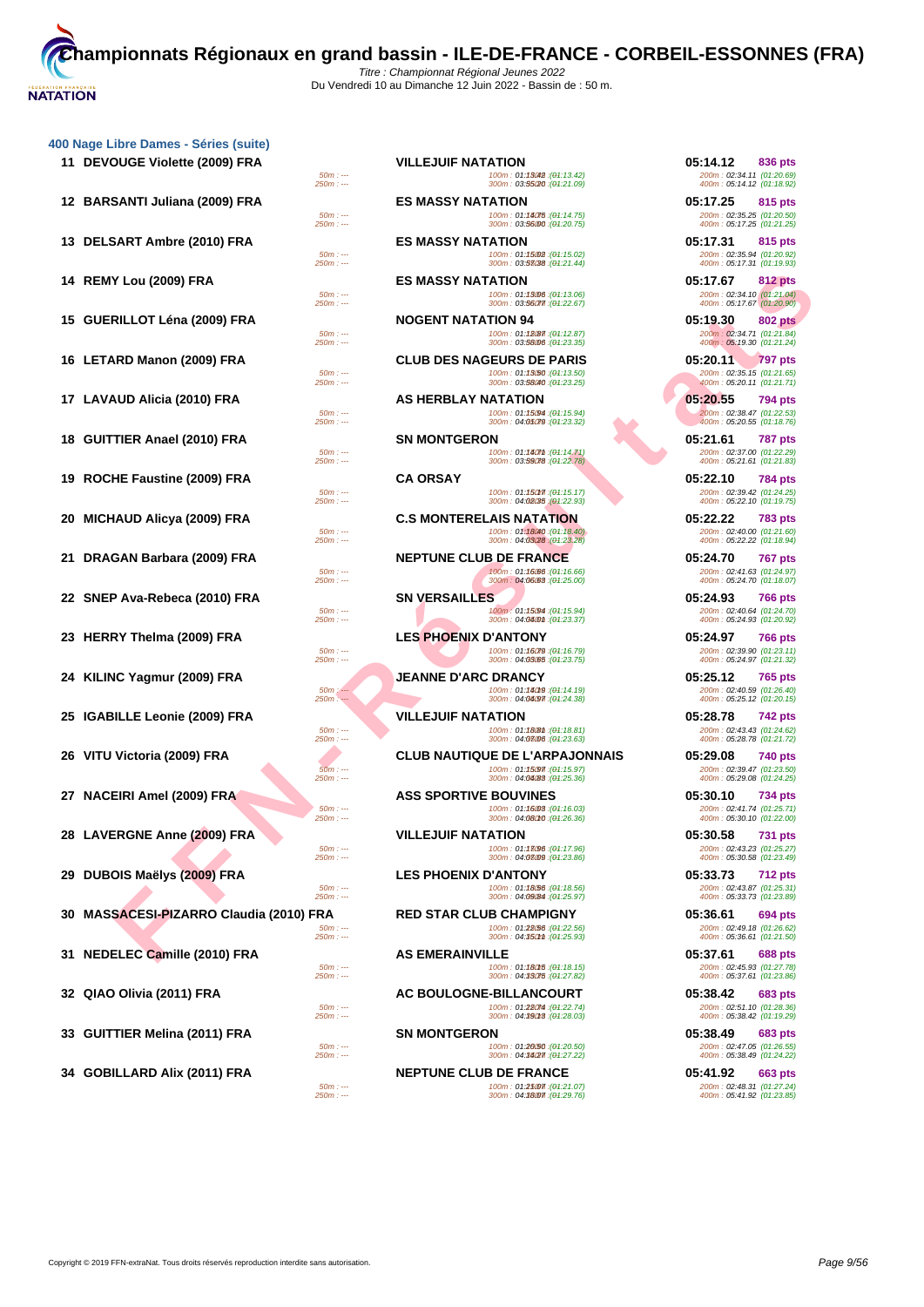|    | 35 FREYSZ VONGSAVATLouanne (2010) FRA<br>$50m: -$       | <b>CN EPINETTES PARIS</b><br>100m: 01:25044 : (01:21.44)                                    | 05:42.12<br>662 pts<br>200m: 02:48.97 (01:27.53)                              |
|----|---------------------------------------------------------|---------------------------------------------------------------------------------------------|-------------------------------------------------------------------------------|
|    | $250m: -$                                               | 300m: 04:3304m: (01:28.44)                                                                  | 400m: 05:42.12 (01:24.71)                                                     |
|    | 36 VIDET Laurene (2011) FRA<br>$50m: -$<br>$250m: -$    | <b>AQUACLUB LE PECQ MARLY</b><br>100m: 01:24018 : (01:24.18)<br>300m: 04:38(2m : (01:26.22) | 05:42.87<br>657 pts<br>200m: 02:51.99 (01:27.81)<br>400m: 05:42.87 (01:24.66) |
|    | 37 NOYER Shaina (2010) FRA                              | <b>AS HERBLAY NATATION</b>                                                                  | 05:45.22<br>643 pts                                                           |
|    | $50m: -$<br>$250m: -$                                   | 100m: 01:25(88 : (01:21.83)<br>300m: 04:20084 : (01:30.01)                                  | 200m: 02:50.83 (01:29.00)<br>400m: 05:45.22 (01:24.38)                        |
|    | 38 RUSTUEL Charline (2009) FRA<br>$50m: -$<br>$250m: -$ | <b>CERGY PONTOISE NATATION</b><br>100m: 01:19002 : (01:19.02)<br>300m: 04:250m : (04:32.29) | 05:46.55<br>636 pts<br>200m: 02:48.85 (01:29.83)<br>400m: 05:46.55 (01:25.41) |
|    | 39 ALBEROLA Maïtena (2011) FRA                          | <b>CSN GUYANCOURT</b>                                                                       | 05:47.02<br>633 pts                                                           |
|    | $50m: -$<br>$250m: -$                                   | 100m: 01:28038 : (01:22.38)<br>300m: 04:39.083 : (04:29.04)                                 | 200m: 02:50.59 (01:28.21)<br>400m: 05:47.02 (01:27.39)                        |
| 40 | <b>MAUGIS FERNANDES Lucie (2011) FRA</b>                | <b>SN MONTGERON</b>                                                                         | 05:47.03<br><b>633 pts</b>                                                    |
|    | $50m: -$<br>$250m: -$                                   | 100m: 01:24007 : (01:24.07)<br>300m: 04:26.67 : (01:28.50)                                  | 200m: 02:52.17 (01:28.10)<br>400m: 05:47.03 (01:26.36)                        |
|    | 41 AKROUR Taïce (2010) FRA                              | <b>CN VIRY-CHATILLON</b>                                                                    | 05:48.04<br>627 pts                                                           |
|    | $50m: -$<br>$250m: -$                                   | 100m: 01:250f8 : (01:21.18)<br>300m: 04:2803th: (04:30.70)                                  | 200m: 02:51.61 (01:30.43)<br>400m: 05:48.04 (01:25.73)                        |
|    | 42 ROUSSEL Clara (2010) FRA                             | AS HERBLAY NATATION                                                                         | 05:49.00<br>622 pts                                                           |
|    | $50m: -$<br>$250m: -$                                   | 100m: 01:25/58 : (01:21.58)<br>300m: 04:25019 : (01:29.72)                                  | 200m: 02:51.47 (01:29.89)<br>400m: 05:49.00 (01:27.81)                        |
|    | 43 FAKHET Kyra (2010) FRA                               | <b>SCA 2000 EVRY</b>                                                                        | 05:52.13<br>604 pts                                                           |
|    | $50m: -$<br>$250m: -$                                   | 100m: 01:28044 : (01:24.44)<br>300m: 04:28/28 (01:31.57)                                    | 200m: 02:56.66 (01:32.22)<br>400m: 05:52.13 (01:23.90)                        |
|    | 44 BEREAU-GAIGNEUR Capucine (2011) FRA                  | <b>CNO ST-GERMAIN-EN-LAYE</b>                                                               | 05:52.30<br>603 pts                                                           |
|    | $50m: -$<br>$250m: -$                                   | 100m: 01:25012 : (01:25.12)<br>300m: 04:23073 : (01:29.75)                                  | 200m: 02:53.98 (01:28.86)<br>400m: 05:52.30 (01:28.57)                        |
|    | 45 TARENTO Yumi (2011) FRA                              | <b>SN VERSAILLES</b>                                                                        | 05:53.15<br><b>598 pts</b>                                                    |
|    | $50m: -$<br>$250m: -$                                   | 100m: 01:24002 : (01:24.02)<br>300m: 04:24042 : (04:30.02)                                  | 200m: 02:54.40 (01:30.38)<br>400m: 05:53.15 (01:28.73)                        |
| 46 | <b>GREMILLET Enola (2010) FRA</b>                       | <b>CSN GUYANCOURT</b>                                                                       | 05:53.49<br>597 pts                                                           |
|    | $50m: -$<br>$250m: -$                                   | 100m: 01:25/60 : (01:21.60)<br>300m: 04:23099 : (04:33.10)                                  | 200m: 02:50.89 (01:29.29)<br>400m: 05:53.49 (01:29.50)                        |
|    | 47 GLEMET Anna (2011) FRA                               | <b>SN MONTGERON</b>                                                                         | 05:55.88<br>583 pts                                                           |
|    | $50m: -$<br>$250m: -$                                   | 100m: 01:28078 : (01:22.78)<br>300m: 04:240M : (01:31.68)                                   | 200m: 02:52.46 (01:29.68)<br>400m: 05:55.88 (01:31.74)                        |
| 48 | CAMACHO Zoe (2011) FRA                                  | <b>US VAIRES</b>                                                                            | 05:56.32<br>581 pts                                                           |
|    | $50m: -$<br>$250m: -$                                   | 100m: 01:23007 : (01:23.07)<br>300m: 04:28000 : (01:32.97)                                  | 200m: 02:55.03 (01:31.96)<br>400m: 05:56.32 (01:28.32)                        |
| 49 | RITZMANN Clémentine (2010) FRA                          | <b>CERGY PONTOISE NATATION</b>                                                              | 05:57.81<br>573 pts                                                           |
|    | $50m: -$<br>$250m: -$                                   | 100m: 01:25/28 : (01:25.23)<br>300m: 04:36019 : (04:31.53)                                  | 200m: 02:58.66 (01:33.43)<br>400m: 05:57.81 (01:27.62)                        |
|    | 50 LONGUET Clarisse (2011) FRA                          | <b>SN VERSAILLES</b>                                                                        | 05:57.84<br>573 pts                                                           |
|    | $50m: -$<br>$250m: -$                                   | 100m: 01:20083: (01:20.63)<br>300m: 04:29035 : (04:34.35)                                   | 200m: 02:55.00 (01:34.37)<br>400m: 05:57.84 (01:28.49)                        |
|    | 51 DUFOUR Blanche (2011) FRA                            | <b>C.S MONTERELAIS NATATION</b>                                                             | 05:58.40<br><b>570 pts</b>                                                    |
|    | $50m: -$<br>$250m: -$                                   | 100m: 01:23089 : (01:23.69)<br>300m: 04:28082 : (04:32.53)                                  | 200m: 02:55.09 (01:31.40)<br>400m: 05:58.40 (01:30.78)                        |
|    | 52 LUNGU Catherine (2011) FRA                           | <b>VILLEJUIF NATATION</b>                                                                   | 06:02.78<br>546 pts                                                           |
|    | $50m: -$<br>$250m: -$                                   | 100m: 01:250mm : (04:25.11)<br>300m: 04:38.53 : (04:38.00)                                  | 200m : 02:54.53 (01:29.42)<br>400m: 06:02.78 (01:30.25)                       |
|    | 53 SMAChiraz (2011) FRA                                 | <b>CA ORSAY</b>                                                                             | 06:03.14<br>544 pts                                                           |
|    | $50m: -$<br>$250m: -$                                   | 100m: 01:36005 : (01:30.05)<br>300m: 04:36039 : (01:33.42)                                  | 200m: 03:02.97 (01:32.92)<br>400m: 06:03.14 (01:26.75)                        |
| 54 | DEPRET-BIOUT Zoé (2010) FRA                             | <b>COLOMBES NATATION</b>                                                                    | 06:03.19<br><b>544 pts</b>                                                    |
|    | $50m: -$<br>$250m: -$                                   | $100m: 01:29.00$ : $(01:29.00)$<br>300m: 04:35044 : (01:33.36)                              | 200m: 03:02.08 (01:33.08)<br>400m: 06:03.19 (01:27.75)                        |
|    | 55 HOANG Clemence (2011) FRA                            | <b>CN LE PLESSIS-ROBINSON</b>                                                               | 06:03.49<br><b>542 pts</b>                                                    |
|    | $50m: -$<br>$250m: -$                                   | 100m: 01:24037 : (01:24.37)<br>300m: 04:35048: (01:33.75)                                   | 200m: 02:57.68 (01:33.31)<br>400m: 06:03.49 (01:32.06)                        |
|    | 56 NKALA LIASHCHYNSKAYA Alexandra (2011) FRA            | <b>CLUB DES NAGEURS DE PARIS</b>                                                            | 06:03.50<br>542 pts                                                           |
|    | $50m: -$<br>$250m: -$                                   | 100m: 01:24018 : (01:24.18)<br>300m: 04:360mm : (04:33.86)                                  | 200m: 02:56.25 (01:32.07)<br>400m: 06:03.50 (01:33.39)                        |
|    | 57 BOUBEKRI Salma (2010) FRA                            | <b>VILLEJUIF NATATION</b>                                                                   | 06:03.70<br>541 pts                                                           |
|    | $50m: -$<br>$250m: -$                                   | 100m: 01:25.60 : (01:25.60)<br>300m: 04:33077. (04:33.67)                                   | 200m: 03:00.10 (01:34.50)<br>400m: 06:03.70 (01:29.93)                        |
|    | 58 GAUGRY GUINTRAND Ana (2011) FRA                      | <b>CLAMART NATATION 92</b>                                                                  | 06:06.81<br>525 pts                                                           |
|    | $50m: -$<br>$250m: -$                                   | 100m: 01:28012 : (01:28.12)<br>300m: 04:36000 : (04:34.12)                                  | 200m: 03:01.88 (01:33.76)<br>400m: 06:06.81 (01:30.81)                        |

| ΒA                       | <b>CN EPINETTES PARIS</b>                                                       | 05:42.12<br>662 pts                                    |
|--------------------------|---------------------------------------------------------------------------------|--------------------------------------------------------|
| $50m: -$<br>$250m: -$    | 100m: 01:25044 : (01:21.44)<br>300m: 04:3304m: (01:28.44)                       | 200m: 02:48.97 (01:27.53)<br>400m: 05:42.12 (01:24.71) |
|                          | <b>AQUACLUB LE PECQ MARLY</b>                                                   | 05:42.87<br>657 pts                                    |
| $50m: -$<br>$250m: -$    | 100m: 01:24018 : (01:24.18)<br>300m: 04:38(2m : (01:26.22)                      | 200m: 02:51.99 (01:27.81)<br>400m: 05:42.87 (01:24.66) |
|                          | AS HERBLAY NATATION                                                             | 05:45.22<br>643 pts                                    |
| $50m: -$<br>250m : ---   | 100m: 01:25088 : (01:21.83)<br>300m: 04:20084 : (04:30.01)                      | 200m: 02:50.83 (01:29.00)<br>400m: 05:45.22 (01:24.38) |
|                          | <b>CERGY PONTOISE NATATION</b>                                                  | 05:46.55<br>636 pts                                    |
| $50m: -$<br>250m : ---   | 100m: 01:19002 : (01:19.02)<br>300m: 04:250M : (04:32.29)                       | 200m: 02:48.85 (01:29.83)<br>400m: 05:46.55 (01:25.41) |
| $50m: -$                 | <b>CSN GUYANCOURT</b><br>100m: 01:28038 : (01:22.38)                            | 05:47.02<br>633 pts<br>200m: 02:50.59 (01:28.21)       |
| 250m : ---               | 300m: 04:39/63 : (04:29.04)                                                     | 400m: 05:47.02 (01:27.39)                              |
| $50m: -$                 | <b>SN MONTGERON</b><br>100m: 01:24007 : (01:24.07)                              | 05:47.03<br>633 pts<br>200m: 02:52.17 (01:28.10)       |
| $250m: -$                | 300m: 04:20077 : (04:28.50)                                                     | 400m: 05:47.03 (01:26.36)                              |
| $50m: -$                 | <b>CN VIRY-CHATILLON</b><br>100m: 01:25018 : (01:21.18)                         | 05:48.04<br>627 pts<br>200m: 02:51.61 (01:30.43)       |
| 250m : ---               | 300m: 04:2803th: (04:30.70)                                                     | 400m: 05:48.04 (01:25.73)                              |
| $50m: -$                 | <b>AS HERBLAY NATATION</b><br>100m: 01: <b>25/58</b> : ( <del>01</del> :21.58)  | 05:49.00<br>622 pts<br>200m: 02:51.47 (01:29.89)       |
| $250m: -$                | 300m: 04:25019 : (01:29.72)                                                     | 400m: 05:49.00 (01:27.81)                              |
| $50m: -$                 | <b>SCA 2000 EVRY</b><br>100m: 01:24044 : (01:24.44)                             | 05:52.13<br>604 pts<br>200m: 02:56.66 (01:32.22)       |
| 250m : ---               | 300m: 04:28/28 : (01:31.57)                                                     | 400m: 05:52.13 (01:23.90)                              |
| ΈRΑ<br>$50m: -$          | <b>CNO ST-GERMAIN-EN-LAYE</b><br>100m: 01:25012 : (01:25.12)                    | 05:52.30<br>603 pts<br>200m: 02:53.98 (01:28.86)       |
| $250m: -$                | 300m: 04:23073 : (01:29.75)                                                     | 400m: 05:52.30 (01:28.57)                              |
| $50m: -$                 | <b>SN VERSAILLES</b><br>(04:24.02): 100m: 01: <b>24.02</b>                      | 05:53.15<br>598 pts<br>200m: 02:54.40 (01:30.38)       |
| 250m : ---               | 300m: 04:24042 : (04:30.02)                                                     | 400m: 05:53.15 (01:28.73)                              |
| $50m: -$                 | CSN GUYANCOURT<br>100m : 01 <b>:25/60</b> :( <del>01</del> :21.60)              | 05:53.49<br>597 pts<br>200m: 02:50.89 (01:29.29)       |
| $250m: -$                | 300m: 04:23099 : (04:33.10)<br><b>SN MONTGERON</b>                              | 400m: 05:53.49 (01:29.50)<br>05:55.88                  |
| $50m: -$                 | 100m: 01: <b>28078</b> : ( <del>0</del> 1:22.78)                                | 583 pts<br>200m: 02:52.46 (01:29.68)                   |
| 250m : ---               | 300m: 04:240M : (04:31.68)<br><b>US VAIRES</b>                                  | 400m: 05:55.88 (01:31.74)<br>05:56.32<br>581 pts       |
| $50m$ : ---<br>$250m: -$ | 100m: 01: <b>23.07</b> : ( <del>01</del> :23.07)<br>300m: 04:28000 : (04:32.97) | 200m: 02:55.03 (01:31.96)<br>400m: 05:56.32 (01:28.32) |
|                          | <b>CERGY PONTOISE NATATION</b>                                                  | 05:57.81<br>573 pts                                    |
| $50m: -$<br>250m : ---   | 100m: 01:25/28 : (01:25.23)<br>300m: 04:36019 : (04:31.53)                      | 200m: 02:58.66 (01:33.43)<br>400m: 05:57.81 (01:27.62) |
|                          | <b>SN VERSAILLES</b>                                                            | 05:57.84<br>573 pts                                    |
| $50m: -$<br>$250m: -$    | 100m: 01: <b>26.63</b> : ( <del>01</del> :20.63)<br>300m: 04:29/25 : (04:34.35) | 200m: 02:55.00 (01:34.37)<br>400m: 05:57.84 (01:28.49) |
|                          | <b>C.S MONTERELAIS NATATION</b>                                                 | 05:58.40<br>570 pts                                    |
| $50m: -$<br>250m : ---   | 100m: 01: <b>23.69</b> : ( <del>01</del> :23.69)<br>300m: 04:28.62 : (04:32.53) | 200m: 02:55.09 (01:31.40)<br>400m: 05:58.40 (01:30.78) |
|                          | <b>VILLEJUIF NATATION</b>                                                       | 06:02.78<br>546 pts                                    |
| $50m: -$<br>$250m: -$    | 100m: 01:250mm : (01:25.11)<br>300m : 04.3253 : (04.38.00)                      | 200m: 02:54.53 (01:29.42)<br>400m: 06:02.78 (01:30.25) |
|                          | <b>CA ORSAY</b>                                                                 | 06:03.14<br>544 pts                                    |
| $50m: -$<br>250m : ---   | 100m: 01:36005 : (01:30.05)<br>300m: 04:36039 : (04:33.42)                      | 200m: 03:02.97 (01:32.92)<br>400m: 06:03.14 (01:26.75) |
|                          | <b>COLOMBES NATATION</b>                                                        | 06:03.19<br>544 pts                                    |
| $50m: -$<br>$250m: -$    | 100m: 01:29.00 : (01:29.00)<br>300m : 04.35044 : (04.33.36)                     | 200m: 03:02.08 (01:33.08)<br>400m: 06:03.19 (01:27.75) |
|                          | <b>CN LE PLESSIS-ROBINSON</b>                                                   | 06:03.49<br>542 pts                                    |
| $50m: --$<br>$250m: -$   | 100m: 01:24037 : (01:24.37)<br>300m: 04:35048 : (04:33.75)                      | 200m: 02:57.68 (01:33.31)<br>400m: 06:03.49 (01:32.06) |
| (2011) FRA               | <b>CLUB DES NAGEURS DE PARIS</b>                                                | 06:03.50<br><b>542 pts</b>                             |
| $50m: -$<br>$250m: -$    | 100m: 01:24018 : (01:24.18)<br>300m: 04:360mm : (04:33.86)                      | 200m: 02:56.25 (01:32.07)<br>400m: 06:03.50 (01:33.39) |
|                          | <b>VILLEJUIF NATATION</b>                                                       | 06:03.70<br>541 pts                                    |
| $50m: --$<br>250m : ---  | 100m: 01:25.60 : (01:25.60)<br>300m: 04:33077. (04:33.67)                       | 200m: 03:00.10 (01:34.50)<br>400m: 06:03.70 (01:29.93) |
|                          | <b>CLAMART NATATION 92</b>                                                      | 06:06.81<br>525 pts                                    |
| $50m: -$<br>$250m: -$    | (04:28.12): 100m: 01: <b>28012</b><br>300m : 04.36000 : (04.34.12)              | 200m: 03:01.88 (01:33.76)<br>400m: 06:06.81 (01:30.81) |
|                          |                                                                                 |                                                        |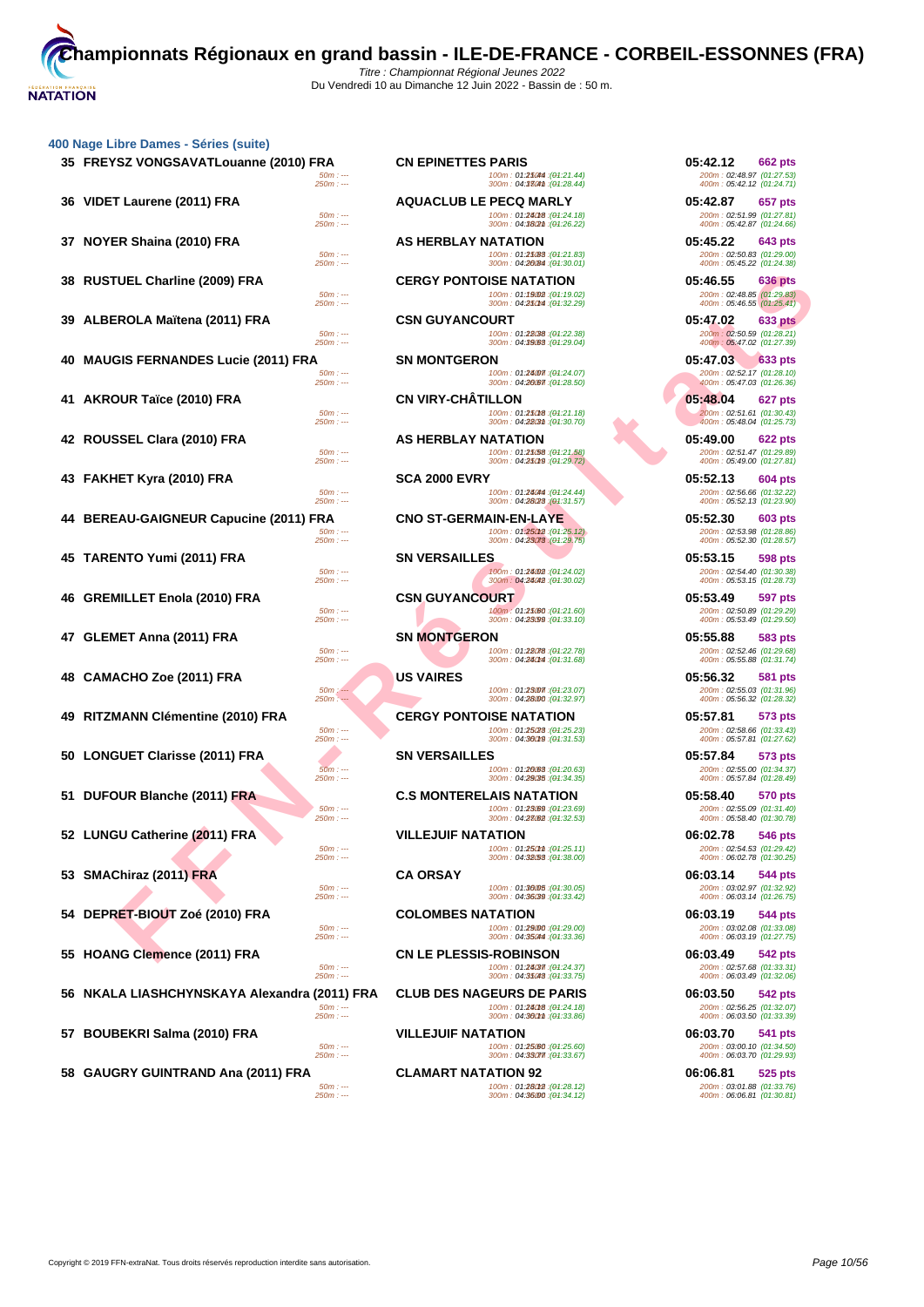| 400 Nage Libre Dames - Séries (suite) |                       |                                                                                                |                                                                                      |
|---------------------------------------|-----------------------|------------------------------------------------------------------------------------------------|--------------------------------------------------------------------------------------|
| 59 DU GARREAU Louise (2010) FRA       | $50m: -$<br>$250m: -$ | <b>CLUB DES NAGEURS DE PARIS</b><br>100m: 01:26046 : (01:26.46)<br>300m: 04:38040 : (04:36.19) | 06:07.25<br><b>523 pts</b><br>200m: 03:02.21 (01:35.75)<br>400m: 06:07.25 (01:28.85) |
| 60 HATRY Mélissandre (2011) FRA       | $50m: -$<br>$250m: -$ | <b>CA ORSAY</b><br>100m: 01:290f5 : (01:29.15)<br>300m: 04:45075 : (04:37.25)                  | 06:14.79<br><b>484 pts</b><br>200m: 03:04.50 (01:35.35)<br>400m: 06:14.79 (01:33.04) |
| 61 GAOUI Anissa (2011) FRA            | $50m: -$<br>$250m: -$ | <b>CA ORSAY</b><br>100m: 01:29097 : (04:29.97)<br>300m: 04:44089 : (04:36.93)                  | 06:19.19<br>462 pts<br>200m: 03:07.76 (01:37.79)<br>400m: 06:19.19 (01:34.50)        |
| 62 DUBO Mahé (2011) FRA               | $50m: -$<br>$250m: -$ | <b>COLOMBES NATATION</b><br>100m: 01:23/56 : (01:27.56)<br>300m: 04:4403m: (04:39.68)          | 06:19.59<br><b>460 pts</b><br>200m: 03:04.63 (01:37.07)<br>400m: 06:19.59 (01:35.28) |
| 63 CHARETTE Chloé (2011) FRA          | $50m: -$<br>$250m: -$ | <b>CERGY PONTOISE NATATION</b><br>100m: 01:32.50 : (04:32.50)<br>300m: 04:55050 : (04:40.50)   | 06:27.47<br>423 pts<br>200m: 03:11.00 (01:38.50)<br>400m: 06:27.47 (01:35.97)        |
| 64 VAREZ DALODIER Mya (2011) FRA      | $50m: -$<br>$250m: -$ | <b>SN FRANCONVILLE</b><br>100m: 01:35.64 : (01:31.64)<br>300m: 04:560f8 : (04:44.04)           | 06:34.86<br><b>389 pts</b><br>200m: 03:12.14 (01:40.50)<br>400m: 06:34.86 (01:38.68) |
| 65 WHITTAKER Eléonore (2011) FRA      | $50m: -$<br>$250m: -$ | <b>NEPTUNE CLUB DE FRANCE</b><br>100m: 01:33006 : (01:33.06)<br>300m: 05:03/53 : (04:46.32)    | 06:42.89<br>353 pts<br>200m: 03:17.21 (01:44.15)<br>400m: 06:42.89 (01:39.36)        |
| 66 GAGNEUX-BISSON May-ann (2011) FRA  | $50m: -$<br>$250m: -$ | <b>NEPTUNE CLUB DE FRANCE</b><br>100m: 01:38038 : (01:38.38)<br>300m: 05:08070 : (04:44.57)    | 06:44.60<br>346 pts<br>200m: 03:24.13 (01:45.75)<br>400m: 06:44.60 (01:35.90)        |
| 67 EL KANFOUD Selma (2011) FRA        | $50m: -$<br>$250m: -$ | <b>CERGY PONTOISE NATATION</b><br>100m: 01:38034 : (01:37.34)<br>300m: 05:08092 (04:46.36)     | 06:49.06<br><b>328 pts</b><br>200m: 03:22.56 (01:45.22)<br>400m: 06:49.06 (01:40.14) |
| GODINHO Lena (2011) FRA               |                       | <b>ES STAINS</b>                                                                               | DNS dec                                                                              |
| <b>MARTI Kira (2009) UKR</b>          |                       | <b>US IVRY-SUR-SEINE</b>                                                                       | DNS dec                                                                              |

**--- ROUSSILLE Clémence (2010) FRA ES SUCY-EN-BRIE DNS**

# **800 Nage Libre Dames - Séries** (Samedi 11 Juin 2022)

**1 SAUZEAU Lilou (2009) FRA SN VERSAILLES 09:35.91 1063 pts**

**2 BODEMAR-ROUQUETTE Lisa (2009) FRA C.S MONTERELAIS NATATION 10:08.56 946 pts 10:08.56 946 pts 200m**: 02:29 **10:08.56 104:16.28** 

**3 PARACHE Oriana (2009) FRA CSN GUYANCOURT 10:18.31 10:18.31 912 pts**<br> **3 100m** : 06:28021 (19:18.17) **200m** : 07:48056 (19:18.35) **10:18.31 10:18.31 10:18.31 10:18.31 10:18.31 10:18.31 10:18.31** 100m; → 100m; 01:180m; 01:180m; 01:180m; 02:300m; 02:300m; 02:300m; 02:300m; 02:300m; 03:300m; 03:3080m; 03:3080m; 03:3080m; 03:3080m; 03:3080m; 03:3080m; 03:08.00m; 03:08.00m; 03:08.00m; 03:08.00m; 03:08.00m; 03:08.00m;

**5 BARSANTI Juliana (2009) FRA ES MASSY NATATION 10:31.33 867 pts**<br> **100m** : 01:1900 (04:13.00)<br> **500m** : 06:3800 (04:20.25) **10: 10:31.33 10:31.33 867 pts**<br> **10:31.33 10:31.33 10:31.33 10:31.33 10:31** = 500m : — 100m : 05:12.47 (01:13.00m ; 09:300m ; 09:300m ; 09:300m ; 09:300m ; 09:300m ; 09:300m ; 09:300m ; 09:300m ; 09:300m ; 09:300m ; 09:300m ; 09:300m ; 09:300m ; 09:300m ; 09:300m ; 09:300m ; 09:300m ; 09:300m ; 0

**6 GOUNOT Oriana (2009) FRA US GRIGNY 10:32.30 10:32.30 864 pts**<br> **100m** : 04:12.92) **100m** : 06:32.06 (94:12.59) **10:32.30 10:32.30 10:32.30 10:32.30 10:32.30 10:32.30 10:32.30 10:32.30 10:32.30** 

50m : --- 100m : 01:16.1750m : --- (01:16.17) 200m : 02:36.84 250m : --- (01:20.67) 300m : 03:58.06 350m : --- (01:21.22) 400m : 05:20.81 (01:22.75) 450m : --- 500m : 06:42.81 550m : --- (01:22.00) 600m : 08:04.81 650m : --- (01:22.00) 700m : 09:25.03 70m : --- (01:20.22) 800m : 10:41.17 (01:16.14)

**9 HUCHETTE GERARD Siloë (2010) FRA ES MASSY NATATION 10:41.65 833 pts**<br> **100m** : 01:15650 (04:15.52)<br> **500m** : 06:**43024** (04:22.37) **100m** : 08:05077 (04:22.53) **100m** : 08:05077 (04:22.53) **100m** : 03:36024 (04: 500m : 400m : 05:20.87 (14:1.552) 200m : 05:20087 (04:22.53) 200m : 05:20037 (04:22.53) 300m : 05:300 - 300m : 05:300 = 300m : 05:300 = 300m : 05:200 = 300m : 05:200 = 300m : 05:200 = 300m : 05:200 = 300m : 05:200 = 300m

50m : --- 100m : 01:16.1950m : --- (01:16.19) 200m : 02:38.30 250m : --- (01:22.11) 300m : 04:00.79 350m : --- (01:22.49) 400m : 05:34.26 (01:33.47) 450m : --- 500m : 06:47.72 550m : --- (01:13.46) 600m : 08:11.47 650m : --- (01:23.75) 700m : 09:35.66 70m : --- (01:24.19) 800m : 10:56.94 (01:21.28)

**13 LAVAUD Alicia (2010) FRA AS HERBLAY NATATION 10:59.91 10:59.91 774 pts**<br> **13 LAVAUD Alicia (2010**  $\frac{100m : 01:1\,0209}{100m : 01:1\,000m : 00:000m : 00:000m : 00:0000m : 00:0000m : 00:00000}$ <br> **13 10:59.91 10** 50m : --- 100m : 01:17.1250m : --- (01:17.12) 200m : 02:39.23 250m : --- (01:22.11) 300m : 04:02.70 350m : --- (01:23.47) 400m : 05:26.43 (01:23.73) 450m : --- 500m : 06:51.5450m : --- (01:25.11) 600m : 08:16.75 650m : --- (01:25.21) 700m : 09:41.66 750m : --- (01:24.91) 800m : 10:59.91 (01:18.25)

**--- MARTI Kira (2009) UKR US IVRY-SUR-SEINE DNS dec**

50m : --- 100m : 01:06.62 150m : --- (01:06.62) 200m : 02:18.62 250m : --- (01:12.00) 300m : 03:31.3750m : --- (01:12.75) 400m : 04:44.72 (01:13.35) 450m : --- 500m : 05:57.6650m : --- (01:12.94) 600m : 07:11.44 650m : --- (01:13.78) 700m : 08:24.94 750m : --- (01:13.50) 800m : 09:35.91 (01:10.97)  $\text{500m: 100m: 011845,00117.50)} \begin{minipage}{0.13816 \textwidth} \centering \begin{tabular}{c} 1.3888 \textwidth} \centering \color{red}{\textbf{0.13816 \textwidth} \centering \color{red}{\textbf{0.13816 \textwidth} \centering \color{red}{\textbf{0.13816 \textwidth} \centering \color{green}{\textbf{0.13816 \textwidth} \centering \color{green}{\textbf{0.13816 \textwidth} \centering \color{green}{\textbf{0.13816 \textwidth} \centering \color{green}{\textbf$ 

**10 FARDEAU Ophelie (2009) FRA AS HERBLAY NATATION 10:42.49 830 pts**

**11 MICHAUD Alicya (2009) FRA C.S MONTERELAIS NATATION 10:54.26 10:54.26 792 pts**<br> **11 10:54.26 10:54.26 10:54.26 10:54.26 10:54.26 10:54.26 10:54.26 10:54.26 10:54.26 10:54.26 10:54.26 10** 

**EXE[R](http://www.ffnatation.fr/webffn/resultats.php?idact=nat&go=epr&idcpt=78673&idepr=5)CISITE CHORE CURRE SERVE DESSERVE DESSERVE DESSERVE DESSERVE DESSERVE DESSERVE DESSERVE DES CHORE DES SERVE DES CHORE DES CHORE DES CHORE DES CHORE DES CHORE DES CHORE DES CHORE DES CHORE DES CHORE DES CHORE DES CHO 4 MEGHICHE Lilya (2009) FRA AS HERBLAY NATATION 10:27.36 881 pts** 50m : --- 100m : 01:12.7450m : --- (01:12.74) 200m : 02:32.25 250m : --- (01:19.51) 300m : 03:53.05 350m : --- (01:20.80) 400m : 05:12.88 (01:19.83) 450m : --- 500m : 06:31.93 550m : --- (01:19.05) 600m : 07:51.28 650m : --- (01:19.35) 700m : 09:10.71 750m : --- (01:19.43) 800m : 10:27.36 (01:16.65) 50m : --- 100m : 01:12.9250m : --- (01:12.92) 200m : 02:31.63 250m : --- (01:18.71) 300m : 03:52.18 350m : --- (01:20.55) 400m : 05:13.27 (01:21.09) 450m : --- 500m : 06:32.86 550m : --- (01:19.59) 600m : 07:53.03 650m : --- (01:20.17) 700m : 09:12.84 750m : --- (01:19.81) 800m : 10:32.30 (01:19.46) **7 DEVOUGE Violette (2009) FRA VILLEJUIF NATATION 10:41.17 835 pts 8 BOUNOUAIL Yasmine (2010) FRA C.S MONTERELAIS NATATION 10:41.56 833 pts**<br> **100m** : 01:15689 (04:15.69) **10:41.56 833 pts 200m** : 02:36634 (04:20.65) **10:41 (04:20.65) 10:00m** : 03:37634 (04:21.40) **10:00:38** 500m : 400m : 05:18699 (94:1.569) 200m : 06:1869 (94:20.05) 200m : 06:28604 (94:22.00) 300m : 05:0804 (94:22.00) 400m : 05:08029 (94:21.00) 400m : 05:08.09 (94:21.00) 50:18.69 (94:21.00<br>(500m : 05:08.09.09 (94:20.90) 500 50m : --- 100m : 01:16.8550m : --- (01:16.85) 200m : 02:36.74 250m : --- (01:19.89) 300m : 03:58.27 350m : --- (01:21.53) 400m : 05:19.81 (01:21.54) 450m : --- 500m : 06:41.35 550m : --- (01:21.54) 600m : 08:03.70 650m : --- (01:22.35) 700m : 09:24.85 750m : --- (01:21.15) 800m : 10:42.49 (01:17.64) 50m : --- 100m : 01:19.0350m : --- (01:19.03) 200m : 02:44.19 250m : --- (01:25.16) 300m : 04:06.54 350m : --- (01:22.35) 400m : 05:30.65 (01:24.11) 450m : --- 500m : 06:52.7050m : --- (01:22.05) 600m : 08:15.66 60m : --- (01:22.96) 700m : 09:35.95 70m : --- (01:20.29) 800m : 10:54.26 (01:18.31) **12 DELSART Ambre (2010) FRA ES MASSY NATATION 10:56.94 10:56.94 784 pts**<br> **1200m** : 01:16019 (04:15.19)<br> **500m** : 06:45009 (04:23.49) **12:00 60:00 60:00 60:00 60:00 60:00 60:00 60:00 60:0**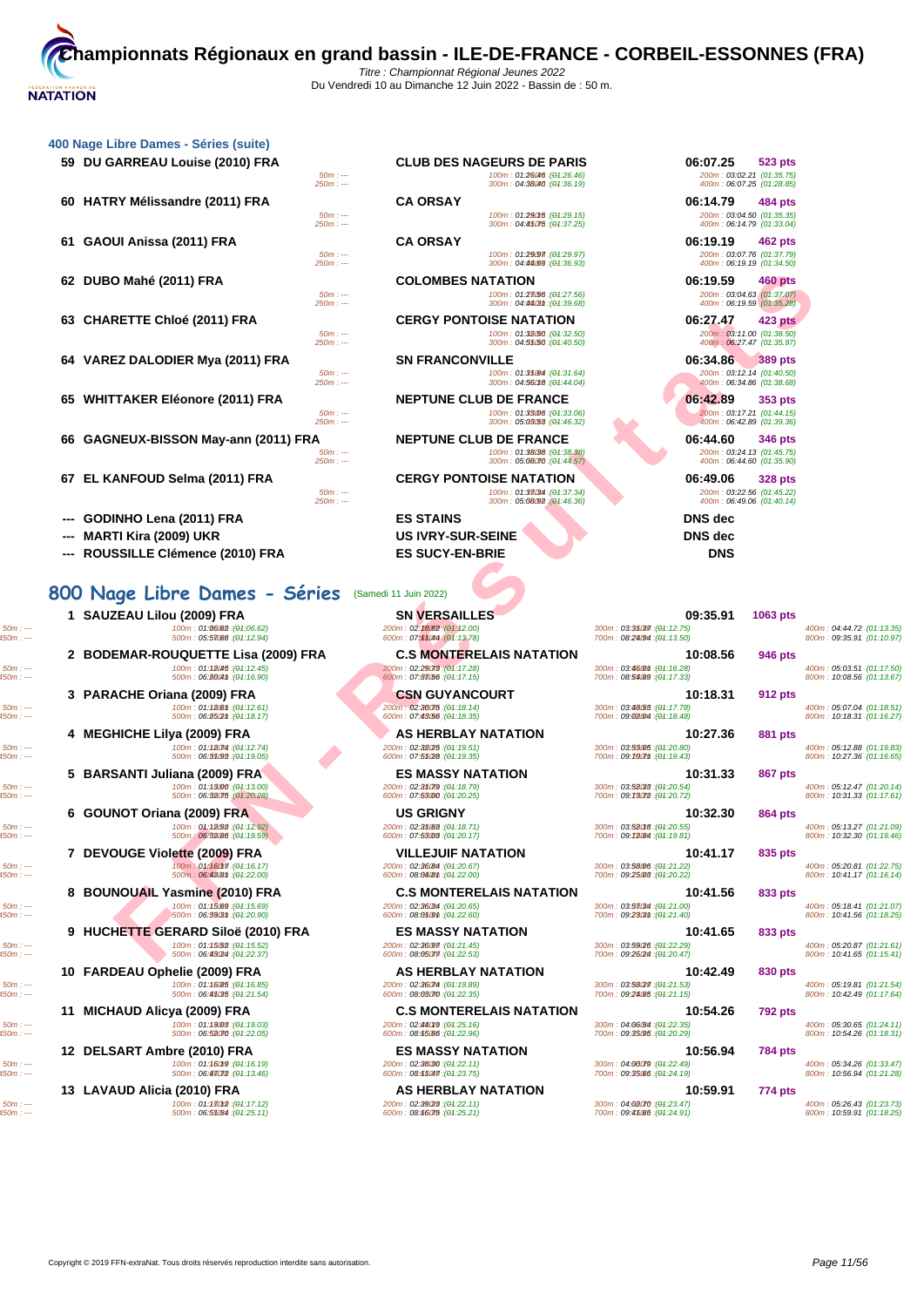| 400m: 05:28.44 (01:24.18)<br>800m: 11:00.22 (01:21.43)<br>400m: 05:29.21 (01:24.22)<br>800m: 11:04.95 (01:21.96)<br>400m: 05:27.73 (01:24.47)<br>800m: 11:11.19 (01:22.32)<br>400m: 05:36.28 (01:25.67)<br>800m: 11:13.68 (01:22.76)<br>400m: 05:41.70 (01:26.71)<br>800m: 11:20.49 (01:22.57) |
|------------------------------------------------------------------------------------------------------------------------------------------------------------------------------------------------------------------------------------------------------------------------------------------------|
|                                                                                                                                                                                                                                                                                                |
|                                                                                                                                                                                                                                                                                                |
|                                                                                                                                                                                                                                                                                                |
|                                                                                                                                                                                                                                                                                                |
|                                                                                                                                                                                                                                                                                                |
| 400m: 05:37.35 (01:27.00)                                                                                                                                                                                                                                                                      |
| 800m: 11:23.25 (01:23.94)                                                                                                                                                                                                                                                                      |
| 400m: 05:48.84 (01:26.86)<br>800m: 11:28.37 (01:20.51)                                                                                                                                                                                                                                         |
| 400m: 05:46.53 (01:29.53)<br>800m: 11:45.90 (01:21.47)                                                                                                                                                                                                                                         |
|                                                                                                                                                                                                                                                                                                |
| 400m: 05:56.41 (01:31.63)<br>800m: 11:56.38 (01:26.18)                                                                                                                                                                                                                                         |
| 400m: 05:58.79 (01:31.49)<br>800m: 11:58.50 (01:26.28)                                                                                                                                                                                                                                         |
|                                                                                                                                                                                                                                                                                                |
| 400m: 05:58.48 (01:30.60)<br>800m: 12:01.80 (01:28.51)                                                                                                                                                                                                                                         |
| 400m: 06:01.46 (01:31.35)<br>800m: 12:04.96 (01:29.60)                                                                                                                                                                                                                                         |
| 400m: 06:04.34 (01:30.97)<br>800m: 12:05.97 (01:27.81)                                                                                                                                                                                                                                         |
| 400m: 06:03.13 (01:33.47)<br>800m: 12:20.45 (01:34.39)                                                                                                                                                                                                                                         |
|                                                                                                                                                                                                                                                                                                |
| 400m: 06:32.97 (01:40.61)<br>800m: 12:49.01 (01:29.91)                                                                                                                                                                                                                                         |
|                                                                                                                                                                                                                                                                                                |
|                                                                                                                                                                                                                                                                                                |
|                                                                                                                                                                                                                                                                                                |
| 400m: 04:45.67 (01:12.90)<br>800m: 09:38.78 (01:13.72)<br>1200m: 14:31.61 (01:13.49)                                                                                                                                                                                                           |
|                                                                                                                                                                                                                                                                                                |

| 15 LETARD Manon (2009) FRA<br>100m: 01:18005 : (01:17.05)                                                                 | <b>CLUB DES NAGEURS DE PARIS</b><br>200m: 02:46078: (04:23.73)                                                                                | 11:04.95<br>300m: 04:04:99 : (01:24.21)                                                                                  | <b>758 pts</b>  | 400m: 05:29.21 (01:24.22)                                                            |
|---------------------------------------------------------------------------------------------------------------------------|-----------------------------------------------------------------------------------------------------------------------------------------------|--------------------------------------------------------------------------------------------------------------------------|-----------------|--------------------------------------------------------------------------------------|
| 500m: 06:53039 : (01:24.18)<br>16 SNEP Ava-Rebeca (2010) FRA                                                              | 600m: 08:68.59 : (04:25.20)<br><b>SN VERSAILLES</b>                                                                                           | 700m: 09:48099 : (01:24.40)<br>11:11.19                                                                                  | <b>739 pts</b>  | 800m: 11:04.95 (01:21.96)                                                            |
| 100m: 01:15.62 : (01:15.62)<br>500m: 06:56019 : (01:26.46)                                                                | 200m: 02:29016 : (04:23.54)<br>600m: 08:850f9 : (04:27.00)                                                                                    | 300m: 04:03/26 : (01:24.10)<br>700m: 09:48087 : (04:27.68)                                                               |                 | 400m: 05:27.73 (01:24.47)<br>800m: 11:11.19 (01:22.32)                               |
| 17 LAVERGNE Anne (2009) FRA                                                                                               | <b>VILLEJUIF NATATION</b>                                                                                                                     | 11:13.68                                                                                                                 | <b>731 pts</b>  |                                                                                      |
| 100m: 01:1988 : (01:19.83)<br>500m: 07:05000 : (01:24.72)<br>$600m: -$                                                    | 200m: 02:44088 : (04:25.05)<br>$650m: --$                                                                                                     | 300m: 04:36061 : (04:25.73)<br>700m: 09:56092 : (02:49.92)                                                               |                 | 400m: 05:36.28 (01:25.67)<br>800m: 11:13.68 (01:22.76)                               |
| 18 DUBOIS Maëlys (2009) FRA                                                                                               | <b>LES PHOENIX D'ANTONY</b>                                                                                                                   | 11:20.49                                                                                                                 | <b>710 pts</b>  |                                                                                      |
| 100m: 01:250m: (04:21.17)<br>500m: 07:08010 : (01:25.40)                                                                  | 200m: 02:48088 : (04:27.21)<br>600m: 08:83025 : (04:26.15)                                                                                    | 300m: 04:34099 : (01:26.61)<br>700m: 09:53092 : (01:24.67)                                                               |                 | 400m: 05:41.70 (01:26.71)<br>800m: 11:20.49 (01:22.57)                               |
| 19 MARCHAIS PAILLET Aline (2010) FRA<br>100m: 01:18039 : (01:18.39)                                                       | <b>ES MASSY NATATION</b><br>200m: 02:440M : (04:25.75)                                                                                        | 11:23.25<br>300m: 04:36035 : (01:26.21)                                                                                  | <b>702 pts</b>  | 400m: 05:37.35 (01:27.00)                                                            |
| 500m: 07:03089 : (01:26.34)                                                                                               | 600m: 08:85087 : (04:28.18)                                                                                                                   | 700m: 09:59031 : (01:27.44)                                                                                              |                 | 800m: 11:23.25 (01:23.94)                                                            |
| 20 LESTINI-GUILLO Léna (2010) FRA<br>100m: 01:250mm : (01:25.71)                                                          | <b>AQUA VALLEE-DE-CHEVREUSE</b><br>200m: 02:54009 : (04:28.38)                                                                                | 11:28.37<br>300m; 04:25:98 : (01:27.89)                                                                                  | <b>686 pts</b>  | 400m: 05:48.84 (01:26.86)                                                            |
| 500m: 07:55097 : (04:27.13)<br>21 KILINC Yagmur (2009) FRA                                                                | 600m: 08:45:96 : (04:25.99)<br><b>JEANNE D'ARC DRANCY</b>                                                                                     | 700m: 10:03:86 : (01:25.90)<br>11:45.90                                                                                  | 635 pts         | 800m: 11:28.37 (01:20.51)                                                            |
| 100m: 01:16.9m : (01:16.91)<br>500m: 07:58007 : (01:31.54)                                                                | 200m: 02:45082 : (04:28.91)<br>600m: 08.650m: (04.33.04)                                                                                      | 300m: 04:3800 : (01:31.18)<br>700m: 10:24048 : (01:33.32)                                                                |                 | 400m: 05:46.53 (01:29.53)<br>800m: 11:45.90 (01:21.47)                               |
| 22 GREMILLET Enola (2010) FRA                                                                                             | <b>CSN GUYANCOURT</b>                                                                                                                         | 11:56.38                                                                                                                 | <b>605 pts</b>  |                                                                                      |
| 100m: 01:23(28 : (01:23.23)<br>500m: 07:28073 : (01:31.32)                                                                | 200m: 02:53.63 : (04:30.40)<br>600m: 08:590f8 : (04:31.40)                                                                                    | 300m: 04:24078 : (04:31.15)<br>700m: 10:30(20 : (01:31.07)                                                               |                 | 400m: 05:56.41 (01:31.63)<br>800m: 11:56.38 (01:26.18)                               |
| 23 DIJOUX Alice (2010) FRA                                                                                                | <b>CLUB NAUTIQUE DE L'ARPAJONNAIS</b>                                                                                                         | 11:58.50                                                                                                                 | <b>599 pts</b>  |                                                                                      |
| 100m: 01:28045 : (01:22.45)<br>500m: 07:30035 : (01:31.56)                                                                | 200m: 02:55005 : (04:32.60)<br>600m: 09:02:08 : (04:31.73)                                                                                    | 300m: 04:28030 : (04:32.25)<br>700m: 10:38(22): (01:30.14)                                                               |                 | 400m: 05:58.79 (01:31.49)<br>800m: 11:58.50 (01:26.28)                               |
| 24 LONGUET Clarisse (2011) FRA                                                                                            | <b>SN VERSAILLES</b>                                                                                                                          | 12:01.80                                                                                                                 | <b>590 pts</b>  |                                                                                      |
| 100m: 01:28(85: (01:22.85)<br>500m: 07:36003 : (01:31.55)                                                                 | 200m: 02:5500m: (04:32.16)<br>600m: 09:02:09 : (04:32.06)                                                                                     | 300m: 04:23088 : (04:32.87)<br>700m: 10:33029 : (01:31.20)                                                               |                 | 400m: 05:58.48 (01:30.60)<br>800m: 12:01.80 (01:28.51)                               |
| 25 MAUGIS FERNANDES Lucie (2011) FRA<br>100m: 01:28000 : (01:28.00)                                                       | <b>SN MONTGERON</b><br>200m: 02:58:53 : (04:30.53)                                                                                            | 12:04.96<br>300m: 04:360m : (04:31.58)                                                                                   | 582 pts         | 400m: 06:01.46 (01:31.35)                                                            |
| 500m: 07:32.53 : (01:31.07)                                                                                               | 600m: $09.0453$ : $(04.32.00)$                                                                                                                | 700m: 10:35036 : (01:30.83)                                                                                              |                 | 800m: 12:04.96 (01:29.60)                                                            |
| 26 ALBEROLA Maïtena (2011) FRA<br>100m: 01:230m : (01:23.91)                                                              | <b>CSN GUYANCOURT</b><br>200m: 02:56:69 : (04:32.78)                                                                                          | 12:05.97<br>300m: 04:33037 : (04:36.68)                                                                                  | <b>579 pts</b>  | 400m: 06:04.34 (01:30.97)                                                            |
| 500m: 07:3504th : (01:31.07)<br>27 LE COLLETER Maëna (2010) FRA                                                           | 600m: 09:06094 : (04:31.53)<br><b>CS MEAUX NATATION</b>                                                                                       | 700m: 10:38016 : (01:31.22)<br>12:20.45                                                                                  | <b>540 pts</b>  | 800m: 12:05.97 (01:27.81)                                                            |
| 100m: 01:240th: (01:24.91)<br>500m: 07:38073 : (01:34.60)                                                                 | 200m: 02:56080 : (04:31.89)<br>600m: 09:680f6 : (04:34.43)                                                                                    | 300m: 04:29/86 : (04:32.86)<br>700m: 10:46006 : (01:33.90)                                                               |                 | 400m: 06:03.13 (01:33.47)<br>800m: 12:20.45 (01:34.39)                               |
| 28 CAMACHO Zoe (2011) FRA                                                                                                 | <b>US VAIRES</b>                                                                                                                              | 12:49.01                                                                                                                 | 467 pts         |                                                                                      |
| 100m: 01:33(24 : (01:33.24)<br>500m: 08:090M : (01:36.17)                                                                 | 200m: 03:23048 : (04:40.19)<br>600m: 09:46:69 : (04:37.55)                                                                                    | 300m: 04:52036 : (01:38.93)<br>700m: 11:79010 : (01:32.41)                                                               |                 | 400m: 06:32.97 (01:40.61)<br>800m: 12:49.01 (01:29.91)                               |
| ROUSSEL Clara (2010) FRA                                                                                                  | AS HERBLAY NATATION                                                                                                                           | <b>DNF</b>                                                                                                               |                 |                                                                                      |
| 1500 Nage Libre Dames - Séries                                                                                            | (Vendredi 10 Juin 2022)                                                                                                                       |                                                                                                                          |                 |                                                                                      |
| 1 SAUZEAU Lilou (2009) FRA                                                                                                | <b>SN VERSAILLES</b>                                                                                                                          | 18:11.65                                                                                                                 | <b>1107 pts</b> |                                                                                      |
| 100m : 01:080m : (01:07.11)<br>500m: 05:58087 : (01:13.20)<br>900m: 10:95075 : (01:12.97)<br>1300m: 15:45.84 : (01:14.23) | 200m: 02:29 (87 : (04:12.76)<br>600m: 07:65/86 : (04:12.99)<br>1000m: 12t05(29:(04:13.54)<br>1400m: 16t59.96 : (04:14.12)                     | 300m: 03:32077.(04:12.90)<br>700m: 08:25006 : (01:13.20)<br>1100m: 13t18012 : (01:12.83)<br>1500m: 18:11.65 (01:11.69)   |                 | 400m: 04:45.67 (01:12.90)<br>800m: 09:38.78 (01:13.72)<br>1200m: 14:31.61 (01:13.49) |
| 2 AZIZI Lilia (2009) FRA                                                                                                  | <b>CNO ST-GERMAIN-EN-LAYE</b>                                                                                                                 | 18:43.71                                                                                                                 | 1046 pts        |                                                                                      |
| 100m: 01:150177: (01:11.17)<br>500m: 06:55/28 : (01:17.07)<br>900m: 11:95039 : (01:15.05)<br>1300m: 16t33039 :(01:16.55)  | 200m: 02: <b>26i46</b> :( <del>01</del> :15.29)<br>600m: 07:89.57 : (04:14.29)<br>1000m: 12t8503th: (04:15.92)<br>1400m: 17t328th: (04:15.42) | 300m: 03:42034 : (01:15.88)<br>700m: 08:45.57 : (01:16.00)<br>1100m: 13t45009 : (01:13.78)<br>1500m: 18:43.71 (01:10.90) |                 | 400m: 04:58.21 (01:15.87)<br>800m: 10:00.34 (01:14.77)<br>1200m: 15:00.84 (01:15.75) |
| 3 BODEMAR-ROUQUETTE Lisa (2009) FRA                                                                                       | <b>C.S MONTERELAIS NATATION</b>                                                                                                               | 19:14.36                                                                                                                 | <b>988 pts</b>  |                                                                                      |
| 100m: 01:18(53: (01:12.53)<br>500m: 06:85089 : (01:17.86)<br>900m: 11:930M : (01:17.83)<br>1300m: 16t43046 : (01:17.90)   | 200m: 02:29036 : (04:16.83)<br>600m: 07:89018 : (04:17.79)<br>1000m: 12t56046 : (04:17.32)<br>1400m: 17t5907th: (04:16.25)                    | 300m: 03:46/50 : (01:17.14)<br>700m: 08:53039 : (01:18.21)<br>1100m: 14t08(28:(01:17.82)<br>1500m: 19:14.36 (01:14.65)   |                 | 400m: 05:03.53 (01:17.03)<br>800m: 10:15.31 (01:17.92)<br>1200m: 15:25.56 (01:17.28) |
| 4 BOUNOUAIL Yasmine (2010) FRA                                                                                            | <b>C.S MONTERELAIS NATATION</b>                                                                                                               | 20:49.92                                                                                                                 | <b>820 pts</b>  |                                                                                      |
| 100m: 01:18035 : (01:18.35)<br>500m: 06:49099 : (04:23.67)<br>900m : 12:260m : (04:24.50)<br>1300m: 18t04082 : (04:25.08) | 200m: 02:46077: (04:21.92)<br>600m: 08:63(52): (04:23.53)<br>1000m: 13t55@77:(04:24.36)<br>1400m: 19t23092 : (04:23.10)                       | 300m: 04:030m7: (04:22.90)<br>700m: 09:33049 : (01:23.97)<br>1100m: 15t15@m: (04:24.14)<br>1500m: 20:49.92 (01:22.00)    |                 | 400m: 05:26.32 (01:23.15)<br>800m: 11:02.21 (01:24.72)<br>1200m: 16:39.74 (01:24.53) |

1250m : --- 1300m : 1300m : 131.1900m : 131.1900m : 132.11.1892)<br>1450m : --- 1300m : 1200m : 1300m : 1300m : 1300m : 14:27.265)<br>1450m : --- 1300m : 1300m : 1300m : 1300m : 1300m : 1412.17 (1000m : 1412.1726)<br>1300m : 131.18

**5 SNEP Ava-Rebeca (2010) FRA SN VERSAILLES 200m**: 02:38038 (04:26.54) **200m**: 02:38038 (04:26.54) **200m**: 02:38038 (04:26.54) **200m**: 02:38038 (04:26.54) **200m**: 02:38038 (04:26.54) **300m**: 04:3803 (04:26.57) **400m** 50m : --- 100m : 01:19.8250m : --- (01:19.82) 200m : 02:46.36 250m : --- (01:26.54) 300m : 04:12.93 350m : --- (01:26.57) 400m : 05:40.32 (01:27.39) 450m : --- 500m : 07:07.97 550m : --- (01:27.65) 600m : 08:35.25 60m : --- (01:27.28) 700m : 10:04.22 750m : --- (01:28.97) 800m : 11:30.90 (01:26.68) 850m : --- 900m : 12:59.40 950m : --- (01:28.50) 1000m : 14:27.75 1050m : --- (01:28.35) 1100m : 15:55.72 110m : --- (01:27.97) 1200m : 17:24.00 (01:28.28)

|           | 6 SUSPENE Clémence (2010) FRA                    | <b>CA ORSAY</b>                                   | 21:43.98                                 | <b>732 pts</b>             |
|-----------|--------------------------------------------------|---------------------------------------------------|------------------------------------------|----------------------------|
| $50m: -$  | 100m: 01:26092 : (01:20.92)                      | 200m : 0 <b>2:560m</b> :( <del>01</del> :29.25)   | 300m: 04:38/58:(04:28.36)                | 400m: 05:46.10 (01:27.57)  |
| $450m: -$ | 500m: 07:54076 : (01:28.66)                      | 600m: <b>08:46027</b> 1:( <del>0</del> 1:25.51)   | 700m: 10:03062 : ( <del>0</del> 1:27.35) | 800m: 11:35.09 (01:27.47)  |
| $850m: -$ | 900m: 13: <b>93095</b> : ( <del>0</del> 1:28.86) | 1000m: 14t08032 : (04:28.37)                      | 1100m: 15t58096 : (01:26.64)             | 1200m: 17:26.12 (01:27.16) |
| $250m: -$ | 1300m: <b>18t55072</b> : ( <del>0</del> 1:27.60) | 1400m : <b>20149.98</b> : ( <del>0</del> 1:26.26) | 1500m: 21:43.98 (01:24.00)               |                            |
|           |                                                  |                                                   |                                          |                            |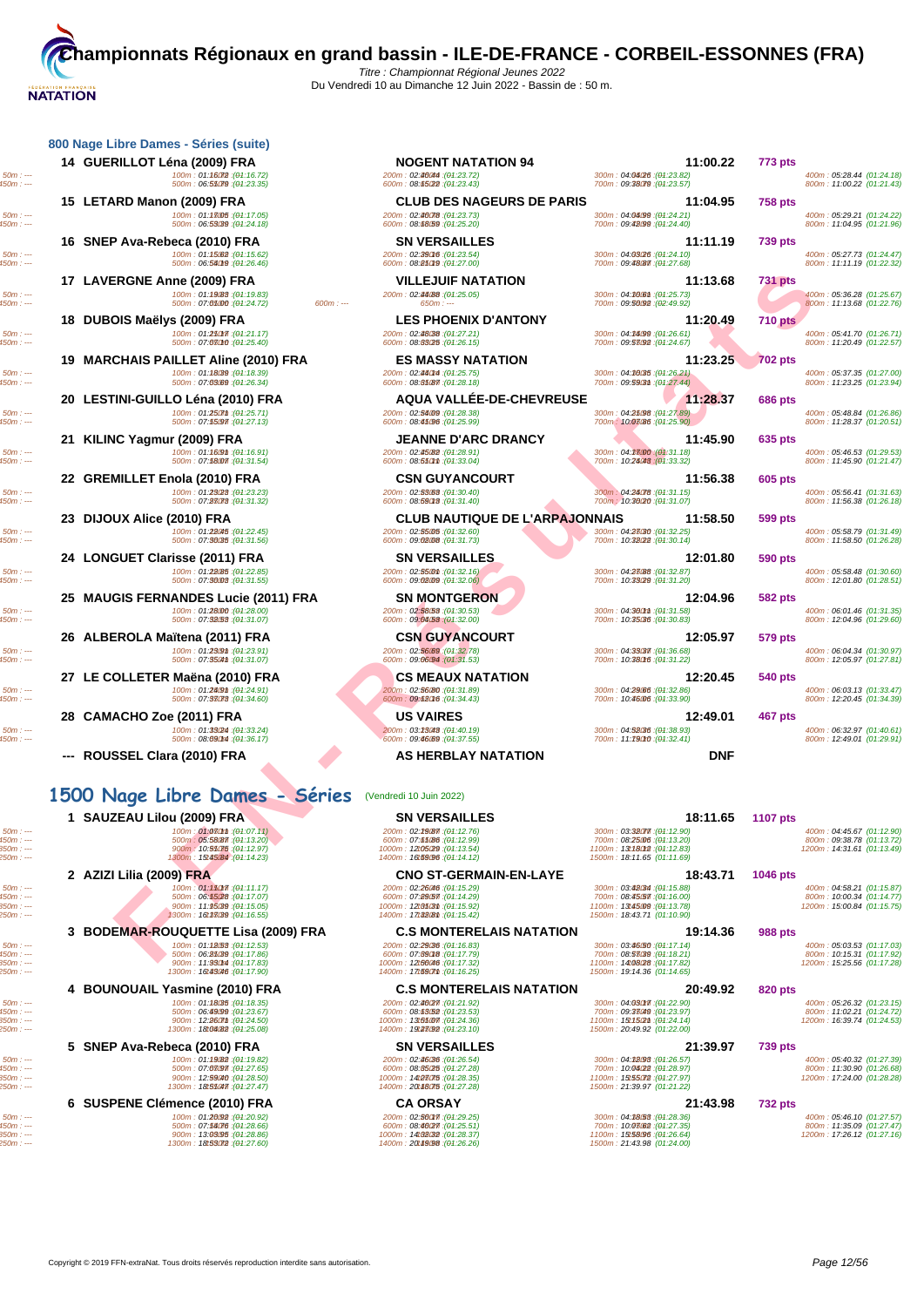|    | 7 BALLANGER MARACINEANU Nina (2009) FRA                                                                                   | <b>CLAMART NATATION 92</b>                                                                                                 |                                                                                                                          | 21:56.53             | <b>713 pts</b>            |                                                                                      |
|----|---------------------------------------------------------------------------------------------------------------------------|----------------------------------------------------------------------------------------------------------------------------|--------------------------------------------------------------------------------------------------------------------------|----------------------|---------------------------|--------------------------------------------------------------------------------------|
|    | 100m: 01:23095 : (01:23.95)<br>500m: 07:85/84 : (01:29.67)<br>900m : 13.9569 : (01.28.23)<br>1300m: 19t04093 : (01:27.46) | 200m: 02:53024 : (04:29.29)<br>600m: 08:56036 : (04:28.52)<br>1000m: 14t45075 : (04:28.06)<br>1400m: 20135.55 : (01:26.62) | 300m: 04:23008 : (01:29.84)<br>700m: 10:78048 : (01:28.12)<br>1100m: 16t09038: (01:27.63)<br>1500m: 21:56.53 (01:24.98)  |                      |                           | 400m: 05:52.17 (01:29.09)<br>800m: 11:45.46 (01:26.98)<br>1200m: 17:37.47 (01:28.09) |
|    | 8 KILINC Yagmur (2009) FRA                                                                                                | <b>JEANNE D'ARC DRANCY</b>                                                                                                 |                                                                                                                          | 22:08.39             | <b>694 pts</b>            |                                                                                      |
|    | 100m: 01:13082 : (01:17.62)<br>500m: 07:55016 : (01:28.95)<br>900m: 13:93.69 : (01:30.60)<br>1300m: 19t39(59 : (01:30.85) | 200m: 02:45078 : (04:28.11)<br>600m: 08:42003 : (04:30.87)<br>1000m: 14t46B4 : (04:31.15)<br>1400m: 20t49.52 : (04:29.93)  | 300m: 04:33079 : (01:28.06)<br>700m: 10:75082 : (01:29.79)<br>1100m: 16t15.5ml: (01:30.67)<br>1500m: 22:08.39 (01:18.87) |                      |                           | 400m: 05:42.21 (01:28.42)<br>800m: 11:43.09 (01:31.27)<br>1200m: 17:48.74 (01:33.23) |
|    | 9 LE COLLETER Maëna (2010) FRA                                                                                            | <b>CS MEAUX NATATION</b>                                                                                                   |                                                                                                                          | 23:49.40             | <b>547 pts</b>            |                                                                                      |
|    | 100m: 01:24072 : (01:24.72)<br>500m: 07:43079 : (01:35.29)<br>900m: 14:96/94 : (01:37.07)<br>1300m: 20139033 : (01:36.96) | 200m: 02:580f5: (04:33.43)<br>600m: 09:86008: (04:36.29)<br>1000m: 15t48(87 : (04:37.93)<br>1400m: 22t45033: (04:36.00)    | 300m: 04:32097 : (04:34.82)<br>700m: 10:56.65 : (01:36.57)<br>1100m: 17t260t2 : (01:37.25)<br>1500m: 23:49.40 (01:34.07) |                      |                           | 400m: 06:08.50 (01:35.53)<br>800m: 12:33.87 (01:37.22)<br>1200m: 19:02.37 (01:36.25) |
|    | 50 Dos Dames - Séries (Samedi 11 Juin 2022)                                                                               |                                                                                                                            |                                                                                                                          |                      |                           |                                                                                      |
|    | 1 SANANIKONE Emma (2010) FRA                                                                                              | AQUA VALLÉE-DE-CHEVREUSE                                                                                                   |                                                                                                                          | 00:32.46             | <b>1052 pts</b>           |                                                                                      |
|    | 2 XAYGNABOUN-MOUNIER Laurine (2009) FRA                                                                                   | <b>CA ORSAY</b>                                                                                                            |                                                                                                                          | 00:32.83             | 1033 pts                  |                                                                                      |
|    | 3 CIRON VIDIL Lilou (2009) FRA                                                                                            | <b>VAL D'ESSONNE MENNECY AQUA CLUB</b>                                                                                     |                                                                                                                          | 00:32.84             | 1032 pts                  |                                                                                      |
|    | 4 BETTIOUI Ferroudja (2010) FRA                                                                                           | <b>SN MONTGERON</b>                                                                                                        |                                                                                                                          | 00:34.27             | 958 pts                   |                                                                                      |
|    | 5 BOTS Chloé (2009) FRA                                                                                                   | <b>CN BRUNOY-ESSONNE</b>                                                                                                   |                                                                                                                          | 00:34.46             | 949 pts                   |                                                                                      |
|    | 6 VITU Victoria (2009) FRA                                                                                                | <b>CLUB NAUTIQUE DE L'ARPAJONNAIS</b>                                                                                      |                                                                                                                          | 00:34.49             | 947 pts                   |                                                                                      |
|    | 7 JAFFUEL Ella (2009) FRA                                                                                                 | <b>CNO ST-GERMAIN-EN-LAYE</b>                                                                                              |                                                                                                                          | 00:34.57             | 943 pts                   |                                                                                      |
|    | 8 BLAZEVIC Petra (2010) FRA                                                                                               | <b>RUEIL ATHLETIC CLUB</b>                                                                                                 |                                                                                                                          | 00:34.93             | 925 pts                   |                                                                                      |
|    | 9 CIMKAUSKAS Ilana (2009) FRA                                                                                             | <b>STADE FRANÇAIS O COURBEVOIE</b>                                                                                         |                                                                                                                          | 00:35.12             | <b>916 pts</b>            |                                                                                      |
|    | 10 LABOLLE Maïwen (2009) FRA                                                                                              | <b>CA L'HAY-LES-ROSES</b>                                                                                                  |                                                                                                                          | 00:35.41             | 901 pts                   |                                                                                      |
| 11 | REMY Lou (2009) FRA                                                                                                       | <b>ES MASSY NATATION</b>                                                                                                   |                                                                                                                          | 00:35.45             | 899 pts                   |                                                                                      |
|    | 12 NACEIRI Amel (2009) FRA                                                                                                | <b>ASS SPORTIVE BOUVINES</b>                                                                                               |                                                                                                                          | 00:35.52             | 896 pts                   |                                                                                      |
|    | 13 MARZOUK Shaïna (2009) FRA                                                                                              | <b>CN MELUN VAL DE SEINE</b>                                                                                               |                                                                                                                          | 00:35.64             | 890 pts                   |                                                                                      |
|    | 14 XIONG Lola (2009) FRA                                                                                                  | <b>US GRIGNY</b>                                                                                                           |                                                                                                                          | 00:35.70             | <b>887 pts</b>            |                                                                                      |
|    | 15 PAUL Lucie (2009) FRA                                                                                                  | <b>ES MASSY NATATION</b>                                                                                                   |                                                                                                                          | 00:35.95             | 875 pts                   |                                                                                      |
| 16 | <b>GRASSET Lilyrose (2009) FRA</b>                                                                                        | <b>VILLEJUIF NATATION</b>                                                                                                  |                                                                                                                          | 00:35.96             | 874 pts                   |                                                                                      |
| 17 | <b>BALLANGER MARACINEANU Nina (2009) FRA</b>                                                                              | <b>CLAMART NATATION 92</b>                                                                                                 |                                                                                                                          | 00:35.98             | 873 pts                   |                                                                                      |
|    | 18 TRAILOVIC Anabela (2010) FRA                                                                                           | <b>AS.CHELLES AQUATIQUE</b>                                                                                                |                                                                                                                          | 00:36.22             | 862 pts                   |                                                                                      |
| 19 | DELSART Ambre (2010) FRA                                                                                                  | <b>ES MASSY NATATION</b>                                                                                                   |                                                                                                                          | 00:36.30             | 858 pts                   |                                                                                      |
| 20 | <b>BERNARDOFJeanne (2009) FRA</b>                                                                                         | <b>CA ORSAY</b>                                                                                                            |                                                                                                                          | 00:36.52             | 847 pts                   |                                                                                      |
|    | 21 CHENNAHI Sofia (2009) FRA                                                                                              | <b>CLUB DES NAGEURS DE PARIS</b>                                                                                           |                                                                                                                          | 00:36.58             | 845 pts                   |                                                                                      |
|    | 22 RICHALET Capucine (2009) FRA                                                                                           | <b>US VAIRES</b>                                                                                                           |                                                                                                                          | 00:36.62             | 843 pts                   |                                                                                      |
|    | 23 LE GOFAngele (2009) FRA                                                                                                | <b>VGA ST-MAUR</b>                                                                                                         |                                                                                                                          | 00:36.91             | 829 pts                   |                                                                                      |
|    | 24 THOMASSIN Louise (2009) FRA                                                                                            | <b>CLUB DES NAGEURS DE PARIS</b>                                                                                           |                                                                                                                          | 00:36.94             | <b>827 pts</b>            |                                                                                      |
| 25 | <b>BRUNEL Juliette (2009) FRA</b>                                                                                         | <b>CLAMART NATATION 92</b>                                                                                                 |                                                                                                                          | 00:37.08             | 821 pts                   |                                                                                      |
|    | 26 HERRY Thelma (2009) FRA                                                                                                | <b>LES PHOENIX D'ANTONY</b>                                                                                                |                                                                                                                          | 00:37.13             | 819 pts                   |                                                                                      |
|    | 27 GUERILLOT Léna (2009) FRA<br>27 GUITTIER Anael (2010) FRA                                                              | <b>NOGENT NATATION 94</b>                                                                                                  |                                                                                                                          | 00:37.29<br>00:37.29 | 811 pts                   |                                                                                      |
|    | 29 DRAGAN Barbara (2009) FRA                                                                                              | <b>SN MONTGERON</b>                                                                                                        |                                                                                                                          |                      | 811 pts                   |                                                                                      |
|    | 30 BEN-HENIA Norhene (2010) FRA                                                                                           | <b>NEPTUNE CLUB DE FRANCE</b><br><b>CN LE PLESSIS-ROBINSON</b>                                                             |                                                                                                                          | 00:37.31<br>00:37.33 | 810 pts<br>809 pts        |                                                                                      |
|    | 31 CALMELS Charline (2009) FRA                                                                                            | <b>AQUACLUB LE PECQ MARLY</b>                                                                                              |                                                                                                                          | 00:37.34             |                           |                                                                                      |
|    | 32 OUERFELLI Nesrine (2009) FRA                                                                                           | <b>STADE FRANÇAIS O COURBEVOIE</b>                                                                                         |                                                                                                                          | 00:37.35             | 809 pts<br>808 pts        |                                                                                      |
|    | 33 SCHIESSL Louise (2010) FRA                                                                                             | <b>RACING CLUB DE FRANCE</b>                                                                                               |                                                                                                                          | 00:37.43             | 805 pts                   |                                                                                      |
|    | 34 LARRIEULE Maïa (2009) FRA                                                                                              | <b>CSN GUYANCOURT</b>                                                                                                      |                                                                                                                          | 00:37.45             | 804 pts                   |                                                                                      |
|    | 35 DUBOIS Maelys (2009) FRA                                                                                               | <b>LES PHOENIX D'ANTONY</b>                                                                                                |                                                                                                                          | 00:37.60             | <b>797 pts</b>            |                                                                                      |
|    | 36 HARCHAOUI Janna (2009) FRA                                                                                             | <b>C.S MONTERELAIS NATATION</b>                                                                                            |                                                                                                                          | 00:37.76             | <b>789 pts</b>            |                                                                                      |
|    | 37 ROCHE Faustine (2009) FRA                                                                                              | CA ORSAY                                                                                                                   |                                                                                                                          | 00:37.81             | <b>787 pts</b>            |                                                                                      |
|    | 38 LORENZI Noa (2010) FRA                                                                                                 | <b>ES MASSY NATATION</b>                                                                                                   |                                                                                                                          | 00:37.91             | <b>782 pts</b>            |                                                                                      |
|    | 39 RENARD Maëlys (2009) FRA                                                                                               | <b>CLAMART NATATION 92</b>                                                                                                 |                                                                                                                          | 00:38.05             |                           |                                                                                      |
|    | 40 BEAUVALOT Marine (2010) FRA                                                                                            | <b>RACING CLUB DE FRANCE</b>                                                                                               |                                                                                                                          | 00:38.09             | <b>776 pts</b><br>774 pts |                                                                                      |
|    | 41 THEVOT Anaé (2010) FRA                                                                                                 | <b>C.N DE MANTES EN YVELINES</b>                                                                                           |                                                                                                                          | 00:38.11             | 773 pts                   |                                                                                      |
|    |                                                                                                                           |                                                                                                                            |                                                                                                                          |                      |                           |                                                                                      |
|    | 42 IGABILLE Leonie (2009) FRA                                                                                             | <b>VILLEJUIF NATATION</b>                                                                                                  |                                                                                                                          | 00:38.14             | 772 pts                   |                                                                                      |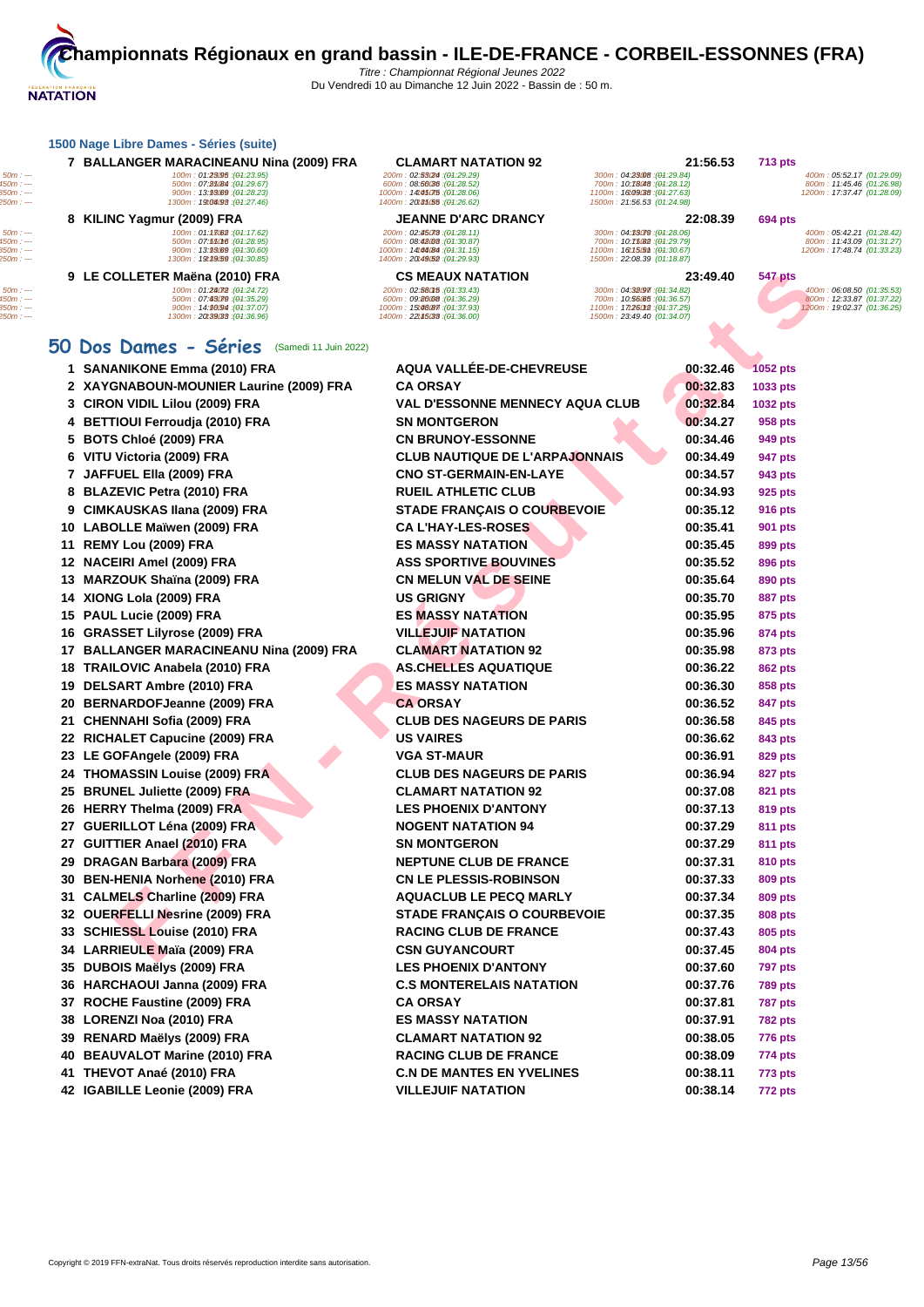

#### **[50 Dos D](http://www.ffnatation.fr/webffn/index.php)ames - Séries (suite)**

| 43 REZK-KALLAInes (2010) FRA          | <b>ES MASSY NATATION</b>             | 00:38.15 | 771 pts        |
|---------------------------------------|--------------------------------------|----------|----------------|
| 44 ALIOUA Anaïs (2010) FRA            | <b>CN VIRY-CHÂTILLON</b>             | 00:38.18 | <b>770 pts</b> |
| 45 MOUMENE Sanaa (2010) FRA           | <b>CS MEAUX NATATION</b>             | 00:38.25 | 767 pts        |
| 46 RUSTUEL Charline (2009) FRA        | <b>CERGY PONTOISE NATATION</b>       | 00:38.31 | <b>764 pts</b> |
| 47 QIAO Olivia (2011) FRA             | <b>AC BOULOGNE-BILLANCOURT</b>       | 00:38.46 | 757 pts        |
| 48 VIDET Laurene (2011) FRA           | <b>AQUACLUB LE PECQ MARLY</b>        | 00:38.53 | <b>754 pts</b> |
| 49 SANOMariam (2010) FRA              | <b>SN MONTGERON</b>                  | 00:38.94 | <b>736 pts</b> |
| 50 MEHIGUENI Myriam (2010) FRA        | <b>ES MASSY NATATION</b>             | 00:38.97 | 734 pts        |
| 51 GOBILLARD Alix (2011) FRA          | <b>NEPTUNE CLUB DE FRANCE</b>        | 00:39.34 | <b>718 pts</b> |
| 52 OLIVO CAUBERGHS Amaya (2011) FRA   | <b>CNO ST-GERMAIN-EN-LAYE</b>        | 00:39.43 | 714 pts        |
| 53 JAILLET PEYREGNE Chloé (2009) FRA  | <b>CSN GUYANCOURT</b>                | 00:39.63 | <b>705 pts</b> |
| 53 MAZURE-PEZIVIN Julie (2010) FRA    | <b>CLAMART NATATION 92</b>           | 00:39.63 | <b>705 pts</b> |
| 55 KOLTALO Margaux (2010) FRA         | <b>CERGY PONTOISE NATATION</b>       | 00:40.00 | <b>689 pts</b> |
| 56 RITZMANN Clémentine (2010) FRA     | <b>CERGY PONTOISE NATATION</b>       | 00:40.07 | <b>686 pts</b> |
| 57 FROMENT Ema (2010) FRA             | <b>AS EMERAINVILLE</b>               | 00:40.10 | <b>685 pts</b> |
| 58 ZATOUT Ines (2010) FRA             | <b>CN ASNIÈRES</b>                   | 00:40.20 | 681 pts        |
| 59 CHOPLIN Esther (2010) FRA          | AC BOULOGNE-BILLANCOURT              | 00:40.24 | <b>679 pts</b> |
| 60 PERRIN Nina (2011) FRA             | <b>ESPADON VÉLIZY-VILLACOUBLAY</b>   | 00:40.77 | 657 pts        |
| 61 NEJJAR Malak (2011) FRA            | <b>CN ASNIÈRES</b>                   | 00:40.78 | 656 pts        |
| 62 AKROUR Taïce (2010) FRA            | <b>CN VIRY-CHÂTILLON</b>             | 00:41.11 | <b>642 pts</b> |
| 63 TAN Léandra (2011) FRA             | <b>A.O. TRAPPES NATATION</b>         | 00:41.23 | 637 pts        |
| 63 GANDRILLE Lise (2011) FRA          | <b>USNSP NEMOURS</b>                 | 00:41.23 | 637 pts        |
| 65 AREVALO Laurine (2011) FRA         | <b>ES MASSY NATATION</b>             | 00:41.34 | 633 pts        |
| 65 FAKHET Kyra (2010) FRA             | <b>SCA 2000 EVRY</b>                 | 00:41.34 | <b>633 pts</b> |
| 67 LEPERT Ambrine (2010) FRA          | <b>ES MASSY NATATION</b>             | 00:41.42 | <b>630 pts</b> |
| 68 SERRADJ Lilia (2011) FRA           | <b>EN STE-GENEVIÈVE-DES-BOIS</b>     | 00:41.60 | 622 pts        |
| 69 SNEP Ava-Rebeca (2010) FRA         | <b>SN VERSAILLES</b>                 | 00:41.77 | 615 pts        |
| 70 WHITTAKER Eléonore (2011) FRA      | <b>NEPTUNE CLUB DE FRANCE</b>        | 00:41.84 | <b>612 pts</b> |
| 71 TROPEANO PUECAmalthée (2011) FRA   | <b>ES MASSY NATATION</b>             | 00:41.96 | <b>608 pts</b> |
| 72 FREYSZ VONGSAVATLouanne (2010) FRA | <b>CN EPINETTES PARIS</b>            | 00:42.42 | <b>589 pts</b> |
| 73 KOROLOV Elisa (2011) FRA           | ES MASSY NATATION                    | 00:42.60 | 582 pts        |
| 74 BEN YAHIA Farah (2011) FRA         | <b>CN LE PLESSIS-ROBINSON</b>        | 00:42.63 | 581 pts        |
| 75 ELORBANY Khadija (2010) EGY        | <b>VGA ST-MAUR</b>                   | 00:42.81 | 574 pts        |
| 76 VAGANYAN Diana (2010) FRA          | <b>AS.CHELLES AQUATIQUE</b>          | 00:42.88 | 571 pts        |
| 77 GAGNEUX-BISSON May-ann (2011) FRA  | <b>NEPTUNE CLUB DE FRANCE</b>        | 00:43.06 | 564 pts        |
| 78 VIARD Calliste (2011) FRA          | <b>CLAMART NATATION 92</b>           | 00:43.10 | 562 pts        |
| 79 HOANG Clemence (2011) FRA          | <b>CN LE PLESSIS-ROBINSON</b>        | 00:43.16 | 560 pts        |
| 80 DUBO Mahé (2011) FRA               | <b>COLOMBES NATATION</b>             | 00:43.34 | 553 pts        |
| 81 GHIO QUEZADA Paola (2011) FRA      | <b>CLAMART NATATION 92</b>           | 00:43.75 | <b>537 pts</b> |
| 82 TABIASCO Claire (2011) FRA         | <b>OLYMPIQUE LA GARENNE-COLOMBES</b> | 00:43.90 | <b>532 pts</b> |
| 83 ROUSSEL Clara (2010) FRA           | AS HERBLAY NATATION                  | 00:43.99 | 528 pts        |
| 84 DUFOUR Blanche (2011) FRA          | <b>C.S MONTERELAIS NATATION</b>      | 00:44.00 | 528 pts        |
| 84 SIBA Myriam (2010) FRA             | <b>CN ASNIÈRES</b>                   | 00:44.00 | 528 pts        |
| 86 GAOUI Anissa (2011) FRA            | CA ORSAY                             | 00:44.10 | 524 pts        |
| 87 RAEPSAET Rose (2011) FRA           | <b>CLAMART NATATION 92</b>           | 00:44.46 | <b>511 pts</b> |
| 88 DURAND Lucile (2011) FRA           | <b>CN VIRY-CHÂTILLON</b>             | 00:44.78 | <b>499 pts</b> |
| 89 DANRE Emilie (2011) FRA            | <b>OLYMPIQUE LA GARENNE-COLOMBES</b> | 00:44.79 | <b>498 pts</b> |
| 90 CHARETTE Chloé (2011) FRA          | <b>CERGY PONTOISE NATATION</b>       | 00:44.94 | 493 pts        |
| 91 LE GRAND Mahaut (2011) FRA         | <b>RACING CLUB DE FRANCE</b>         | 00:45.00 | 491 pts        |
| 92 HADJALI Zeineb (2011) FRA          | <b>US VAIRES</b>                     | 00:45.06 | <b>489 pts</b> |
| 93 ALBEROLA Maïtena (2011) FRA        | <b>CSN GUYANCOURT</b>                | 00:45.28 | <b>481 pts</b> |
| 94 GROS Lily (2011) FRA               | <b>AS HERBLAY NATATION</b>           | 00:45.34 | <b>479 pts</b> |
| 95 WELLARD Anaïs (2011) FRA           | <b>RACING CLUB DE FRANCE</b>         | 00:45.44 | 475 pts        |
| 96 EL MAWAGUIRY Bassima (2011) EGY    | <b>CN ASNIÈRES</b>                   | 00:45.87 | <b>460 pts</b> |

| <b>K-KALLAInes (2010) FRA</b>        | <b>ES MASSY NATATION</b>             | 00:38.15 | 771 pts        |
|--------------------------------------|--------------------------------------|----------|----------------|
| UA Anaïs (2010) FRA                  | CN VIRY-CHÂTILLON                    | 00:38.18 | 770 pts        |
| MENE Sanaa (2010) FRA                | <b>CS MEAUX NATATION</b>             | 00:38.25 | <b>767 pts</b> |
| TUEL Charline (2009) FRA             | <b>CERGY PONTOISE NATATION</b>       | 00:38.31 | <b>764 pts</b> |
| Olivia (2011) FRA                    | AC BOULOGNE-BILLANCOURT              | 00:38.46 | <b>757 pts</b> |
| T Laurene (2011) FRA                 | <b>AQUACLUB LE PECQ MARLY</b>        | 00:38.53 | <b>754 pts</b> |
| OMariam (2010) FRA                   | <b>SN MONTGERON</b>                  | 00:38.94 | <b>736 pts</b> |
| <b>IGUENI Myriam (2010) FRA</b>      | <b>ES MASSY NATATION</b>             | 00:38.97 | <b>734 pts</b> |
| ILLARD Alix (2011) FRA               | <b>NEPTUNE CLUB DE FRANCE</b>        | 00:39.34 | <b>718 pts</b> |
| O CAUBERGHS Amaya (2011) FRA         | <b>CNO ST-GERMAIN-EN-LAYE</b>        | 00:39.43 | <b>714 pts</b> |
| <b>LET PEYREGNE Chloé (2009) FRA</b> | <b>CSN GUYANCOURT</b>                | 00:39.63 | <b>705 pts</b> |
| URE-PEZIVIN Julie (2010) FRA         | <b>CLAMART NATATION 92</b>           | 00:39.63 | <b>705 pts</b> |
| TALO Margaux (2010) FRA              | <b>CERGY PONTOISE NATATION</b>       | 00:40.00 | <b>689 pts</b> |
| <b>MANN Clémentine (2010) FRA</b>    | <b>CERGY PONTOISE NATATION</b>       | 00:40.07 | <b>686 pts</b> |
| MENT Ema (2010) FRA                  | <b>AS EMERAINVILLE</b>               | 00:40.10 | <b>685 pts</b> |
| <b>DUT Ines (2010) FRA</b>           | <b>CN ASNIÈRES</b>                   | 00:40.20 | <b>681 pts</b> |
| PLIN Esther (2010) FRA               | AC BOULOGNE-BILLANCOURT              | 00:40.24 | <b>679 pts</b> |
| <b>RIN Nina (2011) FRA</b>           | <b>ESPADON VÉLIZY-VILLACOUBLAY</b>   | 00:40.77 | 657 pts        |
| IAR Malak (2011) FRA                 | <b>CN ASNIÈRES</b>                   | 00:40.78 | 656 pts        |
| OUR Taïce (2010) FRA                 | <b>CN VIRY-CHÂTILLON</b>             | 00:41.11 | <b>642 pts</b> |
| Léandra (2011) FRA                   | <b>A.O. TRAPPES NATATION</b>         | 00:41.23 | 637 pts        |
| <b>DRILLE Lise (2011) FRA</b>        | <b>USNSP NEMOURS</b>                 | 00:41.23 | 637 pts        |
| VALO Laurine (2011) FRA              | <b>ES MASSY NATATION</b>             | 00:41.34 | 633 pts        |
| HET Kyra (2010) FRA                  | <b>SCA 2000 EVRY</b>                 | 00:41.34 | <b>633 pts</b> |
| ERT Ambrine (2010) FRA               | <b>ES MASSY NATATION</b>             | 00:41.42 | <b>630 pts</b> |
| RADJ Lilia (2011) FRA                | EN STE-GENEVIÈVE-DES-BOIS            | 00:41.60 | <b>622 pts</b> |
| P Ava-Rebeca (2010) FRA              | <b>SN VERSAILLES</b>                 | 00:41.77 | 615 pts        |
| <b>TAKER Eléonore (2011) FRA</b>     | <b>NEPTUNE CLUB DE FRANCE</b>        | 00:41.84 | <b>612 pts</b> |
| PEANO PUECAmalthée (2011) FRA        | <b>ES MASSY NATATION</b>             | 00:41.96 | <b>608 pts</b> |
| YSZ VONGSAVATLouanne (2010) FRA      | <b>CN EPINETTES PARIS</b>            | 00:42.42 | 589 pts        |
| OLOV Elisa (2011) FRA                | ES MASSY NATATION                    | 00:42.60 | <b>582 pts</b> |
| YAHIA Farah (2011) FRA               | <b>CN LE PLESSIS-ROBINSON</b>        | 00:42.63 | <b>581 pts</b> |
| RBANY Khadija (2010) EGY             | <b>VGA ST-MAUR</b>                   | 00:42.81 | <b>574 pts</b> |
| ANYAN Diana (2010) FRA               | <b>AS.CHELLES AQUATIQUE</b>          | 00:42.88 | 571 pts        |
| NEUX-BISSON May-ann (2011) FRA       | <b>NEPTUNE CLUB DE FRANCE</b>        | 00:43.06 | 564 pts        |
| D Calliste (2011) FRA                | <b>CLAMART NATATION 92</b>           | 00:43.10 | <b>562 pts</b> |
| NG Clemence (2011) FRA               | <b>CN LE PLESSIS-ROBINSON</b>        | 00:43.16 | <b>560 pts</b> |
| O Mahé (2011) FRA                    | <b>COLOMBES NATATION</b>             | 00:43.34 | 553 pts        |
| O QUEZADA Paola (2011) FRA           | <b>CLAMART NATATION 92</b>           | 00:43.75 | 537 pts        |
| ASCO Claire (2011) FRA               | <b>OLYMPIQUE LA GARENNE-COLOMBES</b> | 00:43.90 | <b>532 pts</b> |
| SSEL Clara (2010) FRA                | <b>AS HERBLAY NATATION</b>           | 00:43.99 | <b>528 pts</b> |
| OUR Blanche (2011) FRA               | <b>C.S MONTERELAIS NATATION</b>      | 00:44.00 | <b>528 pts</b> |
| Myriam (2010) FRA                    | <b>CN ASNIERES</b>                   | 00:44.00 | <b>528 pts</b> |
| UI Anissa (2011) FRA                 | <b>CA ORSAY</b>                      | 00:44.10 | <b>524 pts</b> |
| PSAET Rose (2011) FRA                | <b>CLAMART NATATION 92</b>           | 00:44.46 | <b>511 pts</b> |
| AND Lucile (2011) FRA                | <b>CN VIRY-CHÂTILLON</b>             | 00:44.78 | 499 pts        |
| RE Emilie (2011) FRA                 | <b>OLYMPIQUE LA GARENNE-COLOMBES</b> | 00:44.79 | 498 pts        |
| <b>RETTE Chloé (2011) FRA</b>        | <b>CERGY PONTOISE NATATION</b>       | 00:44.94 | 493 pts        |
| RAND Mahaut (2011) FRA               | <b>RACING CLUB DE FRANCE</b>         | 00:45.00 | 491 pts        |
| JALI Zeineb (2011) FRA               | <b>US VAIRES</b>                     | 00:45.06 | 489 pts        |
| EROLA Maïtena (2011) FRA             | <b>CSN GUYANCOURT</b>                | 00:45.28 | <b>481 pts</b> |
| S Lily (2011) FRA                    | <b>AS HERBLAY NATATION</b>           | 00:45.34 | 479 pts        |
| LARD Anaïs (2011) FRA                | <b>RACING CLUB DE FRANCE</b>         | 00:45.44 | 475 pts        |
| <b>AWAGUIRY Bassima (2011) EGY</b>   | <b>CN ASNIÈRES</b>                   | 00:45.87 | <b>460 pts</b> |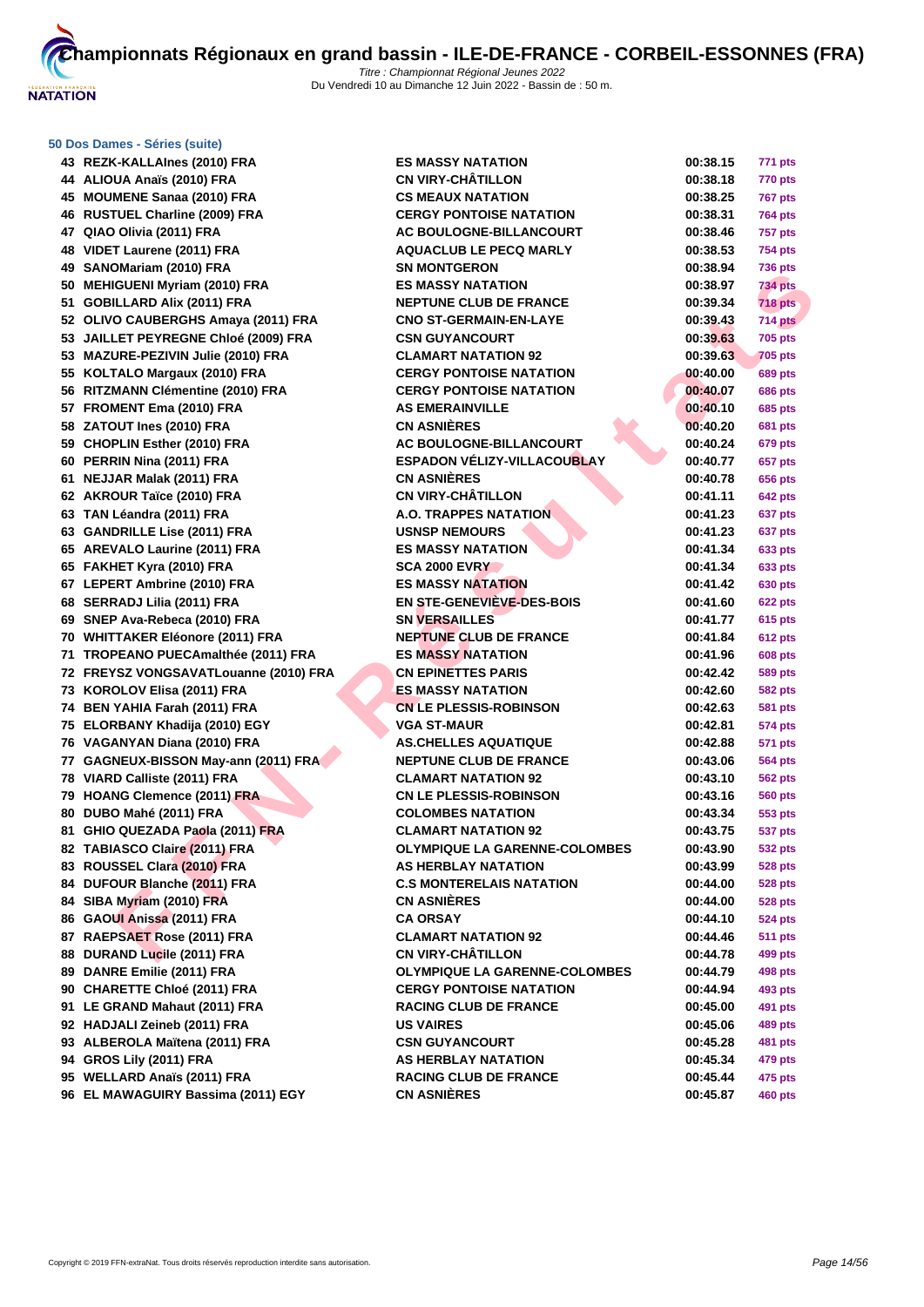

| 50 Dos Dames - Séries (suite)  |                                |                |         |
|--------------------------------|--------------------------------|----------------|---------|
| 97 EL KANFOUD Selma (2011) FRA | <b>CERGY PONTOISE NATATION</b> | 00:47.33       | 410 pts |
| --- GODINHO Lena (2011) FRA    | <b>ES STAINS</b>               | <b>DNS</b> dec |         |

# **100 Dos Dames - Séries** (Vendredi 10 Juin 2022)

| 1 SANANIKONE Emma (2010) FRA             | AQUA VALLÉE-DE-CHEVREUSE               | 01:08.98 | <b>1054 pts</b> |
|------------------------------------------|----------------------------------------|----------|-----------------|
| 2 CIRON VIDIL Lilou (2009) FRA           | <b>VAL D'ESSONNE MENNECY AQUA CLUB</b> | 01:11.37 | 993 pts         |
| 3 XAYGNABOUN-MOUNIER Laurine (2009) FRA  | <b>CA ORSAY</b>                        | 01:13.21 | 947 pts         |
| 4 JAFFUEL Ella (2009) FRA                | <b>CNO ST-GERMAIN-EN-LAYE</b>          | 01:13.76 | 933 pts         |
| 5 BETTIOUI Ferroudja (2010) FRA          | <b>SN MONTGERON</b>                    | 01:14.00 | <b>927 pts</b>  |
| 6 VITU Victoria (2009) FRA               | <b>CLUB NAUTIQUE DE L'ARPAJONNAIS</b>  | 01:14.16 | 923 pts         |
| 7 CIMKAUSKAS Ilana (2009) FRA            | <b>STADE FRANÇAIS O COURBEVOIE</b>     | 01:14.98 | 904 pts         |
| 8 BOTS Chloé (2009) FRA                  | <b>CN BRUNOY-ESSONNE</b>               | 01:15.85 | 883 pts         |
| 9 RONDOCIéo (2009) FRA                   | <b>CN 95 EZANVILLE</b>                 | 01:17.39 | 846 pts         |
| 10 XIONG Lola (2009) FRA                 | <b>US GRIGNY</b>                       | 01:17.65 | 840 pts         |
| 11 MARZOUK Shaïna (2009) FRA             | <b>CN MELUN VAL DE SEINE</b>           | 01:17.68 | 840 pts         |
| 12 REMY Lou (2009) FRA                   | <b>ES MASSY NATATION</b>               | 01:18.38 | 824 pts         |
| 13 BERNARDOFJeanne (2009) FRA            | <b>CA ORSAY</b>                        | 01:18.87 | <b>812 pts</b>  |
| 14 GRASSET Lilyrose (2009) FRA           | <b>VILLEJUIF NATATION</b>              | 01:18.91 | 811 pts         |
| 15 THOMASSIN Louise (2009) FRA           | <b>CLUB DES NAGEURS DE PARIS</b>       | 01:19.06 | 808 pts         |
| 16 PAUL Lucie (2009) FRA                 | <b>ES MASSY NATATION</b>               | 01:19.19 | 805 pts         |
| 17 DEVOUGE Violette (2009) FRA           | <b>VILLEJUIF NATATION</b>              | 01:19.31 | 802 pts         |
| 18 CHENNAHI Sofia (2009) FRA             | <b>CLUB DES NAGEURS DE PARIS</b>       | 01:19.43 | 800 pts         |
| 19 BLAZEVIC Petra (2010) FRA             | <b>RUEIL ATHLETIC CLUB</b>             | 01:19.51 | <b>798 pts</b>  |
| 20 TRAILOVIC Anabela (2010) FRA          | <b>AS.CHELLES AQUATIQUE</b>            | 01:19.85 | 790 pts         |
| 21 HUCHETTE GERARD Siloë (2010) FRA      | <b>ES MASSY NATATION</b>               | 01:19.89 | <b>789 pts</b>  |
| 22 HERRY Thelma (2009) FRA               | <b>LES PHOENIX D'ANTONY</b>            | 01:19.96 | 788 pts         |
| 23 OUERFELLI Nesrine (2009) FRA          | <b>STADE FRANÇAIS O COURBEVOIE</b>     | 01:20.08 |                 |
| 24 GUITTIER Anael (2010) FRA             | <b>SN MONTGERON</b>                    |          | <b>785 pts</b>  |
|                                          | <b>ASS SPORTIVE BOUVINES</b>           | 01:20.10 | 784 pts         |
| 25 LABRIDY Léna (2009) FRA               | <b>LES PHOENIX D'ANTONY</b>            | 01:20.13 | <b>784 pts</b>  |
| 26 DUBOIS Maëlys (2009) FRA              |                                        | 01:20.20 | 782 pts         |
| 27 LARRIEULE Maïa (2009) FRA             | <b>CSN GUYANCOURT</b>                  | 01:20.22 | <b>782 pts</b>  |
| 28 BRUNEL Juliette (2009) FRA            | <b>CLAMART NATATION 92</b>             | 01:20.34 | <b>779 pts</b>  |
| 29 NACEIRI Amel (2009) FRA               | <b>ASS SPORTIVE BOUVINES</b>           | 01:20.40 | 778 pts         |
| 30 BALLANGER MARACINEANU Nina (2009) FRA | <b>CLAMART NATATION 92</b>             | 01:20.48 | 776 pts         |
| 31 BOUNOUAIL Yasmine (2010) FRA          | <b>C.S MONTERELAIS NATATION</b>        | 01:20.53 | 775 pts         |
| 32 CALMELS Charline (2009) FRA           | <b>AQUACLUB LE PECQ MARLY</b>          | 01:20.60 | 773 pts         |
| 33 DRAGAN Barbara (2009) FRA             | <b>NEPTUNE CLUB DE FRANCE</b>          | 01:20.76 | 770 pts         |
| 34 MASSOU Alexia (2010) FRA              | <b>CNO ST-GERMAIN-EN-LAYE</b>          | 01:20.84 | <b>768 pts</b>  |
| 35 GUERILLOT Léna (2009) FRA             | <b>NOGENT NATATION 94</b>              | 01:21.20 | 760 pts         |
| 36 RUSTUEL Charline (2009) FRA           | <b>CERGY PONTOISE NATATION</b>         | 01:21.41 | 755 pts         |
| 37 RICHALET Capucine (2009) FRA          | <b>US VAIRES</b>                       | 01:21.50 | <b>753 pts</b>  |
| 38 HARCHAOUI Janna (2009) FRA            | <b>C.S MONTERELAIS NATATION</b>        | 01:21.81 | 747 pts         |
| 39 REZK-KALLAInes (2010) FRA             | <b>ES MASSY NATATION</b>               | 01:21.84 | 746 pts         |
| 40 LOPES Melody (2009) FRA               | STADE FRANÇAIS O COURBEVOIE            | 01:22.10 | 740 pts         |
| 41 ROCHE Faustine (2009) FRA             | <b>CA ORSAY</b>                        | 01:22.13 | 740 pts         |
| 42 LORENZI Noa (2010) FRA                | <b>ES MASSY NATATION</b>               | 01:22.25 | <b>737 pts</b>  |
| 43 DJOUHRI Anae (2010) FRA               | <b>AS EMERAINVILLE</b>                 | 01:22.28 | <b>736 pts</b>  |
| 43 RENARD Maëlys (2009) FRA              | <b>CLAMART NATATION 92</b>             | 01:22.28 | <b>736 pts</b>  |
| 45 LETARD Manon (2009) FRA               | <b>CLUB DES NAGEURS DE PARIS</b>       | 01:22.31 | <b>736 pts</b>  |
| 46 ALIOUA Anaïs (2010) FRA               | <b>CN VIRY-CHÂTILLON</b>               | 01:22.49 | <b>732 pts</b>  |
| 47 MARCHAIS PAILLET Aline (2010) FRA     | <b>ES MASSY NATATION</b>               | 01:22.63 | <b>729 pts</b>  |
| 48 VIDET Laurene (2011) FRA              | <b>AQUACLUB LE PECQ MARLY</b>          | 01:23.36 | <b>713 pts</b>  |
| 49 ZATOUT Ines (2010) FRA                | <b>CN ASNIÈRES</b>                     | 01:23.86 | <b>702 pts</b>  |
| 50 MOUMENE Sanaa (2010) FRA              | <b>CS MEAUX NATATION</b>               | 01:23.88 | <b>702 pts</b>  |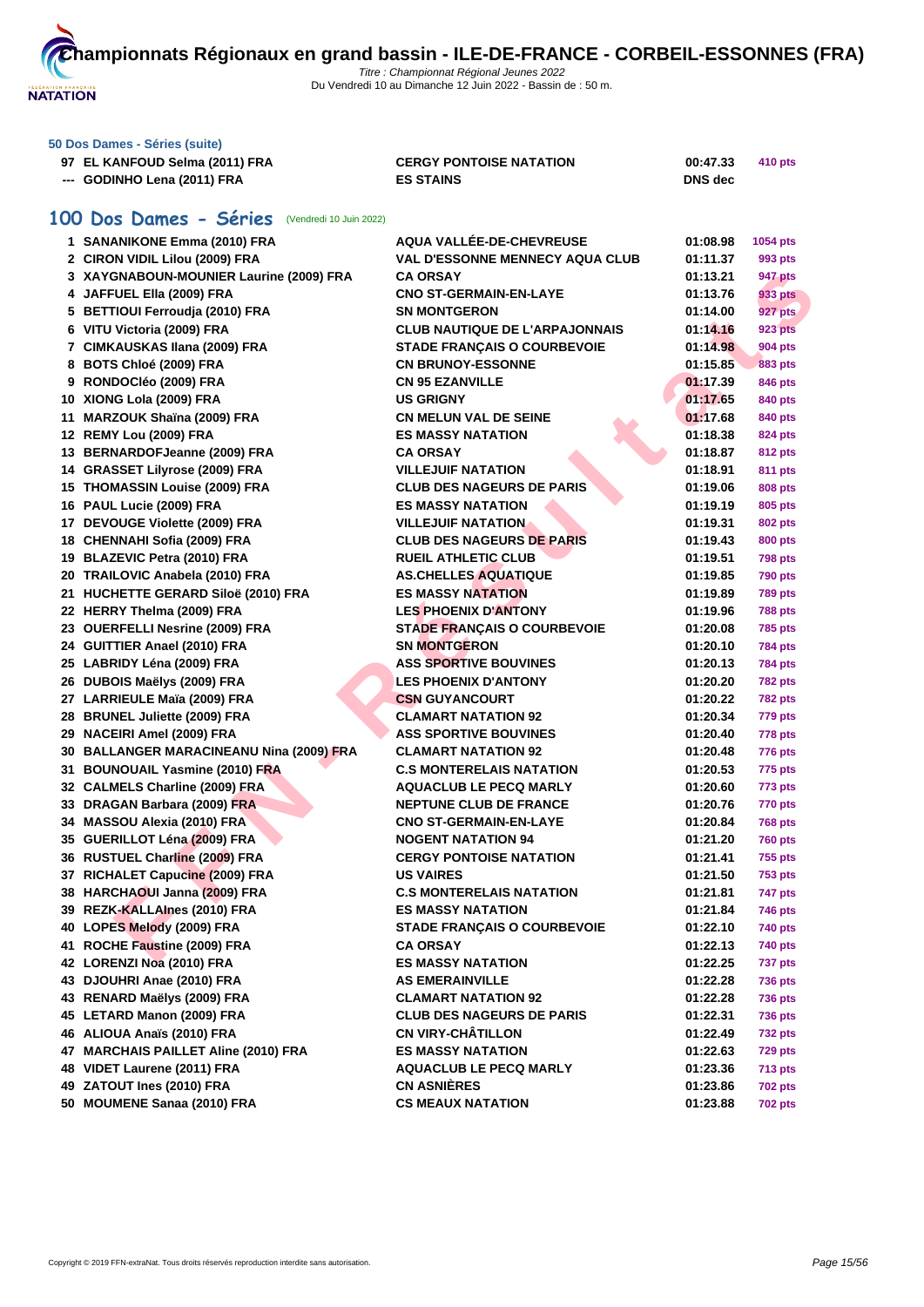

## **[100 Dos D](http://www.ffnatation.fr/webffn/index.php)ames - Séries (suite)**

| 51 SCHIESSL Louise (2010) FRA                  | <b>RACING CLUB DE FRANCE</b>                                          | 01:24.04                              | 699 pts        |
|------------------------------------------------|-----------------------------------------------------------------------|---------------------------------------|----------------|
| 52 LAVERGNE Anne (2009) FRA                    | <b>VILLEJUIF NATATION</b>                                             | 01:24.41                              | 691 pts        |
| 53 BEREAU-GAIGNEUR Capucine (2011) FRA         | <b>CNO ST-GERMAIN-EN-LAYE</b>                                         | 01:24.91                              | 680 pts        |
| 54 JAILLET PEYREGNE Chloé (2009) FRA           | <b>CSN GUYANCOURT</b>                                                 | 01:25.12                              | 676 pts        |
| 55 MAZURE-PEZIVIN Julie (2010) FRA             | <b>CLAMART NATATION 92</b>                                            | 01:25.59                              | <b>666 pts</b> |
| 56 RITZMANN Clémentine (2010) FRA              | <b>CERGY PONTOISE NATATION</b>                                        | 01:25.93                              | 659 pts        |
| 57 GLEMET Anna (2011) FRA                      | <b>SN MONTGERON</b>                                                   | 01:26.25                              | 653 pts        |
| 58 FAKHET Kyra (2010) FRA                      | <b>SCA 2000 EVRY</b>                                                  | 01:26.90                              | <b>639 pts</b> |
| 59 BEAUVALOT Marine (2010) FRA                 | <b>RACING CLUB DE FRANCE</b>                                          | 01:27.30                              | <b>631 pts</b> |
| 60 DU GARREAU Louise (2010) FRA                | <b>CLUB DES NAGEURS DE PARIS</b>                                      | 01:27.43                              | 629 pts        |
| 61 KOLTALO Margaux (2010) FRA                  | <b>CERGY PONTOISE NATATION</b>                                        | 01:27.49                              | 627 pts        |
| 62 ROUSSILLE Clémence (2010) FRA               | <b>ES SUCY-EN-BRIE</b>                                                | 01:28.23                              | 613 pts        |
| 63 NEJJAR Malak (2011) FRA                     | <b>CN ASNIÈRES</b>                                                    | 01:28.65                              | <b>604 pts</b> |
| 64 PERRIN Nina (2011) FRA                      | <b>ESPADON VÉLIZY-VILLACOUBLAY</b>                                    | 01:28.84                              | 601 pts        |
| 65 LAVAUD Alicia (2010) FRA                    | <b>AS HERBLAY NATATION</b>                                            | 01:29.14                              | <b>595 pts</b> |
| 66 AREVALO Laurine (2011) FRA                  | <b>ES MASSY NATATION</b>                                              | 01:29.60                              | 586 pts        |
| 67 KOROLOV Elisa (2011) FRA                    | <b>ES MASSY NATATION</b>                                              | 01:30.64                              | <b>566 pts</b> |
| 68 AKROUR Taïce (2010) FRA                     | <b>CN VIRY-CHÂTILLON</b>                                              | 01:30.75                              | 564 pts        |
| 69 LE DIZES Maelys (2010) FRA                  | <b>CN 95 EZANVILLE</b>                                                | 01:30.90                              | <b>561 pts</b> |
| 70 GHIO QUEZADA Paola (2011) FRA               | <b>CLAMART NATATION 92</b>                                            | 01:31.11                              | 557 pts        |
| 71 WHITTAKER Eléonore (2011) FRA               | <b>NEPTUNE CLUB DE FRANCE</b>                                         | 01:31.19                              | 555 pts        |
| 72 TABIASCO Claire (2011) FRA                  | <b>OLYMPIQUE LA GARENNE-COLOMBES</b>                                  | 01:31.20                              | 555 pts        |
| 73 CAMACHO Zoe (2011) FRA                      | <b>US VAIRES</b>                                                      | 01:31.30                              | 553 pts        |
| 74 SIBA Myriam (2010) FRA                      | <b>CN ASNIÈRES</b>                                                    | 01:31.59                              | 548 pts        |
| 75 VIARD Calliste (2011) FRA                   | <b>CLAMART NATATION 92</b>                                            | 01:31.69                              | <b>546 pts</b> |
| 76 RAEPSAET Rose (2011) FRA                    | <b>CLAMART NATATION 92</b>                                            | 01:32.90                              | 524 pts        |
| 77 ROUSSEL Clara (2010) FRA                    | <b>AS HERBLAY NATATION</b>                                            | 01:34.21                              | <b>500 pts</b> |
| 78 DANRE Emilie (2011) FRA                     | <b>OLYMPIQUE LA GARENNE-COLOMBES</b>                                  | 01:34.93                              | 487 pts        |
| 79 GAGNEUX-BISSON May-ann (2011) FRA           | <b>NEPTUNE CLUB DE FRANCE</b>                                         | 01:35.12                              | 484 pts        |
| 80 DUFOUR Blanche (2011) FRA                   | <b>C.S MONTERELAIS NATATION</b>                                       | 01:36.48                              | 460 pts        |
| 81 GANDRILLE Lise (2011) FRA                   | <b>USNSP NEMOURS</b>                                                  | 01:36.62                              | 458 pts        |
| 82 ARAB Safia (2011) FRA                       | <b>CN EPINETTES PARIS</b>                                             | 01:37.84                              | 437 pts        |
| 83 CHARETTE Chloé (2011) FRA                   | <b>CERGY PONTOISE NATATION</b>                                        | 01:38.15                              | <b>432 pts</b> |
| 84 GROS Lily (2011) FRA                        | <b>AS HERBLAY NATATION</b>                                            | 01:40.53                              | 393 pts        |
| 85 EL KANFOUD Selma (2011) FRA                 | <b>CERGY PONTOISE NATATION</b>                                        | 01:45.08                              | <b>324 pts</b> |
| --- GODINHO Lena (2011) FRA                    | <b>ES STAINS</b>                                                      | <b>DNS</b> dec                        |                |
| --- OLIVO CAUBERGHS Amaya (2011) FRA           | <b>CNO ST-GERMAIN-EN-LAYE</b>                                         | <b>DNS</b> dec                        |                |
| --- LONGUET Clarisse (2011) FRA                | <b>SN VERSAILLES</b>                                                  | <b>DSQ</b>                            |                |
|                                                |                                                                       |                                       |                |
| 200 Dos Dames - Séries (Dimanche 12 Juin 2022) |                                                                       |                                       |                |
| 1 CIRON VIDIL Lilou (2009) FRA<br>$50m: -$     | <b>VAL D'ESSONNE MENNECY AQUA CLUB</b><br>100m: 01:12.97 : (04:12.97) | 02:31.66<br>200m: 02:31.66 (01:18.69) | 994 pts        |
| 2 SAUZEAU Lilou (2009) FRA<br>$50m: -$         | <b>SN VERSAILLES</b><br>100m: 01:15.52 : (01:15.52)                   | 02:35.28<br>200m: 02:35.28 (01:19.76) | 949 pts        |
| 3 CIMKAUSKAS Ilana (2009) FRA<br>$50m: -$      | <b>STADE FRANÇAIS O COURBEVOIE</b><br>100m: 01:16012 : (01:16.12)     | 02:36.22<br>200m: 02:36.22 (01:20.10) | 937 pts        |
|                                                |                                                                       |                                       |                |

# **200 Dos Dames - Séries** (Dimanche 12 Juin 2022)

| 1 CIRON VIDIL Lilou (2009) FRA          | $50m: --$ | <b>VAL D'ESSONNE MENNECY AQUA CLUB</b><br>100m: 01:12097: (04:12.97) | 02:31.66<br>200m: 02:31.66 (01:18.69) | 994 pts        |
|-----------------------------------------|-----------|----------------------------------------------------------------------|---------------------------------------|----------------|
| 2 SAUZEAU Lilou (2009) FRA              | $50m: --$ | <b>SN VERSAILLES</b><br>100m: 01:1552: (04:15.52)                    | 02:35.28<br>200m: 02:35.28 (01:19.76) | 949 pts        |
| 3 CIMKAUSKAS Ilana (2009) FRA           | $50m: --$ | <b>STADE FRANCAIS O COURBEVOIE</b><br>100m: 01:160M2:(04:16.12)      | 02:36.22<br>200m: 02:36.22 (01:20.10) | 937 pts        |
| 4 BETTIOUI Ferroudja (2010) FRA         | $50m: -$  | <b>SN MONTGERON</b><br>100m: 01:18056:(04:17.56)                     | 02:39.38<br>200m: 02:39.38 (01:21.82) | 898 pts        |
| 5 VITU Victoria (2009) FRA              | $50m: --$ | <b>CLUB NAUTIQUE DE L'ARPAJONNAIS</b><br>100m: 01:18096 : (01:17.96) | 02:40.09<br>200m: 02:40.09 (01:22.13) | 890 pts        |
| 6 XAYGNABOUN-MOUNIER Laurine (2009) FRA | $50m: -$  | <b>CA ORSAY</b><br>100m: 01:18087 : (01:18.87)                       | 02:40.87<br>200m: 02:40.87 (01:22.00) | 881 pts        |
| 7 AZIZI Lilia (2009) FRA                | $50m: --$ | <b>CNO ST-GERMAIN-EN-LAYE</b><br>100m: 01:19049 : (04:19.49)         | 02:41.21<br>200m: 02:41.21 (01:21.72) | 876 pts        |
| 8 MARZOUK Shaïna (2009) FRA             | $50m: -$  | <b>CN MELUN VAL DE SEINE</b><br>100m: 01:180B3:(04:18.83)            | 02:41.58<br>200m: 02:41.58 (01:22.75) | <b>872 pts</b> |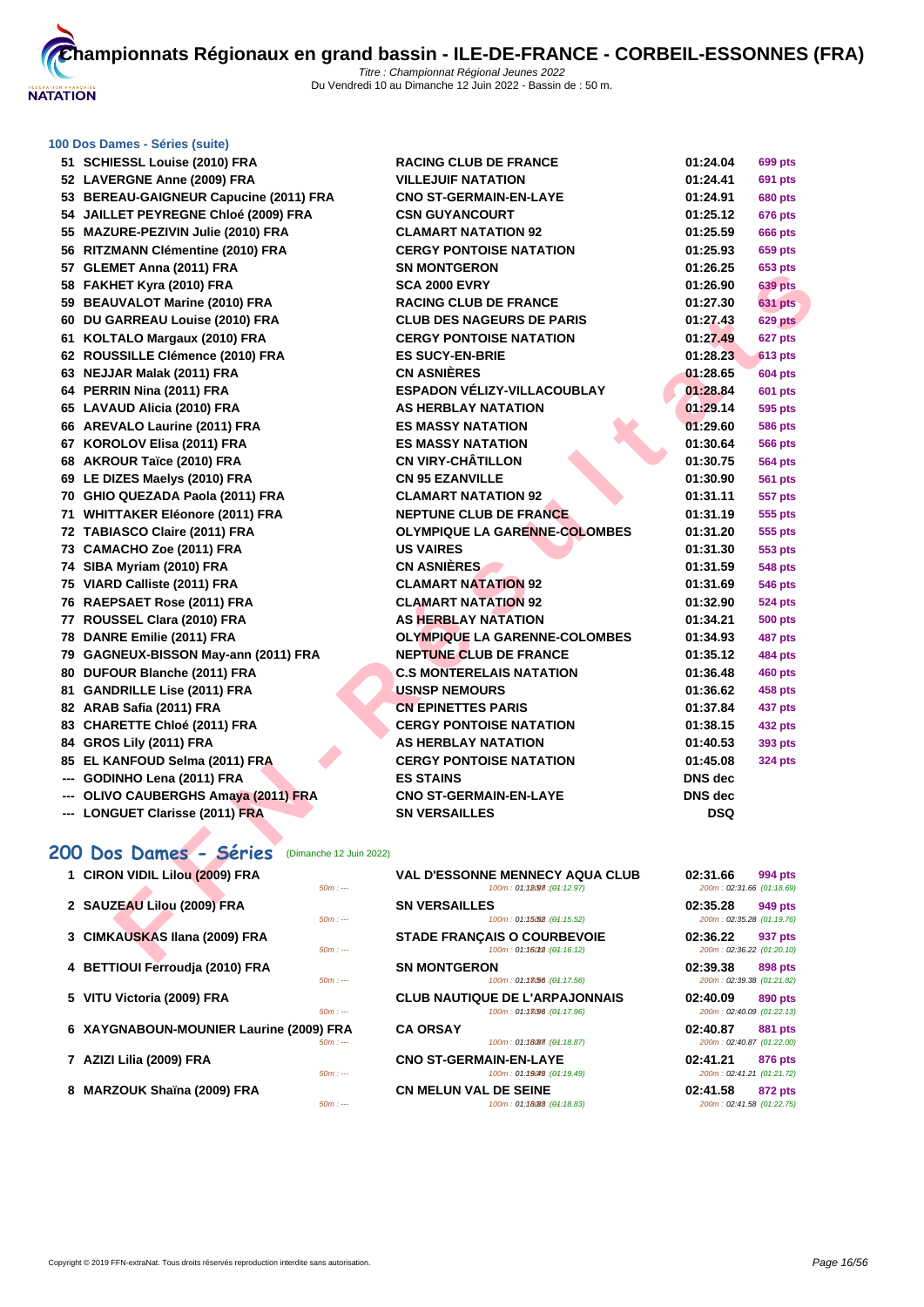

# **[200 Dos D](http://www.ffnatation.fr/webffn/index.php)ames - Séries (suite) 9 OUERFELLI Nesrine (2009) FRA STADE FRANÇAIS O COURBEVOIE 02:45.95 821 pts 10 LARRIEULE Maïa (2009) FRA**  $\frac{50m}{100}$ **11 PAUL Lucie (2009) FRA EXECUTE 11 BOWLER 12 BLAZEVIC Petra (2010) FRA 13 THOMASSIN Louise (2009) FRA**  $\frac{50m}{2}$ **14 BALLANGER MARACINEANU Nina (2009) FRA 15 PARACHE Oriana (2009) FRA 60m cm 16 REZK-KALLAInes (2010) FRA ES MASSY NATATION 02:49.63 779 pts 17 LABOLLE Maïwen (2009) FRA**  $\frac{50m \div 4}{50m \div 4}$ **18 HERRY Thelma (2009) FRA 19 BRUNEL Juliette (2009) FRA**  $\frac{50m}{100}$ **20 GUITTIER Anael (2010) FRA 21 MEGHICHE Lilya (2009) FRA**  $\frac{50m}{41}$ **22 RENARD Maëlys (2009) FRA CLAMART NATATION 92 02:51.91 753 pts 23 BERNARDOFJeanne (2009) FRA**  $\frac{50m}{11}$ **24 DRAGAN Barbara (2009) FRA**  $\frac{50m}{100}$ **25 ALIOUA Anaïs (2010) FRA** *SOm*:--**26 BOUNOUAIL Yasmine (2010) FRA 27 SUSPENE Clémence (2010) FRA 28 ZATOUT Ines (2010) FRA 29 THEVOT Anaé (2010) FRA C.N DE MANTES EN YVELINES 02:54.45 725 pts 30 CHENNAHI Sofia (2009) FRA** 50min **31 DUBOIS Maëlys (2009) FRA LES PHONOIS 50m 32 RITZMANN Clémentine (2010) FRA CONTOUR BONTON 33 RUSTUEL Charline (2009) FRA 34 BEREAU-GAIGNEUR Capucine (2011) FRA 35 MOUMENE Sanaa (2010) FRA 36 JAILLET PEYREGNE Chloé (2009) FRA**  $\frac{50m}{1000}$ **37 LEPERT Ambrine (2010) FRA 60m n 38** RICHALET Capucine (2009) FRA **1999 BTS 39 FARDEAU Ophelie (2009) FRA** 50mins

| RFELLI Nesrine (2009) FRA<br>$50m: -$          | <b>STADE FRANÇAIS O COURBEVOIE</b><br>100m: 01:25078 : (01:21.73) | 02:45.95<br>821 pts<br>200m: 02:45.95 (01:24.22)        |
|------------------------------------------------|-------------------------------------------------------------------|---------------------------------------------------------|
| RIEULE Maïa (2009) FRA                         | <b>CSN GUYANCOURT</b>                                             | 02:46.25<br>817 pts                                     |
| $50m: -$<br>L Lucie (2009) FRA                 | 100m: 01:20.50 : (01:20.50)<br><b>ES MASSY NATATION</b>           | 200m: 02:46.25 (01:25.75)<br>02:47.28<br>805 pts        |
| $50m: -$<br>ZEVIC Petra (2010) FRA             | 100m: 01:20064 : (01:20.64)<br><b>RUEIL ATHLETIC CLUB</b>         | 200m: 02:47.28 (01:26.64)<br>02:49.03<br><b>786 pts</b> |
| $50m: -$<br><b>MASSIN Louise (2009) FRA</b>    | 100m: 01:24(3th : (01:24.31)<br><b>CLUB DES NAGEURS DE PARIS</b>  | 200m: 02:49.03 (01:24.72)<br>02:49.20<br><b>784 pts</b> |
| $50m: -$<br>LANGER MARACINEANU Nina (2009) FRA | 100m: 01:24078 : (01:24.73)<br><b>CLAMART NATATION 92</b>         | 200m: 02:49.20 (01:24.47)<br>02:49.32<br><b>782 pts</b> |
| $50m: -$<br>ACHE Oriana (2009) FRA             | 100m: 01:23022 : (01:23.22)<br><b>CSN GUYANCOURT</b>              | 200m: 02:49.32 (01:26.10)<br>02:49.43<br><b>781 pts</b> |
| $50m: -$<br><b>K-KALLAInes (2010) FRA</b>      | 100m: 01:24.08 : (01:24.08)<br><b>ES MASSY NATATION</b>           | 200m: 02:49.43 (01:25.35)<br>02:49.63<br><b>779 pts</b> |
| $50m: -$<br>OLLE Maïwen (2009) FRA             | 100m: 01:25045 : (01:21.45)<br><b>CA L'HAY-LES-ROSES</b>          | 200m: 02:49.63 (01:28.18)<br>02:49.75<br>777 pts        |
| $50m: -$<br>RY Thelma (2009) FRA               | 100m: 01:24079 : (01:24.79)<br><b>LES PHOENIX D'ANTONY</b>        | 200m: 02:49.75 (01:24.96)<br>02:50.00<br><b>775 pts</b> |
| $50m: -$<br>NEL Juliette (2009) FRA            | 100m: 01:28/98 : (01:22.93)<br><b>CLAMART NATATION 92</b>         | 200m: 02:50.00 (01:27.07)<br>02:50.87<br><b>765 pts</b> |
| $50m: -$<br>TIER Anael (2010) FRA              | 100m: 01:24094 : (01:24.94)<br><b>SN MONTGERON</b>                | 200m: 02:50.87 (01:25.93)<br>02:51.21                   |
| $50m: -$                                       | 100m: 01:24018 : (01:24.13)                                       | 761 pts<br>200m: 02:51.21 (01:27.08)                    |
| HICHE Lilya (2009) FRA<br>$50m: -$             | <b>AS HERBLAY NATATION</b><br>100m: 01:23/24 : (01:23.24)         | 02:51.41<br><b>759 pts</b><br>200m: 02:51.41 (01:28.17) |
| ARD Maëlys (2009) FRA<br>$50m: -$              | <b>CLAMART NATATION 92</b><br>100m: 01:2504th : (01:25.41)        | 02:51.91<br><b>753 pts</b><br>200m: 02:51.91 (01:26.50) |
| NARDOFJeanne (2009) FRA<br>$50m: -$            | <b>CA ORSAY</b><br>100m: 01:25072 : (01:25.72)                    | 02:52.11<br><b>751 pts</b><br>200m: 02:52.11 (01:26.39) |
| GAN Barbara (2009) FRA<br>$50m: -$             | <b>NEPTUNE CLUB DE FRANCE</b><br>100m: 01:250f5 : (01:25.15)      | 02:52.25<br><b>750 pts</b><br>200m: 02:52.25 (01:27.10) |
| UA Anaïs (2010) FRA<br>$50m: -$                | <b>CN VIRY-CHATILLON</b><br>100m: 01:240m : (01:24.17)            | 02:52.43<br><b>748 pts</b><br>200m: 02:52.43 (01:28.26) |
| NOUAIL Yasmine (2010) FRA<br>$50m: -$          | <b>C.S MONTERELAIS NATATION</b><br>100m: 01:28044 : (01:24.44)    | 02:52.91<br><b>742 pts</b><br>200m: 02:52.91 (01:28.47) |
| PENE Clémence (2010) FRA<br>$50m: -$           | <b>CA ORSAY</b><br>100m: 01:24.92 : (01:24.92)                    | 02:52.96<br><b>742 pts</b><br>200m: 02:52.96 (01:28.04) |
| <b>DUT Ines (2010) FRA</b>                     | <b>CN ASNIERES</b>                                                | 02:53.83<br><b>732 pts</b>                              |
| $50m: -$<br>/OT Anaé (2010) FRA                | 100m: 01:25.99 : (01:25.99)<br><b>C.N DE MANTES EN YVELINES</b>   | 200m: 02:53.83 (01:27.84)<br>02:54.45<br><b>725 pts</b> |
| $50m: -$<br>NNAHI Sofia (2009) FRA             | 100m: 01:26/35 : (01:26.35)<br><b>CLUB DES NAGEURS DE PARIS</b>   | 200m: 02:54.45 (01:28.10)<br>02:54.62<br><b>724 pts</b> |
| $50m: -$<br>OIS Maëlys (2009) FRA              | 100m: 01:25.08 : (01:25.08)<br><b>LES PHOENIX D'ANTONY</b>        | 200m: 02:54.62 (01:29.54)<br>02:54.90<br><b>721 pts</b> |
| $50m: -$<br>MANN Clémentine (2010) FRA         | 100m: 01:26088: (01:26.83)<br><b>CERGY PONTOISE NATATION</b>      | 200m: 02:54.90 (01:28.07)<br>02:57.12<br>697 pts        |
| $50m: -$<br>TUEL Charline (2009) FRA           | 100m: 01:280f9 : (01:27.19)<br><b>CERGY PONTOISE NATATION</b>     | 200m: 02:57.12 (01:29.93)<br>02:57.34<br>694 pts        |
| $50m: -$<br>EAU-GAIGNEUR Capucine (2011) FRA   | 100m: 01:26078 : (01:26.78)<br><b>CNO ST-GERMAIN-EN-LAYE</b>      | 200m: 02:57.34 (01:30.56)<br>02:58.72<br><b>680 pts</b> |
| $50m: -$                                       | 100m: 01:28044 : (01:28.44)                                       | 200m: 02:58.72 (01:30.28)                               |
| <b>MENE Sanaa (2010) FRA</b><br>$50m: -$       | <b>CS MEAUX NATATION</b><br>100m: 01:26/20 : (01:26.20)           | 02:59.28<br><b>674 pts</b><br>200m: 02:59.28 (01:33.08) |
| LET PEYREGNE Chloé (2009) FRA<br>$50m: -$      | <b>CSN GUYANCOURT</b><br>100m: 01:28002 : (01:28.02)              | 03:00.81<br>658 pts<br>200m: 03:00.81 (01:32.79)        |
| ERT Ambrine (2010) FRA<br>$50m: -$             | <b>ES MASSY NATATION</b><br>100m: 01:350mm : (01:31.11)           | 03:02.28<br>643 pts<br>200m: 03:02.28 (01:31.17)        |
| IALET Capucine (2009) FRA<br>$50m: -$          | <b>US VAIRES</b><br>100m: 01:36016 : (01:30.16)                   | 03:02.43<br>641 pts<br>200m: 03:02.43 (01:32.27)        |
| <b>DEAU Ophelie (2009) FRA</b><br>$50m: -$     | <b>AS HERBLAY NATATION</b><br>100m: 01:36040 : (04:30.40)         | 03:03.59<br>630 pts<br>200m: 03:03.59 (01:33.19)        |
|                                                |                                                                   |                                                         |

| 02:45.95<br>200m: 02:45.95 (01:24.22)                              | 821 pts        |
|--------------------------------------------------------------------|----------------|
| 02:46.25<br>200m: 02:46.25 (01:25.75)                              | 817 pts        |
| 02:47.28<br>200m: 02:47.28 (01:26.64)                              | 805 pts        |
| 02:49.03<br>200m: 02:49.03 (01:24.72)                              | <b>786 pts</b> |
| 02:49.20<br>200m: 02:49.20 (01:24.47)                              | <b>784 pts</b> |
| 02:49.32                                                           | <b>782 pts</b> |
| 200m: 02:49.32 (01:26.10)<br>02:49.43<br>200m: 02:49.43 (01:25.35) | 781 pts        |
| 02:49.63                                                           | 779 pts        |
| 200m: 02:49.63 (01:28.18)<br>02:49.75                              | 777 pts        |
| 200m: 02:49.75 (01:24.96)                                          |                |
| 02:50.00<br>200m: 02:50.00 (01:27.07)                              | 775 pts        |
| 02:50.87<br>200m: 02:50.87 (01:25.93)                              | <b>765 pts</b> |
| 02:51.21<br>200m: 02:51.21 (01:27.08)                              | <b>761 pts</b> |
| 02:51.41<br>200m: 02:51.41 (01:28.17)                              | <b>759 pts</b> |
| 02:51.91<br>200m: 02:51.91 (01:26.50)                              | <b>753 pts</b> |
| 02:52.11<br>200m: 02:52.11 (01:26.39)                              | 751 pts        |
| 02:52.25<br>200m: 02:52.25 (01:27.10)                              | <b>750 pts</b> |
| 02:52.43<br>200m: 02:52.43 (01:28.26)                              | <b>748 pts</b> |
| 02:52.91<br>200m: 02:52.91 (01:28.47)                              | 742 pts        |
| 02:52.96<br>200m: 02:52.96 (01:28.04)                              | 742 pts        |
| 02:53.83<br>200m: 02:53.83 (01:27.84)                              | 732 pts        |
| 02:54.45<br>200m: 02:54.45 (01:28.10)                              | <b>725 pts</b> |
| 02:54.62<br>200m: 02:54.62 (01:29.54)                              | 724 pts        |
| 02:54.90<br>200m: 02:54.90 (01:28.07)                              | 721 pts        |
| 02:57.12<br>200m: 02:57.12 (01:29.93)                              | 697 pts        |
| 02:57.34<br>200m: 02:57.34 (01:30.56)                              | <b>694 pts</b> |
| 02:58.72<br>200m: 02:58.72 (01:30.28)                              | <b>680 pts</b> |
| 02:59.28<br>200m: 02:59.28 (01:33.08)                              | 674 pts        |
| 03:00.81<br>200m: 03:00.81 (01:32.79)                              | <b>658 pts</b> |
| 03:02.28<br>200m: 03:02.28 (01:31.17)                              | <b>643 pts</b> |
| 03:02.43<br>200m: 03:02.43 (01:32.27)                              | <b>641 pts</b> |
| 03:03.59<br>200m: 03:03.59 (01:33.19)                              | 630 pts        |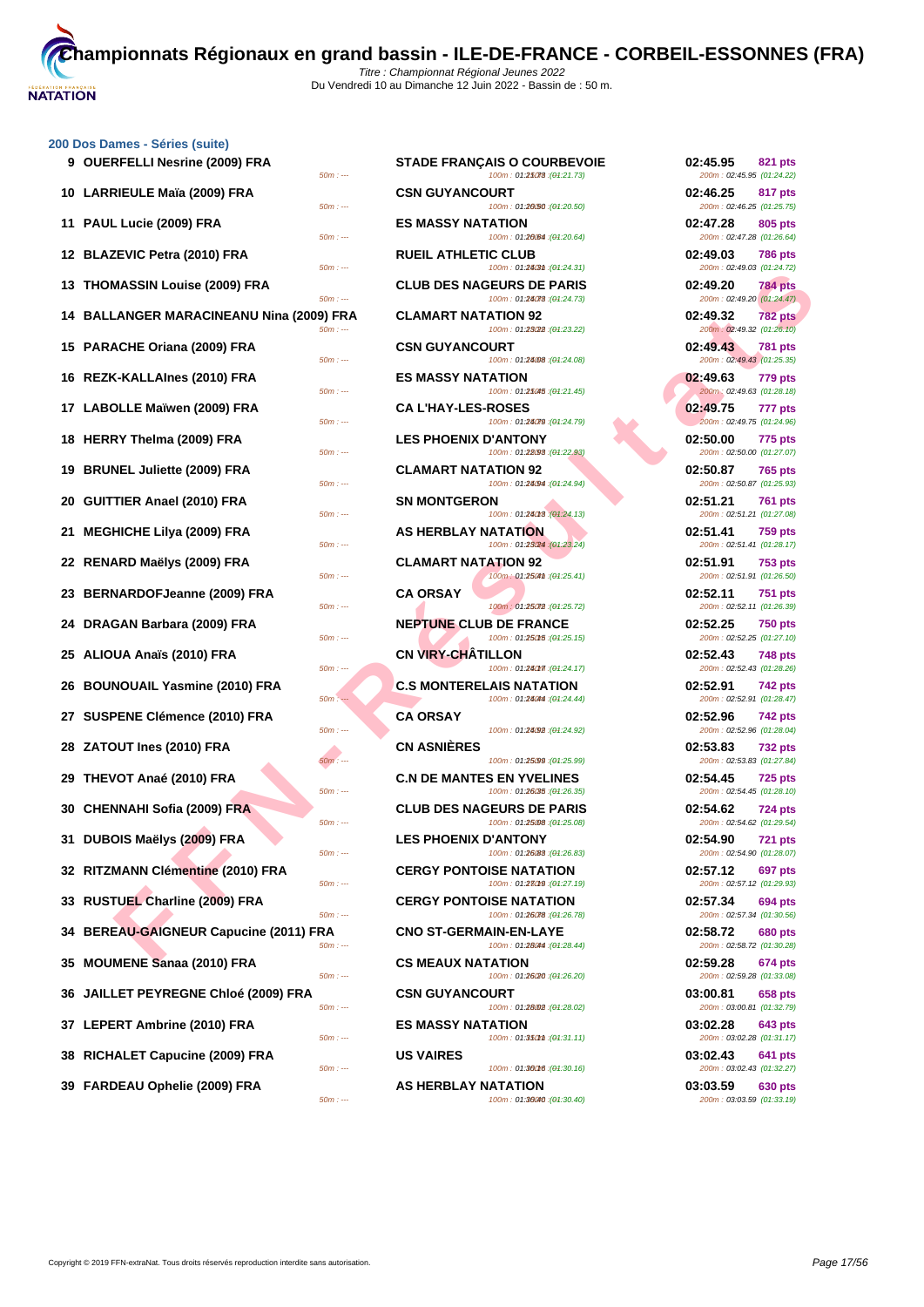### **[200 Dos D](http://www.ffnatation.fr/webffn/index.php)ames - Séries (suite)**

| 40 MAZURE-PEZIVIN Julie (2010) FRA   | $50m: --$ | <b>CLAMART NATATION 92</b><br>100m: 01:3504m: (01:31.41)          | 03:04.01<br><b>625 pts</b><br>200m: 03:04.01 (01:32.60) |
|--------------------------------------|-----------|-------------------------------------------------------------------|---------------------------------------------------------|
| 41 PERRIN Nina (2011) FRA            | $50m: --$ | <b>ESPADON VÉLIZY-VILLACOUBLAY</b><br>100m: 01:35085 : (04:31.85) | 03:05.20<br><b>613 pts</b><br>200m: 03:05.20 (01:33.35) |
| 42 SANOMariam (2010) FRA             | $50m: --$ | <b>SN MONTGERON</b><br>100m: 01:33.56 : (04:33.56)                | 03:10.35<br><b>563 pts</b><br>200m: 03:10.35 (01:36.79) |
| 43 VIARD Calliste (2011) FRA         | $50m: -$  | <b>CLAMART NATATION 92</b><br>100m: 01:35040 : (01:35.40)         | 03:13.52<br>533 pts<br>200m: 03:13.52 (01:38.12)        |
| 44 SIBA Myriam (2010) FRA            | $50m: --$ | <b>CN ASNIÈRES</b><br>100m: 01:36030 : (04:36.30)                 | 03:13.66<br><b>532 pts</b><br>200m: 03:13.66 (01:37.36) |
| 45 NEJJAR Malak (2011) FRA           | $50m: --$ | <b>CN ASNIÈRES</b><br>100m: 01:360mm: (01:36.71)                  | 03:15.04<br><b>519 pts</b><br>200m: 03:15.04 (01:38.33) |
| 46 CAMACHO Zoe (2011) FRA            | $50m: -$  | <b>US VAIRES</b><br>100m: 01:35070 : (01:35.70)                   | 03:15.53<br>515 pts<br>200m: 03:15.53 (01:39.83)        |
| 47 ARAB Safia (2011) FRA             | $50m: -$  | <b>CN EPINETTES PARIS</b><br>100m: 01:390f7 : (01:39.17)          | 03:22.44<br>453 pts<br>200m: 03:22.44 (01:43.27)        |
| 48 CHARETTE Chloé (2011) FRA         | $50m: --$ | <b>CERGY PONTOISE NATATION</b><br>100m: 01:48088 : (01:42.33)     | 03:23.53<br>444 pts<br>200m: 03:23.53 (01:41.20)        |
| 49 DUFOUR Blanche (2011) FRA         | $50m: -$  | <b>C.S MONTERELAIS NATATION</b><br>100m: 01:460f5 : (01:44.15)    | 03:29.11<br>398 pts<br>200m: 03:29.11 (01:44.96)        |
| --- OLIVO CAUBERGHS Amaya (2011) FRA |           | <b>CNO ST-GERMAIN-EN-LAYE</b>                                     | <b>DNS</b> dec                                          |
| --- MARTI Kira (2009) UKR            |           | <b>US IVRY-SUR-SEINE</b>                                          | <b>DNS</b> dec                                          |
| $0.00111101 - 0.00111001$            |           | $\sim$<br><b>FO OTABIO</b>                                        | <b>BAIR J.J.</b>                                        |

- **--- GODINHO Lena (2011) FRA**
- **--- GHIO QUEZADA Paola (2011) FRA CLAMART NATATION 92**
- **--- WHITTAKER Eléonore (2011) FRA NEPTUNE CLUB DE FRANCE**

# **50 Brasse Dames - Séries** (Dimanche 12 Juin 2022)

|    | U Drusse Dumes - Series (Dimanche     |
|----|---------------------------------------|
|    | 1 SAUZEAU Lilou (2009) FRA            |
|    | 2 LOPES Melody (2009) FRA             |
|    | 3 SANANIKONE Emma (2010) FRA          |
| 4  | MASSOU Alexia (2010) FRA              |
| 5  | <b>CALMELS Charline (2009) FRA</b>    |
| 6. | RAZANATEFY Harena-Soa (2009) FRA      |
|    | 7 KILINC Yagmur (2009) FRA            |
| 8  | SEGGIE Annabel Dilara (2009) GBR      |
|    | 9 HABER Laura (2009) FRA              |
| 10 | <b>OUERFELLI Nesrine (2009) FRA</b>   |
|    | 11 ROSSI COLLINS Madeleine (2009) FRA |
| 12 | RIBAUDEAU Léonie (2010) FRA           |
| 13 | <b>GRAVA PHIBEL Ayana (2010) FRA</b>  |
| 14 | FROMENT Ema (2010) FRA                |
| 15 | <b>CHOPLIN Esther (2010) FRA</b>      |
| 16 | <b>BRUNEL Juliette (2009) FRA</b>     |
|    | 17 BOULOUKBACHI Celia (2010) FRA      |
|    | 18 THOMASSIN Louise (2009) FRA        |
|    | 19 HARCHAOUI Janna (2009) FRA         |
| 20 | ROCHE Faustine (2009) FRA             |
| 21 | SANOMariam (2010) FRA                 |
|    | 22 VIDET Laurene (2011) FRA           |
| 23 | <b>SERRADJ Tasnime (2009) FRA</b>     |
| 24 | MASSACESI-PIZARRO Claudia (2010) FRA  |
| 25 | <b>NOYER Shaina (2010) FRA</b>        |
| 26 | THEVOT Anaé (2010) FRA                |
| 27 | <b>IGABILLE Leonie (2009) FRA</b>     |
| 28 | <b>HOANG Clemence (2011) FRA</b>      |
| 29 | ZATOUT Ines (2010) FRA                |
|    |                                       |

| $50m: -$ | <b>CLAMART NATATION 92</b><br>100m: 01:350m: (01:31.41)                       | 03:04.01<br><b>625 pts</b><br>200m: 03:04.01 (01:32.60) |
|----------|-------------------------------------------------------------------------------|---------------------------------------------------------|
| $50m: -$ | <b>ESPADON VÉLIZY-VILLACOUBLAY</b><br>100m: 01:35(85 : (01:31.85)             | 03:05.20<br><b>613 pts</b><br>200m: 03:05.20 (01:33.35) |
| $50m: -$ | <b>SN MONTGERON</b><br>100m: 01:33.56 : (01:33.56)                            | 03:10.35<br>563 pts<br>200m: 03:10.35 (01:36.79)        |
| $50m: -$ | <b>CLAMART NATATION 92</b><br>100m: 01:35040 : (04:35.40)                     | 03:13.52<br>533 pts<br>200m: 03:13.52 (01:38.12)        |
| $50m: -$ | <b>CN ASNIÈRES</b><br>100m: 01:36030 : (04:36.30)                             | 03:13.66<br><b>532 pts</b><br>200m: 03:13.66 (01:37.36) |
| $50m: -$ | <b>CN ASNIÈRES</b><br>100m: 01:360mm: (04:36.71)                              | 03:15.04<br><b>519 pts</b><br>200m: 03:15.04 (01:38.33) |
| $50m: -$ | <b>US VAIRES</b><br>100m: 01:35070 : (04:35.70)                               | 03:15.53<br><b>515 pts</b><br>200m: 03:15.53 (01:39.83) |
| $50m: -$ | <b>CN EPINETTES PARIS</b><br>100m: 01:390f7 : (04:39.17)                      | 03:22.44<br>453 pts<br>200m: 03:22.44 (01:43.27)        |
| $50m: -$ | <b>CERGY PONTOISE NATATION</b><br>100m: 01:48088 : (04:42.33)                 | 03.23.53<br>444 pts<br>200m: 03:23.53 (01:41.20)        |
| $50m: -$ | <b>C.S MONTERELAIS NATATION</b><br>100m: 01:460f5 : (01:44.15)                | 03:29.11<br>398 pts<br>200m: 03:29.11 (01:44.96)        |
|          | <b>CNO ST-GERMAIN-EN-LAYE</b><br><b>US IVRY-SUR-SEINE</b><br><b>ES STAINS</b> | <b>DNS</b> dec<br>DNS dec<br><b>DNS</b> dec             |
|          | CLAMADT NATATION 02                                                           | <b>DNIC doo</b>                                         |

Myriam (2010) FRA - CLAIMART MATAION 22<br>
EAR Malak (2011) FRA - CLAIMART SCHOOLOGE MATAION 2015.504 - 20213.41<br>
ACHO ZOO (2011) FRA - CLAIMART THE PARKS<br>
B Salia (2011) FRA - CLAIMART THE PARKS<br>
B Salia (2011) FRA - CLAIMA **12 SN VERSAILLES 22 IBC STADE FRANÇAIS O COURBEVOIE 3 SANANIKONE Emma (2010) FRA AQUA VALLÉE-DE-CHEVREUSE 00:38.23 935 pts**  $CNO$  **ST-GERMAIN-EN-LAYE 5 CALMELS Charline (2009) FRA AQUACLUB LE PECQ MARLY 00:38.31 931 pts 6** CN MELUN VAL DE SEINE **JEANNE D'ARC DRANCY**  $$ **9** YILLEJUIF NATATION **10 OUERFELLI Nesrine (2009) FRA STADE FRANÇAIS O COURBEVOIE 00:39.76 862 pts 111 ROSSI PROPERED IN EPTUNE CLUB DE FRANCE 12 RED STAR CLUB CHAMPIGNY 13 AS ARGENTEUIL NATATION 143 EMERAINVILLE 15 AC BOULOGNE-BILLANCOURT 16 BRUNEL AREA TELAMART NATATION 92 17** BULLEJUIF NATATION **18 IONAGEURS DE PARIS 19 IG.S MONTERELAIS NATATION 20 ROCHE Faustine (2009) FRA CA ORSAY 00:41.58 779 pts 251 MONTGERON 22 AQUACLUB LE PECQ MARLY 23 SERRADJ Tasnime (2009) FRA EN STE-GENEVIÈVE-DES-BOIS 00:42.44 742 pts 24 RED STAR CLUB CHAMPIGNY 25 HERBLAY NATATION 26 INDE MANTES EN YVELINES 27 IGABILLE Leonie (2009) FRA VILLEJUIF NATATION 00:43.11 713 pts 28 CN LE PLESSIS-ROBINSON 00:43.18 710 pts 29 ZATOUT Ines (2010) FRA CN ASNIÈRES 00:43.58 693 pts**

| 03:04.01             |                                             |
|----------------------|---------------------------------------------|
|                      | 625 pts                                     |
| 03:05.20             | 200m: 03:04.01 (01:32.60)<br><b>613 pts</b> |
| 03:10.35             | 200m: 03:05.20 (01:33.35)<br>563 pts        |
|                      | 200m: 03:10.35 (01:36.79)                   |
| 03:13.52             | 533 pts<br>200m: 03:13.52 (01:38.12)        |
| 03:13.66             | <b>532 pts</b>                              |
|                      | 200m: 03:13.66 (01:37.36)                   |
| 03:15.04             | 519 pts<br>200m: 03:15.04 (01:38.33)        |
| 03:15.53             | <b>515 pts</b>                              |
| 03:22.44             | 200m: 03:15.53 (01:39.83)<br>453 pts        |
|                      | 200m: 03:22.44 (01:43.27)                   |
| 03:23.53             | 444 pts                                     |
| 03:29.11             | 200m: 03:23.53 (01:41.20)<br>398 pts        |
| ł                    | 200m: 03:29.11 (01:44.96)                   |
| DNS dec              |                                             |
| DNS dec              |                                             |
| DNS dec<br>DNS dec   |                                             |
| DSQ                  |                                             |
|                      |                                             |
|                      |                                             |
| 00:36.39             | 1026 pts                                    |
| 00:36.49             | 1021 pts                                    |
|                      |                                             |
| 00:38.23             | 935 pts                                     |
| 00:38.24             | 934 pts                                     |
| 00:38.31             | 931 pts                                     |
| 00:38.66             | 914 pts                                     |
| 00:39.35<br>00:39.36 | 881 pts                                     |
| 00:39.62             | <b>881 pts</b><br><b>869 pts</b>            |
| 00:39.76             | 862 pts                                     |
| 00:40.43             | 831 pts                                     |
| 00:40.60             | 823 pts                                     |
| 00:40.61             | 823 pts                                     |
| 00:40.71             | 818 pts                                     |
| 00:40.79<br>00:40.80 | 815 pts                                     |
| 00:41.13             | <b>814 pts</b><br><b>799 pts</b>            |
| 00:41.52             | <b>782 pts</b>                              |
| 00:41.53             | 782 pts                                     |
| 00:41.58             | 779 pts                                     |
| 00:41.84             | <b>768 pts</b>                              |
| 00:42.32             | 747 pts                                     |
| 00:42.44<br>00:42.55 | 742 pts                                     |
| 00:42.74             | 737 pts<br>729 pts                          |
| 00:43.03             | 717 pts                                     |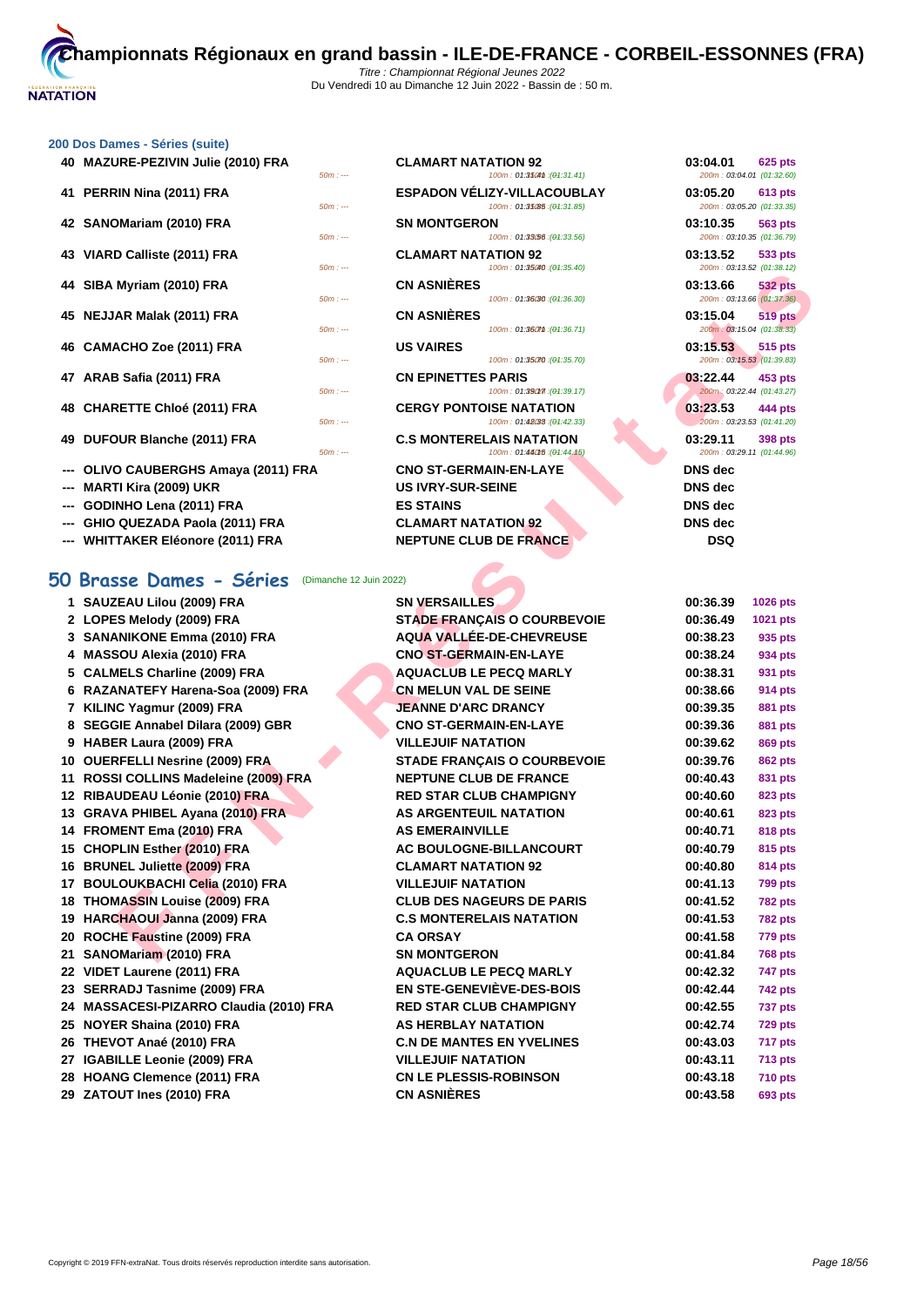

|     | 30 GAGNEUX-BISSON May-ann (2011) FRA         | <b>NEPTUNE CLUB DE FRANCE</b>         | 00:43.91   | 680 pts        |
|-----|----------------------------------------------|---------------------------------------|------------|----------------|
|     | 31 TAN Léandra (2011) FRA                    | <b>A.O. TRAPPES NATATION</b>          | 00:44.08   | 673 pts        |
|     | 32 GOBILLARD Alix (2011) FRA                 | <b>NEPTUNE CLUB DE FRANCE</b>         | 00:44.42   | 659 pts        |
|     | 33 CHENNAHI Sofia (2009) FRA                 | <b>CLUB DES NAGEURS DE PARIS</b>      | 00:44.61   | 651 pts        |
|     | 34 VAGANYAN Diana (2010) FRA                 | <b>AS.CHELLES AQUATIQUE</b>           | 00:44.69   | 648 pts        |
|     | 35 GAOUI Anissa (2011) FRA                   | <b>CA ORSAY</b>                       | 00:44.76   | 645 pts        |
|     | 36 LE GRAND Mahaut (2011) FRA                | <b>RACING CLUB DE FRANCE</b>          | 00:44.97   | 637 pts        |
|     | 36 ELORBANY Khadija (2010) EGY               | VGA ST-MAUR                           | 00:44.97   | 637 pts        |
|     | 38 PARACHE Oriana (2009) FRA                 | <b>CSN GUYANCOURT</b>                 | 00:45.08   | <b>632 pts</b> |
|     | 39 GAUGRY GUINTRAND Ana (2011) FRA           | <b>CLAMART NATATION 92</b>            | 00:45.14   | <b>630 pts</b> |
|     | 40 LESTINI-GUILLO Léna (2010) FRA            | <b>AQUA VALLÉE-DE-CHEVREUSE</b>       | 00:45.22   | 627 pts        |
|     | 41 ISMAILI Nihal (2011) FRA                  | <b>CS MEAUX NATATION</b>              | 00:45.24   | <b>626 pts</b> |
|     | 42 DU GARREAU Louise (2010) FRA              | <b>CLUB DES NAGEURS DE PARIS</b>      | 00:45.26   | <b>625 pts</b> |
|     | 43 BEN-HENIA Norhene (2010) FRA              | <b>CN LE PLESSIS-ROBINSON</b>         | 00:45.31   | 623 pts        |
|     | 44 BEAUVALOT Marine (2010) FRA               | <b>RACING CLUB DE FRANCE</b>          | 00:45.45   | <b>618 pts</b> |
|     | 45 BOUBEKRI Salma (2010) FRA                 | <b>VILLEJUIF NATATION</b>             | 00:45.71   | 607 pts        |
|     | 46 DIJOUX Alice (2010) FRA                   | <b>CLUB NAUTIQUE DE L'ARPAJONNAIS</b> | 00:45.94   | 598 pts        |
|     | 47 KOLTALO Margaux (2010) FRA                | <b>CERGY PONTOISE NATATION</b>        | 00:46.15   | 590 pts        |
|     | 48 MICHAUD Alicya (2009) FRA                 | <b>C.S MONTERELAIS NATATION</b>       | 00:46.25   | 586 pts        |
|     | 49 QIAO Olivia (2011) FRA                    | <b>AC BOULOGNE-BILLANCOURT</b>        | 00:47.22   | 550 pts        |
|     | 50 OLIVO CAUBERGHS Amaya (2011) FRA          | <b>CNO ST-GERMAIN-EN-LAYE</b>         | 00:47.29   | 547 pts        |
|     | 51 DURAND Lucile (2011) FRA                  | <b>CN VIRY-CHÂTILLON</b>              | 00:47.37   | 544 pts        |
|     | 52 TROPEANO PUECAmalthée (2011) FRA          | <b>ES MASSY NATATION</b>              | 00:47.43   | 542 pts        |
|     | 53 GREMILLET Enola (2010) FRA                | <b>CSN GUYANCOURT</b>                 | 00:47.49   | 540 pts        |
|     | 54 MANGIN Eva (2011) FRA                     | <b>AQUACLUB LE PECQ MARLY</b>         | 00:47.67   | 533 pts        |
|     | 55 AREVALO Laurine (2011) FRA                | <b>ES MASSY NATATION</b>              | 00:47.72   | 531 pts        |
|     | 56 HADJALI Zeineb (2011) FRA                 | <b>US VAIRES</b>                      | 00:47.76   | 530 pts        |
|     | 57 EL MAWAGUIRY Bassima (2011) EGY           | <b>CN ASNIERES</b>                    | 00:47.79   | 529 pts        |
|     | 58 LEPERT Ambrine (2010) FRA                 | <b>ES MASSY NATATION</b>              | 00:47.81   | 528 pts        |
|     | 59 ARAB Safia (2011) FRA                     | <b>CN EPINETTES PARIS</b>             | 00:47.97   | 522 pts        |
|     | 60 GUITTIER Melina (2011) FRA                | <b>SN MONTGERON</b>                   | 00:48.07   | 519 pts        |
|     | 61 RUCHAUD Emie (2011) FRA                   | <b>CS MEAUX NATATION</b>              | 00:48.31   | 510 pts        |
|     | 62 WELLARD Anaïs (2011) FRA                  | <b>RACING CLUB DE FRANCE</b>          | 00:48.47   | 504 pts        |
|     | 63 ALBEROLA Maïtena (2011) FRA               | <b>CSN GUYANCOURT</b>                 | 00:48.54   | 502 pts        |
|     | 64 CARVALHO Eva (2011) FRA                   | <b>CN MELUN VAL DE SEINE</b>          | 00:48.81   | 492 pts        |
|     | 65 NEJJAR Malak (2011) FRA                   | <b>CN ASNIÈRES</b>                    | 00:49.54   | 467 pts        |
|     | 66 MAUGIS FERNANDES Lucie (2011) FRA         | <b>SN MONTGERON</b>                   | 00:49.99   | 452 pts        |
|     | 67 EL KANFOUD Selma (2011) FRA               | <b>CERGY PONTOISE NATATION</b>        | 00:50.03   | <b>450 pts</b> |
|     | 68 SMAChiraz (2011) FRA                      | <b>CA ORSAY</b>                       | 00:50.22   | 444 pts        |
|     | 69 KOROLOV Elisa (2011) FRA                  | <b>ES MASSY NATATION</b>              | 00:50.51   | 434 pts        |
|     | 70 MEHIGUENI Myriam (2010) FRA               | <b>ES MASSY NATATION</b>              | 00:50.74   | 427 pts        |
|     | 71 SERRADJ Lilia (2011) FRA                  | <b>EN STE-GENEVIÈVE-DES-BOIS</b>      | 00:51.44   | <b>404 pts</b> |
|     | 72 MAHIEDDINE Lina (2011) FRA                | <b>CN LE PLESSIS-ROBINSON</b>         | 00:51.84   | 391 pts        |
|     | 73 NKALA LIASHCHYNSKAYA Alexandra (2011) FRA | <b>CLUB DES NAGEURS DE PARIS</b>      | 00:53.05   | 354 pts        |
|     | 74 VIARD Calliste (2011) FRA                 | <b>CLAMART NATATION 92</b>            | 00:53.28   | 348 pts        |
|     | 75 GHIO QUEZADA Paola (2011) FRA             | <b>CLAMART NATATION 92</b>            | 00:54.19   | 321 pts        |
| --- | LE GOFAngele (2009) FRA                      | VGA ST-MAUR                           | DNS dec    |                |
|     | --- TISSIER Teha (2010) FRA                  | <b>CNO ST-GERMAIN-EN-LAYE</b>         | <b>DNS</b> |                |

# **100 Brasse Dames - Séries** (Samedi 11 Juin 2022)

| 1 SAUZEAU Lilou (2009) FRA     | <b>SN VERSAILLES</b>               | 01:19.51 | <b>1030 pts</b> |
|--------------------------------|------------------------------------|----------|-----------------|
| 2 LOPES Melody (2009) FRA      | <b>STADE FRANÇAIS O COURBEVOIE</b> | 01:20.19 | 1015 pts        |
| 3 CALMELS Charline (2009) FRA  | <b>AQUACLUB LE PECQ MARLY</b>      | 01:20.58 | <b>1006 pts</b> |
| 4 OUERFELLI Nesrine (2009) FRA | <b>STADE FRANÇAIS O COURBEVOIE</b> | 01:24.24 | 927 pts         |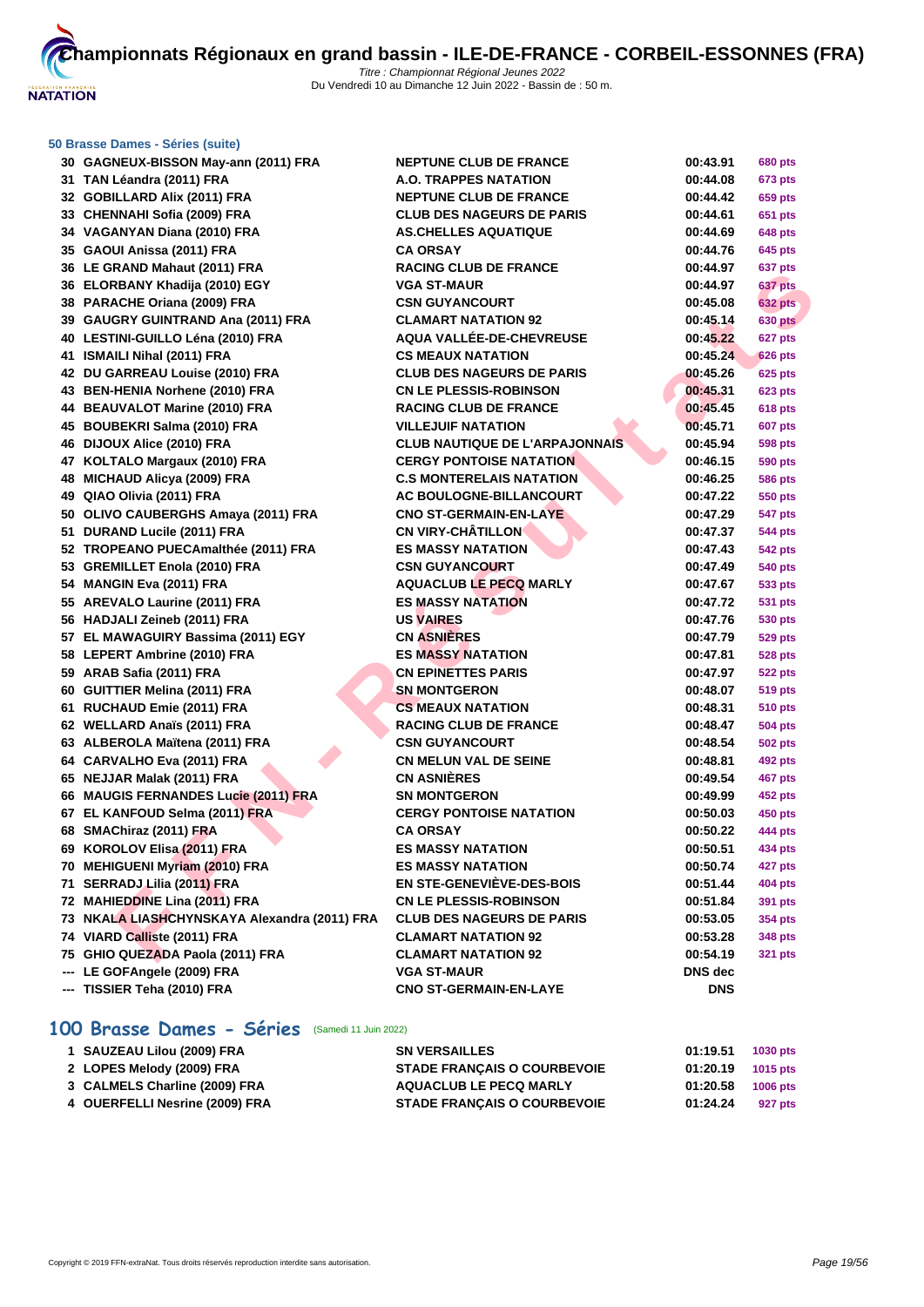

| 5 XAYGNABOUN-MOUNIER Laurine (2009) FRA                        | <b>CA ORSAY</b>                         | 01:24.91             | <b>913 pts</b>     |
|----------------------------------------------------------------|-----------------------------------------|----------------------|--------------------|
| 6 SEGGIE Annabel Dilara (2009) GBR                             | <b>CNO ST-GERMAIN-EN-LAYE</b>           | 01:25.31             | 905 pts            |
| 7 BOULOUKBACHI Celia (2010) FRA                                | <b>VILLEJUIF NATATION</b>               | 01:25.85             | 894 pts            |
| 8 ROSSI COLLINS Madeleine (2009) FRA                           | <b>NEPTUNE CLUB DE FRANCE</b>           | 01:26.18             | 887 pts            |
| 9 VIDET Laurene (2011) FRA                                     | <b>AQUACLUB LE PECQ MARLY</b>           | 01:28.48             | 840 pts            |
| 10 RIBAUDEAU Léonie (2010) FRA                                 | <b>RED STAR CLUB CHAMPIGNY</b>          | 01:28.87             | 832 pts            |
| 11 CHOPLIN Esther (2010) FRA                                   | AC BOULOGNE-BILLANCOURT                 | 01:28.90             | 831 pts            |
| 12 FROMENT Ema (2010) FRA                                      | <b>AS EMERAINVILLE</b>                  | 01:29.81             | <b>813 pts</b>     |
| 13 GOUNOT Oriana (2009) FRA                                    | <b>US GRIGNY</b>                        | 01:30.06             | <b>808 pts</b>     |
| 14 GRAVA PHIBEL Ayana (2010) FRA                               | AS ARGENTEUIL NATATION                  | 01:30.37             | <b>802 pts</b>     |
| 15 HARCHAOUI Janna (2009) FRA                                  | <b>C.S MONTERELAIS NATATION</b>         | 01:31.13             | <b>787 pts</b>     |
| 16 IGABILLE Leonie (2009) FRA                                  | <b>VILLEJUIF NATATION</b>               | 01:31.23             | <b>786 pts</b>     |
| 17 MAUREL-GUERET Chloé (2009) FRA                              | <b>CLUB NAUTIQUE DOMREMY 13</b>         | 01:31.33             | <b>784 pts</b>     |
| 18 MASSACESI-PIZARRO Claudia (2010) FRA                        | <b>RED STAR CLUB CHAMPIGNY</b>          | 01:31.42             | <b>782 pts</b>     |
| 19 NOYER Shaina (2010) FRA                                     | <b>AS HERBLAY NATATION</b>              | 01:33.03             | <b>751 pts</b>     |
| 20 RUSTUEL Charline (2009) FRA                                 | <b>CERGY PONTOISE NATATION</b>          | 01:33.53             | 741 pts            |
| 21 SANOMariam (2010) FRA                                       | <b>SN MONTGERON</b>                     | 01:34.18             | <b>729 pts</b>     |
| 22 LESTINI-GUILLO Léna (2010) FRA                              | AQUA VALLÉE-DE-CHEVREUSE                | 01:34.20             | <b>729 pts</b>     |
| 23 ZATOUT Ines (2010) FRA                                      | <b>CN ASNIÈRES</b>                      | 01:34.23             | <b>728 pts</b>     |
| 24 DRAGAN Barbara (2009) FRA                                   | <b>NEPTUNE CLUB DE FRANCE</b>           | 01:34.46             | <b>724 pts</b>     |
| 25 HOANG Clemence (2011) FRA                                   | <b>CN LE PLESSIS-ROBINSON</b>           | 01:35.38             | <b>707 pts</b>     |
| 26 MICHAUD Alicya (2009) FRA                                   | <b>C.S MONTERELAIS NATATION</b>         | 01:35.47             | 705 pts            |
| 27 TAN Léandra (2011) FRA                                      | A.O. TRAPPES NATATION                   | 01:35.52             | 704 pts            |
| 28 JAILLET PEYREGNE Chloé (2009) FRA                           | <b>CSN GUYANCOURT</b>                   | 01:35.65             | <b>702 pts</b>     |
| 29 GAOUI Anissa (2011) FRA                                     | <b>CA ORSAY</b>                         | 01:35.97             | <b>696 pts</b>     |
| 30 BOUBEKRI Salma (2010) FRA                                   | <b>VILLEJUIF NATATION</b>               | 01:36.10             | 694 pts            |
| 31 ISMAILI Nihal (2011) FRA                                    | <b>CS MEAUX NATATION</b>                | 01:36.81             | <b>681 pts</b>     |
| 32 PARACHE Oriana (2009) FRA                                   | <b>CSN GUYANCOURT</b>                   | 01:37.00             | 677 pts            |
| 33 GAUGRY GUINTRAND Ana (2011) FRA                             | <b>CLAMART NATATION 92</b>              | 01:37.04             | 677 pts            |
| 34 DIJOUX Alice (2010) FRA                                     | <b>CLUB NAUTIQUE DE L'ARPAJONNAIS</b>   | 01:37.16             | 674 pts            |
| 35 SNEP Ava-Rebeca (2010) FRA                                  | <b>SN VERSAILLES</b>                    | 01:37.41             | <b>670 pts</b>     |
| 36 BEAUVALOT Marine (2010) FRA                                 | <b>RACING CLUB DE FRANCE</b>            | 01:37.61             | <b>666 pts</b>     |
| 37 LE GRAND Mahaut (2011) FRA                                  | <b>RACING CLUB DE FRANCE</b>            | 01:37.78             | 663 pts            |
| 38 LAVERGNE Anne (2009) FRA                                    | <b>VILLEJUIF NATATION</b>               | 01:38.40             | 652 pts            |
| 39 GAGNEUX-BISSON May-ann (2011) FRA                           | <b>NEPTUNE CLUB DE FRANCE</b>           | 01:38.80             | 645 pts            |
| 40 EL MAWAGUIRY Bassima (2011) EGY                             | <b>CN ASNIERES</b>                      | 01:39.67             | <b>630 pts</b>     |
| 41 ELORBANY Khadija (2010) EGY                                 | <b>VGA ST-MAUR</b>                      | 01:40.11             | <b>622 pts</b>     |
| 42 OLIVO CAUBERGHS Amaya (2011) FRA                            | <b>CNO ST-GERMAIN-EN-LAYE</b>           | 01:40.24             | <b>620 pts</b>     |
| 43 TARENTO Yumi (2011) FRA                                     | <b>SN VERSAILLES</b>                    | 01:40.41             | 617 pts            |
| 44 AREVALO Laurine (2011) FRA                                  | <b>ES MASSY NATATION</b>                | 01:40.97             | <b>607 pts</b>     |
| 45 LEPERT Ambrine (2010) FRA                                   | <b>ES MASSY NATATION</b>                | 01:41.11             | 605 pts            |
| 46 LONGUET Clarisse (2011) FRA<br>47 HADJALI Zeineb (2011) FRA | <b>SN VERSAILLES</b>                    | 01:41.87             | 592 pts            |
| 48 GUITTIER Melina (2011) FRA                                  | <b>US VAIRES</b><br><b>SN MONTGERON</b> | 01:41.93             | 591 pts<br>589 pts |
| 49 TROPEANO PUECAmalthée (2011) FRA                            | <b>ES MASSY NATATION</b>                | 01:42.03<br>01:43.01 |                    |
| 50 CARVALHO Eva (2011) FRA                                     | <b>CN MELUN VAL DE SEINE</b>            | 01:43.88             | 573 pts<br>559 pts |
| 51 EL KANFOUD Selma (2011) FRA                                 | <b>CERGY PONTOISE NATATION</b>          | 01:43.93             | 558 pts            |
| 52 SMAChiraz (2011) FRA                                        | <b>CA ORSAY</b>                         | 01:44.29             | 552 pts            |
| 53 GROS Lily (2011) FRA                                        | AS HERBLAY NATATION                     | 01:44.93             | 542 pts            |
| 54 DUBO Mahé (2011) FRA                                        | <b>COLOMBES NATATION</b>                | 01:45.29             | 536 pts            |
| 55 WELLARD Anaïs (2011) FRA                                    | <b>RACING CLUB DE FRANCE</b>            | 01:45.99             | 525 pts            |
| 56 DEBLOCK - DUGUE Gaëlle (2011) FRA                           | <b>AQUA VALLÉE-DE-CHEVREUSE</b>         | 01:46.51             | <b>516 pts</b>     |
| 57 MAUGIS FERNANDES Lucie (2011) FRA                           | <b>SN MONTGERON</b>                     | 01:46.54             | <b>516 pts</b>     |
| 58 MAHIEDDINE Lina (2011) FRA                                  | <b>CN LE PLESSIS-ROBINSON</b>           | 01:49.59             | 469 pts            |
|                                                                |                                         |                      |                    |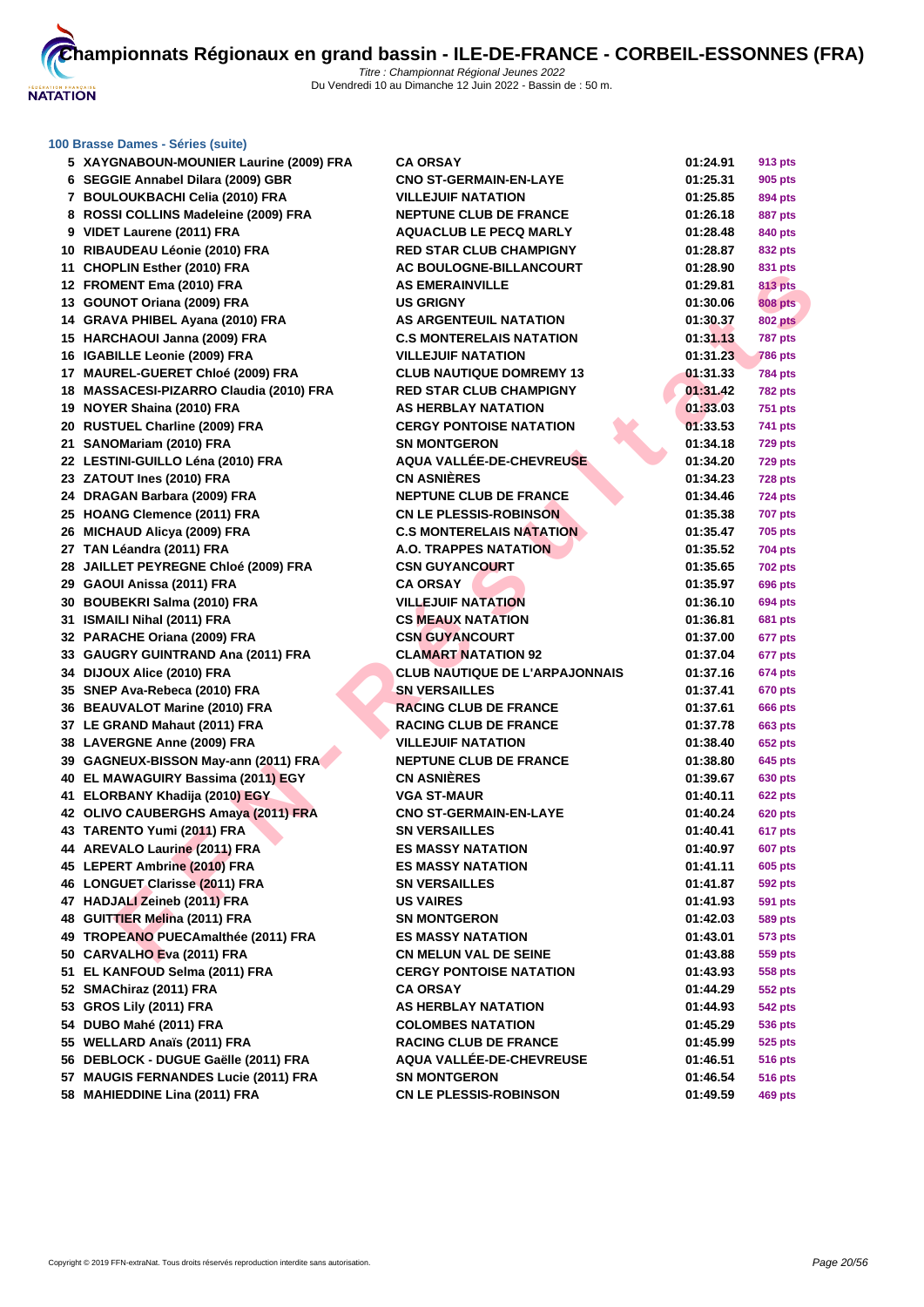

- **59 KOROLOV Elisa (2011) FRA ES MASSY NATATION 01:49.96 463 pts**
- **60 SERRADJ Lilia (2011) FRA EN STE-GENEVIÈVE-DES-BOIS 01:50.48 456 pts**
- **61 VIARD Calliste (2011) FRA CLAMART NATATION 92 01:55.16 389 pts**
- **--- TISSIER Teha (2010) FRA CNO ST-GERMAIN-EN-LAYE DNS dec**
- --- **LE GOFAngele (2009) FRA D D D D D D D D D**
- **--- KILINC Yagmur (2009) FRA JEANNE D'ARC DRANCY DSQ**

# **200 Brasse Dames - Séries** (Vendredi 10 Juin 2022)

- **1 CALMELS Charline (2009) FRA**  $\frac{50m}{100}$
- **2 MASSOU Alexia (2010) FRA**  $\frac{50m \div m}{2}$
- 
- **4 RAZANATEFY Harena-Soa (2009) FRA**  $\frac{50m}{100}$
- **5 HABER Laura (2009) FRA**
- **6 SEGGIE Annabel Dilara (2009) GBR**
- **7** BOULOUKBACHI Celia (2010) FRA<br>**SOM**
- **8 DELSART Ambre (2010) FRA**  $\frac{50m}{500}$
- **9 MASSACESI-PIZARRO Claudia (2010) FRA**
- **10 TISSIER Teha (2010) FRA**  $\frac{50m}{25}$
- **11 BRUNEL Juliette (2009) FRA**
- 
- **13** ROSSI COLLINS Madeleine (2009) FRA
- **14 RIBAUDEAU Léonie (2010) FRA**  $\frac{50m}{v}$
- **15 KILINC Yagmur (2009) FRA**  $\frac{50m}{15}$
- **16 VIDET Laurene (2011) FRA**
- **17 JAILLET PEYREGNE Chloé (2009) FRA**
- **18 NOYER Shaina (2010) FRA BIGGS BIGGS**
- **19 MICHAUD Alicya (2009) FRA CONTER**
- **20 IGABILLE Leonie (2009) FRA** *Som*: --
- 
- **22 FROMENT Ema (2010) FRA**  $\frac{50m}{100}$
- **23 LESTINI-GUILLO Léna (2010) FRA**  $\frac{50m}{100}$
- **24 ZATOUT Ines (2010) FRA CN ASNIÈRES 03:21.65 695 pts**
- **25 PARACHE Oriana (2009) FRA** 689 **cm** and 500 per set
- **26 SANOMariam (2010) FRA**

| 1 CALMELS Charline (2009) FRA<br>$50m: -$          | <b>AQUACLUB LE PECQ MARLY</b><br>100m: 01:24/28 : (01:24.23)      | 02:52.78<br><b>987 pts</b><br>200m: 02:52.78 (01:28.55) |
|----------------------------------------------------|-------------------------------------------------------------------|---------------------------------------------------------|
| 2 MASSOU Alexia (2010) FRA<br>$50m: -$             | <b>CNO ST-GERMAIN-EN-LAYE</b><br>100m: 01:260m : (01:26.01)       | 02:56.45<br>947 pts<br>200m: 02:56.45 (01:30.44)        |
| 3 LOPES Melody (2009) FRA<br>$50m: -$              | <b>STADE FRANÇAIS O COURBEVOIE</b><br>100m: 01:26/25 : (01:26.25) | 02:57.22<br>939 pts<br>200m: 02:57.22 (01:30.97)        |
| 4 RAZANATEFY Harena-Soa (2009) FRA<br>$50m: -$     | <b>CN MELUN VAL DE SEINE</b><br>100m: 01:24.9th : (01:24.91)      | 02:58.02<br>930 pts<br>200m: 02:58.02 (01:33.11)        |
| 5 HABER Laura (2009) FRA<br>$50m: -$               | <b>VILLEJUIF NATATION</b><br>100m: 01:29097 : (01:29.97)          | 03:03.05<br>877 pts<br>200m: 03:03.05 (01:33.08)        |
| 6 SEGGIE Annabel Dilara (2009) GBR<br>$50m: -$     | <b>CNO ST-GERMAIN-EN-LAYE</b><br>100m: 01:300m : (01:30.61)       | 03:03.11<br>877 pts<br>200m: 03:03.11 (01:32.50)        |
| 7 BOULOUKBACHI Celia (2010) FRA<br>$50m: -$        | <b>VILLEJUIF NATATION</b><br>100m: 01:30.51 : (01:30.51)          | 03:04.70<br><b>860 pts</b><br>200m: 03:04.70 (01:34.19) |
| 8 DELSART Ambre (2010) FRA<br>$50m: -$             | <b>ES MASSY NATATION</b><br>100m: 01:35078 (01:31.78)             | 03:07.50<br>832 pts<br>200m: 03:07.50 (01:35.72)        |
| 9 MASSACESI-PIZARRO Claudia (2010) FRA<br>$50m: -$ | <b>RED STAR CLUB CHAMPIGNY</b><br>100m: 01:38018 : (01:32.18)     | 03:07.64<br>830 pts<br>200m: 03:07.64 (01:35.46)        |
| 10 TISSIER Teha (2010) FRA<br>$50m: -$             | <b>CNO ST-GERMAIN-EN-LAYE</b><br>100m: 01:35000 : (01:31.00)      | 03:09.25<br>814 pts<br>200m: 03:09.25 (01:38.25)        |
| 11 BRUNEL Juliette (2009) FRA<br>$50m: -$          | <b>CLAMART NATATION 92</b><br>100m: 01:34012 : (01:34.12)         | 03:09.33<br>813 pts<br>200m: 03:09.33 (01:35.21)        |
| 12 OUERFELLI Nesrine (2009) FRA<br>$50m: -$        | <b>STADE FRANÇAIS O COURBEVOIE</b><br>100m: 01:30/96 : (01:30.96) | 03:09.95<br><b>807 pts</b><br>200m: 03:09.95 (01:38.99) |
| 13 ROSSI COLLINS Madeleine (2009) FRA<br>$50m: -$  | <b>NEPTUNE CLUB DE FRANCE</b><br>100m: 01:380f5 : (01:32.15)      | 03:11.93<br><b>788 pts</b><br>200m: 03:11.93 (01:39.78) |
| 14 RIBAUDEAU Léonie (2010) FRA<br>$50m: -$         | <b>RED STAR CLUB CHAMPIGNY</b><br>100m: 01:35077. (04:31.77)      | 03:12.85<br><b>779 pts</b><br>200m: 03:12.85 (01:41.08) |
| 15 KILINC Yagmur (2009) FRA<br>50m : ---           | <b>JEANNE D'ARC DRANCY</b><br>100m: 01:34.06 : (01:34.06)         | 03:13.15<br>776 pts<br>200m: 03:13.15 (01:39.09)        |
| 16 VIDET Laurene (2011) FRA<br>$50m: -$            | <b>AQUACLUB LE PECQ MARLY</b><br>100m: 01:32.70 : (01:32.70)      | 03:13.42<br>773 pts<br>200m: 03:13.42 (01:40.72)        |
| 17 JAILLET PEYREGNE Chloé (2009) FRA<br>$50m: -$   | <b>CSN GUYANCOURT</b><br>100m: 01:35/87 : (01:35.87)              | 03:15.08<br><b>757 pts</b><br>200m: 03:15.08 (01:39.21) |
| 18 NOYER Shaina (2010) FRA<br>$50m: -$             | <b>AS HERBLAY NATATION</b><br>100m: 01:34/87 : (01:34.87)         | 03:16.96<br><b>739 pts</b><br>200m: 03:16.96 (01:42.09) |
| 19 MICHAUD Alicya (2009) FRA<br>$50m: -$           | <b>C.S MONTERELAIS NATATION</b><br>100m: 01:36.57 : (01:36.57)    | 03:17.50<br>734 pts<br>200m: 03:17.50 (01:40.93)        |
| 20 IGABILLE Leonie (2009) FRA<br>$50m: -$          | <b>VILLEJUIF NATATION</b><br>100m: 01:332m : (01:37.21)           | 03:17.55<br><b>733 pts</b><br>200m: 03:17.55 (01:40.34) |
| 21 CIMKAUSKAS Ilana (2009) FRA<br>$50m: -$         | <b>STADE FRANCAIS O COURBEVOIE</b><br>100m: 01:38(37.37)          | 03:19.72<br><b>713 pts</b><br>200m: 03:19.72 (01:42.35) |
| 22 FROMENT Ema (2010) FRA<br>$50m: -$              | <b>AS EMERAINVILLE</b><br>100m: 01:39(39 : (01:39.39)             | 03:19.89<br><b>711 pts</b><br>200m: 03:19.89 (01:40.50) |
| 23 LESTINI-GUILLO Léna (2010) FRA<br>$50m: -$      | <b>AQUA VALLEE-DE-CHEVREUSE</b><br>100m: 01:39/25 : (01:39.25)    | 03:20.78<br><b>703 pts</b><br>200m: 03:20.78 (01:41.53) |
| 24 ZATOUT Ines (2010) FRA<br>$50m: -$              | <b>CN ASNIERES</b><br>100m: 01:33(89 : (01:37.89)                 | 03:21.65<br>695 pts<br>200m: 03:21.65 (01:43.76)        |
| 25 PARACHE Oriana (2009) FRA<br>$50m: -$           | <b>CSN GUYANCOURT</b><br>100m: 01:38013 : (01:38.13)              | 03:22.23<br><b>689 pts</b><br>200m: 03:22.23 (01:44.10) |
| 26 SANOMariam (2010) FRA<br>$50m: -$               | <b>SN MONTGERON</b><br>100m: 01:39(89 : (01:39.89)                | 03:27.67<br>640 pts<br>200m: 03:27.67 (01:47.78)        |
|                                                    |                                                                   |                                                         |

| 1:49.96 | 463 pts        |
|---------|----------------|
| 1:50.48 | 456 pts        |
| 1:55.16 | <b>389 pts</b> |
| ≀NS dec |                |
| ≀NS dec |                |
| ---     |                |

| 02:52.78<br>200m: 02:52.78 (01:28.55) | 987 pts        |
|---------------------------------------|----------------|
| 02:56.45<br>200m: 02:56.45 (01:30.44) | 947 pts        |
| 02:57.22<br>200m: 02:57.22 (01:30.97) | 939 pts        |
| 02:58.02<br>200m: 02:58.02 (01:33.11) | 930 pts        |
| 03:03.05<br>200m: 03:03.05 (01:33.08) | 877 pts        |
| 03:03.11<br>200m: 03:03.11 (01:32.50) | 877 pts        |
| 03:04.70<br>200m: 03:04.70 (01:34.19) | <b>860 pts</b> |
| 03:07.50<br>200m: 03:07.50 (01:35.72) | 832 pts        |
| 03:07.64<br>200m: 03:07.64 (01:35.46) | 830 pts        |
| 03:09.25<br>200m: 03:09.25 (01:38.25) | 814 pts        |
| 03:09.33<br>200m: 03:09.33 (01:35.21) | 813 pts        |
| 03:09.95<br>200m: 03:09.95 (01:38.99) | 807 pts        |
| 03:11.93<br>200m: 03:11.93 (01:39.78) | <b>788 pts</b> |
| 03:12.85<br>200m: 03:12.85 (01:41.08) | 779 pts        |
| 03:13.15<br>200m: 03:13.15 (01:39.09) | 776 pts        |
| 03:13.42<br>200m: 03:13.42 (01:40.72) | 773 pts        |
| 03:15.08<br>200m: 03:15.08 (01:39.21) | <b>757 pts</b> |
| 03:16.96<br>200m: 03:16.96 (01:42.09) | <b>739 pts</b> |
| 03:17.50<br>200m: 03:17.50 (01:40.93) | <b>734 pts</b> |
| 03:17.55<br>200m: 03:17.55 (01:40.34) | <b>733 pts</b> |
| 03:19.72<br>200m: 03:19.72 (01:42.35) | <b>713 pts</b> |
| 03:19.89<br>200m: 03:19.89 (01:40.50) | <b>711 pts</b> |
| 03:20.78<br>200m: 03:20.78 (01:41.53) | <b>703 pts</b> |
| 03:21.65<br>200m: 03:21.65 (01:43.76) | 695 pts        |
| 03:22.23<br>200m: 03:22.23 (01:44.10) | <b>689 pts</b> |
| 03:27.67<br>200m: 03:27.67 (01:47.78) | 640 pts        |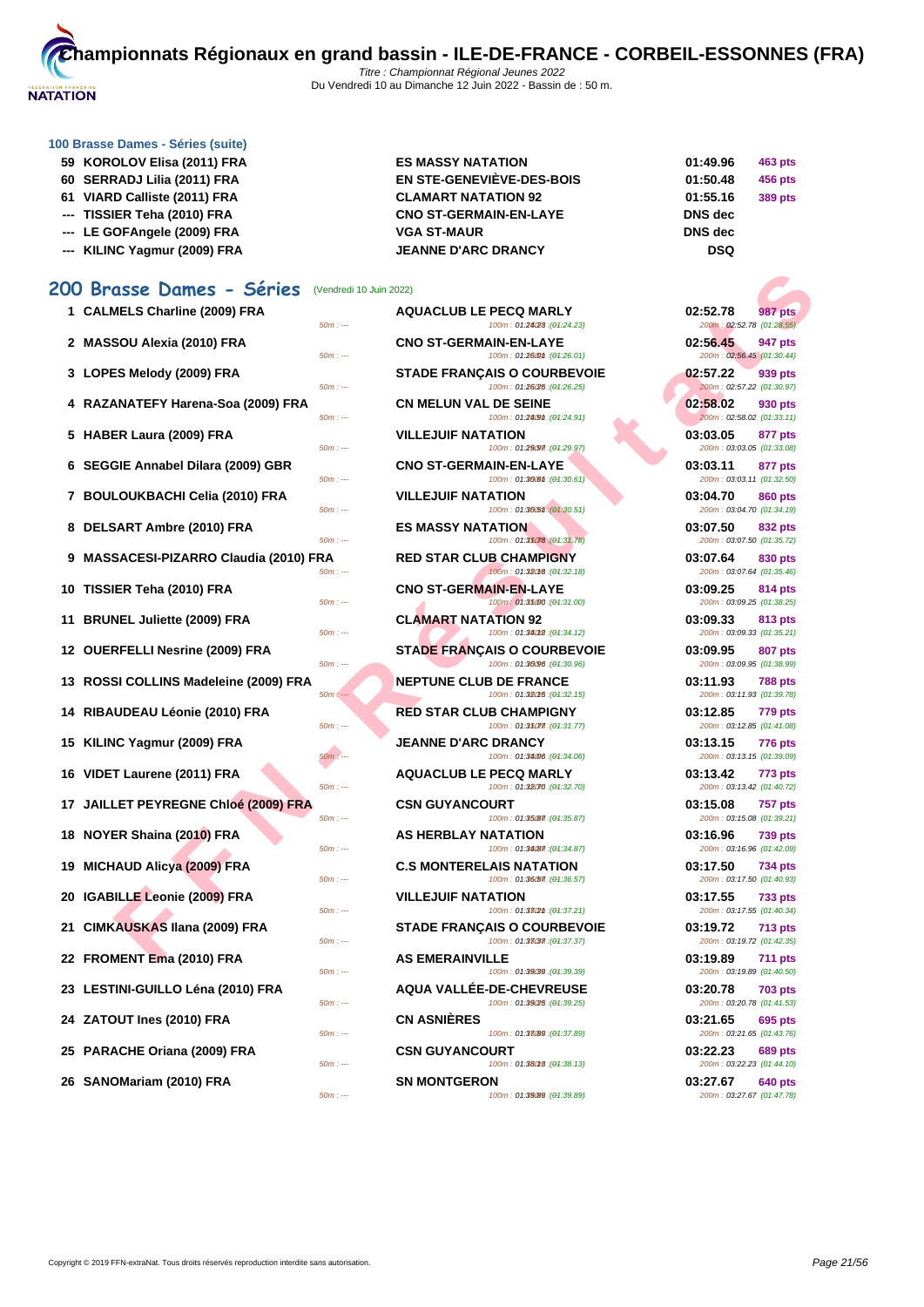| 27 DIJOUX Alice (2010) FRA           | <b>CLUB NAUTIQUE DE L'ARPAJONNAIS</b><br>100m: 01:45/60 : (01:41.60)<br>$50m: -$              | 03:27.73<br>640 pts<br>200m: 03:27.73 (01:46.13)        |
|--------------------------------------|-----------------------------------------------------------------------------------------------|---------------------------------------------------------|
| 28 EL MAWAGUIRY Bassima (2011) EGY   | <b>CN ASNIÈRES</b><br>100m: 01:45004 : (01:41.04)<br>$50m: -$                                 | 03:28.00<br>637 pts<br>200m: 03:28.00 (01:46.96)        |
| 29 ISMAILI Nihal (2011) FRA          | <b>CS MEAUX NATATION</b><br>100m: 01:480f6 : (01:42.16)<br>$50m: -$                           | 03:28.31<br>635 pts<br>200m: 03:28.31 (01:46.15)        |
| 30   GAOUI Anissa (2011) FRA         | <b>CA ORSAY</b><br>100m: 01:46018 : (01:40.13)<br>$50m: -$                                    | 03:28.34<br>634 pts<br>200m: 03:28.34 (01:48.21)        |
| 31 GAUGRY GUINTRAND Ana (2011) FRA   | <b>CLAMART NATATION 92</b><br>100m: 01:45/64 : (01:41.64)<br>$50m: -$                         | 03:29.44<br><b>625 pts</b><br>200m: 03:29.44 (01:47.80) |
| 32 DURAND Lucile (2011) FRA          | <b>CN VIRY-CHATILLON</b><br>100m: 01:45044 : (01:41.44)<br>$50m: -$                           | 03:29.69<br>622 pts<br>200m: 03:29.69 (01:48.25)        |
| 33 GOBILLARD Alix (2011) FRA         | <b>NEPTUNE CLUB DE FRANCE</b><br>$50m: -$<br>100m: 01:450f5 : (01:41.15)                      | 03:30.08<br>619 pts<br>200m: 03:30.08 (01:48.93)        |
| 34 GREMILLET Enola (2010) FRA        | <b>CSN GUYANCOURT</b><br>100m: 01:480f5 : (01:42.15)<br>$50m: -$                              | 03:31.07<br><b>610 pts</b><br>200m: 03:31.07 (01:48.92) |
| 35 ALBEROLA Maïtena (2011) FRA       | <b>CSN GUYANCOURT</b><br>$50m: -$<br>100m: 01:4308th: (01:43.81)                              | 03:31.19<br><b>609 pts</b><br>200m: 03:31.19 (01:47.38) |
| 36 LE GRAND Mahaut (2011) FRA        | <b>RACING CLUB DE FRANCE</b><br>100m: 01:46019 : (01:40.19)<br>$50m: -$                       | 03:31.35<br><b>608 pts</b><br>200m: 03:31.35 (01:51.16) |
| 37 TARENTO Yumi (2011) FRA           | <b>SN VERSAILLES</b><br>100m: 01:48 (01:42.61)<br>$50m: -$                                    | 03:32.95<br>594 pts<br>200m: 03:32.95 (01:50.34)        |
| 38 LONGUET Clarisse (2011) FRA       | <b>SN VERSAILLES</b><br>100m: 01:48.67 (01:42.67)<br>$50m: -$                                 | 03:33.09<br>593 pts<br>200m: 03:33.09 (01:50.42)        |
| 39 BOUBEKRI Salma (2010) FRA         | <b>VILLEJUIF NATATION</b><br>100m: 01:45/25 : (01:45.25)<br>$50m: -$                          | 03:33.22<br>592 pts<br>200m: 03:33.22 (01:47.97)        |
| 40 LEPERT Ambrine (2010) FRA         | <b>ES MASSY NATATION</b><br>100m: 01:45.69 : (01:45.69)<br>$50m: -$                           | 03:35.08<br>576 pts<br>200m: 03:35.08 (01:49.39)        |
| 41 SMAChiraz (2011) FRA              | <b>CA ORSAY</b><br>100m: 01:450m4 : (01:45.14)<br>$50m: -$                                    | 03:35.81<br><b>570 pts</b><br>200m: 03:35.81 (01:50.67) |
| 42 GAGNEUX-BISSON May-ann (2011) FRA | <b>NEPTUNE CLUB DE FRANCE</b><br>100m: 01:43044 : (01:47.44)<br>$50m: -$                      | 03:35.87<br>570 pts<br>200m: 03:35.87 (01:48.43)        |
| 43 RUCHAUD Emie (2011) FRA           | <b>CS MEAUX NATATION</b><br>100m: 01:450m: (01:45.01)<br>$50m: -$                             | 03:36.20<br>567 pts<br>200m: 03:36.20 (01:51.19)        |
| 44 CARVALHO Eva (2011) FRA           | <b>CN MELUN VAL DE SEINE</b><br>$50m: -$<br>100m: 01:45.54 : (01:45.54)                       | 03:37.80<br>554 pts<br>200m: 03:37.80 (01:52.26)        |
| 45 TROPEANO PUECAmalthée (2011) FRA  | <b>ES MASSY NATATION</b><br>$50m: -$<br>100m: 01:450mm : (04:45.11)                           | 03:38.62<br>547 pts<br>200m: 03:38.62 (01:53.51)        |
| 46 ARAB Safia (2011) FRA             | <b>CN EPINETTES PARIS</b><br>100m: 01:48(34 : (01:48.34)<br>$50m: -$                          | 03:39.41<br>540 pts<br>200m: 03:39.41 (01:51.07)        |
| 47 EL KANFOUD Selma (2011) FRA       | <b>CERGY PONTOISE NATATION</b><br>100m: 01:480m : (01:47.17)<br>$50m: -$                      | 03:39.96<br>536 pts<br>200m: 03:39.96 (01:52.79)        |
| 48 GUITTIER Melina (2011) FRA        | <b>SN MONTGERON</b><br>$50m: -$<br>100m: 01:490ml: (01:49.14)                                 | 03:40.43<br>532 pts<br>200m: 03:40.43 (01:51.29)        |
| 49 GROS Lily (2011) FRA              | <b>AS HERBLAY NATATION</b><br>100m: 01:430m: (01:47.61)<br>$50m: -$                           | 03:42.10<br>519 pts<br>200m: 03:42.10 (01:54.49)        |
| 50 LE DIZES Maelys (2010) FRA        | <b>CN 95 EZANVILLE</b><br>100m: 01:46.99 : (01:46.99)<br>$50m: -$                             | 03:42.64<br>514 pts<br>200m: 03:42.64 (01:55.65)        |
| 51 HATRY Mélissandre (2011) FRA      | <b>CA ORSAY</b><br>$50m: -$                                                                   | 03:44.44<br>500 pts<br>200m: 03:44.44 (01:56.65)        |
| 52 MAUGIS FERNANDES Lucie (2011) FRA | 100m: 01:43079 : (01:47.79)<br><b>SN MONTGERON</b><br>100m: 01:55046 : (01:51.46)<br>$50m: -$ | 03:50.15<br>456 pts<br>200m: 03:50.15 (01:58.69)        |
| 53 VAREZ DALODIER Mya (2011) FRA     | <b>SN FRANCONVILLE</b><br>$50m: -$<br>100m: 01:55002 : (01:51.02)                             | 03:58.17<br>398 pts<br>200m: 03:58.17 (02:07.15)        |
| --- MARTI Kira (2009) UKR            | <b>US IVRY-SUR-SEINE</b>                                                                      | <b>DNS</b> dec                                          |
| OLIVO CAUBERGHS Amaya (2011) FRA     | <b>CNO ST-GERMAIN-EN-LAYE</b>                                                                 | <b>DNS</b> dec                                          |
|                                      |                                                                                               |                                                         |

- 
- 
- **--- LUNGU Catherine (2011) FRA VILLEJUIF NATATION DSQ**

# 50m : --- 100m : 01:40013 (01:40.13) 200m : 03:28.34 (01:48.21)  $500m$  :  $01:45044$   $(04:41.44)$   $(100m)$   $(03:29.69)$   $(01:48.25)$  $500$  :  $0.142016$   $(91.42.15)$   $(11.42.15)$   $(11.42.15)$   $(11.42.15)$   $(11.42.15)$   $(11.42.15)$   $(11.42.15)$   $(11.42.15)$   $(11.42.15)$   $(11.42.15)$   $(11.42.15)$   $(11.42.15)$   $(11.42.15)$   $(11.42.15)$   $(11.42.15)$   $(11.42$  $100m : 01:43.8m : (01:43.81)$  $500 \div 100 \div 100 \div 101.400 \times 101.400 \times 101.400 \times 101.51.16$ 50m : --- 100m : 01:42.67 100m : 01:42.67 150m : 03:33.09 (01:50.42) 200m : 03:33.09 (01:50.42) **4 LES MASSY NATATION 03:35.08 576 pts 41 CA ORSAY CA ORSAY 100m**: 01:45014 (04:45.14) **03:35.81 03:35.81 01:50.67 422 CLUB DE FRANCE 03:35.87 570 pts**<br>  $\frac{100m: 01:48044:(94:47.44)}{200m: 03:35.87 \times 01:48.43}$ **433 <b>RUCHAUX NATATION 100m**: **01:45.000 CS MEAUX NATATION 100m**: **01:45.01 COM 03:36.20 01:51.19 444 CARVAL DE SEINE 100m**: 01:4564 (44:45.54) **03:37.80 03:37.80 554 pts**  $100m : 01:45.54 \cdot (04:45.54)$ **45 CS MASSY NATATION 100m**: **01:450m** (**01:45.11**) **1200m 03:38.62 547 pts 46 CN EPINETTES PARIS 100m**: 01:48094 (04:48.34) **03:39.41 01:51.07 03:39.41 01:51.07 478 CERGY PONTOISE NATATION 100m**: **01:480m** (**01:47.17 CERGY PONTOISE NATATION 03:39.96 01:52.79 481 MONTGERON 03:40.43 532 pts**<br> **480m** : 01:4804 (04:49.14) **03:40.43 632 pts 48 HERBLAY NATATION 03:42.10 519 pts**<br> **100m**: 01:4760m (04:47.61) **03:42.10 200m: 03:42.10 01:54.49** for a set of the control of the control of the control of the control of the control of the control of the control of the control of the control of the control of the control of the control of the control of the control of  $5 - -$  100m : 01:55.002 (04:51.02) **--- MARTI Kira (2009) UKR US IVRY-SUR-SEINE DNS dec**  $CNO ST-GERMAIN-EN-LAYE$  DNS dec **--- CHOPLIN Esther (2010) FRA AC BOULOGNE-BILLANCOURT DNS dec --- BARSANTI Juliana (2009) FRA ES MASSY NATATION DSQ**

# **50 Papillon Dames - Séries** (Samedi 11 Juin 2022)

**1 XAYGNABOUN-MOUNIER Laurine (2009) FRA CA ORSAY 00:30.22 1070 pts**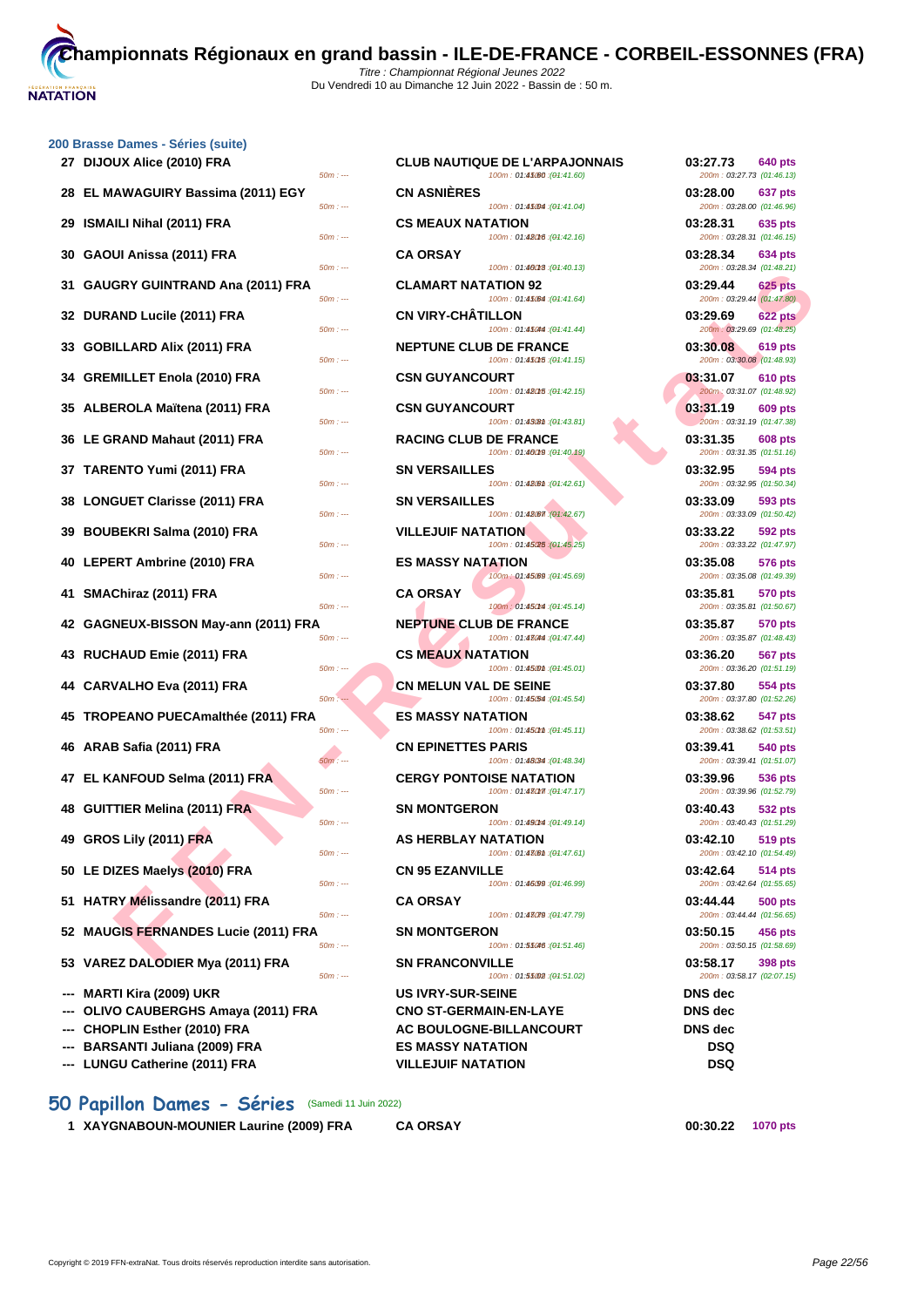

| 2 AZIZI Lilia (2009) FRA                 | <b>CNO ST-GERMAIN-EN-LAYE</b>          | 00:30.24 | 1068 pts       |
|------------------------------------------|----------------------------------------|----------|----------------|
| 3 HABER Laura (2009) FRA                 | <b>VILLEJUIF NATATION</b>              | 00:31.15 | 1013 pts       |
| 4 SANANIKONE Emma (2010) FRA             | <b>AQUA VALLEE-DE-CHEVREUSE</b>        | 00:31.28 | 1005 pts       |
| 5 ALL TAMBA Roxane (2009) FRA            | <b>CNO ST-GERMAIN-EN-LAYE</b>          | 00:31.80 | 974 pts        |
| 6 JAFFUEL Ella (2009) FRA                | <b>CNO ST-GERMAIN-EN-LAYE</b>          | 00:31.88 | 969 pts        |
| 7 CIRON VIDIL Lilou (2009) FRA           | <b>VAL D'ESSONNE MENNECY AQUA CLUB</b> | 00:31.99 | 963 pts        |
| 8 RAZANATEFY Harena-Soa (2009) FRA       | <b>CN MELUN VAL DE SEINE</b>           | 00:32.53 | 931 pts        |
| 9 LABOLLE Maïwen (2009) FRA              | <b>CA L'HAY-LES-ROSES</b>              | 00:32.56 | 930 pts        |
| 10 RAULT Anais (2009) FRA                | <b>CNO ST-GERMAIN-EN-LAYE</b>          | 00:32.62 | <b>926 pts</b> |
| 11 LABRIDY Léna (2009) FRA               | <b>ASS SPORTIVE BOUVINES</b>           | 00:32.66 | <b>924 pts</b> |
| 12 MASSOU Alexia (2010) FRA              | <b>CNO ST-GERMAIN-EN-LAYE</b>          | 00:32.71 | 921 pts        |
| 13 MEGHICHE Lilya (2009) FRA             | <b>AS HERBLAY NATATION</b>             | 00:32.87 | 912 pts        |
| 14 CIMKAUSKAS Ilana (2009) FRA           | <b>STADE FRANÇAIS O COURBEVOIE</b>     | 00:33.00 | 904 pts        |
| 15 SABOURAULT Garance (2009) FRA         | <b>CLUB NAUTIQUE DOMREMY 13</b>        | 00:33.19 | 893 pts        |
| 16 PAUL Lucie (2009) FRA                 | <b>ES MASSY NATATION</b>               | 00:33.46 | 878 pts        |
| 17 SEGGIE Annabel Dilara (2009) GBR      | <b>CNO ST-GERMAIN-EN-LAYE</b>          | 00:33.99 | 849 pts        |
| 18 LE GOFAngele (2009) FRA               | <b>VGA ST-MAUR</b>                     | 00:34.00 | 848 pts        |
| 19 SERRADJ Tasnime (2009) FRA            | EN STE-GENEVIÈVE-DES-BOIS              | 00:34.12 | 842 pts        |
| 20 JULLIOT Eva (2009) FRA                | <b>C.N DE MANTES EN YVELINES</b>       | 00:34.28 | 833 pts        |
| 21 BRUNEL Juliette (2009) FRA            | <b>CLAMART NATATION 92</b>             | 00:34.44 | 824 pts        |
| 22 LARRIEULE Maïa (2009) FRA             | <b>CSN GUYANCOURT</b>                  | 00:34.52 | 820 pts        |
| 23 LAVAUD Alicia (2010) FRA              | AS HERBLAY NATATION                    | 00:34.70 | 810 pts        |
| 24 TISSIER Teha (2010) FRA               | <b>CNO ST-GERMAIN-EN-LAYE</b>          | 00:34.72 | 809 pts        |
| 25 THOMASSIN Louise (2009) FRA           | <b>CLUB DES NAGEURS DE PARIS</b>       | 00:34.74 | 808 pts        |
| 26 VITU Victoria (2009) FRA              | <b>CLUB NAUTIQUE DE L'ARPAJONNAIS</b>  | 00:34.93 | <b>798 pts</b> |
| 27 BALLANGER MARACINEANU Nina (2009) FRA | <b>CLAMART NATATION 92</b>             | 00:35.10 | <b>789 pts</b> |
| 28 MAUREL-GUERET Chloé (2009) FRA        | <b>CLUB NAUTIQUE DOMREMY 13</b>        | 00:35.20 | <b>783 pts</b> |
| 28 DJOUHRI Anae (2010) FRA               | <b>AS EMERAINVILLE</b>                 | 00:35.20 | <b>783 pts</b> |
| 30 LORENZI Noa (2010) FRA                | <b>ES MASSY NATATION</b>               | 00:35.24 | <b>781 pts</b> |
| 31 SUSPENE Clémence (2010) FRA           | <b>CA ORSAY</b>                        | 00:35.29 | 779 pts        |
| 32 FARDEAU Ophelie (2009) FRA            | AS HERBLAY NATATION                    | 00:35.31 | <b>778 pts</b> |
| 33 ROCHE Faustine (2009) FRA             | <b>CA ORSAY</b>                        | 00:35.35 | 775 pts        |
| 34 BEAUVALOT Marine (2010) FRA           | <b>RACING CLUB DE FRANCE</b>           | 00:35.37 | 774 pts        |
| 35 BEN-HENIA Norhene (2010) FRA          | <b>CN LE PLESSIS-ROBINSON</b>          | 00:35.39 | 773 pts        |
| 36 REMY Lou (2009) FRA                   | <b>ES MASSY NATATION</b>               | 00:35.41 | 772 pts        |
| 37 ROSSI COLLINS Madeleine (2009) FRA    | <b>NEPTUNE CLUB DE FRANCE</b>          | 00:35.43 | 771 pts        |
| 38 NEDELEC Camille (2010) FRA            | <b>AS EMERAINVILLE</b>                 | 00:35.56 | <b>764 pts</b> |
| 39 CHENNAHI Sofia (2009) FRA             | <b>CLUB DES NAGEURS DE PARIS</b>       | 00:35.70 | <b>757 pts</b> |
| 40 QIAO Olivia (2011) FRA                | AC BOULOGNE-BILLANCOURT                | 00:36.16 | 733 pts        |
| 41 SCHIESSL Louise (2010) FRA            | <b>RACING CLUB DE FRANCE</b>           | 00:36.46 | <b>718 pts</b> |
| 42 JAILLET PEYREGNE Chloé (2009) FRA     | <b>CSN GUYANCOURT</b>                  | 00:36.50 | <b>716 pts</b> |
| 43 OUERFELLI Nesrine (2009) FRA          | <b>STADE FRANÇAIS O COURBEVOIE</b>     | 00:36.57 | <b>712 pts</b> |
| 44 GOBILLARD Alix (2011) FRA             | <b>NEPTUNE CLUB DE FRANCE</b>          | 00:36.79 | 701 pts        |
| 45 CALMELS Charline (2009) FRA           | <b>AQUACLUB LE PECQ MARLY</b>          | 00:36.91 | 695 pts        |
| 46 PANCHENKO Sacha (2011) UKR            | <b>US IVRY-SUR-SEINE</b>               | 00:37.03 | 689 pts        |
| 47 RIBAUDEAU Léonie (2010) FRA           | <b>RED STAR CLUB CHAMPIGNY</b>         | 00:37.04 | 689 pts        |
| 48 FREYSZ VONGSAVATLouanne (2010) FRA    | <b>CN EPINETTES PARIS</b>              | 00:37.11 | 685 pts        |
| 49 BOULOUKBACHI Celia (2010) FRA         | <b>VILLEJUIF NATATION</b>              | 00:37.23 | 679 pts        |
| 50 XIONG Lola (2009) FRA                 | <b>US GRIGNY</b>                       | 00:37.38 | 672 pts        |
| 51 LUNGU Catherine (2011) FRA            | <b>VILLEJUIF NATATION</b>              | 00:37.64 | 659 pts        |
| 52 MEHIGUENI Myriam (2010) FRA           | <b>ES MASSY NATATION</b>               | 00:37.79 | 652 pts        |
| 53 LONGUET Clarisse (2011) FRA           | <b>SN VERSAILLES</b>                   | 00:37.86 | 649 pts        |
| 54 GLEMET Anna (2011) FRA                | <b>SN MONTGERON</b>                    | 00:38.06 | 639 pts        |
| 55 NEJJAR Malak (2011) FRA               | <b>CN ASNIÈRES</b>                     | 00:38.08 | 638 pts        |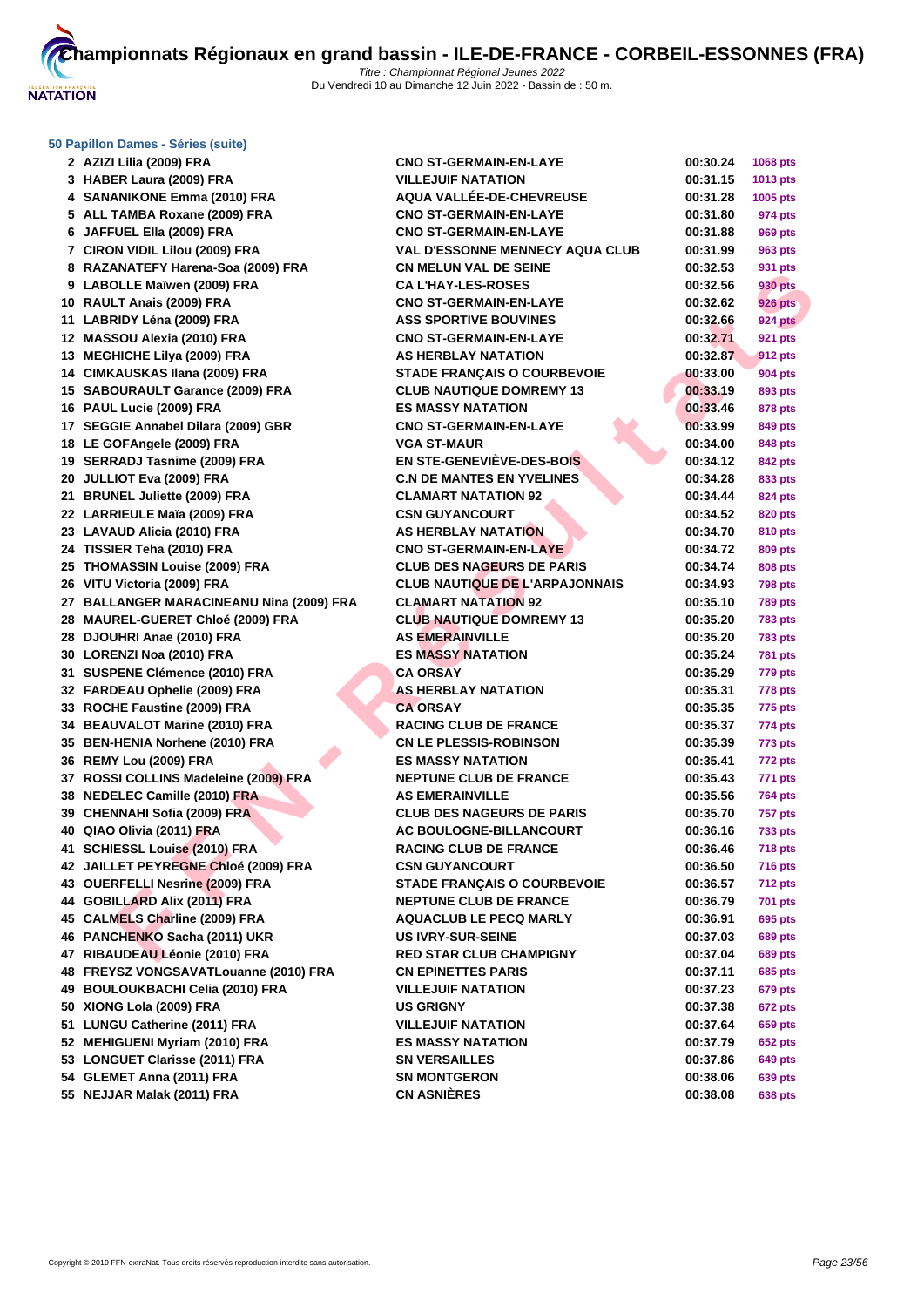

| 56 MANGIN Eva (2011) FRA                     | <b>AQUACLUB LE PECQ MARLY</b>        | 00:38.16 | 634 pts        |
|----------------------------------------------|--------------------------------------|----------|----------------|
| 57 NOYER Shaina (2010) FRA                   | <b>AS HERBLAY NATATION</b>           | 00:38.36 | 625 pts        |
| 58 DEPRET-BIOUT Zoé (2010) FRA               | <b>COLOMBES NATATION</b>             | 00:38.47 | 620 pts        |
| 59 MASSACESI-PIZARRO Claudia (2010) FRA      | <b>RED STAR CLUB CHAMPIGNY</b>       | 00:38.59 | 614 pts        |
| 60 PERRIN Nina (2011) FRA                    | <b>ESPADON VELIZY-VILLACOUBLAY</b>   | 00:38.70 | 609 pts        |
| 61 KOLTALO Margaux (2010) FRA                | <b>CERGY PONTOISE NATATION</b>       | 00:38.86 | 601 pts        |
| 62 VIDET Laurene (2011) FRA                  | <b>AQUACLUB LE PECQ MARLY</b>        | 00:38.94 | 598 pts        |
| 63 REZK-KALLAInes (2010) FRA                 | <b>ES MASSY NATATION</b>             | 00:38.97 | 596 pts        |
| 64 BEREAU-GAIGNEUR Capucine (2011) FRA       | <b>CNO ST-GERMAIN-EN-LAYE</b>        | 00:39.06 | <b>592 pts</b> |
| 65 BLAZEVIC Petra (2010) FRA                 | <b>RUEIL ATHLETIC CLUB</b>           | 00:39.31 | <b>581 pts</b> |
| 66 RITZMANN Clémentine (2010) FRA            | <b>CERGY PONTOISE NATATION</b>       | 00:39.36 | 578 pts        |
| 67 BEN YAHIA Farah (2011) FRA                | <b>CN LE PLESSIS-ROBINSON</b>        | 00:39.46 | <b>574 pts</b> |
| 68 HOANG Clemence (2011) FRA                 | <b>CN LE PLESSIS-ROBINSON</b>        | 00:39.59 | 568 pts        |
| 69 GAOUI Anissa (2011) FRA                   | <b>CA ORSAY</b>                      | 00:39.91 | <b>554 pts</b> |
| 70 GAUGRY GUINTRAND Ana (2011) FRA           | <b>CLAMART NATATION 92</b>           | 00:40.07 | 546 pts        |
| 71 SIBA Myriam (2010) FRA                    | <b>CN ASNIÈRES</b>                   | 00:40.09 | 546 pts        |
| 72 CHOPLIN Esther (2010) FRA                 | <b>AC BOULOGNE-BILLANCOURT</b>       | 00:40.28 | 537 pts        |
| 73 HATRY Mélissandre (2011) FRA              | <b>CA ORSAY</b>                      | 00:40.34 | 535 pts        |
| 74 AKROUR Taïce (2010) FRA                   | <b>CN VIRY-CHÂTILLON</b>             | 00:40.60 | 523 pts        |
| 75 TAN Léandra (2011) FRA                    | <b>A.O. TRAPPES NATATION</b>         | 00:40.69 | 519 pts        |
| 76 AREVALO Laurine (2011) FRA                | <b>ES MASSY NATATION</b>             | 00:40.83 | 513 pts        |
| 77 RAEPSAET Rose (2011) FRA                  | <b>CLAMART NATATION 92</b>           | 00:41.03 | 505 pts        |
| 77 ELORBANY Khadija (2010) EGY               | <b>VGA ST-MAUR</b>                   | 00:41.03 | 505 pts        |
| 79 DEMERCASTEL Yna (2011) FRA                | <b>AQUA CLUB PONTAULT-ROISSY</b>     | 00:41.24 | 496 pts        |
| 80 FAKHET Kyra (2010) FRA                    | <b>SCA 2000 EVRY</b>                 | 00:41.37 | 490 pts        |
| 81 GUITTIER Melina (2011) FRA                | <b>SN MONTGERON</b>                  | 00:41.41 | 489 pts        |
| 82 LAKHDARI Celia (2010) FRA                 | <b>US IVRY-SUR-SEINE</b>             | 00:41.42 | 488 pts        |
| 83 LEPERT Ambrine (2010) FRA                 | <b>ES MASSY NATATION</b>             | 00:41.44 | 487 pts        |
| 84 WHITTAKER Eléonore (2011) FRA             | <b>NEPTUNE CLUB DE FRANCE</b>        | 00:41.46 | <b>487 pts</b> |
| 85 TROPEANO PUECAmalthée (2011) FRA          | <b>ES MASSY NATATION</b>             | 00:41.93 | 467 pts        |
| 86 DAVOUST Alicia (2010) FRA                 | <b>MOISSY SPORT NATATION</b>         | 00:42.58 | 441 pts        |
| 87 DURAND Lucile (2011) FRA                  | <b>CN VIRY-CHÂTILLON</b>             | 00:42.98 | 425 pts        |
| 88 NKALA LIASHCHYNSKAYA Alexandra (2011) FRA | <b>CLUB DES NAGEURS DE PARIS</b>     | 00:43.06 | 422 pts        |
| 89 VAREZ DALODIER Mya (2011) FRA             | <b>SN FRANCONVILLE</b>               | 00:43.36 | 411 pts        |
| 90 GANDRILLE Lise (2011) FRA                 | <b>USNSP NEMOURS</b>                 | 00:44.36 | 373 pts        |
| 91 GAGNEUX-BISSON May-ann (2011) FRA         | NEPTUNE CLUB DE FRANCE               | 00:44.51 | 368 pts        |
| 92 TABIASCO Claire (2011) FRA                | <b>OLYMPIQUE LA GARENNE-COLOMBES</b> | 00:44.76 | 359 pts        |
| 93 GROS Lily (2011) FRA                      | <b>AS HERBLAY NATATION</b>           | 00:45.03 | 349 pts        |
| 94 DANRE Emilie (2011) FRA                   | <b>OLYMPIQUE LA GARENNE-COLOMBES</b> | 00:45.30 | 339 pts        |
| 95 LE GRAND Mahaut (2011) FRA                | <b>RACING CLUB DE FRANCE</b>         | 00:45.34 | 338 pts        |
| 96 DUFOUR Blanche (2011) FRA                 | <b>C.S MONTERELAIS NATATION</b>      | 00:45.66 | <b>327 pts</b> |
| 97 SERRADJ Lilia (2011) FRA                  | EN STE-GENEVIEVE-DES-BOIS            | 00:45.96 | 317 pts        |
| 98 VIARD Calliste (2011) FRA                 | <b>CLAMART NATATION 92</b>           | 00:46.60 | <b>296 pts</b> |
| 99 GHIO QUEZADA Paola (2011) FRA             | <b>CLAMART NATATION 92</b>           | 00:48.79 | <b>229 pts</b> |
| 100 SMAChiraz (2011) FRA                     | <b>CA ORSAY</b>                      | 00:48.95 | <b>224 pts</b> |
| 101 CHARETTE Chloé (2011) FRA                | <b>CERGY PONTOISE NATATION</b>       | 00:49.49 | 209 pts        |
| 102 KOROLOV Elisa (2011) FRA                 | <b>ES MASSY NATATION</b>             | 00:51.57 | <b>156 pts</b> |
|                                              |                                      |          |                |
|                                              |                                      |          |                |

# **100 Papillon Dames - Séries** (Dimanche 12 Juin 2022)

| 1 XAYGNABOUN-MOUNIER Laurine (2009) FRA | <b>CA ORSAY</b>                    | 01:08.84 | 1035 pts |
|-----------------------------------------|------------------------------------|----------|----------|
| 2 CIMKAUSKAS Ilana (2009) FRA           | <b>STADE FRANCAIS O COURBEVOIE</b> | 01:10.10 | 1001 pts |
| 3 HABER Laura (2009) FRA                | <b>VILLEJUIF NATATION</b>          | 01:10.55 | 989 pts  |
| 4 RAULT Anais (2009) FRA                | <b>CNO ST-GERMAIN-EN-LAYE</b>      | 01:12.31 | 944 pts  |
| 5 ALL TAMBA Roxane (2009) FRA           | <b>CNO ST-GERMAIN-EN-LAYE</b>      | 01:13.11 | 923 pts  |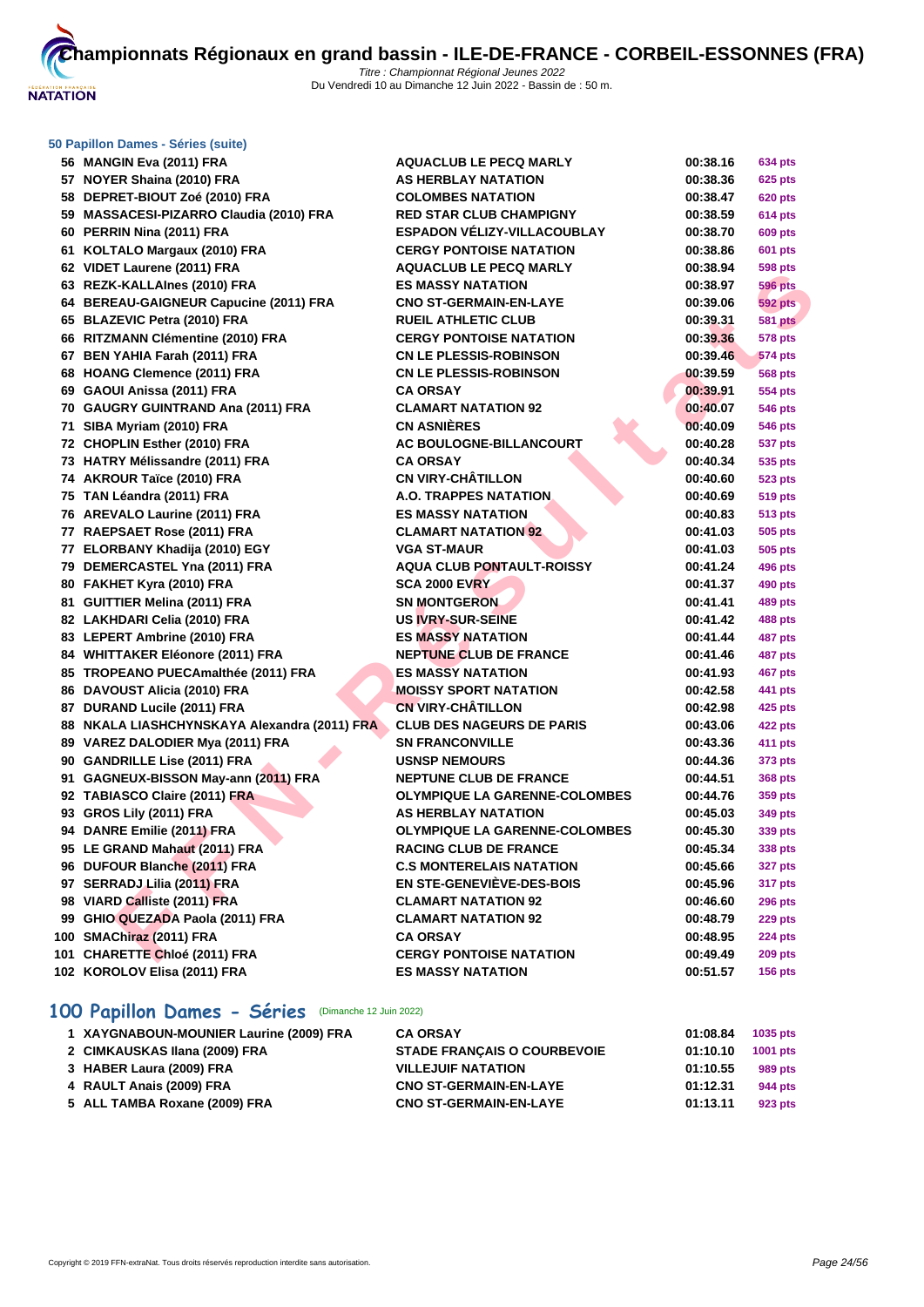

| 6 SABOURAULT Garance (2009) FRA                              | <b>CLUB NAUTIQUE DOMREMY 13</b>                              | 01:14.59                              | <b>886 pts</b>  |
|--------------------------------------------------------------|--------------------------------------------------------------|---------------------------------------|-----------------|
| 7 MEGHICHE Lilya (2009) FRA                                  | <b>AS HERBLAY NATATION</b>                                   | 01:16.37                              | 843 pts         |
| 8 BODEMAR-ROUQUETTE Lisa (2009) FRA                          | <b>C.S MONTERELAIS NATATION</b>                              | 01:17.09                              | 825 pts         |
| 9 MAUREL-GUERET Chloé (2009) FRA                             | <b>CLUB NAUTIQUE DOMREMY 13</b>                              | 01:18.19                              | <b>799 pts</b>  |
| 10 LABRIDY Léna (2009) FRA                                   | <b>ASS SPORTIVE BOUVINES</b>                                 | 01:18.61                              | <b>789 pts</b>  |
| 11 SERRADJ Tasnime (2009) FRA                                | <b>EN STE-GENEVIÈVE-DES-BOIS</b>                             | 01:18.69                              | <b>787 pts</b>  |
| 12 ROSSI COLLINS Madeleine (2009) FRA                        | <b>NEPTUNE CLUB DE FRANCE</b>                                | 01:18.84                              | <b>784 pts</b>  |
| 13 FARDEAU Ophelie (2009) FRA                                | <b>AS HERBLAY NATATION</b>                                   | 01:19.62                              | <b>766 pts</b>  |
| 14 SUSPENE Clémence (2010) FRA                               | <b>CA ORSAY</b>                                              | 01:20.03                              | <b>756 pts</b>  |
| 15 DELSART Ambre (2010) FRA                                  | <b>ES MASSY NATATION</b>                                     | 01:20.34                              | 749 pts         |
| 16 JULLIOT Eva (2009) FRA                                    | <b>C.N DE MANTES EN YVELINES</b>                             | 01:21.25                              | 729 pts         |
| 17 RIBAUDEAU Léonie (2010) FRA                               | <b>RED STAR CLUB CHAMPIGNY</b>                               | 01:23.41                              | <b>681 pts</b>  |
| 18 PANCHENKO Sacha (2011) UKR                                | <b>US IVRY-SUR-SEINE</b>                                     | 01:24.25                              | <b>663 pts</b>  |
| 19 LORENZI Noa (2010) FRA                                    | <b>ES MASSY NATATION</b>                                     | 01:24.32                              | <b>661 pts</b>  |
| 20 MARCHAIS PAILLET Aline (2010) FRA                         | <b>ES MASSY NATATION</b>                                     | 01:25.16                              | <b>643 pts</b>  |
| 21 BEAUVALOT Marine (2010) FRA                               | <b>RACING CLUB DE FRANCE</b>                                 | 01:25.25                              | <b>641 pts</b>  |
| 22 NEJJAR Malak (2011) FRA                                   | <b>CN ASNIÈRES</b>                                           | 01:25.47                              | 637 pts         |
| 23 MANGIN Eva (2011) FRA                                     | <b>AQUACLUB LE PECQ MARLY</b>                                | 01:25.62                              | <b>634 pts</b>  |
| 24 BOULOUKBACHI Celia (2010) FRA                             | <b>VILLEJUIF NATATION</b>                                    | 01:27.80                              | <b>589 pts</b>  |
| 25 DIJOUX Alice (2010) FRA                                   | <b>CLUB NAUTIQUE DE L'ARPAJONNAIS</b>                        | 01:27.88                              | <b>587 pts</b>  |
| 26 QIAO Olivia (2011) FRA                                    | AC BOULOGNE-BILLANCOURT                                      | 01:29.03                              | <b>564 pts</b>  |
| 27 SCHIESSL Louise (2010) FRA                                | <b>RACING CLUB DE FRANCE</b>                                 | 01:29.04                              | <b>564 pts</b>  |
| 28 LONGUET Clarisse (2011) FRA                               | <b>SN VERSAILLES</b>                                         | 01:29.34                              | <b>558 pts</b>  |
| 28 JAILLET PEYREGNE Chloé (2009) FRA                         | <b>CSN GUYANCOURT</b>                                        | 01:29.34                              | <b>558 pts</b>  |
| 30 FREYSZ VONGSAVATLouanne (2010) FRA                        | <b>CN EPINETTES PARIS</b>                                    | 01:29.47                              | 555 pts         |
| 31 TARENTO Yumi (2011) FRA                                   | <b>SN VERSAILLES</b>                                         | 01:30.75                              | <b>531 pts</b>  |
| 32 MEHIGUENI Myriam (2010) FRA                               | <b>ES MASSY NATATION</b>                                     | 01:32.98                              | <b>489 pts</b>  |
| 33 SIBA Myriam (2010) FRA                                    | <b>CN ASNIERES</b>                                           | 01:33.19                              | <b>485 pts</b>  |
| 34 GLEMET Anna (2011) FRA                                    | <b>SN MONTGERON</b>                                          | 01:34.39                              | <b>463 pts</b>  |
| 35 CHOPLIN Esther (2010) FRA                                 | AC BOULOGNE-BILLANCOURT                                      | 01:35.14                              | 450 pts         |
| 36 DEMERCASTEL Yna (2011) FRA                                | AQUA CLUB PONTAULT-ROISSY                                    | 01:36.16                              | 432 pts         |
| 37 RAEPSAET Rose (2011) FRA                                  | <b>CLAMART NATATION 92</b>                                   | 01:38.76                              | <b>388 pts</b>  |
| 38 DAVOUST Alicia (2010) FRA                                 | <b>MOISSY SPORT NATATION</b>                                 | 01:39.06                              | <b>383 pts</b>  |
| 39 VAREZ DALODIER Mya (2011) FRA                             | <b>SN FRANCONVILLE</b>                                       | 01:42.71                              | <b>326 pts</b>  |
| 40 WHITTAKER Eléonore (2011) FRA                             | <b>NEPTUNE CLUB DE FRANCE</b>                                | 01:44.97                              | 293 pts         |
| --- TISSIER Teha (2010) FRA                                  | <b>CNO ST-GERMAIN-EN-LAYE</b>                                | <b>DNS</b>                            |                 |
|                                                              |                                                              |                                       |                 |
| <b>00 Papillon Dames - Séries</b><br>(Vendredi 10 Juin 2022) |                                                              |                                       |                 |
| 1 HABER Laura (2009) FRA<br>$50m: -$                         | <b>VILLEJUIF NATATION</b><br>100m: 01:13088 : (04:17.88)     | 02:41.80<br>200m: 02:41.80 (01:23.92) | <b>864 pts</b>  |
| 2 AZIZI Lilia (2009) FRA<br>$50m: -$                         | <b>CNO ST-GERMAIN-EN-LAYE</b><br>100m: 01:13089 : (01:17.89) | 02:48.11<br>200m: 02:48.11 (01:30.22) | <b>787 pts</b>  |
| 3 SABOURAULT Garance (2009) FRA                              | <b>CLUB NAUTIQUE DOMREMY 13</b>                              | 02:49.25                              | <b>773 pts</b>  |
| $50m: -$                                                     | 100m: 01:19(27): (01:19.27)                                  | 200m: 02:49.25 (01:29.98)             |                 |
| 4 RONDOCIéo (2009) FRA                                       | <b>CN 95 EZANVILLE</b>                                       | 02:57.11                              | <b>683 pts</b>  |
| $50m: -$                                                     | 100m: 01:25032 : (01:21.32)<br>EN OTE OFNEVIÈVE DES DOIS     | 200m: 02:57.11 (01:35.79)<br>0.0000   | $0.00 \pm 0.00$ |

# **200 Papillon Dames - Séries** (Vendredi 10 Juin 2022)

| 1 HABER Laura (2009) FRA        |          | <b>VILLEJUIF NATATION</b>                                           | 02:41.80<br><b>864 pts</b>                       |
|---------------------------------|----------|---------------------------------------------------------------------|--------------------------------------------------|
|                                 | $50m: -$ | 100m: 01:13088 : (01:17.88)                                         | 200m: 02:41.80 (01:23.92)                        |
| 2 AZIZI Lilia (2009) FRA        | $50m: -$ | <b>CNO ST-GERMAIN-EN-LAYE</b><br>$100m: 01:1\,8089:(04:17.89)$      | 02:48.11<br>787 pts<br>200m: 02:48.11 (01:30.22) |
| 3 SABOURAULT Garance (2009) FRA | $50m: -$ | <b>CLUB NAUTIQUE DOMREMY 13</b><br>100m: 01:19277:(04:19.27)        | 02:49.25<br>773 pts<br>200m: 02:49.25 (01:29.98) |
| 4 RONDOCIÉO (2009) FRA          | $50m: -$ | <b>CN 95 EZANVILLE</b><br>100m: 01:25032:(04:21.32)                 | 02:57.11<br>683 pts<br>200m: 02:57.11 (01:35.79) |
| 5 SERRADJ Tasnime (2009) FRA    | $50m: -$ | <b>EN STE-GENEVIÈVE-DES-BOIS</b><br>100m: 01:240m: (04:24.17)       | 03:02.96<br>620 pts<br>200m: 03:02.96 (01:38.79) |
| 6 DRAGAN Barbara (2009) FRA     | $50m: -$ | <b>NEPTUNE CLUB DE FRANCE</b><br>$100m: 01:28.66$ ; ( $04:28.66$ )  | 03:17.06<br>479 pts<br>200m: 03:17.06 (01:48.40) |
| 7 LORENZI Noa (2010) FRA        | $50m: -$ | <b>ES MASSY NATATION</b><br>$100m: 01:28.63$ : (04:28.63)           | 03:17.89<br>472 pts<br>200m: 03:17.89 (01:49.26) |
| 8 DIJOUX Alice (2010) FRA       | $50m: -$ | <b>CLUB NAUTIQUE DE L'ARPAJONNAIS</b><br>100m: 01:33(50:(04:33.50)) | 03:24.22<br>415 pts<br>200m: 03:24.22 (01:50.72) |
| 9 TARENTO Yumi (2011) FRA       | $50m: -$ | <b>SN VERSAILLES</b><br>100m: 01:3804th : (01:38.41)                | 03:31.21<br>357 pts<br>200m: 03:31.21 (01:52.80) |
|                                 |          |                                                                     |                                                  |

| 02:41.80                  | 864 pts        |
|---------------------------|----------------|
| 200m: 02:41.80 (01:23.92) |                |
| 02:48.11                  | 787 pts        |
| 200m: 02:48.11 (01:30.22) |                |
| 02:49.25                  | <b>773 pts</b> |
| 200m: 02:49.25 (01:29.98) |                |
| 02:57.11 683 pts          |                |
| 200m: 02:57.11 (01:35.79) |                |
| 03:02.96 620 pts          |                |
| 200m: 03:02.96 (01:38.79) |                |
| 03:17.06 479 pts          |                |
| 200m: 03:17.06 (01:48.40) |                |
| 03:17.89 472 pts          |                |
| 200m: 03:17.89 (01:49.26) |                |
| 03:24.22 415 pts          |                |
| 200m: 03:24.22 (01:50.72) |                |
|                           |                |
| 03:31.21 357 pts          |                |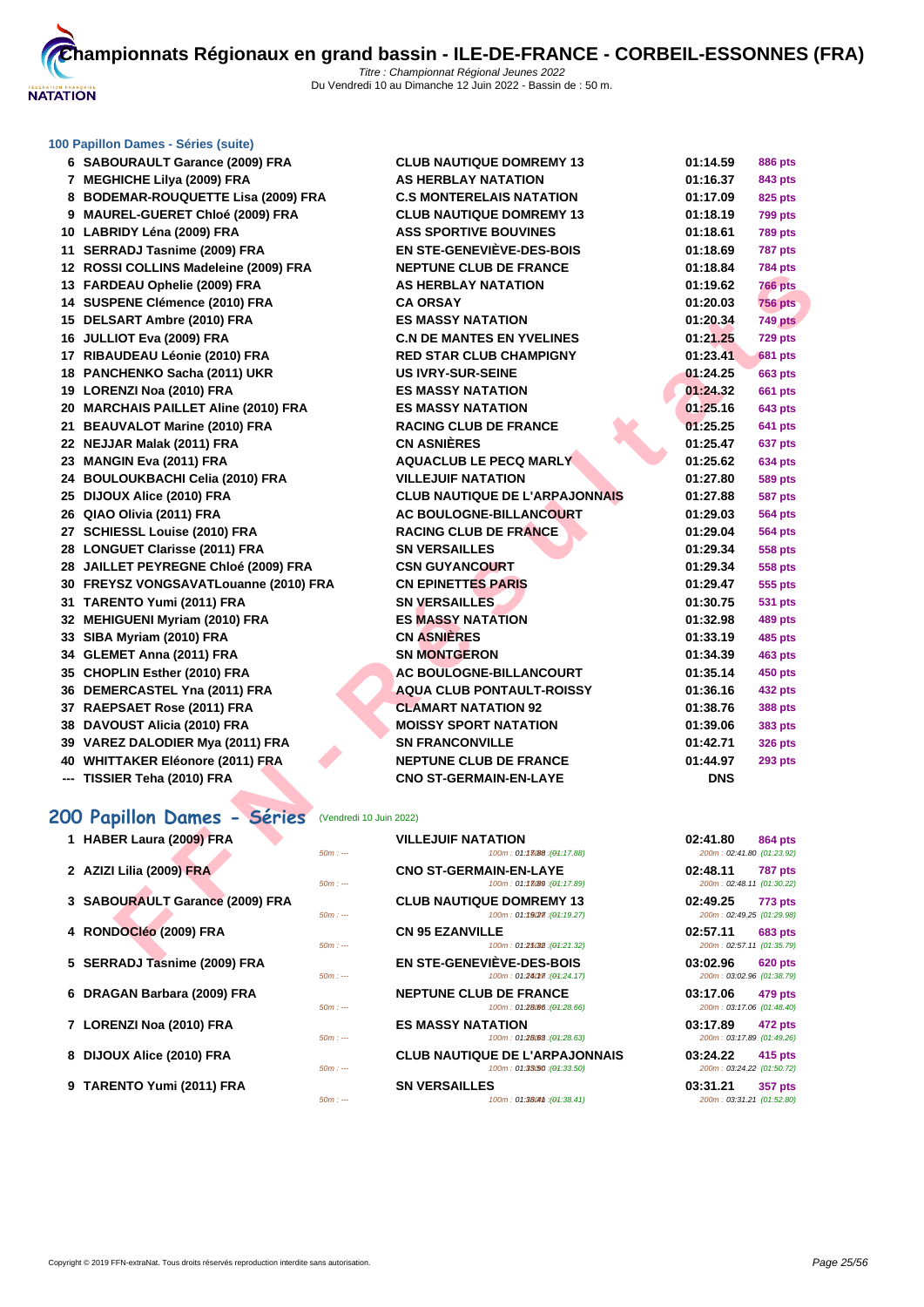

**FREYSZ VONGSAVATLouanne (2010) FRA CN EPINETTES PARIS 100m** : 01:45

**5 PARIS**<br>100m : 01:43.32 (01:43.32) **03:37.13** 200m : 03:37.13 (01:53.61)

# **200 4 Nages Dames - Séries** (Samedi 11 Juin 2022)

| 1 SANANIKONE Emma (2010) FRA            | <b>AQUA VALLÉE-DE-CHEVREUSE</b>                        | 02:35.81 | 965 pts        |
|-----------------------------------------|--------------------------------------------------------|----------|----------------|
| 2 CIRON VIDIL Lilou (2009) FRA          | <b>VAL D'ESSONNE MENNECY AQUA CLUB</b>                 | 02:37.02 | 950 pts        |
| 3 CIMKAUSKAS Ilana (2009) FRA           | <b>STADE FRANÇAIS O COURBEVOIE</b>                     | 02:37.86 | 939 pts        |
| 4 HABER Laura (2009) FRA                | <b>VILLEJUIF NATATION</b>                              | 02:38.74 | 927 pts        |
| 5 MASSOU Alexia (2010) FRA              | <b>CNO ST-GERMAIN-EN-LAYE</b>                          | 02:40.60 | <b>904 pts</b> |
| 6 BETTIOUI Ferroudja (2010) FRA         | <b>SN MONTGERON</b>                                    | 02:40.92 | <b>900 pts</b> |
| 7 BARSANTI Juliana (2009) FRA           | <b>ES MASSY NATATION</b>                               | 02:41.94 | 887 pts        |
| 8 LOPES Melody (2009) FRA               | <b>STADE FRANÇAIS O COURBEVOIE</b>                     | 02:44.25 | 858 pts        |
| 9 MEGHICHE Lilya (2009) FRA             | AS HERBLAY NATATION                                    | 02:45.75 | 840 pts        |
| 10 CALMELS Charline (2009) FRA          | <b>AQUACLUB LE PECQ MARLY</b>                          | 02:47.16 | 823 pts        |
| 11 OUERFELLI Nesrine (2009) FRA         | <b>STADE FRANÇAIS O COURBEVOIE</b>                     | 02:47.85 | 815 pts        |
| 12 THOMASSIN Louise (2009) FRA          | <b>CLUB DES NAGEURS DE PARIS</b>                       | 02:48.69 | 805 pts        |
| 13 XIONG Lola (2009) FRA                | <b>US GRIGNY</b>                                       | 02:49.03 | 801 pts        |
| 14 REMY Lou (2009) FRA                  | <b>ES MASSY NATATION</b>                               | 02:49.84 | 791 pts        |
| 15 HERRY Thelma (2009) FRA              | <b>LES PHOENIX D'ANTONY</b>                            | 02:50.31 | <b>786 pts</b> |
| 16 LABOLLE Maïwen (2009) FRA            | <b>CA L'HAY-LES-ROSES</b>                              | 02:51.17 | 775 pts        |
| 17 SUSPENE Clémence (2010) FRA          | <b>CA ORSAY</b>                                        | 02:51.48 | <b>772 pts</b> |
| 18 PAUL Lucie (2009) FRA                | <b>ES MASSY NATATION</b>                               | 02:51.72 | <b>769 pts</b> |
| 19 BRUNEL Juliette (2009) FRA           | <b>CLAMART NATATION 92</b>                             | 02:53.18 | <b>752 pts</b> |
| 20 FARDEAU Ophelie (2009) FRA           | <b>AS HERBLAY NATATION</b>                             | 02:53.53 | 748 pts        |
| 21 GUERILLOT Léna (2009) FRA            | <b>NOGENT NATATION 94</b>                              | 02:54.50 | 737 pts        |
| 22 LETARD Manon (2009) FRA              | <b>CLUB DES NAGEURS DE PARIS</b>                       | 02:55.14 | 730 pts        |
| 23 GOUNOT Oriana (2009) FRA             | <b>US GRIGNY</b>                                       | 02:55.71 | <b>723 pts</b> |
| 24 ALIOUA Anaïs (2010) FRA              | <b>CN VIRY-CHÂTILLON</b>                               | 02:56.01 | <b>720 pts</b> |
| 25 QIAO Olivia (2011) FRA               | AC BOULOGNE-BILLANCOURT                                | 02:56.49 | 715 pts        |
| 26 RIBAUDEAU Léonie (2010) FRA          | <b>RED STAR CLUB CHAMPIGNY</b>                         | 02:56.59 | 714 pts        |
| 27 GUITTIER Anael (2010) FRA            | <b>SN MONTGERON</b>                                    | 02:56.79 | <b>711 pts</b> |
| 28 LAVAUD Alicia (2010) FRA             | <b>AS HERBLAY NATATION</b>                             | 02:58.03 | 697 pts        |
| 29 REZK-KALLAInes (2010) FRA            | <b>ES MASSY NATATION</b>                               | 02:58.28 | 695 pts        |
| 30 BEN-HENIA Norhene (2010) FRA         | <b>CN LE PLESSIS-ROBINSON</b>                          | 02:58.83 | 689 pts        |
| 31 RENARD Maëlys (2009) FRA             | <b>CLAMART NATATION 92</b>                             | 02:59.71 | <b>679 pts</b> |
| 32 MASSACESI-PIZARRO Claudia (2010) FRA | <b>RED STAR CLUB CHAMPIGNY</b>                         | 03:00.18 | <b>674 pts</b> |
| 33 MANGIN Eva (2011) FRA                | <b>AQUACLUB LE PECQ MARLY</b>                          | 03:00.20 | <b>674 pts</b> |
| 34 GOBILLARD Alix (2011) FRA            | <b>NEPTUNE CLUB DE FRANCE</b>                          | 03:01.16 | 663 pts        |
| 35 LESTINI-GUILLO Léna (2010) FRA       | AQUA VALLÉE-DE-CHEVREUSE                               |          |                |
|                                         |                                                        | 03:01.34 | <b>661 pts</b> |
| 36 LORENZI Noa (2010) FRA               | <b>ES MASSY NATATION</b><br><b>AS HERBLAY NATATION</b> | 03:01.97 | 655 pts        |
| 37 NOYER Shaina (2010) FRA              | <b>CN ASNIÈRES</b>                                     | 03:02.87 | 645 pts        |
| 38 NEJJAR Malak (2011) FRA              |                                                        | 03:03.34 | 640 pts        |
| 39 SNEP Ava-Rebeca (2010) FRA           | <b>SN VERSAILLES</b>                                   | 03:03.41 | <b>639 pts</b> |
| 40 DIJOUX Alice (2010) FRA              | <b>CLUB NAUTIQUE DE L'ARPAJONNAIS</b>                  | 03:05.09 | <b>621 pts</b> |
| 41 CHOPLIN Esther (2010) FRA            | AC BOULOGNE-BILLANCOURT                                | 03:05.34 | <b>619 pts</b> |
| 42 SIBA Myriam (2010) FRA               | <b>CN ASNIÈRES</b>                                     | 03:07.63 | 595 pts        |
| 43 KOLTALO Margaux (2010) FRA           | <b>CERGY PONTOISE NATATION</b>                         | 03:07.91 | 592 pts        |
| 44 MAZURE-PEZIVIN Julie (2010) FRA      | <b>CLAMART NATATION 92</b>                             | 03:08.72 | <b>584 pts</b> |
| 45 AKROUR Taïce (2010) FRA              | <b>CN VIRY-CHÂTILLON</b>                               | 03:09.16 | <b>580 pts</b> |
| 46 GREMILLET Enola (2010) FRA           | <b>CSN GUYANCOURT</b>                                  | 03:09.18 | <b>579 pts</b> |
| 47 AREVALO Laurine (2011) FRA           | <b>ES MASSY NATATION</b>                               | 03:09.63 | 575 pts        |
| 48 TAN Léandra (2011) FRA               | <b>A.O. TRAPPES NATATION</b>                           | 03:10.35 | <b>568 pts</b> |
| 49 SCHIESSL Louise (2010) FRA           | <b>RACING CLUB DE FRANCE</b>                           | 03:10.72 | <b>564 pts</b> |
| 50 VAGANYAN Diana (2010) FRA            | <b>AS.CHELLES AQUATIQUE</b>                            | 03:11.16 | <b>560 pts</b> |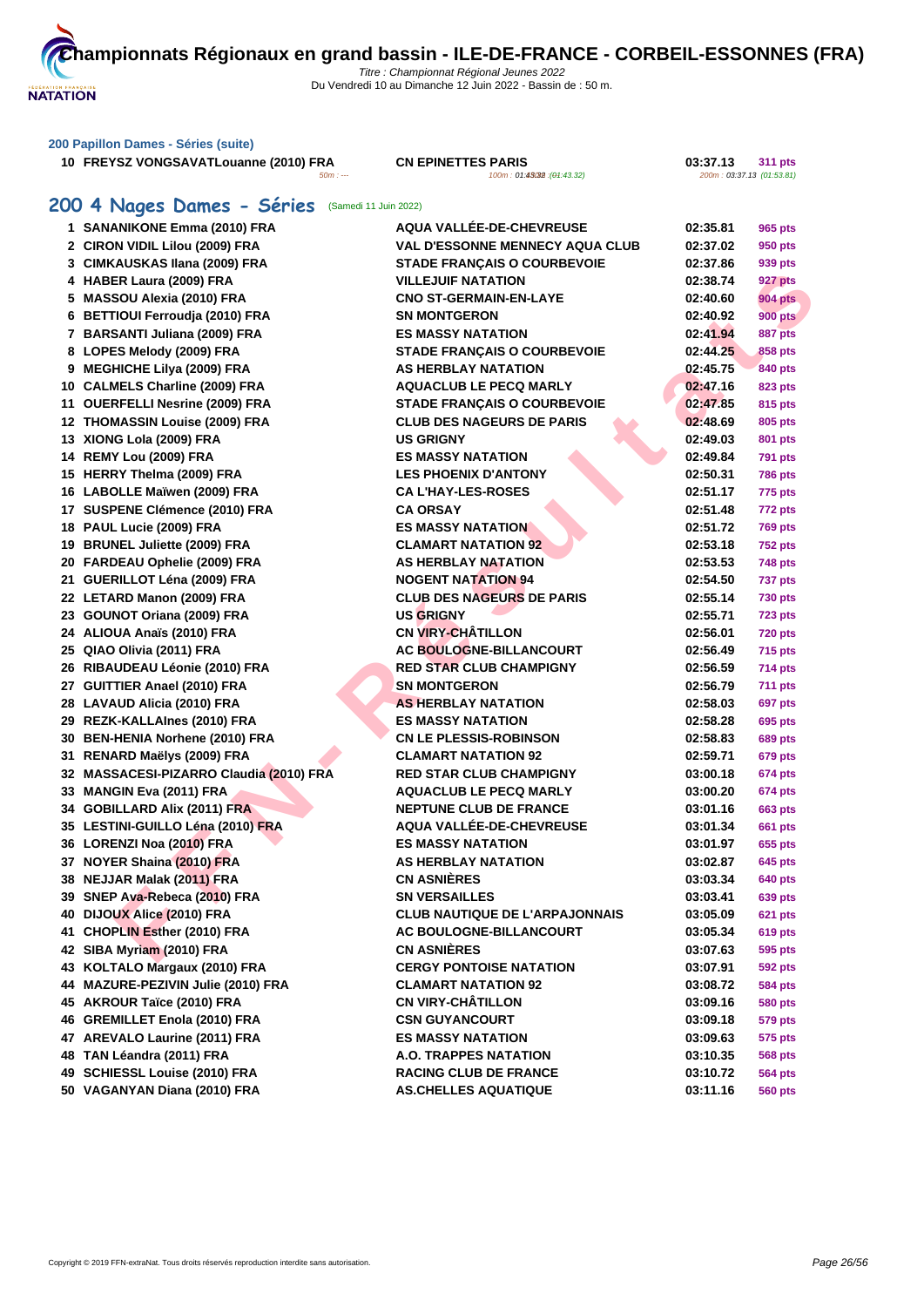

#### **[200 4 Nag](http://www.ffnatation.fr/webffn/index.php)es Dames - Séries (suite)**

|   | 51 MOUMENE Sanaa (2010) FRA                           | <b>CS MEAUX NATATION</b>                                   | 03:11.20                                               | 559 pts        |
|---|-------------------------------------------------------|------------------------------------------------------------|--------------------------------------------------------|----------------|
|   | 52 DURAND Lucile (2011) FRA                           | <b>CN VIRY-CHÂTILLON</b>                                   | 03:11.51                                               | <b>556 pts</b> |
|   | 53 PERRIN Nina (2011) FRA                             | ESPADON VÉLIZY-VILLACOUBLAY                                | 03:12.63                                               | 545 pts        |
|   | 54 ALBEROLA Maïtena (2011) FRA                        | <b>CSN GUYANCOURT</b>                                      | 03:12.65                                               | <b>545 pts</b> |
|   | 55 ISMAILI Nihal (2011) FRA                           | <b>CS MEAUX NATATION</b>                                   | 03:13.02                                               | 541 pts        |
|   | 56 ROUSSILLE Clémence (2010) FRA                      | <b>ES SUCY-EN-BRIE</b>                                     | 03:13.91                                               | 533 pts        |
|   | 57 GLEMET Anna (2011) FRA                             | <b>SN MONTGERON</b>                                        | 03:13.96                                               | <b>532 pts</b> |
|   | 58 ROUSSEL Clara (2010) FRA                           | <b>AS HERBLAY NATATION</b>                                 | 03:15.04                                               | <b>522 pts</b> |
|   | 59 ELORBANY Khadija (2010) EGY                        | <b>VGA ST-MAUR</b>                                         | 03:15.41                                               | <b>518 pts</b> |
|   | 60 DEMERCASTEL Yna (2011) FRA                         | <b>AQUA CLUB PONTAULT-ROISSY</b>                           | 03:15.43                                               | <b>518 pts</b> |
|   | 61 FAKHET Kyra (2010) FRA                             | <b>SCA 2000 EVRY</b>                                       | 03:16.10                                               | <b>512 pts</b> |
|   | 62 HATRY Mélissandre (2011) FRA                       | <b>CA ORSAY</b>                                            | 03:16.56                                               | <b>507 pts</b> |
|   | 63 ARAB Safia (2011) FRA                              | <b>CN EPINETTES PARIS</b>                                  | 03:17.06                                               | 503 pts        |
|   | 64 DAVOUST Alicia (2010) FRA                          | <b>MOISSY SPORT NATATION</b>                               | 03:18.29                                               | 491 pts        |
|   | 65 LE COLLETER Maëna (2010) FRA                       | <b>CS MEAUX NATATION</b>                                   | 03:21.04                                               | 466 pts        |
|   | 66 NKALA LIASHCHYNSKAYA Alexandra (2011) FRA          | <b>CLUB DES NAGEURS DE PARIS</b>                           | 03:22.22                                               | 455 pts        |
|   | 67 CHARETTE Chloé (2011) FRA                          | <b>CERGY PONTOISE NATATION</b>                             | 03:25.42                                               | 427 pts        |
|   | 68 TABIASCO Claire (2011) FRA                         | <b>OLYMPIQUE LA GARENNE-COLOMBES</b>                       | 03:26.47                                               | 418 pts        |
|   | 69 HADJALI Zeineb (2011) FRA                          | <b>US VAIRES</b>                                           | 03:27.85                                               | 406 pts        |
|   | 70 DANRE Emilie (2011) FRA                            | <b>OLYMPIQUE LA GARENNE-COLOMBES</b>                       | 03:28.46                                               | 401 pts        |
|   | 71 GROS Lily (2011) FRA                               | <b>AS HERBLAY NATATION</b>                                 | 03:28.84                                               | <b>398 pts</b> |
|   | 72 WHITTAKER Eléonore (2011) FRA                      | <b>NEPTUNE CLUB DE FRANCE</b>                              | 03:30.23                                               | <b>387 pts</b> |
|   | 73 MAHIEDDINE Lina (2011) FRA                         | <b>CN LE PLESSIS-ROBINSON</b>                              | 03:32.75                                               | <b>366 pts</b> |
|   | 74 EL KANFOUD Selma (2011) FRA                        | <b>CERGY PONTOISE NATATION</b>                             | 03:33.31                                               | <b>362 pts</b> |
|   | 75 GANDRILLE Lise (2011) FRA                          | <b>USNSP NEMOURS</b>                                       | 03:34.22                                               | <b>354 pts</b> |
|   | --- LE GOFAngele (2009) FRA                           | <b>VGA ST-MAUR</b>                                         | <b>DNS</b> dec                                         |                |
|   | <b>BEN YAHIA Farah (2011) FRA</b>                     | <b>CN LE PLESSIS-ROBINSON</b>                              | <b>DSQ</b>                                             |                |
|   | <b>MAUGIS FERNANDES Lucie (2011) FRA</b>              | <b>SN MONTGERON</b>                                        | <b>DSQ</b>                                             |                |
|   | --- ROSSI COLLINS Madeleine (2009) FRA                | <b>NEPTUNE CLUB DE FRANCE</b>                              | <b>DSQ</b>                                             |                |
|   | --- VAREZ DALODIER Mya (2011) FRA                     | <b>SN FRANCONVILLE</b>                                     | <b>DSQ</b>                                             |                |
|   | 400 4 Nages Dames - Séries<br>(Dimanche 12 Juin 2022) |                                                            |                                                        |                |
|   | 1 SAUZEAU Lilou (2009) FRA                            | <b>SN VERSAILLES</b>                                       | 05:24.35                                               | 978 pts        |
|   | $50m: -$<br>250m: ---                                 | 100m: 01:15049 : (04:15.49)<br>300m: 04:35077 (04:32.25)   | 200m: 02:39.52 (01:24.03)<br>400m: 05:24.35 (01:12.58) |                |
|   | 2 CIMKAUSKAS Ilana (2009) FRA                         | <b>STADE FRANÇAIS O COURBEVOIE</b>                         | 05:44.42                                               | 851 pts        |
|   | $50m: -$<br>$250m: -$                                 | 100m: 01:1920 : (01:19.20)<br>300m: 04:28099 : (04:42.46)  | 200m: 02:45.53 (01:26.33)<br>400m: 05:44.42 (01:16.43) |                |
|   | 3 BETTIOUI Ferroudja (2010) FRA                       | SN MONTGERON                                               | 05:48.47                                               |                |
|   | $50m: -$                                              | 100m: 01:16.98 : (01:16.98)                                | 200m: 02:43.68 (01:26.70)                              | 826 pts        |
|   | $250m: -$                                             | 300m: 04:36019 : (04:46.51)                                | 400m: 05:48.47 (01:18.28)                              |                |
| 4 | <b>MEGHICHE Lilya (2009) FRA</b><br>$50m: -$          | <b>AS HERBLAY NATATION</b><br>100m: 01:25(22): (04:21.22)  | 05:58.47                                               | <b>768 pts</b> |
|   | 250m : ---                                            | 300m: 04:380f9 : (04:45.47)                                | 200m: 02:52.72 (01:31.50)<br>400m: 05:58.47 (01:20.28) |                |
|   | 5 FARDEAU Ophelie (2009) FRA                          | <b>AS HERBLAY NATATION</b>                                 | 06:06.35                                               | <b>723 pts</b> |
|   | $50m: -$<br>$250m: -$                                 | 100m: 01:23049 : (01:23.49)<br>300m: 04:46018 : (04:43.53) | 200m: 03:02.60 (01:39.11)<br>400m: 06:06.35 (01:20.22) |                |
| 6 | <b>SUSPENE Clémence (2010) FRA</b>                    | <b>CA ORSAY</b>                                            | 06:08.35                                               | <b>712 pts</b> |
|   | $50m: -$                                              | 100m: 01:24016 : (01:24.16)                                | 200m: 02:55.45 (01:31.29)                              |                |
|   | $250m: -$                                             | 300m: 04:48082 : (04:47.37)                                | 400m: 06:08.35 (01:25.53)                              |                |

# **400 4 Nages Dames - Séries** (Dimanche 12 Juin 2022)

- 
- 
- 
- 
- 
- 
- **7 DRAGAN Barbara (2009) FRA NEPTUNE CLUB DE FRANCE 06:08.93 708 pts**
- 
- -
- 

50m : --- 100m : 01:24.63 150m : --- (01:24.63) 200m : 02:55.85 (01:31.22) 250m : --- 300m : 04:45.41 30m : --- (01:49.56) 400m : 06:08.93 (01:23.52)

**8 SNEP Ava-Rebeca (2010) FRA** 500 **SN VERSAILLES SN 100m**: 01:49(14:43.19) **06:29.34 599 pts**<br>
200m : 01:49(14:43.19) **100m** : 01:49(14:43.19) **100m** : 01:49(14:48.79) **100m** : 05:06(20.34 **01:23.04 101:33.04 10** 50m : --- 100m : 01:43.19 150m : --- (01:43.19) 200m : 03:17.51 (01:34.32) 250m : --- 300m : 05:06.30 350m : --- (01:48.79) 400m : 06:29.34 (01:23.04)

**9 DIJOUX Alice (2010) FRA CLUB NAUTIQUE DE L'ARPAJONNAIS 06:32.31 584 pts**<br>  $\frac{50m}{250m}$  **CLUB NAUTIQUE DE L'ARPAJONNAIS 06:32.31 06:32.31 200m**: 03:42.68]<br>  $\frac{250m}{300m}$ : 05:05:06:06:06:09:32.22) **101:2** 50m : --- 100m : 01:30.16 150m : --- (01:30.16) 200m : 03:12.84 (01:42.68) 250m : --- 300m : 05:05.06 30m : --- (01:52.22) 400m : 06:32.31 (01:27.25)

**10 FREYSZ VONGSAVATLouanne (2010) FRA CN EPINETTES PARIS 06:39.07 551 pts** 50m : --- 100m : 01:36.15 150m : --- (01:36.15) 200m : 03:19.09 (01:42.94) 250m : --- 300m : 05:12.57 350m : --- (01:53.48) 400m : 06:39.07 (01:26.50)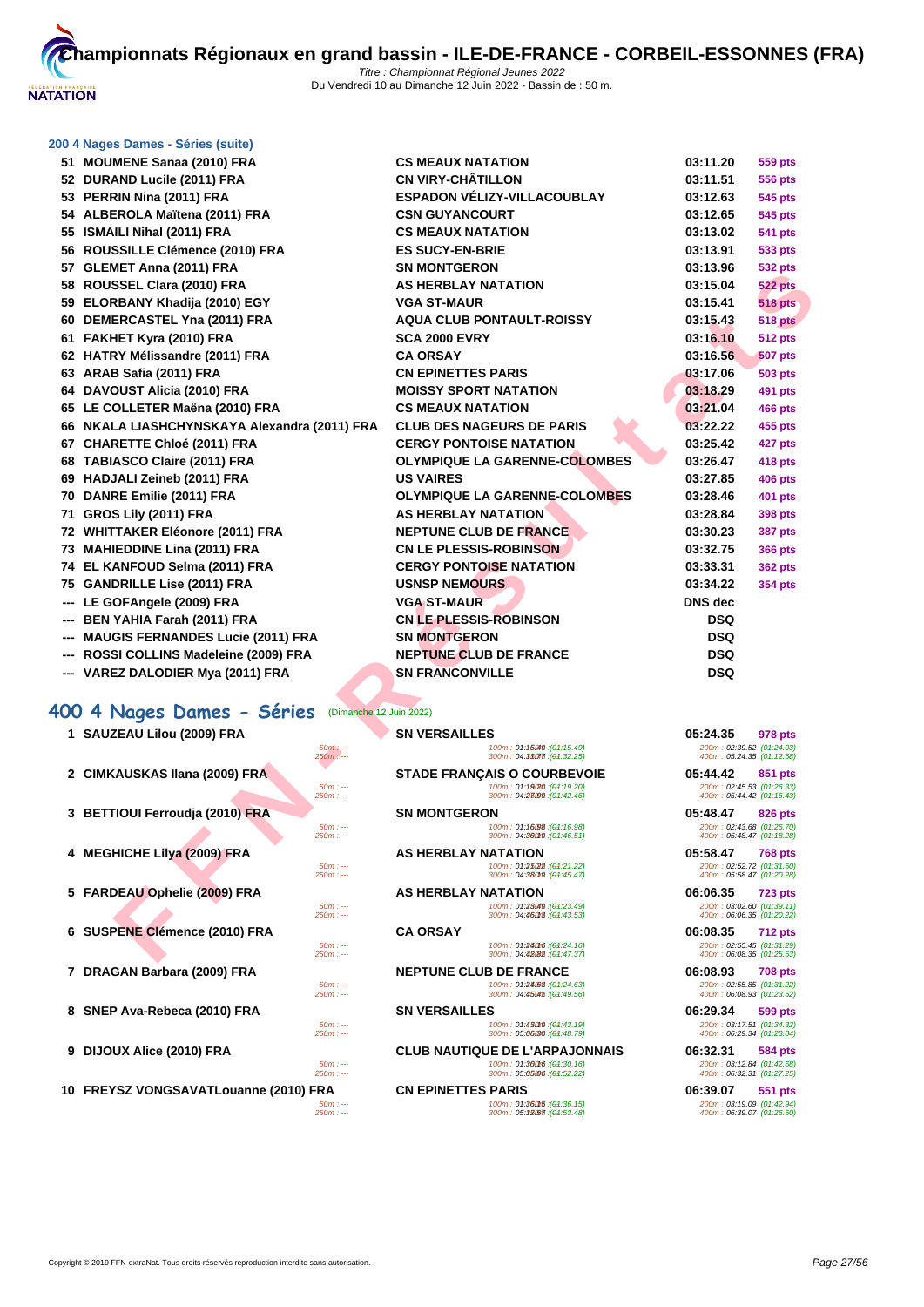#### **[400 4 Nag](http://www.ffnatation.fr/webffn/index.php)es Dames - Séries (suite)**

| 11 MAZURE-PEZIVIN Julie (2010) FRA |                        | <b>CLAMART NATATION 92</b>                                 | 06:39.38<br><b>549 pts</b>                             |  |
|------------------------------------|------------------------|------------------------------------------------------------|--------------------------------------------------------|--|
|                                    | $50m: --$<br>$250m: -$ | 100m: 01:36028 : (01:36.23)<br>300m: 05:32006 : (04:55.03) | 200m: 03:17.03 (01:40.80)<br>400m: 06:39.38 (01:27.32) |  |
| 12 ALBEROLA Maïtena (2011) FRA     |                        | <b>CSN GUYANCOURT</b>                                      | 06:40.94<br><b>542 pts</b>                             |  |
|                                    | $50m: --$<br>$250m: -$ | 100m: 01:480m : (01:42.44)<br>300m: 05:33099: (04:48.78)   | 200m: 03:24.31 (01:41.87)<br>400m: 06:40.94 (01:27.85) |  |
| 13 TARENTO Yumi (2011) FRA         |                        | <b>SN VERSAILLES</b>                                       | 06:42.51<br>534 pts                                    |  |
|                                    | $50m: --$<br>$250m: -$ | 100m: 01:39(22): (04:39.22)<br>300m: 05:35013: (04:50.71)  | 200m: 03:20.42 (01:41.20)<br>400m: 06:42.51 (01:31.38) |  |
| 14 ARAB Safia (2011) FRA           |                        | <b>CN EPINETTES PARIS</b>                                  | 07:10.10<br>409 pts                                    |  |
|                                    | $50m: -$<br>$250m: -$  | 100m: 01:48(89 : (01:48.89)<br>300m: 05:33070 : (04:59.03) | 200m: 03:34.67 (01:45.78)<br>400m: 07:10.10 (01:36.40) |  |
| --- MARTI Kira (2009) UKR          |                        | <b>US IVRY-SUR-SEINE</b>                                   | <b>DNS</b> dec                                         |  |

# **50 Nage Libre Messieurs - Séries** (Samedi 11 Juin 2022)

| 14 ARAB Safia (2011) FRA<br>$50m: -$<br>$250m: -$  | <b>CN EPINETTES PARIS</b><br>100m: 01:48(89 : (01:48.89)<br>300m: 05:33070 : (04:59.03) | 07:10.10<br>409 pts<br>200m: 03:34.67 (01:45.78)<br>400m: 07:10.10 (01:36.40) |
|----------------------------------------------------|-----------------------------------------------------------------------------------------|-------------------------------------------------------------------------------|
| --- MARTI Kira (2009) UKR                          | <b>US IVRY-SUR-SEINE</b>                                                                | DNS dec                                                                       |
| iO Nage Libre Messieurs - Séries                   | (Samedi 11 Juin 2022)                                                                   |                                                                               |
| 1 MIRONNEAU Paul (2008) FRA                        | <b>CLUB DES NAGEURS DE PARIS</b>                                                        | 00:26.43<br>1006 pts                                                          |
| 2 MARIANI Pierre-Orso (2008) FRA                   | <b>CNO ST-GERMAIN-EN-LAYE</b>                                                           | 00:26.65<br>992 pts                                                           |
| 3 GAMEIRO DOS SANTOS Tiago (2008) POR              | <b>AQUACLUB LE PECQ MARLY</b>                                                           | 00:26.83<br>980 pts                                                           |
| 4 GORLIER Noah (2008) FRA                          | <b>AC VILLEPINTE</b>                                                                    | 00:26.88<br>977 pts                                                           |
| 5 KIMBALA Maxence (2008) FRA                       | <b>AQUA CLUB PONTAULT-ROISSY</b>                                                        | 00:27.16<br>959 pts                                                           |
| 6 VILLESANGE Maxime (2008) FRA                     | <b>SN MONTGERON</b>                                                                     | 00:27.31<br>949 pts                                                           |
| 7 TÊTU DUBREUIL Samuel (2008) FRA                  | <b>ES MASSY NATATION</b>                                                                | 00:27.55<br>934 pts                                                           |
| 8 LEDIEN Alexandre (2008) FRA                      | <b>STADE DE VANVES</b>                                                                  | 00:27.64<br>928 pts                                                           |
| 9 AKARKACSaif (2009) FRA                           | <b>CANETON CLUB DE BEAUMONT</b>                                                         | 00:27.66<br>927 pts                                                           |
| 9 BARKA Selmen (2008) FRA                          | <b>CLUB DES NAGEURS DE PARIS</b>                                                        | 00:27.66<br>927 pts                                                           |
| 11 PLAQUET Mathis (2009) FRA                       | <b>US RIS-ORANGIS</b>                                                                   | 00:27.78<br>920 pts                                                           |
| 12 COMBETTES Jules (2009) FRA                      | <b>RACING CLUB DE FRANCE</b>                                                            | 00:27.80<br><b>918 pts</b>                                                    |
| 13 HETTAK Moussa (2008) FRA                        | <b>US RIS-ORANGIS</b>                                                                   | 00:27.88<br>913 pts                                                           |
| 14 COLLIN Lucas (2008) FRA                         | <b>RACING CLUB DE FRANCE</b>                                                            | 00:27.90<br><b>912 pts</b>                                                    |
| 14 PERRIER Théo (2008) FRA                         | <b>AC VILLEPINTE</b>                                                                    | 00:27.90<br>912 pts                                                           |
| 14 HENKA Ahmed (2008) FRA                          | <b>AC VILLEPINTE</b>                                                                    | 00:27.90<br><b>912 pts</b>                                                    |
| 14 GUY Gregoire (2008) FRA                         | <b>RACING CLUB DE FRANCE</b>                                                            | 00:27.90<br>912 pts                                                           |
| 18 MANUELLI Pierre-ange (2008) FRA                 | <b>CNO ST-GERMAIN-EN-LAYE</b>                                                           | 00:28.03<br>904 pts                                                           |
| 19 DESGRANGES Alexandre (2008) FRA                 | <b>ACS CORMEILLES</b>                                                                   | 00:28.04<br>903 pts                                                           |
| 19 GAUTHIER Gabriel (2008) FRA                     | AC BOULOGNE-BILLANCOURT                                                                 | 00:28.04<br>903 pts                                                           |
| 21 NKALA LIASHCHYNSKI Vadim (2009) FRA             | <b>CLUB DES NAGEURS DE PARIS</b>                                                        | 00:28.06<br>902 pts                                                           |
| 22 FROMENT Owen (2008) FRA                         | <b>JEANNE D'ARC DRANCY</b>                                                              | 00:28.07<br>901 pts                                                           |
| 23 LY Alexander (2008) FRA                         | <b>RACING CLUB DE FRANCE</b>                                                            | 00:28.11<br>899 pts                                                           |
| 24 REMBRY Morgan (2008) FRA                        | <b>CLUB DES NAGEURS DE PARIS</b>                                                        | 00:28.15<br>896 pts                                                           |
| 25 TOMAS Léo (2008) FRA                            | <b>ES MASSY NATATION</b>                                                                | 00:28.20<br>893 pts                                                           |
| 26 BARYALAI Timour (2008) FRA                      | <b>CERGY PONTOISE NATATION</b>                                                          | 00:28.22<br>892 pts                                                           |
| 27 LARAYEDIIyes (2008) FRA                         | <b>ASS SPORTIVE BOUVINES</b>                                                            | 00:28.24<br>891 pts                                                           |
| 28 HASPOT BETTAYEB Anis (2008) FRA                 | <b>CLUB NAUTIQUE DE SEVRAN</b>                                                          | 00:28.25<br>890 pts                                                           |
| 29 TRAN Augustin (2009) FRA                        | <b>VILLEJUIF NATATION</b>                                                               | 00:28.28<br>888 pts                                                           |
| 30 TAMIRO Zakaria (2008) FRA                       | <b>VILLEJUIF NATATION</b>                                                               | 00:28.38<br>882 pts                                                           |
| 31 LANGE-TELLO Gaëtan (2009) FRA                   | <b>RSC MONTREUIL</b>                                                                    | 00:28.50<br>875 pts                                                           |
| 32 ROUDILLON Timo (2010) FRA                       | <b>CN HOUILLES-CARRIERES</b>                                                            | 00:28.53<br>873 pts                                                           |
| 32 KACZMAREK Victor (2010) FRA                     | <b>VILLEJUIF NATATION</b>                                                               | 00:28.53<br>873 pts                                                           |
| 34 ARHAB BOTKO Mathias (2008) FRA                  | AS HERBLAY NATATION                                                                     | 00:28.56<br>871 pts                                                           |
| 35 ROBERT Noah (2009) FRA                          | <b>VILLIERS SPORTS JEUNESSE</b>                                                         | 00:28.60<br><b>869 pts</b>                                                    |
| 36 BIZID Ilyes (2008) FRA                          | <b>JEANNE D'ARC DRANCY</b>                                                              | 00:28.62<br>867 pts                                                           |
| 37 MAZURE-PEZIVIN Jean (2008) FRA                  | <b>CLAMART NATATION 92</b>                                                              | 00:28.63<br><b>867 pts</b>                                                    |
| 38 DAVAIN Gabriel (2008) FRA                       | <b>CERGY PONTOISE NATATION</b>                                                          | 00:28.68<br>864 pts                                                           |
| 39 BARIC--KHEANG Axell (2009) FRA                  | <b>CLUB NAUTIQUE DOMREMY 13</b>                                                         | 00:28.93<br>849 pts                                                           |
| 40 CLAUSSE QUILICI Jérémy (2009) FRA               | <b>AS LE PLESSIS-SAVIGNY</b>                                                            | 00:29.02<br>843 pts                                                           |
| 41 THOMANN Leandre (2008) FRA                      | <b>STADE FRANÇAIS O COURBEVOIE</b>                                                      | 00:29.03<br>843 pts                                                           |
| $T = 1107311011$ $T = 111111$ $T = 100001$ $T = 1$ | <b>BBAUBIO HATATION</b>                                                                 |                                                                               |

|                       | <b>CLAMART NATATION 92</b>                                 | 06:39.38<br>549 pts                                    |
|-----------------------|------------------------------------------------------------|--------------------------------------------------------|
| $50m: -$<br>$250m: -$ | 100m: 01:36/28 : (01:36.23)<br>300m: 05:32006 : (04:55.03) | 200m: 03:17.03 (01:40.80)<br>400m: 06:39.38 (01:27.32) |
|                       | <b>CSN GUYANCOURT</b>                                      | 06:40.94<br>542 pts                                    |
| $50m: -$<br>$250m: -$ | 100m: 01:48044 : (01:42.44)<br>300m: 05:3309 : (04:48.78)  | 200m: 03:24.31 (01:41.87)<br>400m: 06:40.94 (01:27.85) |
|                       | <b>SN VERSAILLES</b>                                       | 06:42.51<br>534 pts                                    |
| $50m: -$<br>$250m: -$ | 100m: 01:39(22): (01:39.22)<br>300m: 05:35013 : (04:50.71) | 200m: 03:20.42 (01:41.20)<br>400m: 06:42.51 (01:31.38) |
|                       | <b>CN EPINETTES PARIS</b>                                  | 07:10.10<br>409 pts                                    |
| $50m: -$<br>$250m: -$ | 100m: 01:48(89 : (01:48.89)<br>300m: 05:33070 : (04:59.03) | 200m: 03:34.67 (01:45.78)<br>400m: 07:10.10 (01:36.40) |
|                       | <b>US IVRY-SUR-SEINE</b>                                   | DNS dec                                                |
|                       |                                                            |                                                        |

| 06:39.38<br>200m: 03:17.03 (01:40.80)<br>400m: 06:39.38 (01:27.32) | 549 pts        |
|--------------------------------------------------------------------|----------------|
| 06:40.94<br>200m: 03:24.31 (01:41.87)<br>400m: 06:40.94 (01:27.85) | 542 pts        |
| 06:42.51<br>200m: 03:20.42 (01:41.20)<br>400m: 06:42.51 (01:31.38) | <b>534 pts</b> |
| 07:10.10<br>200m: 03:34.67 (01:45.78)                              | 409 pts        |
| 400m: 07:10.10 (01:36.40)<br>DNS dec                               |                |

| 00:26.43               | 1006 pts             |
|------------------------|----------------------|
| 00:26.65               | 992 pts              |
| 00:26.83               | 980 pts              |
| 00:26.88               | 977 pts              |
| 00:27.16<br>Ì          | 959 pts              |
| 00:27.31               | 949 pts              |
| 00:27.55               | 934 pts              |
| 00:27.64               | <b>928 pts</b>       |
| 00:27.66               | 927 pts              |
| 00:27.66               | 927 pts              |
| 00:27.78               | 920 pts              |
| 00:27.80               | 918 pts              |
| 00:27.88               | 913 pts              |
| 00:27.90               | 912 pts              |
| 00:27.90               | 912 pts              |
| 00:27.90               | 912 pts              |
| 00:27.90               | 912 pts              |
| 00:28.03               | 904 pts              |
| 00:28.04               | 903 pts              |
| 00:28.04               | 903 pts              |
| 00:28.06               | 902 pts              |
| 00:28.07               | 901 pts              |
| 00:28.11               | 899 pts              |
| 00:28.15               | 896 pts              |
| 00:28.20               | 893 pts              |
| 00:28.22               | 892 pts              |
| 00:28.24               | 891 pts              |
| 00:28.25               | 890 pts              |
| 00:28.28               | 888 pts              |
| 00:28.38               | 882 pts              |
| 00:28.50               | <b>875 pts</b>       |
| 00:28.53               | 873 pts              |
| 00:28.53               | <b>873 pts</b>       |
| 00:28.56               | 871 pts              |
| 00:28.60               | 869 pts              |
| 00:28.62               | 867 pts              |
| 00:28.63               | 867 pts              |
| 00:28.68               | 864 pts              |
| 00:28.93               | 849 pts              |
| 00:29.02<br>00:29.03   | 843 pts              |
| <u>በበ•ጋባ በ<i>ለ</i></u> | 843 pts<br>$842$ nte |
|                        |                      |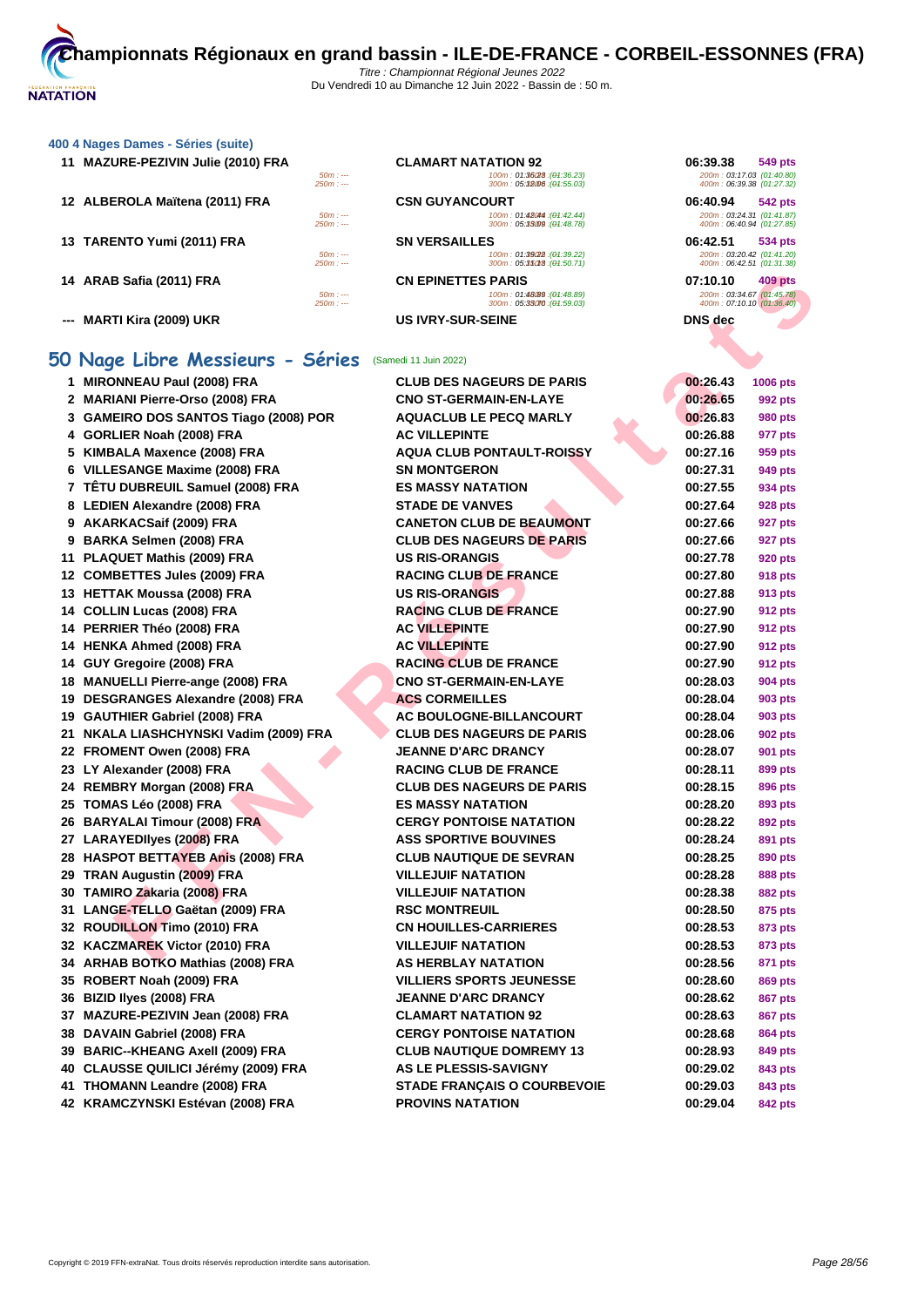| 43 BIDA Mohamed Anis (2009) TUN                                           | <b>OLYMPIQUE LA GARENNE-COLOMBES</b>   | 00:29.09 | 839 pts        |
|---------------------------------------------------------------------------|----------------------------------------|----------|----------------|
| 44 SROUJI William (2009) FRA                                              | <b>AQUACLUB LE PECQ MARLY</b>          | 00:29.14 | 836 pts        |
| 45 BAZUREAU Corentin (2008) FRA                                           | <b>ES MASSY NATATION</b>               | 00:29.22 | 831 pts        |
| 46 ABBOUDI Isaac (2008) FRA                                               | <b>CN VIRY-CHATILLON</b>               | 00:29.39 | 821 pts        |
| 47 ALBEROLA Peyo (2008) FRA                                               | <b>CSN GUYANCOURT</b>                  | 00:29.64 | 806 pts        |
| 47 LEONARD Luke (2009) FRA                                                | <b>CN MELUN VAL DE SEINE</b>           | 00:29.64 | 806 pts        |
| 49 FOTSING Nathan (2008) FRA                                              | <b>C.S MONTERELAIS NATATION</b>        | 00:29.66 | 805 pts        |
| 50 THIBAUD Thomas (2008) FRA                                              | <b>SO ROSNY</b>                        | 00:29.68 | <b>804 pts</b> |
| 51 CHANTEUR Nathan (2009) FRA                                             | <b>USM VIROFLAY</b>                    | 00:29.75 | <b>800 pts</b> |
| 52 DORRE Lorenzo (2008) FRA                                               | <b>CN FONTAINEBLEAU-AVON</b>           | 00:29.82 | 796 pts        |
| 53 PAYS Lucas (2010) FRA                                                  | <b>US JEUNESSE MITRY-MORY</b>          | 00:30.06 | <b>782 pts</b> |
| 54 NAINA ROBERDISON Jordy Nantoanina (2009) FRA ETOILE SAINT-LEU NATATION |                                        | 00:30.19 | 774 pts        |
| 55 PINERO Antoine (2009) FRA                                              | <b>AQUACLUB LE PECQ MARLY</b>          | 00:30.21 | 773 pts        |
| 56 MAES Martin (2009) FRA                                                 | <b>RED STAR CLUB CHAMPIGNY</b>         | 00:30.22 | <b>772 pts</b> |
| 57 JENVRIN Leo (2008) FRA                                                 | <b>CSN GUYANCOURT</b>                  | 00:30.31 | <b>767 pts</b> |
| 58 CUVELIER Timothée (2009) FRA                                           | <b>CNO ST-GERMAIN-EN-LAYE</b>          | 00:30.35 | 765 pts        |
| 59 WANDOWSKI-NOGUES Ethan (2009) FRA                                      | <b>VAL D'ESSONNE MENNECY AQUA CLUB</b> | 00:30.36 | <b>764 pts</b> |
| 60 BEDU Alexandre (2009) FRA                                              | <b>NOGENT NATATION 94</b>              | 00:30.42 | 761 pts        |
| 61 BOUFTINI Khalid (2009) FRA                                             | <b>C.S MONTERELAIS NATATION</b>        | 00:30.44 | <b>760 pts</b> |
| 62 TISON Antonin (2010) FRA                                               | <b>LAGNY-SUR-MARNE NATATION</b>        | 00:30.59 | <b>751 pts</b> |
| 63 ENNEBATI OUAKSEL Mazir (2009) FRA                                      | <b>SN VERSAILLES</b>                   | 00:30.66 | 747 pts        |
| 64 ZOUGAGAnas (2010) FRA                                                  | <b>CNO ST-GERMAIN-EN-LAYE</b>          | 00:30.69 | 746 pts        |
| 65 COURALET TAPI Cohen (2009) FRA                                         | <b>CA ORSAY</b>                        | 00:30.71 | 744 pts        |
| 66 CHECOURY Gabriel (2010) FRA                                            | <b>RACING CLUB DE FRANCE</b>           | 00:31.02 | 727 pts        |
| 67 DECOUDUN Gabriel (2009) FRA                                            | <b>VAL D'ESSONNE MENNECY AQUA CLUB</b> | 00:31.03 | <b>726 pts</b> |
| 68 AQUILON Romain (2010) FRA                                              | <b>S.M MONTROUGE</b>                   |          |                |
|                                                                           |                                        | 00:31.04 | <b>726 pts</b> |
| 69 BOISE Amaury (2009) FRA                                                | <b>CN LE PLESSIS-ROBINSON</b>          | 00:31.05 | <b>725 pts</b> |
| 69 CHECOURY Eli (2010) FRA                                                | <b>RACING CLUB DE FRANCE</b>           | 00:31.05 | <b>725 pts</b> |
| 71 DELECOLLE Jules (2009) FRA                                             | <b>LES PHOENIX D'ANTONY</b>            | 00:31.16 | <b>719 pts</b> |
| 72 JAY Vadim (2009) FRA                                                   | <b>RACING CLUB DE FRANCE</b>           | 00:31.17 | <b>719 pts</b> |
| 73 CATAYEE Joackim (2010) FRA                                             | <b>SCA 2000 EVRY</b>                   | 00:31.19 | <b>718 pts</b> |
| 74 LE GARREC Merlin (2009) FRA                                            | <b>CLUB DES NAGEURS DE PARIS</b>       | 00:31.20 | 717 pts        |
| 75 BROSSOIS Maxime (2010) FRA                                             | <b>RUEIL ATHLETIC CLUB</b>             | 00:31.25 | 714 pts        |
| 75 CAVES Matthieu (2010) FRA                                              | <b>ES SUCY-EN-BRIE</b>                 | 00:31.25 | 714 pts        |
| 77 PILTZ Lukas (2010) GER                                                 | <b>RACING CLUB DE FRANCE</b>           | 00:31.31 | 711 pts        |
| 78 DESMAISON Tom (2008) FRA                                               | <b>SN VERSAILLES</b>                   | 00:31.48 | <b>702 pts</b> |
| 79 TESSON Marceau (2009) FRA                                              | <b>ASSO NATATION DE SARTROUVILLE</b>   | 00:31.64 | 693 pts        |
| 80 SERCIEN Jaden (2009) FRA                                               | <b>ES MASSY NATATION</b>               | 00:31.67 | 691 pts        |
| 81 GUERTON Lenny (2009) FRA                                               | <b>ETAMPES NATATION</b>                | 00:31.81 | 684 pts        |
| 82 CHALU-COYO Joan (2009) FRA                                             | <b>CN LE PLESSIS-ROBINSON</b>          | 00:31.90 | 679 pts        |
| 83 TAFER PACHE Ernest (2009) FRA                                          | <b>SCUF PARIS</b>                      | 00:31.96 | 675 pts        |
| 84 ALOISIO Jonathan Diego (2010) FRA                                      | <b>CN LE PLESSIS-ROBINSON</b>          | 00:32.04 | 671 pts        |
| 84 SCHNYDER Denzey (2009) FRA                                             | <b>C.S MONTERELAIS NATATION</b>        | 00:32.04 | 671 pts        |
| 86 PENNEC-BAKHTI Yazid (2010) FRA                                         | <b>CERGY PONTOISE NATATION</b>         | 00:32.17 | 664 pts        |
| 87 MURAKAMI-FONTANI Nicolo (2010) FRA                                     | <b>RACING CLUB DE FRANCE</b>           | 00:32.19 | 663 pts        |
| 88 VELLUET Thimothé (2010) FRA                                            | <b>CN LE PLESSIS-ROBINSON</b>          | 00:32.31 | 657 pts        |
| 89 VONGSAYA Thilasay (2010) FRA                                           | <b>CANETON CLUB DE BEAUMONT</b>        | 00:32.42 | 651 pts        |
| 89 MAJCHER Jonas (2010) FRA                                               | <b>CN LE PLESSIS-ROBINSON</b>          | 00:32.42 | 651 pts        |
| 91 SCHOUPPE Hector (2010) FRA                                             | <b>CLUB DES NAGEURS DE PARIS</b>       | 00:32.48 | <b>648 pts</b> |
| 92 AMINE Soulaymane (2010) FRA                                            | <b>CN LE PLESSIS-ROBINSON</b>          | 00:32.49 | 647 pts        |
| 93 GAOUI Elias (2009) FRA                                                 | <b>CA ORSAY</b>                        | 00:32.56 | 643 pts        |
| 94 HIRSCEyal (2009) FRA                                                   | <b>C.S MONTERELAIS NATATION</b>        | 00:32.58 | <b>642 pts</b> |
| 95 FONDACCI Philippe (2010) FRA                                           | <b>RACING CLUB DE FRANCE</b>           | 00:32.61 | 641 pts        |
| 96 CHAVEL Noah (2010) FRA                                                 | <b>RACING CLUB DE FRANCE</b>           | 00:32.64 | 639 pts        |
|                                                                           |                                        |          |                |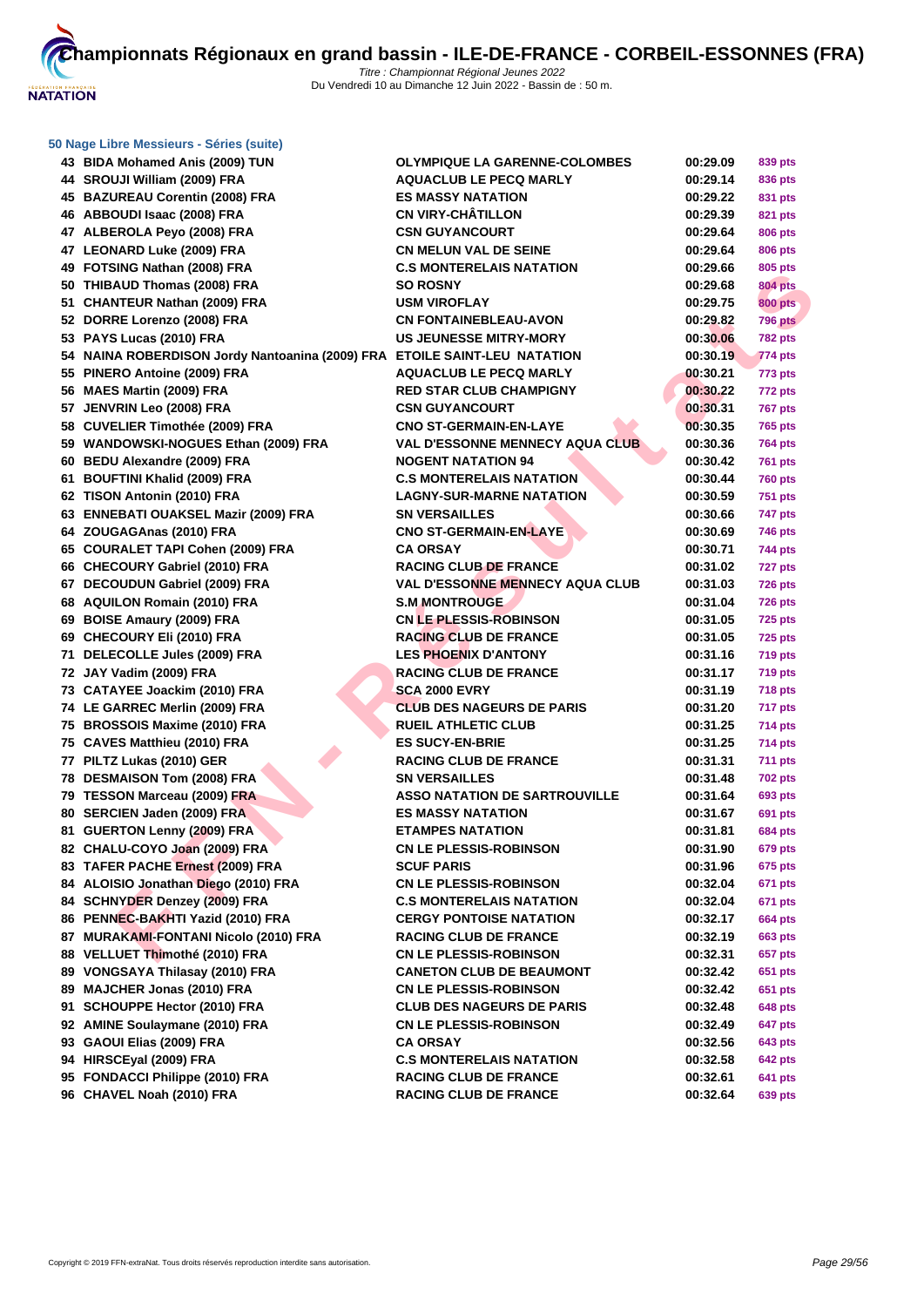

### **[50 Nage L](http://www.ffnatation.fr/webffn/index.php)ibre Messieurs - Séries (suite)**

| 97 DAVID Renan (2009) FRA                                 | <b>CA ORSAY</b>                   | 00:32.80       | 631 pts        |  |
|-----------------------------------------------------------|-----------------------------------|----------------|----------------|--|
| 98 OUARDI Noham (2009) FRA                                | <b>C.S MONTERELAIS NATATION</b>   | 00:32.82       | 630 pts        |  |
| 99 GUYADER HUGUET Paul (2009) FRA                         | <b>SCUF PARIS</b>                 | 00:32.89       | <b>626 pts</b> |  |
| 100 BEKKA Wassim (2009) FRA                               | <b>CN VIRY-CHÂTILLON</b>          | 00:32.90       | <b>626 pts</b> |  |
| 101 RIGOBERT Victor (2010) FRA                            | <b>LES PHOENIX D'ANTONY</b>       | 00:33.01       | <b>620 pts</b> |  |
| 102 TOUAT DEJARDIN Timéo (2010) FRA                       | <b>AS HERBLAY NATATION</b>        | 00:33.14       | <b>613 pts</b> |  |
| 103 BATAILLE Alexandre (2010) FRA                         | <b>CN LE PLESSIS-ROBINSON</b>     | 00:33.17       | <b>612 pts</b> |  |
| 104 ZUCHOWSKI Gabriel (2010) FRA                          | <b>CN VIRY-CHÂTILLON</b>          | 00:33.27       | <b>607 pts</b> |  |
| 105 EURIAT Bruce (2009) FRA                               | <b>RACING CLUB DE FRANCE</b>      | 00:33.65       | 587 pts        |  |
| 106 ARHAB BOTKO Mathieu (2010) FRA                        | <b>AS HERBLAY NATATION</b>        | 00:33.78       | <b>581 pts</b> |  |
| 107 CLABAUT Alexandre (2010) FRA                          | <b>NEPTUNE CLUB DE FRANCE</b>     | 00:33.83       | <b>578 pts</b> |  |
| 108 AGOUZOUL Rayan (2010) FRA                             | <b>AC VILLEPINTE</b>              | 00:33.87       | <b>576 pts</b> |  |
| 109 HAMOUDA Adam (2010) FRA                               | <b>ES MASSY NATATION</b>          | 00:33.91       | <b>574 pts</b> |  |
| 110 HADJIDJ Jalis (2010) FRA                              | <b>ES MASSY NATATION</b>          | 00:33.94       | <b>573 pts</b> |  |
| 111 RAMAROKOTO Tsiky (2010) FRA                           | <b>CERGY PONTOISE NATATION</b>    | 00:33.96       | 572 pts        |  |
| 112 SCHMITT Hugues (2010) FRA                             | <b>ASS SPORTIVE BOUVINES</b>      | 00:34.02       | <b>569 pts</b> |  |
| 113 BENBAKKAR Ramy (2010) TUN                             | <b>CNO ST-GERMAIN-EN-LAYE</b>     | 00:34.11       | <b>564 pts</b> |  |
| 114 RABETRANO Mathieu (2010) FRA                          | <b>LES PHOENIX D'ANTONY</b>       | 00:34.22       | <b>559 pts</b> |  |
| 115 KHEMIR Ali (2010) FRA                                 | <b>SN VERSAILLES</b>              | 00:34.24       | <b>558 pts</b> |  |
| 116 BAZUREAU Antonin (2010) FRA                           | <b>ES MASSY NATATION</b>          | 00:34.26       | <b>557 pts</b> |  |
| 117 ABOUHAMDA Ishaaq (2010) FRA                           | <b>CN ASNIÈRES</b>                | 00:34.30       | 555 pts        |  |
| 118 GUENIN Alexandre (2010) FRA                           | <b>RED STAR CLUB CHAMPIGNY</b>    | 00:34.39       | 551 pts        |  |
| 119 ALIAS Thomas (2010) FRA                               | <b>USNSP NEMOURS</b>              | 00:34.40       | 550 pts        |  |
| 120 DURAND Thomas (2010) FRA                              | <b>VILLEJUIF NATATION</b>         | 00:34.44       | <b>548 pts</b> |  |
| 121 PERCEBOIS Sacha (2010) FRA                            | <b>CS NAUTIQUE NOISY-LE-GRAND</b> | 00:34.47       | <b>547 pts</b> |  |
| 122 D'ESPINAY Martin (2010) FRA                           | <b>CN ASNIÈRES</b>                | 00:34.68       | <b>537 pts</b> |  |
| 123 NAOUN Kenzy (2010) FRA                                | <b>SN VERSAILLES</b>              | 00:35.13       | 515 pts        |  |
| 124 HABBANE Ayoub (2010) FRA                              | <b>US RIS-ORANGIS</b>             | 00:35.50       | 498 pts        |  |
| --- DENOUAL Nathan (2008) FRA                             | <b>AS HERBLAY NATATION</b>        | <b>DNS</b> dec |                |  |
| --- SOURDOU Nicolas (2008) FRA                            | <b>CSN GUYANCOURT</b>             | <b>DNS</b> dec |                |  |
| --- COLOGON-HASSAMBAY Arthur (2008) FRA                   | <b>CLAMART NATATION 92</b>        | <b>DNS</b> dec |                |  |
| --- GALTIER Hugo (2010) FRA                               | <b>AC BOULOGNE-BILLANCOURT</b>    | <b>DNS</b> dec |                |  |
| --- KERFORN Jean (2009) FRA                               | <b>CA ORSAY</b>                   | <b>DNS</b> dec |                |  |
| --- KIRBY William (2010) FRA                              | <b>CN FONTAINEBLEAU-AVON</b>      | <b>DNS</b>     |                |  |
| --- BAILLEUL Nathan (2008) FRA                            | <b>AS LE PLESSIS-SAVIGNY</b>      | <b>DSQ</b>     |                |  |
|                                                           |                                   |                |                |  |
| 100 Nage Libre Messieurs - Séries (Dimanche 12 Juin 2022) |                                   |                |                |  |
| 1 GORLIER Noah (2008) FRA                                 | <b>AC VILLEPINTE</b>              | 00:57.62       | 1004 pts       |  |
| 2 MARIANI Pierre-Orso (2008) FRA                          | <b>CNO ST-GERMAIN-EN-LAYE</b>     | 00:59.35       | 950 pts        |  |
| 3 DESGRANGES Alexandre (2008) FRA                         | <b>ACS CORMEILLES</b>             | 00:59.55       | <b>943 pts</b> |  |
| 4 HETTAK Moussa (2008) FRA                                | <b>US RIS-ORANGIS</b>             | 00:59.58       | 943 pts        |  |
| 5 MIRONNEAU Paul (2008) FRA                               | <b>CLUB DES NAGEURS DE PARIS</b>  | 00:59.65       | 940 pts        |  |
| 6 GAMEIRO DOS SANTOS Tiago (2008) POR                     | <b>AQUACLUB LE PECQ MARLY</b>     | 01:00.14       | 925 pts        |  |
| 7 VILLESANGE Maxime (2008) FRA                            | <b>SN MONTGERON</b>               | 01:00.28       | 921 pts        |  |
| 8 FROMENT Owen (2008) FRA                                 | <b>JEANNE D'ARC DRANCY</b>        | 01:00.44       | <b>916 pts</b> |  |
| $\alpha$ $\tau$ îtu buddeul Camual (2000) EDA             | <b>FO MACOV MATATION</b>          | 04.00.47       | $0.45 - 0.4$   |  |

# **100 Nage Libre Messieurs - Séries** (Dimanche 12 Juin 2022)

| 1 GORLIER Noah (2008) FRA             | <b>AC VILLEPINTE</b>             | 00:57.62 | 1004 pts       |
|---------------------------------------|----------------------------------|----------|----------------|
| 2 MARIANI Pierre-Orso (2008) FRA      | <b>CNO ST-GERMAIN-EN-LAYE</b>    | 00:59.35 | 950 pts        |
| 3 DESGRANGES Alexandre (2008) FRA     | <b>ACS CORMEILLES</b>            | 00:59.55 | 943 pts        |
| 4 HETTAK Moussa (2008) FRA            | <b>US RIS-ORANGIS</b>            | 00:59.58 | 943 pts        |
| 5 MIRONNEAU Paul (2008) FRA           | <b>CLUB DES NAGEURS DE PARIS</b> | 00:59.65 | 940 pts        |
| 6 GAMEIRO DOS SANTOS Tiago (2008) POR | <b>AQUACLUB LE PECQ MARLY</b>    | 01:00.14 | 925 pts        |
| 7 VILLESANGE Maxime (2008) FRA        | <b>SN MONTGERON</b>              | 01:00.28 | <b>921 pts</b> |
| 8 FROMENT Owen (2008) FRA             | <b>JEANNE D'ARC DRANCY</b>       | 01:00.44 | <b>916 pts</b> |
| 9 TÊTU DUBREUIL Samuel (2008) FRA     | <b>ES MASSY NATATION</b>         | 01:00.47 | 915 pts        |
| 10 KIMBALA Maxence (2008) FRA         | <b>AQUA CLUB PONTAULT-ROISSY</b> | 01:00.76 | 907 pts        |
| 11 LEDIEN Alexandre (2008) FRA        | <b>STADE DE VANVES</b>           | 01:00.85 | 904 pts        |
| 12 HENKA Ahmed (2008) FRA             | <b>AC VILLEPINTE</b>             | 01:01.07 | 897 pts        |
| 13 TOMAS Léo (2008) FRA               | <b>ES MASSY NATATION</b>         | 01:01.12 | 896 pts        |
| 14 LY Alexander (2008) FRA            | <b>RACING CLUB DE FRANCE</b>     | 01:01.18 | 894 pts        |
| 15 COLLIN Lucas (2008) FRA            | <b>RACING CLUB DE FRANCE</b>     | 01:01.26 | 892 pts        |
| 16 LARAYEDIIyes (2008) FRA            | <b>ASS SPORTIVE BOUVINES</b>     | 01:01.76 | 877 pts        |
| 17 ARHAB BOTKO Mathias (2008) FRA     | AS HERBLAY NATATION              | 01:01.78 | <b>876 pts</b> |
|                                       |                                  |          |                |

| 00:33.27       | 607 pts        |
|----------------|----------------|
| 00:33.65       | <b>587 pts</b> |
| 00:33.78       | <b>581 pts</b> |
| 00:33.83       | 578 pts        |
| 00:33.87       | <b>576 pts</b> |
| 00:33.91       | 574 pts        |
| 00:33.94       | 573 pts        |
| 00:33.96       | <b>572 pts</b> |
| 00:34.02       | 569 pts        |
| 00:34.11       | <b>564 pts</b> |
| 00:34.22       | 559 pts        |
| 00:34.24       | 558 pts        |
| 00:34.26       | <b>557 pts</b> |
| 00:34.30       | 555 pts        |
| 00:34.39       | 551 pts        |
| 00:34.40       | <b>550 pts</b> |
| 00:34.44       | <b>548 pts</b> |
| 00:34.47       | 547 pts        |
| 00:34.68       | 537 pts        |
| 00:35.13       | 515 pts        |
| 00:35.50       | 498 pts        |
| DNS dec        |                |
| DNS dec        |                |
| <b>DNS</b> dec |                |
| <b>DNS</b> dec |                |
| DNS dec        |                |
| <b>DNS</b>     |                |
| DSQ            |                |
|                |                |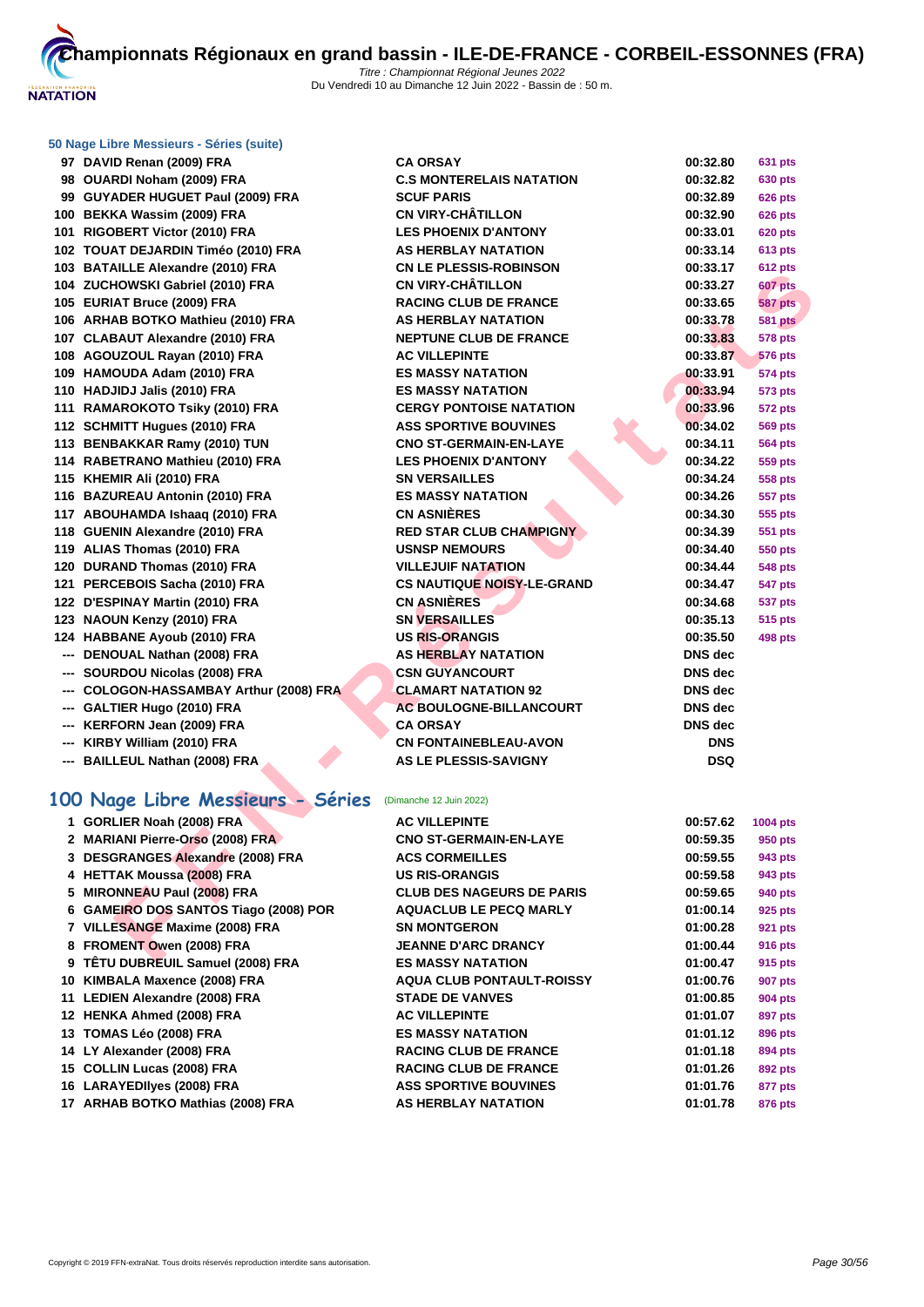

| 18 BAILLEUL Nathan (2008) FRA          | <b>AS LE PLESSIS-SAVIGNY</b>           | 01:01.79 | 876 pts        |
|----------------------------------------|----------------------------------------|----------|----------------|
| 19 CLAVE Mathias (2008) FRA            | <b>CSN GUYANCOURT</b>                  | 01:01.81 | 875 pts        |
| 20 BARYALAI Timour (2008) FRA          | <b>CERGY PONTOISE NATATION</b>         | 01:02.11 | <b>866 pts</b> |
| 21 BARKA Selmen (2008) FRA             | <b>CLUB DES NAGEURS DE PARIS</b>       | 01:02.13 | <b>866 pts</b> |
| 22 BIZID liyes (2008) FRA              | <b>JEANNE D'ARC DRANCY</b>             | 01:02.22 | 863 pts        |
| 23 MAZURE-PEZIVIN Jean (2008) FRA      | <b>CLAMART NATATION 92</b>             | 01:02.23 | 863 pts        |
| 24 NKALA LIASHCHYNSKI Vadim (2009) FRA | <b>CLUB DES NAGEURS DE PARIS</b>       | 01:02.34 | 860 pts        |
| 24 ROUDILLON Timo (2010) FRA           | <b>CN HOUILLES-CARRIERES</b>           | 01:02.34 | <b>860 pts</b> |
| 26 TAMIRO Zakaria (2008) FRA           | <b>VILLEJUIF NATATION</b>              | 01:02.37 | 859 pts        |
| 27 THOMANN Leandre (2008) FRA          | <b>STADE FRANÇAIS O COURBEVOIE</b>     | 01:02.38 | <b>859 pts</b> |
| 28 KACZMAREK Victor (2010) FRA         | <b>VILLEJUIF NATATION</b>              | 01:02.39 | 858 pts        |
| 29 THOMAS Alexis (2008) FRA            | <b>CLAMART NATATION 92</b>             | 01:02.60 | <b>852 pts</b> |
| 30 LE ROUX Idriss (2008) FRA           | <b>AQUA CLUB PONTAULT-ROISSY</b>       | 01:02.69 | 850 pts        |
| 31 MARKOVIC Stevan (2008) FRA          | <b>AS BONDY</b>                        | 01:02.90 | 843 pts        |
| 32 AKARKACSaif (2009) FRA              | <b>CANETON CLUB DE BEAUMONT</b>        | 01:03.25 | 833 pts        |
| 33 REMBRY Morgan (2008) FRA            | <b>CLUB DES NAGEURS DE PARIS</b>       | 01:03.26 | 833 pts        |
| 34 VODDEN Ryan (2008) GBR              | <b>CNO ST-GERMAIN-EN-LAYE</b>          | 01:03.28 | 832 pts        |
| 35 ROBERT Noah (2009) FRA              | <b>VILLIERS SPORTS JEUNESSE</b>        | 01:03.31 | 832 pts        |
| 36 HASPOT BETTAYEB Anis (2008) FRA     | <b>CLUB NAUTIQUE DE SEVRAN</b>         | 01:03.45 | 828 pts        |
| 37 BAZUREAU Corentin (2008) FRA        | <b>ES MASSY NATATION</b>               | 01:03.62 | 823 pts        |
| 38 THIBAUD Thomas (2008) FRA           | <b>SO ROSNY</b>                        | 01:03.65 | 822 pts        |
| 39 TRAN Augustin (2009) FRA            | <b>VILLEJUIF NATATION</b>              | 01:03.77 | <b>818 pts</b> |
| 40 LEJARS Tom (2008) FRA               | <b>CLUB NAUTIQUE DE L'ARPAJONNAIS</b>  | 01:04.09 | 809 pts        |
| 41 POTTIER Soren (2009) FRA            | <b>CN EPINETTES PARIS</b>              | 01:04.17 | 807 pts        |
| 42 GUNTZBERGER Matthias (2009) FRA     | <b>SN VERSAILLES</b>                   | 01:04.36 | 802 pts        |
| 43 DEGHMOUS Mathias (2008) FRA         | <b>CNO ST-GERMAIN-EN-LAYE</b>          | 01:04.41 | 800 pts        |
| 44 FOTSING Nathan (2008) FRA           | <b>C.S MONTERELAIS NATATION</b>        | 01:04.45 | <b>799 pts</b> |
| 45 ENNEBATI OUAKSEL Mazir (2009) FRA   | <b>SN VERSAILLES</b>                   | 01:04.61 | <b>795 pts</b> |
| 46 CLAUSSE QUILICI Jérémy (2009) FRA   | AS LE PLESSIS-SAVIGNY                  | 01:05.02 | <b>783 pts</b> |
| 46 PAYS Lucas (2010) FRA               | <b>US JEUNESSE MITRY-MORY</b>          | 01:05.02 | <b>783 pts</b> |
| 48 VAREILLAUD Thomas (2009) FRA        | <b>MORSANG ESSONNE NATATION</b>        | 01:05.06 | <b>782 pts</b> |
| 49 DESMAISON Tom (2008) FRA            | <b>SN VERSAILLES</b>                   | 01:05.47 | <b>770 pts</b> |
| 50 PLAQUET Mathis (2009) FRA           | <b>US RIS-ORANGIS</b>                  | 01:05.67 | 765 pts        |
| 51 WANDOWSKI-NOGUES Ethan (2009) FRA   | <b>VAL D'ESSONNE MENNECY AQUA CLUB</b> | 01:06.09 | <b>753 pts</b> |
| 52 BEDU Alexandre (2009) FRA           | <b>NOGENT NATATION 94</b>              | 01:06.10 | <b>753 pts</b> |
| 53 MAES Martin (2009) FRA              | <b>RED STAR CLUB CHAMPIGNY</b>         | 01:06.31 | 747 pts        |
| 54 PINERO Antoine (2009) FRA           | <b>AQUACLUB LE PECQ MARLY</b>          | 01:06.47 | 743 pts        |
| 55 CUVELIER Timothée (2009) FRA        | <b>CNO ST-GERMAIN-EN-LAYE</b>          | 01:06.92 | <b>731 pts</b> |
| 56 BOISE Amaury (2009) FRA             | <b>CN LE PLESSIS-ROBINSON</b>          | 01:06.94 | <b>730 pts</b> |
| 57 COURALET TAPI Cohen (2009) FRA      | CA ORSAY                               | 01:07.26 | <b>722 pts</b> |
| 58 CHANTEUR Nathan (2009) FRA          | <b>USM VIROFLAY</b>                    | 01:07.37 | <b>719 pts</b> |
| 59 ZOUGAGAnas (2010) FRA               | <b>CNO ST-GERMAIN-EN-LAYE</b>          | 01:07.56 | 714 pts        |
| 60 SROUJI William (2009) FRA           | <b>AQUACLUB LE PECQ MARLY</b>          | 01:07.62 | <b>712 pts</b> |
| 61 BOUFTINI Khalid (2009) FRA          | <b>C.S MONTERELAIS NATATION</b>        | 01:07.72 | <b>709 pts</b> |
| 62 DELECOLLE Jules (2009) FRA          | <b>LES PHOENIX D'ANTONY</b>            | 01:07.81 | <b>707 pts</b> |
| 63 SCHACHTEBECK ALONSO Axel (2009) FRA | STADE FRANÇAIS O COURBEVOIE            | 01:08.23 | 696 pts        |
| 64 NAKAMOTO Julius (2009) FRA          | <b>SCUF PARIS</b>                      | 01:08.61 | <b>686 pts</b> |
| 65 TESSON Marceau (2009) FRA           | <b>ASSO NATATION DE SARTROUVILLE</b>   | 01:08.63 | 685 pts        |
| 66 BROSSOIS Maxime (2010) FRA          | <b>RUEIL ATHLETIC CLUB</b>             | 01:08.67 | <b>684 pts</b> |
| 67 CATAYEE Joackim (2010) FRA          | SCA 2000 EVRY                          | 01:08.72 | 683 pts        |
| 68 SILVESTRI Gaêtan (2009) FRA         | <b>CLAMART NATATION 92</b>             | 01:08.83 | <b>680 pts</b> |
| 69 CAVES Matthieu (2010) FRA           | <b>ES SUCY-EN-BRIE</b>                 | 01:08.87 | 679 pts        |
| 69 AQUILON Romain (2010) FRA           | <b>S.M MONTROUGE</b>                   | 01:08.87 | 679 pts        |
| 71 LE GARREC Merlin (2009) FRA         | <b>CLUB DES NAGEURS DE PARIS</b>       | 01:09.02 | 675 pts        |
|                                        |                                        |          |                |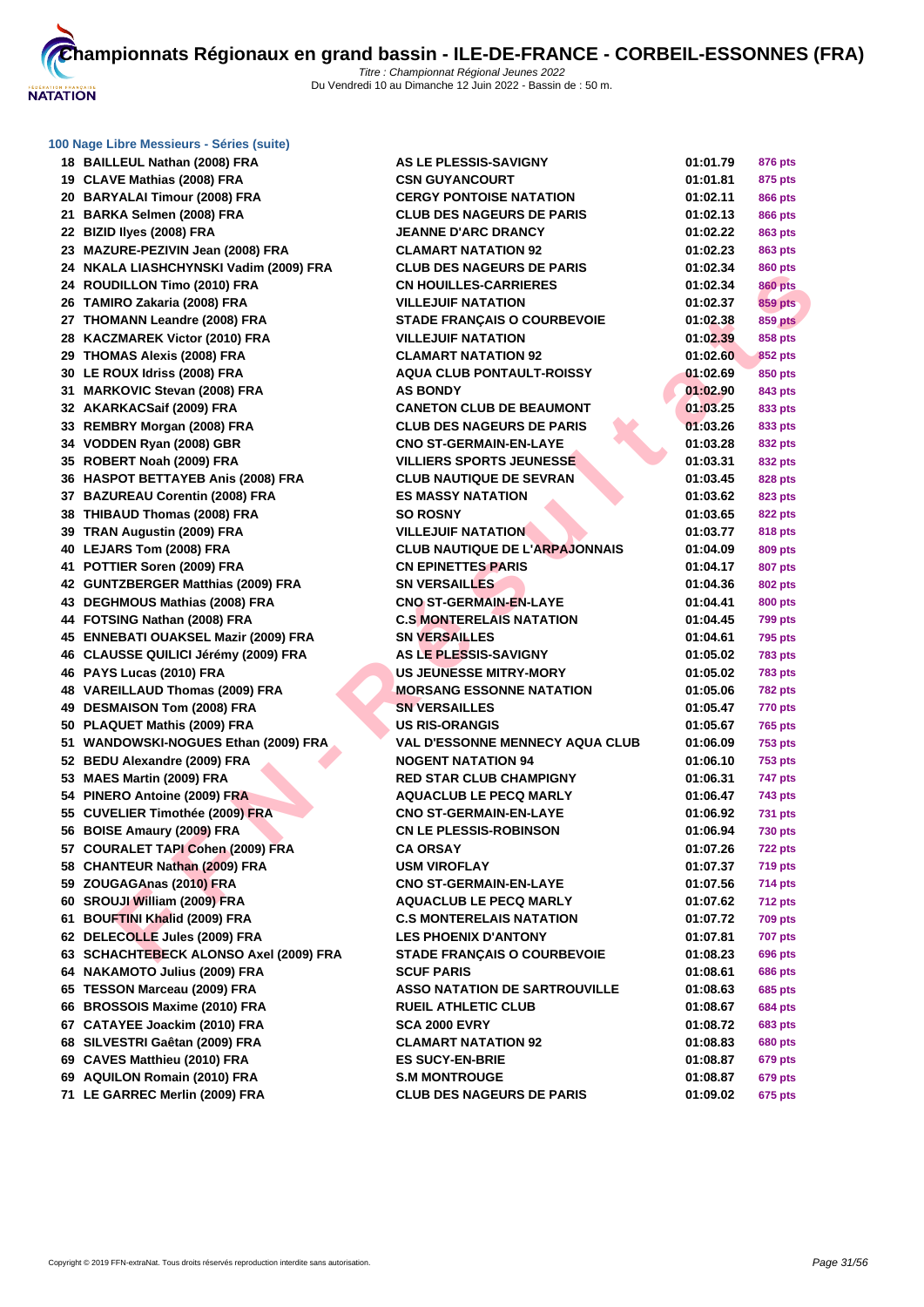

| 72 CHECOURY Eli (2010) FRA              | <b>RACING CLUB DE FRANCE</b>      | 01:09.78       | 656 pts        |
|-----------------------------------------|-----------------------------------|----------------|----------------|
| 73 JULIEN Baptiste (2010) FRA           | <b>SN VERSAILLES</b>              | 01:10.09       | <b>648 pts</b> |
| 74 VELLUET Thimothé (2010) FRA          | <b>CN LE PLESSIS-ROBINSON</b>     | 01:10.13       | 647 pts        |
| 75 JAY Vadim (2009) FRA                 | <b>RACING CLUB DE FRANCE</b>      | 01:10.16       | 646 pts        |
| 76 SCHNYDER Denzey (2009) FRA           | <b>C.S MONTERELAIS NATATION</b>   | 01:10.57       | 635 pts        |
| 77 KHEDIMI Kenzi (2009) FRA             | <b>CLUB DES NAGEURS DE PARIS</b>  | 01:10.71       | 632 pts        |
| 78 ALOISIO Jonathan Diego (2010) FRA    | <b>CN LE PLESSIS-ROBINSON</b>     | 01:11.09       | <b>622 pts</b> |
| 79 TOUAT DEJARDIN Timéo (2010) FRA      | <b>AS HERBLAY NATATION</b>        | 01:11.15       | <b>621 pts</b> |
| 80 CHECOURY Gabriel (2010) FRA          | <b>RACING CLUB DE FRANCE</b>      | 01:11.17       | <b>620 pts</b> |
| 81 FONDACCI Philippe (2010) FRA         | <b>RACING CLUB DE FRANCE</b>      | 01:11.26       | <b>618 pts</b> |
| 82 PENNEC-BAKHTI Yazid (2010) FRA       | <b>CERGY PONTOISE NATATION</b>    | 01:11.71       | <b>607 pts</b> |
| 83 HIRSCEyal (2009) FRA                 | <b>C.S MONTERELAIS NATATION</b>   | 01:12.00       | <b>600 pts</b> |
| 84 RIGOBERT Victor (2010) FRA           | <b>LES PHOENIX D'ANTONY</b>       | 01:12.34       | 592 pts        |
| 85 HADJIDJ Jalis (2010) FRA             | <b>ES MASSY NATATION</b>          | 01:12.51       | <b>588 pts</b> |
| 86 BAZUREAU Antonin (2010) FRA          | <b>ES MASSY NATATION</b>          | 01:12.53       | <b>587 pts</b> |
| 87 NIEL Marin (2010) FRA                | <b>SN VERSAILLES</b>              | 01:12.55       | 587 pts        |
| 88 DAVID Kaylis (2010) FRA              | <b>CNO ST-GERMAIN-EN-LAYE</b>     | 01:12.56       | 586 pts        |
| 89 SCHOUPPE Hector (2010) FRA           | <b>CLUB DES NAGEURS DE PARIS</b>  | 01:12.68       | 583 pts        |
| 90 CHAVEL Noah (2010) FRA               | <b>RACING CLUB DE FRANCE</b>      | 01:12.73       | 582 pts        |
| 91 LE GRAND MOULIN Mathéo (2010) FRA    | <b>CNO ST-GERMAIN-EN-LAYE</b>     | 01:12.85       | 579 pts        |
| 92 BATAILLE Alexandre (2010) FRA        | <b>CN LE PLESSIS-ROBINSON</b>     | 01:13.47       | 564 pts        |
| 93 PILTZ Lukas (2010) GER               | <b>RACING CLUB DE FRANCE</b>      | 01:13.54       | 563 pts        |
| 94 HAMOUDA Adam (2010) FRA              | <b>ES MASSY NATATION</b>          | 01:13.86       | 555 pts        |
| 95 ARHAB BOTKO Mathieu (2010) FRA       | <b>AS HERBLAY NATATION</b>        | 01:14.00       | 552 pts        |
| 96 GUERTON Lenny (2009) FRA             | <b>ETAMPES NATATION</b>           | 01:14.02       | 552 pts        |
| 97 CLABAUT Alexandre (2010) FRA         | <b>NEPTUNE CLUB DE FRANCE</b>     | 01:14.72       | 535 pts        |
| 98 AGOUZOUL Rayan (2010) FRA            | <b>AC VILLEPINTE</b>              | 01:15.06       | 527 pts        |
| 99 DANIEL Nohan (2010) FRA              | <b>ES MASSY NATATION</b>          | 01:15.31       | <b>522 pts</b> |
| 100 GUENIN Alexandre (2010) FRA         | <b>RED STAR CLUB CHAMPIGNY</b>    | 01:15.39       | <b>520 pts</b> |
| 100 RAMAROKOTO Tsiky (2010) FRA         | <b>CERGY PONTOISE NATATION</b>    | 01:15.39       | 520 pts        |
| 102 EURIAT Bruce (2009) FRA             | <b>RACING CLUB DE FRANCE</b>      | 01:15.44       | 519 pts        |
| 103 ABOUHAMDA Ishaaq (2010) FRA         | <b>CN ASNIÈRES</b>                | 01:15.85       | 509 pts        |
| 104 KHEMIR Ali (2010) FRA               | <b>SN VERSAILLES</b>              | 01:15.96       | <b>507 pts</b> |
| 105 BENBAKKAR Ramy (2010) TUN           | <b>CNO ST-GERMAIN-EN-LAYE</b>     | 01:16.03       | 505 pts        |
| 106 NAOUN Kenzy (2010) FRA              | <b>SN VERSAILLES</b>              | 01:16.25       | 500 pts        |
| 107 D'ESPINAY Martin (2010) FRA         | <b>CN ASNIÈRES</b>                | 01:17.20       | 479 pts        |
| 108 SCHMITT Hugues (2010) FRA           | <b>ASS SPORTIVE BOUVINES</b>      | 01:17.31       | 477 pts        |
| 109 HABBANE Ayoub (2010) FRA            | <b>US RIS-ORANGIS</b>             | 01:18.03       | 461 pts        |
| 110 PERCEBOIS Sacha (2010) FRA          | <b>CS NAUTIQUE NOISY-LE-GRAND</b> | 01:18.10       | <b>460 pts</b> |
| --- ZUCHOWSKI Gabriel (2010) FRA        | <b>CN VIRY-CHÂTILLON</b>          | DNS dec        |                |
| --- PERRIER Théo (2008) FRA             | <b>AC VILLEPINTE</b>              | DNS dec        |                |
| --- GALTIER Hugo (2010) FRA             | <b>AC BOULOGNE-BILLANCOURT</b>    | <b>DNS</b> dec |                |
| --- KERFORN Jean (2009) FRA             | <b>CA ORSAY</b>                   | <b>DNS</b> dec |                |
| --- DENOUAL Nathan (2008) FRA           | <b>AS HERBLAY NATATION</b>        | <b>DNS</b> dec |                |
| --- COLOGON-HASSAMBAY Arthur (2008) FRA | <b>CLAMART NATATION 92</b>        | DNS dec        |                |
|                                         |                                   |                |                |
| 200 Nage Libre Messieurs - Séries       | (Vendredi 10 Juin 2022)           |                |                |
| 1 MARIANI Pierre-Orso (2008) FRA        | <b>CNO ST-GERMAIN-EN-LAYE</b>     | 02:08.24       | 956 pts        |

| 1 MARIANI Pierre-Orso (2008) FRA |          | <b>CNO ST-GERMAIN-EN-LAYE</b> | 02:08.24                  | 956 pts        |
|----------------------------------|----------|-------------------------------|---------------------------|----------------|
|                                  | $50m: -$ | 100m: 01:05:59 : (01:01.59)   | 200m: 02:08.24 (01:06.65) |                |
| 2 GUY Gregoire (2008) FRA        |          | <b>RACING CLUB DE FRANCE</b>  | 02:10.25                  | 925 pts        |
|                                  | $50m: -$ | 100m: 01:03:50:(04:03.50)     | 200m: 02:10.25 (01:06.75) |                |
| 3 VILLESANGE Maxime (2008) FRA   |          | <b>SN MONTGERON</b>           | 02:11.34                  | 909 pts        |
|                                  | $50m: -$ | 100m: 01:02.84 : (01:02.84)   | 200m: 02:11.34 (01:08.50) |                |
| 4 FROMENT Owen (2008) FRA        |          | <b>JEANNE D'ARC DRANCY</b>    | 02:11.43                  | <b>907 pts</b> |
|                                  | $50m: -$ | 100m: 01:02.70 : (01:02.70)   | 200m: 02:11.43 (01:08.73) |                |
|                                  |          |                               |                           |                |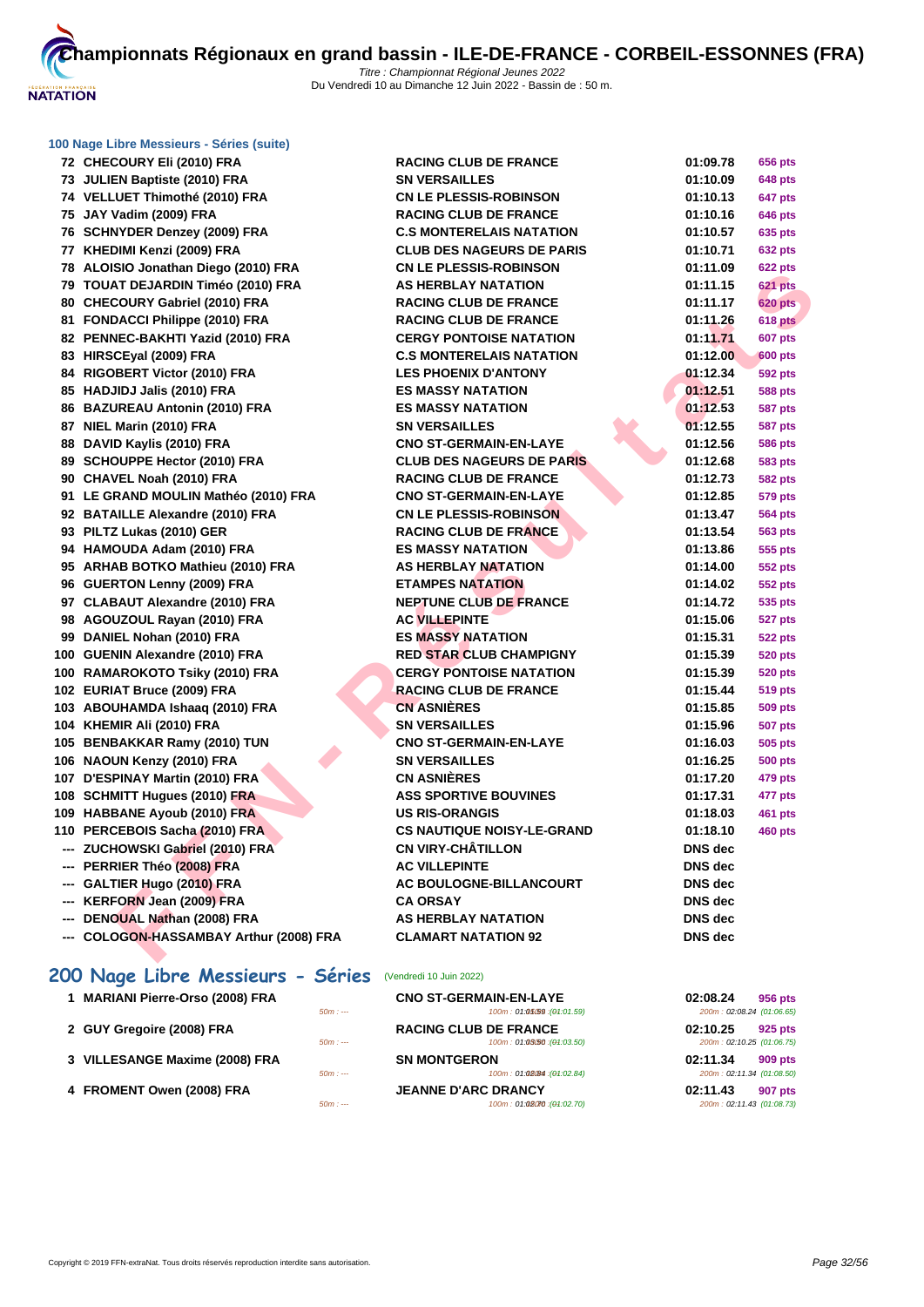

| 5 TOMAS Leo (2008) FRA                 | <b>ES MASSY NATATION</b><br>100m: 01:030m : (01:03.91)<br>$50m: -$                                                    | 02:12.21<br>895 pts<br>200m: 02:12.21 (01:08.30)                              |
|----------------------------------------|-----------------------------------------------------------------------------------------------------------------------|-------------------------------------------------------------------------------|
| 6 BIDA Mohamed Anis (2009) TUN         | <b>OLYMPIQUE LA GARENNE-COLOMBES</b><br>100m: 01:03 (04:03.81)<br>$50m: -$                                            | 02:14.96<br>855 pts<br>200m: 02:14.96 (01:11.15)                              |
| 7 MIRONNEAU Paul (2008) FRA            | <b>CLUB DES NAGEURS DE PARIS</b><br>100m: 01:04/3th: (01:04.31)<br>$50m: -$                                           | 02:15.35<br>849 pts<br>200m: 02:15.35 (01:11.04)                              |
| 8 HETTAK Moussa (2008) FRA             | <b>US RIS-ORANGIS</b><br>100m: 01:06/90 : (01:06.90)<br>$50m: -$                                                      | 02:15.47<br>847 pts<br>200m: 02:15.47 (01:08.57)                              |
| 9 TÊTU DUBREUIL Samuel (2008) FRA      | <b>ES MASSY NATATION</b><br>100m: 01:05/3th: (01:05.31)<br>$50m: -$                                                   | 02:15.53<br>847 pts<br>200m: 02:15.53 (01:10.22)                              |
| 10 COLLIN Lucas (2008) FRA             | <b>RACING CLUB DE FRANCE</b><br>100m: 01:05/35 :(01:05.35)<br>$50m: -$                                                | 02:15.79<br>843 pts<br>200m: 02:15.79 (01:10.44)                              |
| 11 TAMIRO Zakaria (2008) FRA           | <b>VILLEJUIF NATATION</b><br>100m: 01:06:08 : (01:06.03)<br>$50m: -$                                                  | 02:16.63<br>831 pts<br>200m: 02:16.63 (01:10.60)                              |
| 12 PAVLOVIC Luka (2009) FRA            | <b>SN MONTGERON</b>                                                                                                   | 02:16.90<br>827 pts<br>200m: 02:16.90 (01:09.28)                              |
| 13 MAZURE-PEZIVIN Jean (2008) FRA      | 100m: 01:08082 : (01:07.62)<br>$50m: -$<br><b>CLAMART NATATION 92</b><br>100m: 01:05/3th: (01:05.31)<br>$50m: -$      | 02:17.13<br>823 pts                                                           |
| 14 THOMAS Alexis (2008) FRA            | <b>CLAMART NATATION 92</b><br>$50m: -$                                                                                | 200m: 02:17.13 (01:11.82)<br>02:17.68<br>816 pts                              |
| 15 VODDEN Ryan (2008) GBR              | 100m: 01:06/32 : (01:06.32)<br><b>CNO ST-GERMAIN-EN-LAYE</b><br>100m: 01:08/25 : (01:07.25)<br>$50m: -$               | 200m: 02:17.68 (01:11.36)<br>02:17.96<br>812 pts<br>200m: 02:17.96 (01:10.71) |
| 16 FERCHICHI Ghayssan (2009) FRA       | AAS SARCELLES NATATION 95                                                                                             | 02:18.12<br>809 pts<br>200m: 02:18.12 (01:11.15)                              |
| 17 FOTSING Nathan (2008) FRA           | 100m: 01:06/97 : (01:06.97)<br>$50m: -$<br><b>C.S MONTERELAIS NATATION</b><br>100m: 01:08/66 : (01:07.66)<br>$50m: -$ | 02:18.28<br>807 pts<br>200m: 02:18.28 (01:10.62)                              |
| 18 GUNTZBERGER Matthias (2009) FRA     | <b>SN VERSAILLES</b><br>100m: 01:08(5th: (01:07.51)<br>$50m: -$                                                       | 02:18.57<br><b>803 pts</b><br>200m: 02:18.57 (01:11.06)                       |
| 19 NKALA LIASHCHYNSKI Vadim (2009) FRA | <b>CLUB DES NAGEURS DE PARIS</b><br>100m: 01:05.85 : (01:05.85)<br>$50m: -$                                           | 02:18.58<br>803 pts<br>200m: 02:18.58 (01:12.73)                              |
| 20 BOUCAS Adrian (2008) FRA            | <b>CN VIRY-CHATILLON</b><br>100m: 01:08078 : (01:08.78)<br>$50m: -$                                                   | 02:18.62<br>802 pts<br>200m: 02:18.62 (01:09.84)                              |
| 21 BARKA Selmen (2008) FRA             | <b>CLUB DES NAGEURS DE PARIS</b><br>100m: 01:05/37 : (01:05.37)<br>$50m: -$                                           | 02:18.83<br>799 pts<br>200m: 02:18.83 (01:13.46)                              |
| 22 BOUZAR Aïssa (2008) FRA             | <b>CN VIRY-CHATILLON</b><br>100m: 01:08/38 : (01:08.38)<br>$50m: -$                                                   | 02:19.51<br><b>790 pts</b><br>200m: 02:19.51 (01:11.13)                       |
| 23 POYEN Tom (2008) FRA                | <b>CLAMART NATATION 92</b><br>100m: 01:08.62 : (01:07.62)<br>$50m: -$                                                 | 02:20.07<br>782 pts<br>200m: 02:20.07 (01:12.45)                              |
| 24 DEGHMOUS Mathias (2008) FRA         | <b>CNO ST-GERMAIN-EN-LAYE</b><br>100m: 01:080mm : (01:08.11)<br>$50m: -$                                              | 02:20.33<br>778 pts<br>200m: 02:20.33 (01:12.22)                              |
| 24 ROUDILLON Timo (2010) FRA           | <b>CN HOUILLES-CARRIERES</b><br>$50m: -$<br>100m: 01:08/53 : (01:07.53)                                               | 02:20.33<br>778 pts<br>200m: 02:20.33 (01:12.80)                              |
| 26 REMBRY Morgan (2008) FRA            | <b>CLUB DES NAGEURS DE PARIS</b><br>100m: 01:08(2th: (01:07.21)<br>$50m: -$                                           | 02:20.82<br>771 pts<br>200m: 02:20.82 (01:13.61)                              |
| 27 LY Alexander (2008) FRA             | <b>RACING CLUB DE FRANCE</b><br>$50m: -$<br>100m: 01:09/28 : (01:09.28)                                               | 02:20.84<br><b>771 pts</b><br>200m: 02:20.84 (01:11.56)                       |
| 28 KACZMAREK Victor (2010) FRA         | <b>VILLEJUIF NATATION</b><br>100m: 01:09019 : (01:09.19)<br>$50m: -$                                                  | 02:20.85<br>771 pts<br>200m: 02:20.85 (01:11.66)                              |
| 29 FETTAR Issam (2008) FRA             | <b>SN MONTGERON</b><br>100m: 01:08.60 : (01:08.60)<br>$50m: -$                                                        | 02:21.10<br><b>768 pts</b><br>200m: 02:21.10 (01:12.50)                       |
| 30 LEJARS Tom (2008) FRA               | <b>CLUB NAUTIQUE DE L'ARPAJONNAIS</b><br>100m: 01:08070 : (01:08.70)<br>$50m: -$                                      | 02:21.28<br><b>765 pts</b><br>200m: 02:21.28 (01:12.58)                       |
| 31 BAILLEUL Nathan (2008) FRA          | AS LE PLESSIS-SAVIGNY<br>$50m: -$<br>100m: 01:09015 : (01:09.15)                                                      | 02:21.37<br>764 pts<br>200m: 02:21.37 (01:12.22)                              |
| 32 ENNEBATI OUAKSEL Mazir (2009) FRA   | <b>SN VERSAILLES</b><br>100m: 01:10040 : (01:10.40)<br>$50m: -$                                                       | 02:21.48<br><b>762 pts</b><br>200m: 02:21.48 (01:11.08)                       |
| 33 LANGE-TELLO Gaëtan (2009) FRA       | <b>RSC MONTREUIL</b><br>100m: 01:03(59 : (01:07.59)<br>$50m: -$                                                       | 02:21.56<br><b>761 pts</b><br>200m: 02:21.56 (01:13.97)                       |
| 34 ROBERT Noah (2009) FRA              | <b>VILLIERS SPORTS JEUNESSE</b><br>$50m: -$<br>100m: 01:06 (01:06.61)                                                 | 02:22.04<br>755 pts<br>200m: 02:22.04 (01:15.43)                              |
| 35 DESMAISON Tom (2008) FRA            | <b>SN VERSAILLES</b><br>$50m: -$<br>100m: 01:09088 : (01:09.38)                                                       | 02:22.13<br><b>753 pts</b><br>200m: 02:22.13 (01:12.75)                       |
|                                        |                                                                                                                       |                                                                               |

| 5 TOMAS Léo (2008) FRA<br>$50m: -$                  | <b>ES MASSY NATATION</b><br>100m: 01:030m : (01:03.91)               | 02:12.21<br>895 pts<br>200m: 02:12.21 (01:08.30)        |
|-----------------------------------------------------|----------------------------------------------------------------------|---------------------------------------------------------|
| 6 BIDA Mohamed Anis (2009) TUN<br>$50m: -$          | <b>OLYMPIQUE LA GARENNE-COLOMBES</b><br>100m: 01:03 @m : (04:03.81)  | 02:14.96<br>855 pts<br>200m: 02:14.96 (01:11.15)        |
| 7 MIRONNEAU Paul (2008) FRA<br>$50m: -$             | <b>CLUB DES NAGEURS DE PARIS</b><br>100m: 01:04/3th: (01:04.31)      | 02:15.35<br>849 pts<br>200m: 02:15.35 (01:11.04)        |
| 8 HETTAK Moussa (2008) FRA<br>$50m: -$              | <b>US RIS-ORANGIS</b><br>100m: 01:06/90 : (01:06.90)                 | 02:15.47<br>847 pts<br>200m: 02:15.47 (01:08.57)        |
| 9 TËTU DUBREUIL Samuel (2008) FRA<br>$50m: -$       | <b>ES MASSY NATATION</b><br>100m: 01:05/3th: (01:05.31)              | 02:15.53<br>847 pts<br>200m: 02:15.53 (01:10.22)        |
| 0 COLLIN Lucas (2008) FRA<br>$50m: -$               | <b>RACING CLUB DE FRANCE</b><br>100m: 01:05/35 : (01:05.35)          | 02:15.79<br>843 pts<br>200m: 02:15.79 (01:10.44)        |
| 1 TAMIRO Zakaria (2008) FRA<br>$50m: -$             | <b>VILLEJUIF NATATION</b><br>100m: 01:06:08 : (01:06.03)             | 02:16.63<br>831 pts<br>200m: 02:16.63 (01:10.60)        |
| 2 PAVLOVIC Luka (2009) FRA<br>$50m: -$              | <b>SN MONTGERON</b><br>100m: 01:08/62 : (01:07.62)                   | 02:16.90<br>827 pts<br>200m: 02:16.90 (01:09.28)        |
| 3   MAZURE-PEZIVIN Jean (2008) FRA                  | <b>CLAMART NATATION 92</b>                                           | 02:17.13<br>823 pts                                     |
| $50m: -$<br>4 THOMAS Alexis (2008) FRA              | 100m: 01:05/3th: (01:05.31)<br><b>CLAMART NATATION 92</b>            | 200m: 02:17.13 (01:11.82)<br>02:17.68<br>816 pts        |
| $50m: -$<br>5 VODDEN Ryan (2008) GBR                | 100m: 01:06/32 : (01:06.32)<br><b>CNO ST-GERMAIN-EN-LAYE</b>         | 200m: 02:17.68 (01:11.36)<br>02:17.96<br>812 pts        |
| $50m: -$<br>6 FERCHICHI Ghayssan (2009) FRA         | 100m: 01:08/25 : (01:07.25)<br><b>AAS SARCELLES NATATION 95</b>      | 200m: 02:17.96 (01:10.71)<br>02:18.12<br>809 pts        |
| $50m: -$<br>7 FOTSING Nathan (2008) FRA             | 100m: 01:06/97 : (01:06.97)<br><b>C.S MONTERELAIS NATATION</b>       | 200m: 02:18.12 (01:11.15)<br>02:18.28<br>807 pts        |
| $50m: -$<br>8 GUNTZBERGER Matthias (2009) FRA       | 100m: 01:08/66 : (01:07.66)<br><b>SN VERSAILLES</b>                  | 200m: 02:18.28 (01:10.62)<br>02:18.57<br>803 pts        |
| $50m: -$<br>9   NKALA LIASHCHYNSKI Vadim (2009) FRA | 100m: 01:08(5th: (01:07.51)<br><b>CLUB DES NAGEURS DE PARIS</b>      | 200m: 02:18.57 (01:11.06)<br>02:18.58<br>803 pts        |
| $50m: -$<br>0 BOUCAS Adrian (2008) FRA              | 100m: 01:05.85 : (01:05.85)<br><b>CN VIRY-CHATILLON</b>              | 200m: 02:18.58 (01:12.73)<br>02:18.62<br>802 pts        |
| $50m: -$<br>1   BARKA Selmen (2008) FRA             | 100m: 01:08078 : (01:08.78)<br><b>CLUB DES NAGEURS DE PARIS</b>      | 200m: 02:18.62 (01:09.84)<br>02:18.83<br>799 pts        |
| $50m: -$<br>2   BOUZAR Aïssa (2008) FRA             | 100m: 01:05/37 : (01:05.37)<br><b>CN VIRY-CHÂTILLON</b>              | 200m: 02:18.83 (01:13.46)<br>02:19.51<br>790 pts        |
| $50m: -$<br>3 POYEN Tom (2008) FRA                  | 100m: 01:08/38 : (01:08.38)<br><b>CLAMART NATATION 92</b>            | 200m: 02:19.51 (01:11.13)<br>02:20.07<br><b>782 pts</b> |
| $50m: -$<br>4 DEGHMOUS Mathias (2008) FRA           | 100m: 01:08.62 : (01:07.62)<br><b>CNO ST-GERMAIN-EN-LAYE</b>         | 200m: 02:20.07 (01:12.45)<br>02:20.33<br><b>778 pts</b> |
| $50m: -$<br>4 ROUDILLON Timo (2010) FRA             | 100m: 01:080mm : (01:08.11)<br><b>CN HOUILLES-CARRIERES</b>          | 200m: 02:20.33 (01:12.22)<br>02:20.33<br><b>778 pts</b> |
| $50m: -$<br>6 REMBRY Morgan (2008) FRA              | 100m: 01:08/53 : (01:07.53)<br><b>CLUB DES NAGEURS DE PARIS</b>      | 200m: 02:20.33 (01:12.80)<br>02:20.82<br>771 pts        |
| $50m: -$<br>7 LY Alexander (2008) FRA               | 100m: 01:08(2th: (01:07.21)<br><b>RACING CLUB DE FRANCE</b>          | 200m: 02:20.82 (01:13.61)<br>02:20.84<br>771 pts        |
| $50m: -$<br>8 KACZMAREK Victor (2010) FRA           | 100m: 01:09/28 : (01:09.28)<br><b>VILLEJUIF NATATION</b>             | 200m: 02:20.84 (01:11.56)<br>02:20.85<br>771 pts        |
| $50m: -$<br>9 FETTAR Issam (2008) FRA               | 100m: 01:09019 : (01:09.19)<br><b>SN MONTGERON</b>                   | 200m: 02:20.85 (01:11.66)<br>02:21.10<br>768 pts        |
| $50m: -$<br>0 LEJARS Tom (2008) FRA                 | 100m: 01:08.60 : (01:08.60)<br><b>CLUB NAUTIQUE DE L'ARPAJONNAIS</b> | 200m: 02:21.10 (01:12.50)<br>02:21.28<br><b>765 pts</b> |
| $50m: -$<br>1 BAILLEUL Nathan (2008) FRA            | 100m: 01:08070 : (01:08.70)<br><b>AS LE PLESSIS-SAVIGNY</b>          | 200m: 02:21.28 (01:12.58)<br>02:21.37<br><b>764 pts</b> |
| $50m: -$<br>2 ENNEBATI OUAKSEL Mazir (2009) FRA     | 100m: 01:090f5 : (01:09.15)<br><b>SN VERSAILLES</b>                  | 200m: 02:21.37 (01:12.22)<br>02:21.48<br>762 pts        |
| $50m: -$<br>3 LANGE-TELLO Gaëtan (2009) FRA         | 100m: 01:10040 : (01:10.40)<br><b>RSC MONTREUIL</b>                  | 200m: 02:21.48 (01:11.08)<br>02:21.56<br>761 pts        |
| $50m: -$<br>4 ROBERT Noah (2009) FRA                | 100m: 01:08/59 : (01:07.59)<br><b>VILLIERS SPORTS JEUNESSE</b>       | 200m: 02:21.56 (01:13.97)<br>02:22.04<br>755 pts        |
| $50m: -$<br>5 DESMAISON Tom (2008) FRA              | 100m: 01:06.61 : (01:06.61)<br><b>SN VERSAILLES</b>                  | 200m: 02:22.04 (01:15.43)<br>02:22.13<br><b>753 pts</b> |
| $50m: -$                                            | 100m: 01:09:38 : (01:09.38)                                          | 200m: 02:22.13 (01:12.75)                               |

| 02:12.21<br>200m: 02:12.21 (01:08.30)  | 895 pts        |
|----------------------------------------|----------------|
| 02:14.96<br>200m: 02:14.96 (01:11.15)  | 855 pts        |
| 02:15.35<br>200m: 02:15.35 (01:11.04)  | 849 pts        |
| 02:15.47<br>200m: 02:15.47 (01:08.57)  | <b>847 pts</b> |
| 02:15.53<br>200m: 02:15.53 (01:10.22)  | 847 pts        |
| 02:15.79                               | <b>843 pts</b> |
| 200m: 02:15.79 (01:10.44)<br>02:16.63  | 831 pts        |
| 200m: 02:16.63 (01:10.60)<br>02:16.90  | 827 pts        |
| 200m: 02:16.90 (01:09.28)<br>02:17.13  |                |
| 200m: 02:17.13 (01:11.82)              | 823 pts        |
| 02:17.68<br>200m: 02:17.68 (01:11.36)  | 816 pts        |
| 02:17.96<br>200m: 02:17.96 (01:10.71)  | 812 pts        |
| 02:18.12<br>200m: 02:18.12 (01:11.15)  | 809 pts        |
| 02:18.28                               | 807 pts        |
| 200m: 02:18.28 (01:10.62)<br>02:18.57  | 803 pts        |
| 200m: 02:18.57 (01:11.06)<br>02:18.58  | 803 pts        |
| 200m: 02:18.58 (01:12.73)<br>02:18.62  | <b>802 pts</b> |
| 200m: 02:18.62 (01:09.84)<br>02:18.83  | 799 pts        |
| 200m: 02:18.83 (01:13.46)<br>02:19.51  |                |
| 200m: 02:19.51 (01:11.13)              | <b>790 pts</b> |
| 02:20.07<br>200m: 02:20.07 (01:12.45)  | 782 pts        |
| 02:20.33<br>200m: 02:20.33 (01:12.22)  | 778 pts        |
| 02:20.33<br>200m: 02:20.33 (01:12.80)  | 778 pts        |
| 02:20.82                               | 771 pts        |
| 200m: 02:20.82 (01:13.61)<br>02:20.84  | 771 pts        |
| 200m : 02:20.84 (01:11.56)<br>02:20.85 | <b>771 pts</b> |
| 200m: 02:20.85 (01:11.66)<br>02:21.10  | <b>768 pts</b> |
| 200m: 02:21.10 (01:12.50)<br>02:21.28  | <b>765 pts</b> |
| 200m: 02:21.28 (01:12.58)<br>02:21.37  | 764 pts        |
| 200m: 02:21.37 (01:12.22)<br>02:21.48  | <b>762 pts</b> |
| 200m: 02:21.48 (01:11.08)<br>02:21.56  | <b>761 pts</b> |
| 200m: 02:21.56 (01:13.97)<br>02:22.04  |                |
| 200m: 02:22.04 (01:15.43)              | 755 pts        |
| 02:22.13<br>200m: 02:22.13 (01:12.75)  | <b>753 pts</b> |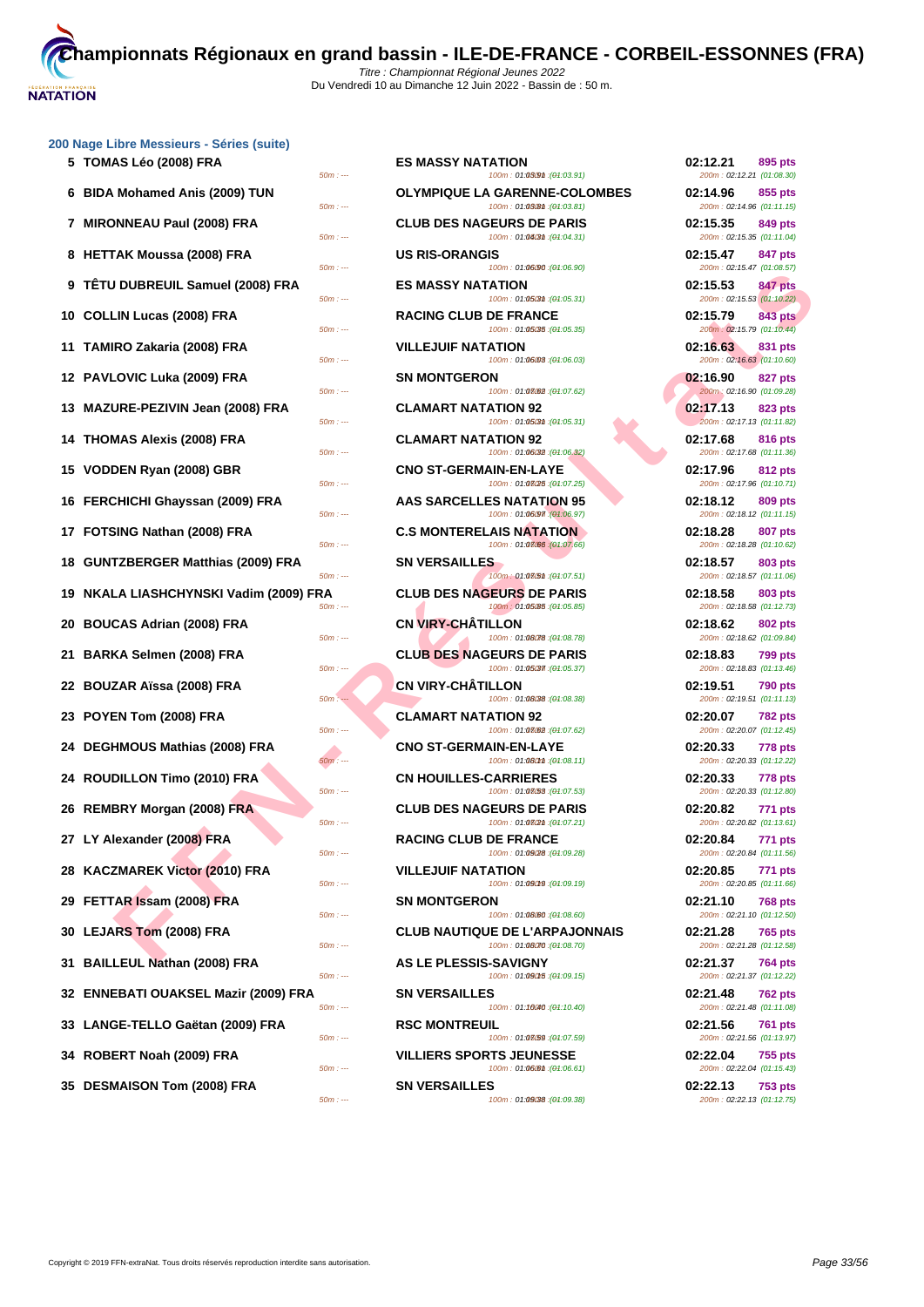|                                 | $50m: -$ |
|---------------------------------|----------|
| 37 POTTIER Soren (2009) FRA     | $50m: -$ |
| 38 COMBETTES Jules (2009) FRA   | $50m: -$ |
| 39 HAUET Raphael (2009) FRA     | $50m: -$ |
| 40 DELECOLLE Jules (2009) FRA   | $50m: -$ |
| 41 BAZUREAU Corentin (2008) FRA | $50m: -$ |
| 42 LE DIZES Elouan (2008) FRA   | $50m: -$ |
| 43 PAYS Lucas (2010) FRA        | $50m: -$ |
| 44 ZOUGAGAnas (2010) FRA        | $50m: -$ |
| 45 VAREILLAUD Thomas (2009) FRA | $50m: -$ |
| 46 OUARDI Noham (2009) FRA      | $50m: -$ |
| 47 LEONARD Luke (2009) FRA      | $50m: -$ |
| 48 CUVELIER Timothée (2009) FRA | $50m: -$ |
| 49 BOUFTINI Khalid (2009) FRA   | $50m: -$ |
| 50 DAVID Renan (2009) FRA       | $50m: -$ |
| 51 TISON Antonin (2010) FRA     | $50m: -$ |
| 52 BARRE Léo (2009) FRA         | $50m: -$ |
| 53 MAES Martin (2009) FRA       | $50m: -$ |
| 54 SROUJI William (2009) FRA    | $50m: -$ |
| 55 LE GARREC Merlin (2009) FRA  | $50m: -$ |
| 56 GLEIZE Matéo (2009) FRA      | $50m: -$ |
| 57 TRAN Augustin (2009) FRA     | $50m: -$ |
| 58 VAUBOURG Lilian (2009) FRA   | $50m: -$ |
| 59 CATAYEE Joackim (2010) FRA   | $50m: -$ |
| 60 CAVES Matthieu (2010) FRA    | $50m: -$ |
| 61 SCHNYDER Denzey (2009) FRA   | $50m: -$ |
| 62 HIRSCEyal (2009) FRA         | $50m: -$ |
| 63 KERFORN Jean (2009) FRA      | $50m: -$ |
| 64 CHECOURY Eli (2010) FRA      | $50m: -$ |
| 65 JULIEN Baptiste (2010) FRA   | $50m: -$ |
| 65 BAZUREAU Antonin (2010) FRA  | $50m: -$ |

| 36 DRAI Simon (2010) FRA        | $50m: -$             |                                  | <b>VAL D'ESSONNE MENNECY AQUA CLUB</b><br>100m: 01:09/28 : (01:09.23)                               | 02:22.16<br>200m: 02:22.16 (01:12.93)                              | <b>753 pts</b> |
|---------------------------------|----------------------|----------------------------------|-----------------------------------------------------------------------------------------------------|--------------------------------------------------------------------|----------------|
| 37 POTTIER Soren (2009) FRA     | $50m: -$             | <b>CN EPINETTES PARIS</b>        | 100m: 01:08/25 : (01:08.25)                                                                         | 02:22.22<br>200m: 02:22.22 (01:13.97)                              | <b>752 pts</b> |
| 38 COMBETTES Jules (2009) FRA   | $50m: -$             | <b>RACING CLUB DE FRANCE</b>     | 100m: 01:09/90 : (01:09.90)                                                                         | 02:23.46<br>200m: 02:23.46 (01:13.56)                              | 735 pts        |
| 39 HAUET Raphael (2009) FRA     | $50m: -$             | <b>AS EMERAINVILLE</b>           | 100m: 01:08/95 : (01:08.95)                                                                         | 02:23.67<br>200m: 02:23.67 (01:14.72)                              | <b>732 pts</b> |
| 40 DELECOLLE Jules (2009) FRA   | $50m: -$             | <b>LES PHOENIX D'ANTONY</b>      | 100m: 01:09077. (01:09.77)                                                                          | 02:24.20<br>200m: 02:24.20 (01:14.43)                              | <b>725 pts</b> |
| 41 BAZUREAU Corentin (2008) FRA | $50m: -$             | <b>ES MASSY NATATION</b>         | 100m: 01:09/54 : (01:09.54)                                                                         | 02:24.22<br>200m: 02:24.22 (01:14.68)                              | <b>725 pts</b> |
| 42 LE DIZES Elouan (2008) FRA   | $50m: -$             | <b>CN 95 EZANVILLE</b>           | 100m: 01:09/50 : (01:09.50)                                                                         | 02:24.94<br>200m: 02:24.94 (01:15.44)                              | <b>715 pts</b> |
| 43 PAYS Lucas (2010) FRA        | $50m: -$             | <b>US JEUNESSE MITRY-MORY</b>    | 100m: 01:0804th : (01:07.41)                                                                        | 02:25.39<br>200m: 02:25.39 (01:17.98)                              | <b>709 pts</b> |
| 44 ZOUGAGAnas (2010) FRA        | $50m: -$             | <b>CNO ST-GERMAIN-EN-LAYE</b>    | 100m: 01:09/99 : (01:09.99)                                                                         | 02:25.63<br>200m: 02:25.63 (01:15.64)                              | <b>706 pts</b> |
| 45 VAREILLAUD Thomas (2009) FRA | $50m: -$             |                                  | <b>MORSANG ESSONNE NATATION</b><br>100m: 01:09078 : (01:09.78)                                      | 02:25.64<br>200m: 02:25.64 (01:15.86)                              | <b>706 pts</b> |
| 46 OUARDI Noham (2009) FRA      | $50m: -$             | <b>C.S MONTERELAIS NATATION</b>  | 100m: 01:160m : (01:10.21)                                                                          | 02:26.14<br>200m: 02:26.14 (01:15.93)                              | 699 pts        |
| 47 LEONARD Luke (2009) FRA      | $50m: -$             | <b>CN MELUN VAL DE SEINE</b>     | 100m: 01:15(22):(01:11.22)                                                                          | 02:27.47<br>200m: 02:27.47 (01:16.25)                              | <b>682 pts</b> |
| 48 CUVELIER Timothée (2009) FRA | $50m: -$             | <b>CNO ST-GERMAIN-EN-LAYE</b>    | 100m: 01:10.93 : (01:10.93)                                                                         | 02:27.53<br>200m: 02:27.53 (01:16.60)                              | <b>681 pts</b> |
| 49 BOUFTINI Khalid (2009) FRA   | $50m: -$             | <b>C.S MONTERELAIS NATATION</b>  | 100m: 01:15000 : (01:11.00)                                                                         | 02:27.86<br>200m: 02:27.86 (01:16.86)                              | 677 pts        |
| 50 DAVID Renan (2009) FRA       | $50m: -$             | <b>CA ORSAY</b>                  | (04:13.45): 100m: 01:13045                                                                          | 02:28.35<br>200m: 02:28.35 (01:14.90)                              | <b>670 pts</b> |
| 51 TISON Antonin (2010) FRA     | $50m: -$             | <b>LAGNY-SUR-MARNE NATATION</b>  | 100m: 01:12.94 : (01:12.94)                                                                         | 02:29.11<br>200m: 02:29.11 (01:16.17)                              | 661 pts        |
| 52 BARRE Léo (2009) FRA         | $50m: -$             |                                  | <b>AQUA VALLEE-DE-CHEVREUSE</b><br>100m: 01:13.67 : (01:13.67)                                      | 02:29.30<br>200m: 02:29.30 (01:15.63)                              | 658 pts        |
| 53 MAES Martin (2009) FRA       | $50m:$ $-$           | <b>RED STAR CLUB CHAMPIGNY</b>   | 100m: 01:09046 : (01:09.46)                                                                         | 02:29.54<br>200m: 02:29.54 (01:20.08)                              | 655 pts        |
| 54 SROUJI William (2009) FRA    | $50m: -$             | <b>AQUACLUB LE PECQ MARLY</b>    | 100m: 01:18033: (01:12.33)                                                                          | 02:29.92<br>200m: 02:29.92 (01:17.59)                              | 650 pts        |
| 55 LE GARREC Merlin (2009) FRA  |                      | <b>CLUB DES NAGEURS DE PARIS</b> |                                                                                                     | 02:30.76                                                           | 640 pts        |
| 56 GLEIZE Matéo (2009) FRA      | $50m: -$             |                                  | 100m: 01:10/20 :(01:10.20)<br><b>ESPADON VELIZY-VILLACOUBLAY</b>                                    | 200m: 02:30.76 (01:20.56)<br>02:30.83<br>200m: 02:30.83 (01:18.43) | 639 pts        |
| 57 TRAN Augustin (2009) FRA     | $50m: -$             | <b>VILLEJUIF NATATION</b>        | 100m: 01:18040 : (01:12.40)                                                                         | 02:30.94                                                           | 637 pts        |
| 58 VAUBOURG Lilian (2009) FRA   | $50m: -$             |                                  | 100m: 01:13.85 : (01:13.85)<br><b>CLUB NAUTIQUE DE L'ARPAJONNAIS</b><br>100m: 01:14/24 : (01:14.24) | 200m: 02:30.94 (01:17.09)<br>02:31.34                              | <b>632 pts</b> |
| 59 CATAYEE Joackim (2010) FRA   | $50m: -$<br>$50m: -$ | <b>SCA 2000 EVRY</b>             | 100m: 01:13/28 : (01:13.23)                                                                         | 200m: 02:31.34 (01:17.10)<br>02:33.13<br>200m: 02:33.13 (01:19.90) | 610 pts        |
| 60 CAVES Matthieu (2010) FRA    | $50m: -$             | <b>ES SUCY-EN-BRIE</b>           |                                                                                                     | 02:33.19                                                           | 609 pts        |
| 61 SCHNYDER Denzey (2009) FRA   |                      | <b>C.S MONTERELAIS NATATION</b>  | 100m: 01:18034 : (04:14.34)<br>100m: 01:15028 : (01:15.28)                                          | 200m: 02:33.19 (01:18.85)<br>02:33.37<br>200m: 02:33.37 (01:18.09) | 607 pts        |
| 62 HIRSCEyal (2009) FRA         | $50m: -$             | <b>C.S MONTERELAIS NATATION</b>  |                                                                                                     | 02:33.44                                                           | 606 pts        |
| 63 KERFORN Jean (2009) FRA      | $50m: -$             | <b>CA ORSAY</b>                  | 100m: 01:180m : (01:18.41)                                                                          | 200m: 02:33.44 (01:15.03)<br>02:33.54                              | 605 pts        |
| 64 CHECOURY Eli (2010) FRA      | $50m: -$             | <b>RACING CLUB DE FRANCE</b>     | 100m: 01:13072 : (01:13.72)                                                                         | 200m: 02:33.54 (01:19.82)<br>02:34.18                              | 597 pts        |
| 65 JULIEN Baptiste (2010) FRA   | $50m: -$             | <b>SN VERSAILLES</b>             | 100m: 01:180m : (01:12.41)                                                                          | 200m: 02:34.18 (01:21.77)<br>02:34.87                              | 589 pts        |
| 65 BAZUREAU Antonin (2010) FRA  | $50m: -$<br>$50m: -$ | <b>ES MASSY NATATION</b>         | 100m: 01:16034 : (01:16.34)<br>100m: 01:16079 : (01:16.79)                                          | 200m: 02:34.87 (01:18.53)<br>02:34.87<br>200m: 02:34.87 (01:18.08) | 589 pts        |

| 02:22.16<br><b>753 pts</b><br>200m: 02:22.16 (01:12.93) |
|---------------------------------------------------------|
| 02:22.22<br>752 pts<br>200m: 02:22.22 (01:13.97)        |
| 02:23.46<br><b>735 pts</b><br>200m: 02:23.46 (01:13.56) |
| 02:23.67<br><b>732 pts</b><br>200m: 02:23.67 (01:14.72) |
| 02:24.20<br>$725$ pts<br>200m: 02:24.20 (01:14.43)      |
| 02:24.22<br><b>725 pts</b>                              |
| 200m: 02:24.22 (01:14.68)<br>02:24.94<br><b>715 pts</b> |
| 200m: 02:24.94 (01:15.44)<br>02:25.39<br><b>709 pts</b> |
| 200m: 02:25.39 (01:17.98)<br>02:25.63<br><b>706 pts</b> |
| 200m: 02:25.63 (01:15.64)<br>02:25.64<br><b>706 pts</b> |
| 200m: 02:25.64 (01:15.86)<br>02:26.14<br><b>699 pts</b> |
| 200m: 02:26.14 (01:15.93)                               |
| 02:27.47<br><b>682 pts</b><br>200m: 02:27.47 (01:16.25) |
| 02:27.53<br><b>681 pts</b><br>200m: 02:27.53 (01:16.60) |
| 02:27.86<br>677 pts<br>200m: 02:27.86 (01:16.86)        |
| 02:28.35<br><b>670 pts</b><br>200m: 02:28.35 (01:14.90) |
| 02:29.11<br><b>661 pts</b><br>200m: 02:29.11 (01:16.17) |
| 02:29.30<br>658 pts<br>200m: 02:29.30 (01:15.63)        |
| 02:29.54<br>655 pts<br>200m: 02:29.54 (01:20.08)        |
| 02:29.92<br><b>650 pts</b>                              |
| 200m: 02:29.92 (01:17.59)<br>02:30.76<br>640 pts        |
| 200m: 02:30.76 (01:20.56)<br>02:30.83<br>639 pts        |
| 200m: 02:30.83 (01:18.43)<br>02:30.94<br>637 pts        |
| 200m: 02:30.94 (01:17.09)<br>02:31.34<br><b>632 pts</b> |
| 200m: 02:31.34 (01:17.10)<br>02:33.13<br><b>610 pts</b> |
| 200m: 02:33.13 (01:19.90)<br>02:33.19<br><b>609 pts</b> |
| 200m: 02:33.19 (01:18.85)<br>02:33.37<br>607 pts        |
| 200m: 02:33.37 (01:18.09)                               |
| 02:33.44<br>606 pts<br>200m: 02:33.44 (01:15.03)        |
| 02:33.54<br><b>605 pts</b><br>200m: 02:33.54 (01:19.82) |
| 02:34.18<br>597 pts<br>200m: 02:34.18 (01:21.77)        |
| 02:34.87<br>589 pts<br>200m: 02:34.87 (01:18.53)        |
| 02:34.87<br>589 pts<br>200m: 02:34.87 (01:18.08)        |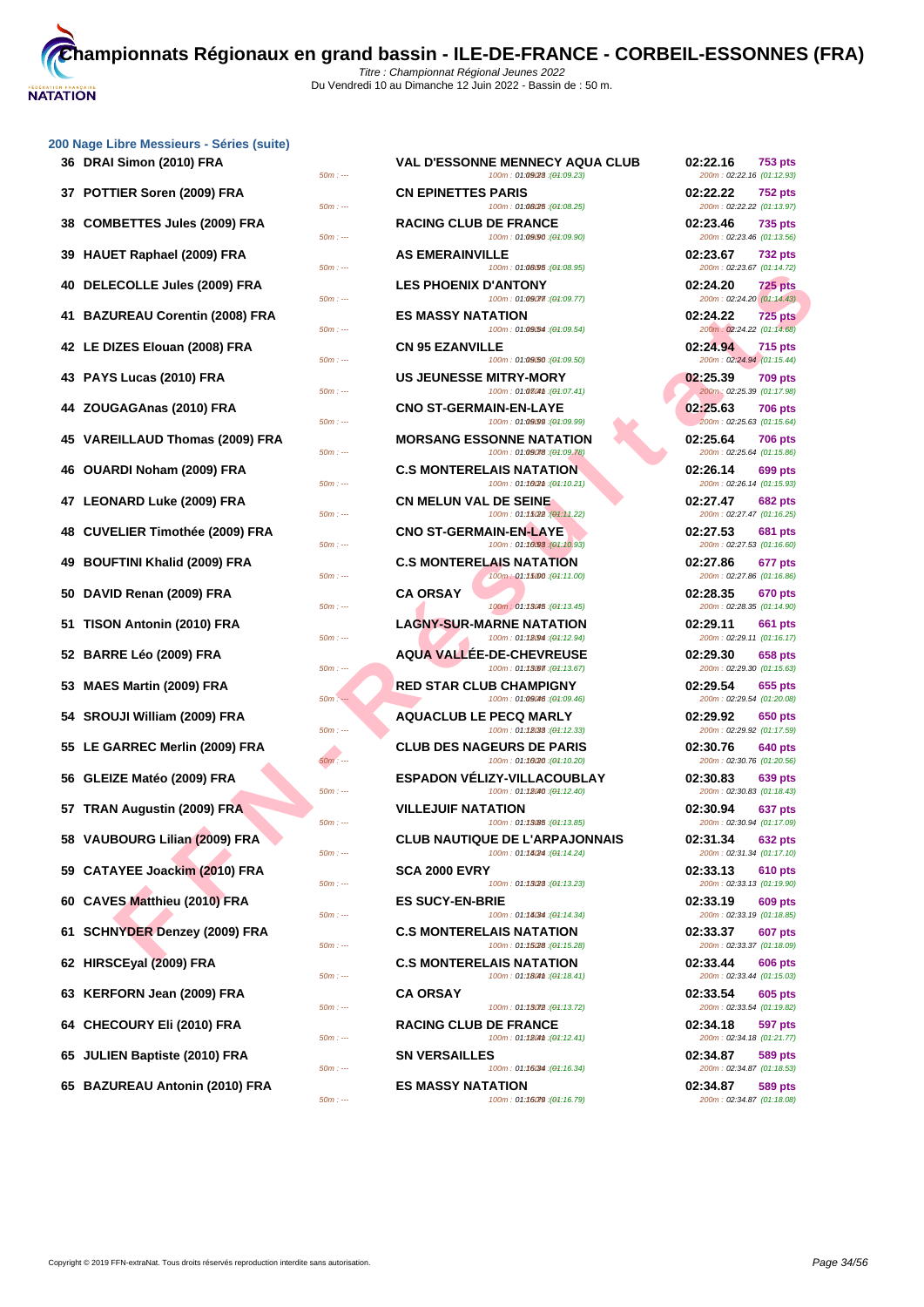

|                                                                           | $50m: -$   |                               | 100m: 01:16087 : (01:16.87)                                     | 200m: 02:34.97 (01:18.10)             |                |
|---------------------------------------------------------------------------|------------|-------------------------------|-----------------------------------------------------------------|---------------------------------------|----------------|
| 68 AQUILON Romain (2010) FRA                                              | $50m: -$   | <b>S.M MONTROUGE</b>          | 100m: 01:13(20: (01:13.20)                                      | 02:35.13<br>200m: 02:35.13 (01:21.93) | 586 pts        |
| 69 TAFER PACHE Ernest (2009) FRA                                          | $50m: -$   | <b>SCUF PARIS</b>             | 100m: 01:130mm : (01:13.71)                                     | 02:35.17<br>200m: 02:35.17 (01:21.46) | 585 pts        |
| 70 GAOUI Elias (2009) FRA                                                 | $50m: -$   | <b>CA ORSAY</b>               | 100m: 01:16010 : (01:16.10)                                     | 02:36.25<br>200m: 02:36.25 (01:20.15) | 572 pts        |
| 71 KHEDIMI Kenzi (2009) FRA                                               | $50m: -$   |                               | <b>CLUB DES NAGEURS DE PARIS</b><br>100m: 01:1408m: (01:14.81)  | 02:37.00<br>200m: 02:37.00 (01:22.19) | 563 pts        |
| 72 AMINE Soulaymane (2010) FRA                                            | $50m: -$   | <b>CN LE PLESSIS-ROBINSON</b> | 100m: 01:16008 : (01:16.03)                                     | 02:37.30<br>200m: 02:37.30 (01:21.27) | <b>560 pts</b> |
| 73 CHECOURY Gabriel (2010) FRA                                            |            | <b>RACING CLUB DE FRANCE</b>  |                                                                 | 02:37.34                              | 559 pts        |
| 74 HADJIDJ Jalis (2010) FRA                                               | $50m: -$   | <b>ES MASSY NATATION</b>      | 100m: 01:15008 : (01:15.08)                                     | 200m: 02:37.34 (01:22.26)<br>02:37.73 | 555 pts        |
| 75 NIEL Marin (2010) FRA                                                  | $50m: -$   | <b>SN VERSAILLES</b>          | 100m: 01:13038 : (01:17.38)                                     | 200m: 02:37.73 (01:20.35)<br>02:38.71 | 543 pts        |
| 76 DAVID Kaylis (2010) FRA                                                | $50m: -$   | <b>CNO ST-GERMAIN-EN-LAYE</b> | 100m: 01:13083 : (01:17.63)                                     | 200m: 02:38.71 (01:21.08)<br>02:39.30 | 536 pts        |
| 77 DANIEL Nohan (2010) FRA                                                | $50m: -$   | <b>ES MASSY NATATION</b>      | 100m: 01:14/86 : (01:14.86)                                     | 200m: 02:39.30 (01:24.44)<br>02:39.54 | 534 pts        |
| 78 EL MOUDIR Wassim (2009) FRA                                            | $50m: -$   | <b>ES MASSY NATATION</b>      | 100m: 01:18004 : (01:18.04)                                     | 200m: 02:39.54 (01:21.50)<br>02:39.58 | 533 pts        |
| 79 ALOISIO Jonathan Diego (2010) FRA                                      | $50m: -$   | <b>CN LE PLESSIS-ROBINSON</b> | 100m: 01:16097 (01:16.97)                                       | 200m: 02:39.58 (01:22.61)<br>02:39.66 | 532 pts        |
| 80 BENBAKKAR Ramy (2010) TUN                                              | $50m: -$   | <b>CNO ST-GERMAIN-EN-LAYE</b> | 100m: 01:16/98 : (01:16.93)                                     | 200m: 02:39.66 (01:22.73)<br>02:40.42 | 523 pts        |
| 81 SERCIEN Jaden (2009) FRA                                               | $50m: -$   | <b>ES MASSY NATATION</b>      | 100m: 01:190m7: (01:19.17)                                      | 200m: 02:40.42 (01:21.25)<br>02:40.64 | 521 pts        |
| 82 CHAVEL Noah (2010) FRA                                                 | $50m: -$   | <b>RACING CLUB DE FRANCE</b>  | 100m: 01:18005 : (01:18.05)                                     | 200m: 02:40.64 (01:22.59)<br>02:41.66 | 509 pts        |
| 83 RIGOBERT Victor (2010) FRA                                             | $50m: -$   | <b>LES PHOENIX D'ANTONY</b>   | 100m: 01:18067 : (01:17.67)                                     | 200m: 02:41.66 (01:23.99)<br>02:41.93 | 506 pts        |
| 84 PILTZ Lukas (2010) GER                                                 | $50m: -$   | <b>RACING CLUB DE FRANCE</b>  | 100m: 01:18037 : (01:17.37)                                     | 200m: 02:41.93 (01:24.56)<br>02:41.94 | 506 pts        |
| 85 BEKKA Wassim (2009) FRA                                                | $50m:$ $-$ | <b>CN VIRY-CHATILLON</b>      | 100m: 01:18.69 : (01:18.69)                                     | 200m: 02:41.94 (01:23.25)<br>02:42.11 | 504 pts        |
| 86 SCHOUPPE Hector (2010) FRA                                             | $50m: -$   |                               | 100m: 01:13049 : (01:17.49)<br><b>CLUB DES NAGEURS DE PARIS</b> | 200m: 02:42.11 (01:24.62)<br>02:42.45 | <b>500 pts</b> |
| 87 MAJCHER Jonas (2010) FRA                                               | $50m: -$   | <b>CN LE PLESSIS-ROBINSON</b> | 100m: 01:18093 : (01:18.93)                                     | 200m: 02:42.45 (01:23.52)<br>02:43.00 | 494 pts        |
| 88 NAINA ROBERDISON Jordy Nantoanina (2009) FRA ETOILE SAINT-LEU NATATION | $50m: -$   |                               | 100m: 01:2007 : (01:20.07)                                      | 200m: 02:43.00 (01:22.93)<br>02:43.70 | 487 pts        |
| 89 ZUCHOWSKI Gabriel (2010) FRA                                           | $50m: -$   | <b>CN VIRY-CHÂTILLON</b>      | 100m: 01:19042 : (01:19.42)                                     | 200m: 02:43.70 (01:24.28)<br>02:43.85 | 485 pts        |
| 90 THIAULT Quentin (2010) FRA                                             | $50m: -$   | <b>CLAMART NATATION 92</b>    | 100m: 01:19080 : (01:19.60)                                     | 200m: 02:43.85 (01:24.25)<br>02:43.93 | <b>484 pts</b> |
| 91 HAMOUDA Adam (2010) FRA                                                | $50m: -$   | <b>ES MASSY NATATION</b>      | 100m: 01:2028 : (01:20.28)                                      | 200m: 02:43.93 (01:23.65)<br>02:44.59 | 477 pts        |
| 92 TOUAT DEJARDIN Timéo (2010) FRA                                        | $50m: -$   | <b>AS HERBLAY NATATION</b>    | 100m: 02:25(52): (02:21.52)                                     | 200m: 02:44.59 (00:23.07)<br>02:45.46 | 467 pts        |
| 93 WISSOCQ Ethan (2010) FRA                                               | $50m: -$   | <b>CA ORSAY</b>               | 100m: 01:18006 : (01:18.06)                                     | 200m: 02:45.46 (01:27.40)<br>02:46.03 | 461 pts        |
| 94 SCHMITT Hugues (2010) FRA                                              | $50m: -$   | <b>ASS SPORTIVE BOUVINES</b>  | 100m: 01:19078 : (01:19.73)                                     | 200m: 02:46.03 (01:26.30)<br>02:46.41 | 457 pts        |
| 95 BATAILLE Alexandre (2010) FRA                                          | $50m: -$   | <b>CN LE PLESSIS-ROBINSON</b> | 100m: 01:25/59 : (01:21.59)                                     | 200m: 02:46.41 (01:24.82)<br>02:46.84 | 453 pts        |
| 96 ALIAS Thomas (2010) FRA                                                | $50m: -$   | <b>USNSP NEMOURS</b>          | 100m: 01:26/28 : (01:20.23)                                     | 200m: 02:46.84 (01:26.61)<br>02:47.03 | 451 pts        |
|                                                                           | $50m: -$   |                               | 100m: 01:28078 : (01:22.73)                                     | 200m: 02:47.03 (01:24.30)             |                |

| <u>JU NAYG LIDIG MGSSIGUI S - OGI IGS (SUILG)</u>                                     |                                                                                             |                                                                               |
|---------------------------------------------------------------------------------------|---------------------------------------------------------------------------------------------|-------------------------------------------------------------------------------|
| 67 BEDU Alexandre (2009) FRA<br>$50m: -$                                              | <b>NOGENT NATATION 94</b><br>100m: 01:16087 : (01:16.87)                                    | 02:34.97<br>588 pts<br>200m: 02:34.97 (01:18.10)                              |
| 68 AQUILON Romain (2010) FRA<br>$50m: -$                                              | <b>S.M MONTROUGE</b><br>100m: 01:13/20 : (01:13.20)                                         | 02:35.13<br><b>586 pts</b><br>200m: 02:35.13 (01:21.93)                       |
| 69 TAFER PACHE Ernest (2009) FRA<br>$50m: -$                                          | <b>SCUF PARIS</b><br>100m: 01:130mm : (01:13.71)                                            | 02:35.17<br>585 pts<br>200m: 02:35.17 (01:21.46)                              |
| 70 GAOUI Elias (2009) FRA<br>$50m: -$                                                 | <b>CA ORSAY</b><br>100m: 01:16010 : (01:16.10)                                              | 02:36.25<br><b>572 pts</b><br>200m: 02:36.25 (01:20.15)                       |
| 71 KHEDIMI Kenzi (2009) FRA                                                           | <b>CLUB DES NAGEURS DE PARIS</b>                                                            | 02:37.00<br><b>563 pts</b>                                                    |
| $50m: -$<br>72 AMINE Soulaymane (2010) FRA                                            | 100m: 01:1408 ft : (01:14.81)<br><b>CN LE PLESSIS-ROBINSON</b>                              | 200m: 02:37.00 (01:22.19)<br>02:37.30<br><b>560 pts</b>                       |
| $50m: -$<br>73 CHECOURY Gabriel (2010) FRA                                            | 100m: 01:16008 : (01:16.03)<br><b>RACING CLUB DE FRANCE</b>                                 | 200m: 02:37.30 (01:21.27)<br>02:37.34<br>559 pts                              |
| $50m: -$<br>74 HADJIDJ Jalis (2010) FRA                                               | 100m: 01:15008 : (01:15.08)<br><b>ES MASSY NATATION</b>                                     | 200m: 02:37.34 (01:22.26)<br>02:37.73<br>555 pts                              |
| $50m: -$<br>75 NIEL Marin (2010) FRA                                                  | 100m: 01:13038 : (01:17.38)<br><b>SN VERSAILLES</b>                                         | 200m: 02:37.73 (01:20.35)<br>02:38.71<br>543 pts                              |
| $50m: -$<br>76 DAVID Kaylis (2010) FRA                                                | 100m: 01:13083 : (01:17.63)<br><b>CNO ST-GERMAIN-EN-LAYE</b>                                | 200m: 02:38.71 (01:21.08)<br>02:39.30<br>536 pts                              |
| $50m: -$<br>77 DANIEL Nohan (2010) FRA                                                | 100m: 01:14/86 : (01:14.86)<br><b>ES MASSY NATATION</b>                                     | 200m: 02:39.30 (01:24.44)<br>02:39.54<br>534 pts                              |
| $50m: -$<br>78 EL MOUDIR Wassim (2009) FRA                                            | 100m: 01:18004 : (01:18.04)<br><b>ES MASSY NATATION</b>                                     | 200m: 02:39.54 (01:21.50)<br>02:39.58<br>533 pts                              |
| $50m: -$<br>79 ALOISIO Jonathan Diego (2010) FRA                                      | 100m: 01:16097 (01:16.97)<br><b>CN LE PLESSIS-ROBINSON</b>                                  | 200m: 02:39.58 (01:22.61)<br>02:39.66<br>532 pts                              |
| $50m: -$<br>80 BENBAKKAR Ramy (2010) TUN                                              | 100m: 01:16/98 : (01:16.93)<br><b>CNO ST-GERMAIN-EN-LAYE</b>                                | 200m: 02:39.66 (01:22.73)<br>02:40.42<br>523 pts                              |
| $50m: -$<br>81 SERCIEN Jaden (2009) FRA                                               | 100m: 01:190m : (01:19.17)<br><b>ES MASSY NATATION</b>                                      | 200m: 02:40.42 (01:21.25)<br>02:40.64<br><b>521 pts</b>                       |
| $50m: -$<br>82 CHAVEL Noah (2010) FRA                                                 | 100m: 01:18005 : (01:18.05)<br><b>RACING CLUB DE FRANCE</b>                                 | 200m: 02:40.64 (01:22.59)<br>02:41.66<br>509 pts                              |
| $50m: -$<br>83 RIGOBERT Victor (2010) FRA                                             | 100m: 01:18067 : (01:17.67)<br><b>LES PHOENIX D'ANTONY</b>                                  | 200m: 02:41.66 (01:23.99)<br>02:41.93<br>506 pts                              |
| 50m : ---<br>84 PILTZ Lukas (2010) GER                                                | 100m: 01:18037 : (01:17.37)<br><b>RACING CLUB DE FRANCE</b>                                 | 200m: 02:41.93 (01:24.56)<br>02:41.94<br><b>506 pts</b>                       |
| $50m: -$<br>85 BEKKA Wassim (2009) FRA                                                | 100m: 01:18.69 : (01:18.69)<br><b>CN VIRY-CHATILLON</b>                                     | 200m: 02:41.94 (01:23.25)<br>02:42.11<br>504 pts                              |
| $50m: -$<br>86 SCHOUPPE Hector (2010) FRA                                             | 100m: 01:13049 : (01:17.49)<br><b>CLUB DES NAGEURS DE PARIS</b>                             | 200m: 02:42.11 (01:24.62)<br>02:42.45<br><b>500 pts</b>                       |
| $50m: -$<br>87 MAJCHER Jonas (2010) FRA                                               | 100m: 01:18093 : (01:18.93)<br><b>CN LE PLESSIS-ROBINSON</b>                                | 200m: 02:42.45 (01:23.52)<br>02:43.00<br>494 pts                              |
| $50m: -$<br>88 NAINA ROBERDISON Jordy Nantoanina (2009) FRA ETOILE SAINT-LEU NATATION | 100m: 01:2007. (01:20.07)                                                                   | 200m: 02:43.00 (01:22.93)<br>02:43.70<br><b>487 pts</b>                       |
| $50m: -$<br>89 ZUCHOWSKI Gabriel (2010) FRA                                           | 100m: 01:19042 : (01:19.42)<br><b>CN VIRY-CHATILLON</b>                                     | 200m: 02:43.70 (01:24.28)<br>02:43.85<br>485 pts                              |
| $50m: -$<br>90 THIAULT Quentin (2010) FRA                                             | 100m: 01:19.60 : (01:19.60)<br><b>CLAMART NATATION 92</b>                                   | 200m: 02:43.85 (01:24.25)<br>02:43.93<br>484 pts                              |
| $50m: -$<br>91 HAMOUDA Adam (2010) FRA                                                | 100m: 01:20/28 : (01:20.28)<br><b>ES MASSY NATATION</b>                                     | 200m: 02:43.93 (01:23.65)<br>02:44.59<br>477 pts                              |
| $50m: -$<br>92 TOUAT DEJARDIN Timéo (2010) FRA                                        | 100m: 02:25052 : (02:21.52)<br>AS HERBLAY NATATION                                          | 200m: 02:44.59 (00:23.07)<br>02:45.46<br>467 pts                              |
| $50m: -$<br>93 WISSOCQ Ethan (2010) FRA                                               | 100m: 01:18006 : (01:18.06)<br><b>CA ORSAY</b>                                              | 200m: 02:45.46 (01:27.40)<br>02:46.03<br><b>461 pts</b>                       |
| $50m: -$<br>94 SCHMITT Hugues (2010) FRA                                              | 100m: 01:19078 : (01:19.73)<br><b>ASS SPORTIVE BOUVINES</b>                                 | 200m: 02:46.03 (01:26.30)<br>02:46.41<br>457 pts                              |
| $50m: -$<br>95 BATAILLE Alexandre (2010) FRA                                          | 100m: 01:25/59 : (01:21.59)<br><b>CN LE PLESSIS-ROBINSON</b>                                | 200m: 02:46.41 (01:24.82)<br>02:46.84<br>453 pts                              |
| $50m: -$<br>96 ALIAS Thomas (2010) FRA                                                | 100m: 01:2028 : (01:20.23)<br><b>USNSP NEMOURS</b>                                          | 200m: 02:46.84 (01:26.61)<br>02:47.03<br>451 pts                              |
| $50m: -$<br>97 CLABAUT Alexandre (2010) FRA<br>$50m: -$                               | 100m: 01:28078 : (01:22.73)<br><b>NEPTUNE CLUB DE FRANCE</b><br>100m: 01:26008 : (01:20.03) | 200m: 02:47.03 (01:24.30)<br>02:47.45<br>446 pts<br>200m: 02:47.45 (01:27.42) |

| 200m: 02:34.97 (01:18.10)             | יע טנ                 |
|---------------------------------------|-----------------------|
| 02:35.13<br>200m: 02:35.13 (01:21.93) | 586 pts               |
| 02:35.17<br>200m: 02:35.17 (01:21.46) | <b>585 pts</b>        |
| 02:36.25<br>200m: 02:36.25 (01:20.15) | 572 pts               |
| 02:37.00<br>200m: 02:37.00 (01:22.19) | 563 pts               |
| 02:37.30                              | <b>560 pts</b>        |
| 200m: 02:37.30 (01:21.27)             |                       |
| 02:37.34<br>200m: 02:37.34 (01:22.26) | 559 pts               |
| 02:37.73<br>200m: 02:37.73 (01:20.35) | 555 pts               |
| 02:38.71                              | 543 pts               |
| 200m: 02:38.71<br>02:39.30            | (01:21.08)<br>536 pts |
| 200m: 02:39.30 (01:24.44)             |                       |
| 02:39.54<br>200m: 02:39.54 (01:21.50) | 534 pts               |
| 02:39.58<br>200m: 02:39.58 (01:22.61) | 533 pts               |
| 02:39.66<br>200m: 02:39.66 (01:22.73) | 532 pts               |
| 02:40.42<br>200m: 02:40.42 (01:21.25) | 523 pts               |
| 02:40.64<br>200m: 02:40.64 (01:22.59) | 521 pts               |
| 02:41.66                              | <b>509 pts</b>        |
| 200m: 02:41.66 (01:23.99)<br>02:41.93 | 506 pts               |
| 200m: 02:41.93 (01:24.56)<br>02:41.94 | 506 pts               |
| 200m: 02:41.94 (01:23.25)<br>02:42.11 | <b>504 pts</b>        |
| 200m: 02:42.11 (01:24.62)<br>02:42.45 | 500 pts               |
| 200m: 02:42.45 (01:23.52)             |                       |
| 02:43.00<br>200m: 02:43.00 (01:22.93) | <b>494 pts</b>        |
| 02:43.70<br>200m: 02:43.70 (01:24.28) | 487 pts               |
| 02:43.85<br>200m: 02:43.85 (01:24.25) | <b>485 pts</b>        |
| 02:43.93                              | <b>484 pts</b>        |
| 200m: 02:43.93 (01:23.65)<br>02:44.59 | 477 pts               |
| 200m: 02:44.59 (00:23.07)<br>02:45.46 | <b>467 pts</b>        |
| 200m: 02:45.46 (01:27.40)<br>02:46.03 | <b>461 pts</b>        |
| 200m: 02:46.03 (01:26.30)<br>02:46.41 | 457 pts               |
| 200m: 02:46.41 (01:24.82)             |                       |
| 02:46.84<br>200m: 02:46.84 (01:26.61) | 453 pts               |
| 02:47.03<br>200m: 02:47.03 (01:24.30) | <b>451 pts</b>        |
| 02:47.45<br>200m: 02:47.45 (01:27.42) | <b>446 pts</b>        |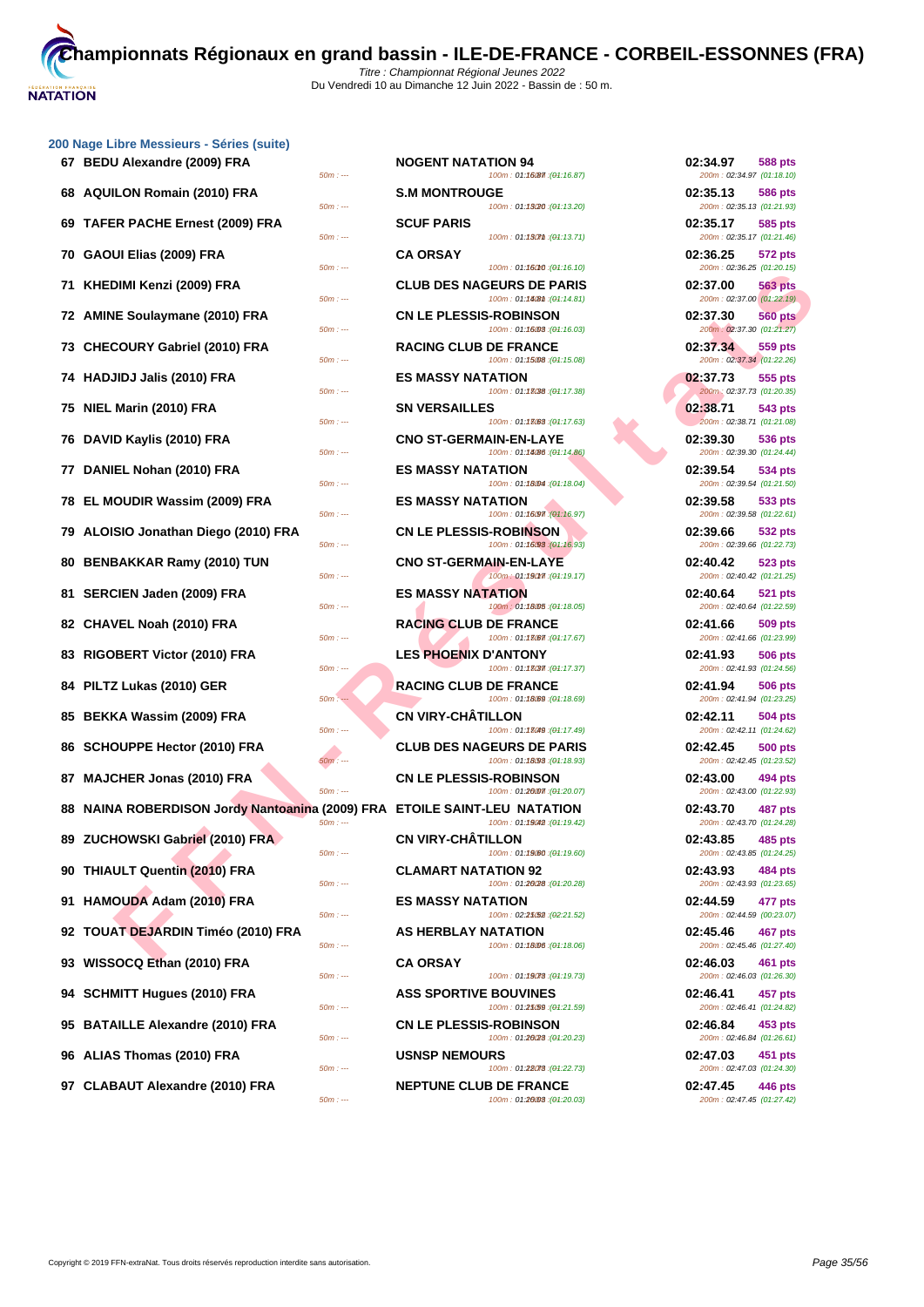| 98 D'ESPINAY Martin (2010) FRA | <b>CN ASNIÈRES</b> | 02:47.59 | 445 pts |
|--------------------------------|--------------------|----------|---------|
|--------------------------------|--------------------|----------|---------|

**99 ABOUHAMDA Ishaaq (2010) FRA** 

**100 DURAND Thomas (2010) FRA**  $\frac{50m}{4}$ 

**101 ARHAB BOTKO Mathieu (2010) FRA** 

- **103 FONDACCI Philippe (2010) FRA**
- **104 HABBANE Ayoub (2010) FRA**  $\frac{50m}{21}$
- **--- GORLIER Noah (2008) FRA**
- **--- DENOUAL Nathan (2008) FRA**
- **--- PERRIER Théo (2008) FRA**
- **--- HENKA Ahmed (2008) FRA**
- -- **AGOUZOUL Rayan (2010) FRA AC VILLEPINTE**
- -- **PLAQUET Mathis (2009) FRA** US RIS-ORANGIS

# **400 Nage Libre Messieurs - Séries** (Samedi 11 Juin 2022)

- 
- 
- 
- 
- 
- 
- 
- 
- 

**15 GUNTZBERGER Matthias (2009) FRA SN VERSAILLES 04:49.20 818 pts**

|          | <b>CN ASNIÈRES</b>                                            | 02:47.59<br>445 pts                                     |
|----------|---------------------------------------------------------------|---------------------------------------------------------|
| $50m: -$ | 100m: 01:26098 : (04:20.98)                                   | 200m: 02:47.59 (01:26.61)                               |
|          | <b>CN ASNIÈRES</b>                                            | 02:48.50<br>435 pts                                     |
| $50m: -$ | 100m: 01:25019 : (04:21.19)                                   | 200m: 02:48.50 (01:27.31)                               |
| $50m: -$ | <b>VILLEJUIF NATATION</b><br>100m: 01:252m:(04:21.21)         | 02:48.63<br>434 pts<br>200m: 02:48.63 (01:27.42)        |
| $50m: -$ | <b>AS HERBLAY NATATION</b><br>100m: 01:20094 : (01:20.94)     | 02:48.87<br>431 pts<br>200m: 02:48.87 (01:27.93)        |
| $50m: -$ | <b>RED STAR CLUB CHAMPIGNY</b><br>100m: 01:28018 : (01:22.13) | 02:50.06<br>419 pts<br>200m: 02:50.06 (01:27.93)        |
| $50m: -$ | <b>RACING CLUB DE FRANCE</b><br>100m: 01:16098 : (01:16.98)   | 02:50.13<br><b>418 pts</b><br>200m: 02:50.13 (01:33.15) |
| $50m: -$ | <b>US RIS-ORANGIS</b><br>100m: 01:28.59 : (01:22.59)          | 02:51.82<br>401 pts<br>200m: 02:51.82 (01:29.23)        |
|          | <b>AC VILLEPINTE</b>                                          | <b>DNS</b> dec                                          |
|          | <b>AS HERBLAY NATATION</b>                                    | <b>DNS</b> dec                                          |
|          | <b>AC VILLEPINTE</b>                                          | <b>DNS</b> dec                                          |
|          | <b>AC VILLEPINTE</b>                                          | <b>DNS</b> dec                                          |

|                                  | $50000 - 7$           | $10011.$ $01.4037.$ $101.20.37$                               | LUUIII. UZ. 70.01 101.21.301                            |
|----------------------------------|-----------------------|---------------------------------------------------------------|---------------------------------------------------------|
| 02 GUENIN Alexandre (2010) FRA   | $50m: -$              | <b>RED STAR CLUB CHAMPIGNY</b><br>100m: 01:28018 : (01:22.13) | 02:50.06<br>419 pts<br>200m: 02:50.06 (01:27.93)        |
| 03 FONDACCI Philippe (2010) FRA  | $50m: -$              | <b>RACING CLUB DE FRANCE</b><br>100m: 01:16.98 : (01:16.98)   | 02:50.13<br><b>418 pts</b><br>200m: 02:50.13 (01:33.15) |
| 04 HABBANE Ayoub (2010) FRA      | $50m: -$              | <b>US RIS-ORANGIS</b><br>100m: 01:28(59 : (01:22.59)          | 02:51.82<br>401 pts<br>200m: 02:51.82 (01:29.23)        |
| GORLIER Noah (2008) FRA          |                       | <b>AC VILLEPINTE</b>                                          | <b>DNS</b> dec                                          |
| DENOUAL Nathan (2008) FRA        |                       | <b>AS HERBLAY NATATION</b>                                    | <b>DNS</b> dec                                          |
| PERRIER Théo (2008) FRA          |                       | <b>AC VILLEPINTE</b>                                          | <b>DNS</b> dec                                          |
| <b>HENKA Ahmed (2008) FRA</b>    |                       | <b>AC VILLEPINTE</b>                                          | <b>DNS</b> dec                                          |
| AGOUZOUL Rayan (2010) FRA        |                       | <b>AC VILLEPINTE</b>                                          | <b>DNS</b>                                              |
| PLAQUET Mathis (2009) FRA        |                       | <b>US RIS-ORANGIS</b>                                         | <b>DSQ</b>                                              |
| 00 Nage Libre Messieurs - Séries |                       | (Samedi 11 Juin 2022)                                         |                                                         |
| 1 POHU Eloy (2008) FRA           |                       | <b>AQUA VALLÉE-DE-CHEVREUSE</b>                               | 04:27.11<br>982 pts                                     |
|                                  | $50m: -$<br>$250m: -$ | 100m: 01:04:04 : (01:04.04)<br>300m: 03:25:00 : (01:08.50)    | 200m: 02:12.50 (01:08.46)<br>400m: 04:27.11 (01:06.11)  |
| 2 MARIANI Pierre-Orso (2008) FRA |                       | <b>CNO ST-GERMAIN-EN-LAYE</b>                                 | 04:29.44<br>964 pts                                     |
|                                  | $50m: -$<br>$250m: -$ | 100m: 01:04.05 : (01:04.05)<br>300m: 03:25/24 : (01:08.62)    | 200m: 02:12.62 (01:08.57)<br>400m: 04:29.44 (01:08.20)  |
| 3 BANTAS Quentin (2008) FRA      |                       | <b>RACING CLUB DE FRANCE</b>                                  | 04:30.42<br>956 pts                                     |
|                                  | $50m: -$<br>$250m: -$ | 100m: 01:04/35 : (01:04.35)<br>300m: 03:25:68 : (04:08.76)    | 200m: 02:12.87 (01:08.52)<br>400m: 04:30.42 (01:08.79)  |
| 4 BIDA Mohamed Anis (2009) TUN   |                       | <b>OLYMPIQUE LA GARENNE-COLOMBES</b>                          | 04:41.31<br>875 pts                                     |
|                                  | $50m: -$<br>$250m: -$ | (04:06.34): 100m: 01:06.34<br>300m: 03:36/26 : (04:12.32)     | 200m: 02:17.94 (01:11.60)<br>400m: 04:41.31 (01:11.05)  |
| 5 ALBEROLA Peyo (2008) FRA       |                       | <b>CSN GUYANCOURT</b>                                         | 04:42.53<br>866 pts                                     |
|                                  | $50m: -$<br>$250m: -$ | 100m: 01:03(28 : (01:07.28)<br>300m: 03:3504th: (04:12.25)    | 200m: 02:19.16 (01:11.88)<br>400m: 04:42.53 (01:11.12)  |
| 6 PAVLOVIC Luka (2009) FRA       |                       | <b>SN MONTGERON</b>                                           | 04:43.34<br>860 pts                                     |
|                                  | $50m: -$<br>$250m: -$ | 100m: 01:08/53 : (01:07.53)<br>300m: 03:33080 : (04:12.14)    | 200m: 02:21.66 (01:14.13)<br>400m: 04:43.34 (01:09.54)  |
| 7 BOUCAS Adrian (2008) FRA       |                       | <b>CN VIRY-CHATILLON</b>                                      | 04:43.73<br>857 pts                                     |
|                                  | $50m: -$              | 100m: 01:08048 : (01:07.48)<br>300m: 03:35000 : (04:12.76)    | 200m: 02:18.84 (01:11.36)                               |
| 8 FROMENT Owen (2008) FRA        | $250m: -$             | <b>JEANNE D'ARC DRANCY</b>                                    | 400m: 04:43.73 (01:12.13)<br>04:43.78<br>857 pts        |
|                                  | $50m: -$              | 100m: 01:05.98 : (01:05.93)                                   | 200m: 02:19.28 (01:13.35)                               |
|                                  | $250m: -$             | 300m: 03:32089 : (04:13.61)                                   | 400m: 04:43.78 (01:10.89)                               |
| 9 THOMAS Alexis (2008) FRA       | $50m: -$              | <b>CLAMART NATATION 92</b><br>100m: 01:08044 : (01:07.44)     | 04:44.65<br>850 pts<br>200m: 02:19.87 (01:12.43)        |
|                                  | $250m: -$             | 300m: 03:33/50 : (04:13.63)                                   | 400m: 04:44.65 (01:11.15)                               |
| 10 FAUCONNIER Léo (2010) FRA     |                       | <b>AQUA VALLÉE-DE-CHEVREUSE</b>                               | 04:45.94<br>841 pts                                     |
|                                  | $50m: -$<br>$250m: -$ | 100m: 01:160m : (01:10.41)<br>300m: 03:36.66 : (00:54.44)     | 200m: 02:42.22 (01:31.81)<br>400m: 04:45.94 (01:09.28)  |
| 11 FETTAR Issam (2008) FRA       |                       | <b>SN MONTGERON</b>                                           | 04:46.42<br>838 pts                                     |
|                                  | $50m: -$<br>$250m: -$ | 100m: 01:08(3th: (01:08.31)<br>300m: 03:35010 : (04:13.75)    | 200m: 02:21.35 (01:13.04)<br>400m: 04:46.42 (01:11.32)  |
| 12 BOUZAR Aïssa (2008) FRA       |                       | <b>CN VIRY-CHÂTILLON</b>                                      | 04:46.59<br>836 pts                                     |
|                                  | $50m: -$              | 100m: 01:09.02 : (01:09.02)                                   | 200m: 02:22.13 (01:13.11)                               |
|                                  | $250m: -$             | 300m: 03:35/88 : (04:13.70)                                   | 400m: 04:46.59 (01:10.76)                               |

**13 TOMAS Léo (2008) FRA ES MASSY NATATION 04:46.81 835 pts** 50m : ---<br>100m : 01:**07**.01:07.14 150m : 03:3**4**/28 (04:13.93)<br>250m : 03:3**4/2**m : (04:13.93)

**14 TAMIRO Zakaria (2008) FRA VILLEJUIF NATATION 100m: 01:06644 14:06.44 04:48.28 04:48.28 04:48.28 01:13.16**<br>
260m: --- 250m: --- 250m: --- 250m: -- 250m: -- 250m: -- 250m: -- 250m: -- 250m: -- 250m: -- 25 50m : --- 100m : 01:06.44 150m : --- (01:06.44) 200m : 02:19.60 (01:13.16) 250m : --- 300m : 03:33.9350m : --- (01:14.33) 400m : 04:48.28 (01:14.35)

50m : --- 100m : 01:09.11 150m : --- (01:09.11) 200m : 02:23.50 (01:14.39) 250m : --- 300m : 03:37.7150m : --- (01:14.21) 400m : 04:49.20 (01:11.49)

| 02:47.59                                                           |                |
|--------------------------------------------------------------------|----------------|
| 200m: 02:47.59 (01:26.61)                                          | 445 pts        |
| 02:48.50<br>200m: 02:48.50 (01:27.31)                              | 435 pts        |
| 02:48.63<br>200m: 02:48.63 (01:27.42)                              | 434 pts        |
| 02:48.87<br>200m: 02:48.87 (01:27.93)                              | 431 pts        |
| 02:50.06<br>200m: 02:50.06 (01:27.93                               | <b>419 pts</b> |
| 02:50.13<br>200m: 02:50.13 (01:33.15)                              | <b>418 pts</b> |
| 02:51.82<br>200m: 02:51.82 (01:29.23)                              | 401 pts        |
| <b>DNS</b> dec                                                     |                |
| l<br><b>DNS</b> dec                                                |                |
| <b>DNS</b> dec                                                     |                |
| <b>DNS</b> dec                                                     |                |
| <b>DNS</b><br>DSQ                                                  |                |
|                                                                    |                |
| 04:27.11                                                           | 982 pts        |
| 200m: 02:12.50 (01:08.46)<br>400m: 04:27.11 (01:06.11)             |                |
| 04:29.44                                                           | <b>964 pts</b> |
| 200m: 02:12.62 (01:08.57)<br>400m: 04:29.44 (01:08.20)<br>04:30.42 | 956 pts        |
| 200m: 02:12.87 (01:08.52)<br>400m: 04:30.42 (01:08.79)<br>04:41.31 | 875 pts        |

200m : 02:20.28 (01:13.14)<br>400m : 04:46.81 (01:12.60)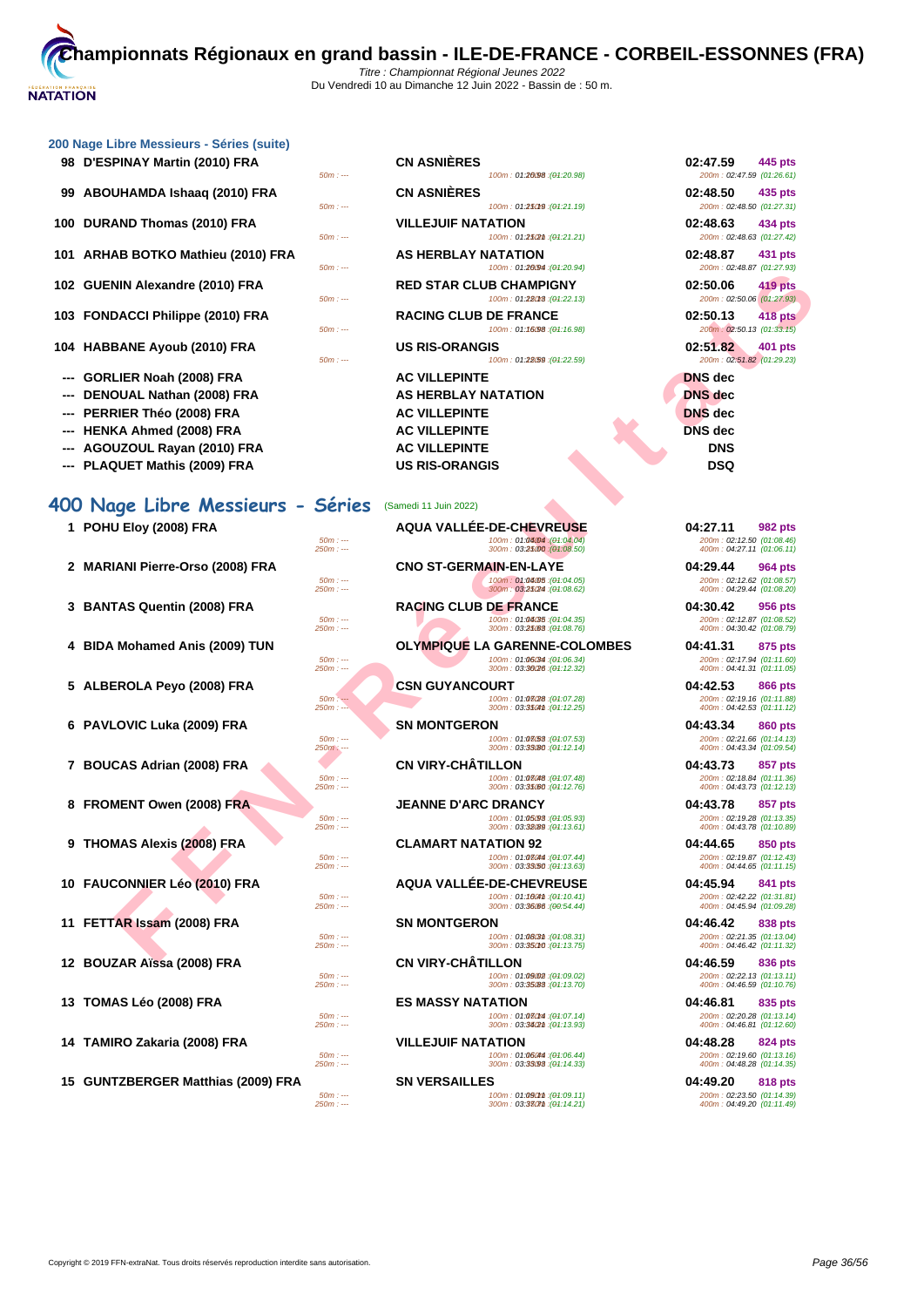| 400 Nage Libre Messieurs - Séries (suite) |  |  |
|-------------------------------------------|--|--|
|-------------------------------------------|--|--|

|     | 16 HETTAK Moussa (2008) FRA                |                          | <b>US RIS-ORANGIS</b>         |                                                                                 | 04:49.43                                               | 816 pts        |
|-----|--------------------------------------------|--------------------------|-------------------------------|---------------------------------------------------------------------------------|--------------------------------------------------------|----------------|
|     |                                            | $50m: -$<br>$250m: -$    |                               | 100m: 01:09049 : (01:09.49)<br>300m: 03:39/30 : (04:15.38)                      | 200m: 02:23.92 (01:14.43)<br>400m: 04:49.43 (01:10.13) |                |
|     |                                            |                          |                               |                                                                                 |                                                        |                |
|     | 17 DESGRANGES Alexandre (2008) FRA         | $50m: -$                 | <b>ACS CORMEILLES</b>         | 100m: 01:08/00 : (01:07.00)                                                     | 04:50.97<br>200m: 02:22.50 (01:15.50)                  | 805 pts        |
|     |                                            | 250m : ---               |                               | 300m: 03:38.65 : (04:16.15)                                                     | 400m: 04:50.97 (01:12.32)                              |                |
|     | 18 POYEN Tom (2008) FRA                    |                          | <b>CLAMART NATATION 92</b>    |                                                                                 | 04:51.62                                               | 801 pts        |
|     |                                            | $50m: -$                 |                               | 100m: 01:03/24 : (01:07.24)                                                     | 200m: 02:21.81 (01:14.57)                              |                |
|     |                                            | 250m : ---               |                               | 300m: 03:380mm: (04:16.30)                                                      | 400m: 04:51.62 (01:13.51)                              |                |
| 19  | <b>DESMAISON Tom (2008) FRA</b>            |                          | <b>SN VERSAILLES</b>          |                                                                                 | 04:52.72                                               | 793 pts        |
|     |                                            | $50m: -$<br>$250m: -$    |                               | 100m: 01:10.50 : (01:10.50)<br>300m: 03:40.57 : (04:15.17)                      | 200m: 02:25.40 (01:14.90)<br>400m: 04:52.72 (01:12.15) |                |
|     | 20 FERCHICHI Ghayssan (2009) FRA           |                          |                               | AAS SARCELLES NATATION 95                                                       | 04:53.06                                               | <b>791 pts</b> |
|     |                                            | $50m: -$                 |                               | 100m: 01:09019 : (01:09.19)                                                     | 200m: 02:24.28 (01:15.09)                              |                |
|     |                                            | $250m: -$                |                               | 300m: 03:46035 : (04:16.07)                                                     | 400m: 04:53.06 (01:12.71)                              |                |
|     | 21 HENKA Ahmed (2008) FRA                  |                          | <b>AC VILLEPINTE</b>          |                                                                                 | 04:54.01                                               | <b>784 pts</b> |
|     |                                            | $50m: -$                 |                               | 100m: 01:100m : (04:10.61)<br>300m: 03:45/68 : (04:16.03)                       | 200m: 02:25.65 (01:15.04)<br>400m: 04:54.01 (01:12.33) |                |
|     |                                            | $250m: -$                |                               |                                                                                 |                                                        |                |
|     | 22 MAZURE-PEZIVIN Jean (2008) FRA          |                          | <b>CLAMART NATATION 92</b>    |                                                                                 | 04:54.89                                               | <b>778 pts</b> |
|     |                                            | $50m: -$<br>$250m: -$    |                               | 100m: 01:10/56 : (01:10.56)<br>300m: 03:45/28 : (04:16.10)                      | 200m: 02:25.18 (01:14.62)<br>400m: 04:54.89 (01:13.61) |                |
|     | DEGHMOUS Mathias (2008) FRA                |                          | <b>CNO ST-GERMAIN-EN-LAYE</b> |                                                                                 | 04:56.39                                               | <b>768 pts</b> |
|     |                                            | $50m: -$                 |                               | 100m: 01:09(3th: (01:09.31)                                                     | 200m: 02:25.17 (01:15.86)                              |                |
|     |                                            | $250m: -$                |                               | 300m: 03:48028 : (01:17.11)                                                     | 400m: 04:56.39 (01:14.11)                              |                |
| 24  | RICHARD Nolhan (2008) FRA                  |                          |                               | <b>AQUA VALLEE-DE-CHEVREUSE</b>                                                 | 04:56.62                                               | <b>766 pts</b> |
|     |                                            | $50m: -$<br>$250m: -$    |                               | 100m: 01:12036 : (01:12.36)<br>300m: 03:44096 (01:15.89)                        | 200m: 02:29.07 (01:16.71)<br>400m: 04:56.62 (01:11.66) |                |
| 25  | REMBRY Morgan (2008) FRA                   |                          |                               | <b>CLUB DES NAGEURS DE PARIS</b>                                                | 04:57.10                                               |                |
|     |                                            | $50m: -$                 |                               | 100m: 01:08.92 : (01:08.92)                                                     | 200m: 02:26.77 (01:17.85)                              | <b>763 pts</b> |
|     |                                            | $250m: -$                |                               | 300m: 03:43077 (04:17.00)                                                       | 400m: 04:57.10 (01:13.33)                              |                |
| 26. | <b>POTTIER Soren (2009) FRA</b>            |                          | <b>CN EPINETTES PARIS</b>     |                                                                                 | 04:58.20                                               | 755 pts        |
|     |                                            | $50m: -$                 |                               | 100m: 01:09.50 : (01:09.50)                                                     | 200m: 02:26.81 (01:17.31)                              |                |
|     |                                            | 250m : ---               |                               | 300m: 03:43078 : (01:16.97)                                                     | 400m: 04:58.20 (01:14.42)                              |                |
| 27  | <b>ENNEBATI OUAKSEL Mazir (2009) FRA</b>   |                          | <b>SN VERSAILLES</b>          |                                                                                 | 04:58.49                                               | 753 pts        |
|     |                                            | $50m: -$<br>$250m: -$    |                               | 100m: 01:15/577: (01:11.57)<br>300m: 03:44099 : (04:16.42)                      | 200m: 02:28.57 (01:17.00)<br>400m: 04:58.49 (01:13.50) |                |
| 28  | <b>FOTSING Nathan (2008) FRA</b>           |                          |                               | <b>C.S MONTERELAIS NATATION</b>                                                 | 05:00.97                                               | <b>737 pts</b> |
|     |                                            | $50m: -$                 |                               | (04:10.32): 100m: 01:16032                                                      | 200m: 02:25.90 (01:15.58)                              |                |
|     |                                            | $250m: -$                |                               | 300m: 03: <b>43/50</b> :( <del>01</del> :17.60)                                 | 400m: 05:00.97 (01:17.47)                              |                |
| 29  | LANGE-TELLO Gaëtan (2009) FRA              |                          | <b>RSC MONTREUIL</b>          |                                                                                 | 05:01.35                                               | 734 pts        |
|     |                                            | $50m$ : ---<br>$250m: -$ |                               | 100m: 01:1603m: (01:10.31)<br>300m: 03:44/25 : (04:17.58)                       | 200m: 02:26.67 (01:16.36)<br>400m: 05:01.35 (01:17.10) |                |
|     | 30 PINERO Antoine (2009) FRA               |                          | <b>AQUACLUB LE PECQ MARLY</b> |                                                                                 | 05:01.76                                               | 731 pts        |
|     |                                            | $50m: -$                 |                               | 100m: 01:16034 : (01:10.34)                                                     | 200m: 02:27.66 (01:17.32)                              |                |
|     |                                            | $250m: -$                |                               | 300m: 03:45078 : (04:18.07)                                                     | 400m: 05:01.76 (01:16.03)                              |                |
| 31. | <b>OUARDI Noham (2009) FRA</b>             |                          |                               | <b>C.S MONTERELAIS NATATION</b>                                                 | 05:02.08                                               | <b>729 pts</b> |
|     |                                            | $50m: -$<br>$250m: -$    |                               | 100m: 01:15098 : (01:11.93)<br>300m: 03:43075 : (04:17.92)                      | 200m: 02:29.83 (01:17.90)<br>400m: 05:02.08 (01:14.33) |                |
|     |                                            |                          |                               |                                                                                 |                                                        |                |
|     | 32   DELECOLLE Jules (2009) FRA            | $50m: -$                 | <b>LES PHOENIX D'ANTONY</b>   | 100m: 01:15077: (01:11.67)                                                      | 05:02.20<br>200m: 02:29.37 (01:17.70)                  | <b>728 pts</b> |
|     |                                            | $250m: -$                |                               | 300m: 03:43074 : (01:18.37)                                                     | 400m: 05:02.20 (01:14.46)                              |                |
|     | 33 MARKOVIC Stevan (2008) FRA              |                          | <b>AS BONDY</b>               |                                                                                 | 05:02.48                                               | <b>726 pts</b> |
|     |                                            | $50m: -$                 |                               | 100m: 01:08048 : (01:08.48)                                                     | 200m: 02:25.84 (01:17.36)                              |                |
|     |                                            | 250m : ---               |                               | 300m : 03: <b>44013</b> :( <del>0</del> 1:18.29)                                | 400m: 05:02.48 (01:18.35)                              |                |
|     | 34 BROCHARD Alexandre (2009) FRA           |                          |                               | <b>AQUA VALLEE-DE-CHEVREUSE</b>                                                 | 05:02.80                                               | <b>724 pts</b> |
|     |                                            | $50m: -$<br>$250m: -$    |                               | 100m: 01:15046 : (01:11.46)<br>300m: 03:43089 : (01:17.82)                      | 200m: 02:29.57 (01:18.11)<br>400m: 05:02.80 (01:15.41) |                |
| 35  | DAVID Renan (2009) FRA                     |                          | <b>CA ORSAY</b>               |                                                                                 | 05:04.00                                               | <b>716 pts</b> |
|     |                                            | $50m: -$                 |                               | 100m: 01:13086 : (01:13.36)                                                     | 200m: 02:33.00 (01:19.64)                              |                |
|     |                                            | $250m: -$                |                               | 300m: 03:4907m: (04:16.71)                                                      | 400m: 05:04.00 (01:14.29)                              |                |
| 36  | ZOUGAGAnas (2010) FRA                      |                          | <b>CNO ST-GERMAIN-EN-LAYE</b> |                                                                                 | 05:04.53                                               | 713 pts        |
|     |                                            | $50m: -$<br>$250m: --$   |                               | 100m: 01:13009 : (01:13.09)<br>300m: 03: <b>48.09</b> : ( <del>0</del> 1:17.85) | 200m: 02:30.24 (01:17.15)<br>400m: 05:04.53 (01:16.44) |                |
|     |                                            |                          |                               |                                                                                 |                                                        |                |
|     | 37 LEONARD Luke (2009) FRA                 | $50m: -$                 | <b>CN MELUN VAL DE SEINE</b>  | 100m: 01:15094 : (04:11.94)                                                     | 05:06.44<br>200m: 02:29.75 (01:17.81)                  | <b>700 pts</b> |
|     |                                            | $250m: --$               |                               | 300m: 03:48079 : (04:19.04)                                                     | 400m: 05:06.44 (01:17.65)                              |                |
| 38  | <b>SCHACHTEBECK ALONSO Axel (2009) FRA</b> |                          |                               | <b>STADE FRANÇAIS O COURBEVOIE</b>                                              | 05:07.99                                               | 690 pts        |
|     |                                            | $50m: -$                 |                               | 100m: 01:14082 : (01:14.82)                                                     | 200m: 02:34.79 (01:19.97)                              |                |
|     |                                            | 250m : ---               |                               | 300m: 03:53.63 : (01:18.84)                                                     | 400m: 05:07.99 (01:14.36)                              |                |
|     | 39 BARRE Léo (2009) FRA                    |                          |                               | <b>AQUA VALLEE-DE-CHEVREUSE</b>                                                 | 05:08.53                                               | 687 pts        |
|     |                                            | $50m: -$                 |                               | 100m: 01:15028 : (01:15.28)                                                     | 200m: 02:35.46 (01:20.18)                              |                |

| $50m: -$                 | <b>US RIS-ORANGIS</b><br>100m: 01:09(49 : (01:09.49)                                        | 04:49.43<br>816 pts<br>200m: 02:23.92 (01:14.43)                  |
|--------------------------|---------------------------------------------------------------------------------------------|-------------------------------------------------------------------|
| 250m : ---               | 300m: 03:39030 : (01:15.38)                                                                 | 400m: 04:49.43 (01:10.13)                                         |
| $50m: -$                 | <b>ACS CORMEILLES</b><br>100m: 01:08/00 : (01:07.00)                                        | 04:50.97<br>805 pts<br>200m: 02:22.50 (01:15.50)                  |
| 250m : ---               | 300m: 03:38.65 : (04:16.15)                                                                 | 400m: 04:50.97 (01:12.32)                                         |
| $50m: -$                 | <b>CLAMART NATATION 92</b><br>100m: 01:08(24 : (01:07.24)                                   | 04:51.62<br>801 pts                                               |
| 250m : ---               | 300m: 03:380mm : (04:16.30)                                                                 | 200m: 02:21.81 (01:14.57)<br>400m: 04:51.62 (01:13.51)            |
|                          | <b>SN VERSAILLES</b>                                                                        | 04:52.72<br>793 pts                                               |
| $50m: -$<br>250m : ---   | 100m: 01:10/50 : (01:10.50)<br>300m: 03:46/57 : (04:15.17)                                  | 200m: 02:25.40 (01:14.90)<br>400m: 04:52.72 (01:12.15)            |
|                          | AAS SARCELLES NATATION 95                                                                   | 04:53.06<br>791 pts                                               |
| $50m: -$<br>250m : ---   | 100m: 01:09019 : (01:09.19)<br>300m: 03:46035 : (04:16.07)                                  | 200m: 02:24.28 (01:15.09)<br>400m: 04:53.06 (01:12.71)            |
|                          | <b>AC VILLEPINTE</b>                                                                        | 04:54.01<br><b>784 pts</b>                                        |
| $50m: -$<br>250m : ---   | 100m: 01:1000m: (01:10.61)<br>300m: 03:45/68 : (04:16.03)                                   | 200m: 02:25.65 (01:15.04)<br>400m: 04:54.01 (01:12.33)            |
|                          | <b>CLAMART NATATION 92</b>                                                                  | 04:54.89<br><b>778 pts</b>                                        |
| $50m: -$<br>$250m: -$    | 100m: 01:10:56 : (01:10.56)<br>300m: 03:45/28 : (04:16.10)                                  | 200m: 02:25.18 (01:14.62)                                         |
|                          | <b>CNO ST-GERMAIN-EN-LAYE</b>                                                               | 400m: 04:54.89 (01:13.61)<br>04:56.39<br><b>768 pts</b>           |
| $50m: -$                 | 100m: 01:09(3th : (01:09.31)                                                                | 200m: 02:25.17 (01:15.86)                                         |
| $250m: -$                | 300m: 03:42028 : (04:17.11)                                                                 | 400m: 04:56.39 (01:14.11)                                         |
| $50m: -$                 | <b>AQUA VALLEE-DE-CHEVREUSE</b><br>100m: 01: <b>18086</b> : ( <del>01</del> :12.36)         | 04:56.62<br><b>766 pts</b><br>200m: 02:29.07 (01:16.71)           |
| $250m: -$                | 300m: 03:44096 (01:15.89)                                                                   | 400m: 04:56.62 (01:11.66)                                         |
| $50m: -$                 | <b>CLUB DES NAGEURS DE PARIS</b><br>100m: 01:08.92 : (01:08.92)                             | 04:57.10<br>763 pts<br>200m: 02:26.77 (01:17.85)                  |
| 250m : ---               | 300m: 03:43077.(01:17.00)                                                                   | 400m: 04:57.10 (01:13.33)                                         |
|                          | <b>CN EPINETTES PARIS</b>                                                                   | 04:58.20<br>755 pts                                               |
| $50m: -$<br>$250m: -$    | 100m: 01:09/50 : (01:09.50)<br>300m: 03:43078 : (04:16.97)                                  | 200m: 02:26.81 (01:17.31)<br>400m: 04:58.20 (01:14.42)            |
|                          | <b>SN VERSAILLES</b>                                                                        | 04:58.49<br>753 pts                                               |
| $50m: -$<br>250m : ---   | 100m: <b>01:15/57</b> 1:( <del>01</del> :11.57)<br>300m: 03:44099 : (04:16.42)              | 200m: 02:28.57 (01:17.00)<br>400m: 04:58.49 (01:13.50)            |
|                          | <b>C.S MONTERELAIS NATATION</b>                                                             | 05:00.97<br>737 pts                                               |
| $50m: -$<br>$250m: -$    | 100m: 01:10032 : (01:10.32)<br>300m: 03:43/50 : (04:17.60)                                  | 200m: 02:25.90 (01:15.58)<br>400m: 05:00.97 (01:17.47)            |
|                          | <b>RSC MONTREUIL</b>                                                                        | 05:01.35<br>734 pts                                               |
| $50m$ : ---<br>$250m: -$ | (04:10.31): 100m: 01:1003m<br>300m: 03:44/25 : (04:17.58)                                   | 200m: 02:26.67 (01:16.36)<br>400m: 05:01.35 (01:17.10)            |
|                          | <b>AQUACLUB LE PECQ MARLY</b>                                                               | 05:01.76<br><b>731 pts</b>                                        |
| $50m: -$<br>250m : ---   | 100m: 01:16034 : (01:10.34)<br>300m: 03:45078 : (04:18.07)                                  | 200m: 02:27.66 (01:17.32)<br>400m: 05:01.76 (01:16.03)            |
|                          | <b>C.S MONTERELAIS NATATION</b>                                                             |                                                                   |
| $50m: -$                 |                                                                                             |                                                                   |
|                          | 100m: 01:15098 : (04:11.93)                                                                 | 05:02.08<br><b>729 pts</b><br>200m: 02:29.83 (01:17.90)           |
| 250m : ---               | 300m: 03:48075 : (04:17.92)                                                                 | 400m: 05:02.08 (01:14.33)                                         |
| $50m: -$                 | <b>LES PHOENIX D'ANTONY</b><br>100m: 01:150677: (04:11.67)                                  | 05:02.20<br><b>728 pts</b><br>200m: 02:29.37 (01:17.70)           |
| $250m: -$                | 300m: 03.430M : (04:18.37)                                                                  | 400m: 05:02.20 (01:14.46)                                         |
| $50m: -$                 | <b>AS BONDY</b><br>100m: 01: <b>08048</b> :( <del>0</del> 1:08.48)                          | 05:02.48<br><b>726 pts</b><br>200m : 02:25.84 (01:17.36)          |
| 250m : ---               | 300m: 03:44018 : (04:18.29)                                                                 | 400m: 05:02.48 (01:18.35)                                         |
|                          | <b>AQUA VALLÉE-DE-CHEVREUSE</b>                                                             | 05:02.80<br><b>724 pts</b>                                        |
| $50m: -$<br>$250m: -$    | 100m: 01:15046 : (01:11.46)<br>300m: 03:43039 : (04:17.82)                                  | 200m: 02:29.57 (01:18.11)<br>400m: 05:02.80 (01:15.41)            |
|                          | <b>CA ORSAY</b>                                                                             | 05:04.00<br><b>716 pts</b>                                        |
| $50m: -$<br>250m : ---   | 100m: 01: <b>13036</b> : ( <del>01</del> :13.36)<br>300m: 03:490mm: (04:16.71)              | 200m: 02:33.00 (01:19.64)<br>400m: 05:04.00 (01:14.29)            |
|                          | <b>CNO ST-GERMAIN-EN-LAYE</b>                                                               | 05:04.53<br>713 pts                                               |
| $50m: -$<br>$250m: -$    | 100m: 01:13009 : (01:13.09)<br>300m: 03:4809 : (04:17.85)                                   | 200m: 02:30.24 (01:17.15)<br>400m: 05:04.53 (01:16.44)            |
|                          | <b>CN MELUN VAL DE SEINE</b>                                                                | 05:06.44<br><b>700 pts</b>                                        |
| $50m: -$                 | 100m: 01:15094 : (01:11.94)<br>300m: 03:48079 : (04:19.04)                                  | 200m: 02:29.75 (01:17.81)<br>400m: 05:06.44 (01:17.65)            |
| 250m : ---<br><b>FRA</b> | <b>STADE FRANÇAIS O COURBEVOIE</b>                                                          | 05:07.99<br>690 pts                                               |
| $50m: -$<br>250m : ---   | 100m: 01:14082 : (01:14.82)                                                                 | 200m: 02:34.79 (01:19.97)                                         |
|                          | 300m: 03:55063 : (04:18.84)                                                                 | 400m: 05:07.99 (01:14.36)<br>05:08.53                             |
| $50m: -$<br>$250m: -$    | <b>AQUA VALLÉE-DE-CHEVREUSE</b><br>100m: 01:15028: (01:15.28)<br>300m: 03:530M : (04:17.68) | 687 pts<br>200m: 02:35.46 (01:20.18)<br>400m: 05:08.53 (01:15.39) |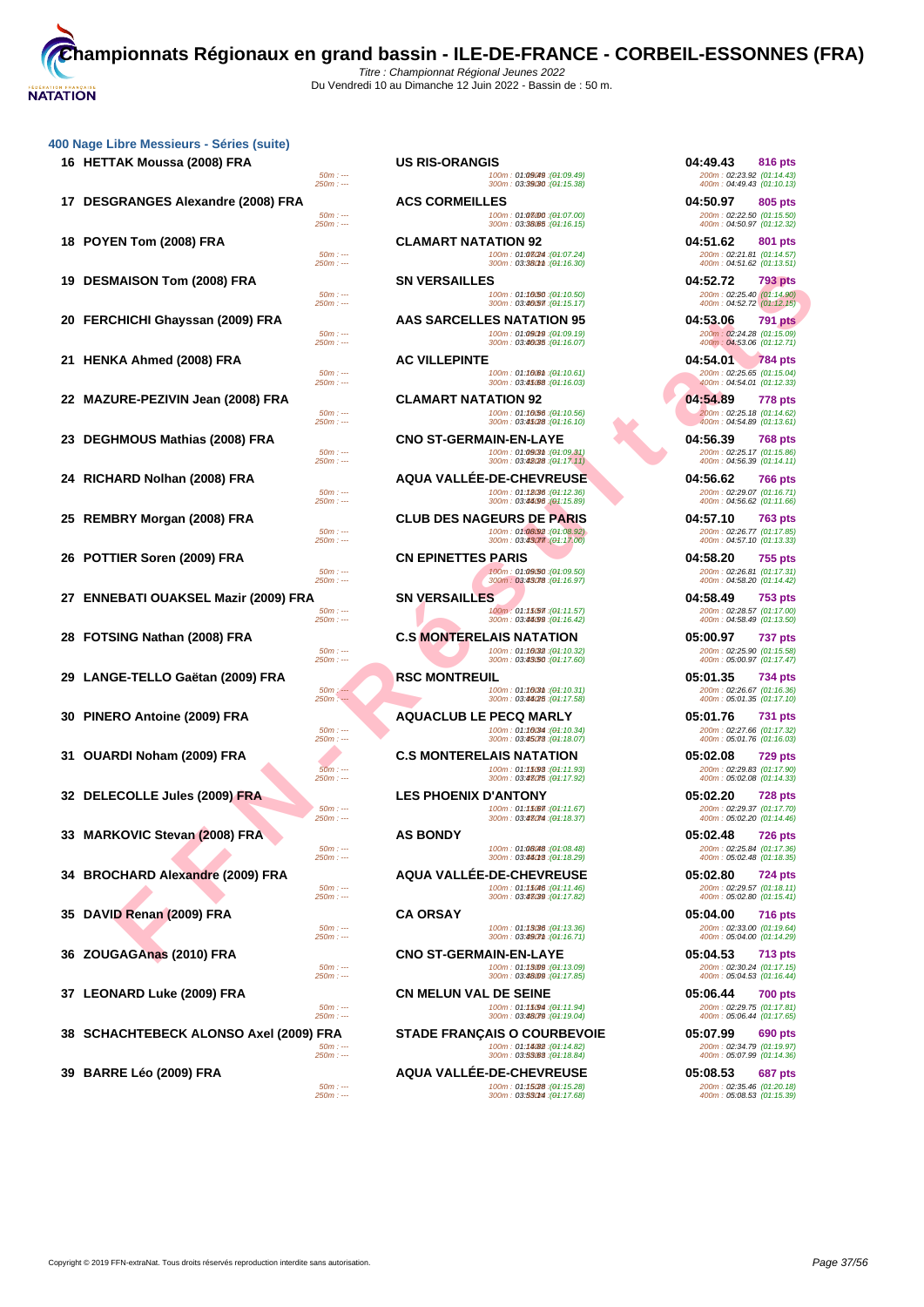|  | 400 Nage Libre Messieurs - Séries (suite) |  |  |
|--|-------------------------------------------|--|--|
|  |                                           |  |  |

| 40 BOUFTINI Khalid (2009) FRA        |                                   |
|--------------------------------------|-----------------------------------|
| 41 LE GARREC Merlin (2009) FRA       | 25<br>25                          |
| 42 BROSSOIS Maxime (2010) FRA        | ś                                 |
| 43 SCHNYDER Denzey (2009) FRA        | 25                                |
| 44 VAUBOURG Lilian (2009) FRA        | 25                                |
| 45 HIRSCEyal (2009) FRA              | 25                                |
| 46 PAYS Lucas (2010) FRA             | 25                                |
| 47 VELLUET Thimothé (2010) FRA       | $2\overline{S}$                   |
| 48 BAZUREAU Antonin (2010) FRA       | 25<br>$\frac{1}{25}$              |
| 49 SILVESTRI Gaêtan (2009) FRA       |                                   |
| 50 BEDU Alexandre (2009) FRA         | 25<br>ś                           |
| 51 HADJIDJ Jalis (2010) FRA          | 25                                |
| 52 AQUILON Romain (2010) FRA         | 25<br>$\frac{1}{25}$              |
| 53 BENBAKKAR Ramy (2010) TUN         |                                   |
| 54 NIEL Marin (2010) FRA             | 25<br>$\frac{1}{25}$              |
| 55 TOUAT DEJARDIN Timéo (2010) FRA   |                                   |
| 56 CHECOURY Gabriel (2010) FRA       | $\overline{2}$                    |
| 57 AMINE Soulaymane (2010) FRA       | $2\overline{S}$<br>$\frac{1}{25}$ |
| 58 DANIEL Nohan (2010) FRA           |                                   |
| 59 THIAULT Quentin (2010) FRA        | $2\overline{S}$                   |
| 60 BEKKA Wassim (2009) FRA           | $2\overline{S}$<br>$\frac{3}{25}$ |
| 61 NAINA ROBERDISON Jordy Nantoanina |                                   |
| 62 CHAVEL Noah (2010) FRA            | 25                                |
| 63 HAMOUDA Adam (2010) FRA           | 25                                |

| ibre Messieurs - Séries (suite)                                        |                        |                                                                                |                                                        |
|------------------------------------------------------------------------|------------------------|--------------------------------------------------------------------------------|--------------------------------------------------------|
| FTINI Khalid (2009) FRA                                                |                        | <b>C.S MONTERELAIS NATATION</b>                                                | 05:09.43<br>681 pts                                    |
|                                                                        | $50m: -$<br>$250m: -$  | 100m: 01:180M: (04:12.24)<br>300m: 03:55/54 : (01:20.57)                       | 200m: 02:30.97 (01:18.73)<br>400m: 05:09.43 (01:17.89) |
| ARREC Merlin (2009) FRA                                                |                        | <b>CLUB DES NAGEURS DE PARIS</b>                                               | 05:13.25<br>656 pts                                    |
|                                                                        | $50m: -$<br>$250m: -$  | 100m: 01:18060 : (04:12.60)<br>300m: 03:52013 : (01:20.21)                     | 200m: 02:31.92 (01:19.32)<br>400m: 05:13.25 (01:21.12) |
| SSOIS Maxime (2010) FRA                                                |                        | <b>RUEIL ATHLETIC CLUB</b>                                                     | 05:15.26<br>644 pts                                    |
|                                                                        | $50m: -$<br>$250m: -$  | 100m: 01: <b>16/30</b> :( <del>0</del> 1:16.30)<br>300m: 03:59012 : (04:21.25) | 200m: 02:37.87 (01:21.57)<br>400m: 05:15.26 (01:16.14) |
| NYDER Denzey (2009) FRA                                                |                        | <b>C.S MONTERELAIS NATATION</b>                                                | 05:15.84<br>640 pts                                    |
|                                                                        | $50m: -$<br>$250m: -$  | 100m: 01:14(59 : (01:14.59)<br>300m: 03:56088 : (01:20.94)                     | 200m: 02:35.44 (01:20.85)<br>400m: 05:15.84 (01:19.46) |
| BOURG Lilian (2009) FRA                                                |                        | <b>CLUB NAUTIQUE DE L'ARPAJONNAIS</b>                                          | 05:16.11<br><b>638 pts</b>                             |
|                                                                        | $50m: -$<br>$250m: -$  | 100m: 01:15090 : (01:15.90)<br>300m: 03:560m : (04:20.30)                      | 200m: 02:36.14 (01:20.24)<br>400m: 05:16.11 (01:19.67) |
| <b>CEyal (2009) FRA</b>                                                |                        | <b>C.S MONTERELAIS NATATION</b>                                                | 05:16.44<br><b>636 pts</b>                             |
|                                                                        | $50m: -$               | 100m: 01:1809m: (01:18.91)                                                     | 200m: 02:39.31 (01:20.40)                              |
|                                                                        | $250m: -$              | 300m: 04:00:59 : (04:21.28)                                                    | 400m: 05:16.44 (01:15.85)                              |
| S Lucas (2010) FRA                                                     | $50m: -$               | <b>US JEUNESSE MITRY-MORY</b><br>100m: 01:1502m: (01:15.21)                    | 05:17.67<br>628 pts<br>200m: 02:37.71 (01:22.50)       |
|                                                                        | $250m: -$              | 300m: 04:0007m: (01:23.00)                                                     | 400m: 05:17.67 (01:16.96)                              |
| .UET Thimothé (2010) FRA                                               | $50m: -$               | <b>CN LE PLESSIS-ROBINSON</b><br>100m: 01:13013:(01:13.13)                     | 05:18.55<br>623 pts<br>200m: 02:35.62 (01:22.49)       |
|                                                                        | $250m: -$              | 300m: 03:59006 : (01:23.44)                                                    | 400m: 05:18.55 (01:19.49)                              |
| JREAU Antonin (2010) FRA                                               |                        | <b>ES MASSY NATATION</b>                                                       | 05:20.07<br>614 pts                                    |
|                                                                        | $50m: -$<br>$250m: -$  | 100m: 01:16 (84 : (01:16.84)<br>300m: 04:00007 (01:21.43)                      | 200m: 02:38.64 (01:21.80)<br>400m: 05:20.07 (01:20.00) |
| ESTRI Gaêtan (2009) FRA                                                |                        | <b>CLAMART NATATION 92</b>                                                     | 05:22.25<br>600 pts                                    |
|                                                                        | $50m: -$<br>$250m: -$  | 100m: 01:16010 : (01:16.10)<br>300m: 04:03/2m : (01:22.69)                     | 200m: 02:40.52 (01:24.42)<br>400m: 05:22.25 (01:19.04) |
| U Alexandre (2009) FRA                                                 |                        | <b>NOGENT NATATION 94</b>                                                      | 05:22.31<br>600 pts                                    |
|                                                                        | $50m: -$<br>$250m: -$  | 100m: 01:14(3th: (01:14.31)<br>300m: 04:00080: (01:22.99)                      | 200m: 02:37.81 (01:23.50)<br>400m: 05:22.31 (01:21.51) |
| JIDJ Jalis (2010) FRA                                                  |                        | <b>ES MASSY NATATION</b>                                                       | 05:22.78<br>597 pts                                    |
|                                                                        | $50m: -$<br>$250m: -$  | 100m: 01:1803m: (04:18.31)<br>300m: 04:04/28 : (01:23.25)                      | 200m: 02:41.03 (01:22.72)<br>400m: 05:22.78 (01:18.50) |
| ILON Romain (2010) FRA                                                 |                        | <b>S.M MONTROUGE</b>                                                           | 05:25.85<br>579 pts                                    |
|                                                                        | $50m: -$               | 100m: 01:13099 : (01:17.99)                                                    | 200m: 02:42.20 (01:24.21)                              |
|                                                                        | $250m: -$              | 300m: 04:06049: (01:24.29)                                                     | 400m: 05:25.85 (01:19.36)                              |
| BAKKAR Ramy (2010) TUN                                                 | $50m$ $\sim$           | <b>CNO ST-GERMAIN-EN-LAYE</b><br>100m: 01:25/58 : (01:21.53)                   | 05:31.78<br>544 pts<br>200m: 02:45.28 (01:23.75)       |
|                                                                        | $250m: -$              | 300m: 04:3603m: (04:25.03)                                                     | 400m: 05:31.78 (01:21.47)                              |
| Marin (2010) FRA                                                       | $50m: -$               | <b>SN VERSAILLES</b><br>100m: 01:18090 : (01:18.90)                            | 05:32.51<br>540 pts<br>200m: 02:44.38 (01:25.48)       |
|                                                                        | $250m: -$              | 300m: 04:30082 : (01:26.44)                                                    | 400m: 05:32.51 (01:21.69)                              |
| AT DEJARDIN Timéo (2010) FRA                                           |                        | AS HERBLAY NATATION                                                            | 05:33.71<br>533 pts                                    |
|                                                                        | $50m: -$<br>$250m: -$  | 100m: 01:20003: (01:20.03)<br>300m: 04:35(2m : (04:27.78)                      | 200m: 02:47.43 (01:27.40)<br>400m: 05:33.71 (01:18.50) |
| COURY Gabriel (2010) FRA                                               |                        | <b>RACING CLUB DE FRANCE</b>                                                   | 05:34.73<br><b>527 pts</b>                             |
|                                                                        | $50m: -$<br>$250m: -$  | 100m: 01:16088 : (04:16.38)<br>300m: 04:35018:(01:27.18)                       | 200m: 02:43.95 (01:27.57)<br>400m: 05:34.73 (01:23.60) |
| <b>IE Soulaymane (2010) FRA</b>                                        |                        | <b>CN LE PLESSIS-ROBINSON</b>                                                  | 509 pts<br>05.37.84                                    |
|                                                                        | $50m: -$<br>$250m: -$  | 100m: 01:18005 : (01:17.05)<br>300m: 04:03072 : (01:27.42)                     | 200m: 02:40.30 (01:23.25)<br>400m: 05:37.84 (01:30.12) |
| IEL Nohan (2010) FRA                                                   |                        | <b>ES MASSY NATATION</b>                                                       | 05:38.81<br>504 pts                                    |
|                                                                        | $50m: --$<br>$250m: -$ | 100m: 01:19/66 : (01:19.66)<br>300m: 04:35088 : (04:26.72)                     | 200m: 02:44.66 (01:25.00)<br>400m: 05:38.81 (01:27.43) |
| ULT Quentin (2010) FRA                                                 |                        | <b>CLAMART NATATION 92</b>                                                     | 05:39.42<br>501 pts                                    |
|                                                                        | $50m: -$               | 100m: 01:28/56 : (01:22.56)                                                    | 200m: 02:49.85 (01:27.29)                              |
|                                                                        | 250m : ---             | 300m: 04:360m7: (04:26.32)<br><b>CN VIRY-CHÂTILLON</b>                         | 400m: 05:39.42 (01:23.25)                              |
| KA Wassim (2009) FRA                                                   | $50m: -$               | 100m: 01:16098 : (01:16.98)                                                    | 05:40.63<br>494 pts<br>200m: 02:44.70 (01:27.72)       |
|                                                                        | $250m: -$              | 300m: 04:34008:(04:29.33)                                                      | 400m: 05:40.63 (01:26.60)                              |
| IA ROBERDISON Jordy Nantoanina (2009) FRA   ETOILE SAINT-LEU  NATATION | $50m: -$               | 100m: 01:25040 : (01:21.40)                                                    | 05:42.79<br>482 pts<br>200m: 02:48.68 (01:27.28)       |
|                                                                        | $250m: -$              | 300m: 04:33(3th: (01:28.63)                                                    | 400m: 05:42.79 (01:25.48)                              |
| VEL Noah (2010) FRA                                                    |                        | <b>RACING CLUB DE FRANCE</b>                                                   | 05:43.16<br>480 pts                                    |
|                                                                        | $50m: -$<br>$250m: -$  | 100m: 01:28/28 : (01:22.23)<br>300m: 04:3909m: (04:28.25)                      | 200m: 02:51.66 (01:29.43)<br>400m: 05:43.16 (01:23.25) |
| OUDA Adam (2010) FRA                                                   |                        | <b>ES MASSY NATATION</b>                                                       | 05:43.23<br>480 pts                                    |
|                                                                        | $50m: -$<br>$250m: -$  | 100m: 01:23044 : (01:23.44)<br>300m: 04:25078 : (01:29.39)                     | 200m: 02:52.34 (01:28.90)<br>400m: 05:43.23 (01:21.50) |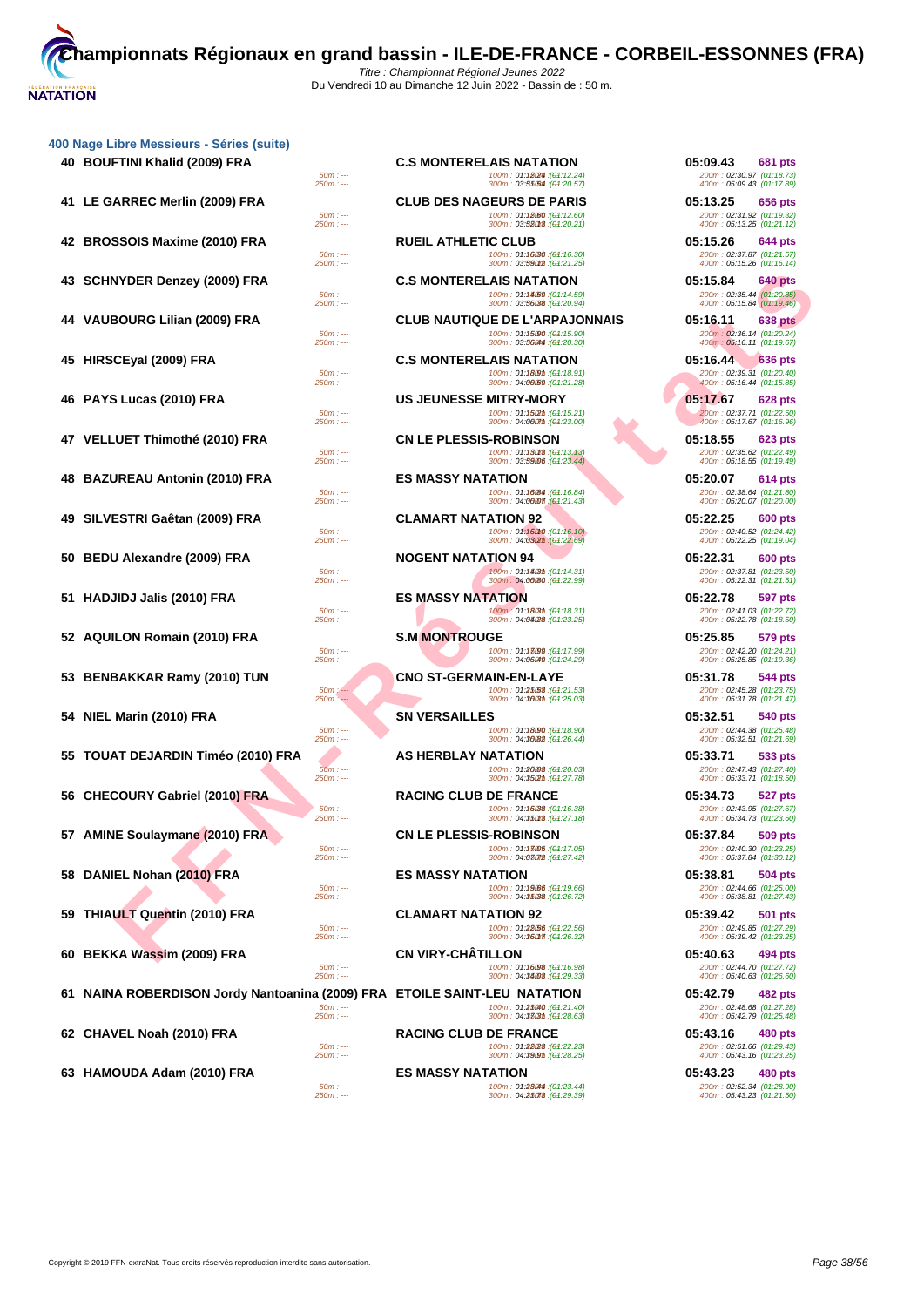|     | 400 Nage Libre Messieurs - Séries (suite) |                       |                                                                                             |                                                                               |
|-----|-------------------------------------------|-----------------------|---------------------------------------------------------------------------------------------|-------------------------------------------------------------------------------|
|     | 64 BATAILLE Alexandre (2010) FRA          | $50m: -$<br>$250m: -$ | <b>CN LE PLESSIS-ROBINSON</b><br>100m: 01:20089 : (01:20.89)<br>300m: 04:25033 : (04:30.68) | 05:45.95<br>465 pts<br>200m: 02:50.65 (01:29.76)<br>400m: 05:45.95 (01:24.62) |
|     | 65 SCHMITT Hugues (2010) FRA              |                       | <b>ASS SPORTIVE BOUVINES</b>                                                                | 05:46.45<br>462 pts                                                           |
|     |                                           | $50m: -$<br>$250m: -$ | 100m: 01:23085 : (04:23.85)<br>300m: 04:28035 : (04:29.15)                                  | 200m: 02:53.20 (01:29.35)<br>400m: 05:46.45 (01:24.10)                        |
|     | 66 SCHOUPPE Hector (2010) FRA             |                       | <b>CLUB DES NAGEURS DE PARIS</b>                                                            | 05:46.72<br>461 pts                                                           |
|     |                                           | $50m: -$<br>$250m: -$ | 100m: 01:25/26 : (04:21.26)<br>300m: 04:280m: (04:31.29)                                    | 200m: 02:51.12 (01:29.86)<br>400m: 05:46.72 (01:24.31)                        |
| 67  | WISSOCQ Ethan (2010) FRA                  |                       | <b>CA ORSAY</b>                                                                             | 05:49.04<br>449 pts                                                           |
|     |                                           | $50m: -$<br>$250m: -$ | 100m: 01:230M : (01:23.14)<br>300m: 04:28(25 : (04:29.10)                                   | 200m: 02:53.15 (01:30.01)<br>400m: 05:49.04 (01:26.79)                        |
|     | 68 MAJCHER Jonas (2010) FRA               |                       | <b>CN LE PLESSIS-ROBINSON</b>                                                               | 05:50.16<br>443 pts                                                           |
|     |                                           | $50m: -$<br>$250m: -$ | 100m: 01:25048 : (01:25.48)<br>300m: 04:23028 : (04:30.42)                                  | 200m: 02:56.81 (01:31.33)<br>400m: 05:50.16 (01:22.93)                        |
|     | 69 KHEMIR Ali (2010) FRA                  |                       | <b>SN VERSAILLES</b>                                                                        | 05:50.55<br>441 pts                                                           |
|     |                                           | $50m: -$<br>$250m: -$ | 100m: 01:23087 : (04:23.87)<br>300m: 04:23089 : (04:30.14)                                  | 200m: 02:53.55 (01:29.68)<br>400m: 05:50.55 (01:26.86)                        |
|     | 70 AGOUZOUL Rayan (2010) FRA              |                       | <b>AC VILLEPINTE</b>                                                                        | 05:50.78<br>440 pts                                                           |
|     |                                           | $50m: -$<br>$250m: -$ | 100m: 01:26085 : (01:26.35)<br>300m: 04:23097 : (04:31.03)                                  | 200m: 02:56.94 (01:30.59)<br>400m: 05:50.78 (01:22.81)                        |
|     | 71 ALIAS Thomas (2010) FRA                |                       | <b>USNSP NEMOURS</b>                                                                        | 05:58.41<br>401 pts                                                           |
|     |                                           | $50m: -$<br>$250m: -$ | 100m: 01:23088 : (01:27.63)<br>300m: 04:32078 : (04:31.40)                                  | 200m: 03:01.38 (01:33.75)<br>400m: 05:58.41 (01:25.63)                        |
|     | 72 HABBANE Ayoub (2010) FRA               |                       | <b>US RIS-ORANGIS</b>                                                                       | 06:07.52<br><b>357 pts</b>                                                    |
|     |                                           | $50m: -$<br>$250m: -$ | 100m: 01:24/26 : (01:24.26)<br>300m: 04:34096 (04:36.05)                                    | 200m: 02:58.91 (01:34.65)<br>400m: 06:07.52 (01:32.56)                        |
| --- | GALTIER Hugo (2010) FRA                   |                       | AC BOULOGNE-BILLANCOURT                                                                     | DNS dec                                                                       |
|     | DENOUAL Nathan (2008) FRA                 |                       | <b>AS HERBLAY NATATION</b>                                                                  | <b>DNS</b> dec                                                                |
|     | PERRIER Théo (2008) FRA                   |                       | <b>AC VILLEPINTE</b>                                                                        | <b>DNS</b> dec                                                                |
|     |                                           |                       |                                                                                             | ---- -                                                                        |

- **--- SOURDOU Nicolas (2008) FRA**
- **--- HOUP Nathan (2010) FRA AQUA VALLÉE-DE-CHEVREUSE DSQ**

# **800 Nage Libre Messieurs - Séries** (Dimanche 12 Juin 2022)

**1 POHU Eloy (2008) FRA AQUA VALLÉE-DE-CHEVREUSE 09:18.81 99:18.81 99:18.81 99:18.81 99:18.81 99:18.81 99:18.81 99:18.81 99:18.81 99:19.99 pts 99:19.81 99:19.99 pts 99:19.79 pts 99:19.** 

 $\texttt{50m}:--- \texttt{50m}:04:57.53 \textbf{ (01:18.67)} \begin{minipage}{0.9\textwidth} \begin{minipage}{0.9\textwidth} \begin{minipage}{0.9\textwidth} \begin{minipage}{0.9\textwidth} \begin{minipage}{0.9\textwidth} \begin{minipage}{0.9\textwidth} \begin{minipage}{0.9\textwidth} \begin{minipage}{0.9\textwidth} \begin{minipage}{0.9\textwidth} \begin{minipage}{0.9\textwidth} \begin{minipage}{0.9\textwidth} \begin{minipage}{0.9\textwidth} \begin{minipage}{0.9\textwidth$ 

| inie Messiedis - oelies (suite)                                                           |                                                                                               |                                                                                          |                     |
|-------------------------------------------------------------------------------------------|-----------------------------------------------------------------------------------------------|------------------------------------------------------------------------------------------|---------------------|
| AILLE Alexandre (2010) FRA                                                                | <b>CN LE PLESSIS-ROBINSON</b>                                                                 | 05:45.95<br>465 pts                                                                      |                     |
| $50m: -$<br>$250m: -$                                                                     | 100m: 01:20089 : (01:20.89)<br>300m: 04:25033 : (01:30.68)                                    | 200m: 02:50.65 (01:29.76)<br>400m: 05:45.95 (01:24.62)                                   |                     |
| MITT Hugues (2010) FRA<br>$50m: -$<br>$250m: -$                                           | <b>ASS SPORTIVE BOUVINES</b><br>100m: 01:23(85 : (01:23.85)<br>300m: 04:28035 : (04:29.15)    | 05:46.45<br>462 pts<br>200m: 02:53.20 (01:29.35)<br>400m: 05:46.45 (01:24.10)            |                     |
| <b>OUPPE Hector (2010) FRA</b><br>$50m: -$<br>$250m: -$                                   | <b>CLUB DES NAGEURS DE PARIS</b><br>100m: 01:25/26 : (01:21.26)<br>300m: 04:280m : (04:31.29) | 05:46.72<br>461 pts<br>200m: 02:51.12 (01:29.86)<br>400m: 05:46.72 (01:24.31)            |                     |
| SOCQ Ethan (2010) FRA<br>$50m: -$                                                         | <b>CA ORSAY</b><br>100m: 01:230m : (01:23.14)                                                 | 05:49.04<br>449 pts<br>200m: 02:53.15 (01:30.01)                                         |                     |
| $250m: -$<br>CHER Jonas (2010) FRA                                                        | 300m: 04:28/25 : (04:29.10)<br><b>CN LE PLESSIS-ROBINSON</b>                                  | 400m: 05:49.04 (01:26.79)<br>05:50.16<br>443 pts                                         |                     |
| $50m: -$<br>$250m: -$                                                                     | 100m: 01:25048 : (01:25.48)<br>300m: 04:23028 : (04:30.42)                                    | 200m: 02:56.81 (01:31.33)<br>400m: 05:50.16 (01:22.93)                                   |                     |
| MIR Ali (2010) FRA<br>$50m: -$                                                            | <b>SN VERSAILLES</b><br>100m: 01:23087 : (01:23.87)                                           | 05:50.55<br>441 pts<br>200m: 02:53.55 (01:29.68)                                         |                     |
| $250m: -$<br>UZOUL Rayan (2010) FRA<br>$50m: -$                                           | 300m: 04:23.69 : (01:30.14)<br><b>AC VILLEPINTE</b><br>100m: 01:26035: (01:26.35)             | 400m: 05:50.55 (01:26.86)<br>05:50.78<br>440 pts<br>200m: 02:56.94 (01:30.59)            |                     |
| $250m: -$                                                                                 | 300m: 04:28097 : (04:31.03)                                                                   | 400m: 05:50.78 (01:22.81)                                                                |                     |
| S Thomas (2010) FRA<br>$50m: -$<br>$250m: -$                                              | <b>USNSP NEMOURS</b><br>100m: 01:23083 : (01:27.63)<br>300m: 04:38078 : (04:31.40)            | 05:58.41<br>401 pts<br>200m: 03:01.38 (01:33.75)<br>400m: 05:58.41 (01:25.63)            |                     |
| BANE Ayoub (2010) FRA<br>$50m: -$                                                         | <b>US RIS-ORANGIS</b><br>100m: 01:24/26 : (01:24.26)                                          | 06:07.52<br>357 pts<br>200m: 02:58.91 (01:34.65)                                         |                     |
| $250m: -$                                                                                 | 300m: 04:34/96 (01:36.05)                                                                     | 400m: 06:07.52 (01:32.56)                                                                |                     |
| TIER Hugo (2010) FRA                                                                      | <b>AC BOULOGNE-BILLANCOURT</b>                                                                | <b>DNS</b> dec                                                                           |                     |
| OUAL Nathan (2008) FRA                                                                    | <b>AS HERBLAY NATATION</b>                                                                    | <b>DNS</b> dec                                                                           |                     |
| RIER Théo (2008) FRA                                                                      | <b>AC VILLEPINTE</b>                                                                          | <b>DNS</b> dec                                                                           |                     |
| RDOU Nicolas (2008) FRA                                                                   | <b>CSN GUYANCOURT</b>                                                                         | <b>DNS</b> dec                                                                           |                     |
| P Nathan (2010) FRA                                                                       | <b>AQUA VALLÉE-DE-CHEVREUSE</b>                                                               | <b>DSQ</b>                                                                               |                     |
|                                                                                           |                                                                                               |                                                                                          |                     |
| ige Libre Messieurs - Séries                                                              | (Dimanche 12 Juin 2022)                                                                       |                                                                                          |                     |
| <b>U Eloy (2008) FRA</b><br>100m: 01:06049 : (01:06.49)<br>500m: 05.49018 : (01:10.78)    | <b>AQUA VALLEE-DE-CHEVREUSE</b><br>200m: 02:26077 : (04:10.28)<br>600m: 07:00049 : (04:11.36) | 09:18.81<br><b>980 pts</b><br>300m: 03:280r0 : (01:10.33)<br>700m: 08:75(27): (04:10.78) | 400m: l<br>800m: 0  |
| TAS Quentin (2008) FRA<br>100m: 01:06.97 : (01:06.97)                                     | <b>RACING CLUB DE FRANCE</b><br>200m: 02:28/28 : (04:11.31)                                   | 09:22.79<br>965 pts<br>300m: 03:29018 : (01:10.90)                                       | 400m: l             |
| 500m: 05:52.69 : (01:11.89)                                                               | 600m: 07:09045 : (04:16.76)                                                                   | 700m: 08:75022 : (04:05.77)                                                              | 800m : t            |
| IANI Pierre-Orso (2008) FRA<br>100m: 01:06:60 : (01:06.60)<br>500m: 05:49(85 : (04:10.90) | <b>CNO ST-GERMAIN-EN-LAYE</b><br>(04:10.46): 200m: 02:28@6<br>600m: 07:05:00 : (04:11.75)     | 09:24.35<br>959 pts<br>300m: 03:28077 : (01:10.71)<br>700m: 08: 14085 : (01:12.75)       | 400m: l<br>800m : t |
| TZBERGER Matthias (2009) FRA<br>100m: 01:08018 : (01:08.18)                               | <b>SN VERSAILLES</b><br>200m: 02:25042 : (04:13.24)                                           | 09:41.83<br>894 pts<br>300m: 03:35048 : (01:14.06)                                       | 400m: l             |
| 500m: 06:03046 : (01:13.89)                                                               | 600m: 07:68017. (04:13.71)                                                                    | 700m: 08:30075 : (04:13.58)                                                              | 800m : t            |
| EROLA Peyo (2008) FRA<br>100m: 01:08/06 : (01:08.06)<br>500m: 06:03084 : (01:14.43)       | <b>CSN GUYANCOURT</b><br>200m: 02:25/56 : (04:13.50)<br>600m: 07:68.66 : (04:14.82)           | 09:46.06<br>879 pts<br>300m: 03:35/56 : (01:14.00)<br>700m: 08:33008 : (04:14.37)        | 400m:0<br>800m: 0   |
| Mohamed Anis (2009) TUN                                                                   | OLYMPIQUE LA GARENNE-COLOMBES                                                                 | 09:46.55<br>877 pts                                                                      |                     |
| 100m: 01:08042 : (01:07.42)<br>500m: 06:06/28 : (01:14.94)                                | 200m: 02:25037 : (04:13.95)<br>600m: 07:8603m: (04:14.08)                                     | 300m: 03:39/59 : (01:18.22)<br>700m: 08:34017 : (04:13.86)                               | 400m : t<br>800m: 0 |
| LOVIC Luka (2009) FRA<br>100m: 01:09(27): (01:09.27)<br>500m : 06:09080 : (04:15.14)      | <b>SN MONTGERON</b><br>200m: 02:25(28:(04:15.96)<br>600m: 07:83/87 : (04:14.07)               | 09:48.02<br>872 pts<br>300m: 03:39074 : (01:14.51)<br>700m: 08:33024 : (01:13.37)        | 400m : t<br>800m: 0 |
| CAS Adrian (2008) FRA<br>100m: 01:08098 : (01:08.98)                                      | <b>CN VIRY-CHATILLON</b><br>200m: 02:230mm : (04:14.13)                                       | 09:48.24<br>871 pts<br>300m: 03:38018 : (01:15.02)                                       | 400m : t            |
| : 0m<br>$550m: -$                                                                         | 600m: 06:080M : (01:14.91)                                                                    | 700m: 08:36048 : (02:28.34)                                                              | 800m: 0             |

 $\textit{50m}: \textit{---}\qquad \textit{50m}: 04.38.35 \text{ (01:11.25)}\\ \textit{500m}: 05.490 \text{ (01:10.76)}\\ \textit{500m}: 07.490 \text{ (01:11.76)}\\ \textit{500m}: 07.490 \text{ (01:11.77)}\\ \textit{500m}: 09.75.80 \text{ (01:11.78)}\\ \textit{500m}: 09.75.80 \text{ (01:11.79)}\\ \textit{500m}: 09.75.80 \$ **2 BANTAS Quentin (2008) FRA RACING CLUB DE FRANCE 09:22.79 99.22.79 966 pts 964.01.897 965 pts 966 97.9828 965 pts 966 97.9828 965 pts 966 97.9828 965 pts 966 965 pts 966 965 pts**  $\texttt{400m: 01.06097. (04:10.87)} \\\texttt{500m: 00.55000: 00:11.62)} \\\texttt{500m: 00.78000: 00.78000: 00.78000: 00.78000: 00.78000: 00.78000: 00.78000: 00.78000: 00.78000: 00.78000: 00.78000: 00.78000: 00.78000: 00.78000: 00.78000:$ **3 MARIANI Pierre-Orso (2008) FRA CNO ST-GERMAIN-EN-LAYE 09:24.35 99:24.35 99:24.35 99:24.35 99:24.35 99:24.35 99:24.35 99:24.35 99:24.35 99:24.35 99:24.35 99:2500 99:00 99:2500 99:2500**  $\texttt{50m:}\dots \texttt{50m:}\dots \texttt{600m:01:06080} \textbf{00m:02:00m:02:00m:02:00m:02:00m:03:00m:03:00m:03:00m:03:00m:03:00m:03:00m:03:00m:03:00m:03:00m:03:00m:03:00m:03:00m:03:00m:03:00m:03:00m:03:00m:03:00m:03:00m:03:00m:03:00m:03:00m$ **4 GUNTZBERGER Matthias (2009) FRA SN VERSAILLES 09:41.83 899411.83 899411.83 899411.83 899411.83 899411.83 899411.83 899411.83 899411.83 899411.83 899411.83 899411.83 899411.83 899411.83**  $\texttt{50m:}\dots \texttt{50m:}\dots \texttt{60m:00449.57 (01:14.09)} \\\texttt{500m:0069000 (01:13.89)} \\\texttt{50m:}\dots \texttt{60m:07:86000 (01:13.71)} \\\texttt{600m:07:86000 (01:13.71)} \\\texttt{60m:07:86000 (01:13.71)} \\\texttt{60m:08:86000 (01:13.89)} \\\texttt{60m:09:41.83 (01:11.08)} \$ **5 ALBEROLA Peyo (2008) FRA CSN GUYANCOURT 09:46.06 09:46.06 819 pts CSN GUYANCOURT 09:46.06 879 pts 200m**: 02:25668 (04:14.02) **100m**: 02:25668 (04:14.02) **600m**: 02:25668 (04:14.02) **600m**: 07:6808 (04:  $\texttt{50m:}\dots \\ \texttt{50m:}\dots \\ \texttt{60m:}\dots \\ \texttt{600m:}\dots \\ \texttt{600m:}\dots \\ \texttt{600m:}\dots \\ \texttt{600m:}\dots \\ \texttt{600m:}\dots \\ \texttt{600m:}\dots \\ \texttt{600m:}\dots \\ \texttt{600m:}\dots \\ \texttt{600m:}\dots \\ \texttt{600m:}\dots \\ \texttt{600m:}\dots \\ \texttt{600m:}\dots \\ \texttt{60m:}\dots \\ \texttt{60m:}\dots \\ \texttt{60m:}\dots \\ \texttt{60m:}\dots$ **6 BIDA Mohamed Anis (2009) TUN OLYMPIQUE LA GARENNE-COLOMBES 09:46.55 89869** (94:18.25)<br> **6 87869 87869 87869 87869 87869 88969 8900m 878698 8900m 878698 8900m 87869 88969 89:14.3.86**  $\texttt{50m}: \texttt{---} \qquad \qquad \texttt{400m}: \texttt{04:51.29} \qquad \qquad \texttt{171.70} \qquad \qquad \texttt{200m}: \texttt{02:25037}: \texttt{04:13.95} \qquad \qquad \texttt{200m}: \texttt{02:25037}: \texttt{04:13.95} \qquad \qquad \texttt{300m}: \texttt{03:3907}: \texttt{04:14.22} \qquad \qquad \texttt{04:14.23} \qquad \qquad \texttt{050m}: \texttt{0$ **7 PAVLOVIC Luka (2009) FRA SN MONTGERON 09:48.02 872 <b>872 pts**<br> **100m** : 01:0927 (94:05.22) **820 pts 872 pts 872 pts 872 pts 872 pts 872 pts 872 pts 88.02 890 pts 872 pts 88.02 890 pts 872** 50m : --- 100m : 01:09.27 150m : --- (01:09.27) 200m : 02:25.230m : --- (01:15.96) 300m : 03:39.7450m : --- (01:14.51) 400m : 04:54.66 (01:14.92) 450m : --- 500m : 06:09.80 550m : --- (01:15.14) 600m : 07:23.87 650m : --- (01:14.07) 700m : 08:37.24 750m : --- (01:13.37) 800m : 09:48.02 (01:10.78) **8 BOUCAS Adrian (2008) FRA CN VIRY-CHÂTILLON 09:48.24 09:48.24 871 pts 09:48.24 870 pts 09:48.24 871 pts 100m** : **01:08:08 (44:16.02) 870 pts 101:16.02 871 pts 101:16.02 871 pps 101:16.02**  $\textit{50m}: \text{---} \quad \textit{500m}: 01:0808: (01:08.98) \quad \textit{600m}: 01:0808: (01:08.98) \quad \textit{600m}: 02:2808: (01:19.19) \quad \textit{600m}: 03:0808: (01:19.19) \quad \textit{600m}: 03:0808: (02:28.34) \quad \textit{600m}: 04:08.28: (01:19.19) \quad \textit{600m}: 03:0808: (02:28$ **9 FAUCONNIER Léo (2010) FRA AQUA VALLÉE-DE-CHEVREUSE 09:49.70 89:49.70 866 pts 866 pts 866 pts 866 pts 866 pts 866 pts 866 pts 866 pts 866 pts 866 pts 866 pts 866 pts 866 pts 866 pts**  $\texttt{50m:}\dots \\ \texttt{50m:}\dots \\ \texttt{60m:00:10000} \texttt{000m:00:0000} \texttt{000m:00:0000} \texttt{000m:00:28648} \texttt{000m:00:28648} \texttt{000m:00:28648} \texttt{000m:00:0000} \texttt{000m:00:00:00:0000} \texttt{000m:00:0000} \texttt{000m:00:0000} \texttt{000m:00:0000} \text$ **10 BOUZAR Aïssa (2008) FRA CN VIRY-CHÂTILLON 09:55.70 89:55.70 89:55.70 844 pts**<br> **200m**: **02:26:68** (94:15.54) **800m**: 03:32:07: **844 pps 844 pps 844 pps 844 pps 844 pps 844 pps 844 pps 844 pps** 50m : --- 100m : 01:11.0950m : --- (01:11.09) 200m : 02:26.6350m : --- (01:15.54) 300m : 03:42.73 350m : --- (01:16.10) 400m : 04:58.20 (01:15.47) 450m : --- 500m : 06:12.84 550m : --- (01:14.64) 600m : 07:27.63 650m : --- (01:14.79) 700m : 08:43.03 750m : --- (01:15.40) 800m : 09:55.70 (01:12.67) **11 DESMAISON Tom (2008) FRA SN VERSAILLES 09:59.75 811 DESMAISON Tom**: 01:159.9.75<br> **100m**: 01:15.99 **830 pts** (94:11.96) **830 pts 830 pts 830 pts 830 pts 830 pts 830 pts 830 pts 830 pts 830 pts**  $\texttt{50m:}\dots \\ \texttt{50m:}\dots \\ \texttt{500m:}\texttt{005:05:05:00} \\ \texttt{500m:}\texttt{006:05:05:00} \\ \texttt{500m:07:008:00} \\ \texttt{50m:07:08:08} \\ \texttt{60m:07:08:08:0} \\ \texttt{600m:07:08:08:0} \\ \texttt{600m:07:08:08:0} \\ \texttt{60m:07:08:08:0} \\ \texttt{60m:07:08:08:0} \\ \texttt{$ **12 FROMENT Owen (2008) FRA JEANNE D'ARC DRANCY 10:00.25**<br> **12 10:00 10:00.25 800m 10:00.25 828 pts**<br> **800m 8286 personal come of the set of the set of the set of the set of the set of the set of the set** 

| 05:45.95 465 pts                                       |                |
|--------------------------------------------------------|----------------|
| 200m: 02:50.65 (01:29.76)                              |                |
| 400m: 05:45.95 (01:24.62)                              |                |
| 05:46.45                                               | 462 pts        |
| 200m: 02:53.20 (01:29.35)                              |                |
| 400m: 05:46.45 (01:24.10)                              |                |
| 05:46.72 461 pts                                       |                |
| 200m: 02:51.12 (01:29.86)<br>400m: 05:46.72 (01:24.31) |                |
|                                                        |                |
| 05:49.04                                               | <b>449 pts</b> |
| 200m: 02:53.15 (01:30.01)<br>400m: 05:49.04 (01:26.79) |                |
|                                                        |                |
| 05:50.16                                               | 443 pts        |
| 200m: 02:56.81 (01:31.33)<br>400m: 05:50.16 (01:22.93) |                |
|                                                        |                |
| 05:50.55<br>200m: 02:53.55 (01:29.68)                  | 441 pts        |
| 400m: 05:50.55 (01:26.86)                              |                |
| 05:50.78                                               | 440 pts        |
| 200m: 02:56.94 (01:30.59)                              |                |
| 400m: 05:50.78 (01:22.81)                              |                |
| 05:58.41                                               | 401 pts        |
| 200m: 03:01.38 (01:33.75)                              |                |
| 400m: 05:58.41 (01:25.63)                              |                |
| 06:07.52                                               | 357 pts        |
| 200m: 02:58.91 (01:34.65)                              |                |
| 400m: 06:07.52 (01:32.56)                              |                |
| <b>DNS</b> dec                                         |                |
| <b>DNS</b> dec                                         |                |
| <b>DNS</b> dec                                         |                |
|                                                        |                |
| <b>DNS dec</b>                                         |                |
| חפח                                                    |                |

| 980 pts        |                                                        |
|----------------|--------------------------------------------------------|
|                | 400m: 04:38.35 (01:11.25)<br>800m: 09:18.81 (01:07.54) |
| 965 pts        |                                                        |
|                | 400m: 04:40.80 (01:11.62)<br>800m: 09:22.79 (01:07.57) |
| 959 pts        |                                                        |
|                | 400m: 04:38.95 (01:11.18)<br>800m: 09:24.35 (01:10.00) |
| <b>894 pts</b> |                                                        |
|                | 400m: 04:49.57 (01:14.09)                              |
|                | 800m: 09:41.83 (01:11.08)                              |
| 879 pts        |                                                        |
|                | 400m: 04:49.41 (01:13.85)<br>800m: 09:46.06 (01:13.03) |
| 877 pts        |                                                        |
|                | 400m: 04:51.29 (01:11.70)<br>800m: 09:46.55 (01:12.38) |
|                |                                                        |
| 872 pts        | 400m: 04:54.66 (01:14.92)                              |
|                | 800m: 09:48.02 (01:10.78)                              |
| 871 pts        |                                                        |
|                | 400m: 04:53.23 (01:15.10)<br>800m: 09:48.24 (01:11.76) |
| 866 pts        |                                                        |
|                | 400m: 04:58.03 (01:15.16)                              |
|                | 800m: 09:49.70 (01:10.32)                              |
| <b>844 pts</b> | 400m: 04:58.20 (01:15.47)                              |
|                | 800m: 09:55.70 (01:12.67)                              |
| 830 pts        |                                                        |
|                | 400m: 05:02.01 (01:16.54)<br>800m: 09:59.75 (01:12.14) |
| 828 pts        |                                                        |
|                | 400m: 04:57.53 (01:18.67)                              |
|                | 800m: 10:00.25 (01:12.07)                              |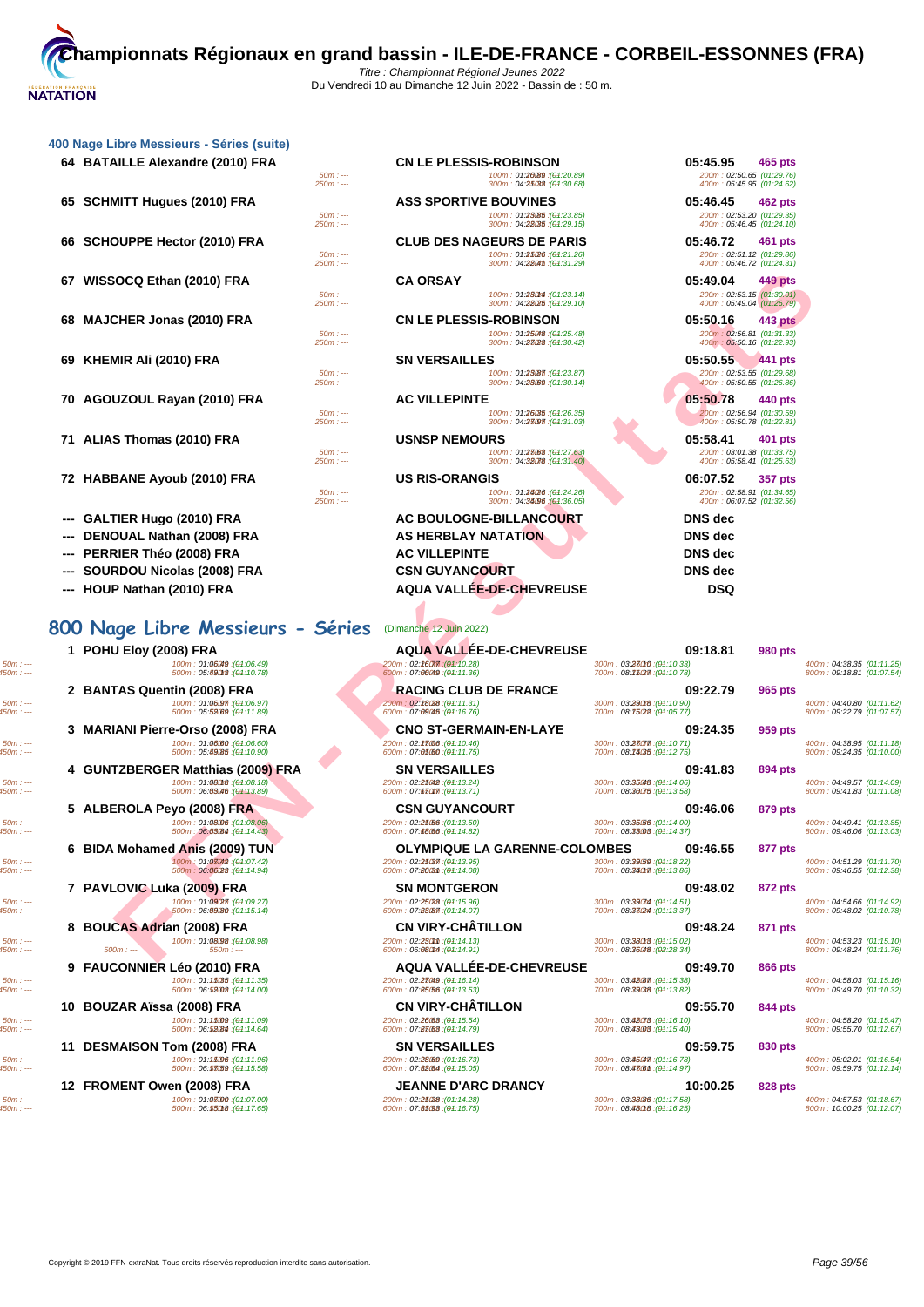# **NATATION**

| 50m : -- <mark>-</mark><br>50m : --- |  |
|--------------------------------------|--|
| 50m : -- <mark>-</mark><br>50m : --- |  |
| 50m : -- <mark>-</mark><br>50m : --- |  |
| 50m : ---<br>50m : ---               |  |
| 50m : ---<br>50m : ---               |  |
| 50m : -- <mark>-</mark><br>50m : --- |  |
| 50m : ---<br>50m : ---               |  |
| 50m : -- <mark>-</mark><br>50m : --- |  |
| 50m : ---<br>50m : ---               |  |
| 50m : ---<br>50m : ---               |  |
| 50m : -- <mark>-</mark><br>50m : --- |  |
| 50m : ---<br>50m : ---               |  |
| 50m : ---<br>50m : ---               |  |
| 50m : ---<br>50m : ---               |  |
| 50m : -- <mark>-</mark><br>50m : --- |  |
| 50m : -- <mark>-</mark><br>50m : --- |  |
| 50m : ---<br>50m : ---               |  |
| : 50m<br>: 50m                       |  |
| ة<br>ئ                               |  |
| 50m :<br>50m :                       |  |

**14 DRAI Simon (2010) FRA VAL D'ESSONNE MENNECY AQUA CLUB 10:13.28 783 pts** 450m : --- 500m : 06:22.28 550m : --- (01:17.57) 600m : 07:39.93 650m : --- (01:17.65) 700m : 08:58.03 750m : --- (01:18.10) 800m : 10:13.28 (01:15.25) **15 DESGRANGES Alexandre (2008) FRA ACS CORMEILLES 10:15.36 776 pts 16 ENNEBATI OUAKSEL Mazir (2009) FRA SN VERSAILLES 10:20.84 758 pts 17 BROCHARD Alexandre (2009) FRA AQUA VALLÉE-DE-CHEVREUSE 10:25.26 743 pts** 450m : --- 500m : 06:29.66 550m : --- (01:20.22) 600m : 07:49.96 650m : --- (01:20.30) 700m : 09:08.90 750m : --- (01:18.94) 800m : 10:25.26 (01:16.36) **18 DEGHMOUS Mathias (2008) FRA CNO ST-GERMAIN-EN-LAYE 10:26.79 738 pts** 50m : --- 100m : 01:12.3550m : --- (01:12.35) 200m : 02:30.99 250m : --- (01:18.64) 300m : 03:50.54 350m : --- (01:19.55) 400m : 05:10.91 (01:20.37) 450m : --- 500m : 06:31.07 550m : --- (01:20.16) 600m : 07:51.26 650m : --- (01:20.19) 700m : 09:10.62 750m : --- (01:19.36) 800m : 10:26.79 (01:16.17) **19 ZOUGAGAnas (2010) FRA CNO ST-GERMAIN-EN-LAYE 10:32.37 719 pts**  $\texttt{50m:}\dots \texttt{50m:}\dots \texttt{60m:00:16044} \texttt{00m:01:16044} \texttt{01:16.44}) \\\texttt{50m:}\dots \texttt{60m:02:3608} \texttt{60m:02:3608} \texttt{60m:03:5606} \texttt{61:19.95} \texttt{01:19.96} \texttt{01:19.7608} \texttt{01:19.97} \texttt{01:19.97} \texttt{02:19.98} \texttt{02:19.99} \$ **20 BARRE Léo (2009) FRA AQUA VALLÉE-DE-CHEVREUSE 10:32.56 719 pts**  $450m$  : ---  $500m$  :  $06: $86043$   $(94:19.91)$   $600m$  :  $07:58054$   $(94:20.11)$   $700m$  :  $09:77036$   $(94:18.84)$   $800m$  :  $10:32.56$   $(01:15.18)$$ **21 LANGE-TELLO Gaëtan (2009) FRA RSC MONTREUIL 10:34.40 713 pts**  $450m$  : ---  $500m$  :  $06.360M$   $(94.20.47)$   $600m$  :  $07.55090$   $(94.19.78)$   $700m$   $09.750M$   $(94.19.22)$   $800m$  :  $10.34.40$   $(01.19.28)$ **22 SCHACHTEBECK ALONSO Axel (2009) FRA STADE FRANÇAIS O COURBEVOIE 10:39.01 698 pts 23 BIZID Ilyes (2008) FRA JEANNE D'ARC DRANCY 10:40.09 694 pts**  $50m : \dots$   $500m : 01:12081 : (91:12.81)$   $500m : 01:33041 : (91:21.75)$   $500m : 01:370m : 027681 : (91:21.75)$   $500m : 01:370m : 01:300m : (91:21.75)$   $500m : 01:370m : 01:300m : (91:21.75)$   $500m : 01:370m : (91:21.75)$   $500m : 01:370m : (91:21.$  $450m$  : ---  $500m$  :  $06:38008$   $(94.22.94)$   $600m$  :  $08:06038$   $(94.22.30)$   $700m$  :  $09.22058$   $(94.22.20)$   $800m$  :  $10:40.09$   $(01:17.51)$ **24 BOUFTINI Khalid (2009) FRA C.S MONTERELAIS NATATION 10:44.37 681 pts** 450m : --- 500m : 06:39.95 550m : --- (01:21.62) 600m : 08:02.45 650m : --- (01:22.50) 700m : 09:24.43 750m : --- (01:21.98) 800m : 10:44.37 (01:19.94) **25 BROSSOIS Maxime (2010) FRA RUEIL ATHLETIC CLUB 10:44.86 679 pts**

**[800 Nage](http://www.ffnatation.fr/webffn/index.php) Libre Messieurs - Séries (suite)**

**26 LE GRAND MOULIN Mathéo (2010) FRA CNO ST-GERMAIN-EN-LAYE 10:45.58 677 pts** 450m : --- 500m : 06:47.80 550m : --- (01:23.13) 600m : 08:10.21 650m : --- (01:22.41) 700m : 09:29.05 750m : --- (01:18.84) 800m : 10:45.58 (01:16.53)

**36 SCHMITT Hugues (2010) FRA ASS SPORTIVE BOUVINES 11:47.57 194** pts **11:47.57 494 pts 100m**: 01:2820:0 (04:22.20) 50m : --- 100m : 01:22.20 150m : --- (01:22.20) 200m : 02:52.26 250m : --- (01:30.06) 300m : 04:22.70 350m : --- (01:30.44) 400m : 05:53.24 (01:30.54) 450m : --- 500m : 07:23.24 550m : --- (01:30.00) 600m : 08:52.68 650m : --- (01:29.44) 700m : 10:20.70 750m : --- (01:28.02) 800m : 11:47.57 (01:26.87)

ERATIONATIE. HE UASSESS ARE DESCRIPTION ON A COUR MATERIAL ESTE DE TRANSPORTER DE CONTENENT DE CONTENENT DE CONTENENT DE CONTENENT DE CONTENENT DE CONTENET DE CONTENET DE CONTENET DE CONTENET DE CONTENET DE CONTENET DE CON **13 TAMIRO Zakaria (2008) FRA VILLEJUIF NATATION 10:01.17 10:01.17 825 pts**<br> **13 100m**: 01:03.38044 (94:15.94)<br> **13 10:01.17 18:3804** (94:17.06) **10:03.3804** (94:17.06) **10:07.2809** (94:17.36) **10:01.17 1** 50m : --- 100m : 01:07.79 150m : --- (01:07.79) 200m : 02:22.5050m : --- (01:14.71) 300m : 03:38.4450m : --- (01:15.94) 400m : 04:55.48 (01:17.04) 450m : --- 500m : 06:12.54 550m : --- (01:17.06) 600m : 07:29.90 650m : --- (01:17.36) 700m : 08:46.30 750m : --- (01:16.40) 800m : 10:01.17 (01:14.87) 50m : --- 100m : 01:11.8150m : --- (01:11.81) 200m : 02:29.0050m : --- (01:17.19) 300m : 03:46.86 350m : --- (01:17.86) 400m : 05:04.71 (01:17.85) 50m : --- 100m : 01:08.00 150m : --- (01:08.00) 200m : 02:25.580m : --- (01:17.58) 300m : 03:45.28 30m : --- (01:19.70) 400m : 05:04.50 (01:19.22)  $\frac{100 \text{m} \cdot 01.15 \cancel{371}}{500 \text{m} \cdot 0.512.41} \cdot \frac{(01.15 \cancel{371}}{100 \text{m} \cdot 0.512.41} \cdot \frac{(01.15 \cancel{371}}{100 \text{m} \cdot 0.512.41} \cdot \frac{(01.15 \cancel{371}}{100 \text{m} \cdot 0.512.41} \cdot \frac{(01.15 \cancel{371}}{100 \text{m} \cdot 0.512.41} \cdot \frac{(01.15 \cancel{371}}{100$  $\frac{100 \text{ m} \cdot 01 \cdot 150 \text{ m} \cdot (94 \cdot 11.74)}{400 \text{ m} \cdot 0.509 \cdot 44 \cdot (01 \cdot 19.99)} \times \frac{200 \text{ m} \cdot 02 \cdot 360 \text{ m} \cdot (94 \cdot 18.40)}{500 \text{ m} \cdot 0.000 \text{ m} \cdot 0.000 \text{ m} \cdot 0.000 \text{ m} \cdot 0.000} \times \frac{100 \text{ m} \cdot 0.000 \text{ m} \cdot 0.000 \text{ m} \cdot 0$  $\begin{array}{l} \textbf{10m : 01:1657 (91:16.57)}\\ \textbf{500m : 02:3768 (91:20.17)}\\ \textbf{500m : 03:5868 (91:20.75)}\\ \textbf{600m : 04:18.57} \end{array} \qquad \begin{array}{l} \textbf{200m : 02:3868 (91:20.75)}\\ \textbf{500m : 03:5868 (91:20.75)}\\ \textbf{600m : 04:18.84)}\\ \textbf{700m : 09:77638 (9$  $\frac{100m}{100m} \cdot \frac{0.14837}{0.000m} \cdot \frac{0.94837}{0.000m} \cdot \frac{0.23487}{0.000m} \cdot \frac{0.945183 \cdot (91 \cdot 20.50)}{0.000m} \cdot \frac{0.35488 \cdot (91 \cdot 19.96)}{0.000m} \cdot \frac{0.0000m}{0.000m} \cdot \frac{0.0000m}{0.000m} \cdot \frac{0.00000m}{0.0000m} \cdot \frac{0.000000m}{0$  $\begin{array}{r} \hline 100m : \mathbf{0114} \mathbf{008} \ \mathbf{091} \ \mathbf{010} \ \mathbf{011} \ \mathbf{010} \ \mathbf{011} \ \mathbf{011} \ \mathbf{011} \ \mathbf{012} \ \mathbf{013} \ \mathbf{013} \ \mathbf{014} \ \mathbf{013} \ \mathbf{013} \ \mathbf{014} \ \mathbf{013} \ \mathbf{013} \ \mathbf{014} \ \mathbf{013} \ \mathbf{014} \ \mathbf{013} \ \mathbf{01$  $\frac{100m}{100m} \cdot \frac{10130B}{100m} \cdot \frac{(91.21.87)}{100m} \cdot \frac{10130B}{100m} \cdot \frac{10130B}{100m} \cdot \frac{10130B}{100m} \cdot \frac{10130B}{100m} \cdot \frac{10130B}{100m} \cdot \frac{10130B}{100m} \cdot \frac{10130B}{100m} \cdot \frac{10130B}{100m} \cdot \frac{10130B}{100m} \cdot \frac{10130B}{100m}$  $100m : 01:14.75 \tag{94.21.93} 100m : 01:14.75 \tag{94.21.95} 100m : 02:36.22 \cdot (04:21.47)$  $\frac{100 \text{ m} \cdot 01 \cdot 17.05}{600 \text{ m} \cdot 04.05 \cdot 04.05 \cdot 04.05 \cdot 04.05 \cdot 04.05 \cdot 04.05 \cdot 04.05 \cdot 04.05 \cdot 04.05 \cdot 04.05 \cdot 04.05 \cdot 04.05 \cdot 04.05 \cdot 04.05 \cdot 04.05 \cdot 04.05 \cdot 04.05 \cdot 04.05 \cdot 04.05 \cdot 04.05 \cdot 04.05 \cdot 04.05 \cdot 04.05 \cdot$ **27 MIALOT Paul (2009) FRA CA ORSAY 10:52.13 656 pts**  $\begin{array}{l|l} \hline 100m : 01:15.095 \cdot (04:15.95) \cr \hline \end{array} \hspace{1.5cm} \begin{array}{l} \hline \end{array} \hspace{1.5cm} \hline \end{array} \hspace{1.5cm} \begin{array}{l} \hline \end{array} \hspace{1.5cm} \hline \end{array} \hspace{1.5cm} \begin{array}{l} \hline \end{array} \hspace{1.5cm} \begin{array}{l} \hline \end{array} \hspace{1.5cm} \begin{array}{l} \hline \end{array} \hspace{1.5cm} \hline \end{array}$ **28 CHELLAOUI Younes (2009) FRA JEANNE D'ARC DRANCY 10:57.47 640 pts**  $100m : 01:15.699$   $100m : 01:15.699$   $100m : 06:89.994 \ (94:23.72)$   $500m : 06:89.994 \ (94:23.72)$   $500m : 06:89.994 \ (94:23.72)$   $500m : 06:89.994 \ (94:23.68)$ **29 VAUBOURG Lilian (2009) FRA CLUB NAUTIQUE DE L'ARPAJONNAIS 10:59.47 633 pts**  $\begin{array}{l} 100m: \textbf{01:18.00} \end{array} \begin{array}{c} 200m: \textbf{02:8085:(04:22.95) } \end{array} \begin{array}{c} 200m: \textbf{02:8085:(04:22.95) } \end{array} \begin{array}{c} 200m: \textbf{03:95067:(04:23.78) } \end{array} \begin{array}{c} 300m: \textbf{04:08478:(04:23.78) } \end{array} \begin{array}{c} 300m: \textbf{05:95067:(0$ 450m : --- 500m : 06:53.9650m : --- (01:24.42) 600m : 08:16.84 650m : --- (01:22.88) 700m : 09:39.59 750m : --- (01:22.75) 800m : 10:59.47 (01:19.88) **30 BAZUREAU Antonin (2010) FRA ES MASSY NATATION 11:02.05 626 pts**  $\frac{100}{100}$ : 01:18.84 (91:18.84)  $200$  : 02:33.22 (91:24.38)  $49$ :24.38)  $30$  : 03:35.69 (01:24.14)  $30$  : 03:35.69 (01:24.14)  $40$  : 05:31.69 (01:24.14)  $60$  : 05:31.69 (01:24.14)  $60$  : 05:31.69 (01:19.86)  $60$  : 01:0 **31 SCHNYDER Denzey (2009) FRA C.S MONTERELAIS NATATION 11:14.65 11:14.65 588 pts**<br> **11:14.65 100m**: 01:1922 (04:19.22)<br> **500m**: 07:03:02 **11:14.65 10:125.43 10:125.43 10:02:05:00** (04:25.67) **10:05:00:00** 500m : 400m : 05:35.69 (14:19:28) {14:19:29} {14:25,49} {14:25,59} {14:25,59} {16:27,03} {16:359} {14:25,69} {16:359} {14:25,69} {16:359} {16:359} {16:359} {16:359} {16:359} {16:359} {16:359} {16:359} {16:359} {16:359} {1 **32 HADJIDJ Jalis (2010) FRA ES MASSY NATATION 11:18.03 578 pts** 50m : --- 100m : 01:21.24 150m : --- (01:21.24) 200m : 02:47.19 250m : --- (01:25.95) 300m : 04:12.79 350m : --- (01:25.60) 400m : 05:38.22 (01:25.43) 450m : --- 500m : 07:03.72 550m : --- (01:25.50) 600m : 08:29.64 650m : --- (01:25.92) 700m : 09:53.45 750m : --- (01:23.81) 800m : 11:18.03 (01:24.58) **33 NIEL Marin (2010) FRA SN VERSAILLES 11:41.06 11:41.06 512 pts 11:41.06 512 pts 11:41.06 512 pts** 50m : --- 100m : 01:22.03 150m : --- (01:22.03) 200m : 02:51.00 250m : --- (01:28.97) 300m : 04:19.89 350m : --- (01:28.89) 400m : 05:49.50 (01:29.61) 450m : --- 500m : 07:18.28 550m : --- (01:28.78) 600m : 08:48.46 650m : --- (01:30.18) 700m : 10:16.39 750m : --- (01:27.93) 800m : 11:41.06 (01:24.67) **34 THIAULT Quentin (2010) FRA CLAMART NATATION 92 11:43.19 11:43.19 506 pts**<br> **11:43.19 11:43.19 11:43.19 500m**: 01:28.41)<br> **500m**: 07:28.69 **500m**: 09:28.47 **12:39.47 12:39.47 12:39.10 12:39.10 12** 50m : --- 100m : 01:22.41 150m : --- (01:22.41) 200m : 02:51.94 250m : --- (01:29.53) 300m : 04:21.44 350m : --- (01:29.50) 400m : 05:52.19 (01:30.75) 450m : --- 500m : 07:21.66 550m : --- (01:29.47) 600m : 08:50.76 650m : --- (01:29.10) 700m : 10:19.44 750m : --- (01:28.68) 800m : 11:43.19 (01:23.75) **35 KHEMIR Ali (2010) FRA SN VERSAILLES 11:43.44 506 pts** 50m : --- 100m : 01:25.26 10m : --- (01:25.26) 200m : 02:54.21 250m : --- (01:28.95) 300m : 04:22.76 350m : --- (01:28.55) 400m : 05:51.57 (01:28.81) 450m : --- 500m : 07:20.49 550m : --- (01:28.92) 600m : 08:48.97 650m : --- (01:28.48) 700m : 10:17.25 750m : --- (01:28.28) 800m : 11:43.44 (01:26.19)

300m : <mark>03:53079</mark> :(04:19.07)<br>700m : 09:08041 :(04:18.04) (300m : **04:03:55** (04:24.33) 700m : **04:03:55** 

400m : 05:04.50 (01:19.22)<br>800m : 10:15.36 (01:15.14) 400m : 05:17.39 (01:21.16)<br>800m : 10:39.01 (01:18.85) 400m : 05:20.61 (01:22.46)<br>800m : 10:44.86 (01:16.86) 400m : 05:21.62 (01:22.59)<br>800m : 10:52.13 (01:21.61) 400m : 05:25.22 (01:24.89)<br>800m : 10:57.47 (01:20.39)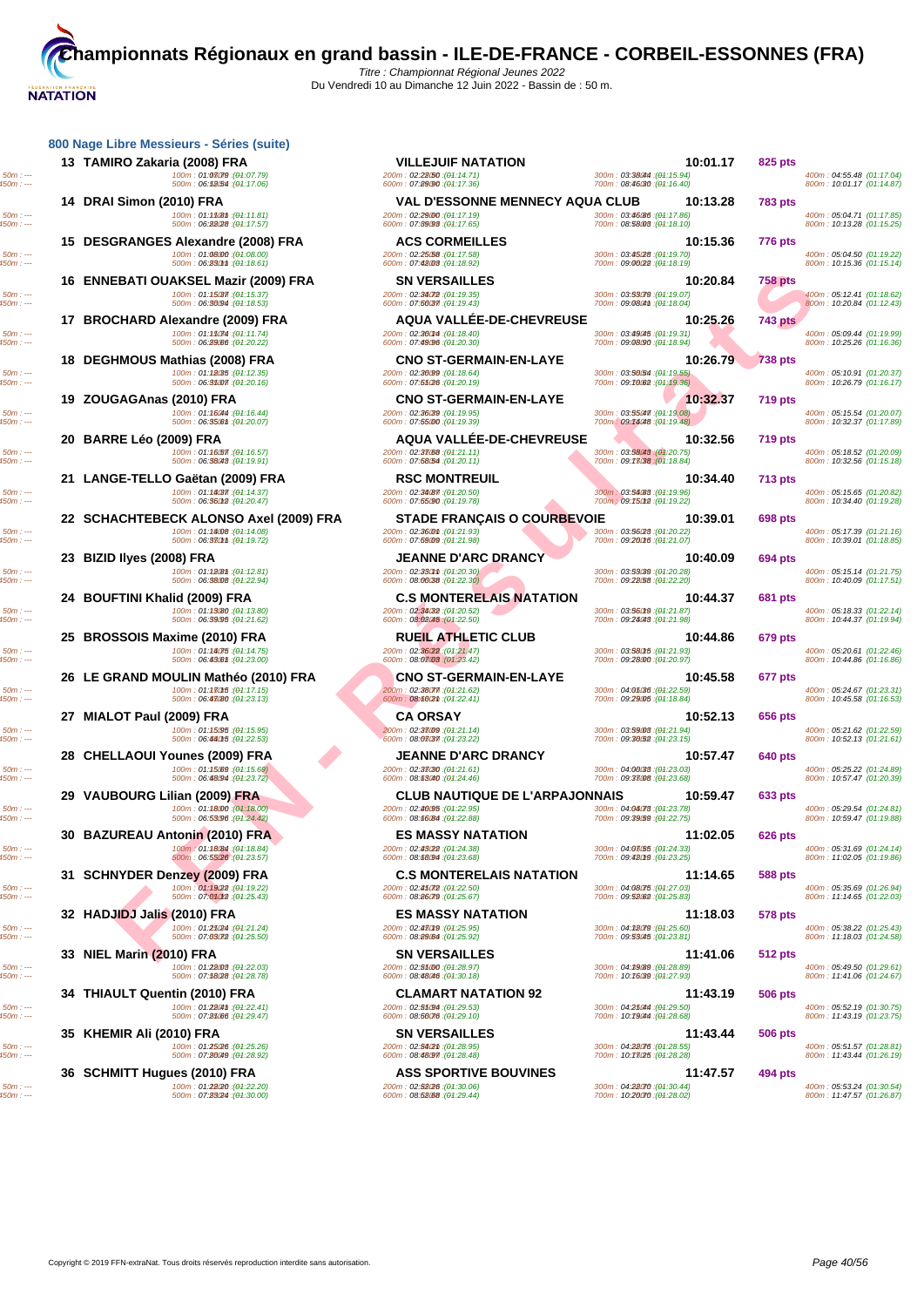| 800 Nage Libre Messieurs - Séries (suite)                                                                                                                   |                                                                                                                                                                     |                                                                                                                                                           |                                                                                                        |
|-------------------------------------------------------------------------------------------------------------------------------------------------------------|---------------------------------------------------------------------------------------------------------------------------------------------------------------------|-----------------------------------------------------------------------------------------------------------------------------------------------------------|--------------------------------------------------------------------------------------------------------|
| 37 ATMANI Zyad (2010) FRA<br>100m: 01:23(53): (01:23.53)<br>500m: 07:26000 : (01:30.47)                                                                     | <b>JEANNE D'ARC DRANCY</b><br>200m: 02:54(22): (04:30.69)<br>600m: 08:53050 : (04:31.50)                                                                            | 11:51.65<br>300m: 04:23.65 : (04:29.43)<br>700m: 10:23022 : (01:29.72)                                                                                    | 483 pts<br>400m: 05:55.53 (01:31.88)<br>800m: 11:51.65 (01:24.43)                                      |
| 38 DANIEL Nohan (2010) FRA<br>100m: 01:24.63 : (01:24.63)<br>500m: 07:26038 : (04:30.24)                                                                    | <b>ES MASSY NATATION</b><br>200m: 02:55/50 : (04:30.87)<br>600m: 08:58028 : (04:31.90)                                                                              | 11:53.35<br>300m: 04:25008: (01:29.58)<br>700m: 10:23099 : (01:29.71)                                                                                     | 479 pts<br>400m: 05:56.14 (01:31.06)<br>800m: 11:53.35 (01:25.36)                                      |
| --- SOURDOU Nicolas (2008) FRA<br>--- COLOGON-HASSAMBAY Arthur (2008) FRA                                                                                   | <b>CSN GUYANCOURT</b><br><b>CLAMART NATATION 92</b>                                                                                                                 | <b>DNS</b> dec<br><b>DNS</b> dec                                                                                                                          |                                                                                                        |
| 1500 Nage Libre Messieurs - Séries (Vendredi 10 Juin 2022)                                                                                                  |                                                                                                                                                                     |                                                                                                                                                           |                                                                                                        |
| 1 POHU Eloy (2008) FRA<br>100m: 01:08017 : (01:08.17)<br>500m: 05:5203th: (01:10.71)<br>900m: 10:98035: (01:11.54)<br>1300m: 15t26035 : (04:11.79)          | <b>AQUA VALLEE-DE-CHEVREUSE</b><br>200m: 02:29018: (04:10.96)<br>600m: 07:03038 : (04:11.07)<br>1000m: 11149070: (04:12.35)<br>1400m: 16t33.60 : (04:11.25)         | 17:47.74<br>300m: 03:36045 : (04:11.32)<br>700m: 08:74035 : (04:10.97)<br>1100m: 13t050mm: (04:12.07)<br>1500m: 17:47.74 (01:10.14)                       | <b>980 pts</b><br>400m: 04:41.60 (01:11.15)<br>800m: 09:25.81 (01:11.46)<br>1200m: 14:14.56 (01:12.79) |
| 2 FETTAR Issam (2008) FRA<br>100m: 01:16035 : (01:10.35)<br>500m: 06:56049 : (01:16.02)<br>900m: 11:95072 : (01:15.62)<br>1300m: 16t39(52): (01:16.11)      | <b>SN MONTGERON</b><br>200m: 02:26032 : (04:15.97)<br>600m: 07:89040 : (04:14.91)<br>1000m: 12185.85 : (04:16.13)<br>1400m: 17t35042 : (04:14.90)                   | 18:46.58<br>300m : 03.42560 : (01.16.18)<br>700m: 08:44072 : (01:15.32)<br>1100m: 13t4306m: (01:15.76)<br>1500m; 18:46.58 (01:12.16)                      | 869 pts<br>400m: 04:58.47 (01:15.97)<br>800m: 10:00.10 (01:15.38)<br>1200m: 15:03.41 (01:15.80)        |
| 3 DESMAISON Tom (2008) FRA<br>100m: 01:13080 : (01:13.60)<br>500m : 06:35(25:(04:16.50))<br>900m: 11:280mm : (01:15.49)<br>1300m: 16t23007 : (01:13.92)     | <b>SN VERSAILLES</b><br>200m: 02:35000 : (04:17.40)<br>600m: 07:88018 : (04:15.93)<br>1000m: 12189000 : (04:15.29)<br>1400m: 17:33(57. : (04:14.50)                 | 18:49.75<br>300m: 03:4808 : (01:17.03)<br>700m: 08:52096 : (01:15.78)<br>1100m : 1315424 : (04:15.24)<br>1500m: 18:49.75 (01:12.18)                       | 863 pts<br>400m: 05:04.75 (01:16.72)<br>800m: 10:08.22 (01:15.26)<br>1200m: 15:09.15 (01:14.91)        |
| 4 FAUCONNIER Léo (2010) FRA<br>100m: 01:13/28 : (01:13.28)<br>500m: 06:26074 : (04:17.78)<br>900m: 11:96.53 : (01:17.44)<br>1300m: 16t36@m: (04:14.66)      | <b>AQUA VALLÉE-DE-CHEVREUSE</b><br>200m: 02:38024 : (04:18.96)<br>600m: 07:45:03 : (04:18.29)<br>1000m: 12t58(2m : (04:15.68)<br>1400m: 17t55(54 : (01:14.63)       | 19:01.64<br>300m: 03:56097 : (04:18.73)<br>700m: 09:05:98 : (01:16.90)<br>1100m: 14t03034 : (01:15.13)<br>1500m: 19:01.64 (01:10.10)                      | 842 pts<br>400m: 05:08.96 (01:17.99)<br>800m: 10:19.09 (01:17.16)<br>1200m: 15:22.25 (01:14.91)        |
| 5 POYEN Tom (2008) FRA<br>100m: 01:10084 : (01:10.84)<br>500m: 06:56076 : (01:16.14)<br>900m: 11:22037 : (01:17.43)<br>1300m: 16t36087 : (01:18.40)         | <b>CLAMART NATATION 92</b><br>200m: 02:260f6 : (04:15.32)<br>600m: 07:86047 (04:15.71)<br>1000m: 12t890t2 : (04:16.75)<br>1400m: 17t480t9: (04:17.32)               | 19:04.59<br>300m: 03:4264m : (04:16.25)<br>700m: 08:48094 : (01:17.47)<br>1100m: 13t54072 : (01:15.60)<br>1500m: 19:04.59 (01:16.40)                      | 836 pts<br>400m: 04:58.62 (01:16.21)<br>800m: 10:04.94 (01:17.00)<br>1200m: 15:12.47 (01:17.75)        |
| 6 FROMENT Owen (2008) FRA<br>100m: 01:080mm: (01:08.71)<br>500m: 06:22039 : (01:18.40)<br>900m: 11:96017 : (01:18.83)<br>1300m: 16t46(2m : (01:18.00)       | <b>JEANNE D'ARC DRANCY</b><br>200m: 02:2603m : (04:17.60)<br>600m: 07:40084 : (01:18.45)<br>1000m: 12t53.07 (04:16.90)<br>1400m: 18:02.07 (01:15.86)                | 19:14.24<br>300m: 03:44084 : (01:18.53)<br>700m: 08:59096 : (01:19.12)<br>1100m: 14t09092 : (01:16.85)<br>1500m: 19:14.24 (01:12.17)                      | 819 pts<br>400m: 05:03.99 (01:19.15)<br>800m: 10:17.34 (01:17.38)<br>1200m: 15:28.21 (01:18.29)        |
| 7 LEJARS Tom (2008) FRA<br>100m: 01:15013 : (01:11.13)<br>500m: 06:59098 : (01:17.33)<br>900m: 11:95090: (01:19.75)<br>1300m: 16t45099 : (01:18.18)         | <b>CLUB NAUTIQUE DE L'ARPAJONNAIS</b><br>200m: 02:28067 : (04:17.54)<br>600m: 07:83(28 : (04:17.30)<br>1000m: 12t56076 : (04:18.86)<br>1400m: 18:05078 : (04:15.79) | 19:14.25<br>300m: 03:46024 : (01:17.57)<br>700m: 08:5508m : (04:18.53)<br>1100m: 14t09092 : (01:19.16)<br>1500m: 19:14.25 (01:12.47)                      | 819 pts<br>400m: 05:02.65 (01:16.41)<br>800m: 10:12.15 (01:16.34)<br>1200m: 15:27.81 (01:17.89)        |
| 8 HETTAK Moussa (2008) FRA<br>100m: 01:150mm : (01:11.74)<br>500m: 06:59010 : (01:17.67)<br>900m : 11:95009 : (01:18.82)<br>1300m: 16t45049 : (01:18.52)    | <b>US RIS-ORANGIS</b><br>200m: 02:28(82):(04:16.08)<br>600m: 07:880f5 : (04:18.05)<br>1000m: 12t49(88 : (04:18.69)<br>1400m: 18:02019 : (04:16.70)                  | 19:14.32<br>300m: 03:44084 : (01:17.02)<br>700m: 08:55.64 : (01:18.49)<br>1100m: 14t0880 : (01:18.92)<br>1500m: 19:14.32 (01:12.13)                       | 819 pts<br>400m: 05:01.43 (01:16.59)<br>800m: 10:12.37 (01:16.73)<br>1200m: 15:26.97 (01:18.17)        |
| 9 OUARDI Noham (2009) FRA<br>100m: 01:16048 : (01:10.43)<br>500m: 06:23037 (01:19.04)<br>900m: 11:99016 : (01:19.43)<br>1300m: 16t52040 (01:18.57)          | <b>C.S MONTERELAIS NATATION</b><br>200m: 02:28:58 : (04:18.15)<br>600m: 07:45090 : (04:18.53)<br>1000m: 12t530t8 : (04:18.02)<br>1400m: 18t450t8 : (04:18.78)       | 19:27.40<br>300m: 03:46040 : (01:17.82)<br>700m: 09:00088 : (01:18.93)<br>1100m: 14t15080: (01:18.62)<br>1500m: 19:27.40 (01:16.22)                       | <b>796 pts</b><br>400m: 05:04.33 (01:17.93)<br>800m: 10:19.73 (01:18.90)<br>1200m: 15:33.83 (01:18.03) |
| 10 BAZUREAU Corentin (2008) FRA<br>100m: 01:12046 : (01:12.46)<br>500m: 06:3203 : (01:20.95)<br>900m: 11:55.56 : (01:21.17)<br>1300m: 17t330t4 : (01:19.44) | <b>ES MASSY NATATION</b><br>200m: 02:35046 : (04:19.00)<br>600m: 07:52098 : (04:20.95)<br>1000m: 13t060t9:(04:20.63)<br>1400m: 18:36.57 : (04:19.43)                | 19:53.83<br>300m : 03.55000 : (04.19.54)<br>700m: 09: <b>7338</b> : ( <del>0</del> 1:20.35)<br>1100m: 14t36(9th: (01:20.72)<br>1500m: 19:53.83 (01:17.26) | <b>750 pts</b><br>400m: 05:11.08 (01:20.08)<br>800m: 10:34.39 (01:21.06)<br>1200m: 15:57.70 (01:20.79) |
| 11 BARRE Léo (2009) FRA<br>100m: 01:1680 : (01:16.80)<br>500m: 06:38027 : (04:19.51)<br>900m: 12:000477: (01:19.84)<br>1300m: 17t26.54 : (01:20.32)         | <b>AQUA VALLEE-DE-CHEVREUSE</b><br>200m: 02:380M : (04:20.34)<br>600m: 07:58065 : (04:20.38)<br>1000m: 13t26.53 : (04:20.06)<br>1400m: 18t46056 : (04:20.02)        | 19:56.93<br>300m: 03:58000 : (01:20.86)<br>700m: 09:790m : (01:20.36)<br>1100m: 14t39.86 : (01:19.33)<br>1500m: 19:56.93 (01:16.37)                       | 745 pts<br>400m: 05:18.76 (01:20.76)<br>800m: 10:40.63 (01:21.62)<br>1200m: 16:00.22 (01:20.36)        |
| 12 LE DIZES Elouan (2008) FRA<br>100m: 01:14028 : (01:14.28)<br>500m: 06:3604th : (04:20.81)<br>900m: 12:0005m: (01:21.28)<br>1300m: 17t23056 : (01:20.97)  | <b>CN 95 EZANVILLE</b><br>200m: 02:34034 : (04:20.06)<br>600m: 07:53048 : (04:21.07)<br>1000m: 13t26098: (04:20.47)<br>1400m: 18t450t4 : (04:21.58)                 | 20:04.43<br>300m: 03:54031 : (01:19.97)<br>700m: 09:180m: (04:20.43)<br>1100m: 14t45028: (01:20.25)<br>1500m: 20:04.43 (01:19.29)                         | <b>732 pts</b><br>400m: 05:15.60 (01:21.29)<br>800m: 10:39.23 (01:21.32)<br>1200m: 16:02.59 (01:21.36) |
| 13 POTTIER Soren (2009) FRA<br>100m: 01:200m : (01:20.14)<br>500m : 06:53097 : (04:23.34)<br>900m : 12:94.54 : (01:22.66)<br>1300m: 17t48048 : (01:20.13)   | <b>CN EPINETTES PARIS</b><br>200m: 02:42(88;(04:22.69)<br>600m: 08:66077 : (04:22.80)<br>1000m: 13:43042 : (04:22.88)<br>1400m: 19t46038: (04:21.85)                | 20:27.01<br>300m: 04:080f6 : (04:24.33)<br>700m: 09:39.52 : (04:22.75)<br>1100m: 15t03076 : (01:20.34)<br>1500m: 20:27.01 (01:16.68)                      | 695 pts<br>400m: 05:30.63 (01:23.47)<br>800m: 11:01.88 (01:22.36)<br>1200m: 16:28.35 (01:20.59)        |
| 14 SCHNYDER Denzey (2009) FRA<br>100m: 01:18035 : (01:18.35)<br>500m: 06:55013 : (01:24.43)<br>900m: 12:98092 : (01:23.65)<br>1300m: 17t580t0 : (01:21.83)  | <b>C.S MONTERELAIS NATATION</b><br>200m: 02:45025: (04:22.90)<br>600m: 08:64087 : (04:23.74)<br>1000m: 13:45010 : (04:22.18)<br>1400m: 19t48099: (04:20.89)         | 20:28.52<br>300m: 04:06045 : (01:23.20)<br>700m: 09:38/20 : (01:23.33)<br>1100m: 15t03074 : (01:22.64)<br>1500m: 20:28.52 (01:15.53)                      | <b>692 pts</b><br>400m: 05:26.70 (01:22.25)<br>800m: 10:59.27 (01:21.07)<br>1200m: 16:30.27 (01:22.53) |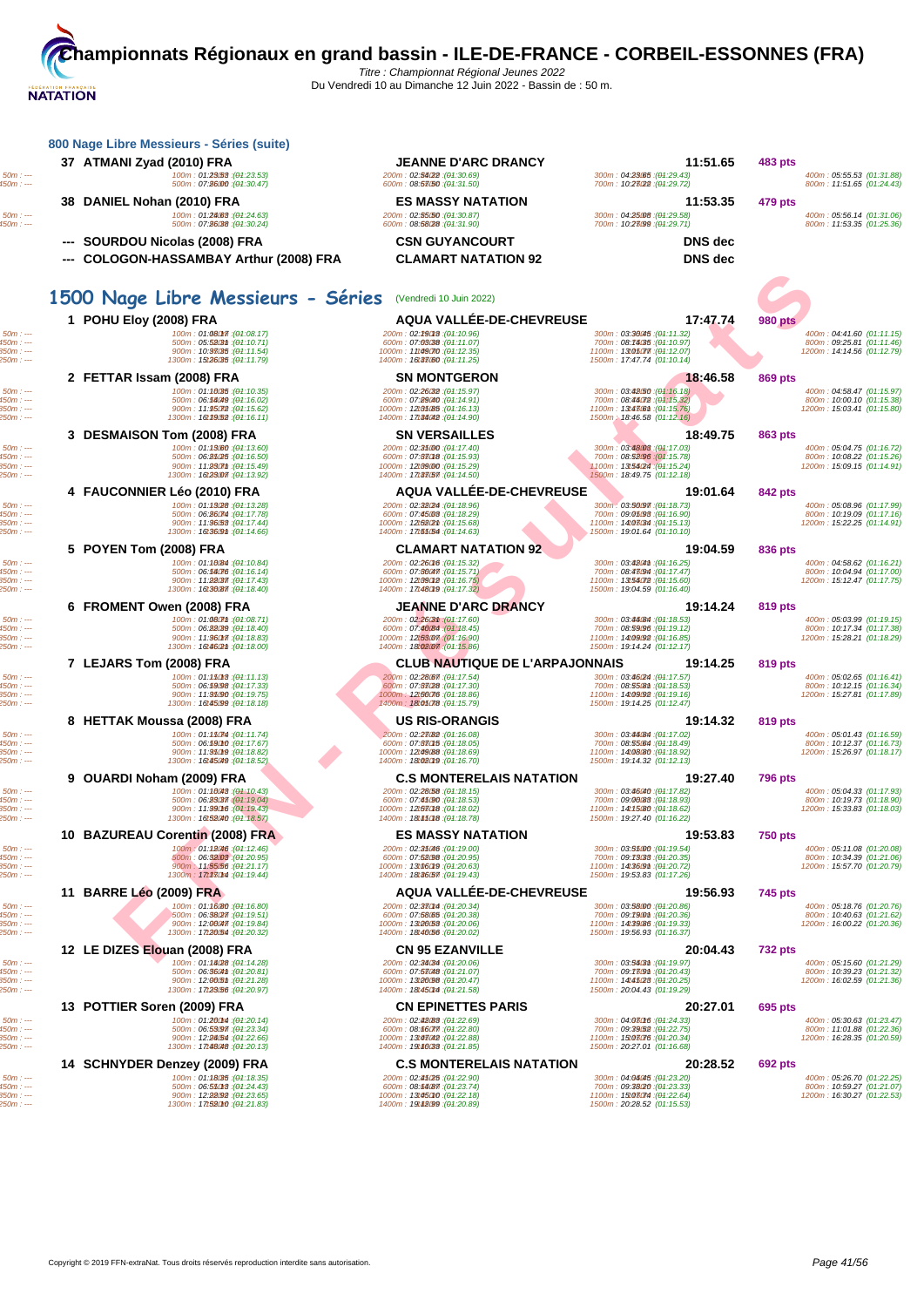|            | <b>1500 Nage Libre Messieurs - Series (Suite)</b> |                                  |                                                  |                            |
|------------|---------------------------------------------------|----------------------------------|--------------------------------------------------|----------------------------|
|            | 15 DAVID Renan (2009) FRA                         | <b>CA ORSAY</b>                  | 20:38.15                                         | 677 pts                    |
| $50m: --$  | 100m: 01:160m:(04:16.11)                          | 200m: 02:29:53: (04:23.42)       | 300m : 04.05086 : (04.22.33)                     | 400m: 05:26.50 (01:24.64)  |
| 450m : --- | 500m:06.4857(04.22.07)                            | 600m: 08:68000: (04:23.43)       | 700m: 09: <b>35.00</b> : ( <del>0</del> 1:23.00) | 800m: 10:59.97 (01:24.97)  |
| $850m: -$  | 900m: 12:23025: (01:23.28)                        | 1000m: 13:48025: (04:25.00)      | 1100m: 15t120mm: (01:23.86)                      | 1200m: 16:35.15 (01:23.04) |
| $250m: --$ | 1300m: <b>17t58025</b> : ( <del>01</del> :23.10)  | 1400m: 19t49048: (04:21.18)      | 1500m: 20:38.15 (01:18.72)                       |                            |
|            | 16 MIALOT Paul (2009) FRA                         | <b>CA ORSAY</b>                  | 20:44.56                                         | 666 pts                    |
| $50m: --$  | 100m: 01:14085 : (01:14.85)                       | 200m: 02:38006:(04:22.21)        | 300m: 03:58081 : (04:21.75)                      | 400m: 05:21.20 (01:22.39)  |
| $450m: -$  | 500m: 06:44049: (01:23.29)                        | 600m: 08:03:03 (04:23.14)        | 700m: 09:36099 : (01:23.36)                      | 800m: 10:54.63 (01:23.64)  |
| 850m : --- | 900m : 12.9920 : (04.24.57)                       | 1000m: 13t4303m: (04:24.11)      | 1100m: 15t08.008 : (01:24.72)                    | 1200m: 16:32.77 (01:24.74) |
| 250m : --- | 1300m: 17t530t3: (01:24.36)                       | 1400m: 19120087 : (01:23.74)     | 1500m: 20:44.56 (01:23.69)                       |                            |
|            | $17.3110001000111$ (0000) FD A                    | ALUB MALITIAUF BE LIABBA JAMMAIA | <b>00 FA FA</b>                                  | <b>APP LET</b>             |

# **50 Dos /**

|                                                    | 17 VAUBOURG Lilian (2009) FRA                                                                                            | <b>CLUB NAUTIQUE DE L'ARPAJONNAIS</b>                                                                                      | 20:51.50                                                                                                                 | 655 pts                                                                              |
|----------------------------------------------------|--------------------------------------------------------------------------------------------------------------------------|----------------------------------------------------------------------------------------------------------------------------|--------------------------------------------------------------------------------------------------------------------------|--------------------------------------------------------------------------------------|
| $50m: -$<br>$450m: --$<br>850m : ---<br>250m : --- | 100m: 01:1824 : (01:18.24)<br>500m: 06:55076 : (01:23.45)<br>900m: 12:93078 : (01:23.28)<br>1300m: 18t040mm : (01:24.81) | 200m: 02:40:86 : (04:22.62)<br>600m: 08:66039 : (04:24.63)<br>1000m: 13t55(50:(04:23.77)<br>1400m: 19t28046 : (04:23.75)   | 300m: 04:04/29 : (01:23.43)<br>700m: 09:46065 : (01:24.26)<br>1100m: 15t15.56 : (01:24.06)<br>1500m: 20:51.50 (01:23.04) | 400m: 05:28.31 (01:24.02)<br>800m: 11:04.45 (01:23.80)<br>1200m: 16:39.90 (01:24.34) |
|                                                    | 18 JULIEN Baptiste (2010) FRA                                                                                            | <b>SN VERSAILLES</b>                                                                                                       | 21:07.51                                                                                                                 | <b>630 pts</b>                                                                       |
| $50m: -$<br>450m : ---<br>850m : ---<br>$250m: -$  | 100m: 01:19079 : (01:19.79)<br>500m: 07:02:06 : (01:25.36)<br>900m: 12:00019: (01:24.57)<br>1300m: 18t39.84 : (01:25.22) | 200m: 02:46:09 : (04:26.30)<br>600m: 08:860477: (04:23.81)<br>1000m: 14t05047 : (01:25.28)<br>1400m: 19t48(9th: (04:25.07) | 300m: 04:38034 : (01:26.25)<br>700m: 09:55012 : (01:24.65)<br>1100m: 15t36022 : (01:24.75)<br>1500m: 21:07.51 (01:22.60) | 400m: 05:37.30 (01:24.96)<br>800m: 11:15.62 (01:24.50)<br>1200m: 16:54.62 (01:24.40) |
|                                                    | 19 ATMANI Zyad (2010) FRA                                                                                                | <b>JEANNE D'ARC DRANCY</b>                                                                                                 | 24:15.91                                                                                                                 | <b>370 pts</b>                                                                       |
| $50m: -$<br>450m : ---<br>$850m: -$<br>$250m: -$   | 100m: 01:26 Bm: (01:26.81)<br>500m: 07:5609m: (01:36.85)<br>900m: 14:96019 : (01:40.25)<br>1300m: 21100038: (01:39.32)   | 200m: 03:03:09 : (04:36.28)<br>600m: 09:8904th : (04:38.50)<br>1000m: 16t03.69 : (04:39.50)<br>1400m: 22t39t3m: (04:38.93) | 300m: 04:33028: (01:34.14)<br>700m; 11:05087 : (04:36.46)<br>1100m: 17t45@n : (01:38.12)<br>1500m: 24:15.91 (01:36.60)   | 400m: 06:14.06 (01:36.83)<br>800m: 12:43.94 (01:38.07)<br>1200m: 19:21.06 (01:39.25) |
|                                                    | 50 Dos Messieurs - Séries<br>(Dimanche 12 Juin 2022)                                                                     |                                                                                                                            |                                                                                                                          |                                                                                      |
|                                                    | 1 KIMBALA Maxence (2008) FRA                                                                                             | <b>AQUA CLUB PONTAULT-ROISSY</b>                                                                                           | 00:31.00                                                                                                                 | 941 pts                                                                              |
|                                                    | 2 BARKA Selmen (2008) FRA                                                                                                | <b>CLUB DES NAGEURS DE PARIS</b>                                                                                           | 00:31.42                                                                                                                 | <b>918 pts</b>                                                                       |
|                                                    | 3 ARHAB BOTKO Mathias (2008) FRA                                                                                         | <b>AS HERBLAY NATATION</b>                                                                                                 | 00:31.65                                                                                                                 | <b>906 pts</b>                                                                       |
|                                                    | 4 GAUTHIER Gabriel (2008) FRA                                                                                            | <b>AC BOULOGNE-BILLANCOURT</b>                                                                                             | 00:31.73                                                                                                                 | 902 pts                                                                              |
|                                                    | 5 MARIANI Pierre-Orso (2008) FRA                                                                                         | <b>CNO ST-GERMAIN-EN-LAYE</b>                                                                                              | 00:31.84                                                                                                                 | 896 pts                                                                              |
|                                                    | <b>THOMAS Alexis (2008) FRA</b><br>6                                                                                     | <b>CLAMART NATATION 92</b>                                                                                                 | 00:32.17                                                                                                                 | 879 pts                                                                              |
|                                                    | 7 HASPOT BETTAYEB Anis (2008) FRA                                                                                        | <b>CLUB NAUTIQUE DE SEVRAN</b>                                                                                             | 00:32.51                                                                                                                 | <b>862 pts</b>                                                                       |
|                                                    | 8 DESGRANGES Alexandre (2008) FRA                                                                                        | <b>ACS CORMEILLES</b>                                                                                                      | 00:32.68                                                                                                                 | 853 pts                                                                              |
|                                                    | 9 LY Alexander (2008) FRA                                                                                                | <b>RACING CLUB DE FRANCE</b>                                                                                               | 00:32.72                                                                                                                 | 851 pts                                                                              |
|                                                    | 10 THOMANN Leandre (2008) FRA                                                                                            | <b>STADE FRANÇAIS O COURBEVOIE</b>                                                                                         | 00:32.78                                                                                                                 | 848 pts                                                                              |
| 11                                                 | <b>GAMEIRO DOS SANTOS Tiago (2008) POR</b>                                                                               | <b>AQUACLUB LE PECQ MARLY</b>                                                                                              | 00:32.97                                                                                                                 | 838 pts                                                                              |
|                                                    | 12 VILLESANGE Maxime (2008) FRA                                                                                          | <b>SN MONTGERON</b>                                                                                                        | 00:33.11                                                                                                                 | 831 pts                                                                              |
|                                                    | 13 HENKA Ahmed (2008) FRA                                                                                                | <b>AC VILLEPINTE</b>                                                                                                       | 00:33.22                                                                                                                 | 825 pts                                                                              |
| 14                                                 | VODDEN Ryan (2008) GBR                                                                                                   | <b>CNO ST-GERMAIN-EN-LAYE</b>                                                                                              | 00:33.31                                                                                                                 | 821 pts                                                                              |
| 15                                                 | <b>MANUELLI Pierre-ange (2008) FRA</b>                                                                                   | <b>CNO ST-GERMAIN-EN-LAYE</b>                                                                                              | 00:33.61                                                                                                                 | 806 pts                                                                              |
| 16                                                 | ABBOUDI Isaac (2008) FRA                                                                                                 | <b>CN VIRY-CHÂTILLON</b>                                                                                                   | 00:33.63                                                                                                                 | 805 pts                                                                              |
| 17                                                 | DAVAIN Gabriel (2008) FRA                                                                                                | <b>CERGY PONTOISE NATATION</b>                                                                                             | 00:33.70                                                                                                                 | 801 pts                                                                              |
| 18                                                 | ROBERT Noah (2009) FRA                                                                                                   | <b>VILLIERS SPORTS JEUNESSE</b>                                                                                            | 00:33.78                                                                                                                 | <b>797 pts</b>                                                                       |
|                                                    | 19 AKARKACSaif (2009) FRA                                                                                                | <b>CANETON CLUB DE BEAUMONT</b>                                                                                            | 00:33.87                                                                                                                 | <b>793 pts</b>                                                                       |
| 20                                                 | LANGE-TELLO Gaëtan (2009) FRA                                                                                            | <b>RSC MONTREUIL</b>                                                                                                       | 00:33.98                                                                                                                 | <b>788 pts</b>                                                                       |
| 21                                                 | <b>CLAUSSE QUILICI Jérémy (2009) FRA</b>                                                                                 | <b>AS LE PLESSIS-SAVIGNY</b>                                                                                               | 00:34.10                                                                                                                 | <b>782 pts</b>                                                                       |
| 22                                                 | POYEN Tom (2008) FRA                                                                                                     | <b>CLAMART NATATION 92</b>                                                                                                 | 00:34.27                                                                                                                 | 773 pts                                                                              |
| 23                                                 | POTTIER Soren (2009) FRA                                                                                                 | <b>CN EPINETTES PARIS</b>                                                                                                  | 00:34.30                                                                                                                 | <b>772 pts</b>                                                                       |
|                                                    | 24 NKALA LIASHCHYNSKI Vadim (2009) FRA                                                                                   | <b>CLUB DES NAGEURS DE PARIS</b>                                                                                           | 00:34.42                                                                                                                 | <b>766 pts</b>                                                                       |
| 25                                                 | <b>COMBETTES Jules (2009) FRA</b>                                                                                        | <b>RACING CLUB DE FRANCE</b>                                                                                               | 00:34.51                                                                                                                 | <b>762 pts</b>                                                                       |
|                                                    | 26 LOUBEYRE MOLINARI Dumas (2008) FRA                                                                                    | AC BOULOGNE-BILLANCOURT                                                                                                    | 00:34.62                                                                                                                 | <b>756 pts</b>                                                                       |
|                                                    | 26 BAZUREAU Corentin (2008) FRA                                                                                          | <b>ES MASSY NATATION</b>                                                                                                   | 00:34.62                                                                                                                 | <b>756 pts</b>                                                                       |
|                                                    | 28 SERTTAS Novan (2009) FRA                                                                                              | <b>SN MONTGERON</b>                                                                                                        | 00:34.65                                                                                                                 | <b>755 pts</b>                                                                       |

- 
- **POTTIER Soren (2009) FRA CN EPINETTES PARIS 00:34.30 772 pts**
- **NKALA LIASHCHYNSKI Vadim (2009) FRA CLUB DES NAGEURS DE PARIS 00:34.42 766 pts COMBETTES Jules (2009) FRA RACING CLUB DE FRANCE 00:34.51 762 pts**
- **LOUBEYRE MOLINARI Dumas (2008) FRA AC BOULOGNE-BILLANCOURT 00:34.62 756 pts**
- **BAZUREAU Corentin (2008) FRA ES MASSY NATATION 00:34.62 756 pts**
- **SERTTAS Noyan (2009) FRA SN MONTGERON 00:34.65 755 pts**
- **PINERO Antoine (2009) FRA AQUACLUB LE PECQ MARLY 00:34.72 752 pts**
- **BOISE Amaury (2009) FRA CN LE PLESSIS-ROBINSON 00:34.73 751 pts**
- **BIZID Ilyes (2008) FRA JEANNE D'ARC DRANCY 00:34.90 743 pts**
- **MAZURE-PEZIVIN Jean (2008) FRA CLAMART NATATION 92 00:34.95 741 pts**
- **CHELLAOUI Younes (2009) FRA JEANNE D'ARC DRANCY 00:35.12 733 pts**
- **BARYALAI Timour (2008) FRA CERGY PONTOISE NATATION 00:35.29 724 pts**
- **PENNEC-BAKHTI Yazid (2010) FRA CERGY PONTOISE NATATION 00:35.38 720 pts**
- **SROUJI William (2009) FRA AQUACLUB LE PECQ MARLY 00:35.47 716 pts**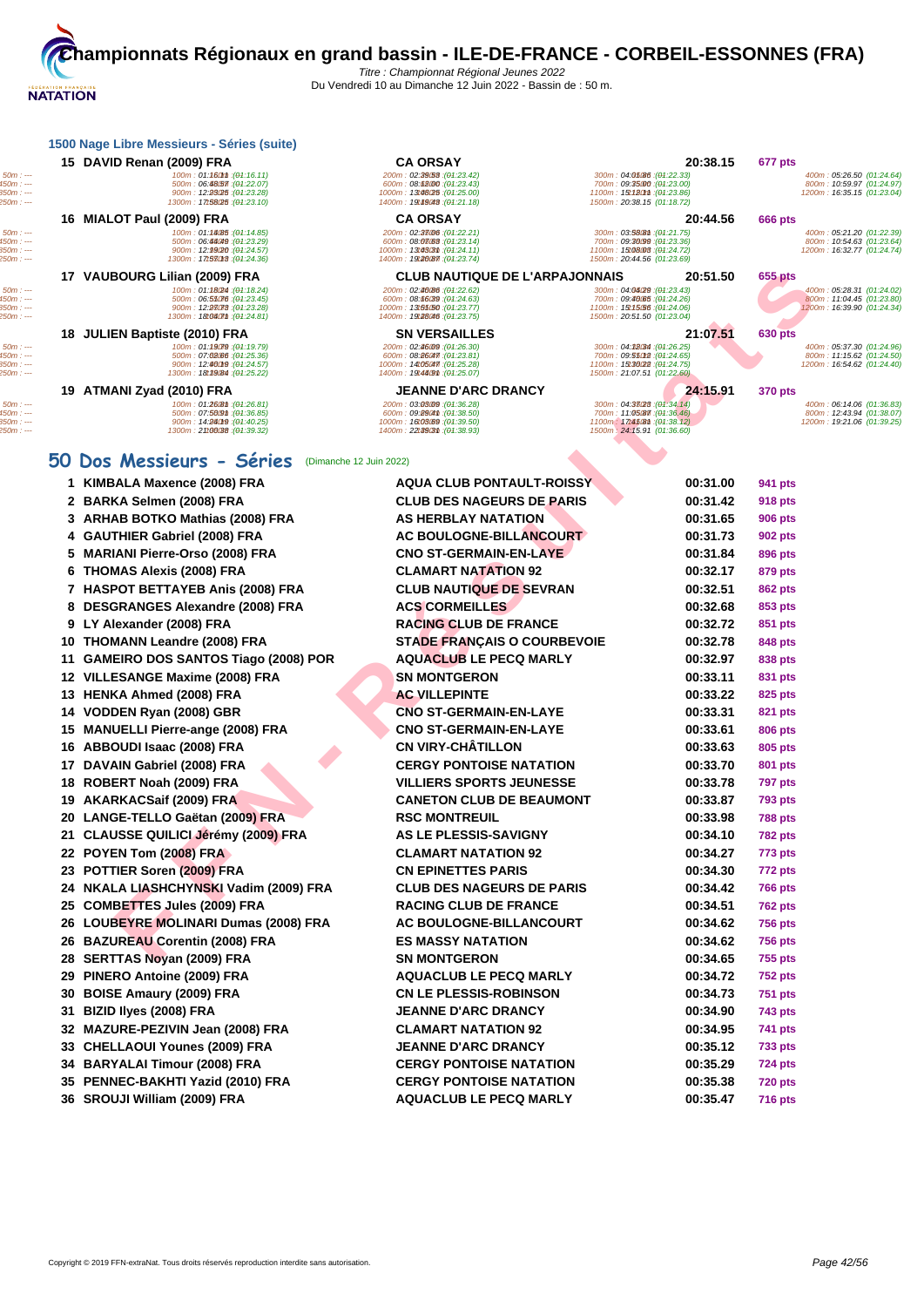

| 50 Dos Messieurs - Séries (suite)                                         |                                      |                |                |
|---------------------------------------------------------------------------|--------------------------------------|----------------|----------------|
| 37 JAY Vadim (2009) FRA                                                   | <b>RACING CLUB DE FRANCE</b>         | 00:35.64       | <b>708 pts</b> |
| 38 BOUFTINI Khalid (2009) FRA                                             | <b>C.S MONTERELAIS NATATION</b>      | 00:35.83       | 699 pts        |
| 39 PILTZ Lukas (2010) GER                                                 | <b>RACING CLUB DE FRANCE</b>         | 00:35.96       | 693 pts        |
| 40 GLEIZE Matéo (2009) FRA                                                | <b>ESPADON VÉLIZY-VILLACOUBLAY</b>   | 00:36.17       | <b>684 pts</b> |
| 41 TESSON Marceau (2009) FRA                                              | <b>ASSO NATATION DE SARTROUVILLE</b> | 00:36.39       | 674 pts        |
| 42 CATAYEE Joackim (2010) FRA                                             | <b>SCA 2000 EVRY</b>                 | 00:36.55       | 666 pts        |
| 43 AQUILON Romain (2010) FRA                                              | <b>S.M MONTROUGE</b>                 | 00:36.65       | 662 pts        |
| 44 KHEDIMI Kenzi (2009) FRA                                               | <b>CLUB DES NAGEURS DE PARIS</b>     | 00:37.11       | <b>641 pts</b> |
| 45 SAUVADET Vadim (2009) FRA                                              | <b>NEPTUNE CLUB DE FRANCE</b>        | 00:37.20       | 637 pts        |
| 46 BARIC--KHEANG Axell (2009) FRA                                         | <b>CLUB NAUTIQUE DOMREMY 13</b>      | 00:37.28       | <b>634 pts</b> |
| 47 CAVES Matthieu (2010) FRA                                              | <b>ES SUCY-EN-BRIE</b>               | 00:37.39       | <b>629 pts</b> |
| 48 NAINA ROBERDISON Jordy Nantoanina (2009) FRA ETOILE SAINT-LEU NATATION |                                      | 00:37.42       | <b>628 pts</b> |
| 49 JULIEN Baptiste (2010) FRA                                             | <b>SN VERSAILLES</b>                 | 00:37.44       | 627 pts        |
| 50 CHAVEL Noah (2010) FRA                                                 | <b>RACING CLUB DE FRANCE</b>         | 00:37.77       | <b>612 pts</b> |
| 51 CHECOURY Gabriel (2010) FRA                                            | <b>RACING CLUB DE FRANCE</b>         | 00:37.96       | <b>604 pts</b> |
| 52 HOUP Nathan (2010) FRA                                                 | AQUA VALLÉE-DE-CHEVREUSE             | 00:37.99       | 603 pts        |
| 53 ARHAB BOTKO Mathieu (2010) FRA                                         | <b>AS HERBLAY NATATION</b>           | 00:38.06       | <b>600 pts</b> |
| 54 EL MOUDIR Wassim (2009) FRA                                            | <b>ES MASSY NATATION</b>             | 00:38.27       | 591 pts        |
| 55 TISON Antonin (2010) FRA                                               | <b>LAGNY-SUR-MARNE NATATION</b>      | 00:38.39       | 586 pts        |
| 56 AGOUZOUL Rayan (2010) FRA                                              | <b>AC VILLEPINTE</b>                 | 00:38.63       | 576 pts        |
| 57 GUERTON Lenny (2009) FRA                                               | <b>ETAMPES NATATION</b>              | 00:38.66       | 574 pts        |
| 58 FONDACCI Philippe (2010) FRA                                           | <b>RACING CLUB DE FRANCE</b>         | 00:38.88       | 565 pts        |
| 59 CHALU-COYO Joan (2009) FRA                                             | <b>CN LE PLESSIS-ROBINSON</b>        | 00:38.89       | 565 pts        |
| 60 RAMAROKOTO Tsiky (2010) FRA                                            | <b>CERGY PONTOISE NATATION</b>       | 00:39.10       | 556 pts        |
| 61 ABOUHAMDA Ishaaq (2010) FRA                                            | <b>CN ASNIÈRES</b>                   | 00:39.24       | 550 pts        |
| 61 DURAND Thomas (2010) FRA                                               | <b>VILLEJUIF NATATION</b>            | 00:39.24       | 550 pts        |
| 63 PAYS Lucas (2010) FRA                                                  | <b>US JEUNESSE MITRY-MORY</b>        | 00:39.34       | 546 pts        |
| 64 VELLUET Thimothé (2010) FRA                                            | <b>CN LE PLESSIS-ROBINSON</b>        | 00:39.92       | 523 pts        |
| 65 MAJCHER Jonas (2010) FRA                                               | <b>CN LE PLESSIS-ROBINSON</b>        | 00:40.04       | <b>518 pts</b> |
| 66 KHEMIR Ali (2010) FRA                                                  | <b>SN VERSAILLES</b>                 | 00:40.09       | 516 pts        |
| 67 D'ESPINAY Martin (2010) FRA                                            | <b>CN ASNIERES</b>                   | 00:40.69       | 492 pts        |
| 68 NAOUN Kenzy (2010) FRA                                                 | <b>SN VERSAILLES</b>                 | 00:40.86       | 486 pts        |
| 69 ALOISIO Jonathan Diego (2010) FRA                                      | <b>CN LE PLESSIS-ROBINSON</b>        | 00:41.00       | 480 pts        |
| 70 BATAILLE Alexandre (2010) FRA                                          | <b>CN LE PLESSIS-ROBINSON</b>        | 00:41.21       | 472 pts        |
| 71 PERCEBOIS Sacha (2010) FRA                                             | <b>CS NAUTIQUE NOISY-LE-GRAND</b>    | 00:41.22       | 472 pts        |
| 72 NIEL Marin (2010) FRA                                                  | <b>SN VERSAILLES</b>                 | 00:41.31       | 468 pts        |
| 73 AMINE Soulaymane (2010) FRA                                            | <b>CN LE PLESSIS-ROBINSON</b>        | 00:41.44       | 463 pts        |
| 74 ATMANI Zyad (2010) FRA                                                 | <b>JEANNE D'ARC DRANCY</b>           | 00:41.75       | <b>452 pts</b> |
| 75 RABETRANO Mathieu (2010) FRA                                           | <b>LES PHOENIX D'ANTONY</b>          | 00:42.58       | 421 pts        |
| --- THIBAUD Thomas (2008) FRA                                             | <b>SO ROSNY</b>                      | <b>DNS</b> dec |                |
| --- ZUCHOWSKI Gabriel (2010) FRA                                          | <b>CN VIRY-CHÂTILLON</b>             | <b>DNS</b> dec |                |
| --- GALTIER Hugo (2010) FRA                                               | AC BOULOGNE-BILLANCOURT              | <b>DNS</b> dec |                |
| --- KERFORN Jean (2009) FRA                                               | <b>CA ORSAY</b>                      | <b>DNS</b> dec |                |
| --- TRAN Augustin (2009) FRA                                              | <b>VILLEJUIF NATATION</b>            | <b>DSQ</b>     |                |
| 100 Dos Messieurs - Séries (Vendredi 10 Juin 2022)                        |                                      |                |                |

# **100 Dos Messieurs - Séries** (Vendredi 10 Juin 2022)

| 1 ARHAB BOTKO Mathias (2008) FRA  | AS HERBLAY NATATION              | 01:07.00 | 918 pts        |
|-----------------------------------|----------------------------------|----------|----------------|
| 2 BARKA Selmen (2008) FRA         | <b>CLUB DES NAGEURS DE PARIS</b> | 01:09.43 | 857 pts        |
| 3 THOMAS Alexis (2008) FRA        | <b>CLAMART NATATION 92</b>       | 01:10.51 | 831 pts        |
| 4 TOMAS Léo (2008) FRA            | <b>ES MASSY NATATION</b>         | 01:10.86 | 822 pts        |
| 5 CLAVE Mathias (2008) FRA        | <b>CSN GUYANCOURT</b>            | 01:10.88 | 822 pts        |
| 6 HASPOT BETTAYEB Anis (2008) FRA | <b>CLUB NAUTIQUE DE SEVRAN</b>   | 01:11.07 | 817 pts        |
| 7 TRAN Augustin (2009) FRA        | <b>VILLEJUIF NATATION</b>        | 01:12.19 | <b>791 pts</b> |
| 8 VODDEN Ryan (2008) GBR          | <b>CNO ST-GERMAIN-EN-LAYE</b>    | 01:12.39 | <b>786 pts</b> |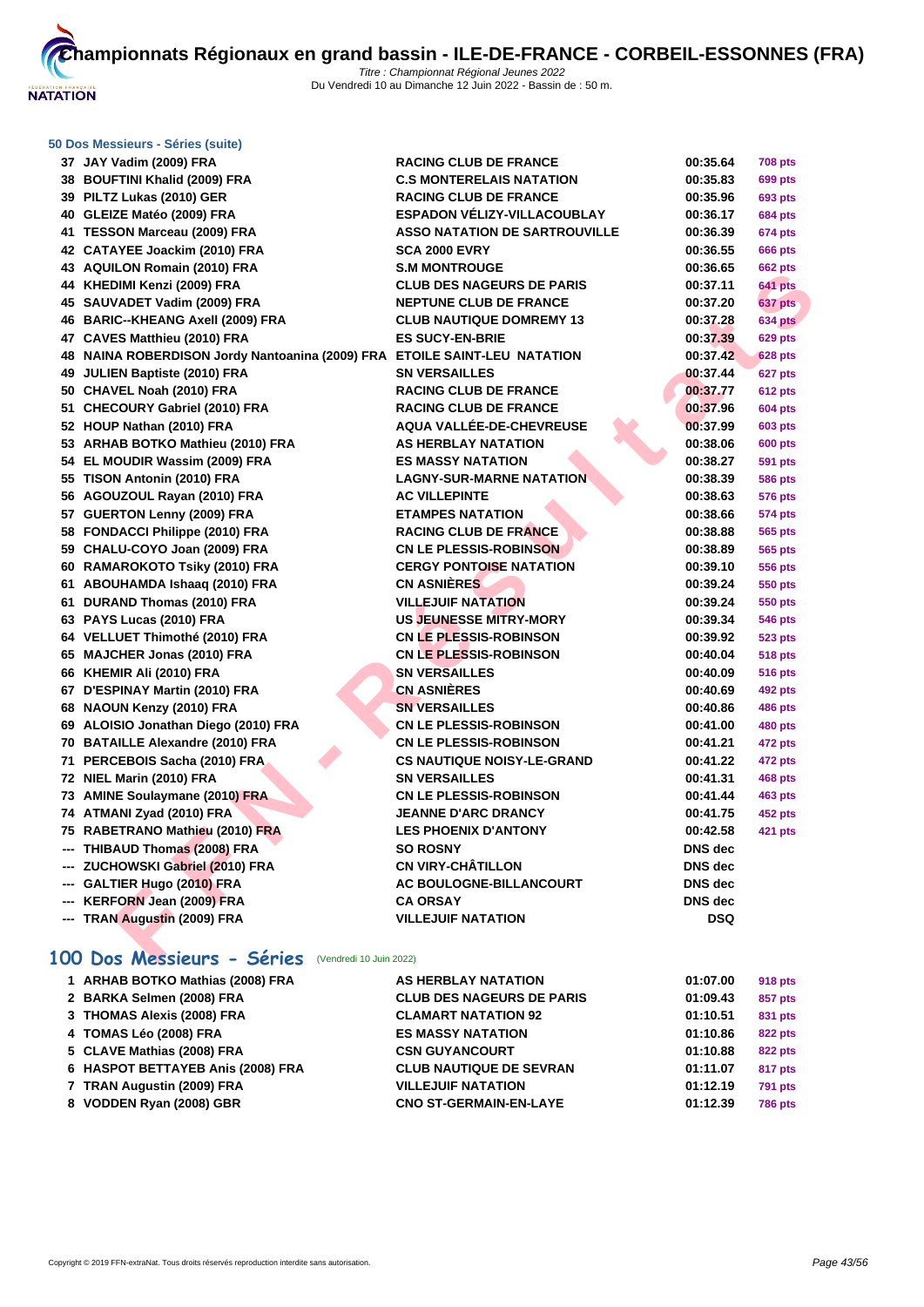

# **[100 Dos M](http://www.ffnatation.fr/webffn/index.php)essieurs - Séries (suite)**

| 9 GAMEIRO DOS SANTOS Tiago (2008) POR                             | <b>AQUACLUB LE PECQ MARLY</b>                   | 01:12.44 | <b>785 pts</b> |
|-------------------------------------------------------------------|-------------------------------------------------|----------|----------------|
| 10 REMBRY Morgan (2008) FRA                                       | <b>CLUB DES NAGEURS DE PARIS</b>                | 01:12.78 | 777 pts        |
| 11 GAUTHIER Gabriel (2008) FRA                                    | AC BOULOGNE-BILLANCOURT                         | 01:13.35 | <b>763 pts</b> |
| 12 DAVAIN Gabriel (2008) FRA                                      | <b>CERGY PONTOISE NATATION</b>                  | 01:13.36 | <b>763 pts</b> |
| 13 COLOGON-HASSAMBAY Arthur (2008) FRA                            | <b>CLAMART NATATION 92</b>                      | 01:13.48 | <b>760 pts</b> |
| 14 BAZUREAU Corentin (2008) FRA                                   | <b>ES MASSY NATATION</b>                        | 01:13.92 | <b>750 pts</b> |
| 15 MAZURE-PEZIVIN Jean (2008) FRA                                 | <b>CLAMART NATATION 92</b>                      | 01:14.02 | 748 pts        |
| 16 SERTTAS Noyan (2009) FRA                                       | <b>SN MONTGERON</b>                             | 01:14.07 | 747 pts        |
| 17 POYEN Tom (2008) FRA                                           | <b>CLAMART NATATION 92</b>                      | 01:14.28 | <b>742 pts</b> |
| 18 ENNEBATI OUAKSEL Mazir (2009) FRA                              | <b>SN VERSAILLES</b>                            | 01:14.34 | <b>741 pts</b> |
| 19 CLAUSSE QUILICI Jérémy (2009) FRA                              | <b>AS LE PLESSIS-SAVIGNY</b>                    | 01:14.73 | <b>732 pts</b> |
| 20 POTTIER Soren (2009) FRA                                       | <b>CN EPINETTES PARIS</b>                       | 01:14.81 | <b>730 pts</b> |
| 21 VAREILLAUD Thomas (2009) FRA                                   | <b>MORSANG ESSONNE NATATION</b>                 | 01:14.84 | 729 pts        |
| 22 JENVRIN Leo (2008) FRA                                         | <b>CSN GUYANCOURT</b>                           | 01:14.96 | <b>726 pts</b> |
| 23 KACZMAREK Victor (2010) FRA                                    | <b>VILLEJUIF NATATION</b>                       | 01:15.03 | <b>725 pts</b> |
| 24 PLAQUET Mathis (2009) FRA                                      | <b>US RIS-ORANGIS</b>                           | 01:15.30 | <b>719 pts</b> |
| 25 SILVESTRI Gaêtan (2009) FRA                                    | <b>CLAMART NATATION 92</b>                      | 01:15.59 | 712 pts        |
| 26 ROUDILLON Timo (2010) FRA                                      | <b>CN HOUILLES-CARRIERES</b>                    | 01:15.64 | <b>711 pts</b> |
| 27 BIDA Mohamed Anis (2009) TUN                                   | <b>OLYMPIQUE LA GARENNE-COLOMBES</b>            | 01:15.66 | 711 pts        |
| 28 LANGE-TELLO Gaëtan (2009) FRA                                  | <b>RSC MONTREUIL</b>                            | 01:15.81 | <b>707 pts</b> |
| 29 PINERO Antoine (2009) FRA                                      | <b>AQUACLUB LE PECQ MARLY</b>                   | 01:15.83 | <b>707 pts</b> |
| 30 NKALA LIASHCHYNSKI Vadim (2009) FRA                            | <b>CLUB DES NAGEURS DE PARIS</b>                | 01:16.18 | 699 pts        |
| 31 BOUFTINI Khalid (2009) FRA                                     | <b>C.S MONTERELAIS NATATION</b>                 | 01:16.22 | 698 pts        |
| 32 DRAI Simon (2010) FRA                                          | <b>VAL D'ESSONNE MENNECY AQUA CLUB</b>          | 01:16.50 | 692 pts        |
| 33 ROBERT Noah (2009) FRA                                         | <b>VILLIERS SPORTS JEUNESSE</b>                 | 01:16.93 | <b>682 pts</b> |
| 34 BOISE Amaury (2009) FRA                                        | <b>CN LE PLESSIS-ROBINSON</b>                   | 01:17.10 | 679 pts        |
| 35 CATAYEE Joackim (2010) FRA                                     | <b>SCA 2000 EVRY</b>                            | 01:17.44 | 671 pts        |
| 36 GLEIZE Matéo (2009) FRA                                        | <b>ESPADON VÉLIZY-VILLACOUBLAY</b>              | 01:17.59 | <b>668 pts</b> |
| 37 GUNTZBERGER Matthias (2009) FRA                                | <b>SN VERSAILLES</b>                            | 01:18.38 | 651 pts        |
| 38 BARYALAI Timour (2008) FRA                                     | <b>CERGY PONTOISE NATATION</b>                  | 01:18.64 | 645 pts        |
| 39 FOTSING Nathan (2008) FRA                                      | <b>C.S MONTERELAIS NATATION</b>                 | 01:19.19 | 634 pts        |
| 40 PENNEC-BAKHTI Yazid (2010) FRA                                 | <b>CERGY PONTOISE NATATION</b>                  | 01:19.35 | 630 pts        |
| 41 CUVELIER Timothée (2009) FRA                                   | <b>CNO ST-GERMAIN-EN-LAYE</b>                   | 01:19.71 | <b>623 pts</b> |
| 42 KHEDIMI Kenzi (2009) FRA                                       | <b>CLUB DES NAGEURS DE PARIS</b>                | 01:19.78 | <b>621 pts</b> |
| 43 LE DIZES Elouan (2008) FRA                                     | <b>CN 95 EZANVILLE</b>                          | 01:19.81 | 621 pts        |
| 44 JAY Vadim (2009) FRA                                           | <b>RACING CLUB DE FRANCE</b>                    | 01:19.94 | <b>618 pts</b> |
| 45 CHELLAOUI Younes (2009) FRA                                    | <b>JEANNE D'ARC DRANCY</b>                      | 01:20.19 | <b>613 pts</b> |
| 46 JULIEN Baptiste (2010) FRA                                     | <b>SN VERSAILLES</b>                            | 01:20.40 | <b>608 pts</b> |
| 47 VAUBOURG Lilian (2009) FRA                                     | <b>CLUB NAUTIQUE DE L'ARPAJONNAIS</b>           | 01:20.62 | <b>604 pts</b> |
| 48 NAKAMOTO Julius (2009) FRA                                     | <b>SCUF PARIS</b>                               | 01:20.63 | <b>604 pts</b> |
| 49 KERFORN Jean (2009) FRA                                        | CA ORSAY                                        | 01:21.50 | <b>586 pts</b> |
| 50 CAVES Matthieu (2010) FRA                                      | <b>ES SUCY-EN-BRIE</b>                          | 01:22.36 | <b>568 pts</b> |
| 51 CHECOURY Gabriel (2010) FRA                                    | <b>RACING CLUB DE FRANCE</b>                    | 01:22.37 | <b>568 pts</b> |
| 52 SAUVADET Vadim (2009) FRA                                      | <b>NEPTUNE CLUB DE FRANCE</b>                   | 01:22.45 | <b>566 pts</b> |
| 53 CHAVEL Noah (2010) FRA                                         | <b>RACING CLUB DE FRANCE</b>                    | 01:22.86 | 558 pts        |
| 54 BAZUREAU Antonin (2010) FRA                                    | <b>ES MASSY NATATION</b>                        | 01:22.94 | 557 pts        |
| 55 DANIEL Nohan (2010) FRA                                        | <b>ES MASSY NATATION</b>                        | 01:23.16 | 552 pts        |
| 56 ARHAB BOTKO Mathieu (2010) FRA                                 | AS HERBLAY NATATION                             | 01:23.17 | 552 pts        |
| 57 PILTZ Lukas (2010) GER                                         | <b>RACING CLUB DE FRANCE</b>                    | 01:23.22 | 551 pts        |
| 58 HIRSCEyal (2009) FRA                                           | <b>C.S MONTERELAIS NATATION</b>                 | 01:23.51 | 545 pts        |
| 58 HAMOUDA Adam (2010) FRA                                        | <b>ES MASSY NATATION</b>                        | 01:23.51 | 545 pts        |
| 60 DAVID Kaylis (2010) FRA                                        | <b>CNO ST-GERMAIN-EN-LAYE</b>                   | 01:23.81 | 540 pts        |
| 61 TAFER PACHE Ernest (2009) FRA<br>62 THIAULT Quentin (2010) FRA | <b>SCUF PARIS</b><br><b>CLAMART NATATION 92</b> | 01:24.03 | 535 pts        |
|                                                                   |                                                 | 01:24.31 | 530 pts        |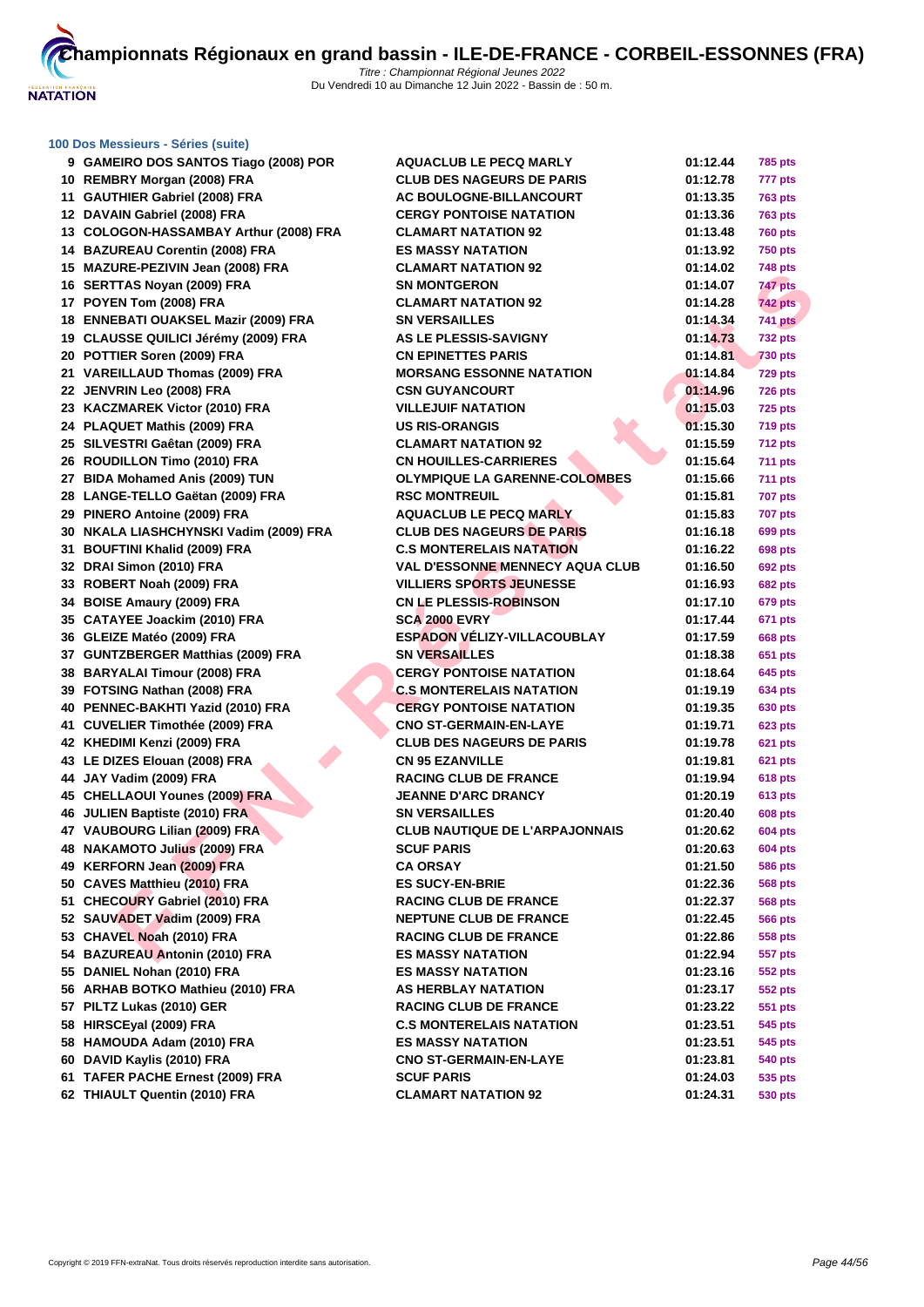

# **[100 Dos M](http://www.ffnatation.fr/webffn/index.php)essieurs - Séries (suite)**

**--- DEGHMOUS Mathias (2008) FRA CNO ST-GERMAIN-EN-LAYE DNS dec --- AGOUZOUL Rayan (2010) FRA AC VILLEPINTE DNS dec --- GUY Gregoire (2008) FRA RACING CLUB DE FRANCE DNS dec --- HENKA Ahmed (2008) FRA AC VILLEPINTE** 

|  |  |  |  |  | 200 Dos Messieurs - Séries (Samedi 11 Juin 2022) |
|--|--|--|--|--|--------------------------------------------------|
|--|--|--|--|--|--------------------------------------------------|

| 1 DOMBEK--MIRO Alexander (2008) FRA   | $50m: --$ | <b>AQUA VALLÉE-DE-CHEVREUSE</b><br>100m: 01:10085 : (01:10.85)        | 02:21.46<br>200m: 02:21.46 (01:10.61) | <b>942 pts</b> |
|---------------------------------------|-----------|-----------------------------------------------------------------------|---------------------------------------|----------------|
| 2 GUY Gregoire (2008) FRA             | $50m: -$  | <b>RACING CLUB DE FRANCE</b><br>100m: 01:15034 : (01:11.34)           | 02:25.63<br>200m: 02:25.63 (01:14.29) | <b>889 pts</b> |
| 3 VODDEN Ryan (2008) GBR              | $50m: -$  | <b>CNO ST-GERMAIN-EN-LAYE</b><br>100m: 01:1303 th : (04:13.31)        | 02:27.67<br>200m: 02:27.67 (01:14.36) | <b>864 pts</b> |
| 4 ABBOUDI Isaac (2008) FRA            | $50m: -$  | <b>CN VIRY-CHATILLON</b><br>100m: 01:14018 : (01:14.13)               | 02:31.09<br>200m: 02:31.09 (01:16.96) | <b>823 pts</b> |
| 5 BARKA Selmen (2008) FRA             | $50m: -$  | <b>CLUB DES NAGEURS DE PARIS</b><br>100m: 01:13025 : (04:13.25)       | 02:31.32<br>200m: 02:31.32 (01:18.07) | <b>820 pts</b> |
| 6 THOMAS Alexis (2008) FRA            | $50m: -$  | <b>CLAMART NATATION 92</b><br>100m: 01:13049 : (01:13.49)             | 02:31.81<br>200m: 02:31.81 (01:18.32) | <b>814 pts</b> |
| 7 TRAN Augustin (2009) FRA            | $50m: -$  | <b>VILLEJUIF NATATION</b><br>100m: 01:16000 : (04:16.00)              | 02:35.75<br>200m: 02:35.75 (01:19.75) | <b>767 pts</b> |
| 8 JENVRIN Leo (2008) FRA              | $50m: -$  | <b>CSN GUYANCOURT</b><br>100m: 01:18010 : (04:17.10)                  | 02:36.10<br>200m: 02:36.10 (01:19.00) | <b>763 pts</b> |
| 9 HASPOT BETTAYEB Anis (2008) FRA     | $50m: -$  | <b>CLUB NAUTIQUE DE SEVRAN</b><br>100m: 01:15072 : (01:15.72)         | 02:36.75<br>200m: 02:36.75 (01:21.03) | <b>756 pts</b> |
| 10 LOUBEYRE MOLINARI Dumas (2008) FRA | $50m: --$ | AC BOULOGNE-BILLANCOURT<br>100m: 01:16.51 : (01:16.51)                | 02:37.94<br>200m: 02:37.94 (01:21.43) | <b>742 pts</b> |
| 11 SERTTAS Noyan (2009) FRA           | $50m: -$  | <b>SN MONTGERON</b><br>100m: 01:19008 : (01:19.03)                    | 02:37.98<br>200m: 02:37.98 (01:18.95) | <b>742 pts</b> |
| 12 DRAI Simon (2010) FRA              | $50m: -$  | <b>VAL D'ESSONNE MENNECY AQUA CLUB</b><br>100m: 01:13(8th: (01:17.81) | 02:38.52<br>200m: 02:38.52 (01:20.71) | <b>736 pts</b> |
| 13 BOUFTINI Khalid (2009) FRA         | $50m: -$  | <b>C.S MONTERELAIS NATATION</b><br>100m: 01:13037 : (01:17.37)        | 02:38.62<br>200m: 02:38.62 (01:21.25) | <b>735 pts</b> |
| 14 POTTIER Soren (2009) FRA           | $50m: -$  | <b>CN EPINETTES PARIS</b><br>100m: 01:13067 : (01:17.67)              | 02:38.91<br>200m: 02:38.91 (01:21.24) | <b>731 pts</b> |
| 15 GAUTHIER Gabriel (2008) FRA        | $50m: -$  | AC BOULOGNE-BILLANCOURT<br>100m: 01:15 (84 : (01:15.84)               | 02:39.09<br>200m: 02:39.09 (01:23.25) | 729 pts        |
| 16 ENNEBATI OUAKSEL Mazir (2009) FRA  | $50m: --$ | <b>SN VERSAILLES</b><br>100m: 01:1984 : (01:19.84)                    | 02:40.23<br>200m: 02:40.23 (01:20.39) | <b>716 pts</b> |
| 17 RICHARD Nolhan (2008) FRA          | $50m: -$  | AQUA VALLÉE-DE-CHEVREUSE<br>100m: 01:20(25: (01:20.25)                | 02:40.43<br>200m: 02:40.43 (01:20.18) | <b>714 pts</b> |
| 18 GUNTZBERGER Matthias (2009) FRA    |           | <b>SN VERSAILLES</b>                                                  | 02:40.53                              | <b>713 pts</b> |

| 63 SERCIEN Jaden (2009) FRA       | <b>ES MASSY NATATION</b>         | 01:24.85       | <b>519 pts</b> |
|-----------------------------------|----------------------------------|----------------|----------------|
| 64 BEDU Alexandre (2009) FRA      | <b>NOGENT NATATION 94</b>        | 01:25.28       | <b>511 pts</b> |
| 65 BEKKA Wassim (2009) FRA        | <b>CN VIRY-CHÂTILLON</b>         | 01:25.56       | <b>506 pts</b> |
| 66 HADJIDJ Jalis (2010) FRA       | <b>ES MASSY NATATION</b>         | 01:26.16       | 495 pts        |
| 67 GUERTON Lenny (2009) FRA       | <b>ETAMPES NATATION</b>          | 01:26.31       | <b>492 pts</b> |
| 68 RAMAROKOTO Tsiky (2010) FRA    | <b>CERGY PONTOISE NATATION</b>   | 01:26.33       | 491 pts        |
| 69 DURAND Thomas (2010) FRA       | <b>VILLEJUIF NATATION</b>        | 01:27.41       | 471 pts        |
| 70 SCHOUPPE Hector (2010) FRA     | <b>CLUB DES NAGEURS DE PARIS</b> | 01:27.86       | <b>463 pts</b> |
| 71 ZUCHOWSKI Gabriel (2010) FRA   | <b>CN VIRY-CHÂTILLON</b>         | 01:28.12       | <b>459 pts</b> |
| 72 ALIAS Thomas (2010) FRA        | <b>USNSP NEMOURS</b>             | 01:28.21       | 457 pts        |
| 73 NAOUN Kenzy (2010) FRA         | <b>SN VERSAILLES</b>             | 01:28.34       | 455 pts        |
| 74 RIGOBERT Victor (2010) FRA     | <b>LES PHOENIX D'ANTONY</b>      | 01:28.63       | 449 pts        |
| 75 VELLUET Thimothé (2010) FRA    | <b>CN LE PLESSIS-ROBINSON</b>    | 01:28.79       | 447 pts        |
| 76 ATMANI Zyad (2010) FRA         | <b>JEANNE D'ARC DRANCY</b>       | 01:29.91       | 427 pts        |
| 77 SCHMITT Hugues (2010) FRA      | <b>ASS SPORTIVE BOUVINES</b>     | 01:30.14       | <b>423 pts</b> |
| 78 GUYADER HUGUET Paul (2009) FRA | <b>SCUF PARIS</b>                | 01:32.23       | 388 pts        |
| --- DEGHMOUS Mathias (2008) FRA   | <b>CNO ST-GERMAIN-EN-LAYE</b>    | <b>DNS</b> dec |                |
| --- AGOUZOUL Rayan (2010) FRA     | <b>AC VILLEPINTE</b>             | DNS dec        |                |
| --- GUY Gregoire (2008) FRA       | <b>RACING CLUB DE FRANCE</b>     | DNS dec        |                |
| --- HENKA Ahmed (2008) FRA        | <b>AC VILLEPINTE</b>             | <b>DNS</b> dec |                |

| האו דערונט ובאווטוור שווה                       | LJUI NAIAIUI                                                                  | <u>su hr</u>                                            |
|-------------------------------------------------|-------------------------------------------------------------------------------|---------------------------------------------------------|
| <b>OUPPE Hector (2010) FRA</b>                  | <b>CLUB DES NAGEURS DE PARIS</b>                                              | 01:27.86<br><b>463 pts</b>                              |
| HOWSKI Gabriel (2010) FRA                       | <b>CN VIRY-CHÂTILLON</b>                                                      | 01:28.12<br><b>459 pts</b>                              |
| S Thomas (2010) FRA                             | <b>USNSP NEMOURS</b>                                                          | 01:28.21<br>457 pts                                     |
| UN Kenzy (2010) FRA                             | <b>SN VERSAILLES</b>                                                          | 01:28.34<br>455 pts                                     |
| <b>BERT Victor (2010) FRA</b>                   | <b>LES PHOENIX D'ANTONY</b>                                                   | 01:28.63<br>449 pts                                     |
| UET Thimothé (2010) FRA                         | <b>CN LE PLESSIS-ROBINSON</b>                                                 | 01:28.79<br>447 pts                                     |
| ANI Zyad (2010) FRA                             | <b>JEANNE D'ARC DRANCY</b>                                                    | 01:29.91<br>427 pts                                     |
| <b>MITT Hugues (2010) FRA</b>                   | <b>ASS SPORTIVE BOUVINES</b>                                                  | 01:30.14<br>423 pts                                     |
| ADER HUGUET Paul (2009) FRA                     | <b>SCUF PARIS</b>                                                             | 01:32.23<br><b>388 pts</b>                              |
| HMOUS Mathias (2008) FRA                        | <b>CNO ST-GERMAIN-EN-LAYE</b>                                                 | <b>DNS</b> dec                                          |
| UZOUL Rayan (2010) FRA                          | <b>AC VILLEPINTE</b>                                                          | <b>DNS</b> dec                                          |
| Gregoire (2008) FRA                             | <b>RACING CLUB DE FRANCE</b>                                                  | DNS dec                                                 |
| KA Ahmed (2008) FRA                             | <b>AC VILLEPINTE</b>                                                          | <b>DNS</b> dec                                          |
| s Messieurs - Séries                            | (Samedi 11 Juin 2022)                                                         |                                                         |
| BEK--MIRO Alexander (2008) FRA<br>$50m: -$      | <b>AQUA VALLEE-DE-CHEVREUSE</b><br>100m: 01:10085 : (01:10.85)                | 02:21.46<br>942 pts<br>200m: 02:21.46 (01:10.61)        |
| Gregoire (2008) FRA<br>$50m: -$                 | <b>RACING CLUB DE FRANCE</b><br>100m: 01:15034 : (01:11.34)                   | 02:25.63<br>889 pts<br>200m: 02:25.63 (01:14.29)        |
| DEN Ryan (2008) GBR<br>$50m: -$                 | <b>CNO ST-GERMAIN-EN-LAYE</b><br>100m: 01:13031: (01:13.31)                   | 02:27.67<br>864 pts<br>200m: 02:27.67 (01:14.36)        |
| OUDI Isaac (2008) FRA<br>$50m: -$               | <b>CN VIRY-CHÂTILLON</b><br>100m: 01:14018 : (01:14.13)                       | 02:31.09<br>823 pts<br>200m: 02:31.09 (01:16.96)        |
| KA Selmen (2008) FRA<br>$50m: -$                | <b>CLUB DES NAGEURS DE PARIS</b><br>100m: 01:13025 : (01:13.25)               | 02:31.32<br>820 pts<br>200m: 02:31.32 (01:18.07)        |
| MAS Alexis (2008) FRA<br>$50m: -$               | <b>CLAMART NATATION 92</b><br>100m: 01:13049 : (01:13.49)                     | 02:31.81<br>814 pts<br>200m: 02:31.81 (01:18.32)        |
| <b>N Augustin (2009) FRA</b><br>$50m: -$        | <b>VILLEJUIF NATATION</b><br>100m: 01:16000 : (01:16.00)                      | 02:35.75<br><b>767 pts</b><br>200m: 02:35.75 (01:19.75) |
| /RIN Leo (2008) FRA<br>$50m: -$                 | <b>CSN GUYANCOURT</b><br>100m: 01:18010 : (01:17.10)                          | 02:36.10<br><b>763 pts</b><br>200m: 02:36.10 (01:19.00) |
| <b>POT BETTAYEB Anis (2008) FRA</b><br>$50m: -$ | <b>CLUB NAUTIQUE DE SEVRAN</b><br>100m: 01:15072 : (01:15.72)                 | 02:36.75<br><b>756 pts</b><br>200m: 02:36.75 (01:21.03) |
| BEYRE MOLINARI Dumas (2008) FRA<br>$50m: -$     | <b>AC BOULOGNE-BILLANCOURT</b><br>100m: 01:16051 : (01:16.51)                 | 02:37.94<br><b>742 pts</b><br>200m: 02:37.94 (01:21.43) |
| <b>FTAS Noyan (2009) FRA</b><br>$50m: -$        | <b>SN MONTGERON</b><br>100m: 01:19008 : (01:19.03)                            | 02:37.98<br><b>742 pts</b><br>200m: 02:37.98 (01:18.95) |
| Simon (2010) FRA<br>$50m: -$                    | <b>VAL D'ESSONNE MENNECY AQUA CLUB</b><br>100m: 01:13(8th : (01:17.81)        | 02:38.52<br><b>736 pts</b><br>200m: 02:38.52 (01:20.71) |
| FTINI Khalid (2009) FRA<br>$50m: -$             | <b>C.S MONTERELAIS NATATION</b><br>100m: 01:13(37): (04:17.37)                | 02:38.62<br><b>735 pts</b><br>200m: 02:38.62 (01:21.25) |
| <b>FIER Soren (2009) FRA</b><br>$50m: -$        | <b>CN EPINETTES PARIS</b><br>100m: 01: <b>13.67</b> : ( <del>01</del> :17.67) | 02:38.91<br><b>731 pts</b><br>200m: 02:38.91 (01:21.24) |
| THIER Gabriel (2008) FRA<br>$50m: -$            | <b>AC BOULOGNE-BILLANCOURT</b><br>100m: 01:15 (01:15.84)                      | 02:39.09<br><b>729 pts</b><br>200m: 02:39.09 (01:23.25) |
| EBATI OUAKSEL Mazir (2009) FRA<br>$50m: -$      | <b>SN VERSAILLES</b><br>100m: 01:1984 : (01:19.84)                            | 02:40.23<br><b>716 pts</b><br>200m: 02:40.23 (01:20.39) |
| IARD Nolhan (2008) FRA<br>$50m: -$              | <b>AQUA VALLEE-DE-CHEVREUSE</b><br>(04:20.25): 100m: 01:20.25                 | 02:40.43<br>714 pts<br>200m: 02:40.43 (01:20.18)        |
| TZBERGER Matthias (2009) FRA                    | <b>SN VERSAILLES</b>                                                          | 02:40.53<br><b>713 pts</b>                              |
| $50m: -$                                        | 100m: 01:1800m: (01:18.61)                                                    | 200m: 02:40.53 (01:21.92)                               |

| 02:21.46 942 pts                              |
|-----------------------------------------------|
| 200m: 02:21.46 (01:10.61)                     |
| 02:25.63 889 pts                              |
| 200m: 02:25.63 (01:14.29)                     |
| 02:27.67 864 pts<br>200m: 02:27.67 (01:14.36) |
| 02:31.09<br>823 pts                           |
| 200m: 02:31.09 (01:16.96)                     |
| 02:31.32<br>820 pts                           |
| 200m: 02:31.32 (01:18.07)                     |
| 02:31.81 814 pts                              |
| 200m: 02:31.81 (01:18.32)                     |
| 02:35.75 767 pts                              |
| 200m: 02:35.75 (01:19.75)                     |
| 02:36.10<br><b>763 pts</b>                    |
| 200m: 02:36.10 (01:19.00)                     |
| 02:36.75<br><b>756 pts</b>                    |
| 200m: 02:36.75 (01:21.03)                     |
| 02:37.94<br>742 pts                           |
|                                               |
| 200m: 02:37.94 (01:21.43)                     |
| 02:37.98 742 pts                              |
| 200m: 02:37.98 (01:18.95)                     |
| 02:38.52 736 pts                              |
| 200m: 02:38.52 (01:20.71)                     |
| 02:38.62<br><b>735 pts</b>                    |
| 200m: 02:38.62 (01:21.25)                     |
| 02:38.91 731 pts                              |
| 200m: 02:38.91 (01:21.24)                     |
| 02:39.09 729 pts                              |
| 200m: 02:39.09 (01:23.25)                     |
| 02:40.23 716 pts<br>200m: 02:40.23 (01:20.39) |
|                                               |
| 02:40.43 714 pts<br>200m: 02:40.43 (01:20.18) |
| 02:40.53 713 pts                              |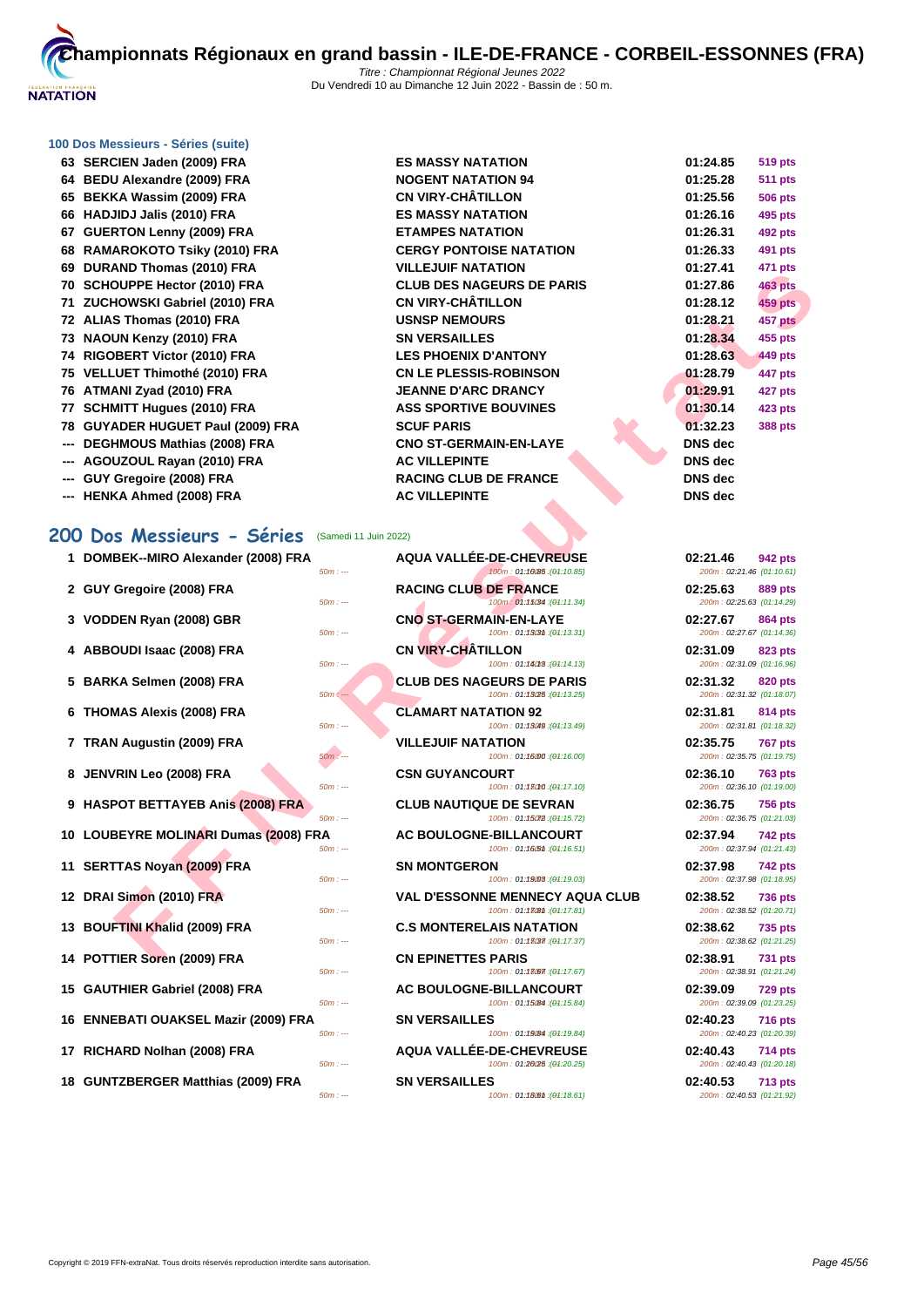### **[200 Dos M](http://www.ffnatation.fr/webffn/index.php)essieurs - Séries (suite)**

| 19 LANGE-TELLO Gaëtan (2009) FRA        | $50m: -$             | <b>RSC MONTREUIL</b>            | 100m: 01:19048 : (01:19.43)                                                                  | 02:40.90<br>200m: 02:40.90 (01:21.47)                              | <b>709 pts</b> |
|-----------------------------------------|----------------------|---------------------------------|----------------------------------------------------------------------------------------------|--------------------------------------------------------------------|----------------|
| 20 SILVESTRI Gaêtan (2009) FRA          | $50m: -$             | <b>CLAMART NATATION 92</b>      | 100m: 01:19.06 : (01:19.66)                                                                  | 02:40.94<br>200m: 02:40.94 (01:21.28)                              | <b>708 pts</b> |
| 21 CHELLAOUI Younes (2009) FRA          | $50m: -$             | JEANNE D'ARC DRANCY             | 100m: 01:19.64 : (01:19.64)                                                                  | 02:41.89<br>200m: 02:41.89 (01:22.25)                              | 698 pts        |
| 22 CLAUSSE QUILICI Jérémy (2009) FRA    | $50m: -$             | <b>AS LE PLESSIS-SAVIGNY</b>    | 100m: 01:19009 : (01:19.09)                                                                  | 02:42.31<br>200m: 02:42.31 (01:23.22)                              | 693 pts        |
| 23 DESMAISON Tom (2008) FRA             | $50m: -$             | <b>SN VERSAILLES</b>            | 100m: 01:20076 : (01:20.76)                                                                  | 02:43.26<br>200m: 02:43.26 (01:22.50)                              | 683 pts        |
| 24 VAUBOURG Lilian (2009) FRA           | $50m: -$             |                                 | <b>CLUB NAUTIQUE DE L'ARPAJONNAIS</b><br>100m: 01:20097 : (01:20.97)                         | 02:43.94<br>200m: 02:43.94 (01:22.97)                              | <b>675 pts</b> |
| 25 CATAYEE Joackim (2010) FRA           |                      | <b>SCA 2000 EVRY</b>            |                                                                                              | 02:44.44<br>200m: 02:44.44 (01:24.28)                              | 670 pts        |
| 25 ROBERT Noah (2009) FRA               | $50m: -$             | <b>VILLIERS SPORTS JEUNESSE</b> | 100m: 01:20016 : (01:20.16)                                                                  | 02:44.44                                                           | 670 pts        |
| 27 MIALOT Paul (2009) FRA               | $50m: -$             | CA ORSAY                        | 100m: 01:18.69 : (01:18.69)                                                                  | 200m: 02:44.44 (01:25.75)<br>02:44.48                              | 669 pts        |
| 28 JULIEN Baptiste (2010) FRA           | $50m: -$             | <b>SN VERSAILLES</b>            | 100m: 01:20098 : (01:20.98)                                                                  | 200m: 02:44.48 (01:23.50)<br>02:45.15                              | <b>662 pts</b> |
| 29 GLEIZE Matéo (2009) FRA              | $50m: -$             |                                 | 100m: 01:23657 : (01:27.57)<br><b>ESPADON VELIZY-VILLACOUBLAY</b>                            | 200m: 02:45.15 (01:17.58)<br>02:46.72                              | <b>645 pts</b> |
| 30 KHEDIMI Kenzi (2009) FRA             | $50m: -$             |                                 | 100m: 01:28047 : (01:22.47)<br><b>CLUB DES NAGEURS DE PARIS</b><br>100m: 01:25082 (01:21.82) | 200m: 02:46.72 (01:24.25)<br>02:48.00<br>200m: 02:48.00 (01:26.18) | 632 pts        |
| 31 HOUP Nathan (2010) FRA               | $50m: -$<br>$50m: -$ |                                 | AQUA VALLÉE-DE-CHEVREUSE<br>100m: 01:25018 : (01:25.18)                                      | 02:48.46<br>200m: 02:48.46 (01:23.28)                              | 627 pts        |
| 32 PENNEC-BAKHTI Yazid (2010) FRA       | $50m: -$             | <b>CERGY PONTOISE NATATION</b>  | 100m: 01:26007 : (01:26.07)                                                                  | 02:50.14<br>200m: 02:50.14 (01:24.07)                              | <b>610 pts</b> |
| 33 BAZUREAU Antonin (2010) FRA          | $50m: -$             | <b>ES MASSY NATATION</b>        | 100m: 01:25.61 : (01:25.61)                                                                  | 02:50.86<br>200m: 02:50.86 (01:25.25)                              | 602 pts        |
| 34 PLAQUET Mathis (2009) FRA            | 50m : ---            | <b>US RIS-ORANGIS</b>           | 100m: 01:23.62 : (01:23.62)                                                                  | 02:51.25<br>200m: 02:51.25 (01:27.63)                              | 598 pts        |
| 35 NAKAMOTO Julius (2009) FRA           | $50m: -$             | <b>SCUF PARIS</b>               | 100m: 01:25010 : (01:25.10)                                                                  | 02:52.49<br>200m: 02:52.49 (01:27.39)                              | 585 pts        |
| 36 DANIEL Nohan (2010) FRA              | $50m: -$             | <b>ES MASSY NATATION</b>        | 100m: 01:260f6 : (01:26.16)                                                                  | 02:56.26<br>200m: 02:56.26 (01:30.10)                              | 548 pts        |
| 37 THIAULT Quentin (2010) FRA           | $50m: -$             | <b>CLAMART NATATION 92</b>      | 100m: 01:28.03 : (01:28.03)                                                                  | 02:57.01<br>200m: 02:57.01 (01:28.98)                              | 541 pts        |
| 38 SAUVADET Vadim (2009) FRA            | $50m: -$             | <b>NEPTUNE CLUB DE FRANCE</b>   | 100m: 01:29/26 : (01:29.26)                                                                  | 02:59.05<br>200m: 02:59.05 (01:29.79)                              | <b>521 pts</b> |
| 39 AGOUZOUL Rayan (2010) FRA            | $50m: -$             | <b>AC VILLEPINTE</b>            | 100m: 01:35008 : (01:31.03)                                                                  | 03:02.84<br>200m: 03:02.84 (01:31.81)                              | 485 pts        |
| 40 ARHAB BOTKO Mathieu (2010) FRA       | $50m: -$             | AS HERBLAY NATATION             | 100m: 01:35/59 : (01:31.59)                                                                  | 03:03.84<br>200m: 03:03.84 (01:32.25)                              | 476 pts        |
| 41 ABOUHAMDA Ishaaq (2010) FRA          | $50m: -$             | <b>CN ASNIÈRES</b>              | 100m: 01:33035 : (01:33.35)                                                                  | 03:04.99<br>200m: 03:04.99 (01:31.64)                              | 466 pts        |
| 42 KHEMIR Ali (2010) FRA                | $50m: -$             | <b>SN VERSAILLES</b>            | 100m: 01:32.50 : (01:32.50)                                                                  | 03:05.06<br>200m: 03:05.06 (01:32.56)                              | 465 pts        |
| 43 D'ESPINAY Martin (2010) FRA          | $50m: -$             | <b>CN ASNIERES</b>              | 100m: 01:34040 : (01:34.40)                                                                  | 03:10.78<br>200m: 03:10.78 (01:36.38)                              | 415 pts        |
| 44 ALIAS Thomas (2010) FRA              | $50m: -$             | <b>USNSP NEMOURS</b>            | 100m: 01:33(84): (01:37.84)                                                                  | 03:12.81<br>200m: 03:12.81 (01:34.97)                              | 398 pts        |
| --- COLOGON-HASSAMBAY Arthur (2008) FRA |                      | <b>CLAMART NATATION 92</b>      |                                                                                              | <b>DNS</b> dec                                                     |                |
| --- KERFORN Jean (2009) FRA             |                      | CA ORSAY                        |                                                                                              | <b>DNS</b> dec                                                     |                |
| --- GALTIER Hugo (2010) FRA             |                      |                                 | <b>AC BOULOGNE-BILLANCOURT</b>                                                               | <b>DNS</b> dec                                                     |                |
| --- DURAND Thomas (2010) FRA            |                      | <b>VILLEJUIF NATATION</b>       |                                                                                              | DSQ                                                                |                |
| --- DAVID Kaylis (2010) FRA             |                      | <b>CNO ST-GERMAIN-EN-LAYE</b>   |                                                                                              | DSQ                                                                |                |
|                                         |                      |                                 |                                                                                              |                                                                    |                |

-- **ATMANI Zyad (2010) FRA** JEANNE D'ARC DRANCY

## **50 Brasse Messieurs - Séries** (Samedi 11 Juin 2022)

**1 PERRIER Théo (2008) FRA AC VILLEPINTE 00:33.56 964 pts**

**FANDA TOM (2009) FRA**<br>
ESOURG LIllinn (2009) FRA CLUB RAUTIQUE DE L'ARRANDONAIS 22:43.26<br>
EST Noon (2009) FRA CLUB RAUTIQUE DE L'ARRANDONAIS 22:43.24<br>
EST Noon (2009) FRA CLUB RAUTIQUE DE L'ARRANDONAIS 22:43.24<br>
CLUB RAU 100m : 01:19043 : (01:19.43) **20 CLAMART NATATION 92** *CLAMART NATATION* 100m : 01:1906 : (01:19.66) **2009) JEANNE D'ARC DRANCY 2009** 100m : 01:19084 : (01:19.64) **22 IE PLESSIS-SAVIGNY** 50m : --- 100m : 01:19.0950m : --- (01:19.09) 200m : 02:42.31 (01:23.22) **23 DESMAISON Tom (2008) FRA SN VERSAILLES 02:43.26 683 pts** 100m : 01:26076 : (01:20.76) **24 CLUB NAUTIQUE DE L'ARPAJONNAIS**  $50m$  : ---  $100m$  : 01:20.97) 2012 20:97 **25 CATAYEE Joackim (2010) FRA SCA 2000 EVRY 02:44.44 670 pts** 100m : 01:26016 : (01:20.16) **25 ROBERT Noah (2009) FRA VILLIERS SPORTS JEUNESSE 02:44.44 670 pts** 50m : --- (01:18.69) 200m : 01:18.6950m : --- $50m$  : ---  $100m$  :  $01:26098$  ( $04:20.98$ ) **28 IULIES**  $50m$  :  $- 100m$  :  $01:27.57$ ) **29 ESPADON VÉLIZY-VILLACOUBLAY 100m**: 01:**22.47 645** 100m : 01:22047 : (01:22.47) **30 KHEDIMI Kenzi (2009) FRA CLUB DES NAGEURS DE PARIS 02:48.00 632 pts**  $50m : -100m : 01:25.82 : (01:21.82)$ **40UA VALLÉE-DE-CHEVREUSE**<br><sup>500m : ---</sub> **100m** : 01:2500 per care **100m** : 01:2500 per care **des 26.48**</sup> 100m : 01:25018 : (01:25.18) **32 BERGY PONTOISE NATATION**  $50m : -100m : 01:26.07$  (01:26.07) **53 BALL BES MASSY NATATION 60m**:  $\cdot$  **f**  $100m$  : 01:25.61 : (01:25.61) **103 RIS-ORANGIS**  $100m : 01:23.62$   $(04:23.62)$  $50m : -100m : 01:25C10 : (04:25.10)$ **50m**  $100m : 01:26008 :04:26.16$ **CLAMART NATATION 92**  $50m : -100m : 01:28.003$  (01:28.03) **388 <b>SAULADE CLUB DE FRANCE**<br>**308 <b>100 102:59.05 102:59**  $100m : 01:29006 : (01:29.26)$ **39 AC VILLEPINTE**  $50m$  : ---  $100m$  : 01:35003 ( $\theta$ 1:31.03) **400 AS HERBLAY NATATION**<br>**400 + 04:34,598**  $100m : 01:35/59 : (04:31.59)$ **41 ABOUHAMDA Ishaaq (2010) FRA CN ASNIÈRES 03:04.99 466 pts** 50m : --- 100m : 01:33.35 150m : --- (01:33.35) **50m** :  $\cdot$  **425 <b>ALI (2010) 425 <b>425 PM 405** 100m : 01:32.50 : (01:32.50) 50m : --- 100m : 01:34.40 (01:34.40) **4000 BNSP NEMOURS** 100m : 01:33084 : (01:37.84)  $-$  **FRA CLAMART NATATION 92**  $AC$  **BOULOGNE-BILLANCOURT**  $VILLEJUIF NATATION$  $CNO ST-GERMAIN-EN-LAYE$ 

| 02:40.90           | <b>709 pts</b><br>200m: 02:40.90 (01:21.47) |
|--------------------|---------------------------------------------|
| 02:40.94           | <b>708 pts</b><br>200m: 02:40.94 (01:21.28) |
| 02:41.89           | 698 pts<br>200m: 02:41.89 (01:22.25)        |
| 02:42.31           | 693 pts<br>200m: 02:42.31 (01:23.22)        |
| 02:43.26           | <b>683 pts</b><br>200m: 02:43.26 (01:22.50) |
| 02:43.94           | <b>675 pts</b><br>200m: 02:43.94 (01:22.97) |
| 02:44.44           | <b>670 pts</b><br>200m: 02:44.44 (01:24.28) |
| 02:44.44           | <b>670 pts</b>                              |
| 02:44.48           | 200m: 02:44.44 (01:25.75)<br><b>669 pts</b> |
| 02:45.15           | 200m: 02:44.48 (01:23.50)<br><b>662 pts</b> |
| 02:46.72           | 200m: 02:45.15 (01:17.58)<br>645 pts        |
| 02:48.00           | 200m: 02:46.72 (01:24.25)<br>632 pts        |
| 02:48.46           | 200m: 02:48.00 (01:26.18)<br>627 pts        |
| 02:50.14           | 200m: 02:48.46 (01:23.28)<br><b>610 pts</b> |
| 02:50.86           | 200m: 02:50.14 (01:24.07)<br><b>602 pts</b> |
| 02:51.25           | 200m: 02:50.86 (01:25.25)<br>598 pts        |
| 02:52.49           | 200m: 02:51.25 (01:27.63)<br>585 pts        |
| 02:56.26           | 200m: 02:52.49 (01:27.39)<br>548 pts        |
|                    | 200m: 02:56.26 (01:30.10)                   |
| 02:57.01           | 541 pts<br>200m: 02:57.01 (01:28.98)        |
| 02:59.05           | 521 pts<br>200m: 02:59.05 (01:29.79)        |
| 03:02.84           | 485 pts<br>200m: 03:02.84 (01:31.81)        |
| 03:03.84           | 476 pts<br>200m: 03:03.84 (01:32.25)        |
| 03:04.99           | <b>466 pts</b><br>200m: 03:04.99 (01:31.64) |
| 03:05.06           | 465 pts<br>200m: 03:05.06 (01:32.56)        |
| 03:10.78           | 415 pts<br>200m: 03:10.78 (01:36.38)        |
| 03:12.81           | 398 pts<br>200m: 03:12.81 (01:34.97)        |
| DNS dec<br>DNS dec |                                             |
| <b>DNS</b> dec     |                                             |
| DSQ<br>DSQ         |                                             |
| DSQ                |                                             |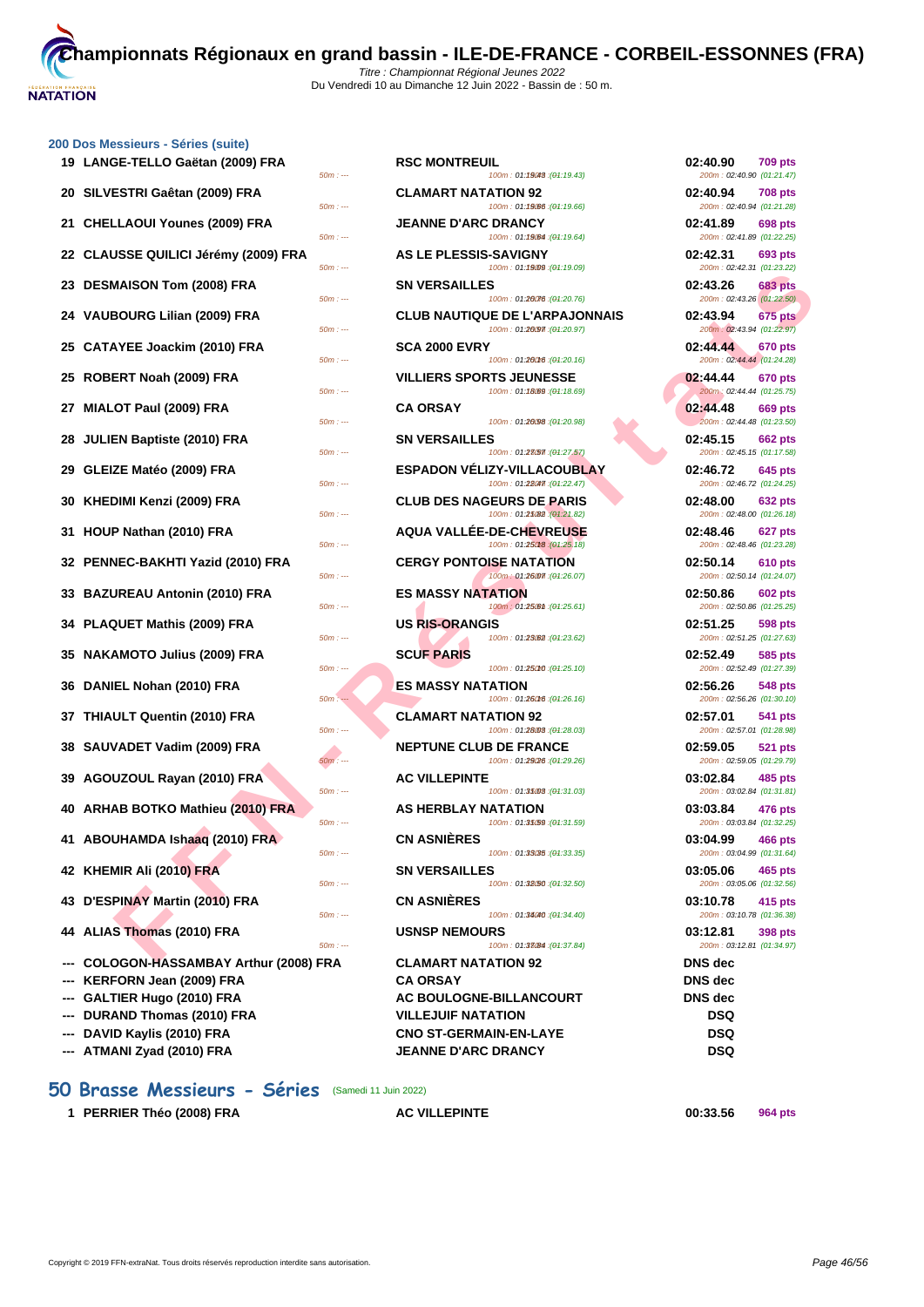

#### **[50 Brasse](http://www.ffnatation.fr/webffn/index.php) Messieurs - Séries (suite)**

| 2 GAUTHIER Gabriel (2008) FRA                                             | <b>AC BOULOGNE-BILLANCOURT</b>                                  | 00:34.45             | <b>921 pts</b>                   |
|---------------------------------------------------------------------------|-----------------------------------------------------------------|----------------------|----------------------------------|
| 3 VILLESANGE Maxime (2008) FRA                                            | <b>SN MONTGERON</b>                                             | 00:35.62             | <b>866 pts</b>                   |
| 4 MANUELLI Pierre-ange (2008) FRA                                         | <b>CNO ST-GERMAIN-EN-LAYE</b>                                   | 00:35.76             | 859 pts                          |
| 5 LOUBEYRE MOLINARI Dumas (2008) FRA                                      | <b>AC BOULOGNE-BILLANCOURT</b>                                  | 00:35.99             | 849 pts                          |
| 6 COMBETTES Jules (2009) FRA                                              | <b>RACING CLUB DE FRANCE</b>                                    | 00:36.13             | 842 pts                          |
| 7 BIZID Ilyes (2008) FRA                                                  | <b>JEANNE D'ARC DRANCY</b>                                      | 00:36.21             | 839 pts                          |
| 8 BOUZAR Aïssa (2008) FRA                                                 | <b>CN VIRY-CHÂTILLON</b>                                        | 00:36.35             | 832 pts                          |
| 9 EL MOUDIR Wassim (2009) FRA                                             | <b>ES MASSY NATATION</b>                                        | 00:36.47             | 827 pts                          |
| 10 DAVAIN Gabriel (2008) FRA                                              | <b>CERGY PONTOISE NATATION</b>                                  | 00:36.60             | <b>821 pts</b>                   |
| 11 RICHARD Nolhan (2008) FRA                                              | AQUA VALLÉE-DE-CHEVREUSE                                        | 00:36.75             | <b>814 pts</b>                   |
| 12 KIMBALA Maxence (2008) FRA                                             | <b>AQUA CLUB PONTAULT-ROISSY</b>                                | 00:36.94             | <b>806 pts</b>                   |
| 13 VONGSAYA Thilasay (2010) FRA                                           | <b>CANETON CLUB DE BEAUMONT</b>                                 | 00:37.01             | 803 pts                          |
| 14 REMBRY Morgan (2008) FRA                                               | <b>CLUB DES NAGEURS DE PARIS</b>                                | 00:37.16             | <b>796 pts</b>                   |
| 15 POYEN Tom (2008) FRA                                                   | <b>CLAMART NATATION 92</b>                                      | 00:37.25             | <b>792 pts</b>                   |
| 16 BOISE Amaury (2009) FRA                                                | <b>CN LE PLESSIS-ROBINSON</b>                                   | 00:37.33             | <b>788 pts</b>                   |
| 17 FETTAR Issam (2008) FRA                                                | <b>SN MONTGERON</b>                                             | 00:37.40             | <b>785 pts</b>                   |
| 18 LEONARD Luke (2009) FRA                                                | <b>CN MELUN VAL DE SEINE</b>                                    | 00:37.61             | <b>776 pts</b>                   |
| 19 BARYALAI Timour (2008) FRA                                             | <b>CERGY PONTOISE NATATION</b>                                  | 00:37.62             | <b>776 pts</b>                   |
| 20 THIBAUD Thomas (2008) FRA                                              | <b>SO ROSNY</b>                                                 | 00:38.00             | <b>759 pts</b>                   |
| 21 SROUJI William (2009) FRA                                              | <b>AQUACLUB LE PECQ MARLY</b>                                   | 00:38.19             | <b>751 pts</b>                   |
| 22 DELECOLLE Jules (2009) FRA                                             | <b>LES PHOENIX D'ANTONY</b>                                     | 00:38.32             | <b>745 pts</b>                   |
| 23 ALBEROLA Peyo (2008) FRA                                               | <b>CSN GUYANCOURT</b>                                           | 00:38.50             | <b>738 pts</b>                   |
| 24 MURAKAMI-FONTANI Nicolo (2010) FRA                                     | <b>RACING CLUB DE FRANCE</b>                                    | 00:38.73             | <b>728 pts</b>                   |
| 25 KRAMCZYNSKI Estévan (2008) FRA                                         | <b>PROVINS NATATION</b>                                         | 00:38.81             | <b>724 pts</b>                   |
| 26 CHALU-COYO Joan (2009) FRA                                             | <b>CN LE PLESSIS-ROBINSON</b>                                   | 00:39.28             | <b>705 pts</b>                   |
| 27 THOMAS Alexis (2008) FRA                                               | <b>CLAMART NATATION 92</b>                                      | 00:39.36             | <b>701 pts</b>                   |
| 28 PILTZ Lukas (2010) GER                                                 | <b>RACING CLUB DE FRANCE</b>                                    | 00:39.44             | 698 pts                          |
| 29 WISSOCQ Ethan (2010) FRA                                               | <b>CA ORSAY</b>                                                 | 00:39.47             | <b>697 pts</b>                   |
| 30 GUYADER HUGUET Paul (2009) FRA                                         | <b>SCUF PARIS</b>                                               | 00:39.65             | <b>689 pts</b>                   |
| 31 NAINA ROBERDISON Jordy Nantoanina (2009) FRA ETOILE SAINT-LEU NATATION |                                                                 | 00:39.88             | <b>680 pts</b>                   |
| 32 COURALET TAPI Cohen (2009) FRA                                         | <b>CA ORSAY</b>                                                 | 00:40.04             | 673 pts                          |
| 33 FONDACCI Philippe (2010) FRA                                           | <b>RACING CLUB DE FRANCE</b>                                    | 00:40.58             | 651 pts                          |
| 34 SERCIEN Jaden (2009) FRA                                               | <b>ES MASSY NATATION</b>                                        | 00:40.59             | 651 pts                          |
| 35 DAVID Renan (2009) FRA                                                 | <b>CA ORSAY</b>                                                 | 00:40.70             | 647 pts                          |
| 36 BAZUREAU Corentin (2008) FRA                                           | <b>ES MASSY NATATION</b>                                        | 00:40.91             | 638 pts                          |
| 37   TOUAT DEJARDIN Timéo (2010) FRA                                      | <b>AS HERBLAY NATATION</b>                                      | 00:40.97             | <b>636 pts</b>                   |
| 38 BARIC--KHEANG Axell (2009) FRA                                         | <b>CLUB NAUTIQUE DOMREMY 13</b>                                 | 00:41.06             | <b>632 pts</b>                   |
| 39 JAY Vadim (2009) FRA                                                   | <b>RACING CLUB DE FRANCE</b>                                    | 00:41.10             | 631 pts                          |
| 40 LE GARREC Merlin (2009) FRA                                            | <b>CLUB DES NAGEURS DE PARIS</b>                                | 00:41.19             | <b>627 pts</b>                   |
| 41 BEDU Alexandre (2009) FRA                                              | <b>NOGENT NATATION 94</b>                                       | 00:41.25             | <b>625 pts</b>                   |
| 42 DORRE Lorenzo (2008) FRA                                               | <b>CN FONTAINEBLEAU-AVON</b>                                    | 00:41.30             | <b>623 pts</b>                   |
| 43 THOMANN Leandre (2008) FRA                                             | <b>STADE FRANCAIS O COURBEVOIE</b>                              | 00:41.66             | 609 pts                          |
| 44 ROUDILLON Timo (2010) FRA                                              | <b>CN HOUILLES-CARRIERES</b>                                    | 00:41.69             | <b>607 pts</b>                   |
| 45 EURIAT Bruce (2009) FRA                                                | <b>RACING CLUB DE FRANCE</b>                                    | 00:41.72             | <b>606 pts</b>                   |
| 46 VAUBOURG Lilian (2009) FRA                                             | <b>CLUB NAUTIQUE DE L'ARPAJONNAIS</b>                           | 00:41.94             | <b>598 pts</b>                   |
| 47 TAFER PACHE Ernest (2009) FRA                                          | <b>SCUF PARIS</b>                                               | 00:42.21             | <b>587 pts</b>                   |
| 48 GAOUI Elias (2009) FRA                                                 | <b>CA ORSAY</b>                                                 | 00:42.60             | 573 pts                          |
| 49 AMINE Soulaymane (2010) FRA                                            | <b>CN LE PLESSIS-ROBINSON</b>                                   | 00:42.78             | 566 pts                          |
| 50 RABETRANO Mathieu (2010) FRA                                           | <b>LES PHOENIX D'ANTONY</b>                                     | 00:44.00             | <b>521 pts</b>                   |
| 51 CHECOURY Eli (2010) FRA                                                | <b>RACING CLUB DE FRANCE</b>                                    | 00:44.14             | <b>516 pts</b>                   |
| 52 HABBANE Ayoub (2010) FRA                                               | <b>US RIS-ORANGIS</b>                                           | 00:44.20             | <b>514 pts</b>                   |
| 53 VELLUET Thimothé (2010) FRA<br>54 RAMAROKOTO Tsiky (2010) FRA          | <b>CN LE PLESSIS-ROBINSON</b><br><b>CERGY PONTOISE NATATION</b> | 00:44.25<br>00:44.31 | <b>512 pts</b><br><b>510 pts</b> |
|                                                                           |                                                                 |                      |                                  |
| 55 RIGOBERT Victor (2010) FRA                                             | <b>LES PHOENIX D'ANTONY</b>                                     | 00:44.65             | 498 pts                          |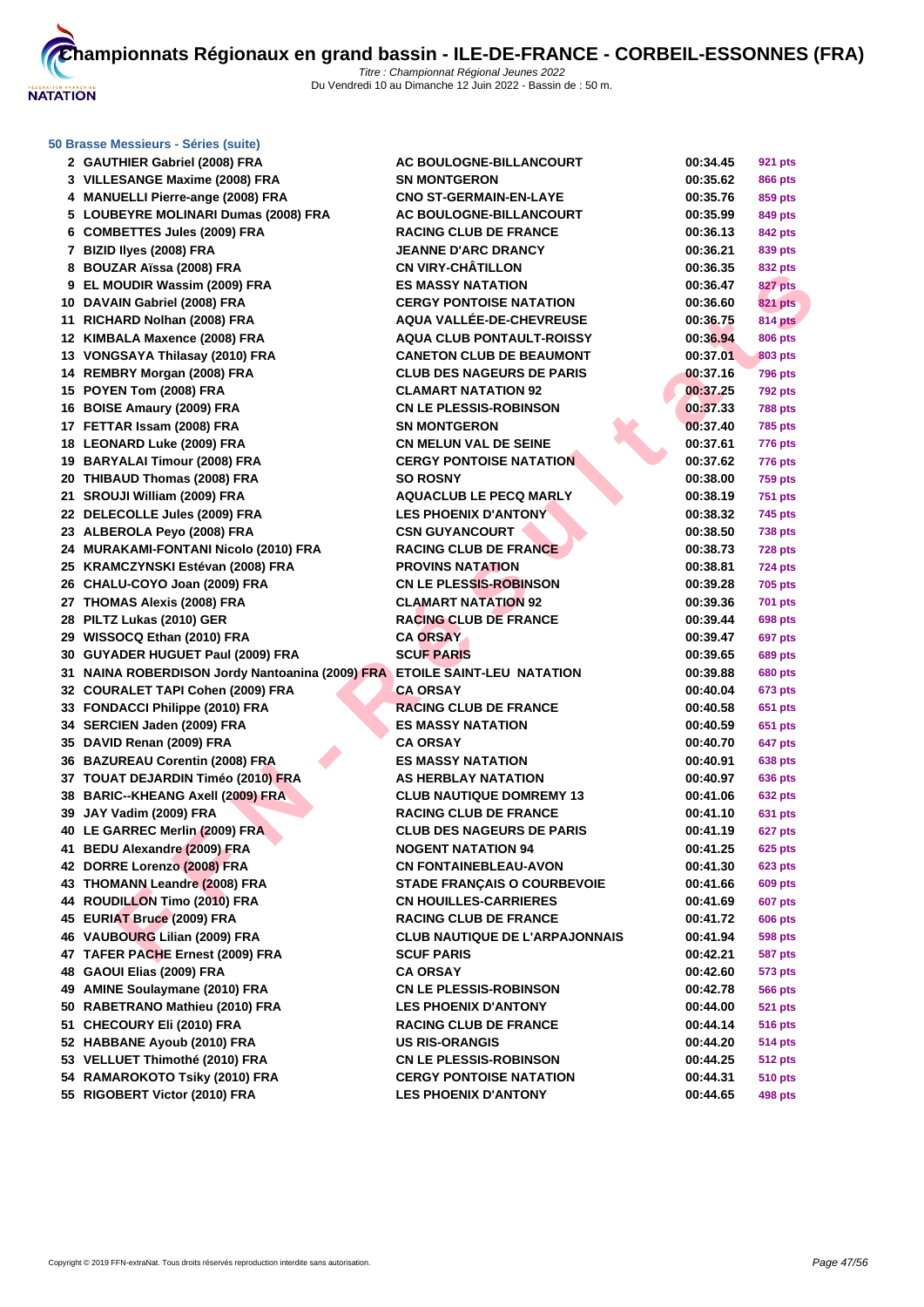

### **[50 Brasse](http://www.ffnatation.fr/webffn/index.php) Messieurs - Séries (suite)**

- **ALOISIO Jonathan Diego (2010) FRA CN LE PLESSIS-ROBINSON 00:44.86 491 pts**
- **MAJCHER Jonas (2010) FRA CN LE PLESSIS-ROBINSON 00:44.93 488 pts**
- **CLABAUT Alexandre (2010) FRA NEPTUNE CLUB DE FRANCE 00:44.96 487 pts**
- **HADJIDJ Jalis (2010) FRA ES MASSY NATATION 00:45.12 482 pts**
- **PERCEBOIS Sacha (2010) FRA CS NAUTIQUE NOISY-LE-GRAND 00:45.15 481 pts**
- **BATAILLE Alexandre (2010) FRA CN LE PLESSIS-ROBINSON 00:45.44 471 pts**
- **SCHOUPPE Hector (2010) FRA CLUB DES NAGEURS DE PARIS 00:45.92 454 pts**
- **ZUCHOWSKI Gabriel (2010) FRA CN VIRY-CHÂTILLON 00:46.16 446 pts**
- **GUENIN Alexandre (2010) FRA RED STAR CLUB CHAMPIGNY 00:47.21 412 pts**
- **NAOUN Kenzy (2010) FRA SN VERSAILLES 00:49.13 353 pts**
- **--- GALTIER Hugo (2010) FRA AC BOULOGNE-BILLANCOURT DNS dec**
- **--- NIEL Marin (2010) FRA SN VERSAILLES DNS dec**
- **--- KIRBY William (2010) FRA CN FONTAINEBLEAU-AVON DNS dec**
- **--- DENOUAL Nathan (2008) FRA AS HERBLAY NATATION DNS dec**
- **--- PENNEC-BAKHTI Yazid (2010) FRA CERGY PONTOISE NATATION DSQ**

# **100 Brasse Messieurs - Séries** (Dimanche 12 Juin 2022)

| 02 SUIDUITE HEUDI (2010) INA                                              | UD DEJ NAGEURJ DE I ARIJ               |                | אוץ דעד        |
|---------------------------------------------------------------------------|----------------------------------------|----------------|----------------|
| 63 ZUCHOWSKI Gabriel (2010) FRA                                           | <b>CN VIRY-CHÂTILLON</b>               | 00:46.16       | <b>446 pts</b> |
| 64 GUENIN Alexandre (2010) FRA                                            | <b>RED STAR CLUB CHAMPIGNY</b>         | 00:47.21       | <b>412 pts</b> |
| 65 NAOUN Kenzy (2010) FRA                                                 | <b>SN VERSAILLES</b>                   | 00:49.13       | <b>353 pts</b> |
| --- GALTIER Hugo (2010) FRA                                               | AC BOULOGNE-BILLANCOURT                | <b>DNS</b> dec |                |
| --- NIEL Marin (2010) FRA                                                 | <b>SN VERSAILLES</b>                   | <b>DNS</b> dec |                |
| --- KIRBY William (2010) FRA                                              | <b>CN FONTAINEBLEAU-AVON</b>           | <b>DNS</b> dec |                |
| DENOUAL Nathan (2008) FRA                                                 | AS HERBLAY NATATION                    | <b>DNS</b> dec |                |
| PENNEC-BAKHTI Yazid (2010) FRA                                            | <b>CERGY PONTOISE NATATION</b>         | <b>DSQ</b>     |                |
|                                                                           |                                        |                |                |
| 00 Brasse Messieurs - Séries (Dimanche 12 Juin 2022)                      |                                        |                |                |
| 1 PERRIER Théo (2008) FRA                                                 | <b>AC VILLEPINTE</b>                   | 01:14.34       | 948 pts        |
| 2 LOUBEYRE MOLINARI Dumas (2008) FRA                                      | AC BOULOGNE-BILLANCOURT                | 01:17.91       | 864 pts        |
| 3 HETTAK Moussa (2008) FRA                                                | <b>US RIS-ORANGIS</b>                  | 01:18.62       | 848 pts        |
| 4 COMBETTES Jules (2009) FRA                                              | <b>RACING CLUB DE FRANCE</b>           | 01:19.14       | 836 pts        |
| 5 GAUTHIER Gabriel (2008) FRA                                             | AC BOULOGNE-BILLANCOURT                | 01:19.51       | 828 pts        |
| 6 MANUELLI Pierre-ange (2008) FRA                                         | <b>CNO ST-GERMAIN-EN-LAYE</b>          | 01:19.71       | 823 pts        |
| 7 LEONARD Luke (2009) FRA                                                 | <b>CN MELUN VAL DE SEINE</b>           | 01:20.48       | <b>806 pts</b> |
| 8 EL MOUDIR Wassim (2009) FRA                                             | <b>ES MASSY NATATION</b>               | 01:20.84       | <b>798 pts</b> |
| 9 BOUZAR Aïssa (2008) FRA                                                 | <b>CN VIRY-CHÂTILLON</b>               | 01:20.97       | <b>795 pts</b> |
| 10 BOUCAS Adrian (2008) FRA                                               | <b>CN VIRY-CHÂTILLON</b>               | 01:21.19       | <b>790 pts</b> |
| 11 FETTAR Issam (2008) FRA                                                | <b>SN MONTGERON</b>                    | 01:21.83       | 776 pts        |
| 12 DAVAIN Gabriel (2008) FRA                                              | <b>CERGY PONTOISE NATATION</b>         | 01:21.94       | 774 pts        |
| 13 BIZID Ilyes (2008) FRA                                                 | <b>JEANNE D'ARC DRANCY</b>             | 01:21.99       | 773 pts        |
| 14 ALBEROLA Peyo (2008) FRA                                               | <b>CSN GUYANCOURT</b>                  | 01:22.52       | <b>761 pts</b> |
| 15 POYEN Tom (2008) FRA                                                   | <b>CLAMART NATATION 92</b>             | 01:22.63       | <b>759 pts</b> |
| 16 VONGSAYA Thilasay (2010) FRA                                           | <b>CANETON CLUB DE BEAUMONT</b>        | 01:22.65       | <b>759 pts</b> |
| 17 DELECOLLE Jules (2009) FRA                                             | <b>LES PHOENIX D'ANTONY</b>            | 01:22.71       | <b>757 pts</b> |
| 18 VAREILLAUD Thomas (2009) FRA                                           | <b>MORSANG ESSONNE NATATION</b>        | 01:23.53       | 740 pts        |
| 19 BOISE Amaury (2009) FRA                                                | <b>CN LE PLESSIS-ROBINSON</b>          | 01:23.67       | <b>737 pts</b> |
| 20 MURAKAMI-FONTANI Nicolo (2010) FRA                                     | <b>RACING CLUB DE FRANCE</b>           | 01:23.83       | 733 pts        |
| 21 PINERO Antoine (2009) FRA                                              | <b>AQUACLUB LE PECQ MARLY</b>          | 01:24.03       | <b>729 pts</b> |
| 22 GAMEIRO DOS SANTOS Tiago (2008) POR                                    | <b>AQUACLUB LE PECQ MARLY</b>          | 01:24.25       | <b>725 pts</b> |
| 23 WISSOCQ Ethan (2010) FRA                                               | <b>CA ORSAY</b>                        | 01:24.31       | <b>723 pts</b> |
| 24 HAUET Raphael (2009) FRA                                               | <b>AS EMERAINVILLE</b>                 | 01:25.13       | <b>706 pts</b> |
| 25 BARYALAI Timour (2008) FRA                                             | <b>CERGY PONTOISE NATATION</b>         | 01:25.38       | <b>701 pts</b> |
| 26 COURALET TAPI Cohen (2009) FRA                                         | <b>CA ORSAY</b>                        | 01:25.74       | 693 pts        |
| 27 SROUJI William (2009) FRA                                              | <b>AQUACLUB LE PECQ MARLY</b>          | 01:26.35       | <b>681 pts</b> |
| 28 CHALU-COYO Joan (2009) FRA                                             | <b>CN LE PLESSIS-ROBINSON</b>          | 01:27.50       | 658 pts        |
| 29 THOMANN Leandre (2008) FRA                                             | <b>STADE FRANÇAIS O COURBEVOIE</b>     | 01:28.09       | 646 pts        |
| 30 NAINA ROBERDISON Jordy Nantoanina (2009) FRA ETOILE SAINT-LEU NATATION |                                        | 01:28.14       | 645 pts        |
| 31 SILVESTRI Gaêtan (2009) FRA                                            | <b>CLAMART NATATION 92</b>             | 01:28.34       | 641 pts        |
| 32 GUYADER HUGUET Paul (2009) FRA                                         | <b>SCUF PARIS</b>                      | 01:29.10       | <b>626 pts</b> |
| 33 DRAI Simon (2010) FRA                                                  | <b>VAL D'ESSONNE MENNECY AQUA CLUB</b> | 01:29.23       | <b>623 pts</b> |
| 34 JAY Vadim (2009) FRA                                                   | <b>RACING CLUB DE FRANCE</b>           | 01:29.79       | <b>612 pts</b> |
| 35 CHELLAOUI Younes (2009) FRA                                            | <b>JEANNE D'ARC DRANCY</b>             | 01:29.85       | 611 pts        |
| 36 TAFER PACHE Ernest (2009) FRA                                          | <b>SCUF PARIS</b>                      | 01:30.36       | 601 pts        |
| 37 VAUBOURG Lilian (2009) FRA                                             | <b>CLUB NAUTIQUE DE L'ARPAJONNAIS</b>  | 01:31.48       | 580 pts        |
|                                                                           |                                        |                |                |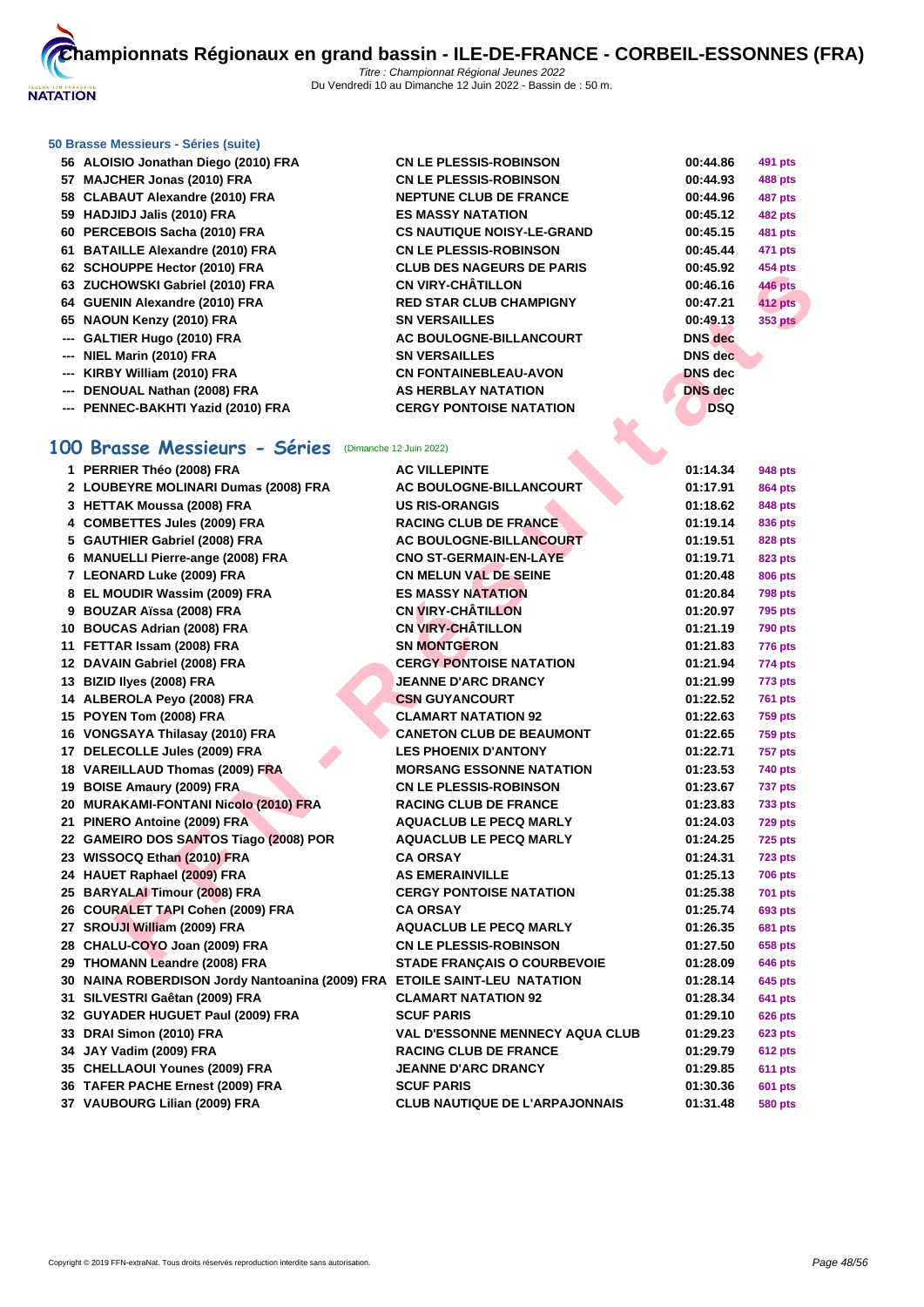

**88 BLUB DE FRANCE BACING CLUB DE FRANCE 40 AMINE Soulaymane (2010) FRA CN LE PLESSIS-ROBINSON 01:32.61 559 pts RACING CLUB DE FRANCE AS HERBLAY NATATION 43 BEKKA Wassim (2009) FRA CN VIRY-CHÂTILLON 01:34.97 516 pts 44 LES PHOENIX D'ANTONY** 

### **[100 Brass](http://www.ffnatation.fr/webffn/index.php)e Messieurs - Séries (suite)**

| 38 PILTZ Lukas (2010) GER          |
|------------------------------------|
| 39 EURIAT Bruce (2009) FRA         |
| 40 AMINE Soulaymane (2010) FRA     |
| 41 FONDACCI Philippe (2010) FRA    |
| 42 TOUAT DEJARDIN Timéo (2010) FRA |
| 43 BEKKA Wassim (2009) FRA         |
| 44 RABETRANO Mathieu (2010) FRA    |
| 45 HADJIDJ Jalis (2010) FRA        |
| 46 CLABAUT Alexandre (2010) FRA    |
| 47 DURAND Thomas (2010) FRA        |
| 48 PERCEBOIS Sacha (2010) FRA      |
| --- DENOUAL Nathan (2008) FRA      |
| --- GALTIER Hugo (2010) FRA        |

--- **GAOUI Elias (2009) FRA CA ORSAY** 

# **200 Brasse Messieurs - Séries** (Vendredi 10 Juin 2022)

- **1 LOUBEYRE MOLINARI Dumas (2008) FRA AC BOULOGNE-BILLANCOURT 02:50.81 798 pts 2 LEONARD Luke (2009) FRA CN MELUN VAL DE SEINE 02:51.16 795 pts 3 FETTAR Issam (2008) FRA SN MONTGERON 4 RICHARD Nolhan (2008) FRA AQUA VALLÉE-DE-CHEVREUSE**<br>50m **and 100m 774475.000 124475.00 702:4475 5 BOUZAR Aïssa (2008) FRA CN VIRY-CHÂTILLON**
- 
- 
- 
- 
- **10 DELECOLLE Jules (2009) FRA LES PHOENIX D'ANTONY**
- **11 MANUELLI Pierre-ange (2008) FRA CNO ST-GERMAIN-EN-LAYE 03:02.82 672 pts**
- 
- 
- **14 TAMIRO Zakaria (2008) FRA VILLEJUIF NATATION 03:07.37 627 pts**
- **15 DAVID Renan (2009) FRA CA ORSAY 03:08.98 611 pts**
- 16 SILVESTRI Gaêtan (2009) FRA **CLAMART NATATION 92**
- 
- **18 TOUAT DEJARDIN Timéo (2010) FRA AS HERBLAY NATATION 03:13.03 573 pts**
- **19 NAINA ROBERDISON Jordy Nantoanina (2009) FRA ETOILE SAINT-LEU NATATION 03:14.15 562 pts**
- **20 CHELLAOUI Younes (2009) FRA JEANNE D'ARC DRANCY 03:15.37 551 pts**
- **21 TAFER PACHE Ernest (2009) FRA SCUF PARIS**
- **22 EURIAT Bruce (2009) FRA RACING CLUB DE FRANCE 03:20.06 509 pts**

**FRANCE CHO DE ANNELLE ADVIRE CHO DE RANCE CHO DE RANCE (1993 FRANCE CHO DE RANCE CHO DE RANCE CHO DE RANCE CHO DE RANCE CHO DE RANCE CHO DE RANCE CHO DE RANCE CHO DE RANCE CHO DE RANCE CHO DE RANCE CHO DE RANCE CHO DE RA 453 BJS MASSY NATATION 166 NEPTUNE CLUB DE FRANCE ATATION THEORY IN THE PATATION 48 YOUS SACK SACRAND FRAQUE NOISY-LE-GRAND AS HERBLAY NATATION AC BOULOGNE-BILLANCOURT**  $50m$  : ---  $100m$  : 01:25097 (04:21.97)  $50m$  : ---  $100m$  : 01:24.37 ( $\theta$ 4:24.37) 100m : 01:22.90 : (01:22.90) 100m : 01:24075 : (01:24.75)  $100m : 01:24.51$   $(04:24.51)$ **6** COMBETTES Jules (2009) FRA<br>  $\frac{60m}{2}$  **RACING CLUB DE FRANCE**  $100m : 01:25082 : (01:25.32)$ **7 EL MOUDIR Wassim (2009) FRA ES MASSY NATATION ES** m : 01:26.68 : (<del>0</del>1:26.68) **8 GAUTHIER Gabriel (2008) FRA AC BOULOGNE-BILLANCOURT 100m**: 01:3878 (91:23.78  $100m : 01:23.78$   $(04:23.78)$ **9 BIZID Ilyes (2008) FRA JEANNE D'ARC DRANCY 03:00.45 696 pts**  $50m : -100m : 01:28029 : (01:24.29)$  $50m$ :  $100m$  : 01:27.87 (04:27.87) 50m : --- 100m : 01:25.044 (01:25.44) **12 VAREILLAUD Thomas (2009) FRA MORSANG ESSONNE NATATION** 50m : --- 100m : 01:28.49 100m : 01:28.49 100m : 01:28.49 **13 HAUET Raphael (2009) FRA AS EMERAINVILLE**  $100m$  : 01:36.53 : (04:30.53) 50m : --- 100m : 01:36022 (04:30.22)  $50m : -100m : 01:36.52$  (04:30.52)

50m : --- 100m : 01:35.98 10m : --- (01:35.98) 200m : 03:12.80 (01:36.82) **17 FONDACCI Philippe (2010) FRA RACING CLUB DE FRANCE RAGING 100m 101:38078 04:** 100m : 01:33078 : (01:33.78)

50m : --- 100m : 01:34.80 (04:34.80)

 $50m$  : ---  $100m$  : 01:34.61  $(04:34.61)$ 

50m : --- 100m : 01:34.019 (04:34.19)

 $100m : 01:38006/(91:37.06)$ 

50m : ---  $100m : 01:35.91$ 

| 01:31.66       | 577 pts        |
|----------------|----------------|
| 01:32.08       | <b>569 pts</b> |
| 01:32.61       | <b>559 pts</b> |
| 01:32.69       | 558 pts        |
| 01:33.79       | 537 pts        |
| 01:34.97       | <b>516 pts</b> |
| 01:35.37       | <b>509 pts</b> |
| 01:38.75       | 451 pts        |
| 01:40.75       | 419 pts        |
| 01:41.45       | <b>407 pts</b> |
| 01:41.55       | <b>406 pts</b> |
| <b>DNS</b> dec |                |
| <b>DNS</b> dec |                |
| DSQ            |                |
|                |                |

| 02:50.81<br>798 pts<br>200m: 02:50.81 (01:28.84)        |
|---------------------------------------------------------|
| 02:51.16<br><b>795 pts</b>                              |
| 200m: 02:51.16 (01:26.79)<br>02:52.12<br>784 pts        |
| 200m: 02:52.12 (01:29.22)                               |
| 02:53.00<br>774 pts<br>200m: 02:53.00 (01:28.25)        |
| 02:54.07<br><b>763 pts</b><br>200m: 02:54.07 (01:29.56) |
| 02:58.25<br>719 pts<br>200m: 02:58.25 (01:32.93)        |
| 02:59.28<br><b>708 pts</b>                              |
| 200m: 02:59.28 (01:32.60)                               |
| 03:00.03<br>700 pts<br>200m: 03:00.03 (01:36.25)        |
| 03:00.45<br><b>696 pts</b>                              |
| 200m: 03:00.45 (01:36.16)                               |
| 03:02.76<br>672 pts<br>200m: 03:02.76 (01:34.89)        |
| 03:02.82<br>672 pts<br>200m: 03:02.82 (01:37.38)        |
| 03:06.16<br>638 pts                                     |
| 200m: 03:06.16 (01:37.67)                               |
| 03:06.50<br>635 pts<br>200m: 03:06.50 (01:35.97)        |
| 03:07.37<br>627 pts                                     |
| 200m: 03:07.37 (01:37.15)                               |
| 03:08.98<br>611 pts<br>200m: 03:08.98 (01:38.46)        |
| 03:12.80<br>575 pts                                     |
| 200m: 03:12.80 (01:36.82)                               |
| 03:12.86<br>574 pts<br>200m: 03:12.86 (01:39.08)        |
| 03:13.03<br>573 pts                                     |
| 200m: 03:13.03 (01:38.23)                               |
| 03:14.15<br>562 pts<br>200m: 03:14.15 (01:39.54)        |
| 03:15.37<br>551 pts                                     |
| 200m: 03:15.37 (01:41.18)                               |
| 03:17.33<br>533 pts<br>200m: 03:17.33 (01:40.27)        |
|                                                         |
| 03:20.06<br>509 pts                                     |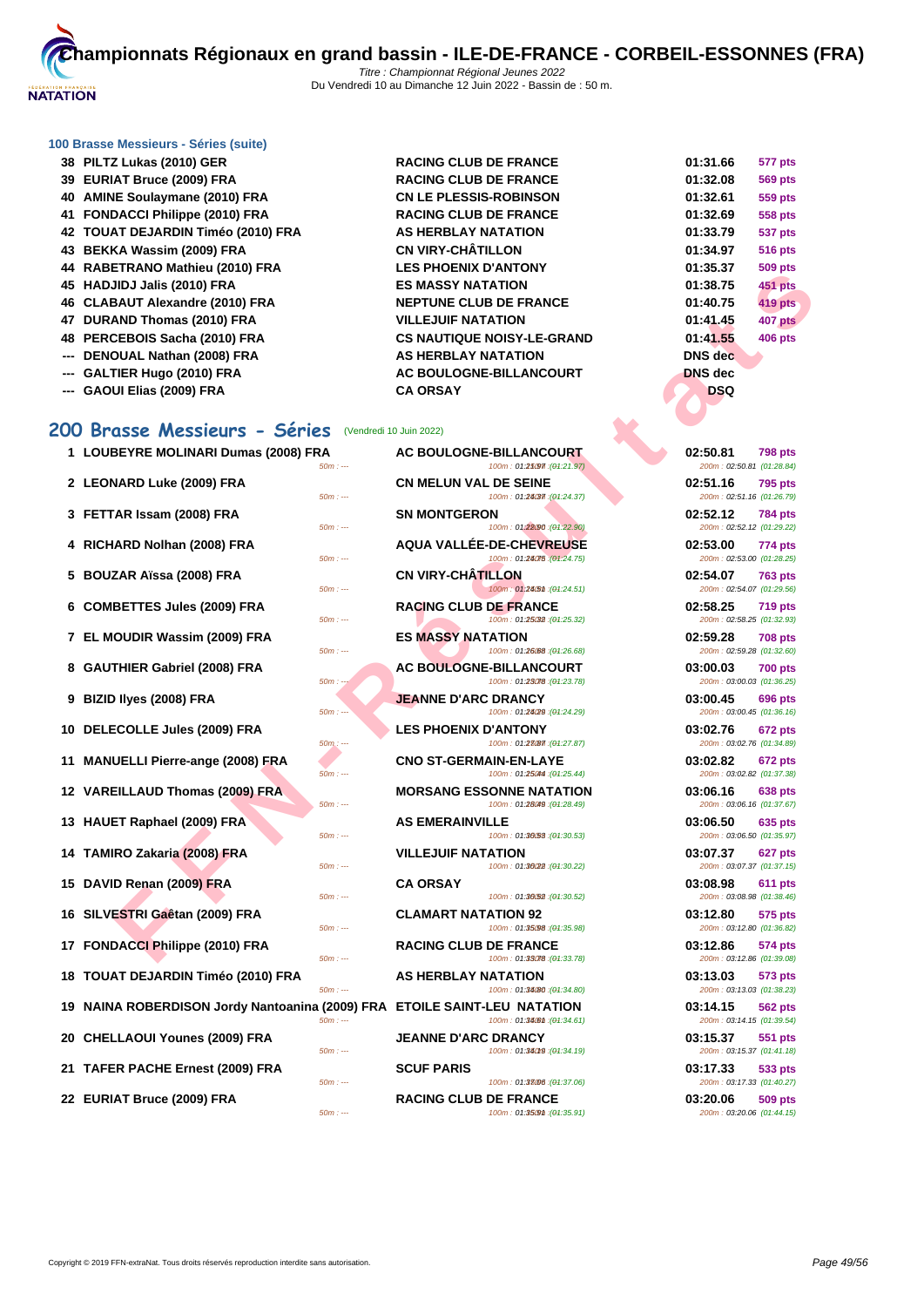50m : --- 100m : 01:36.86 150m : --- (01:36.86) 200m : 03:20.25 (01:43.39)

50m : --- 100m : 01:39641 (04:39.41) 200m : 03:26.78 (01:47.37)

 $100m$  :  $01:450m$  :  $(04:41.71)$ 

200m : 03:21.82 (01:45.89)

## **[200 Brass](http://www.ffnatation.fr/webffn/index.php)e Messieurs - Séries (suite)**

| 23 GUYADER HUGUET Paul (2009) FRA | <b>SCUF PARIS</b> | 03:20.25 | 507 pts |
|-----------------------------------|-------------------|----------|---------|
|-----------------------------------|-------------------|----------|---------|

- **24 HABBANE Ayoub (2010) FRA US RIS-ORANGIS 100m**: 01:3598 (04:35.93) **03:21.82 03:21.82 494 pts**<br> **200m**: 01:45.89
- **25 THIAULT Quentin (2010) FRA CLAMART NATATION 92 03:26.22 03:26.22 456 pts**<br> **CLAMART NATATION 92 100m**: 01:45/01:41.71) **100m**: 01:45/01:41.71) **100m**: 01:45/01:41.71
- **26 RABETRANO Mathieu (2010) FRA LES PHOENIX D'ANTONY 03:26.78 452 pts**
- **27 SAUVADET Vadim (2009) FRA NEPTUNE CLUB DE FRANCE 03:27.48 03:27.48 446 pts**<br> **100m**: 01:45*a*e (91:41.48) **100m**: 01:45*ae* (91:41.48) **100m**: 01:45*ae* (91:41.48)
- **28 AMINE Soulaymane (2010) FRA CN LE PLESSIS-ROBINSON 03:30.12 425 pts**
- **29 BATAILLE Alexandre (2010) FRA CN LE PLESSIS-ROBINSON 03:37.25 369 pts**
- **30 ATMANI Zyad (2010) FRA JEANNE D'ARC DRANCY 100m**: 01:44200 **1300 10:44200 04:5420 03:37.50 01:53.30 01:53.30**
- **31 CLABAUT Alexandre (2010) FRA 160m**: --- **NEPTUNE CLUB DE FRANCE 03:40.14 03:40.14 01:52.47 01:52.47 01:47.67 01:47.67 01:47.67 01:47.67 01:47.67 01:52.47**
- **32 PERCEBOIS Sacha (2010) FRA CS NAUTIQUE NOISY-LE-GRAND 03:43.98 321 pts**
- **--- DENOUAL Nathan (2008) FRA AS HERBLAY NATATION DNS dec**
- **--- SOURDOU Nicolas (2008) FRA CSN GUYANCOURT DNS dec**
- **--- PERRIER Théo (2008) FRA AC VILLEPINTE DNS dec**
- **--- WISSOCQ Ethan (2010) FRA CA ORSAY DSQ**
- **--- ALBEROLA Peyo (2008) FRA CSN GUYANCOURT DSQ**
- **--- LE GARREC Merlin (2009) FRA CLUB DES NAGEURS DE PARIS DSQ**
- **--- GAOUI Elias (2009) FRA CA ORSAY DSQ**

# **50 Papillon Messieurs - Séries** (Dimanche 12 Juin 2022)

| 27 SAUVADET Vadim (2009) FRA<br><b>NEPTUNE CLUB DE FRANCE</b><br>03:27.48<br><b>446 pts</b><br>200m: 03:27.48 (01:46.00)<br>$50m: -$<br>100m: 01:45048 : (01:41.48)<br>28 AMINE Soulaymane (2010) FRA<br><b>CN LE PLESSIS-ROBINSON</b><br>03:30.12<br>425 pts<br>200m: 03:30.12 (01:51.22)<br>$50m: -$<br>100m: 01:38.90 : (01:38.90)<br>29 BATAILLE Alexandre (2010) FRA<br><b>CN LE PLESSIS-ROBINSON</b><br>03:37.25<br>369 pts<br>200m: 03:37.25 (01:51.85)<br>100m: 01:45040 : (01:45.40)<br>$50m: -$<br>30 ATMANI Zyad (2010) FRA<br><b>JEANNE D'ARC DRANCY</b><br>03:37.50<br><b>367 pts</b><br>200m: 03:37.50 (01:53.30)<br>$50m: -$<br>100m: 01:44/20: (01:44.20)<br>31 CLABAUT Alexandre (2010) FRA<br><b>NEPTUNE CLUB DE FRANCE</b><br>03:40.14<br>348 pts<br>200m: 03:40.14 (01:52.47)<br>$50m: -$<br>100m: 01:43067 : (04:47.67)<br>32 PERCEBOIS Sacha (2010) FRA<br><b>CS NAUTIQUE NOISY-LE-GRAND</b><br>03:43.98<br><b>321 pts</b><br>200m: 03:43.98 (01:56.35)<br>$50m: -$<br>100m: 01:43083 : (01:47.63)<br>DENOUAL Nathan (2008) FRA<br><b>AS HERBLAY NATATION</b><br><b>DNS</b> dec<br><b>DNS</b> dec<br>SOURDOU Nicolas (2008) FRA<br><b>CSN GUYANCOURT</b><br>---<br>--- PERRIER Théo (2008) FRA<br><b>AC VILLEPINTE</b><br><b>DNS</b> dec<br><b>DSQ</b><br>--- WISSOCQ Ethan (2010) FRA<br><b>CA ORSAY</b><br><b>DSQ</b><br>ALBEROLA Peyo (2008) FRA<br><b>CSN GUYANCOURT</b><br><b>CLUB DES NAGEURS DE PARIS</b><br><b>DSQ</b><br>--- LE GARREC Merlin (2009) FRA<br><b>DSQ</b><br>--- GAOUI Elias (2009) FRA<br><b>CA ORSAY</b><br>0 Papillon Messieurs - Séries<br>(Dimanche 12 Juin 2022)<br>1 KIMBALA Maxence (2008) FRA<br><b>AQUA CLUB PONTAULT-ROISSY</b><br>00:28.63<br>982 pts<br>2 ARHAB BOTKO Mathias (2008) FRA<br><b>AS HERBLAY NATATION</b><br>00:28.67<br>979 pts<br>3 GORLIER Noah (2008) FRA<br><b>AC VILLEPINTE</b><br>00:29.40<br>934 pts<br>4 FROMENT Owen (2008) FRA<br>JEANNE D'ARC DRANCY<br>00:29.41<br>934 pts<br>5 LARAYEDIIyes (2008) FRA<br><b>ASS SPORTIVE BOUVINES</b><br>00:29.44<br>932 pts<br>6 LY Alexander (2008) FRA<br><b>RACING CLUB DE FRANCE</b><br>00:29.59<br>923 pts<br>7 ROUDILLON Timo (2010) FRA<br><b>CN HOUILLES-CARRIERES</b><br>00:29.65<br>919 pts<br>8 GUY Gregoire (2008) FRA<br><b>RACING CLUB DE FRANCE</b><br>00:29.66<br>919 pts<br>AS LE PLESSIS-SAVIGNY<br>00:29.69<br>9 BAILLEUL Nathan (2008) FRA<br><b>917 pts</b><br>10 COLLIN Lucas (2008) FRA<br><b>RACING CLUB DE FRANCE</b><br>00:29.73<br>915 pts<br>11 CLAVE Mathias (2008) FRA<br><b>CSN GUYANCOURT</b><br>00:29.88<br>906 pts<br>12 LE ROUX Idriss (2008) FRA<br><b>AQUA CLUB PONTAULT-ROISSY</b><br>00:29.92<br>903 pts<br>13 VILLESANGE Maxime (2008) FRA<br><b>SN MONTGERON</b><br>00:29.93<br>903 pts<br>14 TÊTU DUBREUIL Samuel (2008) FRA<br><b>ES MASSY NATATION</b><br>00:30.11<br>892 pts<br>15 BIZID liyes (2008) FRA<br><b>JEANNE D'ARC DRANCY</b><br>00:30.23<br>885 pts<br>16 PAVLOVIC Luka (2009) FRA<br><b>SN MONTGERON</b><br>00:30.35<br>878 pts<br>17 NKALA LIASHCHYNSKI Vadim (2009) FRA<br><b>CLUB DES NAGEURS DE PARIS</b><br>00:30.37<br>876 pts<br>18 BARKA Selmen (2008) FRA<br><b>CLUB DES NAGEURS DE PARIS</b><br>00:30.44<br>872 pts<br>19 LEJARS Tom (2008) FRA<br><b>CLUB NAUTIQUE DE L'ARPAJONNAIS</b><br>00:30.45<br><b>872 pts</b><br>20 KACZMAREK Victor (2010) FRA<br><b>VILLEJUIF NATATION</b><br>00:30.65<br>860 pts<br>21 VODDEN Ryan (2008) GBR<br><b>CNO ST-GERMAIN-EN-LAYE</b><br>00:30.66<br>859 pts<br>22 DAVAIN Gabriel (2008) FRA<br><b>CERGY PONTOISE NATATION</b><br>00:30.93<br>844 pts<br>23 WANDOWSKI-NOGUES Ethan (2009) FRA<br><b>VAL D'ESSONNE MENNECY AQUA CLUB</b><br>00:31.03<br>838 pts<br>24 FOTSING Nathan (2008) FRA<br><b>C.S MONTERELAIS NATATION</b><br>00:31.19<br>829 pts<br>25 GAMEIRO DOS SANTOS Tiago (2008) POR<br><b>AQUACLUB LE PECQ MARLY</b><br>00:31.31<br>822 pts<br>26 MANUELLI Pierre-ange (2008) FRA<br><b>CNO ST-GERMAIN-EN-LAYE</b><br>00:31.43<br>815 pts<br>27 PLAQUET Mathis (2009) FRA<br><b>US RIS-ORANGIS</b><br>00:31.48<br>812 pts | $111.7$ | 10011.00011.0001 | 20011.0320.10001.41.31) |  |
|------------------------------------------------------------------------------------------------------------------------------------------------------------------------------------------------------------------------------------------------------------------------------------------------------------------------------------------------------------------------------------------------------------------------------------------------------------------------------------------------------------------------------------------------------------------------------------------------------------------------------------------------------------------------------------------------------------------------------------------------------------------------------------------------------------------------------------------------------------------------------------------------------------------------------------------------------------------------------------------------------------------------------------------------------------------------------------------------------------------------------------------------------------------------------------------------------------------------------------------------------------------------------------------------------------------------------------------------------------------------------------------------------------------------------------------------------------------------------------------------------------------------------------------------------------------------------------------------------------------------------------------------------------------------------------------------------------------------------------------------------------------------------------------------------------------------------------------------------------------------------------------------------------------------------------------------------------------------------------------------------------------------------------------------------------------------------------------------------------------------------------------------------------------------------------------------------------------------------------------------------------------------------------------------------------------------------------------------------------------------------------------------------------------------------------------------------------------------------------------------------------------------------------------------------------------------------------------------------------------------------------------------------------------------------------------------------------------------------------------------------------------------------------------------------------------------------------------------------------------------------------------------------------------------------------------------------------------------------------------------------------------------------------------------------------------------------------------------------------------------------------------------------------------------------------------------------------------------------------------------------------------------------------------------------------------------------------------------------------------------------------------------------------------------------------------------------------------------------------------------------------------------------------------------------------------------------------------------------------------------------------------------------------------------------------------------------------------------------------------------------------------------------------------------------------------------------------------------------------------------------------------------------------------------------------------------------------------------------------------------------------------------------------------------------------------------|---------|------------------|-------------------------|--|
|                                                                                                                                                                                                                                                                                                                                                                                                                                                                                                                                                                                                                                                                                                                                                                                                                                                                                                                                                                                                                                                                                                                                                                                                                                                                                                                                                                                                                                                                                                                                                                                                                                                                                                                                                                                                                                                                                                                                                                                                                                                                                                                                                                                                                                                                                                                                                                                                                                                                                                                                                                                                                                                                                                                                                                                                                                                                                                                                                                                                                                                                                                                                                                                                                                                                                                                                                                                                                                                                                                                                                                                                                                                                                                                                                                                                                                                                                                                                                                                                                                                                        |         |                  |                         |  |
|                                                                                                                                                                                                                                                                                                                                                                                                                                                                                                                                                                                                                                                                                                                                                                                                                                                                                                                                                                                                                                                                                                                                                                                                                                                                                                                                                                                                                                                                                                                                                                                                                                                                                                                                                                                                                                                                                                                                                                                                                                                                                                                                                                                                                                                                                                                                                                                                                                                                                                                                                                                                                                                                                                                                                                                                                                                                                                                                                                                                                                                                                                                                                                                                                                                                                                                                                                                                                                                                                                                                                                                                                                                                                                                                                                                                                                                                                                                                                                                                                                                                        |         |                  |                         |  |
|                                                                                                                                                                                                                                                                                                                                                                                                                                                                                                                                                                                                                                                                                                                                                                                                                                                                                                                                                                                                                                                                                                                                                                                                                                                                                                                                                                                                                                                                                                                                                                                                                                                                                                                                                                                                                                                                                                                                                                                                                                                                                                                                                                                                                                                                                                                                                                                                                                                                                                                                                                                                                                                                                                                                                                                                                                                                                                                                                                                                                                                                                                                                                                                                                                                                                                                                                                                                                                                                                                                                                                                                                                                                                                                                                                                                                                                                                                                                                                                                                                                                        |         |                  |                         |  |
|                                                                                                                                                                                                                                                                                                                                                                                                                                                                                                                                                                                                                                                                                                                                                                                                                                                                                                                                                                                                                                                                                                                                                                                                                                                                                                                                                                                                                                                                                                                                                                                                                                                                                                                                                                                                                                                                                                                                                                                                                                                                                                                                                                                                                                                                                                                                                                                                                                                                                                                                                                                                                                                                                                                                                                                                                                                                                                                                                                                                                                                                                                                                                                                                                                                                                                                                                                                                                                                                                                                                                                                                                                                                                                                                                                                                                                                                                                                                                                                                                                                                        |         |                  |                         |  |
|                                                                                                                                                                                                                                                                                                                                                                                                                                                                                                                                                                                                                                                                                                                                                                                                                                                                                                                                                                                                                                                                                                                                                                                                                                                                                                                                                                                                                                                                                                                                                                                                                                                                                                                                                                                                                                                                                                                                                                                                                                                                                                                                                                                                                                                                                                                                                                                                                                                                                                                                                                                                                                                                                                                                                                                                                                                                                                                                                                                                                                                                                                                                                                                                                                                                                                                                                                                                                                                                                                                                                                                                                                                                                                                                                                                                                                                                                                                                                                                                                                                                        |         |                  |                         |  |
|                                                                                                                                                                                                                                                                                                                                                                                                                                                                                                                                                                                                                                                                                                                                                                                                                                                                                                                                                                                                                                                                                                                                                                                                                                                                                                                                                                                                                                                                                                                                                                                                                                                                                                                                                                                                                                                                                                                                                                                                                                                                                                                                                                                                                                                                                                                                                                                                                                                                                                                                                                                                                                                                                                                                                                                                                                                                                                                                                                                                                                                                                                                                                                                                                                                                                                                                                                                                                                                                                                                                                                                                                                                                                                                                                                                                                                                                                                                                                                                                                                                                        |         |                  |                         |  |
|                                                                                                                                                                                                                                                                                                                                                                                                                                                                                                                                                                                                                                                                                                                                                                                                                                                                                                                                                                                                                                                                                                                                                                                                                                                                                                                                                                                                                                                                                                                                                                                                                                                                                                                                                                                                                                                                                                                                                                                                                                                                                                                                                                                                                                                                                                                                                                                                                                                                                                                                                                                                                                                                                                                                                                                                                                                                                                                                                                                                                                                                                                                                                                                                                                                                                                                                                                                                                                                                                                                                                                                                                                                                                                                                                                                                                                                                                                                                                                                                                                                                        |         |                  |                         |  |
|                                                                                                                                                                                                                                                                                                                                                                                                                                                                                                                                                                                                                                                                                                                                                                                                                                                                                                                                                                                                                                                                                                                                                                                                                                                                                                                                                                                                                                                                                                                                                                                                                                                                                                                                                                                                                                                                                                                                                                                                                                                                                                                                                                                                                                                                                                                                                                                                                                                                                                                                                                                                                                                                                                                                                                                                                                                                                                                                                                                                                                                                                                                                                                                                                                                                                                                                                                                                                                                                                                                                                                                                                                                                                                                                                                                                                                                                                                                                                                                                                                                                        |         |                  |                         |  |
|                                                                                                                                                                                                                                                                                                                                                                                                                                                                                                                                                                                                                                                                                                                                                                                                                                                                                                                                                                                                                                                                                                                                                                                                                                                                                                                                                                                                                                                                                                                                                                                                                                                                                                                                                                                                                                                                                                                                                                                                                                                                                                                                                                                                                                                                                                                                                                                                                                                                                                                                                                                                                                                                                                                                                                                                                                                                                                                                                                                                                                                                                                                                                                                                                                                                                                                                                                                                                                                                                                                                                                                                                                                                                                                                                                                                                                                                                                                                                                                                                                                                        |         |                  |                         |  |
|                                                                                                                                                                                                                                                                                                                                                                                                                                                                                                                                                                                                                                                                                                                                                                                                                                                                                                                                                                                                                                                                                                                                                                                                                                                                                                                                                                                                                                                                                                                                                                                                                                                                                                                                                                                                                                                                                                                                                                                                                                                                                                                                                                                                                                                                                                                                                                                                                                                                                                                                                                                                                                                                                                                                                                                                                                                                                                                                                                                                                                                                                                                                                                                                                                                                                                                                                                                                                                                                                                                                                                                                                                                                                                                                                                                                                                                                                                                                                                                                                                                                        |         |                  |                         |  |
|                                                                                                                                                                                                                                                                                                                                                                                                                                                                                                                                                                                                                                                                                                                                                                                                                                                                                                                                                                                                                                                                                                                                                                                                                                                                                                                                                                                                                                                                                                                                                                                                                                                                                                                                                                                                                                                                                                                                                                                                                                                                                                                                                                                                                                                                                                                                                                                                                                                                                                                                                                                                                                                                                                                                                                                                                                                                                                                                                                                                                                                                                                                                                                                                                                                                                                                                                                                                                                                                                                                                                                                                                                                                                                                                                                                                                                                                                                                                                                                                                                                                        |         |                  |                         |  |
|                                                                                                                                                                                                                                                                                                                                                                                                                                                                                                                                                                                                                                                                                                                                                                                                                                                                                                                                                                                                                                                                                                                                                                                                                                                                                                                                                                                                                                                                                                                                                                                                                                                                                                                                                                                                                                                                                                                                                                                                                                                                                                                                                                                                                                                                                                                                                                                                                                                                                                                                                                                                                                                                                                                                                                                                                                                                                                                                                                                                                                                                                                                                                                                                                                                                                                                                                                                                                                                                                                                                                                                                                                                                                                                                                                                                                                                                                                                                                                                                                                                                        |         |                  |                         |  |
|                                                                                                                                                                                                                                                                                                                                                                                                                                                                                                                                                                                                                                                                                                                                                                                                                                                                                                                                                                                                                                                                                                                                                                                                                                                                                                                                                                                                                                                                                                                                                                                                                                                                                                                                                                                                                                                                                                                                                                                                                                                                                                                                                                                                                                                                                                                                                                                                                                                                                                                                                                                                                                                                                                                                                                                                                                                                                                                                                                                                                                                                                                                                                                                                                                                                                                                                                                                                                                                                                                                                                                                                                                                                                                                                                                                                                                                                                                                                                                                                                                                                        |         |                  |                         |  |
|                                                                                                                                                                                                                                                                                                                                                                                                                                                                                                                                                                                                                                                                                                                                                                                                                                                                                                                                                                                                                                                                                                                                                                                                                                                                                                                                                                                                                                                                                                                                                                                                                                                                                                                                                                                                                                                                                                                                                                                                                                                                                                                                                                                                                                                                                                                                                                                                                                                                                                                                                                                                                                                                                                                                                                                                                                                                                                                                                                                                                                                                                                                                                                                                                                                                                                                                                                                                                                                                                                                                                                                                                                                                                                                                                                                                                                                                                                                                                                                                                                                                        |         |                  |                         |  |
|                                                                                                                                                                                                                                                                                                                                                                                                                                                                                                                                                                                                                                                                                                                                                                                                                                                                                                                                                                                                                                                                                                                                                                                                                                                                                                                                                                                                                                                                                                                                                                                                                                                                                                                                                                                                                                                                                                                                                                                                                                                                                                                                                                                                                                                                                                                                                                                                                                                                                                                                                                                                                                                                                                                                                                                                                                                                                                                                                                                                                                                                                                                                                                                                                                                                                                                                                                                                                                                                                                                                                                                                                                                                                                                                                                                                                                                                                                                                                                                                                                                                        |         |                  |                         |  |
|                                                                                                                                                                                                                                                                                                                                                                                                                                                                                                                                                                                                                                                                                                                                                                                                                                                                                                                                                                                                                                                                                                                                                                                                                                                                                                                                                                                                                                                                                                                                                                                                                                                                                                                                                                                                                                                                                                                                                                                                                                                                                                                                                                                                                                                                                                                                                                                                                                                                                                                                                                                                                                                                                                                                                                                                                                                                                                                                                                                                                                                                                                                                                                                                                                                                                                                                                                                                                                                                                                                                                                                                                                                                                                                                                                                                                                                                                                                                                                                                                                                                        |         |                  |                         |  |
|                                                                                                                                                                                                                                                                                                                                                                                                                                                                                                                                                                                                                                                                                                                                                                                                                                                                                                                                                                                                                                                                                                                                                                                                                                                                                                                                                                                                                                                                                                                                                                                                                                                                                                                                                                                                                                                                                                                                                                                                                                                                                                                                                                                                                                                                                                                                                                                                                                                                                                                                                                                                                                                                                                                                                                                                                                                                                                                                                                                                                                                                                                                                                                                                                                                                                                                                                                                                                                                                                                                                                                                                                                                                                                                                                                                                                                                                                                                                                                                                                                                                        |         |                  |                         |  |
|                                                                                                                                                                                                                                                                                                                                                                                                                                                                                                                                                                                                                                                                                                                                                                                                                                                                                                                                                                                                                                                                                                                                                                                                                                                                                                                                                                                                                                                                                                                                                                                                                                                                                                                                                                                                                                                                                                                                                                                                                                                                                                                                                                                                                                                                                                                                                                                                                                                                                                                                                                                                                                                                                                                                                                                                                                                                                                                                                                                                                                                                                                                                                                                                                                                                                                                                                                                                                                                                                                                                                                                                                                                                                                                                                                                                                                                                                                                                                                                                                                                                        |         |                  |                         |  |
|                                                                                                                                                                                                                                                                                                                                                                                                                                                                                                                                                                                                                                                                                                                                                                                                                                                                                                                                                                                                                                                                                                                                                                                                                                                                                                                                                                                                                                                                                                                                                                                                                                                                                                                                                                                                                                                                                                                                                                                                                                                                                                                                                                                                                                                                                                                                                                                                                                                                                                                                                                                                                                                                                                                                                                                                                                                                                                                                                                                                                                                                                                                                                                                                                                                                                                                                                                                                                                                                                                                                                                                                                                                                                                                                                                                                                                                                                                                                                                                                                                                                        |         |                  |                         |  |
|                                                                                                                                                                                                                                                                                                                                                                                                                                                                                                                                                                                                                                                                                                                                                                                                                                                                                                                                                                                                                                                                                                                                                                                                                                                                                                                                                                                                                                                                                                                                                                                                                                                                                                                                                                                                                                                                                                                                                                                                                                                                                                                                                                                                                                                                                                                                                                                                                                                                                                                                                                                                                                                                                                                                                                                                                                                                                                                                                                                                                                                                                                                                                                                                                                                                                                                                                                                                                                                                                                                                                                                                                                                                                                                                                                                                                                                                                                                                                                                                                                                                        |         |                  |                         |  |
|                                                                                                                                                                                                                                                                                                                                                                                                                                                                                                                                                                                                                                                                                                                                                                                                                                                                                                                                                                                                                                                                                                                                                                                                                                                                                                                                                                                                                                                                                                                                                                                                                                                                                                                                                                                                                                                                                                                                                                                                                                                                                                                                                                                                                                                                                                                                                                                                                                                                                                                                                                                                                                                                                                                                                                                                                                                                                                                                                                                                                                                                                                                                                                                                                                                                                                                                                                                                                                                                                                                                                                                                                                                                                                                                                                                                                                                                                                                                                                                                                                                                        |         |                  |                         |  |
|                                                                                                                                                                                                                                                                                                                                                                                                                                                                                                                                                                                                                                                                                                                                                                                                                                                                                                                                                                                                                                                                                                                                                                                                                                                                                                                                                                                                                                                                                                                                                                                                                                                                                                                                                                                                                                                                                                                                                                                                                                                                                                                                                                                                                                                                                                                                                                                                                                                                                                                                                                                                                                                                                                                                                                                                                                                                                                                                                                                                                                                                                                                                                                                                                                                                                                                                                                                                                                                                                                                                                                                                                                                                                                                                                                                                                                                                                                                                                                                                                                                                        |         |                  |                         |  |
|                                                                                                                                                                                                                                                                                                                                                                                                                                                                                                                                                                                                                                                                                                                                                                                                                                                                                                                                                                                                                                                                                                                                                                                                                                                                                                                                                                                                                                                                                                                                                                                                                                                                                                                                                                                                                                                                                                                                                                                                                                                                                                                                                                                                                                                                                                                                                                                                                                                                                                                                                                                                                                                                                                                                                                                                                                                                                                                                                                                                                                                                                                                                                                                                                                                                                                                                                                                                                                                                                                                                                                                                                                                                                                                                                                                                                                                                                                                                                                                                                                                                        |         |                  |                         |  |
|                                                                                                                                                                                                                                                                                                                                                                                                                                                                                                                                                                                                                                                                                                                                                                                                                                                                                                                                                                                                                                                                                                                                                                                                                                                                                                                                                                                                                                                                                                                                                                                                                                                                                                                                                                                                                                                                                                                                                                                                                                                                                                                                                                                                                                                                                                                                                                                                                                                                                                                                                                                                                                                                                                                                                                                                                                                                                                                                                                                                                                                                                                                                                                                                                                                                                                                                                                                                                                                                                                                                                                                                                                                                                                                                                                                                                                                                                                                                                                                                                                                                        |         |                  |                         |  |
|                                                                                                                                                                                                                                                                                                                                                                                                                                                                                                                                                                                                                                                                                                                                                                                                                                                                                                                                                                                                                                                                                                                                                                                                                                                                                                                                                                                                                                                                                                                                                                                                                                                                                                                                                                                                                                                                                                                                                                                                                                                                                                                                                                                                                                                                                                                                                                                                                                                                                                                                                                                                                                                                                                                                                                                                                                                                                                                                                                                                                                                                                                                                                                                                                                                                                                                                                                                                                                                                                                                                                                                                                                                                                                                                                                                                                                                                                                                                                                                                                                                                        |         |                  |                         |  |
|                                                                                                                                                                                                                                                                                                                                                                                                                                                                                                                                                                                                                                                                                                                                                                                                                                                                                                                                                                                                                                                                                                                                                                                                                                                                                                                                                                                                                                                                                                                                                                                                                                                                                                                                                                                                                                                                                                                                                                                                                                                                                                                                                                                                                                                                                                                                                                                                                                                                                                                                                                                                                                                                                                                                                                                                                                                                                                                                                                                                                                                                                                                                                                                                                                                                                                                                                                                                                                                                                                                                                                                                                                                                                                                                                                                                                                                                                                                                                                                                                                                                        |         |                  |                         |  |
|                                                                                                                                                                                                                                                                                                                                                                                                                                                                                                                                                                                                                                                                                                                                                                                                                                                                                                                                                                                                                                                                                                                                                                                                                                                                                                                                                                                                                                                                                                                                                                                                                                                                                                                                                                                                                                                                                                                                                                                                                                                                                                                                                                                                                                                                                                                                                                                                                                                                                                                                                                                                                                                                                                                                                                                                                                                                                                                                                                                                                                                                                                                                                                                                                                                                                                                                                                                                                                                                                                                                                                                                                                                                                                                                                                                                                                                                                                                                                                                                                                                                        |         |                  |                         |  |
|                                                                                                                                                                                                                                                                                                                                                                                                                                                                                                                                                                                                                                                                                                                                                                                                                                                                                                                                                                                                                                                                                                                                                                                                                                                                                                                                                                                                                                                                                                                                                                                                                                                                                                                                                                                                                                                                                                                                                                                                                                                                                                                                                                                                                                                                                                                                                                                                                                                                                                                                                                                                                                                                                                                                                                                                                                                                                                                                                                                                                                                                                                                                                                                                                                                                                                                                                                                                                                                                                                                                                                                                                                                                                                                                                                                                                                                                                                                                                                                                                                                                        |         |                  |                         |  |
|                                                                                                                                                                                                                                                                                                                                                                                                                                                                                                                                                                                                                                                                                                                                                                                                                                                                                                                                                                                                                                                                                                                                                                                                                                                                                                                                                                                                                                                                                                                                                                                                                                                                                                                                                                                                                                                                                                                                                                                                                                                                                                                                                                                                                                                                                                                                                                                                                                                                                                                                                                                                                                                                                                                                                                                                                                                                                                                                                                                                                                                                                                                                                                                                                                                                                                                                                                                                                                                                                                                                                                                                                                                                                                                                                                                                                                                                                                                                                                                                                                                                        |         |                  |                         |  |
|                                                                                                                                                                                                                                                                                                                                                                                                                                                                                                                                                                                                                                                                                                                                                                                                                                                                                                                                                                                                                                                                                                                                                                                                                                                                                                                                                                                                                                                                                                                                                                                                                                                                                                                                                                                                                                                                                                                                                                                                                                                                                                                                                                                                                                                                                                                                                                                                                                                                                                                                                                                                                                                                                                                                                                                                                                                                                                                                                                                                                                                                                                                                                                                                                                                                                                                                                                                                                                                                                                                                                                                                                                                                                                                                                                                                                                                                                                                                                                                                                                                                        |         |                  |                         |  |
|                                                                                                                                                                                                                                                                                                                                                                                                                                                                                                                                                                                                                                                                                                                                                                                                                                                                                                                                                                                                                                                                                                                                                                                                                                                                                                                                                                                                                                                                                                                                                                                                                                                                                                                                                                                                                                                                                                                                                                                                                                                                                                                                                                                                                                                                                                                                                                                                                                                                                                                                                                                                                                                                                                                                                                                                                                                                                                                                                                                                                                                                                                                                                                                                                                                                                                                                                                                                                                                                                                                                                                                                                                                                                                                                                                                                                                                                                                                                                                                                                                                                        |         |                  |                         |  |
|                                                                                                                                                                                                                                                                                                                                                                                                                                                                                                                                                                                                                                                                                                                                                                                                                                                                                                                                                                                                                                                                                                                                                                                                                                                                                                                                                                                                                                                                                                                                                                                                                                                                                                                                                                                                                                                                                                                                                                                                                                                                                                                                                                                                                                                                                                                                                                                                                                                                                                                                                                                                                                                                                                                                                                                                                                                                                                                                                                                                                                                                                                                                                                                                                                                                                                                                                                                                                                                                                                                                                                                                                                                                                                                                                                                                                                                                                                                                                                                                                                                                        |         |                  |                         |  |
|                                                                                                                                                                                                                                                                                                                                                                                                                                                                                                                                                                                                                                                                                                                                                                                                                                                                                                                                                                                                                                                                                                                                                                                                                                                                                                                                                                                                                                                                                                                                                                                                                                                                                                                                                                                                                                                                                                                                                                                                                                                                                                                                                                                                                                                                                                                                                                                                                                                                                                                                                                                                                                                                                                                                                                                                                                                                                                                                                                                                                                                                                                                                                                                                                                                                                                                                                                                                                                                                                                                                                                                                                                                                                                                                                                                                                                                                                                                                                                                                                                                                        |         |                  |                         |  |
|                                                                                                                                                                                                                                                                                                                                                                                                                                                                                                                                                                                                                                                                                                                                                                                                                                                                                                                                                                                                                                                                                                                                                                                                                                                                                                                                                                                                                                                                                                                                                                                                                                                                                                                                                                                                                                                                                                                                                                                                                                                                                                                                                                                                                                                                                                                                                                                                                                                                                                                                                                                                                                                                                                                                                                                                                                                                                                                                                                                                                                                                                                                                                                                                                                                                                                                                                                                                                                                                                                                                                                                                                                                                                                                                                                                                                                                                                                                                                                                                                                                                        |         |                  |                         |  |
|                                                                                                                                                                                                                                                                                                                                                                                                                                                                                                                                                                                                                                                                                                                                                                                                                                                                                                                                                                                                                                                                                                                                                                                                                                                                                                                                                                                                                                                                                                                                                                                                                                                                                                                                                                                                                                                                                                                                                                                                                                                                                                                                                                                                                                                                                                                                                                                                                                                                                                                                                                                                                                                                                                                                                                                                                                                                                                                                                                                                                                                                                                                                                                                                                                                                                                                                                                                                                                                                                                                                                                                                                                                                                                                                                                                                                                                                                                                                                                                                                                                                        |         |                  |                         |  |
|                                                                                                                                                                                                                                                                                                                                                                                                                                                                                                                                                                                                                                                                                                                                                                                                                                                                                                                                                                                                                                                                                                                                                                                                                                                                                                                                                                                                                                                                                                                                                                                                                                                                                                                                                                                                                                                                                                                                                                                                                                                                                                                                                                                                                                                                                                                                                                                                                                                                                                                                                                                                                                                                                                                                                                                                                                                                                                                                                                                                                                                                                                                                                                                                                                                                                                                                                                                                                                                                                                                                                                                                                                                                                                                                                                                                                                                                                                                                                                                                                                                                        |         |                  |                         |  |
|                                                                                                                                                                                                                                                                                                                                                                                                                                                                                                                                                                                                                                                                                                                                                                                                                                                                                                                                                                                                                                                                                                                                                                                                                                                                                                                                                                                                                                                                                                                                                                                                                                                                                                                                                                                                                                                                                                                                                                                                                                                                                                                                                                                                                                                                                                                                                                                                                                                                                                                                                                                                                                                                                                                                                                                                                                                                                                                                                                                                                                                                                                                                                                                                                                                                                                                                                                                                                                                                                                                                                                                                                                                                                                                                                                                                                                                                                                                                                                                                                                                                        |         |                  |                         |  |
|                                                                                                                                                                                                                                                                                                                                                                                                                                                                                                                                                                                                                                                                                                                                                                                                                                                                                                                                                                                                                                                                                                                                                                                                                                                                                                                                                                                                                                                                                                                                                                                                                                                                                                                                                                                                                                                                                                                                                                                                                                                                                                                                                                                                                                                                                                                                                                                                                                                                                                                                                                                                                                                                                                                                                                                                                                                                                                                                                                                                                                                                                                                                                                                                                                                                                                                                                                                                                                                                                                                                                                                                                                                                                                                                                                                                                                                                                                                                                                                                                                                                        |         |                  |                         |  |
|                                                                                                                                                                                                                                                                                                                                                                                                                                                                                                                                                                                                                                                                                                                                                                                                                                                                                                                                                                                                                                                                                                                                                                                                                                                                                                                                                                                                                                                                                                                                                                                                                                                                                                                                                                                                                                                                                                                                                                                                                                                                                                                                                                                                                                                                                                                                                                                                                                                                                                                                                                                                                                                                                                                                                                                                                                                                                                                                                                                                                                                                                                                                                                                                                                                                                                                                                                                                                                                                                                                                                                                                                                                                                                                                                                                                                                                                                                                                                                                                                                                                        |         |                  |                         |  |
|                                                                                                                                                                                                                                                                                                                                                                                                                                                                                                                                                                                                                                                                                                                                                                                                                                                                                                                                                                                                                                                                                                                                                                                                                                                                                                                                                                                                                                                                                                                                                                                                                                                                                                                                                                                                                                                                                                                                                                                                                                                                                                                                                                                                                                                                                                                                                                                                                                                                                                                                                                                                                                                                                                                                                                                                                                                                                                                                                                                                                                                                                                                                                                                                                                                                                                                                                                                                                                                                                                                                                                                                                                                                                                                                                                                                                                                                                                                                                                                                                                                                        |         |                  |                         |  |
|                                                                                                                                                                                                                                                                                                                                                                                                                                                                                                                                                                                                                                                                                                                                                                                                                                                                                                                                                                                                                                                                                                                                                                                                                                                                                                                                                                                                                                                                                                                                                                                                                                                                                                                                                                                                                                                                                                                                                                                                                                                                                                                                                                                                                                                                                                                                                                                                                                                                                                                                                                                                                                                                                                                                                                                                                                                                                                                                                                                                                                                                                                                                                                                                                                                                                                                                                                                                                                                                                                                                                                                                                                                                                                                                                                                                                                                                                                                                                                                                                                                                        |         |                  |                         |  |
|                                                                                                                                                                                                                                                                                                                                                                                                                                                                                                                                                                                                                                                                                                                                                                                                                                                                                                                                                                                                                                                                                                                                                                                                                                                                                                                                                                                                                                                                                                                                                                                                                                                                                                                                                                                                                                                                                                                                                                                                                                                                                                                                                                                                                                                                                                                                                                                                                                                                                                                                                                                                                                                                                                                                                                                                                                                                                                                                                                                                                                                                                                                                                                                                                                                                                                                                                                                                                                                                                                                                                                                                                                                                                                                                                                                                                                                                                                                                                                                                                                                                        |         |                  |                         |  |
|                                                                                                                                                                                                                                                                                                                                                                                                                                                                                                                                                                                                                                                                                                                                                                                                                                                                                                                                                                                                                                                                                                                                                                                                                                                                                                                                                                                                                                                                                                                                                                                                                                                                                                                                                                                                                                                                                                                                                                                                                                                                                                                                                                                                                                                                                                                                                                                                                                                                                                                                                                                                                                                                                                                                                                                                                                                                                                                                                                                                                                                                                                                                                                                                                                                                                                                                                                                                                                                                                                                                                                                                                                                                                                                                                                                                                                                                                                                                                                                                                                                                        |         |                  |                         |  |
|                                                                                                                                                                                                                                                                                                                                                                                                                                                                                                                                                                                                                                                                                                                                                                                                                                                                                                                                                                                                                                                                                                                                                                                                                                                                                                                                                                                                                                                                                                                                                                                                                                                                                                                                                                                                                                                                                                                                                                                                                                                                                                                                                                                                                                                                                                                                                                                                                                                                                                                                                                                                                                                                                                                                                                                                                                                                                                                                                                                                                                                                                                                                                                                                                                                                                                                                                                                                                                                                                                                                                                                                                                                                                                                                                                                                                                                                                                                                                                                                                                                                        |         |                  |                         |  |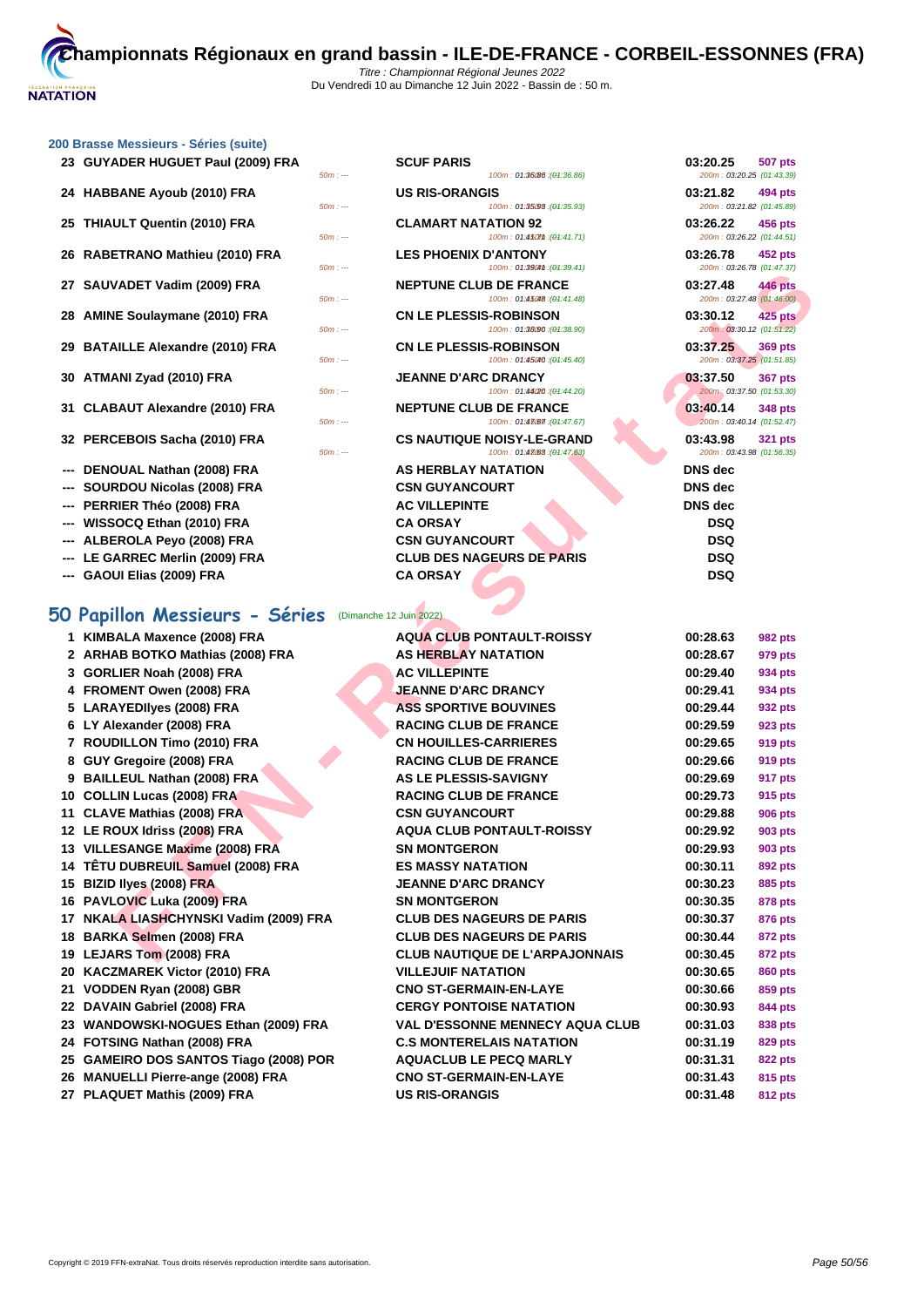

# **[50 Papillo](http://www.ffnatation.fr/webffn/index.php)n Messieurs - Séries (suite)**

| 28 AKARKACSaif (2009) FRA              | <b>CANETON CLUB DE BEAUMONT</b>        | 00:31.59 | 806 pts        |
|----------------------------------------|----------------------------------------|----------|----------------|
| 29 THOMANN Leandre (2008) FRA          | <b>STADE FRANÇAIS O COURBEVOIE</b>     | 00:31.65 | 803 pts        |
| 30 BIDA Mohamed Anis (2009) TUN        | <b>OLYMPIQUE LA GARENNE-COLOMBES</b>   | 00:31.78 | 795 pts        |
| 31 GAUTHIER Gabriel (2008) FRA         | <b>AC BOULOGNE-BILLANCOURT</b>         | 00:31.89 | <b>789 pts</b> |
| 32 HASPOT BETTAYEB Anis (2008) FRA     | <b>CLUB NAUTIQUE DE SEVRAN</b>         | 00:31.93 | <b>787 pts</b> |
| 33 DECOUDUN Gabriel (2009) FRA         | <b>VAL D'ESSONNE MENNECY AQUA CLUB</b> | 00:31.97 | <b>785 pts</b> |
| 34 SERTTAS Noyan (2009) FRA            | <b>SN MONTGERON</b>                    | 00:31.98 | <b>784 pts</b> |
| 35 BOUCAS Adrian (2008) FRA            | <b>CN VIRY-CHÂTILLON</b>               | 00:32.03 | <b>781 pts</b> |
| 36 HAUET Raphael (2009) FRA            | <b>AS EMERAINVILLE</b>                 | 00:32.17 | 774 pts        |
| 37 BARYALAI Timour (2008) FRA          | <b>CERGY PONTOISE NATATION</b>         | 00:32.18 | 773 pts        |
| 38 CHANTEUR Nathan (2009) FRA          | <b>USM VIROFLAY</b>                    | 00:32.34 | <b>764 pts</b> |
| 39 ROBERT Noah (2009) FRA              | <b>VILLIERS SPORTS JEUNESSE</b>        | 00:32.41 | <b>760 pts</b> |
| 40 FETTAR Issam (2008) FRA             | <b>SN MONTGERON</b>                    | 00:32.53 | 754 pts        |
| 40 COURALET TAPI Cohen (2009) FRA      | <b>CA ORSAY</b>                        | 00:32.53 | 754 pts        |
| 42 SROUJI William (2009) FRA           | <b>AQUACLUB LE PECQ MARLY</b>          | 00:32.57 | <b>752 pts</b> |
| 43 THOMAS Alexis (2008) FRA            | <b>CLAMART NATATION 92</b>             | 00:32.74 | 742 pts        |
| 44 JAY Vadim (2009) FRA                | <b>RACING CLUB DE FRANCE</b>           | 00:32.78 | 740 pts        |
| 45 HETTAK Moussa (2008) FRA            | <b>US RIS-ORANGIS</b>                  | 00:32.94 | <b>732 pts</b> |
| 46 BOISE Amaury (2009) FRA             | <b>CN LE PLESSIS-ROBINSON</b>          | 00:33.18 | <b>719 pts</b> |
| 47 PINERO Antoine (2009) FRA           | <b>AQUACLUB LE PECQ MARLY</b>          | 00:33.30 | <b>712 pts</b> |
| 48 AQUILON Romain (2010) FRA           | <b>S.M MONTROUGE</b>                   | 00:33.33 | 711 pts        |
| 49 COMBETTES Jules (2009) FRA          | <b>RACING CLUB DE FRANCE</b>           | 00:33.53 | <b>700 pts</b> |
| 50 MAES Martin (2009) FRA              | <b>RED STAR CLUB CHAMPIGNY</b>         | 00:33.82 | 685 pts        |
| 51 BROCHARD Alexandre (2009) FRA       | AQUA VALLÉE-DE-CHEVREUSE               | 00:33.85 | 683 pts        |
| 52 CHECOURY Eli (2010) FRA             | <b>RACING CLUB DE FRANCE</b>           | 00:33.91 | 680 pts        |
| 53 JULIEN Baptiste (2010) FRA          | <b>SN VERSAILLES</b>                   | 00:34.14 | 668 pts        |
| 54 LOUBEYRE MOLINARI Dumas (2008) FRA  | AC BOULOGNE-BILLANCOURT                | 00:34.17 | <b>667 pts</b> |
| 55 SCHACHTEBECK ALONSO Axel (2009) FRA | <b>STADE FRANÇAIS O COURBEVOIE</b>     | 00:34.27 | <b>662 pts</b> |
| 56 TISON Antonin (2010) FRA            | <b>LAGNY-SUR-MARNE NATATION</b>        | 00:34.44 | 653 pts        |
| 57 CUVELIER Timothée (2009) FRA        | <b>CNO ST-GERMAIN-EN-LAYE</b>          | 00:34.45 | 653 pts        |
| 58 SCHOUPPE Hector (2010) FRA          | <b>CLUB DES NAGEURS DE PARIS</b>       | 00:34.50 | 650 pts        |
| 59 EL MOUDIR Wassim (2009) FRA         | <b>ES MASSY NATATION</b>               | 00:34.56 | 647 pts        |
| 60 DELECOLLE Jules (2009) FRA          | <b>LES PHOENIX D'ANTONY</b>            | 00:34.62 | 644 pts        |
| 61 GAOUI Elias (2009) FRA              | <b>CA ORSAY</b>                        | 00:34.83 | 633 pts        |
| 62 LE GRAND MOULIN Mathéo (2010) FRA   | <b>CNO ST-GERMAIN-EN-LAYE</b>          | 00:34.97 | <b>626 pts</b> |
| 63 BARIC--KHEANG Axell (2009) FRA      | <b>CLUB NAUTIQUE DOMREMY 13</b>        | 00:35.03 | 623 pts        |
| 64 GUERTON Lenny (2009) FRA            | <b>ETAMPES NATATION</b>                | 00:35.22 | 614 pts        |
| 65 KHEDIMI Kenzi (2009) FRA            | <b>CLUB DES NAGEURS DE PARIS</b>       | 00:35.33 | 609 pts        |
| 66 LE GARREC Merlin (2009) FRA         | <b>CLUB DES NAGEURS DE PARIS</b>       | 00:35.47 | <b>602 pts</b> |
| 67 PENNEC-BAKHTI Yazid (2010) FRA      | <b>CERGY PONTOISE NATATION</b>         | 00:35.48 | 601 pts        |
| 68 HIRSCEyal (2009) FRA                | <b>C.S MONTERELAIS NATATION</b>        | 00:35.50 | <b>600 pts</b> |
| 69 CHECOURY Gabriel (2010) FRA         | <b>RACING CLUB DE FRANCE</b>           | 00:35.56 | <b>597 pts</b> |
| 70 TESSON Marceau (2009) FRA           | <b>ASSO NATATION DE SARTROUVILLE</b>   | 00:35.59 | 596 pts        |
| 71 CAVES Matthieu (2010) FRA           | <b>ES SUCY-EN-BRIE</b>                 | 00:35.62 | 594 pts        |
| 72 FONDACCI Philippe (2010) FRA        | <b>RACING CLUB DE FRANCE</b>           | 00:35.93 | <b>580 pts</b> |
| 73 SAUVADET Vadim (2009) FRA           | <b>NEPTUNE CLUB DE FRANCE</b>          | 00:36.06 | 573 pts        |
| 74 PILTZ Lukas (2010) GER              | <b>RACING CLUB DE FRANCE</b>           | 00:36.38 | 558 pts        |
| 75 DAVID Kaylis (2010) FRA             | <b>CNO ST-GERMAIN-EN-LAYE</b>          | 00:36.55 | 550 pts        |
| 76 ALOISIO Jonathan Diego (2010) FRA   | <b>CN LE PLESSIS-ROBINSON</b>          | 00:36.72 | 542 pts        |
| 77 CHALU-COYO Joan (2009) FRA          | <b>CN LE PLESSIS-ROBINSON</b>          | 00:36.86 | 536 pts        |
| 78 MAJCHER Jonas (2010) FRA            | <b>CN LE PLESSIS-ROBINSON</b>          | 00:37.02 | 529 pts        |
| 79 RIGOBERT Victor (2010) FRA          | <b>LES PHOENIX D'ANTONY</b>            | 00:37.09 | 525 pts        |
| 80 BEKKA Wassim (2009) FRA             | <b>CN VIRY-CHÂTILLON</b>               | 00:37.35 | <b>514 pts</b> |
|                                        |                                        |          |                |
| 81 AMINE Soulaymane (2010) FRA         | <b>CN LE PLESSIS-ROBINSON</b>          | 00:37.45 | 509 pts        |

| 00:31.78 | 795 pts        |
|----------|----------------|
| 00:31.89 | 789 pts        |
| 00:31.93 | <b>787 pts</b> |
| 00:31.97 | <b>785 pts</b> |
| 00:31.98 | 784 pts        |
| 00:32.03 | <b>781 pts</b> |
| 00:32.17 | 774 pts        |
| 00:32.18 | 773 pts        |
| 00:32.34 | <b>764 pts</b> |
| 00:32.41 | <b>760 pts</b> |
| 00:32.53 | <b>754 pts</b> |
| 00:32.53 | <b>754 pts</b> |
| 00:32.57 | <b>752 pts</b> |
| 00:32.74 | 742 pts        |
| 00:32.78 | <b>740 pts</b> |
| 00:32.94 | 732 pts        |
| 00:33.18 | <b>719 pts</b> |
| 00:33.30 | 712 pts        |
| 00:33.33 | 711 pts        |
| 00:33.53 | <b>700 pts</b> |
| 00:33.82 | 685 pts        |
| 00:33.85 | 683 pts        |
| 00:33.91 | <b>680 pts</b> |
| 00:34.14 | 668 pts        |
| 00:34.17 | 667 pts        |
| 00:34.27 | 662 pts        |
| 00:34.44 | 653 pts        |
| 00:34.45 | 653 pts        |
| 00:34.50 | 650 pts        |
| 00:34.56 | 647 pts        |
| 00:34.62 | 644 pts        |
| 00:34.83 | 633 pts        |
| 00:34.97 | 626 pts        |
| 00:35.03 | 623 pts        |
| 00:35.22 | 614 pts        |
| 00:35.33 | 609 pts        |
| 00:35.47 | 602 pts        |
| 00:35.48 | 601 pts        |
| 00:35.50 | 600 pts        |
| 00:35.56 | 597 pts        |
| 00:35.59 | 596 pts        |
| 00:35.62 | 594 pts        |
| 00:35.93 | 580 pts        |
| 00:36.06 | 573 pts        |
| 00:36.38 | 558 pts        |
| 00:36.55 | 550 pts        |
| 00:36.72 | <b>542 pts</b> |
| 00:36.86 | 536 pts        |
| 00:37.02 | 529 pts        |
| 00:37.09 | 525 pts        |
| 00:37.35 | <b>514 pts</b> |
| 00:37.45 | 509 pts        |
|          |                |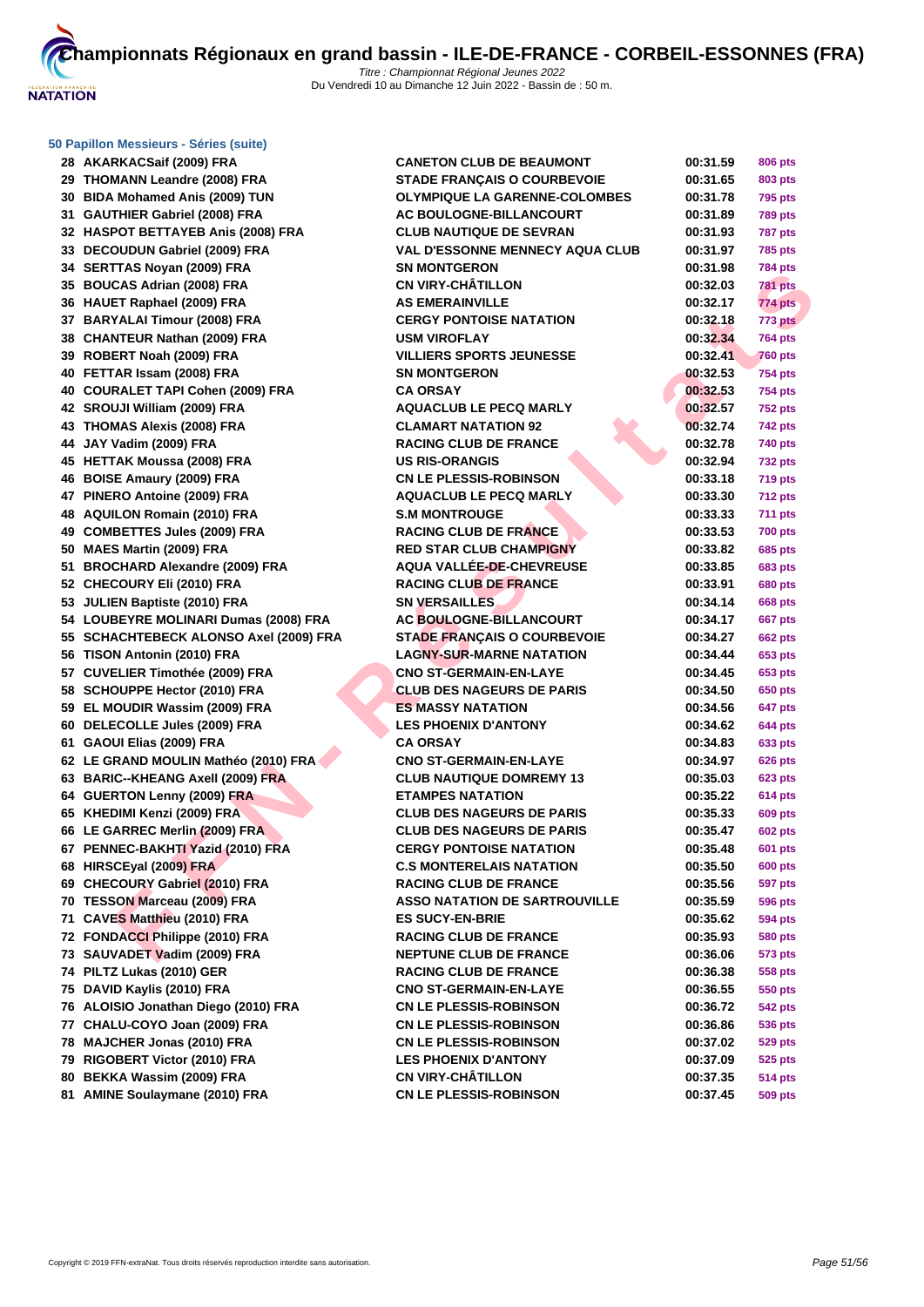

## **[50 Papillo](http://www.ffnatation.fr/webffn/index.php)n Messieurs - Séries (suite)**

|     | 82 MURAKAMI-FONTANI Nicolo (2010) FRA | <b>RACING CLUB DE FRANCE</b>      | 00:37.52   | <b>506 pts</b> |
|-----|---------------------------------------|-----------------------------------|------------|----------------|
|     | 83 VONGSAYA Thilasay (2010) FRA       | <b>CANETON CLUB DE BEAUMONT</b>   | 00:37.72   | 497 pts        |
|     | 84 PERCEBOIS Sacha (2010) FRA         | <b>CS NAUTIQUE NOISY-LE-GRAND</b> | 00:37.84   | <b>492 pts</b> |
|     | 85 TOUAT DEJARDIN Timéo (2010) FRA    | <b>AS HERBLAY NATATION</b>        | 00:38.06   | <b>482 pts</b> |
|     | 86 CATAYEE Joackim (2010) FRA         | <b>SCA 2000 EVRY</b>              | 00:38.09   | <b>481 pts</b> |
|     | 87 NIEL Marin (2010) FRA              | <b>SN VERSAILLES</b>              | 00:38.44   | <b>466 pts</b> |
|     | 88 EURIAT Bruce (2009) FRA            | <b>RACING CLUB DE FRANCE</b>      | 00:38.99   | <b>442 pts</b> |
|     | 89 D'ESPINAY Martin (2010) FRA        | <b>CN ASNIÈRES</b>                | 00:39.04   | <b>440 pts</b> |
|     | 90 BATAILLE Alexandre (2010) FRA      | <b>CN LE PLESSIS-ROBINSON</b>     | 00:39.21   | <b>433 pts</b> |
|     | 91 HABBANE Ayoub (2010) FRA           | <b>US RIS-ORANGIS</b>             | 00:39.50   | 421 pts        |
|     | 92 GUENIN Alexandre (2010) FRA        | <b>RED STAR CLUB CHAMPIGNY</b>    | 00:39.59   | 417 pts        |
|     | 93 SCHNYDER Denzey (2009) FRA         | <b>C.S MONTERELAIS NATATION</b>   | 00:40.07   | 398 pts        |
|     | 94 BENBAKKAR Ramy (2010) TUN          | <b>CNO ST-GERMAIN-EN-LAYE</b>     | 00:40.36   | <b>387 pts</b> |
|     | 95 ABOUHAMDA Ishaaq (2010) FRA        | <b>CN ASNIÈRES</b>                | 00:40.51   | <b>381 pts</b> |
|     | 96 HAMOUDA Adam (2010) FRA            | <b>ES MASSY NATATION</b>          | 00:40.70   | <b>374 pts</b> |
|     | 97 RABETRANO Mathieu (2010) FRA       | <b>LES PHOENIX D'ANTONY</b>       | 00:41.83   | 331 pts        |
| --- | <b>LEDIEN Alexandre (2008) FRA</b>    | <b>STADE DE VANVES</b>            | DNS dec    |                |
|     | ZUCHOWSKI Gabriel (2010) FRA          | <b>CN VIRY-CHÂTILLON</b>          | DNS dec    |                |
| --- | GALTIER Hugo (2010) FRA               | AC BOULOGNE-BILLANCOURT           | DNS dec    |                |
|     | THIBAUD Thomas (2008) FRA             | <b>SO ROSNY</b>                   | DNS dec    |                |
|     | DENOUAL Nathan (2008) FRA             | AS HERBLAY NATATION               | DNS dec    |                |
| --- | ARHAB BOTKO Mathieu (2010) FRA        | <b>AS HERBLAY NATATION</b>        | <b>DNS</b> |                |
|     | --- CHAVEL Noah (2010) FRA            | <b>RACING CLUB DE FRANCE</b>      | <b>DSQ</b> |                |
|     |                                       |                                   |            |                |

# **100 Papillon Messieurs - Séries** (Samedi 11 Juin 2022)

| $00$ LUMAT DRUG (2003) TM                            | 1189119 GLOD DL I INSITOL              | UU.JU.JJ       | יי≁ µי         |
|------------------------------------------------------|----------------------------------------|----------------|----------------|
| 89 D'ESPINAY Martin (2010) FRA                       | <b>CN ASNIÈRES</b>                     | 00:39.04       | 440 pts        |
| 90 BATAILLE Alexandre (2010) FRA                     | <b>CN LE PLESSIS-ROBINSON</b>          | 00:39.21       | <b>433 pts</b> |
| 91 HABBANE Ayoub (2010) FRA                          | <b>US RIS-ORANGIS</b>                  | 00:39.50       | <b>421 pts</b> |
| 92 GUENIN Alexandre (2010) FRA                       | <b>RED STAR CLUB CHAMPIGNY</b>         | 00:39.59       | 417 pts        |
| 93 SCHNYDER Denzey (2009) FRA                        | <b>C.S MONTERELAIS NATATION</b>        | 00:40.07       | <b>398 pts</b> |
| 94 BENBAKKAR Ramy (2010) TUN                         | <b>CNO ST-GERMAIN-EN-LAYE</b>          | 00:40.36       | <b>387 pts</b> |
| 95 ABOUHAMDA Ishaaq (2010) FRA                       | <b>CN ASNIÈRES</b>                     | 00:40.51       | <b>381 pts</b> |
| 96 HAMOUDA Adam (2010) FRA                           | <b>ES MASSY NATATION</b>               | 00:40.70       | 374 pts        |
| 97 RABETRANO Mathieu (2010) FRA                      | <b>LES PHOENIX D'ANTONY</b>            | 00:41.83       | 331 pts        |
| --- LEDIEN Alexandre (2008) FRA                      | <b>STADE DE VANVES</b>                 | <b>DNS</b> dec |                |
| --- ZUCHOWSKI Gabriel (2010) FRA                     | <b>CN VIRY-CHÂTILLON</b>               | <b>DNS</b> dec |                |
| --- GALTIER Hugo (2010) FRA                          | AC BOULOGNE-BILLANCOURT                | <b>DNS</b> dec |                |
| --- THIBAUD Thomas (2008) FRA                        | <b>SO ROSNY</b>                        | <b>DNS</b> dec |                |
| --- DENOUAL Nathan (2008) FRA                        | AS HERBLAY NATATION                    | DNS dec        |                |
| --- ARHAB BOTKO Mathieu (2010) FRA                   | AS HERBLAY NATATION                    | <b>DNS</b>     |                |
| --- CHAVEL Noah (2010) FRA                           | <b>RACING CLUB DE FRANCE</b>           | <b>DSQ</b>     |                |
|                                                      |                                        |                |                |
| 00 Papillon Messieurs - Séries (Samedi 11 Juin 2022) |                                        |                |                |
| 1 ARHAB BOTKO Mathias (2008) FRA                     | <b>AS HERBLAY NATATION</b>             | 01:04.23       | 979 pts        |
| 2 CLAVE Mathias (2008) FRA                           | <b>CSN GUYANCOURT</b>                  | 01:05.37       | 949 pts        |
| 3 MIRONNEAU Paul (2008) FRA                          | <b>CLUB DES NAGEURS DE PARIS</b>       | 01:05.53       | 945 pts        |
| 4 GORLIER Noah (2008) FRA                            | <b>AC VILLEPINTE</b>                   | 01:05.62       | 942 pts        |
| 5 VILLESANGE Maxime (2008) FRA                       | <b>SN MONTGERON</b>                    | 01:06.10       | 930 pts        |
| 6 ROUDILLON Timo (2010) FRA                          | <b>CN HOUILLES-CARRIERES</b>           | 01:06.45       | 921 pts        |
| 7 LY Alexander (2008) FRA                            | <b>RACING CLUB DE FRANCE</b>           | 01:08.03       | <b>880 pts</b> |
| 8 LARAYEDIIyes (2008) FRA                            | <b>ASS SPORTIVE BOUVINES</b>           | 01:08.11       | 878 pts        |
| 9 BAILLEUL Nathan (2008) FRA                         | AS LE PLESSIS-SAVIGNY                  | 01:08.71       | 863 pts        |
| 10 PAVLOVIC Luka (2009) FRA                          | <b>SN MONTGERON</b>                    | 01:08.77       | 861 pts        |
| 11 FROMENT Owen (2008) FRA                           | <b>JEANNE D'ARC DRANCY</b>             | 01:09.16       | 851 pts        |
| 12 SERTTAS Noyan (2009) FRA                          | <b>SN MONTGERON</b>                    | 01:09.84       | 834 pts        |
| 13 BIDA Mohamed Anis (2009) TUN                      | <b>OLYMPIQUE LA GARENNE-COLOMBES</b>   | 01:10.01       | 830 pts        |
| 14 THOMANN Leandre (2008) FRA                        | <b>STADE FRANÇAIS O COURBEVOIE</b>     | 01:10.03       | 829 pts        |
| 15 KACZMAREK Victor (2010) FRA                       | <b>VILLEJUIF NATATION</b>              | 01:10.22       | 825 pts        |
| 16 LEJARS Tom (2008) FRA                             | <b>CLUB NAUTIQUE DE L'ARPAJONNAIS</b>  | 01:10.95       | <b>807 pts</b> |
| 17 MARKOVIC Stevan (2008) FRA                        | <b>AS BONDY</b>                        | 01:11.39       | <b>796 pts</b> |
| 18 DAVAIN Gabriel (2008) FRA                         | <b>CERGY PONTOISE NATATION</b>         | 01:11.75       | <b>787 pts</b> |
| 19 KRAMCZYNSKI Estévan (2008) FRA                    | <b>PROVINS NATATION</b>                | 01:12.19       | 777 pts        |
| 20 LE ROUX Idriss (2008) FRA                         | <b>AQUA CLUB PONTAULT-ROISSY</b>       | 01:12.49       | 770 pts        |
| 21 TÊTU DUBREUIL Samuel (2008) FRA                   | <b>ES MASSY NATATION</b>               | 01:13.31       | <b>750 pts</b> |
| 22 COLLIN Lucas (2008) FRA                           | <b>RACING CLUB DE FRANCE</b>           | 01:13.38       | <b>749 pts</b> |
| 23 CHANTEUR Nathan (2009) FRA                        | <b>USM VIROFLAY</b>                    | 01:13.74       | 740 pts        |
| 24 DECOUDUN Gabriel (2009) FRA                       | <b>VAL D'ESSONNE MENNECY AQUA CLUB</b> | 01:13.83       | <b>738 pts</b> |
| 25 LOUBEYRE MOLINARI Dumas (2008) FRA                | <b>AC BOULOGNE-BILLANCOURT</b>         | 01:14.83       | <b>715 pts</b> |
| 26 LE GRAND MOULIN Mathéo (2010) FRA                 | <b>CNO ST-GERMAIN-EN-LAYE</b>          | 01:15.10       | <b>709 pts</b> |
| 27 BROCHARD Alexandre (2009) FRA                     | AQUA VALLÉE-DE-CHEVREUSE               | 01:15.46       | <b>700 pts</b> |
| 28 THIBAUD Thomas (2008) FRA                         | <b>SO ROSNY</b>                        | 01:15.78       | 693 pts        |
| 29 ROBERT Noah (2009) FRA                            | <b>VILLIERS SPORTS JEUNESSE</b>        | 01:15.83       | <b>692 pts</b> |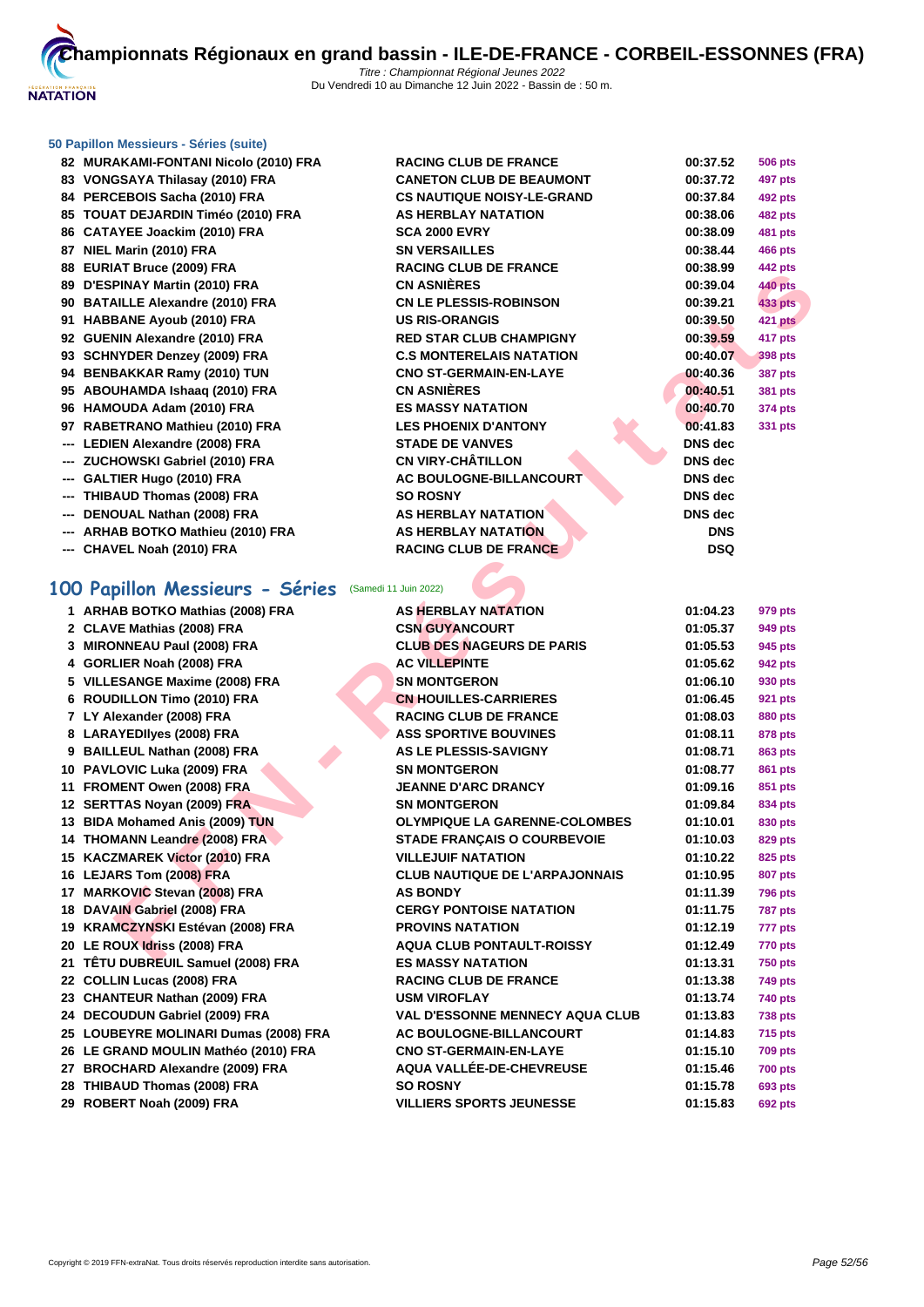

#### **[100 Papil](http://www.ffnatation.fr/webffn/index.php)lon Messieurs - Séries (suite)**

| 30 HASPOT BETTAYEB Anis (2008) FRA                      | <b>CLUB NAUTIQUE DE SEVRAN</b>                       | 01:15.96                              | <b>689 pts</b> |
|---------------------------------------------------------|------------------------------------------------------|---------------------------------------|----------------|
| 31 JAY Vadim (2009) FRA                                 | <b>RACING CLUB DE FRANCE</b>                         | 01:16.25                              | <b>683 pts</b> |
| 32 TISON Antonin (2010) FRA                             | <b>LAGNY-SUR-MARNE NATATION</b>                      | 01:16.42                              | <b>679 pts</b> |
| 33 COURALET TAPI Cohen (2009) FRA                       | <b>CA ORSAY</b>                                      | 01:17.49                              | 655 pts        |
| 34 GAOUI Elias (2009) FRA                               | <b>CA ORSAY</b>                                      | 01:17.52                              | 654 pts        |
| 35 BARYALAI Timour (2008) FRA                           | <b>CERGY PONTOISE NATATION</b>                       | 01:17.62                              | <b>652 pts</b> |
| 36 GLEIZE Matéo (2009) FRA                              | <b>ESPADON VELIZY-VILLACOUBLAY</b>                   | 01:18.41                              | 635 pts        |
| 37 HIRSCEyal (2009) FRA                                 | <b>C.S MONTERELAIS NATATION</b>                      | 01:18.74                              | <b>628 pts</b> |
| 38 MAES Martin (2009) FRA                               | <b>RED STAR CLUB CHAMPIGNY</b>                       | 01:18.79                              | 627 pts        |
| 39 CHECOURY Eli (2010) FRA                              | <b>RACING CLUB DE FRANCE</b>                         | 01:19.18                              | 618 pts        |
| 40 GAMEIRO DOS SANTOS Tiago (2008) POR                  | <b>AQUACLUB LE PECQ MARLY</b>                        | 01:19.51                              | 611 pts        |
| 41 NAKAMOTO Julius (2009) FRA                           | <b>SCUF PARIS</b>                                    | 01:19.91                              | <b>603 pts</b> |
| 42 SCHACHTEBECK ALONSO Axel (2009) FRA                  | <b>STADE FRANÇAIS O COURBEVOIE</b>                   | 01:20.20                              | <b>597 pts</b> |
| 43 SROUJI William (2009) FRA                            | <b>AQUACLUB LE PECQ MARLY</b>                        | 01:21.99                              | <b>560 pts</b> |
| 44 TESSON Marceau (2009) FRA                            | <b>ASSO NATATION DE SARTROUVILLE</b>                 | 01:22.48                              | <b>550 pts</b> |
| 45 AQUILON Romain (2010) FRA                            | <b>S.M MONTROUGE</b>                                 | 01:24.21                              | <b>515 pts</b> |
| 46 SERCIEN Jaden (2009) FRA                             | <b>ES MASSY NATATION</b>                             | 01:24.28                              | <b>514 pts</b> |
| 47 ALOISIO Jonathan Diego (2010) FRA                    | <b>CN LE PLESSIS-ROBINSON</b>                        | 01:27.21                              | 459 pts        |
| 48 RIGOBERT Victor (2010) FRA                           | <b>LES PHOENIX D'ANTONY</b>                          | 01:27.27                              | 457 pts        |
| 49 GUENIN Alexandre (2010) FRA                          | <b>RED STAR CLUB CHAMPIGNY</b>                       | 01:27.71                              | 449 pts        |
| 50 CAVES Matthieu (2010) FRA                            | <b>ES SUCY-EN-BRIE</b>                               | 01:27.78                              | 448 pts        |
| 51 PENNEC-BAKHTI Yazid (2010) FRA                       | <b>CERGY PONTOISE NATATION</b>                       | 01:27.79                              | 448 pts        |
| 52 D'ESPINAY Martin (2010) FRA                          | <b>CN ASNIÈRES</b>                                   | 01:29.00                              | <b>426 pts</b> |
| 53 SCHNYDER Denzey (2009) FRA                           | <b>C.S MONTERELAIS NATATION</b>                      | 01:29.18                              | 423 pts        |
| 54 PERCEBOIS Sacha (2010) FRA                           | <b>CS NAUTIQUE NOISY-LE-GRAND</b>                    | 01:29.31                              | 421 pts        |
| 54 MURAKAMI-FONTANI Nicolo (2010) FRA                   | <b>RACING CLUB DE FRANCE</b>                         | 01:29.31                              | 421 pts        |
| 56 ABOUHAMDA Ishaaq (2010) FRA                          | <b>CN ASNIÈRES</b>                                   | 01:33.44                              | 351 pts        |
| 57 ALIAS Thomas (2010) FRA                              | <b>USNSP NEMOURS</b>                                 | 01:34.27                              | 338 pts        |
| --- GUY Gregoire (2008) FRA                             | <b>RACING CLUB DE FRANCE</b>                         | DNS dec                               |                |
| --- COLOGON-HASSAMBAY Arthur (2008) FRA                 | <b>CLAMART NATATION 92</b>                           | <b>DNS</b> dec                        |                |
| --- LEDIEN Alexandre (2008) FRA                         | <b>STADE DE VANVES</b>                               | <b>DNS</b> dec                        |                |
| --- ARHAB BOTKO Mathieu (2010) FRA                      | <b>AS HERBLAY NATATION</b>                           | <b>DSQ</b>                            |                |
| --- COMBETTES Jules (2009) FRA                          | <b>RACING CLUB DE FRANCE</b>                         | <b>DSQ</b>                            |                |
|                                                         |                                                      |                                       |                |
| 200 Papillon Messieurs - Séries (Vendredi 10 Juin 2022) |                                                      |                                       |                |
| 1 PAVLOVIC Luka (2009) FRA                              | <b>SN MONTGERON</b>                                  | 02:29.53                              | 848 pts        |
| $50m: -$                                                | 100m: 01:15078 : (01:11.78)                          | 200m: 02:29.53 (01:17.75)             |                |
| 2 JENVRIN Leo (2008) FRA                                | <b>CSN GUYANCOURT</b>                                | 02:30.03                              | <b>842 pts</b> |
| $50m: -$                                                | 100m: 01:15075 : (01:11.75)                          | 200m: 02:30.03 (01:18.28)             |                |
| 3 ARHAB BOTKO Mathias (2008) FRA<br>$50m: -$            | <b>AS HERBLAY NATATION</b><br>100m: 01:09 (01:09.81) | 02:31.96<br>200m: 02:31.96 (01:22.15) | 818 pts        |
| 4 SERTTAS Noyan (2009) FRA                              | <b>SN MONTGERON</b>                                  | 02:32.33                              | 813 pts        |
| $50m: -$                                                | 100m: 01:130f5 : (01:13.15)                          | 200m: 02:32.33 (01:19.18)             |                |
| 5 FAUCONNIER Léo (2010) FRA                             | AQUA VALLÉE-DE-CHEVREUSE                             | 02:33.82                              | 795 pts        |
| $50m: -$                                                | 100m: 01:14082 : (01:14.82)                          | 200m: 02:33.82 (01:19.00)             |                |
| 6 LEJARS Tom (2008) FRA                                 | <b>CLUB NAUTIQUE DE L'ARPAJONNAIS</b>                | 02:37.34                              | <b>752 pts</b> |
| $50m: -$                                                | 100m: 01:15012 : (01:15.12)                          | 200m: 02:37.34 (01:22.22)             |                |

# 200 Papillon Messieurs - Séries **Mendred**

| 1 PAVLOVIC Luka (2009) FRA          | $50m: -$  | <b>SN MONTGERON</b><br>100m: 01.15078: (01.11.78)                       | 02:29.53<br>200m: 02:29.53 (01:17.75)       | 848 pts        |
|-------------------------------------|-----------|-------------------------------------------------------------------------|---------------------------------------------|----------------|
| 2 JENVRIN Leo (2008) FRA            | $50m: -$  | <b>CSN GUYANCOURT</b><br>100m: 01:150T5:(01:11.75)                      | 02:30.03<br>200m: 02:30.03 (01:18.28)       | 842 pts        |
| 3 ARHAB BOTKO Mathias (2008) FRA    | $50m: -$  | AS HERBLAY NATATION<br>100m: 01:09 (8th : (04:09.81)                    | 02:31.96<br>200m: 02:31.96 (01:22.15)       | <b>818 pts</b> |
| 4 SERTTAS Noyan (2009) FRA          | $50m: -$  | <b>SN MONTGERON</b><br>100m: 01:130f5 : (04:13.15)                      | 02:32.33<br>200m: 02:32.33 (01:19.18)       | 813 pts        |
| 5 FAUCONNIER Léo (2010) FRA         | $50m: --$ | AQUA VALLÉE-DE-CHEVREUSE<br>100m: 01:14082 : (04:14.82)                 | 02:33.82<br>200m: 02:33.82 (01:19.00)       | 795 pts        |
| 6 LEJARS Tom (2008) FRA             | $50m: -$  | <b>CLUB NAUTIQUE DE L'ARPAJONNAIS</b><br>100m: 01:15012 : (04:15.12)    | 02:37.34<br>200m: 02:37.34 (01:22.22)       | <b>752 pts</b> |
| 7 BOUCAS Adrian (2008) FRA          | $50m: -$  | <b>CN VIRY-CHÂTILLON</b><br>100m: 01:13048 : (01:13.48)                 | 02:41.09<br>200m: 02:41.09 (01:27.61)       | <b>709 pts</b> |
| 8 CLAVE Mathias (2008) FRA          | $50m: -$  | <b>CSN GUYANCOURT</b><br>100m: 01:13024 : (01:13.24)                    | 02:41.99<br>200m: 02:41.99 (01:28.75)       | <b>698 pts</b> |
| 9 LE GRAND MOULIN Mathéo (2010) FRA | $50m: -$  | <b>CNO ST-GERMAIN-EN-LAYE</b><br>100m: 01:13072 : (04:17.72)            | 02:42.16<br>200m: 02:42.16 (01:24.44)       | 696 pts        |
| 10 CHANTEUR Nathan (2009) FRA       | $50m: --$ | <b>USM VIROFLAY</b><br>100m: 01:20012 : (04:20.12)                      | 02:45.11<br>200m: 02:45.11 (01:24.99)       | 663 pts        |
| 11 HIRSCEyal (2009) FRA             | $50m + 1$ | <b>C.S MONTERELAIS NATATION</b><br>100m · 01: <b>380m7</b> · (01:24.67) | 02:51.27<br>$200m \cdot 02.5127$ (01:26.60) | <b>596 pts</b> |

| 2S -      | (Vendredi 10 Juin 2022)               |                            |
|-----------|---------------------------------------|----------------------------|
|           | <b>SN MONTGERON</b>                   | 02:29.53<br><b>848 pts</b> |
| $50m: -$  | 100m: 01:15078:(04:11.78)             | 200m: 02:29.53 (01:17.75)  |
|           | <b>CSN GUYANCOURT</b>                 | 02:30.03<br><b>842 pts</b> |
| $50m: -$  | 100m: 01:15075 : (04:11.75)           | 200m: 02:30.03 (01:18.28)  |
|           | AS HERBLAY NATATION                   | 02:31.96<br>818 pts        |
| $50m: -$  | 100m: 01:09 (04:09.81)                | 200m: 02:31.96 (01:22.15)  |
|           | <b>SN MONTGERON</b>                   | 02:32.33<br>813 pts        |
| $50m: -$  | 100m: 01:130f5 : (04:13.15)           | 200m: 02:32.33 (01:19.18)  |
|           | <b>AQUA VALLÉE-DE-CHEVREUSE</b>       | 02:33.82<br><b>795 pts</b> |
| $50m: -$  | 100m: 01:14082 : (04:14.82)           | 200m: 02:33.82 (01:19.00)  |
|           | <b>CLUB NAUTIQUE DE L'ARPAJONNAIS</b> | 02:37.34<br><b>752 pts</b> |
| $50m: -$  | 100m: 01:15012 : (01:15.12)           | 200m: 02:37.34 (01:22.22)  |
|           | <b>CN VIRY-CHÂTILLON</b>              | 02:41.09<br><b>709 pts</b> |
| $50m: -$  | 100m: 01:13048 : (04:13.48)           | 200m: 02:41.09 (01:27.61)  |
|           | <b>CSN GUYANCOURT</b>                 | 02:41.99<br>698 pts        |
| $50m: -$  | 100m: 01:130M: (01:13.24)             | 200m: 02:41.99 (01:28.75)  |
|           | <b>CNO ST-GERMAIN-EN-LAYE</b>         | 02:42.16<br>696 pts        |
| $50m: -$  | 100m: 01:13072 : (04:17.72)           | 200m: 02:42.16 (01:24.44)  |
|           | <b>USM VIROFLAY</b>                   | 02:45.11<br><b>663 pts</b> |
| $50m: -$  | 100m: 01:260M2:(04:20.12)             | 200m: 02:45.11 (01:24.99)  |
|           | <b>C.S MONTERELAIS NATATION</b>       | 02:51.27<br><b>596 pts</b> |
| 50m : --- | 100m: 01:24.67 : (01:24.67)           | 200m: 02:51.27 (01:26.60)  |

| 02:29.53 848 pts          |                |
|---------------------------|----------------|
| 200m: 02:29.53 (01:17.75) |                |
| 02:30.03                  | <b>842 pts</b> |
| 200m: 02:30.03 (01:18.28) |                |
| 02:31.96                  | 818 pts        |
| 200m: 02:31.96 (01:22.15) |                |
| 02:32.33 813 pts          |                |
| 200m: 02:32.33 (01:19.18) |                |
| 02:33.82 795 pts          |                |
| 200m: 02:33.82 (01:19.00) |                |
| 02:37.34 752 pts          |                |
| 200m: 02:37.34 (01:22.22) |                |
| 02:41.09 709 pts          |                |
| 200m: 02:41.09 (01:27.61) |                |
| 02:41.99 698 pts          |                |
| 200m: 02:41.99 (01:28.75) |                |
| 02:42.16  696 pts         |                |
| 200m: 02:42.16 (01:24.44) |                |
| 02:45.11 663 pts          |                |
| 200m: 02:45.11 (01:24.99) |                |
| 02:51.27 596 pts          |                |
| 200m: 02:51.27 (01:26.60) |                |
|                           |                |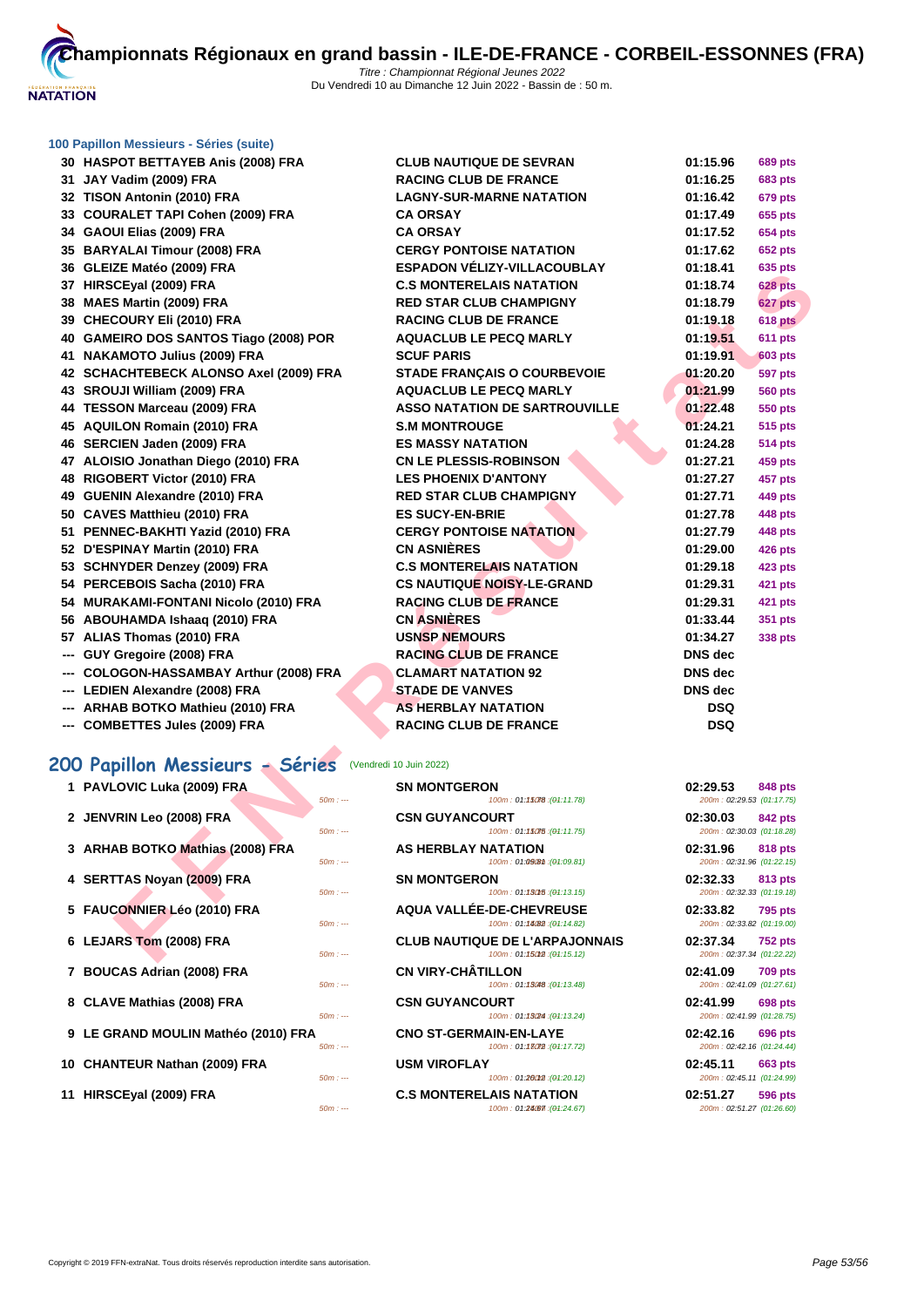50m : --- 100m : 01:25.03 10m : --- (01:25.03) 200m : 03:00.53 (01:35.50)

100m : 01:19034 : (01:19.34)

100m : 01:22.26 : (01:22.26)

 $100m : 01:24.047$  :  $(04:24.47)$ 

### **[200 Papil](http://www.ffnatation.fr/webffn/index.php)lon Messieurs - Séries (suite)**

- **DECOUDUN Gabriel (2009) FRA VAL D'ESSONNE MENNECY AQUA CLUB 100m**: 01:19034 (01:19.34)
- **THOMANN Leandre (2008) FRA STADE FRANÇAIS O COURBEVOIE 100m** : 01:2808 (04:22.26)
- **NAKAMOTO Julius (2009) FRA SCUF PARIS SOmeomy**
- **SILVESTRI Gaêtan (2009) FRA CLAMART NATATION 92 03:00.53 502 pts**
- **BROSSOIS Maxime (2010) FRA RUEIL ATHLETIC CLUB 100m 01240 1240**
- **MIALOT Paul (2009) FRA CA ORSAY 03:03.47 474 pts**
- **ALIAS Thomas (2010) FRA USNSP NEMOURS 100m**
- **ATMANI Zyad (2010) FRA JEANNE D'ARC DRANCY 1000**: 01:45.64
- -- **COLOGON-HASSAMBAY Arthur (2008) FRA CLAMART NATATION 92**
- --- **GORLIER Noah (2008) FRA AC VILLEPINTE**
- **--- ROUDILLON Timo (2010) FRA CN HOUILLES-CARRIERES DNS dec**

# **200 4 Nages Messieurs - Séries** (Dimanche 12 Juin 2022)

| $111.7$                                                | $10011.$ ULAUND. $101.20.00$                              | <b><i>LUUIII. UJ.UU.JJ (UT.JJ.JU)</i></b>   |                |
|--------------------------------------------------------|-----------------------------------------------------------|---------------------------------------------|----------------|
| 16 BROSSOIS Maxime (2010) FRA                          | <b>RUEIL ATHLETIC CLUB</b>                                | 03:02.41                                    | 484 pts        |
| $50m: -$<br>17 MIALOT Paul (2009) FRA                  | 100m: 01:24/59 : (01:24.59)<br><b>CA ORSAY</b>            | 200m: 03:02.41 (01:37.82)<br>03:03.47       | 474 pts        |
| $50m: -$                                               | 100m: 01:25.93 : (01:25.93)                               | 200m: 03:03.47 (01:37.54)                   |                |
| 18 ALIAS Thomas (2010) FRA<br>$50m: -$                 | <b>USNSP NEMOURS</b><br>100m: 01:40.53 : (01:40.53)       | 03:27.78<br>200m: 03:27.78 (01:47.25)       | 273 pts        |
| 19 ATMANI Zyad (2010) FRA                              | <b>JEANNE D'ARC DRANCY</b>                                | 03:45.19                                    | $162$ pts      |
| $50m: -$<br>--- COLOGON-HASSAMBAY Arthur (2008) FRA    | 100m: 01:45064 : (01:45.64)<br><b>CLAMART NATATION 92</b> | 200m: 03:45.19 (01:59.55)<br><b>DNS</b> dec |                |
| GORLIER Noah (2008) FRA                                | <b>AC VILLEPINTE</b>                                      | <b>DNS</b> dec                              |                |
| ROUDILLON Timo (2010) FRA                              | <b>CN HOUILLES-CARRIERES</b>                              | DNS dec                                     |                |
|                                                        |                                                           |                                             |                |
| 200 4 Nages Messieurs - Séries (Dimanche 12 Juin 2022) |                                                           |                                             |                |
| 1 PERRIER Théo (2008) FRA                              | <b>AC VILLEPINTE</b>                                      | 02:23.84                                    | 938 pts        |
| 2 GUY Gregoire (2008) FRA                              | <b>RACING CLUB DE FRANCE</b>                              | 02:25.17                                    | 920 pts        |
| 3 GORLIER Noah (2008) FRA                              | <b>AC VILLEPINTE</b>                                      | 02:25.53                                    | 915 pts        |
| 4 VILLESANGE Maxime (2008) FRA                         | <b>SN MONTGERON</b>                                       | 02:25.97                                    | 909 pts        |
| 5 MIRONNEAU Paul (2008) FRA                            | <b>CLUB DES NAGEURS DE PARIS</b>                          | 02:30.47                                    | 850 pts        |
| 6 ARHAB BOTKO Mathias (2008) FRA                       | <b>AS HERBLAY NATATION</b>                                | 02:30.59                                    | 848 pts        |
| 7 CLAVE Mathias (2008) FRA                             | <b>CSN GUYANCOURT</b>                                     | 02:30.75                                    | 846 pts        |
| 8 LE ROUX Idriss (2008) FRA                            | <b>AQUA CLUB PONTAULT-ROISSY</b>                          | 02:32.04                                    | 830 pts        |
| 9 ABBOUDI Isaac (2008) FRA                             | <b>CN VIRY-CHÂTILLON</b>                                  | 02:32.34                                    | 826 pts        |
| 10 PAVLOVIC Luka (2009) FRA                            | <b>SN MONTGERON</b>                                       | 02:35.31                                    | 788 pts        |
| 11 REMBRY Morgan (2008) FRA                            | <b>CLUB DES NAGEURS DE PARIS</b>                          | 02:35.36                                    | <b>788 pts</b> |
| 12 SERTTAS Noyan (2009) FRA                            | <b>SN MONTGERON</b>                                       | 02:35.50                                    | 786 pts        |
| 13 NKALA LIASHCHYNSKI Vadim (2009) FRA                 | <b>CLUB DES NAGEURS DE PARIS</b>                          | 02:36.12                                    | <b>778 pts</b> |
| 14 FETTAR Issam (2008) FRA                             | <b>SN MONTGERON</b>                                       | 02:36.28                                    | 776 pts        |
| 15 TETU DUBREUIL Samuel (2008) FRA                     | <b>ES MASSY NATATION</b>                                  | 02:36.31                                    | 776 pts        |
| 16 HENKA Ahmed (2008) FRA                              | <b>AC VILLEPINTE</b>                                      | 02:36.32                                    | 776 pts        |
| 17 MARKOVIC Stevan (2008) FRA                          | <b>AS BONDY</b>                                           | 02:36.49                                    | 774 pts        |
| 18 LOUBEYRE MOLINARI Dumas (2008) FRA                  | AC BOULOGNE-BILLANCOURT                                   | 02:36.87                                    | <b>769 pts</b> |
| 19 JENVRIN Leo (2008) FRA                              | <b>CSN GUYANCOURT</b>                                     | 02:37.84                                    | 757 pts        |
| 20 ROUDILLON Timo (2010) FRA                           | <b>CN HOUILLES-CARRIERES</b>                              | 02:38.31                                    | 751 pts        |
| 21 LEJARS Tom (2008) FRA                               | <b>CLUB NAUTIQUE DE L'ARPAJONNAIS</b>                     | 02:38.74                                    | 746 pts        |
| 22 BARKA Selmen (2008) FRA                             | <b>CLUB DES NAGEURS DE PARIS</b>                          | 02:39.25                                    | 740 pts        |
| 23 MAZURE-PEZIVIN Jean (2008) FRA                      | <b>CLAMART NATATION 92</b>                                | 02:39.41                                    | 738 pts        |
| 24 POTTIER Soren (2009) FRA                            | <b>CN EPINETTES PARIS</b>                                 | 02:39.42                                    | 738 pts        |
| 25 POYEN Tom (2008) FRA                                | <b>CLAMART NATATION 92</b>                                | 02:39.44                                    | <b>738 pts</b> |
| 26 DAVAIN Gabriel (2008) FRA                           | <b>CERGY PONTOISE NATATION</b>                            | 02:39.62                                    | <b>736 pts</b> |
| 27 THIBAUD Thomas (2008) FRA                           | <b>SO ROSNY</b>                                           | 02:40.66                                    | 723 pts        |
| 28 BAZUREAU Corentin (2008) FRA                        | <b>ES MASSY NATATION</b>                                  | 02:41.59                                    | <b>712 pts</b> |
| 29 HASPOT BETTAYEB Anis (2008) FRA                     | <b>CLUB NAUTIQUE DE SEVRAN</b>                            | 02:42.38                                    | 703 pts        |
| 30 VAREILLAUD Thomas (2009) FRA                        | <b>MORSANG ESSONNE NATATION</b>                           | 02:42.39                                    | 703 pts        |
| 31 LANGE-TELLO Gaëtan (2009) FRA                       | <b>RSC MONTREUIL</b>                                      | 02:43.51                                    | 690 pts        |
| 32 SCHACHTEBECK ALONSO Axel (2009) FRA                 | <b>STADE FRANÇAIS O COURBEVOIE</b>                        | 02:47.30                                    | 646 pts        |
| 33 CHELLAOUI Younes (2009) FRA                         | <b>JEANNE D'ARC DRANCY</b>                                | 02:47.55                                    | 643 pts        |
| 34 DECOUDUN Gabriel (2009) FRA                         | VAL D'ESSONNE MENNECY AQUA CLUB                           | 02:47.69                                    | <b>642 pts</b> |
| 35 GLEIZE Matéo (2009) FRA                             | ESPADON VÉLIZY-VILLACOUBLAY                               | 02:48.61                                    | 632 pts        |

| 02:51.39 595 pts          |           |
|---------------------------|-----------|
| 200m: 02:51.39 (01:32.05) |           |
| 02:52.23 586 pts          |           |
| 200m: 02:52.23 (01:29.97) |           |
| 02:53.06 577 pts          |           |
| 200m: 02:53.06 (01:28.59) |           |
| 03:00.53 502 pts          |           |
| 200m: 03:00.53 (01:35.50) |           |
| 03:02.41 484 pts          |           |
| 200m: 03:02.41 (01:37.82) |           |
| 03:03.47 474 pts          |           |
| 200m: 03:03.47 (01:37.54) |           |
| 03:27.78 273 pts          |           |
| 200m: 03:27.78 (01:47.25) |           |
| 03:45.19                  | $162$ pts |
| 200m: 03:45.19 (01:59.55) |           |
| <b>DNS</b> dec            |           |
| <b>DNS</b> dec            |           |
| hNS לומח                  |           |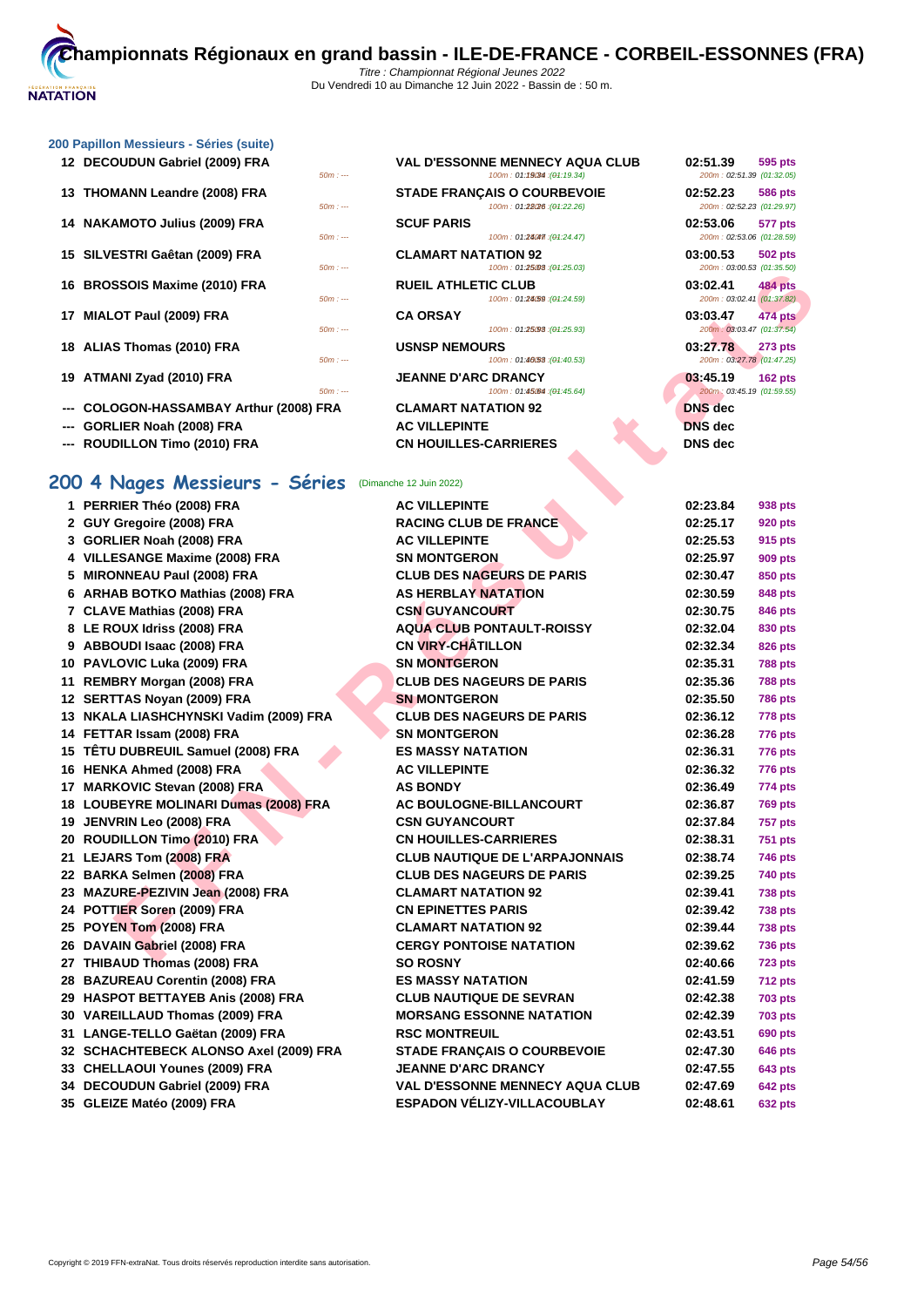

| 200 4 Nages Messieurs - Séries (suite)                                                                                                                 |                                  |                             |                |
|--------------------------------------------------------------------------------------------------------------------------------------------------------|----------------------------------|-----------------------------|----------------|
| 36 LE GARREC Merlin (2009) FRA                                                                                                                         | <b>CLUB DES NAGEURS DE PARIS</b> | 02:48.89                    | 628 pts        |
| 37 MIALOT Paul (2009) FRA                                                                                                                              | <b>CA ORSAY</b>                  | 02:50.09                    | <b>615 pts</b> |
| 38 NAINA ROBERDISON Jordy Nantoanina (2009) FRA ETOILE SAINT-LEU NATATION                                                                              |                                  | 02:51.00                    | <b>605 pts</b> |
| 39 DAVID Renan (2009) FRA                                                                                                                              | <b>CA ORSAY</b>                  | 02:51.84                    | <b>596 pts</b> |
| 40 SAUVADET Vadim (2009) FRA                                                                                                                           | <b>NEPTUNE CLUB DE FRANCE</b>    | 02:52.56                    | <b>588 pts</b> |
| 41 CHECOURY Eli (2010) FRA                                                                                                                             | <b>RACING CLUB DE FRANCE</b>     | 02:52.86                    | 585 pts        |
| 42 TAFER PACHE Ernest (2009) FRA                                                                                                                       | <b>SCUF PARIS</b>                | 02:52.97                    | <b>584 pts</b> |
| 43 DANIEL Nohan (2010) FRA                                                                                                                             | <b>ES MASSY NATATION</b>         | 02:53.40                    | <b>579 pts</b> |
| $\overline{a}$ . $\overline{a}$ . $\overline{a}$ . $\overline{a}$ . $\overline{a}$ . $\overline{a}$ . $\overline{a}$ . $\overline{a}$ . $\overline{a}$ |                                  | $\sim$ $\sim$ $\sim$ $\sim$ | ____           |

|    | <b>INILIA LAULIL LINGSI (2003) LIVA</b>              |                                                            |                                                        | งงฯ µเจ        |
|----|------------------------------------------------------|------------------------------------------------------------|--------------------------------------------------------|----------------|
|    | 43 DANIEL Nohan (2010) FRA                           | <b>ES MASSY NATATION</b>                                   | 02:53.40                                               | <b>579 pts</b> |
|    | 44 CATAYEE Joackim (2010) FRA                        | <b>SCA 2000 EVRY</b>                                       | 02:53.47                                               | <b>579 pts</b> |
|    | 45 NAKAMOTO Julius (2009) FRA                        | <b>SCUF PARIS</b>                                          | 02:53.76                                               | <b>575 pts</b> |
|    | 46 AQUILON Romain (2010) FRA                         | <b>S.M MONTROUGE</b>                                       | 02:54.96                                               | <b>563 pts</b> |
|    | 47 CHAVEL Noah (2010) FRA                            | <b>RACING CLUB DE FRANCE</b>                               | 02:55.33                                               | <b>559 pts</b> |
| 48 | WISSOCQ Ethan (2010) FRA                             | <b>CA ORSAY</b>                                            | 02:56.28                                               | 549 pts        |
| 49 | CHALU-COYO Joan (2009) FRA                           | <b>CN LE PLESSIS-ROBINSON</b>                              | 02:56.81                                               | 543 pts        |
|    | 50 VELLUET Thimothé (2010) FRA                       | <b>CN LE PLESSIS-ROBINSON</b>                              | 02:57.97                                               | 532 pts        |
| 51 | <b>BAZUREAU Antonin (2010) FRA</b>                   | <b>ES MASSY NATATION</b>                                   | 02:58.06                                               | <b>531 pts</b> |
|    | 52 KHEDIMI Kenzi (2009) FRA                          | <b>CLUB DES NAGEURS DE PARIS</b>                           | 02:58.07                                               | 531 pts        |
|    | 53 CHECOURY Gabriel (2010) FRA                       | <b>RACING CLUB DE FRANCE</b>                               | 02:58.75                                               | 524 pts        |
| 54 | <b>SCHOUPPE Hector (2010) FRA</b>                    | <b>CLUB DES NAGEURS DE PARIS</b>                           | 02:58.84                                               | <b>523 pts</b> |
| 55 | <b>RIGOBERT Victor (2010) FRA</b>                    | <b>LES PHOENIX D'ANTONY</b>                                | 02:59.97                                               | <b>511 pts</b> |
|    | 56 BEKKA Wassim (2009) FRA                           | <b>CN VIRY-CHÂTILLON</b>                                   | 03:00.00                                               | <b>511 pts</b> |
|    | 57 THIAULT Quentin (2010) FRA                        | <b>CLAMART NATATION 92</b>                                 | 03:00.98                                               | <b>501 pts</b> |
| 58 | <b>GUYADER HUGUET Paul (2009) FRA</b>                | <b>SCUF PARIS</b>                                          | 03:03.59                                               | 476 pts        |
| 59 | <b>HABBANE Ayoub (2010) FRA</b>                      | <b>US RIS-ORANGIS</b>                                      | 03:04.37                                               | 468 pts        |
| 60 | <b>MAJCHER Jonas (2010) FRA</b>                      | <b>CN LE PLESSIS-ROBINSON</b>                              | 03:04.99                                               | <b>462 pts</b> |
| 61 | <b>RAMAROKOTO Tsiky (2010) FRA</b>                   | <b>CERGY PONTOISE NATATION</b>                             | 03:07.75                                               | 436 pts        |
|    | 62 ALOISIO Jonathan Diego (2010) FRA                 | <b>CN LE PLESSIS-ROBINSON</b>                              | 03:08.08                                               | 433 pts        |
|    | 63 AGOUZOUL Rayan (2010) FRA                         | <b>AC VILLEPINTE</b>                                       | 03:09.66                                               | 419 pts        |
| 64 | KHEMIR Ali (2010) FRA                                | <b>SN VERSAILLES</b>                                       | 03:13.68                                               | 383 pts        |
| 65 | RABETRANO Mathieu (2010) FRA                         | <b>LES PHOENIX D'ANTONY</b>                                | 03:15.88                                               | <b>364 pts</b> |
|    | COLOGON-HASSAMBAY Arthur (2008) FRA                  | <b>CLAMART NATATION 92</b>                                 | <b>DNS</b> dec                                         |                |
|    | ZUCHOWSKI Gabriel (2010) FRA                         | <b>CN VIRY-CHÂTILLON</b>                                   | <b>DNS</b> dec                                         |                |
|    | KERFORN Jean (2009) FRA                              | <b>CA ORSAY</b>                                            | <b>DNS</b> dec                                         |                |
|    | SOURDOU Nicolas (2008) FRA                           | <b>CSN GUYANCOURT</b>                                      | <b>DNS</b> dec                                         |                |
|    | <b>PLAQUET Mathis (2009) FRA</b>                     | <b>US RIS-ORANGIS</b>                                      | <b>DSQ</b>                                             |                |
|    | 400 4 Nages Messieurs - Séries (Samedi 11 Juin 2022) |                                                            |                                                        |                |
|    | 1 DOMBEK--MIRO Alexander (2008) FRA                  | AQUA VALLÉE-DE-CHEVREUSE                                   | 05:14.75                                               | 859 pts        |
|    | $50m: -$<br>$250m: -$                                | 100m: 01:128th : (04:12.81)<br>300m: 04:04:04 : (01:34.18) | 200m: 02:29.86 (01:17.05)<br>400m: 05:14.75 (01:10.71) |                |
|    | 2 PAVLOVIC Luka (2009) FRA                           | <b>SN MONTGERON</b>                                        | 05:21.71                                               | 815 pts        |
|    | $50m: --$<br>$250m: -$                               | 100m: 01:18045 : (01:12.45)<br>300m: 04:35006 : (01:35.57) | 200m: 02:35.49 (01:23.04)<br>400m: 05:21.71 (01:10.65) |                |
|    | 3 SERTTAS Noyan (2009) FRA                           | <b>SN MONTGERON</b>                                        | 05:24.39                                               | <b>798 pts</b> |
|    | $50m: -$<br>$250m: -$                                | 100m: 01:1303th: (01:13.31)<br>300m: 04:38092 : (04:36.33) | 200m: 02:36.59 (01:23.28)<br>400m: 05:24.39 (01:11.47) |                |
|    | 4 FAUCONNIER Léo (2010) FRA                          | <b>AQUA VALLÉE-DE-CHEVREUSE</b>                            | 05:24.91                                               | 794 pts        |
|    | $50m: -$                                             | 100m: 01:16/28 : (01:16.28)<br>$0.4.80$ mo                 | 200m: 02:42.09 (01:25.81)                              |                |

# **400 4 Nages Messieurs - Séries (San**

| 1 DOMBEK--MIRO Alexander (2008) FRA | AQUA VALLÉE-DE-CHEVREUSE                                     | 05:14.75                                                                    | 859 pts        |
|-------------------------------------|--------------------------------------------------------------|-----------------------------------------------------------------------------|----------------|
| $50m: -$<br>$250m: -$               | 100m: 01:1808m: (04:12.81)<br>300m: 04:04:04:04 : (04:34.18) | 200m: 02:29.86 (01:17.05)<br>400m: 05:14.75 (01:10.71)                      |                |
| 2 PAVLOVIC Luka (2009) FRA          | <b>SN MONTGERON</b>                                          | 05:21.71                                                                    | 815 pts        |
| $50m: -$<br>$250m: -$               | 100m: 01:18045 : (04:12.45)<br>300m: 04:35:06 : (04:35.57)   | 200m: 02:35.49 (01:23.04)<br>400m: 05:21.71 (01:10.65)                      |                |
| 3 SERTTAS Noyan (2009) FRA          | <b>SN MONTGERON</b>                                          | 05:24.39                                                                    | <b>798 pts</b> |
| $50m: -$<br>$250m: -$               | 100m: 01:1503m: (04:13.31)<br>300m: 04:38092 : (04:36.33)    | 200m: 02:36.59 (01:23.28)<br>400m: 05:24.39 (01:11.47)                      |                |
| 4 FAUCONNIER Léo (2010) FRA         | AQUA VALLÉE-DE-CHEVREUSE                                     | 05:24.91                                                                    | 794 pts        |
| $50m: -$<br>$250m: -$               | 100m: 01:16/28 : (01:16.28)<br>300m : 04:36000 : (04:34.54)  | 200m: 02:42.09 (01:25.81)<br>400m: 05:24.91 (01:08.28)                      |                |
| 5 HETTAK Moussa (2008) FRA          | <b>US RIS-ORANGIS</b>                                        | 05:26.92                                                                    | <b>782 pts</b> |
| $50m: -$<br>$250m: -$               | 100m: 01:15087 : (04:15.87)<br>300m: 04:32092 : (04:31.39)   | 200m: 02:41.53 (01:25.66)<br>400m: 05:26.92 (01:14.00)                      |                |
| 6 JENVRIN Leo (2008) FRA            | <b>CSN GUYANCOURT</b>                                        | 05:33.27                                                                    | <b>743 pts</b> |
| $50m: -$<br>$250m: -$               | 100m: 01:14668:(04:14.68)<br>300m: 04:38010 : (04:36.75)     | 200m: 02:41.35 (01:26.67)<br>400m: 05:33.27 (01:15.17)                      |                |
| 7 LEJARS Tom (2008) FRA             | <b>CLUB NAUTIQUE DE L'ARPAJONNAIS</b>                        | 05:37.45                                                                    | <b>718 pts</b> |
| $50m: -$<br>$250m: -$               | 100m: 01:15009 : (04:15.09)<br>300m: 04:25:66 : (04:37.82)   | 200m: 02:43.84 (01:28.75)<br>400m: 05:37.45 (01:15.79)                      |                |
| 8 DRAI Simon (2010) FRA             | <b>VAL D'ESSONNE MENNECY AQUA CLUB</b>                       | 05:40.85                                                                    | 698 pts        |
| $50m: -$<br>$0.50 - 1$              | 100m: 01:25007 : (04:23.07)                                  | 200m: 02:46.45 (01:23.38)<br>$AOO_{\text{max}}$ , $OC, AO, OC, LOA, AC, CO$ |                |

| rıes                  | (Samedi 11 Juin 2022)                                                                                |                                                                                      |
|-----------------------|------------------------------------------------------------------------------------------------------|--------------------------------------------------------------------------------------|
| $50m: -$<br>$250m: -$ | <b>AQUA VALLÉE-DE-CHEVREUSE</b><br>100m: 01:12.8th : (01:12.81)<br>300m: 04:04:04:04:34.18)          | 05:14.75<br>859 pts<br>200m: 02:29.86 (01:17.05)<br>400m: 05:14.75 (01:10.71)        |
| $50m: -$<br>$250m: -$ | <b>SN MONTGERON</b><br>100m: 01:18045 : (04:12.45)<br>300m: 04:35006 : (04:35.57)                    | 05:21.71<br>815 pts<br>200m: 02:35.49 (01:23.04)<br>400m: 05:21.71 (01:10.65)        |
| $50m: -$<br>$250m: -$ | <b>SN MONTGERON</b><br>100m: 01:1503m: (04:13.31)<br>300m: 04:38092 : (04:36.33)                     | 05:24.39<br><b>798 pts</b><br>200m: 02:36.59 (01:23.28)<br>400m: 05:24.39 (01:11.47) |
| $50m: -$<br>$250m: -$ | AQUA VALLÉE-DE-CHEVREUSE<br>100m: 01:16028 : (01:16.28)<br>300m: 04:36:68 : (01:34.54)               | 05:24.91<br><b>794 pts</b><br>200m: 02:42.09 (01:25.81)<br>400m: 05:24.91 (01:08.28) |
| $50m: -$<br>$250m: -$ | <b>US RIS-ORANGIS</b><br>100m: 01:15087 : (04:15.87)<br>300m: 04:38092 : (04:31.39)                  | 05:26.92<br><b>782 pts</b><br>200m: 02:41.53 (01:25.66)<br>400m: 05:26.92 (01:14.00) |
| $50m: -$<br>$250m: -$ | <b>CSN GUYANCOURT</b><br>100m: 01:14088: (04:14.68)<br>300m: 04:38010 : (04:36.75)                   | 05:33.27<br>743 pts<br>200m: 02:41.35 (01:26.67)<br>400m: 05:33.27 (01:15.17)        |
| $50m: -$<br>$250m: -$ | <b>CLUB NAUTIQUE DE L'ARPAJONNAIS</b><br>100m: 01:15009 : (04:15.09)<br>300m: 04:25/66 : (04:37.82)  | 05:37.45<br><b>718 pts</b><br>200m: 02:43.84 (01:28.75)<br>400m: 05:37.45 (01:15.79) |
| $50m: -$<br>$250m: -$ | <b>VAL D'ESSONNE MENNECY AQUA CLUB</b><br>100m: 01:23007 : (01:23.07)<br>300m: 04:25/27 : (04:38.82) | 05:40.85<br><b>698 pts</b><br>200m: 02:46.45 (01:23.38)<br>400m: 05:40.85 (01:15.58) |

| 02:48.89       | 628 pts        |
|----------------|----------------|
| 02:50.09       | <b>615 pts</b> |
| 02:51.00       | <b>605 pts</b> |
| 02:51.84       | 596 pts        |
| 02:52.56       | <b>588 pts</b> |
| 02:52.86       | 585 pts        |
| 02:52.97       | 584 pts        |
| 02:53.40       | 579 pts        |
| 02:53.47       | <b>579 pts</b> |
| 02:53.76       | 575 pts        |
| 02:54.96       | 563 pts        |
| 02:55.33       | 559 pts        |
| 02:56.28       | 549 pts        |
| 02:56.81       | 543 pts        |
| 02:57.97       | 532 pts        |
| 02:58.06       | <b>531 pts</b> |
| 02:58.07       | <b>531 pts</b> |
| 02:58.75       | 524 pts        |
| 02:58.84       | 523 pts        |
| 02:59.97       | 511 pts        |
| 03:00.00       | 511 pts        |
| 03:00.98       | 501 pts        |
| 03:03.59       | 476 pts        |
| 03:04.37       | 468 pts        |
| 03:04.99       | 462 pts        |
| 03:07.75       | 436 pts        |
| 03:08.08       | 433 pts        |
| 03:09.66       | <b>419 pts</b> |
| 03:13.68       | <b>383 pts</b> |
| 03:15.88       | <b>364 pts</b> |
| DNS dec        |                |
| DNS dec        |                |
| <b>DNS</b> dec |                |
| DNS dec        |                |
| DSQ            |                |
|                |                |
| 05:14.75       | 859 pts        |
|                |                |

| U5:14.75                                               | ່ 859 pts |
|--------------------------------------------------------|-----------|
|                                                        |           |
| 200m: 02:29.86 (01:17.05)<br>400m: 05:14.75 (01:10.71) |           |
|                                                        |           |
| 05:21.71 815 pts                                       |           |
| 200m: 02:35.49 (01:23.04)                              |           |
| 400m: 05:21.71 (01:10.65)                              |           |
|                                                        |           |
| 05:24.39 798 pts                                       |           |
| 200m: 02:36.59 (01:23.28)                              |           |
| 400m: 05:24.39 (01:11.47)                              |           |
|                                                        |           |
| 05:24.91 794 pts                                       |           |
| 200m: 02:42.09 (01:25.81)                              |           |
| 400m: 05:24.91 (01:08.28)                              |           |
|                                                        |           |
|                                                        |           |
|                                                        |           |
| 05:26.92 782 pts                                       |           |
|                                                        |           |
| 200m: 02:41.53 (01:25.66)<br>400m: 05:26.92 (01:14.00) |           |
|                                                        |           |
| 05:33.27 743 pts                                       |           |
| 200m: 02:41.35 (01:26.67)<br>400m: 05:33.27 (01:15.17) |           |
|                                                        |           |
| 05:37.45 718 pts                                       |           |
|                                                        |           |
| 200m: 02:43.84 (01:28.75)                              |           |
| 400m: 05:37.45 (01:15.79)                              |           |
| 05:40.85 698 pts                                       |           |
| 200m: 02:46.45 (01:23.38)                              |           |